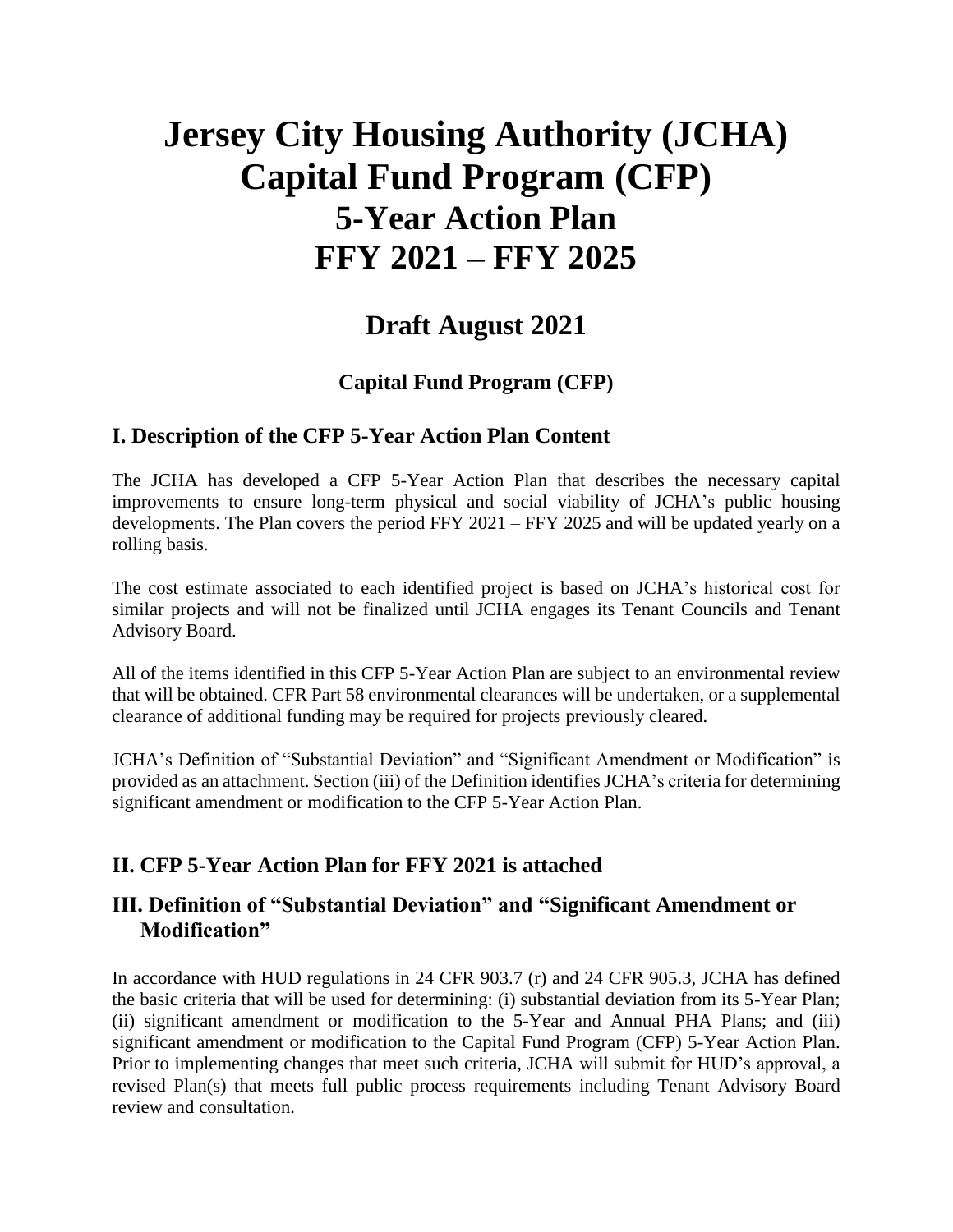JCHA's criteria, as defined below, is applicable to all CFP components including: Capital Fund grants; Disaster Grants; Capital Fund Financing Program (CFFP) allocations; as well as any new or future formula components such as Demolition and Disposition Transitional Funding (DDTF).

#### **(i) Criteria for defining "Substantial Deviation" from the 5-Year Plan:**

- A major change in the direction of JCHA pertaining to its mission and goals would constitute a "substantial deviation" from the Agency's 5-Year Plan.
- Examples include the undertaking new program activities, development strategies, or financing initiatives that do not otherwise further JCHA's stated mission and goals as articulated in the 5-Year Plan.

#### **(ii) Criteria for defining "Significant Amendment or Modification" to the 5-Year and Annual PHA Plans:**

- Changes to rent, admission policies, or organization of the waiting list(s) in the Public Housing Program that will impact more than 10% of applicants and/or households assisted under the Program.
- Changes to rent, admission policies, or organization of the waiting list(s) in the Housing Choice Voucher Program that will impact more than 10% of applicants and/or households assisted under the Program.
- Substantial changes to demolition, disposition, designated housing, homeownership, or conversion activities identified in the current HUD-approved Annual or 5-Year Plans.

#### **(iii) Criteria for defining "Significant Amendment or Modification" to the Capital Fund Program (CFP) 5-Year Action Plan:**

- Proposed demolition, disposition, homeownership, Capital Fund financing, development, or mixed-finance proposals will be considered significant amendments to the CFP 5-Year Action Plan.
- Additions of non-emergency work items not included in the current CFP Annual Statement or CFP 5-Year Action Plan that exceed \$3 million.

#### **(iv) Exceptions:**

- Changes under the above definitions that are required due to HUD regulations, federal statutes, state or local laws/ordinances, or as a result of a declared national or local emergency will not be considered substantial deviation or significant amendment/modification.
- Changes under the above definitions which are funded by any source other than federal funds will not require Plan amendment or modification.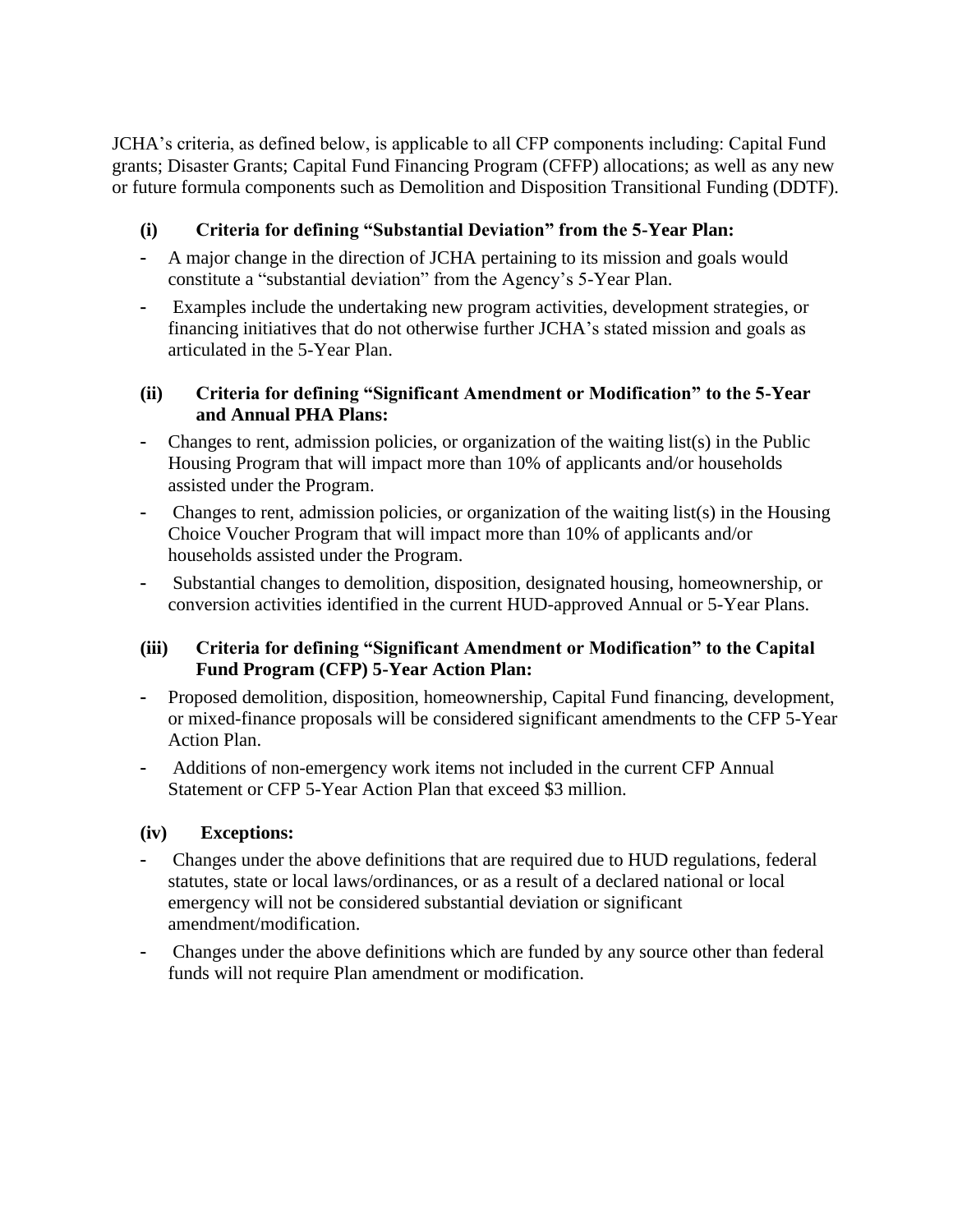Office of Public and Indian Housing<br>2577-0274 U.S. Department of Housing and Urban Development2577-027402/28/2022

| Status: Draft |                                                                                       | <b>Approval Date:</b> |                                                                       | <b>Approved By:</b>                         |                                             |                                                 | 02/28/2022                                      |
|---------------|---------------------------------------------------------------------------------------|-----------------------|-----------------------------------------------------------------------|---------------------------------------------|---------------------------------------------|-------------------------------------------------|-------------------------------------------------|
|               | <b>Part I: Summary</b>                                                                |                       |                                                                       |                                             |                                             |                                                 |                                                 |
|               | <b>PHA Name:</b> Housing Authority City of Jersey City<br><b>PHA Number:</b><br>NJ009 |                       | Locality (City/County & State)<br>$\overline{X}$ Original 5-Year Plan |                                             | Revised 5-Year Plan (Revision No:           |                                                 | $\lambda$                                       |
| A.            | <b>Development Number and Name</b>                                                    |                       | <b>Work Statement for</b><br>2021<br>Year 1                           | <b>Work Statement for</b><br>Year 2<br>2022 | <b>Work Statement for</b><br>2023<br>Year 3 | <b>Work Statement for</b><br><b>Year 4</b> 2024 | <b>Work Statement for</b><br><b>Year 5</b> 2025 |
|               | HUDSON GRDNS (NJ009000004)                                                            |                       | \$993,021.34                                                          | \$1,040,624.40                              | \$1,047,783.71                              | \$1,093,098.68                                  | \$1,124,140.76                                  |
|               | HOLLAND GRDNS (NJ009000005)                                                           |                       | \$761,790.48                                                          | \$830,384.30                                | \$771,422.36                                | \$838,625.71                                    | \$857,636.56                                    |
|               | CURRIES WOODS (NJ009000008)                                                           |                       | \$582,970.68                                                          | \$660,592.16                                | \$715,155.77                                | \$667,205.62                                    | \$683,132.00                                    |
|               | BERRY GRDNS (NJ009000009)                                                             |                       | \$1,106,822.64                                                        | \$1,232,358.37                              | \$1,392,477.29                              | \$1,244,707.33                                  | \$1,277,294.14                                  |
|               | MARION GRDNS (NJ009000002)                                                            |                       | \$964,200.52                                                          | \$1,024,281.02                              | \$1,155,964.70                              | \$1,160,818.21                                  | \$1,196,227.13                                  |
|               | BOOKER T WASHINGTON APTS (NJ009000003)                                                |                       | \$1,000,384.83                                                        | \$1,050,404.67                              | \$1,073,116.27                              | \$1,165,783.23                                  | \$1,192,637.57                                  |
|               | MONTGOMERY GRDNS (NJ009000006)                                                        |                       | \$47,851.53                                                           | \$325,359.98                                | \$48,314.07                                 | \$48,797.53                                     | \$50,081.12                                     |
|               | DWIGHT STREET HOMES (NJ009000010)                                                     |                       | \$26,227.90                                                           | \$26,300.49                                 | \$26,481.42                                 | \$26,766.44                                     | \$27,449.96                                     |
|               | THOMAS STEWART APTS (NJ009000016)                                                     |                       | \$838,190.08                                                          | \$917,936.61                                | \$926,425.41                                | \$996,768.25                                    | \$1,010,308.76                                  |
|               | MONTGOMERY FAMILY I (NJ009000026)                                                     |                       | \$257,376.00                                                          |                                             |                                             |                                                 |                                                 |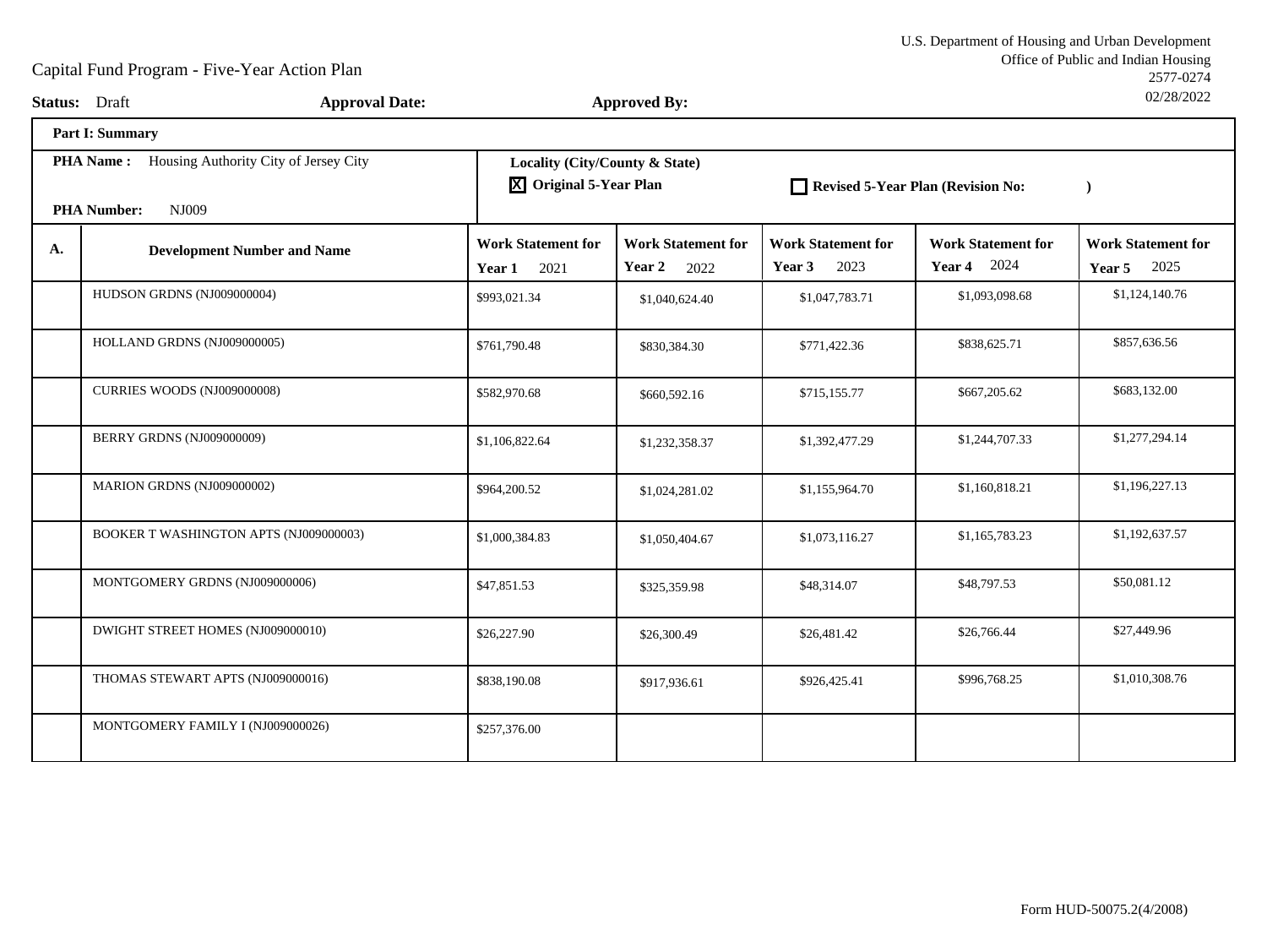h

| Part II: Supporting Pages - Physical Needs Work Statements (s) |                                                                                                                        |                                                     |          |                       |  |  |
|----------------------------------------------------------------|------------------------------------------------------------------------------------------------------------------------|-----------------------------------------------------|----------|-----------------------|--|--|
|                                                                | <b>Work Statement for Year</b><br>2021                                                                                 |                                                     |          |                       |  |  |
| <b>Identifier</b>                                              | <b>Development Number/Name</b>                                                                                         | <b>General Description of Major Work Categories</b> | Quantity | <b>Estimated Cost</b> |  |  |
|                                                                | HUDSON GRDNS (NJ009000004)                                                                                             |                                                     |          | \$993,021.34          |  |  |
| ID0021                                                         | A&E Fees (As needed)(Contract Administration (1480)-Other Fees and Costs)                                              | A&E Fees                                            |          | \$20,853.25           |  |  |
| <b>ID0023</b>                                                  | Mechanical & Electrical-Lighting(Non-Dwelling Interior (1480)-Electrical)                                              | Mechanical & Electrical-Lighting                    |          | \$22,423.00           |  |  |
| ID0333                                                         | Dwelling Structures-Energy Mgmt System(Dwelling Unit-Interior (1480)-Other)                                            | Dwelling Structures-Energy Mgmt System              |          | \$106.00              |  |  |
| ID0346                                                         | Dwelling Structures-Utility Monitoring System(Dwelling Unit-Interior (1480)-Other)                                     | Dwelling Structures-Utility Monitoring System       |          | \$6,021.00            |  |  |
| <b>ID0348</b>                                                  | Dwelling Structures-Fire Alarm System Upgrade(Dwelling Unit-Interior (1480)-Other)                                     | Dwelling Structures-Fire Alarm System Upgrade       |          | \$16,021.00           |  |  |
| <b>ID0350</b>                                                  | Dwelling Structures-Pipe Insulation(Dwelling Unit-Interior (1480)-Other, Dwelling Unit-Interior<br>$(1480)$ -Plumbing) | Dwelling Structures-Pipe Insulation                 |          | \$6,021.00            |  |  |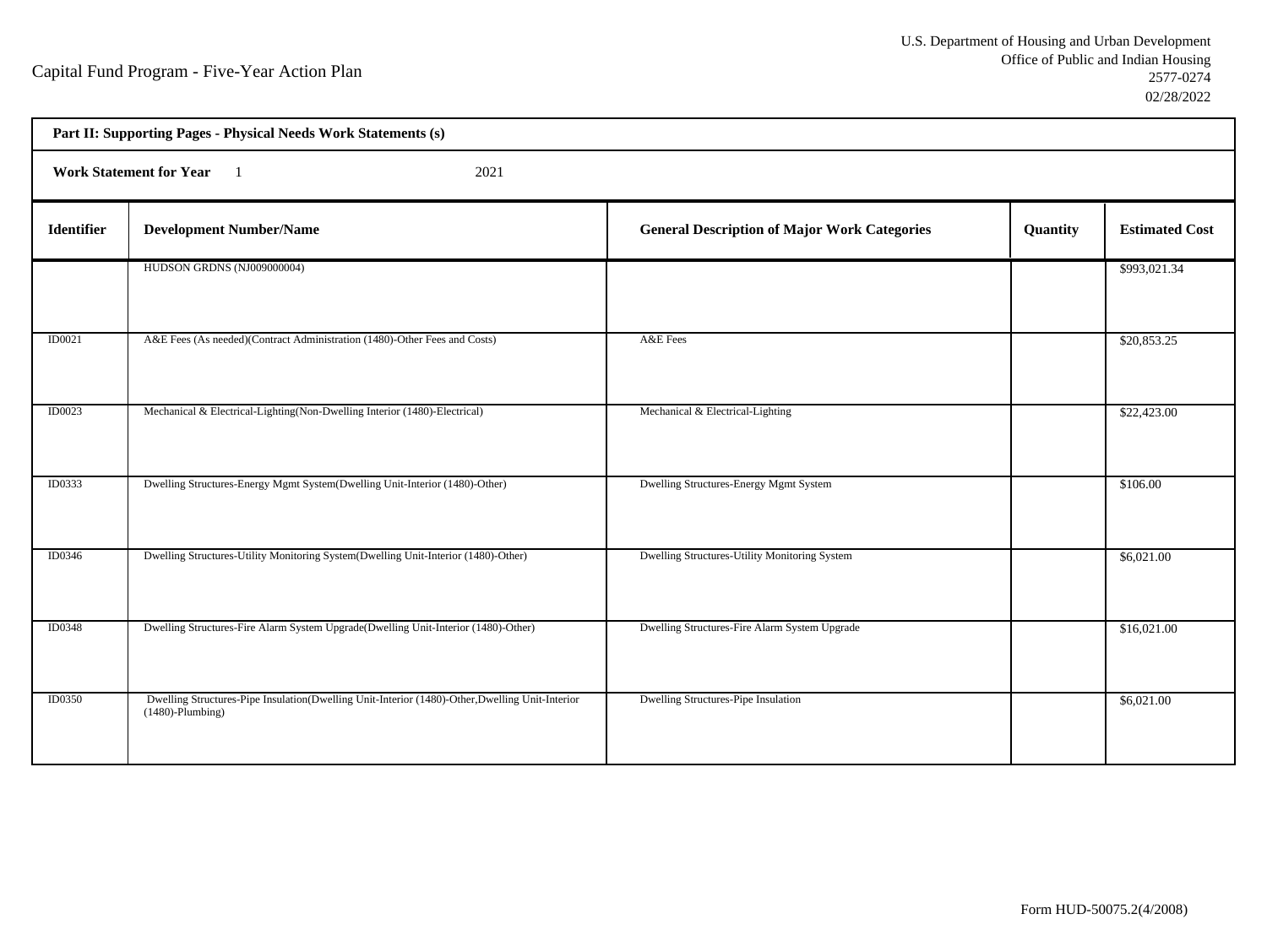|                   | Part II: Supporting Pages - Physical Needs Work Statements (s)                                                                                                                                                          |                                                     |          |                       |  |  |
|-------------------|-------------------------------------------------------------------------------------------------------------------------------------------------------------------------------------------------------------------------|-----------------------------------------------------|----------|-----------------------|--|--|
|                   | <b>Work Statement for Year</b><br>2021<br>$\blacksquare$                                                                                                                                                                |                                                     |          |                       |  |  |
| <b>Identifier</b> | <b>Development Number/Name</b>                                                                                                                                                                                          | <b>General Description of Major Work Categories</b> | Quantity | <b>Estimated Cost</b> |  |  |
| ID0356            | Management Improvements (Management Improvement (1408)-Security Improvements (not police or<br>guard-non-physical), Management Improvement (1408)-Staff Training, Management Improvement<br>(1408)-System Improvements) | <b>Management Improvements</b>                      |          | \$18,430.42           |  |  |
| ID0360            | Dwelling Structures-Paint Staircase Walls(Dwelling Unit-Interior (1480)-Interior Painting (non<br>routine))                                                                                                             | Dwelling Structures-Paint Staircase Walls           |          | \$13,247.00           |  |  |
| ID0361            | Dwelling Structures-Replace Staircase Windows(Dwelling Unit-Exterior (1480)-Windows, Non-<br>Dwelling Exterior (1480)-Windows)                                                                                          | Dwelling Structures-Replace Staircase Windows       |          | \$26,021.00           |  |  |
| ID0365            | Dwelling Structures -All Entrance Doors(Dwelling Unit-Exterior (1480)-Exterior Doors, Dwelling<br>Unit-Interior (1480)-Interior Doors)                                                                                  | <b>Dwelling Structures -All Entrance Doors</b>      |          | \$917.00              |  |  |
| ID0366            | Non-Dwelling-intercom & Bells(Non-Dwelling Interior (1480)-Other)                                                                                                                                                       | Non-Dwelling-intercom & Bells                       |          | \$1,834.00            |  |  |
| ID0367            | Dwelling Structures-Roof(Dwelling Unit-Exterior (1480)-Roofs)                                                                                                                                                           | <b>Dwelling Structures-Roof</b>                     |          | \$35,106.00           |  |  |
| <b>ID0368</b>     | Dwelling Structures- Doors: (Dwelling Unit-Exterior (1480)-Exterior Doors, Dwelling Unit-Interior<br>(1480)-Interior Doors)                                                                                             | <b>Dwelling Structures-Doors</b>                    |          | \$16,021.00           |  |  |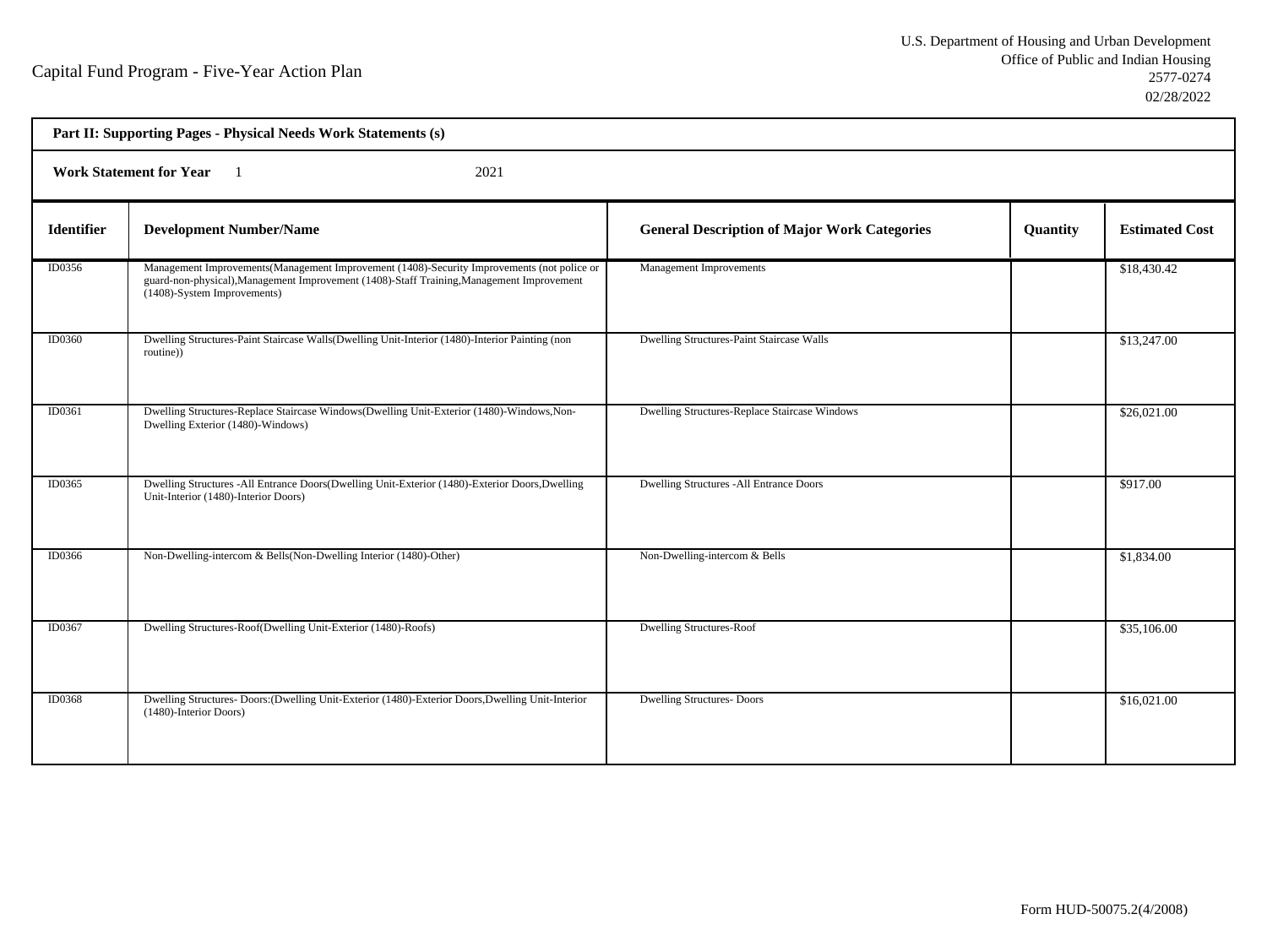| Part II: Supporting Pages - Physical Needs Work Statements (s) |                                                                                                                                                                                                                                                                                                                                                                                                                                                                                                                                                                                                                                                                                  |                                                     |          |                       |  |  |
|----------------------------------------------------------------|----------------------------------------------------------------------------------------------------------------------------------------------------------------------------------------------------------------------------------------------------------------------------------------------------------------------------------------------------------------------------------------------------------------------------------------------------------------------------------------------------------------------------------------------------------------------------------------------------------------------------------------------------------------------------------|-----------------------------------------------------|----------|-----------------------|--|--|
|                                                                | <b>Work Statement for Year</b><br>2021                                                                                                                                                                                                                                                                                                                                                                                                                                                                                                                                                                                                                                           |                                                     |          |                       |  |  |
| <b>Identifier</b>                                              | <b>Development Number/Name</b>                                                                                                                                                                                                                                                                                                                                                                                                                                                                                                                                                                                                                                                   | <b>General Description of Major Work Categories</b> | Quantity | <b>Estimated Cost</b> |  |  |
| ID0369                                                         | Dwelling Structures-Vacancy Refurbishment(Dwelling Unit-Interior (1480)-Appliances, Dwelling<br>Unit-Interior (1480)-Bathroom Counters and Sinks, Dwelling Unit-Interior (1480)-Bathroom Flooring<br>(non cyclical), Dwelling Unit-Interior (1480)-Commodes, Dwelling Unit-Interior (1480)-<br>Electrical, Dwelling Unit-Interior (1480)-Flooring (non routine), Dwelling Unit-Interior (1480)-Interior<br>Doors, Dwelling Unit-Interior (1480)-Interior Painting (non routine), Dwelling Unit-Interior (1480)-<br>Kitchen Sinks and Faucets, Dwelling Unit-Interior (1480)-Mechanical, Dwelling Unit-Interior (1480)-<br>Other, Dwelling Unit-Interior (1480)-Kitchen Cabinets) | Dwelling Structures-Vacancy Refurbishment           |          | \$111,348.56          |  |  |
| ID0370                                                         | Dwelling Structures-Plastering Work Items(Dwelling Unit-Interior (1480)-Other)                                                                                                                                                                                                                                                                                                                                                                                                                                                                                                                                                                                                   | Dwelling Structures-Plastering Work Items           |          | \$6,021.00            |  |  |
| ID0371                                                         | Dwelling Structures-Masonry(Dwelling Unit-Interior (1480)-Other)                                                                                                                                                                                                                                                                                                                                                                                                                                                                                                                                                                                                                 | <b>Dwelling Structures-Masonry</b>                  |          | \$16,021.00           |  |  |
| ID0373                                                         | Dwelling Structures-Pump Refurb/Zone Control(Dwelling Unit-Interior (1480)-Plumbing, Dwelling<br>Unit-Interior (1480)-Other)                                                                                                                                                                                                                                                                                                                                                                                                                                                                                                                                                     | Dwelling Structures-Pump Refurb/Zone Control        |          | \$6,021.00            |  |  |
| ID0377                                                         | Site Improvements-Exterior Security Lighting (Non-Dwelling Site Work (1480)-Lighting)                                                                                                                                                                                                                                                                                                                                                                                                                                                                                                                                                                                            | Site Improvements-Exterior Security Lighting        |          | \$6,021.00            |  |  |
| ID0379                                                         | Dwelling Structures-Painting (Seniors)(Dwelling Unit-Interior (1480)-Interior Painting (non routine))                                                                                                                                                                                                                                                                                                                                                                                                                                                                                                                                                                            | Dwelling Structures-Painting (Seniors)              |          | \$12,042.00           |  |  |
| ID0381                                                         | Dwelling Equipment-Ranges and Refrigerators(Dwelling Unit-Interior (1480)-Appliances)                                                                                                                                                                                                                                                                                                                                                                                                                                                                                                                                                                                            | Dwelling Equipment-Ranges and Refrigerators         |          | \$21,093.68           |  |  |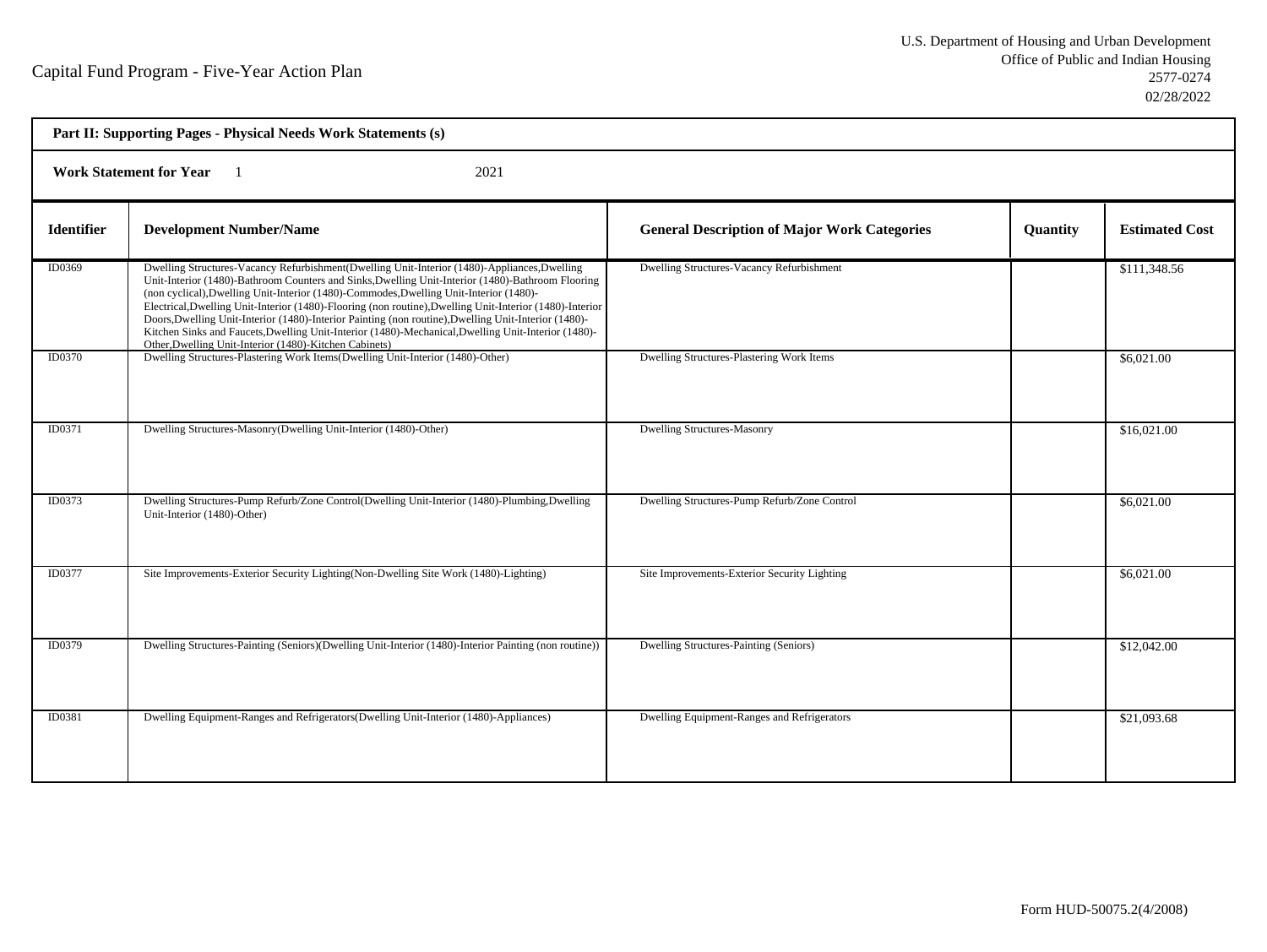h

|               | Part II: Supporting Pages - Physical Needs Work Statements (s)                                                                   |                                                     |          |                       |  |  |
|---------------|----------------------------------------------------------------------------------------------------------------------------------|-----------------------------------------------------|----------|-----------------------|--|--|
|               | <b>Work Statement for Year</b><br>2021                                                                                           |                                                     |          |                       |  |  |
| Identifier    | <b>Development Number/Name</b>                                                                                                   | <b>General Description of Major Work Categories</b> | Quantity | <b>Estimated Cost</b> |  |  |
| ID0382        | Dwelling Structures-Stairway Tiling(Dwelling Unit-Exterior (1480)-Stairwells - Fire Escapes)                                     | Dwelling Structures-Stairway Tiling                 |          | \$12,042.00           |  |  |
| ID0384        | Operations (Operations (1406))                                                                                                   | Operations                                          |          | \$318,988.06          |  |  |
| ID0386        | Administrative Costs(Administration (1410)-Salaries)                                                                             | <b>Administrative Costs</b>                         |          | \$85,063.48           |  |  |
| <b>ID0387</b> | CFFP Debt Service(Bond Debt Obligation (9001))                                                                                   | <b>CFFP Debt Service</b>                            |          | \$111,662.49          |  |  |
| ID0391        | Dwelling Structures-Stair Treads/Hall Tiles(Dwelling Unit-Exterior (1480)-Stairwells - Fire Escapes)                             | Dwelling Structures-Stair Treads/Hall Tiles         |          | \$15,053.00           |  |  |
| ID0392        | Site Improvements-Playground Equipment(Dwelling Unit-Site Work (1480)-Playground Areas -<br>Equipment)                           | Site Improvements-Playground Equipment              |          | \$10,009.98           |  |  |
| <b>ID0400</b> | Dwelling Structures-Heating/Boiler Refurbishing(Dwelling Unit-Interior (1480)-Mechanical,Dwelling<br>Unit-Interior (1480)-Other) | Dwelling Structures-Heating/Boiler Refurbishing     |          | \$15,053.00           |  |  |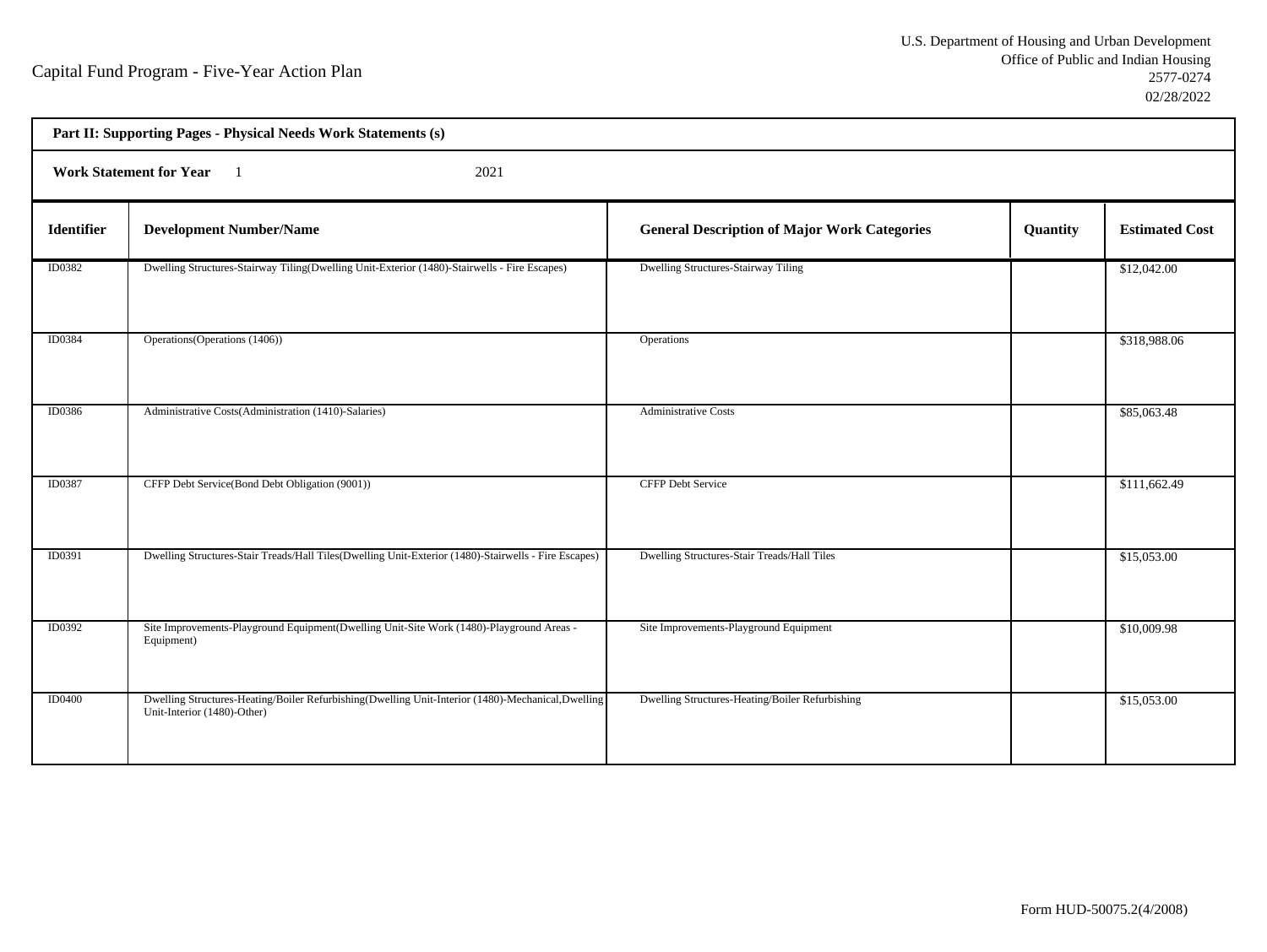| Part II: Supporting Pages - Physical Needs Work Statements (s) |                                                                                                                                                                                                                                                                                                                                                                                                                                                                                  |                                                     |          |                       |  |  |
|----------------------------------------------------------------|----------------------------------------------------------------------------------------------------------------------------------------------------------------------------------------------------------------------------------------------------------------------------------------------------------------------------------------------------------------------------------------------------------------------------------------------------------------------------------|-----------------------------------------------------|----------|-----------------------|--|--|
|                                                                | <b>Work Statement for Year</b><br>2021                                                                                                                                                                                                                                                                                                                                                                                                                                           |                                                     |          |                       |  |  |
| <b>Identifier</b>                                              | <b>Development Number/Name</b>                                                                                                                                                                                                                                                                                                                                                                                                                                                   | <b>General Description of Major Work Categories</b> | Quantity | <b>Estimated Cost</b> |  |  |
| ID0402                                                         | Dwelling Structures-Interior Sewer Cleaning(Dwelling Unit-Interior (1480)-Other, Dwelling Unit-<br>Interior (1480)-Plumbing)                                                                                                                                                                                                                                                                                                                                                     | Dwelling Structures-Interior Sewer Cleaning         |          | \$19,032.00           |  |  |
| <b>ID0410</b>                                                  | Non-Dwelling Equipment-Security Cameras (Non-Dwelling Equipment-Expendable/Non-Expendable<br>$(1480)$ -Other)                                                                                                                                                                                                                                                                                                                                                                    | Non-Dwelling Equipment-Security Cameras             |          | \$15,495.42           |  |  |
| ID0443                                                         | Dwelling Structures-Interior Steam and Return Line(Dwelling Unit-Interior (1480)-<br>Mechanical, Dwelling Unit-Interior (1480)-Other)                                                                                                                                                                                                                                                                                                                                            | Dwelling Structures-Interior Steam and Return Line  |          | \$19,032.00           |  |  |
| ID1032                                                         | Site Improvements (Non-Dwelling Site Work (1480)-Dumpster and Enclosures, Non-Dwelling Site<br>Work (1480)-Fencing, Non-Dwelling Site Work (1480)-Landscape, Non-Dwelling Site Work (1480)-<br>Lighting, Non-Dwelling Site Work (1480)-Playground Areas - Equipment, Non-Dwelling Site Work<br>(1480)-Curb and Gutter)                                                                                                                                                           | Site Improvements                                   |          | \$10,000.00           |  |  |
|                                                                | HOLLAND GRDNS (NJ009000005)                                                                                                                                                                                                                                                                                                                                                                                                                                                      |                                                     |          | \$761,790.48          |  |  |
| <b>ID0029</b>                                                  | A&E Fees (As needed)(Contract Administration (1480)-Other Fees and Costs)                                                                                                                                                                                                                                                                                                                                                                                                        | A&E Fees                                            |          | \$29,194.55           |  |  |
| ID0032                                                         | Site Improvements (Non-Dwelling Site Work (1480)-Asphalt - Concrete - Paving, Non-Dwelling Site<br>Work (1480)-Curb and Gutter, Non-Dwelling Site Work (1480)-Dumpster and Enclosures, Non-<br>Dwelling Site Work (1480)-Fence Painting, Non-Dwelling Site Work (1480)-Fencing, Non-Dwelling<br>Site Work (1480)-Landscape, Non-Dwelling Site Work (1480)-Lighting, Non-Dwelling Site Work<br>(1480)-Playground Areas - Equipment, Non-Dwelling Site Work (1480)-Site Utilities) | Site Improvements                                   |          | \$23,890.73           |  |  |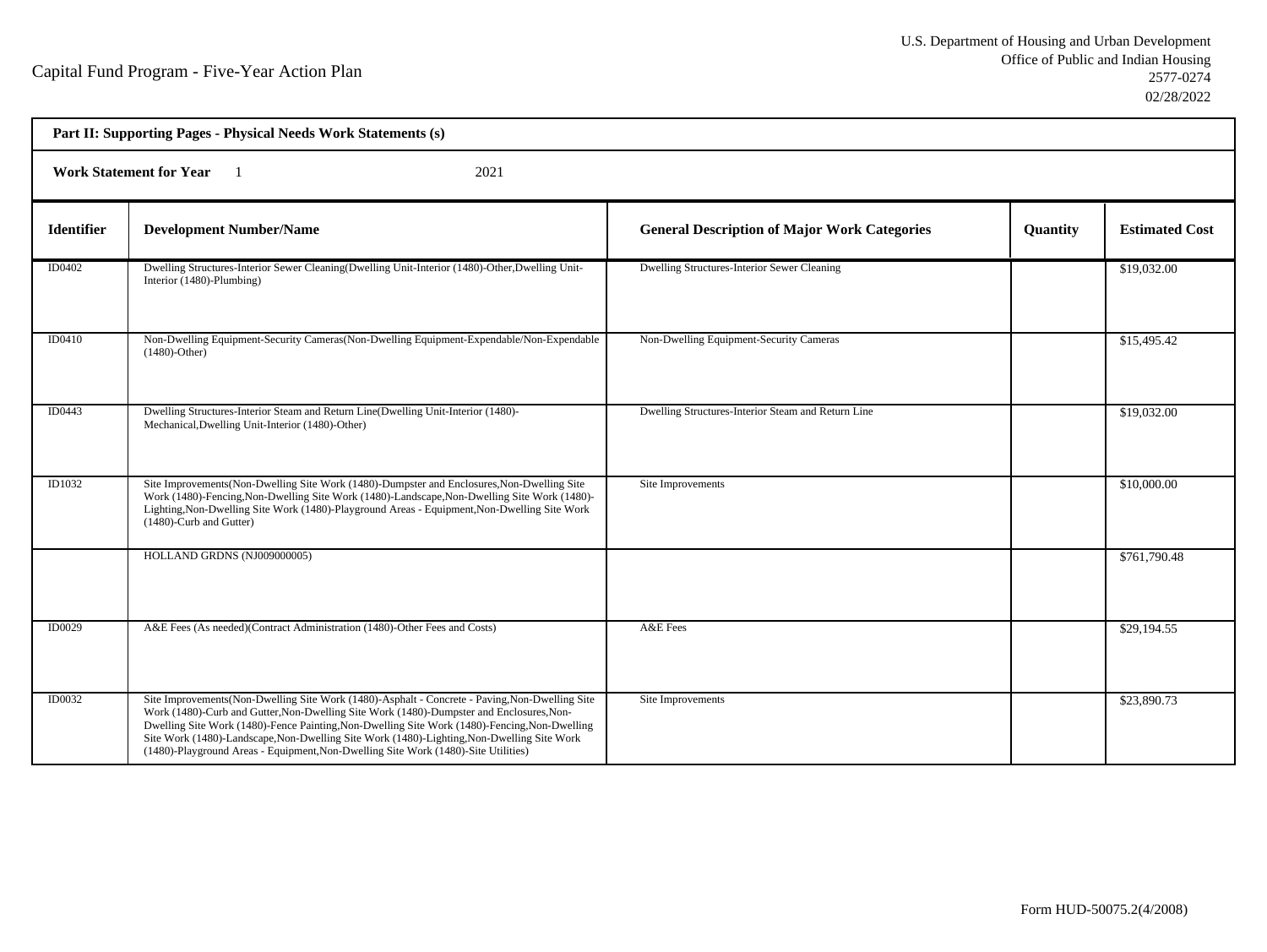| Part II: Supporting Pages - Physical Needs Work Statements (s) |                                                                                                                                                                    |                                                      |          |                       |  |  |
|----------------------------------------------------------------|--------------------------------------------------------------------------------------------------------------------------------------------------------------------|------------------------------------------------------|----------|-----------------------|--|--|
|                                                                | <b>Work Statement for Year</b><br>2021                                                                                                                             |                                                      |          |                       |  |  |
| <b>Identifier</b>                                              | <b>Development Number/Name</b>                                                                                                                                     | <b>General Description of Major Work Categories</b>  | Quantity | <b>Estimated Cost</b> |  |  |
| ID0451                                                         | Site Improvements-Playground Drainage(Dwelling Unit-Site Work (1480)-Playground Areas -<br>Equipment, Dwelling Unit-Site Work (1480)-Storm Drainage)               | Site Improvements-Playground Drainage                |          | \$5,803.00            |  |  |
| ID0452                                                         | Dwelling Structures-Stair Treads/Hall Tiles(Dwelling Unit-Exterior (1480)-Stairwells - Fire Escapes)                                                               | Dwelling Structures-Stair Treads/Hall Tiles          |          | \$12,903.00           |  |  |
| ID0454                                                         | Dwelling Structures-Replace Staircase Windows(Non-Dwelling Exterior (1480)-Windows, Dwelling<br>Unit-Exterior (1480)-Windows)                                      | Dwelling Structures-Replace Staircase Windows        |          | \$21,613.00           |  |  |
| ID0455                                                         | Site Improvements-Sidewalk Resurfaced & trip Hazards (Non-Dwelling Site Work (1480)-Asphalt -<br>Concrete - Paving, Non-Dwelling Site Work (1480)-Curb and Gutter) | Site Improvements-Sidewalk Resurfaced & trip Hazards |          | \$522.00              |  |  |
| ID0457                                                         | Dwelling Structures-Roof(Dwelling Unit-Exterior (1480)-Roofs)                                                                                                      | <b>Dwelling Structures-Roof</b>                      |          | \$21,742.00           |  |  |
| <b>ID0458</b>                                                  | Dwelling Structures- Doors(Dwelling Unit-Exterior (1480)-Exterior Doors, Dwelling Unit-Interior<br>(1480)-Interior Doors)                                          | <b>Dwelling Structures- Doors</b>                    |          | \$1,742.00            |  |  |
| ID0460                                                         | Dwelling Structures-Painting (Seniors)(Dwelling Unit-Interior (1480)-Interior Painting (non routine))                                                              | Dwelling Structures-Painting (Seniors)               |          | \$3,428.00            |  |  |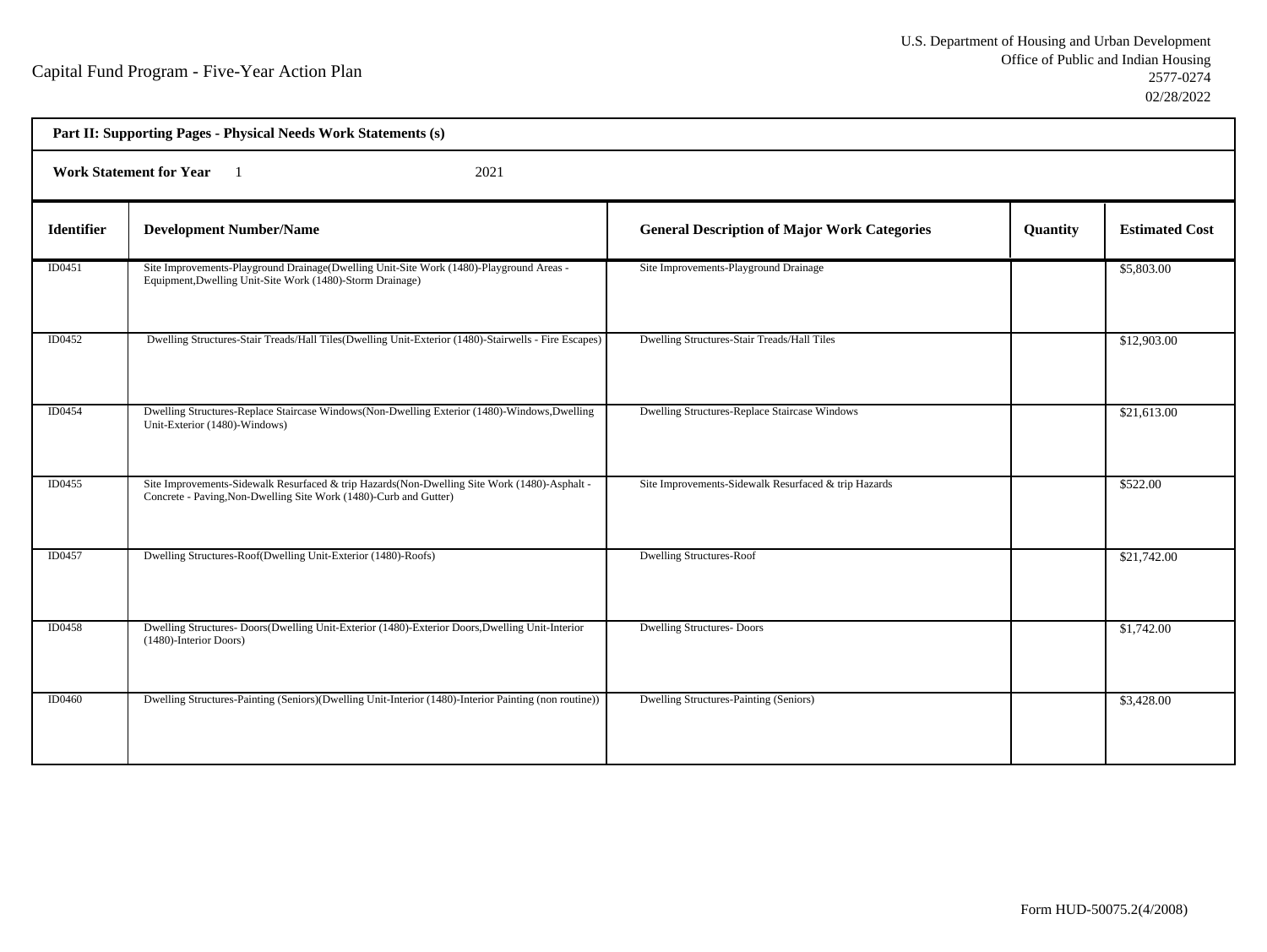| Part II: Supporting Pages - Physical Needs Work Statements (s) |                                                                                                                                       |                                                     |          |                       |  |  |
|----------------------------------------------------------------|---------------------------------------------------------------------------------------------------------------------------------------|-----------------------------------------------------|----------|-----------------------|--|--|
|                                                                | <b>Work Statement for Year</b><br>2021                                                                                                |                                                     |          |                       |  |  |
| <b>Identifier</b>                                              | <b>Development Number/Name</b>                                                                                                        | <b>General Description of Major Work Categories</b> | Quantity | <b>Estimated Cost</b> |  |  |
| ID0461                                                         | Dwelling Structures-Masonry(Dwelling Unit-Interior (1480)-Other)                                                                      | <b>Dwelling Structures-Masonry</b>                  |          | \$11,161.00           |  |  |
| ID0462                                                         | Dwelling Structures-Heating/Boiler Refurbishing(Dwelling Unit-Interior (1480)-Mechanical,Dwelling<br>Unit-Interior (1480)-Other)      | Dwelling Structures-Heating/Boiler Refurbishing     |          | \$11,742.00           |  |  |
| ID0463                                                         | Dwelling Structures-Pump Refurb/Zone Control(Dwelling Unit-Interior (1480)-Other, Dwelling Unit-<br>Interior (1480)-Plumbing)         | Dwelling Structures-Pump Refurb/Zone Control        |          | \$1,742.00            |  |  |
| <b>ID0464</b>                                                  | Dwelling Structures-Interior Steam and Return Line(Dwelling Unit-Interior (1480)-<br>Mechanical, Dwelling Unit-Interior (1480)-Other) | Dwelling Structures-Interior Steam and Return Line  |          | \$2,903.00            |  |  |
| <b>ID0465</b>                                                  | Dwelling Structures-Interior Sewer Cleaning(Dwelling Unit-Interior (1480)-Other, Dwelling Unit-<br>Interior (1480)-Plumbing)          | Dwelling Structures-Interior Sewer Cleaning         |          | \$581.00              |  |  |
| ID0466                                                         | Dwelling Structures-Plastering Work Items(Dwelling Unit-Interior (1480)-Other)                                                        | Dwelling Structures-Plastering Work Items           |          | \$1,742.00            |  |  |
| ID0467                                                         | Dwelling Structures-Utility Monitoring System(Dwelling Unit-Interior (1480)-Other)                                                    | Dwelling Structures-Utility Monitoring System       |          | \$1,161.00            |  |  |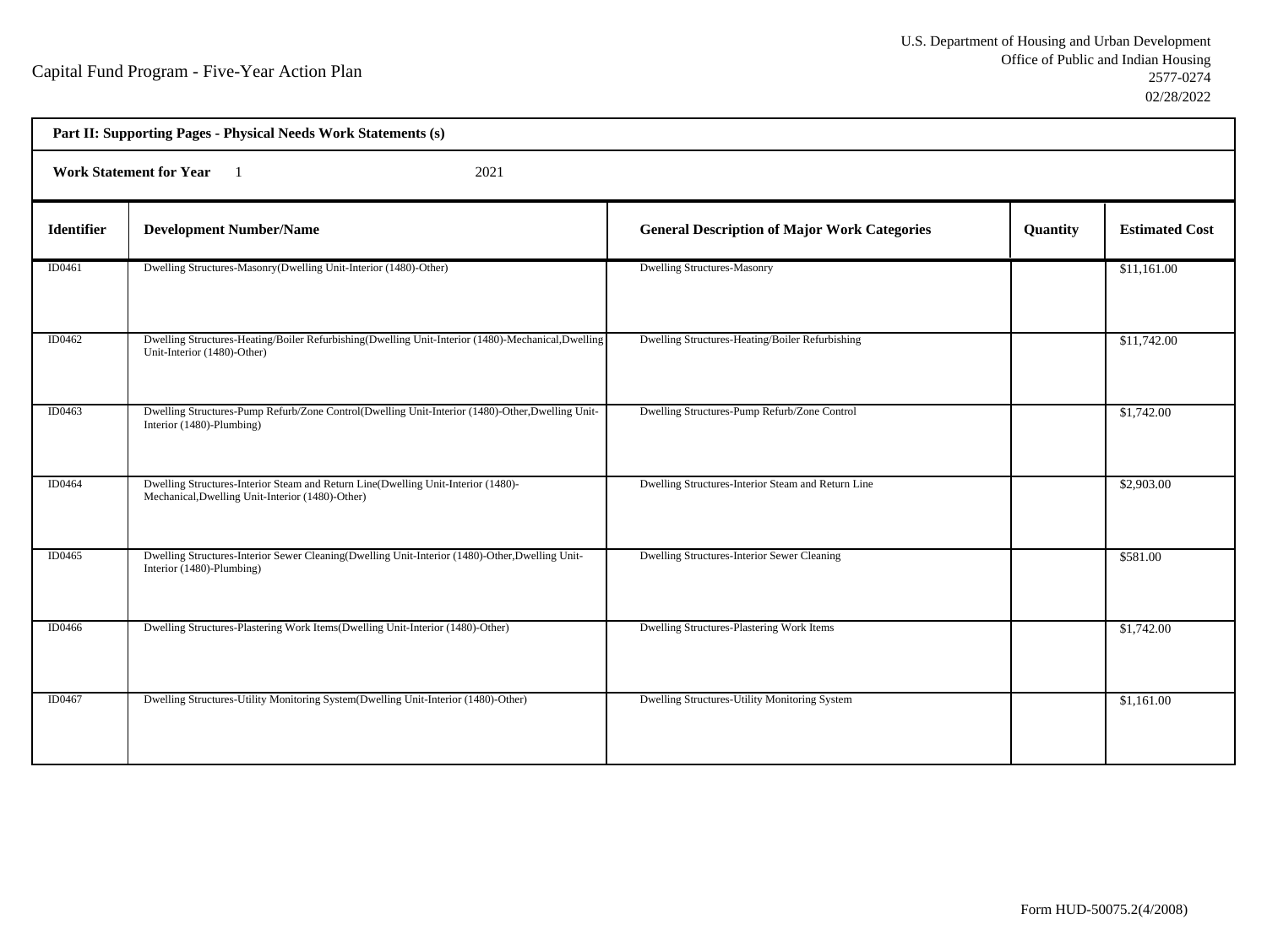| Part II: Supporting Pages - Physical Needs Work Statements (s) |                                                                                                                                                                                                                                                                                                                                                                                                                                                                                                                                                                                                                                                                                 |                                                             |          |                       |  |  |
|----------------------------------------------------------------|---------------------------------------------------------------------------------------------------------------------------------------------------------------------------------------------------------------------------------------------------------------------------------------------------------------------------------------------------------------------------------------------------------------------------------------------------------------------------------------------------------------------------------------------------------------------------------------------------------------------------------------------------------------------------------|-------------------------------------------------------------|----------|-----------------------|--|--|
|                                                                | <b>Work Statement for Year</b><br>2021                                                                                                                                                                                                                                                                                                                                                                                                                                                                                                                                                                                                                                          |                                                             |          |                       |  |  |
| <b>Identifier</b>                                              | <b>Development Number/Name</b>                                                                                                                                                                                                                                                                                                                                                                                                                                                                                                                                                                                                                                                  | <b>General Description of Major Work Categories</b>         | Quantity | <b>Estimated Cost</b> |  |  |
| ID0469                                                         | Dwelling Structures-Fire Alarm System Upgrade(Dwelling Unit-Interior (1480)-Other)                                                                                                                                                                                                                                                                                                                                                                                                                                                                                                                                                                                              | Dwelling Structures-Fire Alarm System Upgrade               |          | \$11,161.00           |  |  |
| ID0474                                                         | Dwelling Structures-Pipe Insulation(Dwelling Unit-Interior (1480)-Other, Dwelling Unit-Interior<br>$(1480)$ -Plumbing)                                                                                                                                                                                                                                                                                                                                                                                                                                                                                                                                                          | Dwelling Structures-Pipe Insulation                         |          | \$2,323.00            |  |  |
| ID0475                                                         | Dwelling Structures-Boiler Replacement and Decentralization(Dwelling Unit-Interior (1480)-<br>Mechanical, Dwelling Unit-Interior (1480)-Other)                                                                                                                                                                                                                                                                                                                                                                                                                                                                                                                                  | Dwelling Structures-Boiler Replacement and Decentralization |          | \$522.00              |  |  |
| ID0480                                                         | Management Improvements (Management Improvement (1408)-Security Improvements (not police or<br>guard-non-physical), Management Improvement (1408)-Staff Training, Management Improvement<br>(1408)-System Improvements)                                                                                                                                                                                                                                                                                                                                                                                                                                                         | <b>Management Improvements</b>                              |          | \$17,012.70           |  |  |
| ID0486                                                         | Dwelling Structures-Paint Staircase Walls(Dwelling Unit-Interior (1480)-Interior Painting (non<br>routine))                                                                                                                                                                                                                                                                                                                                                                                                                                                                                                                                                                     | Dwelling Structures-Paint Staircase Walls                   |          | \$11,613.00           |  |  |
| ID0491                                                         | Dwelling Structures-Vacancy Refurbishment(Dwelling Unit-Interior (1480)-Appliances, Dwelling<br>Unit-Interior (1480)-Bathroom Counters and Sinks, Dwelling Unit-Interior (1480)-Bathroom Flooring<br>(non cyclical), Dwelling Unit-Interior (1480)-Commodes, Dwelling Unit-Interior (1480)-<br>Electrical, Dwelling Unit-Interior (1480)-Flooring (non routine), Dwelling Unit-Interior (1480)-Interior<br>Doors, Dwelling Unit-Interior (1480)-Interior Painting (non routine), Dwelling Unit-Interior (1480)-<br>Kitchen Cabinets, Dwelling Unit-Interior (1480)-Kitchen Sinks and Faucets, Dwelling Unit-Interior<br>(1480)-Mechanical, Dwelling Unit-Interior (1480)-Other) | Dwelling Structures-Vacancy Refurbishment                   |          | \$41,613.00           |  |  |
| <b>ID0500</b>                                                  | Site Improvements-Exterior Security Lighting(Non-Dwelling Site Work (1480)-Lighting)                                                                                                                                                                                                                                                                                                                                                                                                                                                                                                                                                                                            | Site Improvements-Exterior Security Lighting                |          | \$2,323.00            |  |  |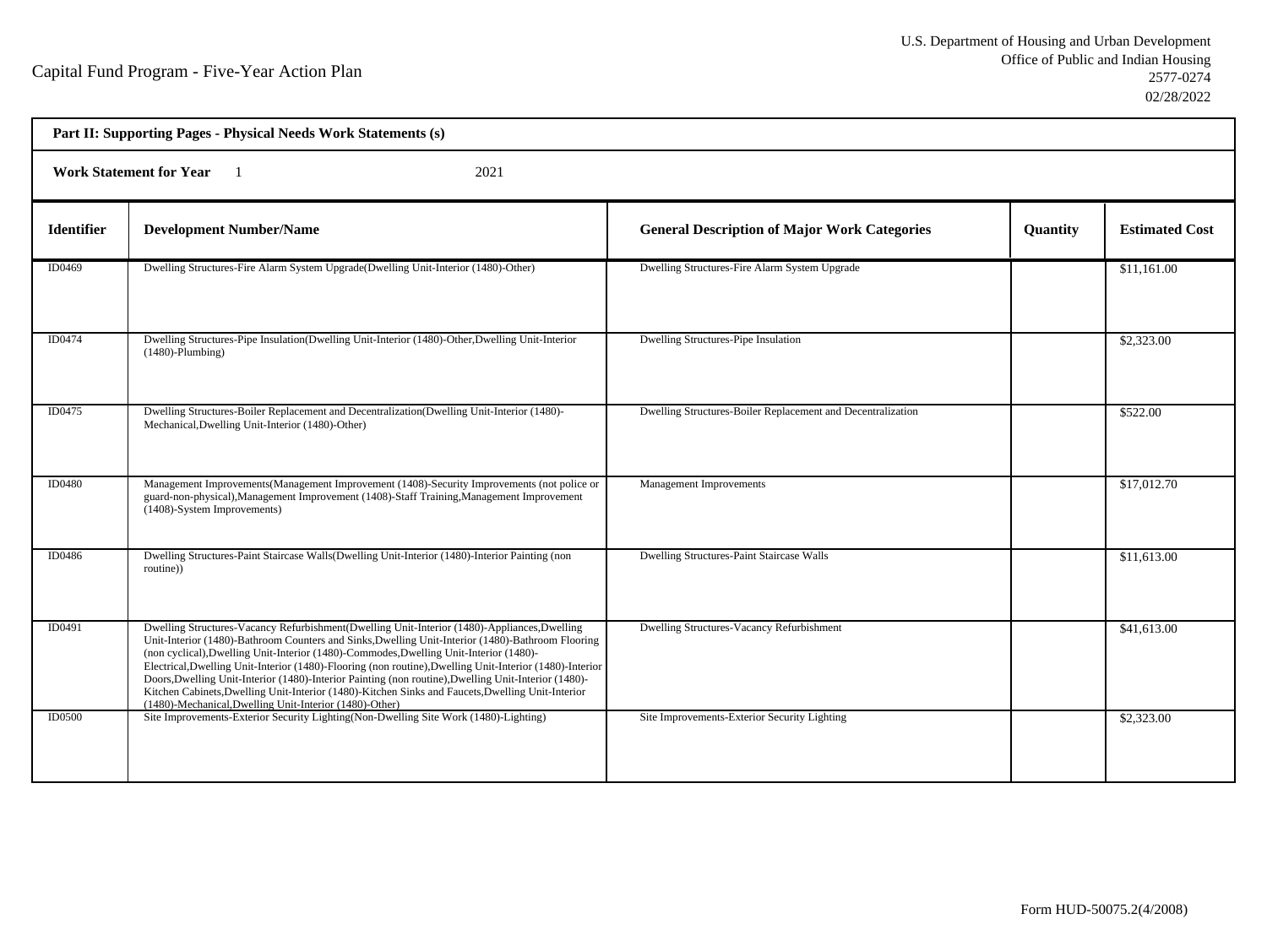| Part II: Supporting Pages - Physical Needs Work Statements (s) |                                                                                                                                                                                                                                                                                                                                                                                                                                                                                                                                     |                                                     |                 |                       |  |  |
|----------------------------------------------------------------|-------------------------------------------------------------------------------------------------------------------------------------------------------------------------------------------------------------------------------------------------------------------------------------------------------------------------------------------------------------------------------------------------------------------------------------------------------------------------------------------------------------------------------------|-----------------------------------------------------|-----------------|-----------------------|--|--|
| <b>Work Statement for Year</b><br>2021                         |                                                                                                                                                                                                                                                                                                                                                                                                                                                                                                                                     |                                                     |                 |                       |  |  |
| <b>Identifier</b>                                              | <b>Development Number/Name</b>                                                                                                                                                                                                                                                                                                                                                                                                                                                                                                      | <b>General Description of Major Work Categories</b> | <b>Quantity</b> | <b>Estimated Cost</b> |  |  |
| ID0502                                                         | Dwelling Structures-Kitchen Modernizarion(Dwelling Unit-Interior (1480)-Electrical, Dwelling Unit-<br>Interior (1480)-Flooring (non routine), Dwelling Unit-Interior (1480)-Interior Painting (non<br>routine), Dwelling Unit-Interior (1480)-Kitchen Cabinets, Dwelling Unit-Interior (1480)-Kitchen Sinks<br>and Faucets, Dwelling Unit-Interior (1480)-Appliances, Dwelling Unit-Interior (1480)-<br>Mechanical, Dwelling Unit-Interior (1480)-Other)                                                                            | Dwelling Structures-Kitchen Modernizarion           |                 | \$522.00              |  |  |
| ID0503                                                         | Dwelling Structures-Bathroom Modernization: Minor(Dwelling Unit-Interior (1480)-Bathroom<br>Counters and Sinks, Dwelling Unit-Interior (1480)-Bathroom Flooring (non cyclical), Dwelling Unit-<br>Interior (1480)-Electrical, Dwelling Unit-Interior (1480)-Flooring (non routine), Dwelling Unit-Interior<br>(1480)-Interior Painting (non routine), Dwelling Unit-Interior (1480)-Mechanical, Dwelling Unit-<br>Interior (1480)-Other, Dwelling Unit-Interior (1480)-Plumbing, Dwelling Unit-Interior (1480)-Tubs and<br>Showers) | Dwelling Structures-Bathroom Modernization: Minor   |                 | \$75,483.00           |  |  |
| ID0506                                                         | Dwelling Equipment-Ranges and Refrigerators (Dwelling Unit-Interior (1480)-Appliances)                                                                                                                                                                                                                                                                                                                                                                                                                                              | Dwelling Equipment-Ranges and Refrigerators         |                 | \$39,550.66           |  |  |
| ID0507                                                         | Operations (Operations (1406))                                                                                                                                                                                                                                                                                                                                                                                                                                                                                                      | <b>Operations</b>                                   |                 | \$212,658.71          |  |  |
| ID0509                                                         | CFFP Debt Service(Bond Debt Obligation (9001))                                                                                                                                                                                                                                                                                                                                                                                                                                                                                      | <b>CFFP Debt Service</b>                            |                 | \$22,332.50           |  |  |
| ID0563                                                         | Administrative Costs(Administration (1410)-Salaries)                                                                                                                                                                                                                                                                                                                                                                                                                                                                                | <b>Administrative Costs</b>                         |                 | \$70,886.24           |  |  |
| ID0967                                                         | Dwelling Structures(Dwelling Unit-Exterior (1480)-Building Slab, Dwelling Unit-Exterior (1480)-<br>Columns and Porches, Dwelling Unit-Exterior (1480)-Foundations, Dwelling Unit-Exterior (1480)-<br>Gutters - Downspouts, Dwelling Unit-Exterior (1480)-Other, Dwelling Unit-Exterior (1480)-<br>Soffits, Dwelling Unit-Interior (1480)-Other, Dwelling Unit-Interior (1480)-Plumbing, Dwelling Unit-<br>Interior (1480)-Tubs and Showers)                                                                                         | <b>Dwelling Structures</b>                          |                 | \$81,093.69           |  |  |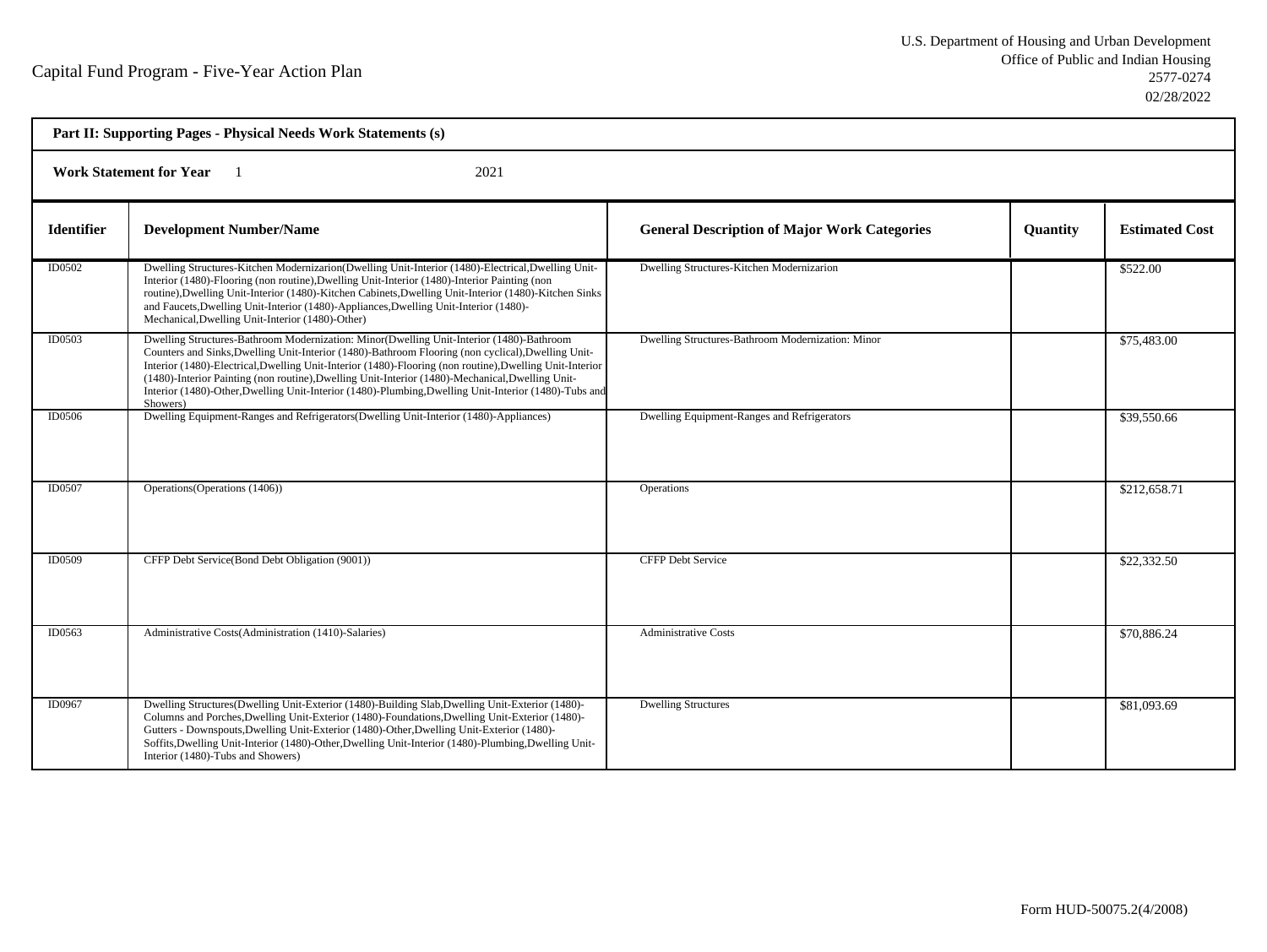| Part II: Supporting Pages - Physical Needs Work Statements (s) |                                                                                                                                                                                                                                                                                                                                                                                                                                                                                                                                  |                                                     |          |                       |  |  |
|----------------------------------------------------------------|----------------------------------------------------------------------------------------------------------------------------------------------------------------------------------------------------------------------------------------------------------------------------------------------------------------------------------------------------------------------------------------------------------------------------------------------------------------------------------------------------------------------------------|-----------------------------------------------------|----------|-----------------------|--|--|
|                                                                | <b>Work Statement for Year</b><br>2021                                                                                                                                                                                                                                                                                                                                                                                                                                                                                           |                                                     |          |                       |  |  |
| <b>Identifier</b>                                              | <b>Development Number/Name</b>                                                                                                                                                                                                                                                                                                                                                                                                                                                                                                   | <b>General Description of Major Work Categories</b> | Quantity | <b>Estimated Cost</b> |  |  |
| ID0968                                                         | Non-Dwelling Equipment-Upgrade Cameras(Non-Dwelling Equipment-Expendable/Non-Expendable<br>$(1480)$ -Other)                                                                                                                                                                                                                                                                                                                                                                                                                      | Non-Dwelling Equipment-Upgrade Cameras              |          | \$20,825.70           |  |  |
|                                                                | CURRIES WOODS (NJ009000008)                                                                                                                                                                                                                                                                                                                                                                                                                                                                                                      |                                                     |          | \$582,970.68          |  |  |
| ID0036                                                         | Operations (Operations (1406))                                                                                                                                                                                                                                                                                                                                                                                                                                                                                                   | Operations                                          |          | \$159,494.03          |  |  |
| <b>ID0039</b>                                                  | A&E Fees (As needed)(Contract Administration (1480)-Other Fees and Costs)                                                                                                                                                                                                                                                                                                                                                                                                                                                        | A&E Fees                                            |          | \$16,682.60           |  |  |
| <b>ID0040</b>                                                  | Site Improvements(Non-Dwelling Site Work (1480)-Asphalt - Concrete - Paving, Non-Dwelling Site<br>Work (1480)-Curb and Gutter, Non-Dwelling Site Work (1480)-Dumpster and Enclosures, Non-<br>Dwelling Site Work (1480)-Fence Painting, Non-Dwelling Site Work (1480)-Fencing, Non-Dwelling<br>Site Work (1480)-Landscape, Non-Dwelling Site Work (1480)-Lighting, Non-Dwelling Site Work<br>(1480)-Playground Areas - Equipment, Non-Dwelling Site Work (1480)-Site Utilities, Non-Dwelling<br>Site Work (1480)-Storm Drainage) | Site Improvements                                   |          | \$23,556.98           |  |  |
| ID0594                                                         | Administrative Costs(Administration (1410)-Salaries)                                                                                                                                                                                                                                                                                                                                                                                                                                                                             | <b>Administrative Costs</b>                         |          | \$113,417.98          |  |  |
| ID0598                                                         | Dwelling Structures(Dwelling Unit-Exterior (1480)-Exterior Lighting, Dwelling Unit-Exterior (1480)-<br>Columns and Porches, Dwelling Unit-Exterior (1480)-Foundations, Dwelling Unit-Exterior (1480)-<br>Gutters - Downspouts, Dwelling Unit-Exterior (1480)-Other, Dwelling Unit-Interior (1480)-<br>Mechanical, Dwelling Unit-Interior (1480)-Other, Dwelling Unit-Interior (1480)-Plumbing, Dwelling<br>Unit-Interior (1480)-Tubs and Showers)                                                                                | <b>Dwelling Structures</b>                          |          | \$9,542.00            |  |  |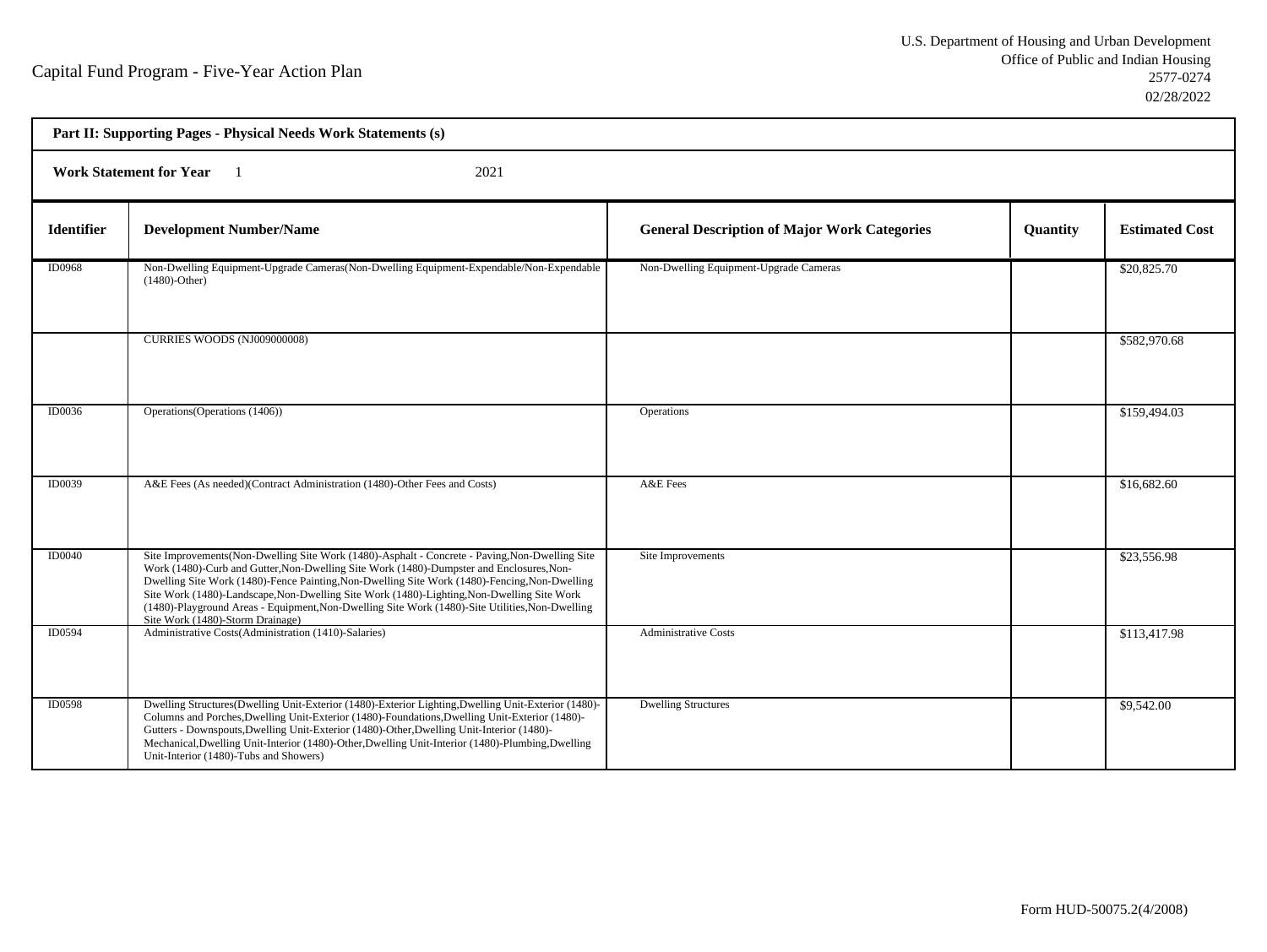| Part II: Supporting Pages - Physical Needs Work Statements (s) |                                                                                                                                                                                                                         |                                                     |          |                       |  |  |
|----------------------------------------------------------------|-------------------------------------------------------------------------------------------------------------------------------------------------------------------------------------------------------------------------|-----------------------------------------------------|----------|-----------------------|--|--|
|                                                                | <b>Work Statement for Year</b><br>2021                                                                                                                                                                                  |                                                     |          |                       |  |  |
| <b>Identifier</b>                                              | <b>Development Number/Name</b>                                                                                                                                                                                          | <b>General Description of Major Work Categories</b> | Quantity | <b>Estimated Cost</b> |  |  |
| ID0601                                                         | Site Improvements-Playground Equipment(Dwelling Unit-Site Work (1480)-Playground Areas -<br>Equipment)                                                                                                                  | Site Improvements-Playground Equipment              |          | \$1,236.00            |  |  |
| <b>ID0602</b>                                                  | Dwelling Structures-Energy Mgmt System(Dwelling Unit-Interior (1480)-Other)                                                                                                                                             | Dwelling Structures-Energy Mgmt System              |          | \$13,470.00           |  |  |
| ID0603                                                         | Site Improvements-Landscaping (Dwelling Unit-Site Work (1480)-Landscape, Dwelling Unit-Site<br>Work (1480)-Other, Non-Dwelling Site Work (1480)-Landscape)                                                              | Site Improvements-Landscaping                       |          | \$1,238.00            |  |  |
| <b>ID0605</b>                                                  | Dwelling Structures-Doors(Dwelling Unit-Exterior (1480)-Exterior Doors, Dwelling Unit-Interior<br>(1480)-Interior Doors)                                                                                                | <b>Dwelling Structures-Doors</b>                    |          | \$4,693.00            |  |  |
| ID0606                                                         | Dwelling Structures-Plastering Work Items(Dwelling Unit-Interior (1480)-Other)                                                                                                                                          | Dwelling Structures-Plastering Work Items           |          | \$3,128.00            |  |  |
| <b>ID0607</b>                                                  | Dwelling Structures-Painting (Seniors)(Dwelling Unit-Interior (1480)-Interior Painting (non routine))                                                                                                                   | Dwelling Structures-Painting (Seniors)              |          | \$4,693.00            |  |  |
| <b>ID0614</b>                                                  | Management Improvements (Management Improvement (1408)-Security Improvements (not police or<br>guard-non-physical), Management Improvement (1408)-Staff Training, Management Improvement<br>(1408)-System Improvements) | Management Improvements                             |          | \$25,519.04           |  |  |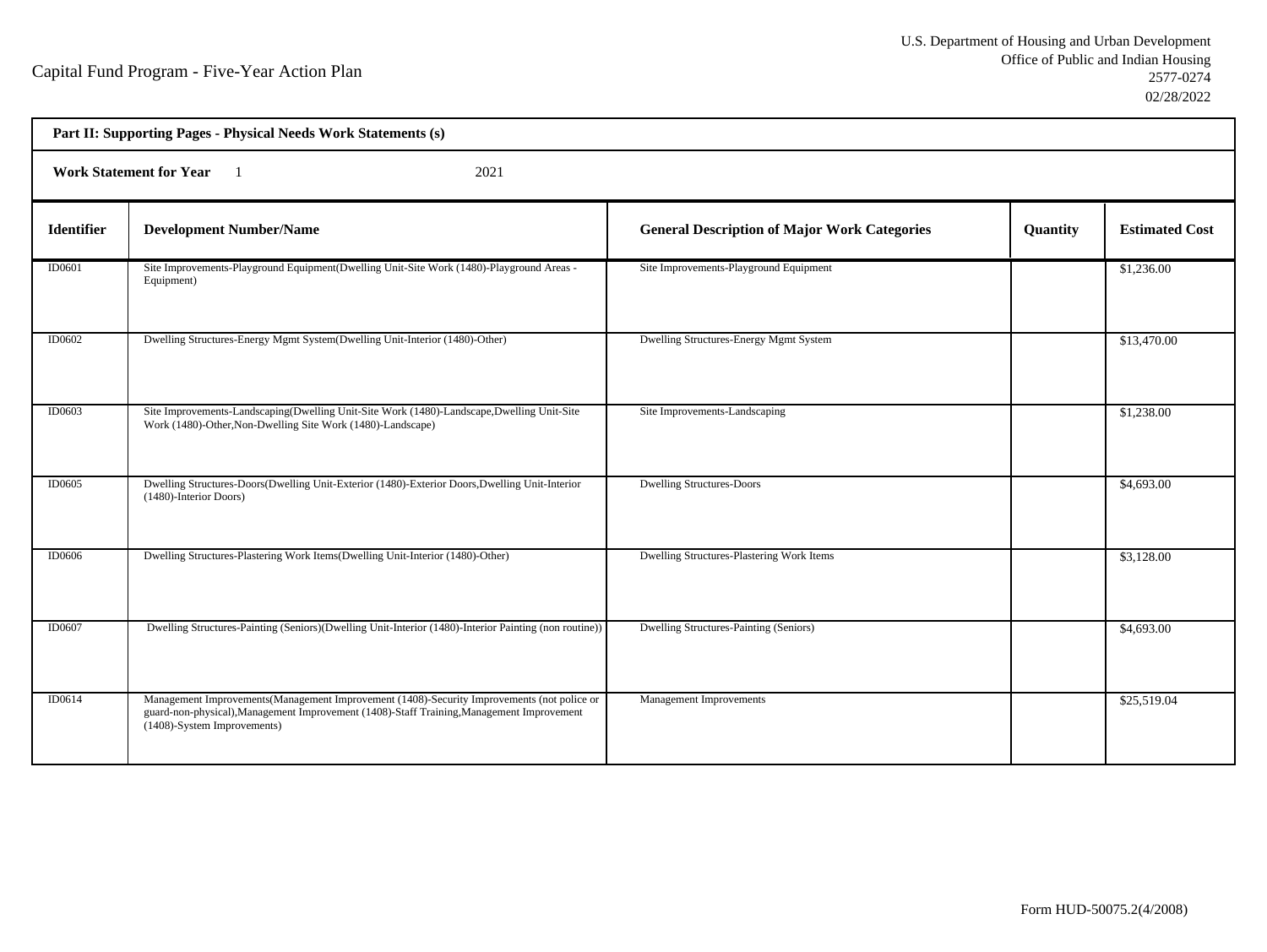| Part II: Supporting Pages - Physical Needs Work Statements (s) |                                                                                                                                                                                                                                                                                                                                                                                                                                                                                                                                                                                                                                                                                 |                                                     |                 |                       |  |
|----------------------------------------------------------------|---------------------------------------------------------------------------------------------------------------------------------------------------------------------------------------------------------------------------------------------------------------------------------------------------------------------------------------------------------------------------------------------------------------------------------------------------------------------------------------------------------------------------------------------------------------------------------------------------------------------------------------------------------------------------------|-----------------------------------------------------|-----------------|-----------------------|--|
| <b>Work Statement for Year</b><br>2021                         |                                                                                                                                                                                                                                                                                                                                                                                                                                                                                                                                                                                                                                                                                 |                                                     |                 |                       |  |
| <b>Identifier</b>                                              | <b>Development Number/Name</b>                                                                                                                                                                                                                                                                                                                                                                                                                                                                                                                                                                                                                                                  | <b>General Description of Major Work Categories</b> | <b>Quantity</b> | <b>Estimated Cost</b> |  |
| <b>ID0620</b>                                                  | Dwelling Structures-Paint Halls/Staircase Walls(Dwelling Unit-Exterior (1480)-Exterior Paint and<br>Caulking, Dwelling Unit-Exterior (1480)-Exterior Stairwells - Fire Escape, Dwelling Unit-Exterior<br>(1480)-Stairwells - Fire Escapes, Dwelling Unit-Interior (1480)-Interior Painting (non<br>routine), Dwelling Unit-Interior (1480)-Other)                                                                                                                                                                                                                                                                                                                               | Dwelling Structures-Paint Staircase Walls           |                 | \$5,646.00            |  |
| ID0621                                                         | Dwelling Structures-Stair Treads/Hall Tiles(Dwelling Unit-Exterior (1480)-Stairwells - Fire Escapes)                                                                                                                                                                                                                                                                                                                                                                                                                                                                                                                                                                            | Dwelling Structures-Stair Treads/Hall Tiles         |                 | \$36,662.14           |  |
| ID0629                                                         | Dwelling Structures-Floor Refurbished(Dwelling Unit-Interior (1480)-Bathroom Flooring (non<br>cyclical), Dwelling Unit-Interior (1480)-Commodes, Dwelling Unit-Interior (1480)-Electrical, Dwelling<br>Unit-Interior (1480)-Flooring (non routine), Dwelling Unit-Interior (1480)-Interior Painting (non<br>routine), Dwelling Unit-Interior (1480)-Mechanical, Dwelling Unit-Interior (1480)-Other)                                                                                                                                                                                                                                                                            | Dwelling Structures-Floor Refurbished               |                 | \$62,585.00           |  |
| ID0630                                                         | Dwelling Equipment-Ranges and Refrigerators (Dwelling Unit-Interior (1480)-Appliances)                                                                                                                                                                                                                                                                                                                                                                                                                                                                                                                                                                                          | Dwelling Equipment-Ranges and Refrigerators         |                 | \$55,370.92           |  |
| ID0631                                                         | Non-Dwelling Equipment-Security Cameras (Non-Dwelling Equipment-Expendable/Non-Expendable<br>$(1480)$ -Other)                                                                                                                                                                                                                                                                                                                                                                                                                                                                                                                                                                   | Non-Dwelling Equipment-Security Cameras             |                 | \$30,389.99           |  |
| ID0644                                                         | Dwelling Structures-Vacancy Refurbishment(Dwelling Unit-Interior (1480)-Appliances, Dwelling<br>Unit-Interior (1480)-Bathroom Counters and Sinks, Dwelling Unit-Interior (1480)-Bathroom Flooring<br>(non cyclical), Dwelling Unit-Interior (1480)-Commodes, Dwelling Unit-Interior (1480)-<br>Electrical, Dwelling Unit-Interior (1480)-Flooring (non routine), Dwelling Unit-Interior (1480)-Interior<br>Doors, Dwelling Unit-Interior (1480)-Interior Painting (non routine), Dwelling Unit-Interior (1480)-<br>Kitchen Cabinets, Dwelling Unit-Interior (1480)-Kitchen Sinks and Faucets, Dwelling Unit-Interior<br>(1480)-Mechanical, Dwelling Unit-Interior (1480)-Other) | Dwelling Structures-Vacancy Refurbishment           |                 | \$15,646.00           |  |
|                                                                | BERRY GRDNS (NJ009000009)                                                                                                                                                                                                                                                                                                                                                                                                                                                                                                                                                                                                                                                       |                                                     |                 | \$1,106,822.64        |  |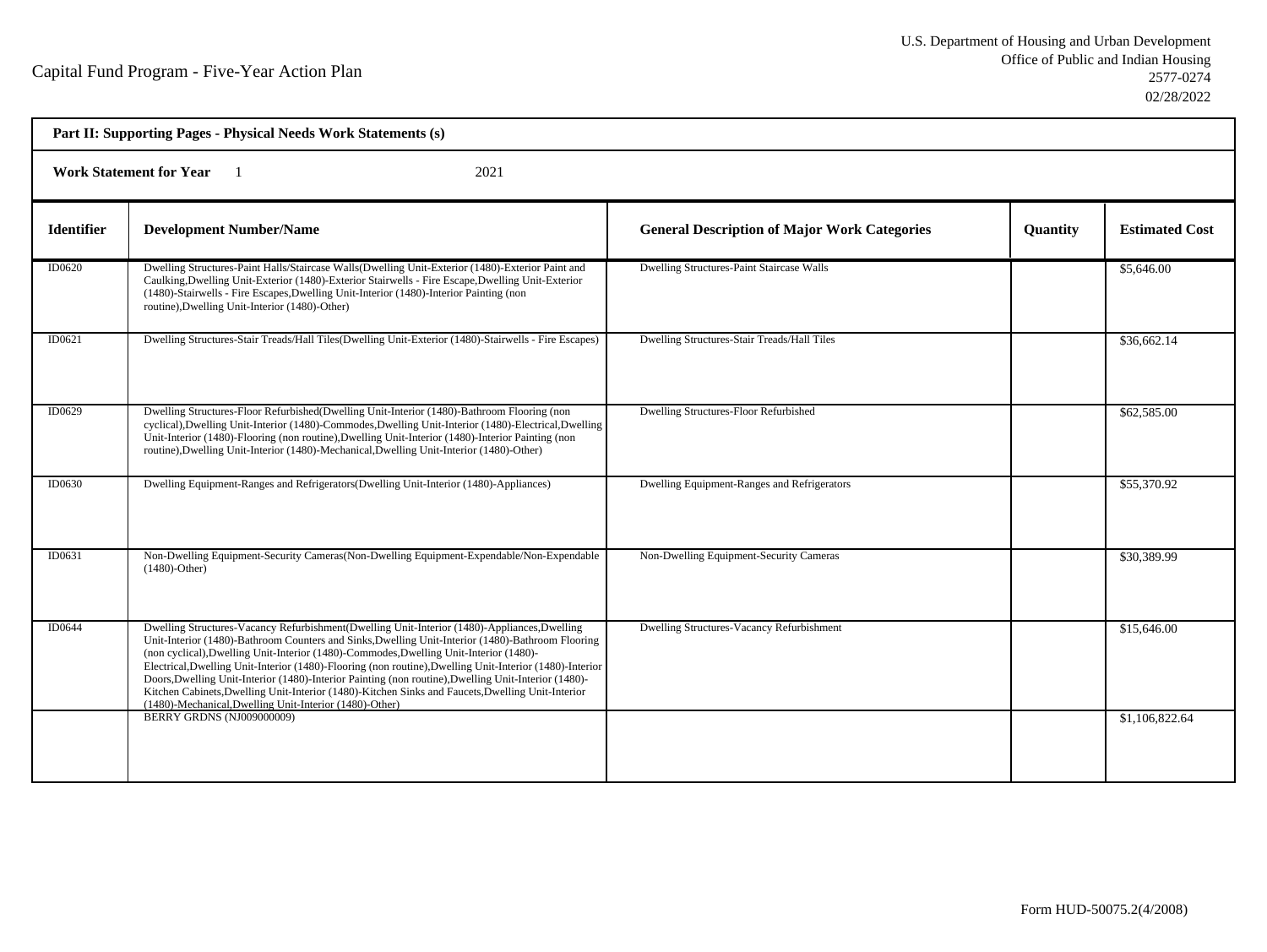| Part II: Supporting Pages - Physical Needs Work Statements (s) |                                                                                                                                                                                                                                               |                                                          |          |                       |  |  |
|----------------------------------------------------------------|-----------------------------------------------------------------------------------------------------------------------------------------------------------------------------------------------------------------------------------------------|----------------------------------------------------------|----------|-----------------------|--|--|
|                                                                | <b>Work Statement for Year</b><br>2021                                                                                                                                                                                                        |                                                          |          |                       |  |  |
| <b>Identifier</b>                                              | <b>Development Number/Name</b>                                                                                                                                                                                                                | <b>General Description of Major Work Categories</b>      | Quantity | <b>Estimated Cost</b> |  |  |
| <b>ID0048</b>                                                  | A&E Fees (As needed)(Contract Administration (1480)-Other Fees and Costs)                                                                                                                                                                     | A&E Fees                                                 |          | \$20,853.25           |  |  |
| ID0675                                                         | Site Improvements-Signage(Dwelling Unit-Site Work (1480)-Other, Dwelling Unit-Site Work (1480)-<br>Signage)                                                                                                                                   | Site Improvements-Signage                                |          | \$206.00              |  |  |
| ID0681                                                         | Dwelling Structures-Upgrade Heating System in Apartments (Dwelling Unit-Interior (1480)-<br>Mechanical, Dwelling Unit-Interior (1480)-Other)                                                                                                  | Dwelling Structures-Upgrade Heating System in Apartments |          | \$24,160.00           |  |  |
| ID0682                                                         | Site Improvements-Parking Gate Operators (Dwelling Unit-Site Work (1480)-Electric<br>Distribution, Dwelling Unit-Site Work (1480)-Other, Dwelling Unit-Site Work (1480)-Parking)                                                              | Site Improvements-Parking Gate Operators                 |          | \$416.00              |  |  |
| ID0684                                                         | Site Improvements-Exterior Benches(Dwelling Unit-Site Work (1480)-Other)                                                                                                                                                                      | Site Improvements-Exterior Benches                       |          | \$624.00              |  |  |
| ID0685                                                         | Dwelling Structures- Doors(Dwelling Unit-Exterior (1480)-Exterior Doors, Dwelling Unit-Interior<br>(1480)-Interior Doors)                                                                                                                     | <b>Dwelling Structures-Doors</b>                         |          | \$4,160.00            |  |  |
| <b>ID0686</b>                                                  | Dwelling Structures-Replacement of Door Closures at Staircase(Dwelling Unit-Exterior (1480)-<br>Exterior Doors, Dwelling Unit-Exterior (1480)-Exterior Stairwells - Fire Escape, Dwelling Unit-<br>Exterior (1480)-Stairwells - Fire Escapes) | Dwelling Structures-Replacement of Door Closures         |          | \$1,040.00            |  |  |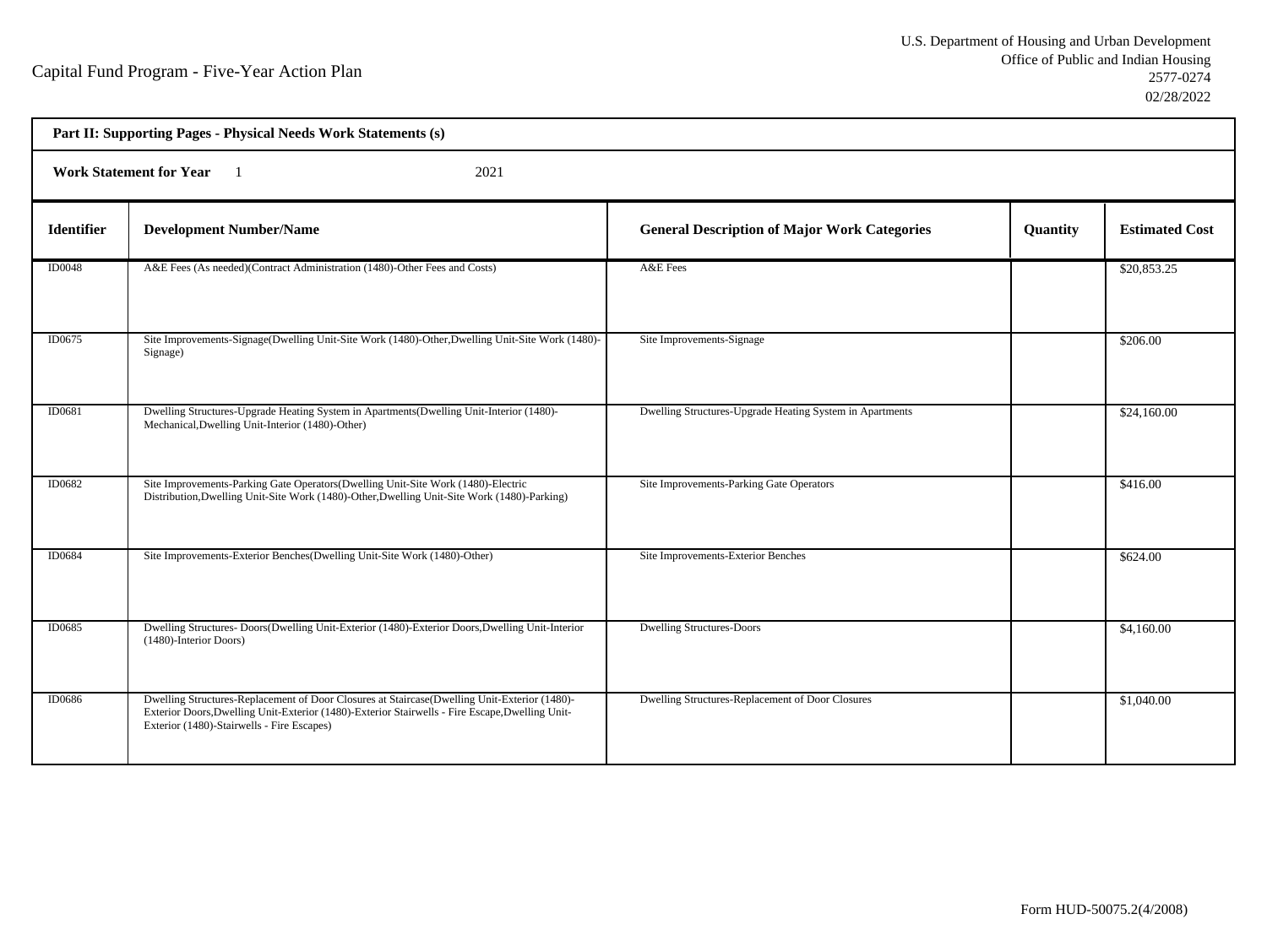|               | Part II: Supporting Pages - Physical Needs Work Statements (s)                                                                |                                                     |          |                       |  |
|---------------|-------------------------------------------------------------------------------------------------------------------------------|-----------------------------------------------------|----------|-----------------------|--|
|               | <b>Work Statement for Year</b><br>2021                                                                                        |                                                     |          |                       |  |
| Identifier    | <b>Development Number/Name</b>                                                                                                | <b>General Description of Major Work Categories</b> | Quantity | <b>Estimated Cost</b> |  |
| ID0687        | Dwelling Structures-Energy Mgmt System(Dwelling Unit-Interior (1480)-Other)                                                   | Dwelling Structures-Energy Mgmt System              |          | \$2,080.00            |  |
| <b>ID0688</b> | Dwelling Structures-Roof(Dwelling Unit-Exterior (1480)-Roofs)                                                                 | <b>Dwelling Structures-Roof</b>                     |          | \$15,832.00           |  |
| <b>ID0690</b> | Dwelling Structures-Painting Halls/Stairs(Dwelling Unit-Interior (1480)-Interior Painting (non<br>routine))                   | Dwelling Structures-Painting Halls/Stairs           |          | \$624.00              |  |
| ID0691        | Dwelling Structures-Plastering Work Items(Dwelling Unit-Interior (1480)-Other)                                                | Dwelling Structures-Plastering Work Items           |          | \$1,040.00            |  |
| ID0692        | Dwelling Structures-Masonry(Dwelling Unit-Interior (1480)-Other)                                                              | <b>Dwelling Structures-Masonry</b>                  |          | \$1,040.00            |  |
| ID0693        | Dwelling Structures-Painting (Seniors)(Dwelling Unit-Interior (1480)-Interior Painting (non routine))                         | Dwelling Structures-Painting (Seniors)              |          | \$1,248.00            |  |
| ID0695        | Dwelling Structures-Pump Refurb/Zone Control(Dwelling Unit-Interior (1480)-Other, Dwelling Unit-<br>Interior (1480)-Plumbing) | Dwelling Structures-Pump Refurb/Zone Control        |          | \$749.00              |  |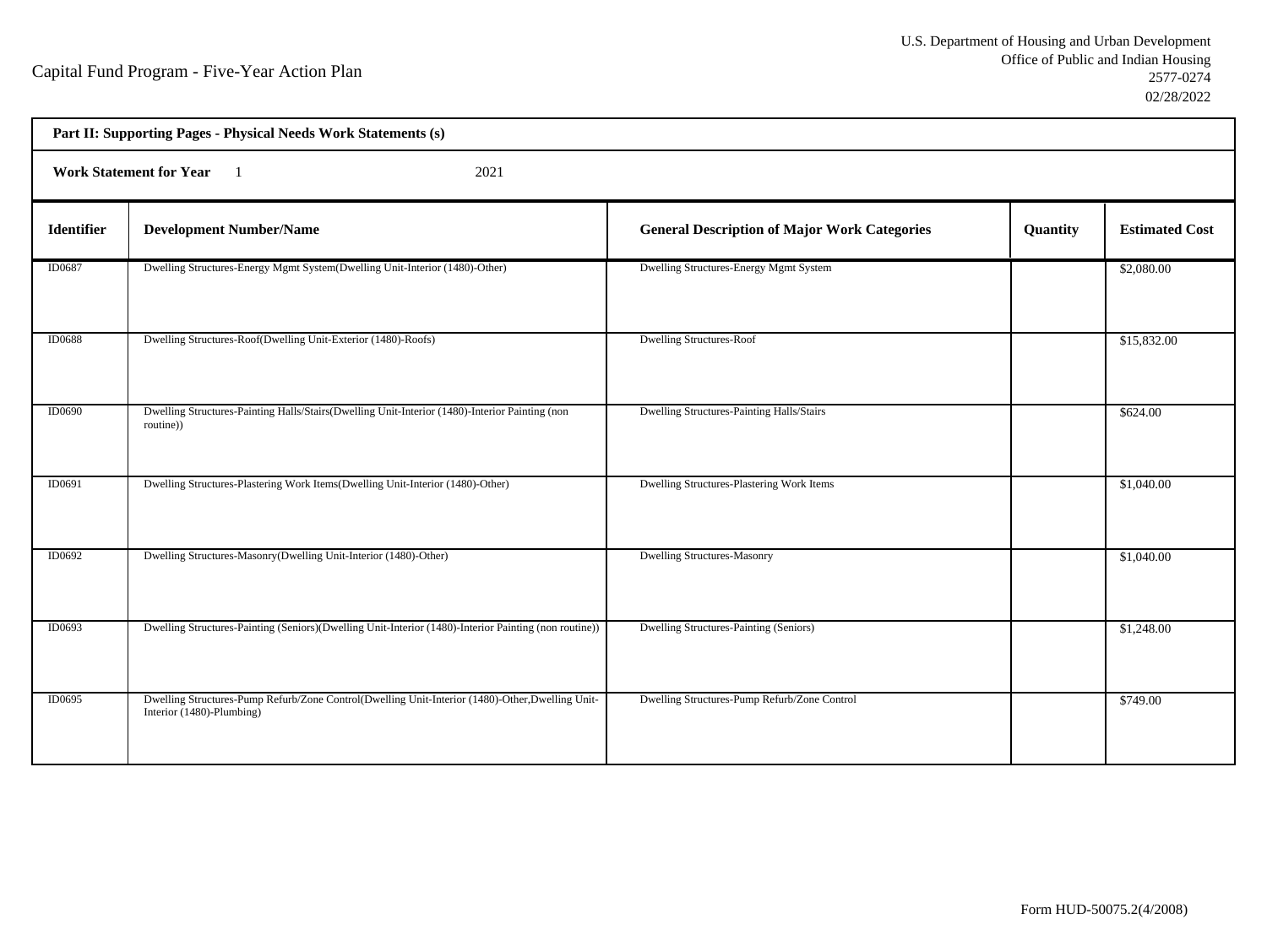| Part II: Supporting Pages - Physical Needs Work Statements (s) |                                                                                                                                                                                                                                                                                                                                                                                                                                                                                                                                      |                                                     |                 |                       |  |  |
|----------------------------------------------------------------|--------------------------------------------------------------------------------------------------------------------------------------------------------------------------------------------------------------------------------------------------------------------------------------------------------------------------------------------------------------------------------------------------------------------------------------------------------------------------------------------------------------------------------------|-----------------------------------------------------|-----------------|-----------------------|--|--|
|                                                                | <b>Work Statement for Year</b><br>2021                                                                                                                                                                                                                                                                                                                                                                                                                                                                                               |                                                     |                 |                       |  |  |
| <b>Identifier</b>                                              | <b>Development Number/Name</b>                                                                                                                                                                                                                                                                                                                                                                                                                                                                                                       | <b>General Description of Major Work Categories</b> | <b>Ouantity</b> | <b>Estimated Cost</b> |  |  |
| ID0696                                                         | Dwelling Structures-Interior Steam and Return Line(Dwelling Unit-Interior (1480)-<br>Mechanical, Dwelling Unit-Interior (1480)-Other)                                                                                                                                                                                                                                                                                                                                                                                                | Dwelling Structures-Interior Steam and Return Line  |                 | \$832.00              |  |  |
| ID0697                                                         | Dwelling Structures-Interior Sewer Cleaning (Dwelling Unit-Interior (1480)-Other, Dwelling Unit-<br>Interior (1480)-Plumbing)                                                                                                                                                                                                                                                                                                                                                                                                        | Dwelling Structures-Interior Sewer Cleaning         |                 | \$333.00              |  |  |
| ID0699                                                         | Dwelling Structures-Utility Monitoring System(Dwelling Unit-Interior (1480)-Other)                                                                                                                                                                                                                                                                                                                                                                                                                                                   | Dwelling Structures-Utility Monitoring System       |                 | \$208.00              |  |  |
| <b>ID0700</b>                                                  | Site Improvements-Exterior Security Lighting(Non-Dwelling Site Work (1480)-Lighting)                                                                                                                                                                                                                                                                                                                                                                                                                                                 | Site Improvements-Exterior Security Lighting        |                 | \$1,040.00            |  |  |
| ID0701                                                         | Dwelling Structures-Fire Alarm System Upgrade(Dwelling Unit-Interior (1480)-Other)                                                                                                                                                                                                                                                                                                                                                                                                                                                   | Dwelling Structures-Fire Alarm System Upgrade       |                 | \$5,416.00            |  |  |
| ID0702                                                         | Dwelling Structures-Bathroom Modernization: Minor(Dwelling Unit-Interior (1480)-Bathroom<br>Flooring (non cyclical), Dwelling Unit-Interior (1480)-Electrical, Dwelling Unit-Interior (1480)-<br>Flooring (non routine), Dwelling Unit-Interior (1480)-Bathroom Counters and Sinks, Dwelling Unit-<br>Interior (1480)-Interior Painting (non routine), Dwelling Unit-Interior (1480)-Mechanical, Dwelling<br>Unit-Interior (1480)-Other, Dwelling Unit-Interior (1480)-Plumbing, Dwelling Unit-Interior (1480)-<br>Tubs and Showers) | Dwelling Structures-Bathroom Modernization: Minor   |                 | \$5,040.00            |  |  |
| ID0703                                                         | Site Improvements-Landscaping (Dwelling Unit-Site Work (1480)-Landscape, Dwelling Unit-Site<br>Work (1480)-Other)                                                                                                                                                                                                                                                                                                                                                                                                                    | Site Improvements-Landscaping                       |                 | \$1,475.00            |  |  |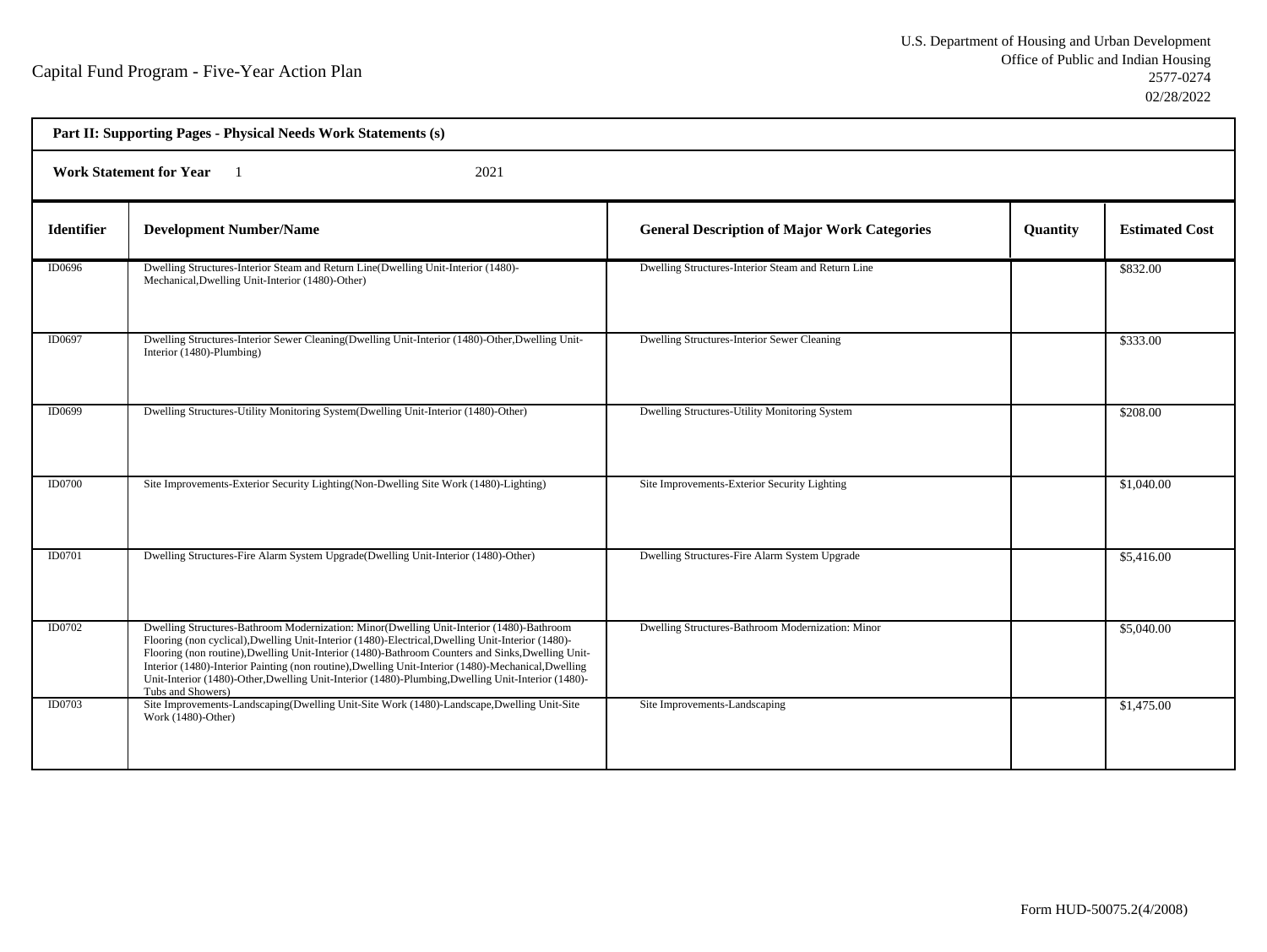h

| Part II: Supporting Pages - Physical Needs Work Statements (s) |                                                                                                                                                                                                                                                                                                                                                                                                                                                                                                                                                                                                                                                                                 |                                                     |          |                       |  |  |
|----------------------------------------------------------------|---------------------------------------------------------------------------------------------------------------------------------------------------------------------------------------------------------------------------------------------------------------------------------------------------------------------------------------------------------------------------------------------------------------------------------------------------------------------------------------------------------------------------------------------------------------------------------------------------------------------------------------------------------------------------------|-----------------------------------------------------|----------|-----------------------|--|--|
|                                                                | <b>Work Statement for Year</b><br>2021                                                                                                                                                                                                                                                                                                                                                                                                                                                                                                                                                                                                                                          |                                                     |          |                       |  |  |
| <b>Identifier</b>                                              | <b>Development Number/Name</b>                                                                                                                                                                                                                                                                                                                                                                                                                                                                                                                                                                                                                                                  | <b>General Description of Major Work Categories</b> | Quantity | <b>Estimated Cost</b> |  |  |
| ID0704                                                         | Dwelling Structures-Pipe Insulation(Dwelling Unit-Interior (1480)-Other, Dwelling Unit-Interior<br>$(1480)$ -Plumbing)                                                                                                                                                                                                                                                                                                                                                                                                                                                                                                                                                          | Dwelling Structures-Pipe Insulation                 |          | \$832.00              |  |  |
| ID0707                                                         | Dwelling Structures-Kitchen Cabinets(Dwelling Unit-Interior (1480)-Kitchen Cabinets)                                                                                                                                                                                                                                                                                                                                                                                                                                                                                                                                                                                            | Dwelling Structures-Kitchen Cabinets                |          | \$1,475.00            |  |  |
| ID0709                                                         | Dwelling Structures-Fire Pump Refurbishment(Dwelling Unit-Interior (1480)-Other)                                                                                                                                                                                                                                                                                                                                                                                                                                                                                                                                                                                                | Dwelling Structures-Fire Pump Refurbishment         |          | \$624.00              |  |  |
| ID0713                                                         | Operations (Operations (1406))                                                                                                                                                                                                                                                                                                                                                                                                                                                                                                                                                                                                                                                  | Operations                                          |          | \$318,988.06          |  |  |
| ID0714                                                         | Management Improvements (Management Improvement (1408)-Security Improvements (not police or<br>guard-non-physical), Management Improvement (1408)-Staff Training, Management Improvement<br>(1408)-System Improvements)                                                                                                                                                                                                                                                                                                                                                                                                                                                         | Management Improvements                             |          | \$19,848.15           |  |  |
| ID0719                                                         | Non-Dwelling-Public Address System(Non-Dwelling Interior (1480)-Other)                                                                                                                                                                                                                                                                                                                                                                                                                                                                                                                                                                                                          | Non-Dwelling-Public Address System                  |          | \$1,040.00            |  |  |
| ID0728                                                         | Dwelling Structures-Vacancy Refurbishment(Dwelling Unit-Interior (1480)-Appliances, Dwelling<br>Unit-Interior (1480)-Bathroom Counters and Sinks, Dwelling Unit-Interior (1480)-Bathroom Flooring<br>(non cyclical), Dwelling Unit-Interior (1480)-Commodes, Dwelling Unit-Interior (1480)-<br>Electrical, Dwelling Unit-Interior (1480)-Flooring (non routine), Dwelling Unit-Interior (1480)-Interior<br>Doors, Dwelling Unit-Interior (1480)-Interior Painting (non routine), Dwelling Unit-Interior (1480)-<br>Kitchen Cabinets, Dwelling Unit-Interior (1480)-Kitchen Sinks and Faucets, Dwelling Unit-Interior<br>(1480)-Mechanical, Dwelling Unit-Interior (1480)-Other) | Dwelling Structures-Vacancy Refurbishment           |          | \$102,080.00          |  |  |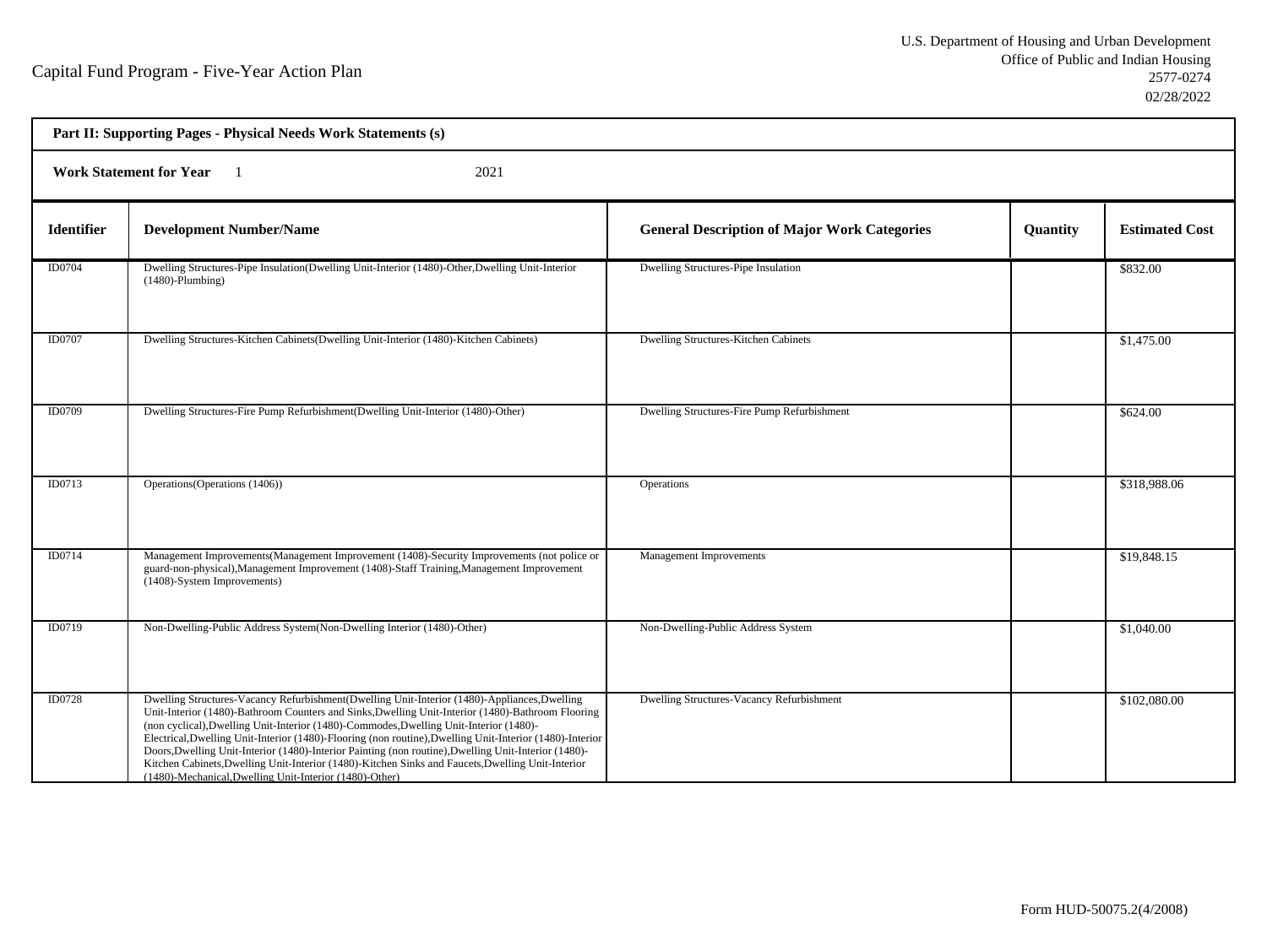| Part II: Supporting Pages - Physical Needs Work Statements (s) |                                                                                                                                                                                                                                                                                                                                                                                                                            |                                                          |          |                       |  |  |
|----------------------------------------------------------------|----------------------------------------------------------------------------------------------------------------------------------------------------------------------------------------------------------------------------------------------------------------------------------------------------------------------------------------------------------------------------------------------------------------------------|----------------------------------------------------------|----------|-----------------------|--|--|
|                                                                | <b>Work Statement for Year</b><br>2021                                                                                                                                                                                                                                                                                                                                                                                     |                                                          |          |                       |  |  |
| <b>Identifier</b>                                              | <b>Development Number/Name</b>                                                                                                                                                                                                                                                                                                                                                                                             | <b>General Description of Major Work Categories</b>      | Quantity | <b>Estimated Cost</b> |  |  |
| ID0733                                                         | Non-Dwelling-Elevator Shaft & Cont. Rm Wiring(Non-Dwelling Construction - Mechanical (1480)-<br>Elevator, Non-Dwelling Construction - Mechanical (1480)-Electric Distribution, Non-Dwelling<br>Construction - Mechanical (1480)-Other)                                                                                                                                                                                     | Non-Dwelling-Elevator Shaft & Cont. Rm Wiring            |          | \$3,499.00            |  |  |
| ID0737                                                         | Non-Dwelling Equipment-Compactor System Refurb(Non-Dwelling Equipment-Expendable/Non-<br>Expendable (1480)-Other)                                                                                                                                                                                                                                                                                                          | Non-Dwelling Equipment-Compactor System Refurb           |          | \$416.00              |  |  |
| ID0744                                                         | Dwelling Structures-Apt Window/Curtainwall Replacement(Dwelling Unit-Exterior (1480)-Building<br>Slab, Dwelling Unit-Exterior (1480)-Exterior Paint and Caulking, Dwelling Unit-Exterior (1480)-<br>Foundations, Dwelling Unit-Exterior (1480)-Other, Dwelling Unit-Exterior (1480)-Siding, Dwelling<br>Unit-Exterior (1480)-Windows, Dwelling Unit-Interior (1480)-Mechanical, Dwelling Unit-Interior<br>$(1480)$ -Other) | Dwelling Structures-Apt Window/Curtainwall Replacement   |          | \$104,005.00          |  |  |
| ID0745                                                         | Dwelling Structures- Building Structural(Dwelling Unit-Exterior (1480)-Building Slab, Dwelling Unit-<br>Exterior (1480)-Foundations, Dwelling Unit-Exterior (1480)-Other, Dwelling Unit-Exterior (1480)-<br>Siding, Dwelling Unit-Interior (1480)-Interior Doors)                                                                                                                                                          | Dwelling Structures- Building Structural                 |          | \$54,160.00           |  |  |
| <b>ID0749</b>                                                  | Non-Dwelling Structure-Handicapped Accessiblity Upgrades (Non-Dwelling Interior (1480)-Other)                                                                                                                                                                                                                                                                                                                              | Non-Dwelling Structure-Handicapped Accessiblity Upgrades |          | \$2,459.00            |  |  |
| ID0752                                                         | Administrative Costs(Administration (1410)-Salaries)                                                                                                                                                                                                                                                                                                                                                                       | <b>Administrative Costs</b>                              |          | \$141,772.47          |  |  |
| ID0753                                                         | CFFP Debt Service(Bond Debt Obligation (9001))                                                                                                                                                                                                                                                                                                                                                                             | <b>CFFP Debt Service</b>                                 |          | \$186,104.14          |  |  |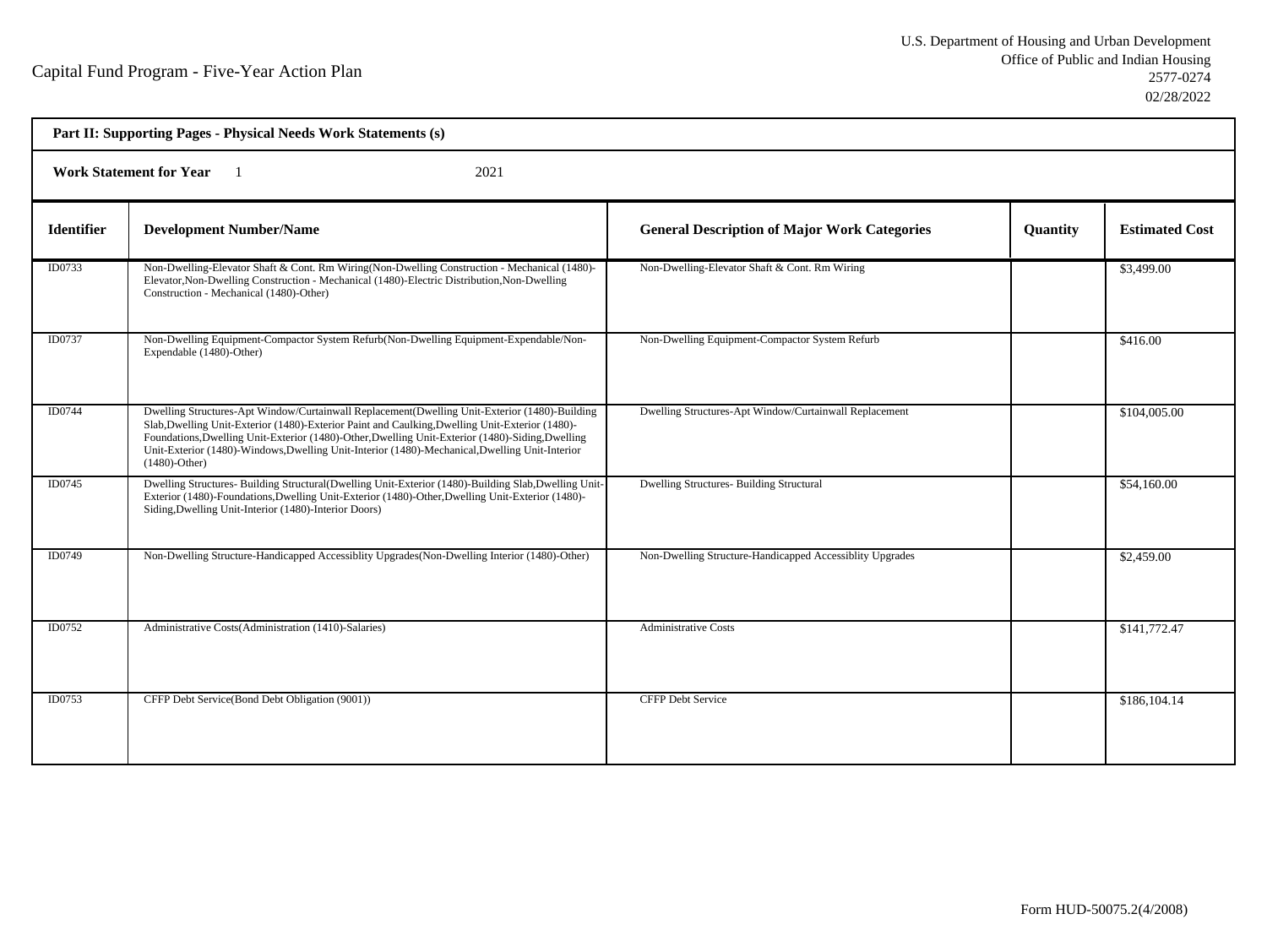| Part II: Supporting Pages - Physical Needs Work Statements (s) |                                                                                                                                                                                                                                                                                                                                                                                                                      |                                                          |          |                       |  |  |
|----------------------------------------------------------------|----------------------------------------------------------------------------------------------------------------------------------------------------------------------------------------------------------------------------------------------------------------------------------------------------------------------------------------------------------------------------------------------------------------------|----------------------------------------------------------|----------|-----------------------|--|--|
|                                                                | <b>Work Statement for Year</b><br>2021                                                                                                                                                                                                                                                                                                                                                                               |                                                          |          |                       |  |  |
| <b>Identifier</b>                                              | <b>Development Number/Name</b>                                                                                                                                                                                                                                                                                                                                                                                       | <b>General Description of Major Work Categories</b>      | Quantity | <b>Estimated Cost</b> |  |  |
| ID0756                                                         | Non-Dwelling-Public Address System(Non-Dwelling Interior (1480)-Other)                                                                                                                                                                                                                                                                                                                                               | Non-Dwelling-Public Address System                       |          | \$1,040.00            |  |  |
| ID0759                                                         | Non-Dwelling-Elevator Rehab (Energy Efficiency)(Non-Dwelling Construction - Mechanical (1480)-<br>Electric Distribution, Non-Dwelling Construction - Mechanical (1480)-Elevator, Non-Dwelling<br>Construction - Mechanical (1480)-Other)                                                                                                                                                                             | Non-Dwelling-Elevator Rehab (Energy Efficiency)          |          | \$4,160.00            |  |  |
| <b>ID0770</b>                                                  | Non-Dwelling-Elevator Shaft & Cont. Rm Wiring(Non-Dwelling Construction - Mechanical (1480)-<br>Elevator, Non-Dwelling Construction - Mechanical (1480)-Other, Non-Dwelling Construction -<br>Mechanical (1480)-Electric Distribution)                                                                                                                                                                               | Non-Dwelling-Elevator Shaft & Cont. Rm Wiring            |          | \$3,499.00            |  |  |
| <b>ID0785</b>                                                  | Dwelling Equipment-Ranges and Refrigerators (Dwelling Unit-Interior (1480)-Appliances)                                                                                                                                                                                                                                                                                                                               | Dwelling Equipment-Ranges and Refrigerators              |          | \$31,640.53           |  |  |
| ID0787                                                         | Non-Dwelling Structure-Handicapped Accessiblity Upgrades (Non-Dwelling Interior (1480)-Other)                                                                                                                                                                                                                                                                                                                        | Non-Dwelling Structure-Handicapped Accessiblity Upgrades |          | \$2,459.00            |  |  |
| ID0970                                                         | Site Improvements (Non-Dwelling Site Work (1480)-Curb and Gutter, Non-Dwelling Site Work<br>(1480)-Dumpster and Enclosures, Non-Dwelling Site Work (1480)-Fence Painting, Non-Dwelling Site<br>Work (1480)-Fencing, Non-Dwelling Site Work (1480)-Playground Areas - Equipment, Non-Dwelling<br>Site Work (1480)-Storm Drainage, Non-Dwelling Site Work (1480)-Landscape, Non-Dwelling Site<br>Work (1480)-Lighting) | Site Improvements                                        |          | \$20,643.05           |  |  |
| ID0971                                                         | Non-Dwelling Equipment-Security Cameras (Non-Dwelling Equipment-Expendable/Non-Expendable<br>$(1480)$ -Other)                                                                                                                                                                                                                                                                                                        | Non-Dwelling Equipment-Security Cameras                  |          | \$17,661.99           |  |  |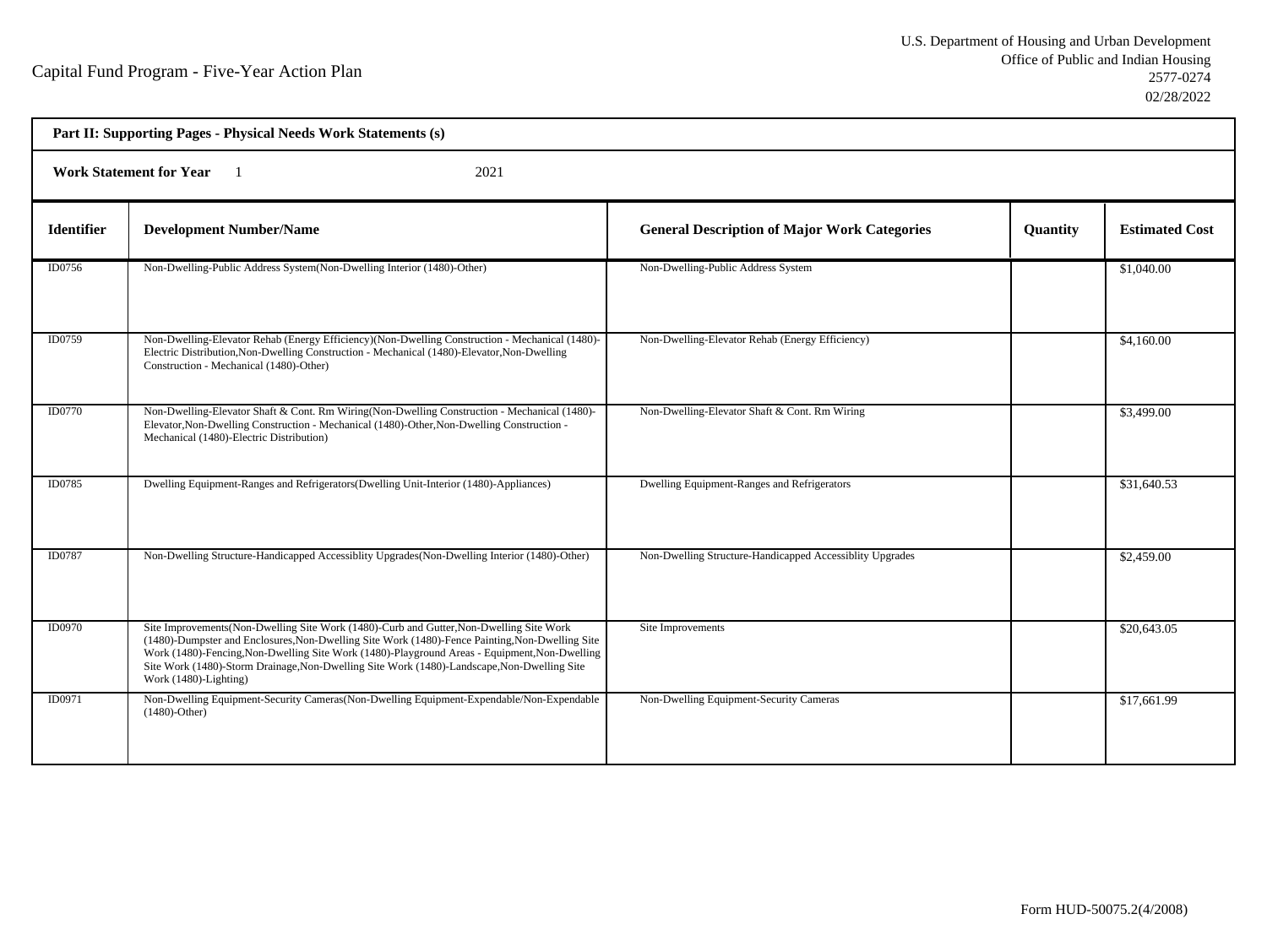h

|                   | Part II: Supporting Pages - Physical Needs Work Statements (s)                                                                                                                                                                                                                                                                                                                                                                                                                                                                                                                                                                                                                  |                                                     |          |                       |  |  |
|-------------------|---------------------------------------------------------------------------------------------------------------------------------------------------------------------------------------------------------------------------------------------------------------------------------------------------------------------------------------------------------------------------------------------------------------------------------------------------------------------------------------------------------------------------------------------------------------------------------------------------------------------------------------------------------------------------------|-----------------------------------------------------|----------|-----------------------|--|--|
|                   | 2021<br><b>Work Statement for Year</b>                                                                                                                                                                                                                                                                                                                                                                                                                                                                                                                                                                                                                                          |                                                     |          |                       |  |  |
| <b>Identifier</b> | <b>Development Number/Name</b>                                                                                                                                                                                                                                                                                                                                                                                                                                                                                                                                                                                                                                                  | <b>General Description of Major Work Categories</b> | Quantity | <b>Estimated Cost</b> |  |  |
|                   | MARION GRDNS (NJ009000002)                                                                                                                                                                                                                                                                                                                                                                                                                                                                                                                                                                                                                                                      |                                                     |          | \$964,200.52          |  |  |
| ID0099            | Site Improvements-Steam/Return(Non-Dwelling Site Work (1480)-Site Utilities)                                                                                                                                                                                                                                                                                                                                                                                                                                                                                                                                                                                                    | Site Improvements-Steam/Return                      |          | \$1,284.00            |  |  |
| ID0105            | Site Improvements-Sidewalk Replacement(Non-Dwelling Site Work (1480)-Asphalt - Concrete -<br>Paving, Non-Dwelling Site Work (1480)-Curb and Gutter)                                                                                                                                                                                                                                                                                                                                                                                                                                                                                                                             | Site Improvements-Sidewalk Replacement              |          | \$1,200.00            |  |  |
| ID0107            | Dwelling Structures-Vacancy Refurbishment(Dwelling Unit-Interior (1480)-Appliances, Dwelling<br>Unit-Interior (1480)-Bathroom Counters and Sinks, Dwelling Unit-Interior (1480)-Bathroom Flooring<br>(non cyclical), Dwelling Unit-Interior (1480)-Commodes, Dwelling Unit-Interior (1480)-<br>Electrical, Dwelling Unit-Interior (1480)-Flooring (non routine), Dwelling Unit-Interior (1480)-Interior<br>Doors, Dwelling Unit-Interior (1480)-Interior Painting (non routine), Dwelling Unit-Interior (1480)-<br>Kitchen Cabinets, Dwelling Unit-Interior (1480)-Kitchen Sinks and Faucets, Dwelling Unit-Interior<br>(1480)-Mechanical, Dwelling Unit-Interior (1480)-Other) | Dwelling Structures-Vacancy Refurbishment           |          | \$2,800.00            |  |  |
| <b>ID0108</b>     | Dwelling Structures-Plastering Work Items(Dwelling Unit-Interior (1480)-Other)                                                                                                                                                                                                                                                                                                                                                                                                                                                                                                                                                                                                  | Dwelling Structures-Plastering Work Items           |          | \$3,499.00            |  |  |
| ID0109            | Dwelling Structures-Masonry(Dwelling Unit-Interior (1480)-Other)                                                                                                                                                                                                                                                                                                                                                                                                                                                                                                                                                                                                                | <b>Dwelling Structures-Masonry</b>                  |          | \$12,598.00           |  |  |
| ID0110            | Dwelling Structures-Painting (Seniors)(Dwelling Unit-Interior (1480)-Interior Painting (non routine))                                                                                                                                                                                                                                                                                                                                                                                                                                                                                                                                                                           | Dwelling Structures-Painting (Seniors)              |          | \$4,200.00            |  |  |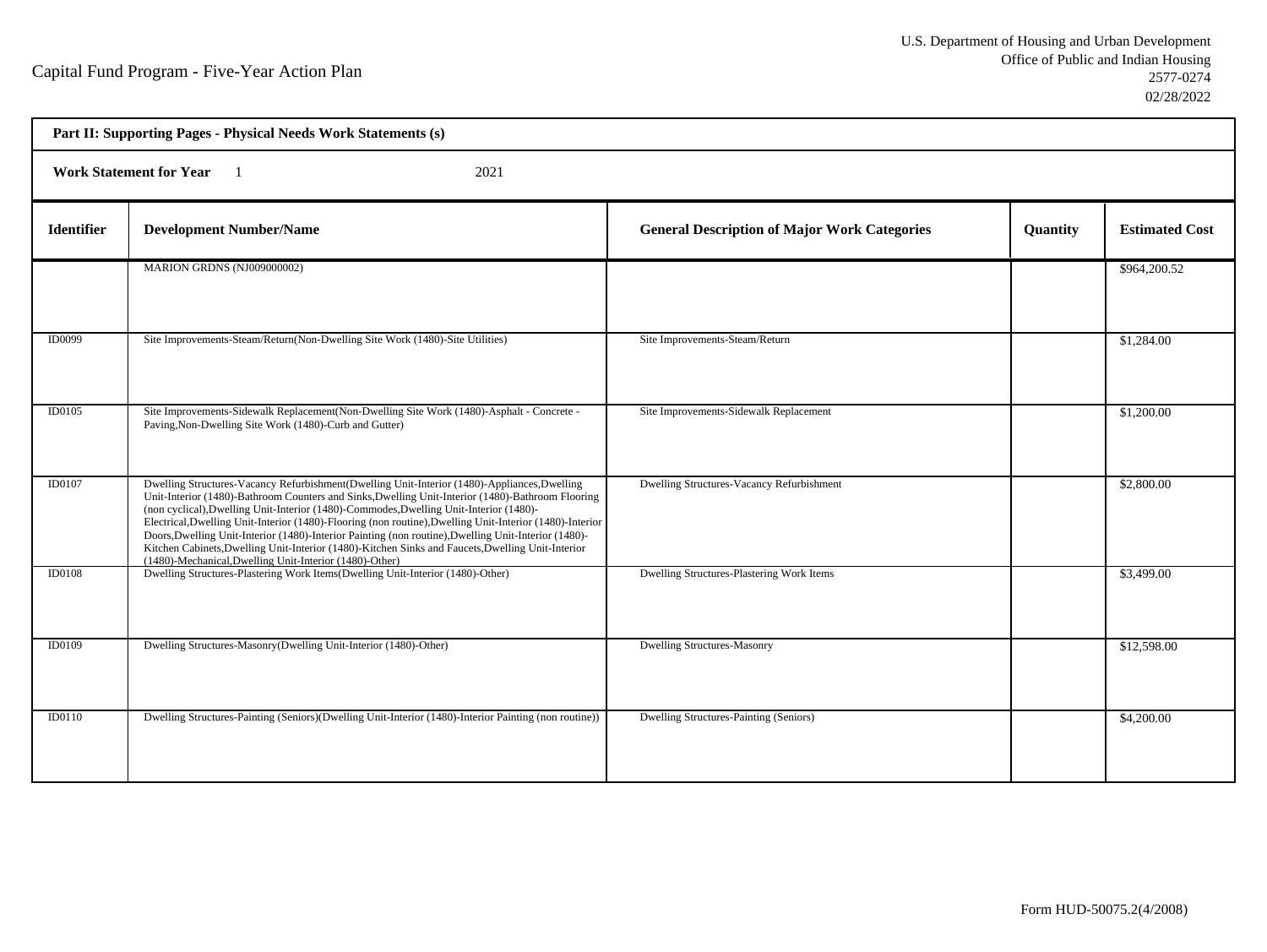| Part II: Supporting Pages - Physical Needs Work Statements (s) |                                                                                                                                                                                  |                                                         |          |                       |  |  |
|----------------------------------------------------------------|----------------------------------------------------------------------------------------------------------------------------------------------------------------------------------|---------------------------------------------------------|----------|-----------------------|--|--|
|                                                                | <b>Work Statement for Year</b><br>2021                                                                                                                                           |                                                         |          |                       |  |  |
| <b>Identifier</b>                                              | <b>Development Number/Name</b>                                                                                                                                                   | <b>General Description of Major Work Categories</b>     | Quantity | <b>Estimated Cost</b> |  |  |
| ID0111                                                         | Dwelling Structures-Boiler Upgrade(Dwelling Unit-Interior (1480)-Mechanical, Dwelling Unit-Interior<br>$(1480)$ -Other)                                                          | Dwelling Structures-Boiler Upgrade                      |          | \$3,499.00            |  |  |
| ID0112                                                         | Dwelling Structures-Pump Refurb/Zone Control(Dwelling Unit-Interior (1480)-Other, Dwelling Unit-<br>Interior (1480)-Plumbing)                                                    | Dwelling Structures-Pump Refurb/Zone Control            |          | \$1,400.00            |  |  |
| <b>ID0114</b>                                                  | Dwelling Structures-Hot water System Convector Piping(Dwelling Unit-Interior (1480)-<br>Mechanical, Dwelling Unit-Interior (1480)-Other, Dwelling Unit-Interior (1480)-Plumbing) | Dwelling Structures-Hot water System Convector Piping   |          | \$3,499.00            |  |  |
| <b>ID0118</b>                                                  | Dwelling Structures-Mold/Mildew Remediation(Dwelling Unit-Interior (1480)-Other)                                                                                                 | Dwelling Structures-Mold/Mildew Remediation             |          | \$6,160.00            |  |  |
| <b>ID0119</b>                                                  | Dwelling Structures-Geothermal Work Items(Dwelling Unit-Interior (1480)-Other)                                                                                                   | Dwelling Structures-Geothermal Work Items               |          | \$2,800.00            |  |  |
| <b>ID0120</b>                                                  | Dwelling Structures-Tuck pointing/Brick(Dwelling Unit-Exterior (1480)-Tuck-Pointing)                                                                                             | Dwelling Structures-Tuck pointing/Brick                 |          | \$3,499.00            |  |  |
| ID0121                                                         | Dwelling Structures-Pipe Insulation/Cathodic Protection(Dwelling Unit-Interior (1480)-<br>Other, Dwelling Unit-Interior (1480)-Plumbing)                                         | Dwelling Structures-Pipe Insulation/Cathodic Protection |          | \$3,499.00            |  |  |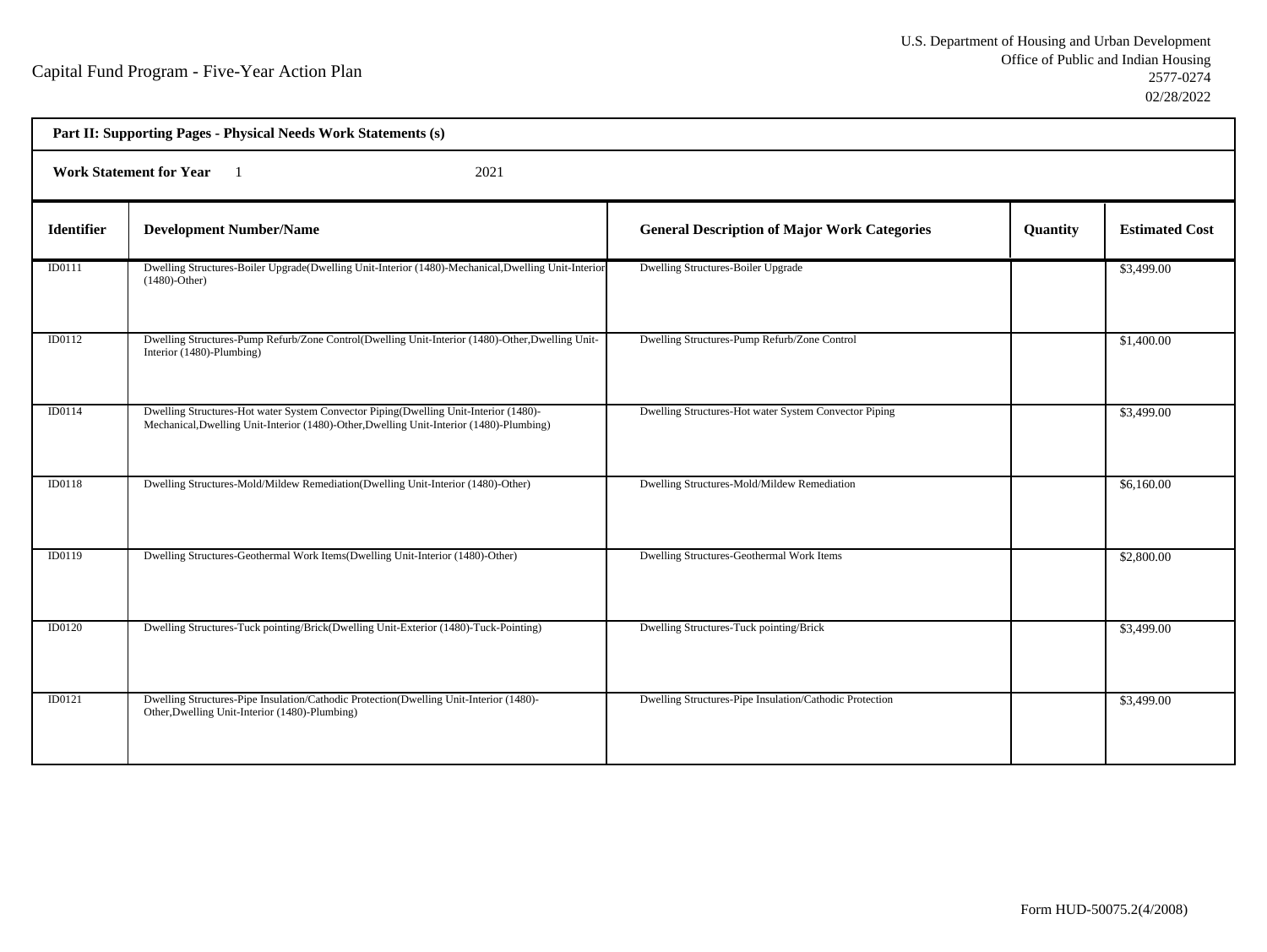| Part II: Supporting Pages - Physical Needs Work Statements (s) |                                                                                       |                                                     |          |                       |  |  |
|----------------------------------------------------------------|---------------------------------------------------------------------------------------|-----------------------------------------------------|----------|-----------------------|--|--|
|                                                                | <b>Work Statement for Year</b><br>2021                                                |                                                     |          |                       |  |  |
| Identifier                                                     | <b>Development Number/Name</b>                                                        | <b>General Description of Major Work Categories</b> | Quantity | <b>Estimated Cost</b> |  |  |
| ID0122                                                         | Dwelling Equipment-Ranges and Refrigerators(Dwelling Unit-Interior (1480)-Appliances) | Dwelling Equipment-Ranges and Refrigerators         |          | \$31,640.53           |  |  |
| ID0123                                                         | Dwelling Structures-Kitchen Cabinets(Dwelling Unit-Interior (1480)-Kitchen Cabinets)  | Dwelling Structures-Kitchen Cabinets                |          | \$1,473.00            |  |  |
| ID0124                                                         | Operations (Operations (1406))                                                        | <b>Operations</b>                                   |          | \$283,544.94          |  |  |
| ID0126                                                         | Administrative Costs(Administration (1410)-Salaries)                                  | <b>Administrative Costs</b>                         |          | \$92,152.11           |  |  |
| ID0127                                                         | CFFP Debt Service(Bond Debt Obligation (9001))                                        | CFFP Debt Service                                   |          | \$186,104.14          |  |  |
| <b>ID0128</b>                                                  | A&E Fees (As needed)(Contract Administration (1480)-Other Fees and Costs)             | A&E Fees-Fees and Costs                             |          | \$83,413.01           |  |  |
| <b>ID0130</b>                                                  | Dwelling Structures-Stairs(Dwelling Unit-Exterior (1480)-Stairwells - Fire Escapes)   | <b>Dwelling Structures-Stairs</b>                   |          | \$5,599.00            |  |  |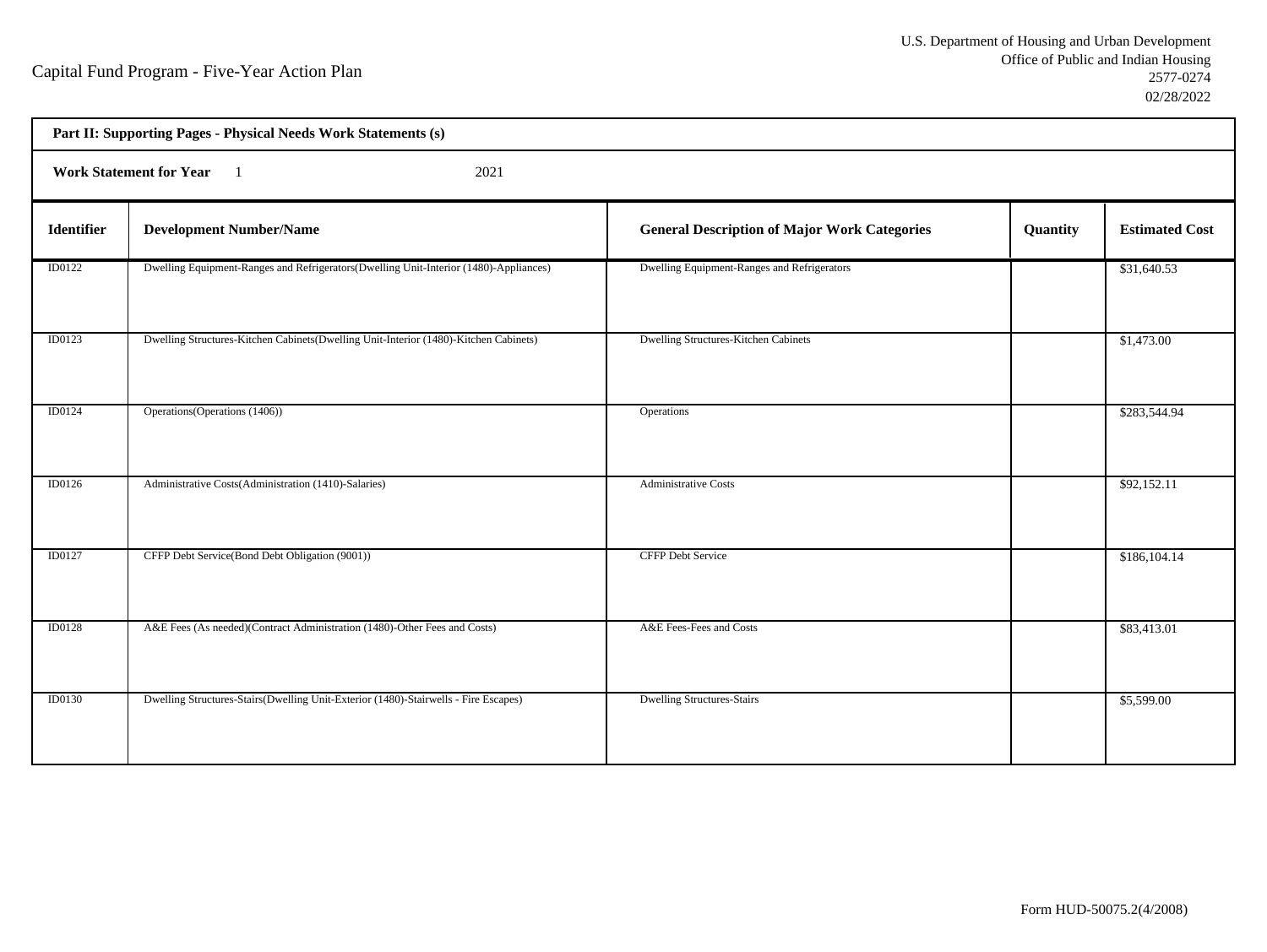| Part II: Supporting Pages - Physical Needs Work Statements (s) |                                                                                                                                                                                  |                                                       |          |                       |  |  |
|----------------------------------------------------------------|----------------------------------------------------------------------------------------------------------------------------------------------------------------------------------|-------------------------------------------------------|----------|-----------------------|--|--|
|                                                                | <b>Work Statement for Year</b><br>2021                                                                                                                                           |                                                       |          |                       |  |  |
| <b>Identifier</b>                                              | <b>Development Number/Name</b>                                                                                                                                                   | <b>General Description of Major Work Categories</b>   | Quantity | <b>Estimated Cost</b> |  |  |
| ID0131                                                         | Site Improvements-Fence(Non-Dwelling Site Work (1480)-Fencing)                                                                                                                   | Site Improvements-Fence                               |          | \$1,100.00            |  |  |
| ID0132                                                         | Dwelling Structures-Energy Mgmt System(Dwelling Unit-Interior (1480)-Other)                                                                                                      | Dwelling Structures-Energy Mgmt System                |          | \$6,999.00            |  |  |
| ID0134                                                         | Dwelling Structures-Roof(Dwelling Unit-Exterior (1480)-Roofs)                                                                                                                    | <b>Dwelling Structures-Roof</b>                       |          | \$1,400.00            |  |  |
| <b>ID0140</b>                                                  | Dwelling Structures-Pump Refurb/Zone Control(Dwelling Unit-Interior (1480)-Other, Dwelling Unit-<br>Interior (1480)-Plumbing)                                                    | Dwelling Structures-Pump Refurb/Zone Control          |          | \$1,400.00            |  |  |
| ID0141                                                         | Dwelling Structures-Interior Sewer Cleaning(Dwelling Unit-Interior (1480)-Other, Dwelling Unit-<br>Interior (1480)-Plumbing)                                                     | Dwelling Structures-Interior Sewer Cleaning           |          | \$2,100.00            |  |  |
| ID0142                                                         | Dwelling Structures-Hot water System Convector Piping(Dwelling Unit-Interior (1480)-<br>Mechanical, Dwelling Unit-Interior (1480)-Other, Dwelling Unit-Interior (1480)-Plumbing) | Dwelling Structures-Hot water System Convector Piping |          | \$3,499.00            |  |  |
| ID0143                                                         | Dwelling Structures-Utility Monitoring System(Dwelling Unit-Interior (1480)-Other)                                                                                               | Dwelling Structures-Utility Monitoring System         |          | \$2,800.00            |  |  |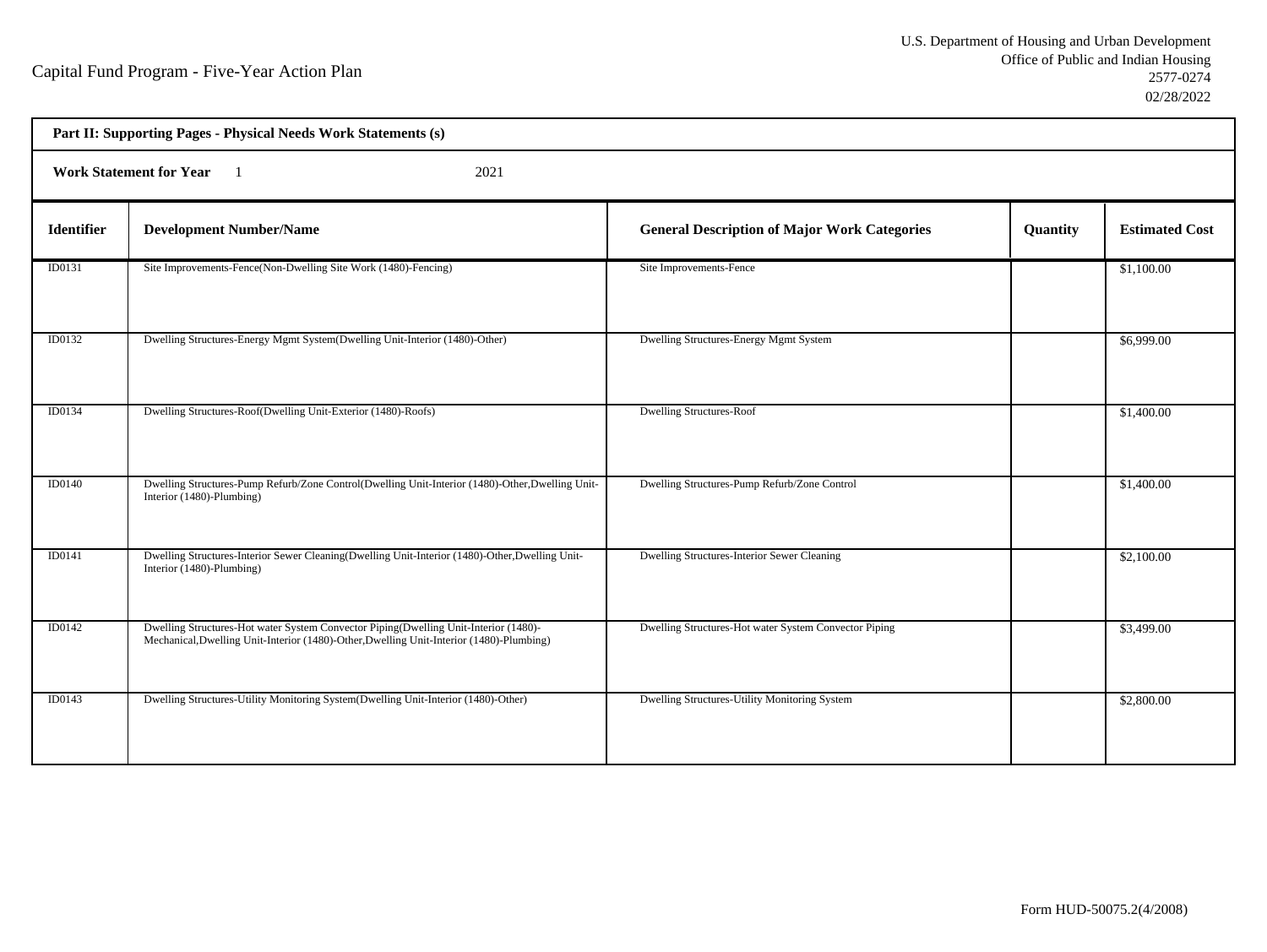| Part II: Supporting Pages - Physical Needs Work Statements (s) |                                                                                                                                                                                                                                                                                                                                                                                                                                              |                                                     |          |                       |  |  |
|----------------------------------------------------------------|----------------------------------------------------------------------------------------------------------------------------------------------------------------------------------------------------------------------------------------------------------------------------------------------------------------------------------------------------------------------------------------------------------------------------------------------|-----------------------------------------------------|----------|-----------------------|--|--|
|                                                                | Work Statement for Year 1<br>2021                                                                                                                                                                                                                                                                                                                                                                                                            |                                                     |          |                       |  |  |
| <b>Identifier</b>                                              | <b>Development Number/Name</b>                                                                                                                                                                                                                                                                                                                                                                                                               | <b>General Description of Major Work Categories</b> | Quantity | <b>Estimated Cost</b> |  |  |
| ID0144                                                         | Site Improvements-Exterior Security Lighting (Non-Dwelling Site Work (1480)-Lighting)                                                                                                                                                                                                                                                                                                                                                        | Site Improvements-Exterior Security Lighting        |          | \$3,080.00            |  |  |
| <b>ID0145</b>                                                  | Dwelling Structures-Fire Alarm System Upgrade(Dwelling Unit-Interior (1480)-Other)                                                                                                                                                                                                                                                                                                                                                           | Dwelling Structures-Fire Alarm System Upgrade       |          | \$3,080.00            |  |  |
| ID0962                                                         | Management Improvements (Management Improvement (1408)-Staff Training, Management<br>Improvement (1408)-Security Improvements (not police or guard-non-physical), Management<br>Improvement (1408)-System Improvements)                                                                                                                                                                                                                      | Management Improvements                             |          | \$21,265.87           |  |  |
| ID0963                                                         | Site Improvements (Non-Dwelling Site Work (1480)-Curb and Gutter, Non-Dwelling Site Work<br>(1480)-Dumpster and Enclosures, Non-Dwelling Site Work (1480)-Fence Painting, Non-Dwelling Site<br>Work (1480)-Fencing, Non-Dwelling Site Work (1480)-Landscape, Non-Dwelling Site Work (1480)-<br>Lighting, Non-Dwelling Site Work (1480)-Playground Areas - Equipment)                                                                         | Site Improvements                                   |          | \$9,605.36            |  |  |
| ID0965                                                         | Dwelling Structures(Dwelling Unit-Exterior (1480)-Building Slab,Dwelling Unit-Exterior (1480)-<br>Columns and Porches, Dwelling Unit-Exterior (1480)-Foundations, Dwelling Unit-Exterior (1480)-<br>Gutters - Downspouts, Dwelling Unit-Exterior (1480)-Other, Dwelling Unit-Interior (1480)-<br>Mechanical, Dwelling Unit-Interior (1480)-Other, Dwelling Unit-Interior (1480)-Plumbing, Dwelling<br>Unit-Interior (1480)-Tubs and Showers) | <b>Dwelling Structures</b>                          |          | \$161,094.71          |  |  |
| ID1064                                                         | Non-Dwelling Equipment-Security Cameras(Non-Dwelling Equipment-Expendable/Non-Expendable<br>$(1480)$ -Other)                                                                                                                                                                                                                                                                                                                                 | Non-Dwelling Equipment-Security Cameras             |          | \$12,912.85           |  |  |
|                                                                | BOOKER T WASHINGTON APTS (NJ009000003)                                                                                                                                                                                                                                                                                                                                                                                                       |                                                     |          | \$1,000,384.83        |  |  |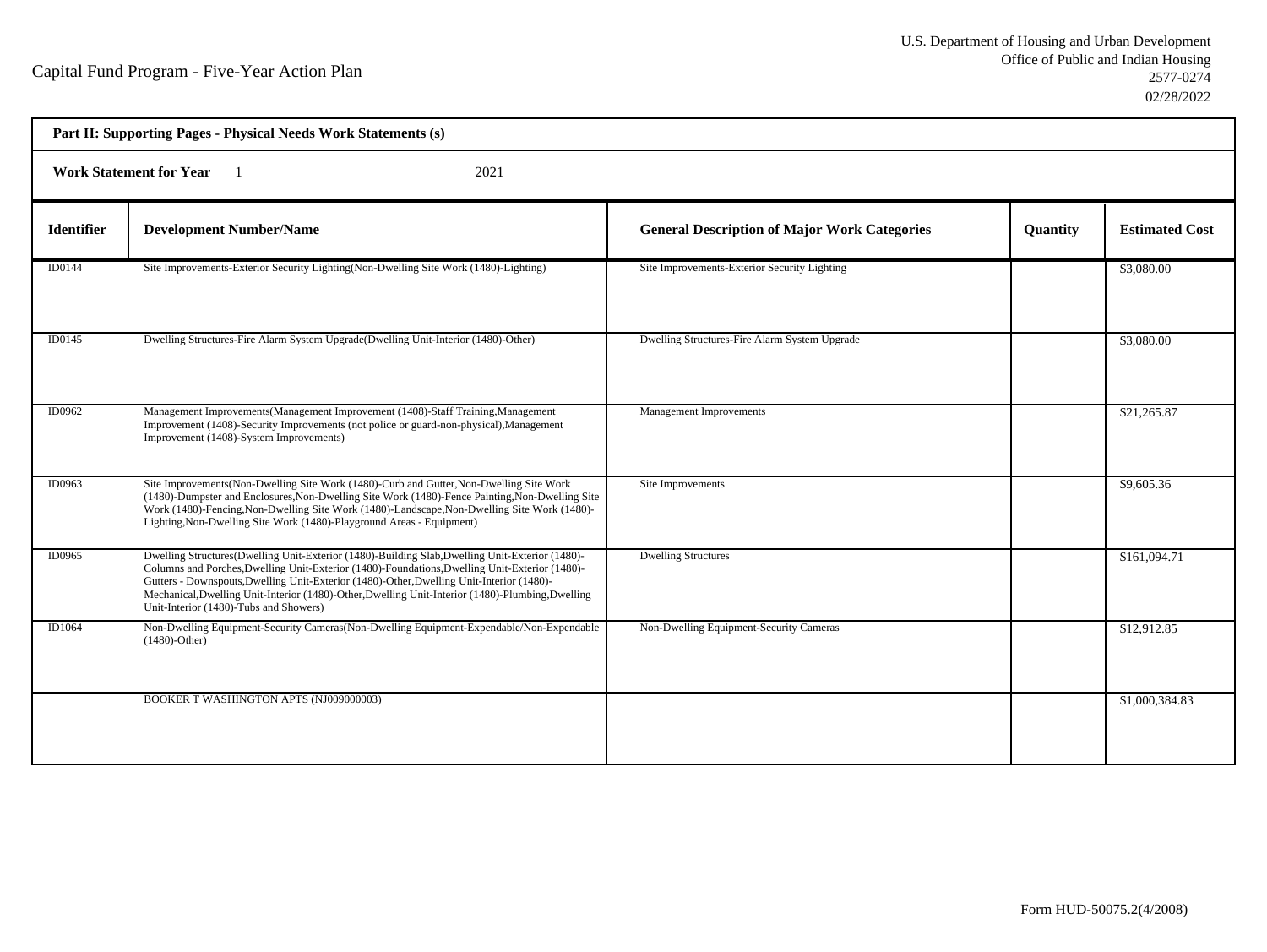| Part II: Supporting Pages - Physical Needs Work Statements (s) |                                                                                                                                                                                                                         |                                                     |          |                       |  |  |
|----------------------------------------------------------------|-------------------------------------------------------------------------------------------------------------------------------------------------------------------------------------------------------------------------|-----------------------------------------------------|----------|-----------------------|--|--|
|                                                                | Work Statement for Year 1<br>2021                                                                                                                                                                                       |                                                     |          |                       |  |  |
| <b>Identifier</b>                                              | <b>Development Number/Name</b>                                                                                                                                                                                          | <b>General Description of Major Work Categories</b> | Quantity | <b>Estimated Cost</b> |  |  |
| ID0155                                                         | Operations (Operations (1406))                                                                                                                                                                                          | Operations                                          |          | \$159,494.03          |  |  |
| <b>ID0188</b>                                                  | Management Improvements (Management Improvement (1408)-Security Improvements (not police or<br>guard-non-physical), Management Improvement (1408)-Staff Training, Management Improvement<br>(1408)-System Improvements) | Management Improvements                             |          | \$19,848.15           |  |  |
| ID0193                                                         | Administrative Costs(Administration (1410)-Salaries)                                                                                                                                                                    | <b>Administrative Costs</b>                         |          | \$120,506.60          |  |  |
| <b>ID0197</b>                                                  | CFFP Debt Service(Bond Debt Obligation (9001))                                                                                                                                                                          | <b>CFFP Debt Service</b>                            |          | \$186,104.14          |  |  |
| <b>ID0201</b>                                                  | A&E Fees (As needed)(Contract Administration (1480)-Other Fees and Costs)                                                                                                                                               | A&E Fees-Fees and Costs                             |          | \$162,655.37          |  |  |
| <b>ID0204</b>                                                  | Site Improvements-Steam/Return(Non-Dwelling Site Work (1480)-Site Utilities)                                                                                                                                            | Site Improvements-Steam/Return                      |          | \$993.00              |  |  |
| <b>ID0208</b>                                                  | Site Improvements-Sidewalk Replacement(Non-Dwelling Site Work (1480)-Asphalt - Concrete -<br>Paving, Non-Dwelling Site Work (1480)-Curb and Gutter)                                                                     | Site Improvements-Sidewalk Replacement              |          | \$2,473.00            |  |  |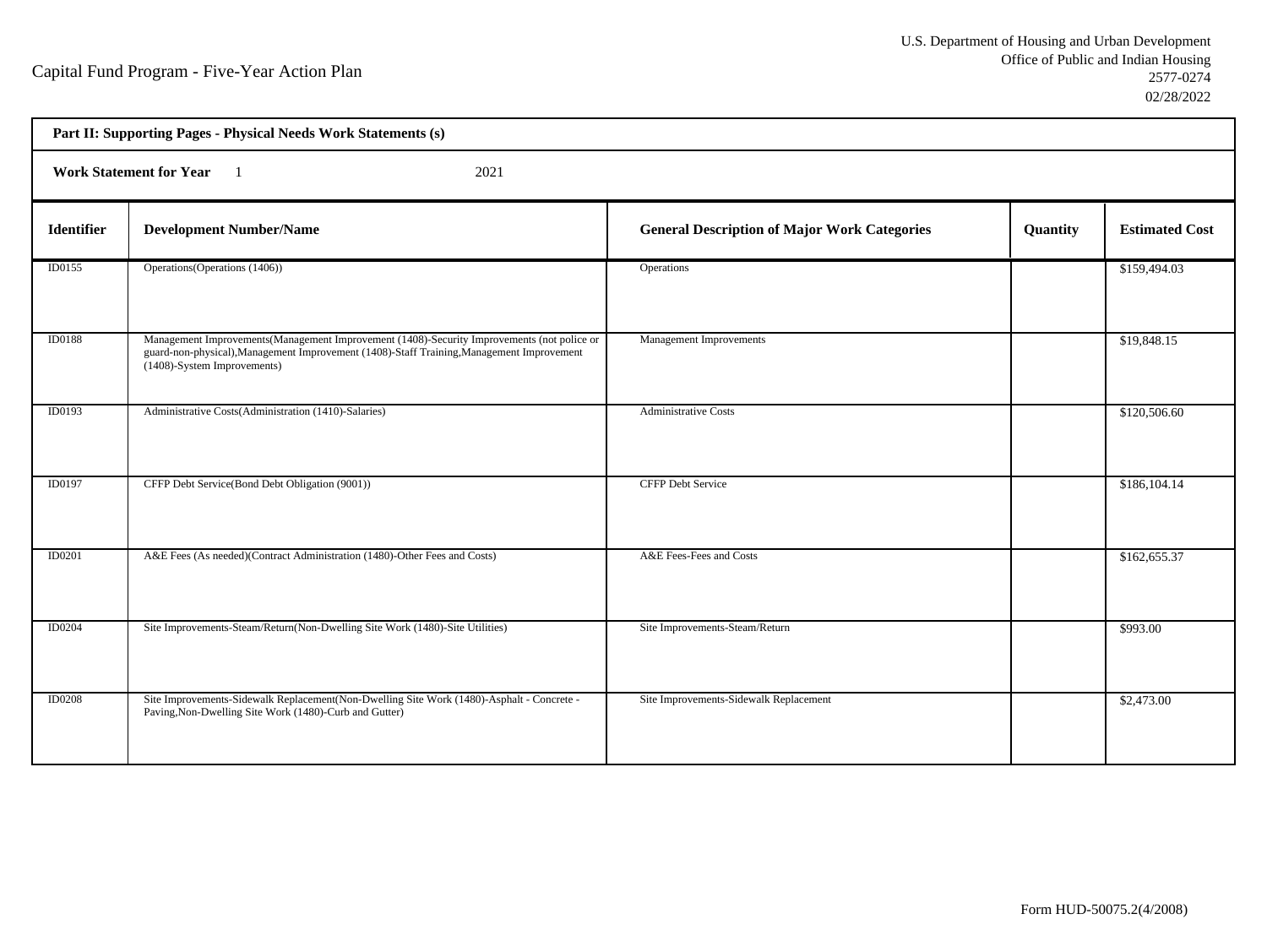| Part II: Supporting Pages - Physical Needs Work Statements (s)     |                                                                                                                                                                                                                                                                                                                                                                                                                                                                                                                                                                                                                                                                                 |                                                     |          |                       |  |
|--------------------------------------------------------------------|---------------------------------------------------------------------------------------------------------------------------------------------------------------------------------------------------------------------------------------------------------------------------------------------------------------------------------------------------------------------------------------------------------------------------------------------------------------------------------------------------------------------------------------------------------------------------------------------------------------------------------------------------------------------------------|-----------------------------------------------------|----------|-----------------------|--|
| <b>Work Statement for Year</b><br>2021<br>$\overline{\phantom{0}}$ |                                                                                                                                                                                                                                                                                                                                                                                                                                                                                                                                                                                                                                                                                 |                                                     |          |                       |  |
| <b>Identifier</b>                                                  | <b>Development Number/Name</b>                                                                                                                                                                                                                                                                                                                                                                                                                                                                                                                                                                                                                                                  | <b>General Description of Major Work Categories</b> | Quantity | <b>Estimated Cost</b> |  |
| ID0213                                                             | Dwelling Structures-Stair Treads/Hall Tiles(Dwelling Unit-Exterior (1480)-Stairwells - Fire Escapes)                                                                                                                                                                                                                                                                                                                                                                                                                                                                                                                                                                            | Dwelling Structures-Stair Treads/Hall Tiles         |          | \$4,947.00            |  |
| ID0216                                                             | Site Improvements-Playground Equipment(Dwelling Unit-Site Work (1480)-Playground Areas -<br>Equipment)                                                                                                                                                                                                                                                                                                                                                                                                                                                                                                                                                                          | Site Improvements-Playground Equipment              |          | \$606.49              |  |
| ID0221                                                             | Dwelling Structures-Energy Mgmt System(Dwelling Unit-Interior (1480)-Other)                                                                                                                                                                                                                                                                                                                                                                                                                                                                                                                                                                                                     | Dwelling Structures-Energy Mgmt System              |          | \$6,295.00            |  |
| <b>ID0225</b>                                                      | Dwelling Structures-Roof/Tuck pointing(Dwelling Unit-Exterior (1480)-Roofs)                                                                                                                                                                                                                                                                                                                                                                                                                                                                                                                                                                                                     | Dwelling Structures-Roof/Tuck pointing              |          | \$1,978.00            |  |
| <b>ID0229</b>                                                      | Dwelling Structures- Doors(Dwelling Unit-Exterior (1480)-Exterior Doors, Dwelling Unit-Interior<br>(1480)-Interior Doors)                                                                                                                                                                                                                                                                                                                                                                                                                                                                                                                                                       | Dwelling Structures-Doors                           |          | \$1,978.00            |  |
| ID0232                                                             | Dwelling Structures-Vacancy Refurbishment(Dwelling Unit-Interior (1480)-Appliances, Dwelling<br>Unit-Interior (1480)-Bathroom Counters and Sinks, Dwelling Unit-Interior (1480)-Bathroom Flooring<br>(non cyclical), Dwelling Unit-Interior (1480)-Commodes, Dwelling Unit-Interior (1480)-<br>Electrical, Dwelling Unit-Interior (1480)-Flooring (non routine), Dwelling Unit-Interior (1480)-Interior<br>Doors, Dwelling Unit-Interior (1480)-Interior Painting (non routine), Dwelling Unit-Interior (1480)-<br>Kitchen Cabinets, Dwelling Unit-Interior (1480)-Kitchen Sinks and Faucets, Dwelling Unit-Interior<br>(1480)-Mechanical, Dwelling Unit-Interior (1480)-Other) | Dwelling Structures-Vacancy Refurbishment           |          | \$14,346.00           |  |
| ID0236                                                             | Dwelling Structures-Painting Halls/Stairs(Dwelling Unit-Interior (1480)-Interior Painting (non<br>routine))                                                                                                                                                                                                                                                                                                                                                                                                                                                                                                                                                                     | Dwelling Structures-Painting Halls/Stairs           |          | \$2,473.00            |  |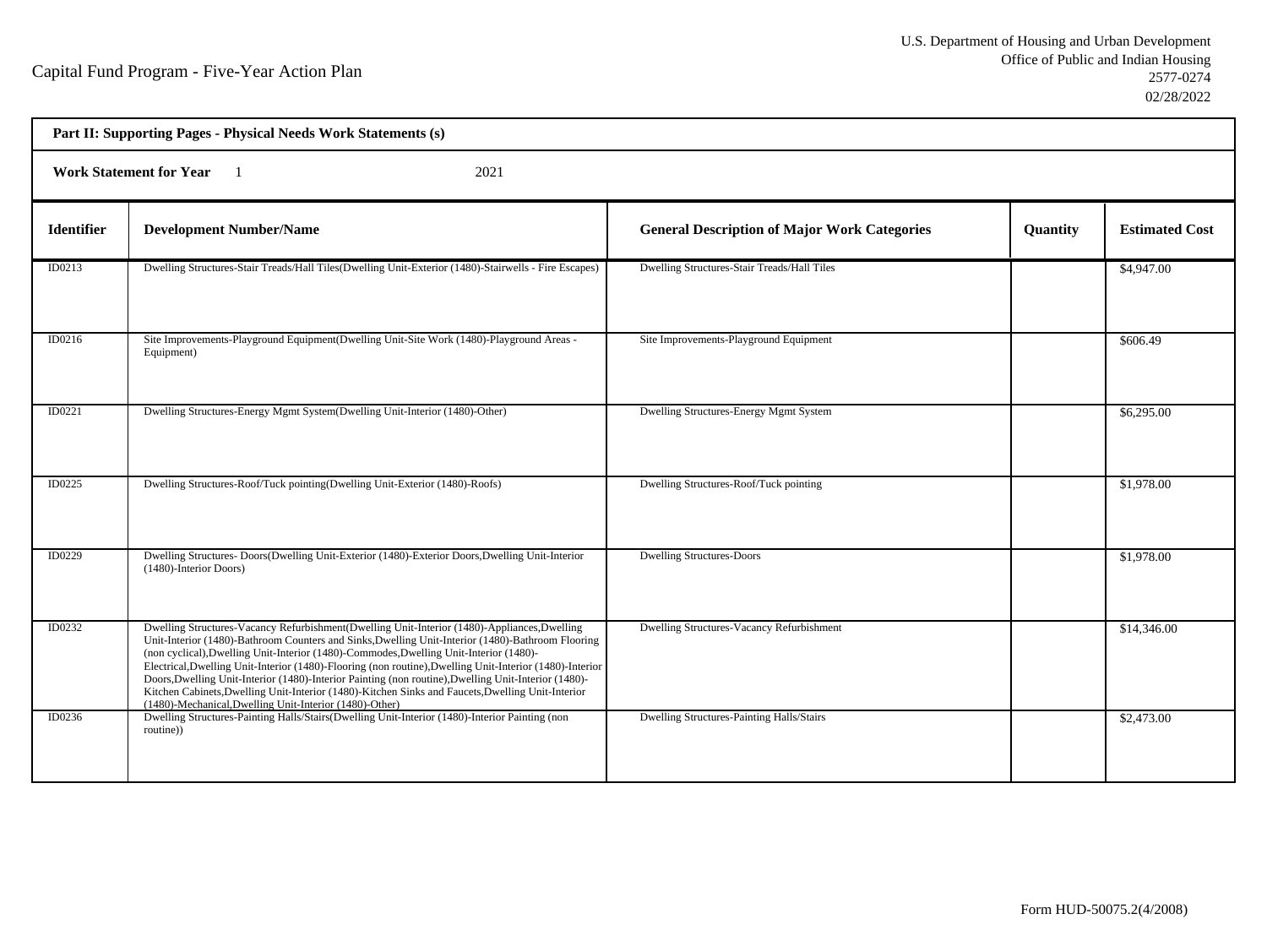| Part II: Supporting Pages - Physical Needs Work Statements (s) |                                                                                                                                       |                                                             |          |                       |  |
|----------------------------------------------------------------|---------------------------------------------------------------------------------------------------------------------------------------|-------------------------------------------------------------|----------|-----------------------|--|
| <b>Work Statement for Year</b><br>2021                         |                                                                                                                                       |                                                             |          |                       |  |
| <b>Identifier</b>                                              | <b>Development Number/Name</b>                                                                                                        | <b>General Description of Major Work Categories</b>         | Quantity | <b>Estimated Cost</b> |  |
| ID0240                                                         | Dwelling Structures-Plastering Work Items(Dwelling Unit-Interior (1480)-Other)                                                        | Dwelling Structures-Plastering Work Items                   |          | \$2,473.00            |  |
| ID0244                                                         | Dwelling Structures-Masonry(Dwelling Unit-Interior (1480)-Other)                                                                      | <b>Dwelling Structures-Masonry</b>                          |          | \$1,978.00            |  |
| <b>ID0248</b>                                                  | Dwelling Structures-LBP Abatement & Mold/Mildew Remediation(Dwelling Unit-Interior (1480)-<br>Other)                                  | Dwelling Structures-LBP Abatement & Mold/Mildew Remediation |          | \$3,957.00            |  |
| ID0251                                                         | Dwelling Structures-Boiler Upgrade-Tube Replacement(Dwelling Unit-Interior (1480)-Other,Dwelling<br>Unit-Interior (1480)-Mechanical)  | Dwelling Structures-Boiler Upgrade-Tube Replacement         |          | \$990.00              |  |
| ID0257                                                         | Dwelling Structures-Boiler Upgrade(Dwelling Unit-Interior (1480)-Mechanical, Dwelling Unit-Interior<br>$(1480)$ -Other)               | Dwelling Structures-Boiler Upgrade                          |          | \$1,484.00            |  |
| <b>ID0260</b>                                                  | Dwelling Structures-Pump Refurb/Zone Control(Dwelling Unit-Interior (1480)-Other, Dwelling Unit-<br>Interior (1480)-Plumbing)         | Dwelling Structures-Pump Refurb/Zone Control                |          | \$1,978.00            |  |
| <b>ID0264</b>                                                  | Dwelling Structures-Interior Steam and Return Line(Dwelling Unit-Interior (1480)-<br>Mechanical, Dwelling Unit-Interior (1480)-Other) | Dwelling Structures-Interior Steam and Return Line          |          | \$4,947.00            |  |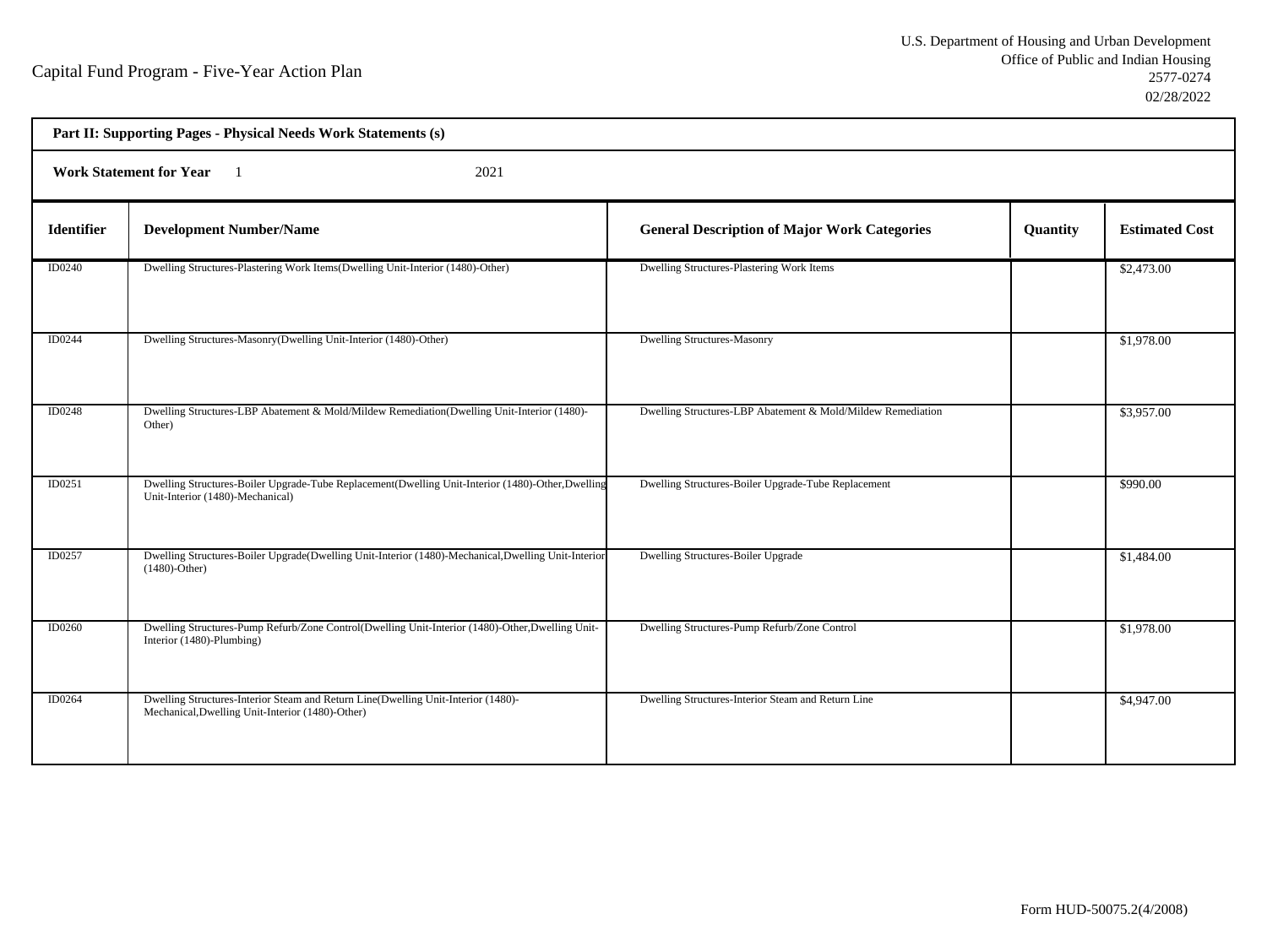| Part II: Supporting Pages - Physical Needs Work Statements (s) |                                                                                                                              |                                                         |          |                       |  |  |
|----------------------------------------------------------------|------------------------------------------------------------------------------------------------------------------------------|---------------------------------------------------------|----------|-----------------------|--|--|
|                                                                | <b>Work Statement for Year</b><br>2021                                                                                       |                                                         |          |                       |  |  |
| <b>Identifier</b>                                              | <b>Development Number/Name</b>                                                                                               | <b>General Description of Major Work Categories</b>     | Quantity | <b>Estimated Cost</b> |  |  |
| ID0269                                                         | Dwelling Structures-Interior Sewer Cleaning(Dwelling Unit-Interior (1480)-Other, Dwelling Unit-<br>Interior (1480)-Plumbing) | Dwelling Structures-Interior Sewer Cleaning             |          | \$1,484.00            |  |  |
| ID0272                                                         | Site Improvements-Sewer Pipeline Replacement Bldgs 2 &3(Dwelling Unit-Site Work (1480)-Sewer<br>Lines - Mains)               | Site Improvements-Sewer Pipeline Replacement Bldgs 2 &3 |          | \$5,975.00            |  |  |
| ID0276                                                         | Dwelling Structures-Utility Monitoring System(Dwelling Unit-Interior (1480)-Other)                                           | Dwelling Structures-Utility Monitoring System           |          | \$990.00              |  |  |
| ID0279                                                         | Dwelling Structures-Painting (Seniors)(Dwelling Unit-Interior (1480)-Interior Painting (non routine))                        | Dwelling Structures-Painting (Seniors)                  |          | \$638.00              |  |  |
| ID0283                                                         | Site Improvements-Exterior Security Lighting(Non-Dwelling Site Work (1480)-Lighting)                                         | Site Improvements-Exterior Security Lighting            |          | \$1,978.00            |  |  |
| ID0287                                                         | Site Improvements-Fence(Non-Dwelling Site Work (1480)-Fencing)                                                               | Site Improvements-Fence                                 |          | $\overline{$990.00}$  |  |  |
| ID0291                                                         | Dwelling Structures-Fire Alarm System Upgrade(Dwelling Unit-Interior (1480)-Other)                                           | Dwelling Structures-Fire Alarm System Upgrade           |          | \$990.00              |  |  |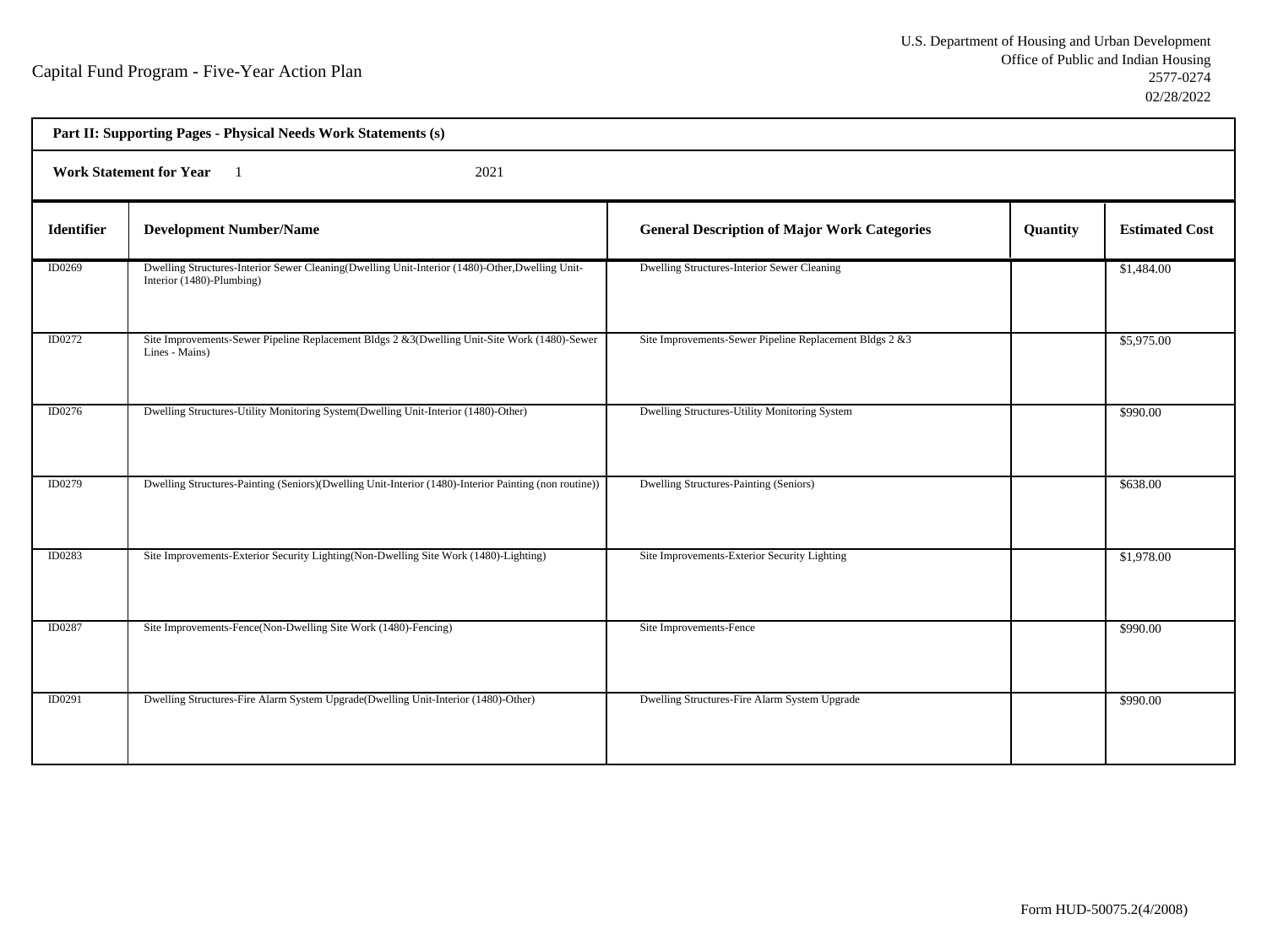| Part II: Supporting Pages - Physical Needs Work Statements (s) |                                                                                                                                                |                                                             |          |                       |  |
|----------------------------------------------------------------|------------------------------------------------------------------------------------------------------------------------------------------------|-------------------------------------------------------------|----------|-----------------------|--|
| <b>Work Statement for Year</b><br>2021                         |                                                                                                                                                |                                                             |          |                       |  |
| <b>Identifier</b>                                              | <b>Development Number/Name</b>                                                                                                                 | <b>General Description of Major Work Categories</b>         | Quantity | <b>Estimated Cost</b> |  |
| ID0296                                                         | Dwelling Structures-Boiler Replacement and Decentralization(Dwelling Unit-Interior (1480)-<br>Mechanical, Dwelling Unit-Interior (1480)-Other) | Dwelling Structures-Boiler Replacement and Decentralization |          | \$93,986.00           |  |
| ID0299                                                         | Dwelling Structures-Pipe Insulation/Cathodic Protection(Dwelling Unit-Interior (1480)-<br>Other, Dwelling Unit-Interior (1480)-Plumbing)       | Dwelling Structures-Pipe Insulation/Cathodic Protection     |          | \$990.00              |  |
| <b>ID0304</b>                                                  | Dwelling Structures-Green Communities (Dwelling Unit-Interior (1480)-Other)                                                                    | <b>Dwelling Structures-Green Communities</b>                |          | \$98,931.00           |  |
| <b>ID0308</b>                                                  | Dwelling Equipment-Ranges and Refrigerators(Dwelling Unit-Interior (1480)-Appliances)                                                          | Dwelling Equipment-Ranges and Refrigerators                 |          | \$52,734.21           |  |
| ID0312                                                         | Dwelling Structures-Entrance Doors(Dwelling Unit-Exterior (1480)-Exterior Doors)                                                               | <b>Dwelling Structures-Entrance Doors</b>                   |          | \$6,378.00            |  |
| ID0316                                                         | Dwelling Structures-Window Screens(Dwelling Unit-Exterior (1480)-Windows)                                                                      | Dwelling Structures-Window Screens                          |          | \$3,827.00            |  |
| <b>ID0320</b>                                                  | Non-Dwelling Equipment-Security Cameras (Non-Dwelling Equipment-Expendable/Non-Expendable<br>$(1480)$ -Other)                                  | Non-Dwelling Equipment-Security Cameras                     |          | \$12,912.85           |  |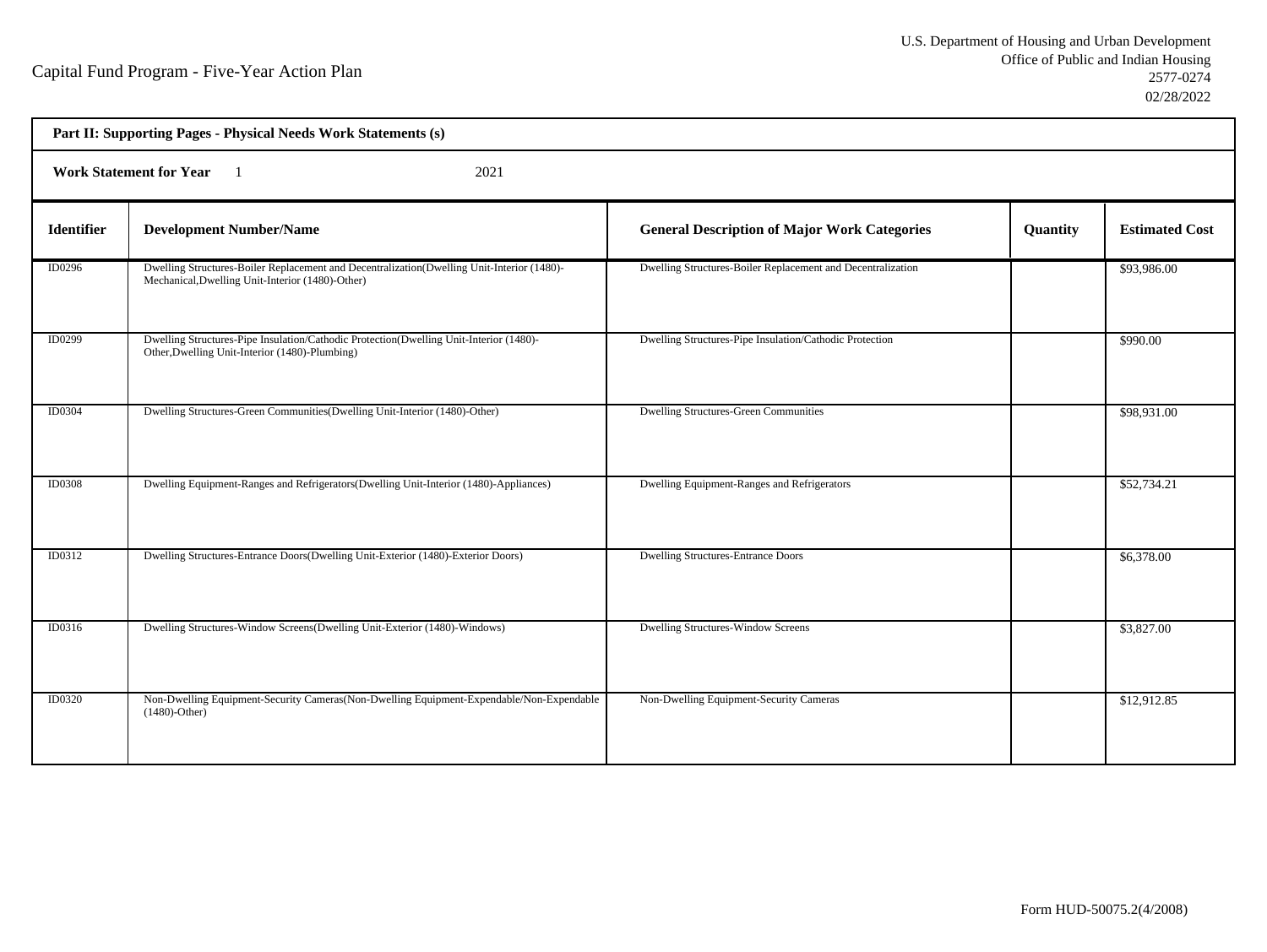| Part II: Supporting Pages - Physical Needs Work Statements (s) |                                                                                                                                                                                                                                                                                                                                                                                                                                                                                         |                                                     |          |                       |  |
|----------------------------------------------------------------|-----------------------------------------------------------------------------------------------------------------------------------------------------------------------------------------------------------------------------------------------------------------------------------------------------------------------------------------------------------------------------------------------------------------------------------------------------------------------------------------|-----------------------------------------------------|----------|-----------------------|--|
| <b>Work Statement for Year</b><br>2021<br>$\blacksquare$       |                                                                                                                                                                                                                                                                                                                                                                                                                                                                                         |                                                     |          |                       |  |
| <b>Identifier</b>                                              | <b>Development Number/Name</b>                                                                                                                                                                                                                                                                                                                                                                                                                                                          | <b>General Description of Major Work Categories</b> | Quantity | <b>Estimated Cost</b> |  |
| ID0321                                                         | Dwelling Structures-Kitchen Cabinets(Dwelling Unit-Interior (1480)-Kitchen Cabinets)                                                                                                                                                                                                                                                                                                                                                                                                    | Dwelling Structures-Kitchen Cabinets                |          | \$3,828.00            |  |
| <b>ID0966</b>                                                  | Dwelling Structures(Dwelling Unit-Exterior (1480)-Building Slab, Dwelling Unit-Exterior (1480)-<br>Columns and Porches, Dwelling Unit-Exterior (1480)-Foundations, Dwelling Unit-Exterior (1480)-<br>Gutters - Downspouts, Dwelling Unit-Exterior (1480)-Other, Dwelling Unit-Interior (1480)-<br>Electrical, Dwelling Unit-Interior (1480)-Mechanical, Dwelling Unit-Interior (1480)-Other, Dwelling<br>Unit-Interior (1480)-Plumbing, Dwelling Unit-Interior (1480)-Tubs and Showers) | <b>Dwelling Structures</b>                          |          | \$11,247.99           |  |
|                                                                | MONTGOMERY GRDNS (NJ009000006)                                                                                                                                                                                                                                                                                                                                                                                                                                                          |                                                     |          | \$47,851.53           |  |
| <b>ID0573</b>                                                  | Management Improvements (Management Improvement (1408)-Security Improvements (not police or<br>guard-non-physical), Management Improvement (1408)-Staff Training, Management Improvement<br>(1408)-System Improvements)                                                                                                                                                                                                                                                                 | <b>Management Improvements</b>                      |          | \$4,253.17            |  |
| ID0959                                                         | CFFP Debt Service(Bond Debt Obligation (9001))                                                                                                                                                                                                                                                                                                                                                                                                                                          | <b>CFFP Debt Service</b>                            |          | \$22,332.50           |  |
| ID0969                                                         | Administrative Costs(Administration (1410)-Salaries)                                                                                                                                                                                                                                                                                                                                                                                                                                    | <b>Administrative Costs</b>                         |          | \$21,265.86           |  |
|                                                                | DWIGHT STREET HOMES (NJ009000010)                                                                                                                                                                                                                                                                                                                                                                                                                                                       |                                                     |          | \$26,227.90           |  |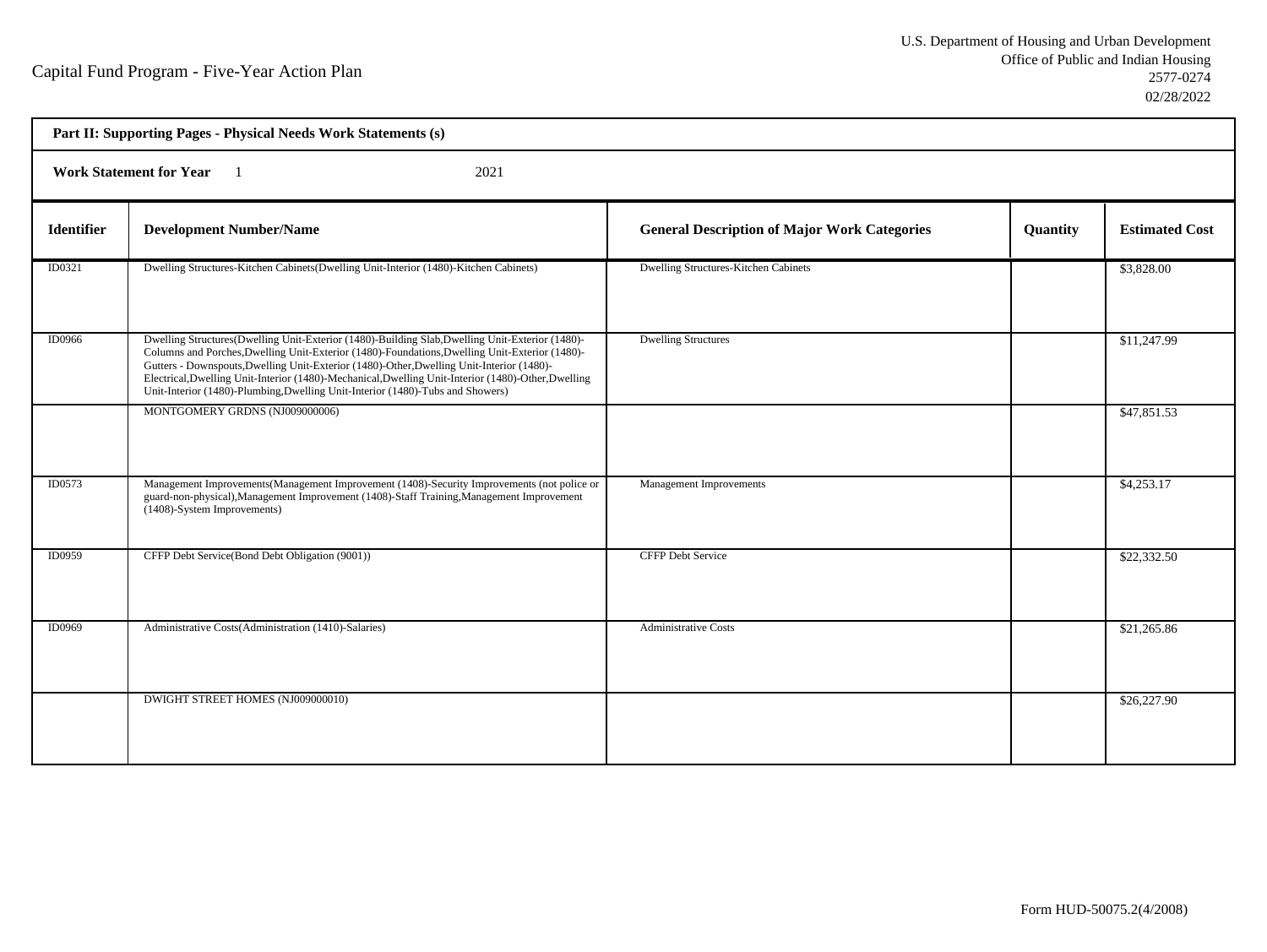h

| Part II: Supporting Pages - Physical Needs Work Statements (s) |                                                                                                                                                                                                                         |                                                     |          |                       |  |  |
|----------------------------------------------------------------|-------------------------------------------------------------------------------------------------------------------------------------------------------------------------------------------------------------------------|-----------------------------------------------------|----------|-----------------------|--|--|
|                                                                | <b>Work Statement for Year</b><br>2021                                                                                                                                                                                  |                                                     |          |                       |  |  |
| <b>Identifier</b>                                              | <b>Development Number/Name</b>                                                                                                                                                                                          | <b>General Description of Major Work Categories</b> | Quantity | <b>Estimated Cost</b> |  |  |
| <b>ID0826</b>                                                  | Operations (Operations (1406))                                                                                                                                                                                          | Operations                                          |          | \$17,721.56           |  |  |
| ID0829                                                         | Administrative Costs(Administration (1410)-Salaries)                                                                                                                                                                    | <b>Administrative Costs</b>                         |          | \$7,088.62            |  |  |
| ID0961                                                         | Management Improvements (Management Improvement (1408)-Security Improvements (not police or<br>guard-non-physical), Management Improvement (1408)-Staff Training, Management Improvement<br>(1408)-System Improvements) | Management Improvements                             |          | \$1,417.72            |  |  |
|                                                                | THOMAS STEWART APTS (NJ009000016)                                                                                                                                                                                       |                                                     |          | \$838,190.08          |  |  |
| ID0839                                                         | Site Improvements-Signage(Dwelling Unit-Site Work (1480)-Other, Dwelling Unit-Site Work (1480)-<br>Signage)                                                                                                             | Site Improvements-Signage                           |          | \$23.00               |  |  |
| ID0841                                                         | Dwelling Structures- New Funiture in Common Areas(Dwelling Unit-Interior (1480)-Other)                                                                                                                                  | Dwelling Structures-New Funiture in Common Areas    |          | \$10,044.00           |  |  |
| <b>ID0842</b>                                                  | Dwelling Structures- Exterior Funiture(Dwelling Unit-Exterior (1480)-Other)                                                                                                                                             | Dwelling Structures-Exterior Funiture               |          | \$5,067.00            |  |  |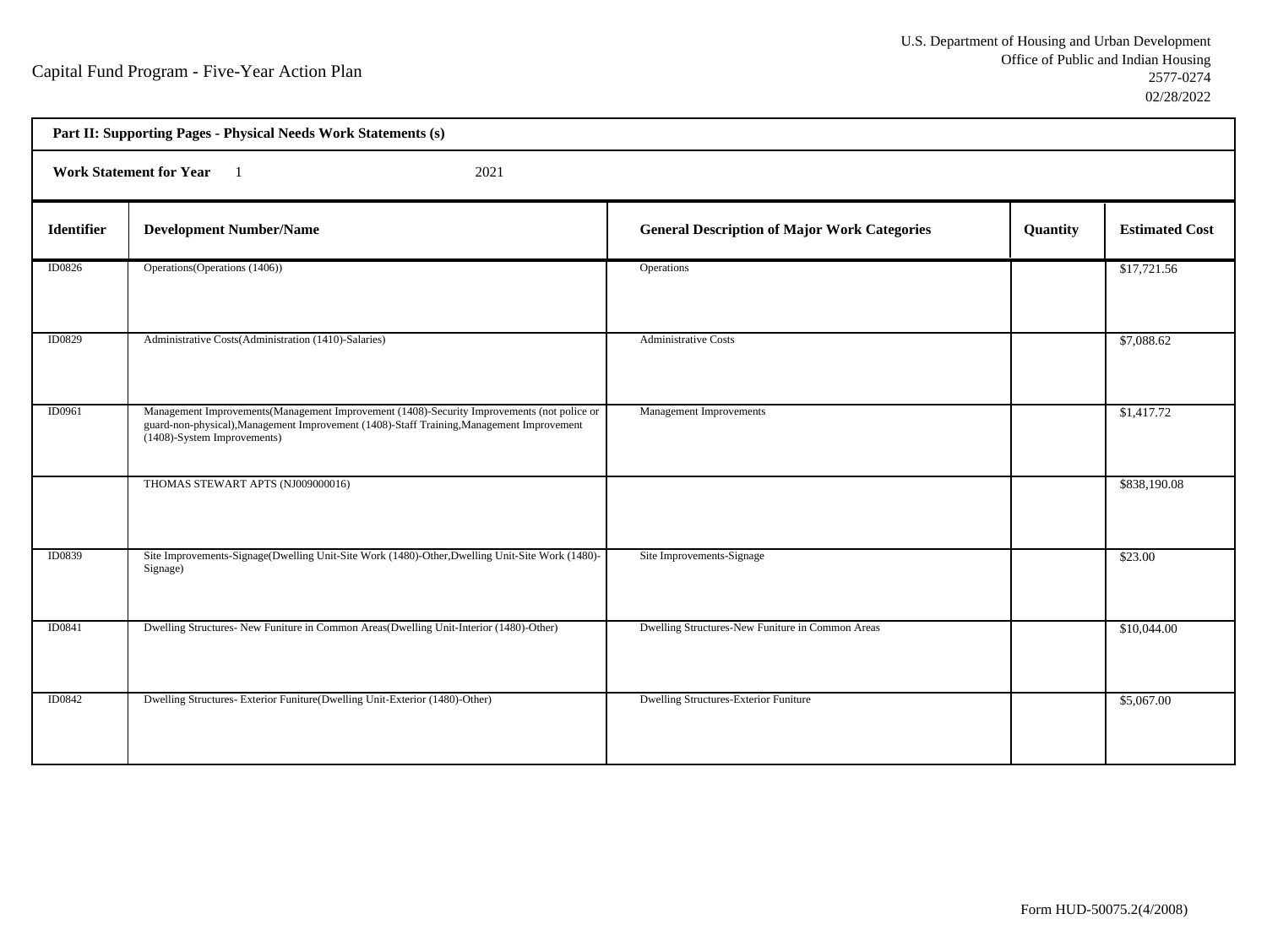| Part II: Supporting Pages - Physical Needs Work Statements (s) |                                                                                                                   |                                                     |          |                       |  |
|----------------------------------------------------------------|-------------------------------------------------------------------------------------------------------------------|-----------------------------------------------------|----------|-----------------------|--|
| <b>Work Statement for Year</b><br>2021                         |                                                                                                                   |                                                     |          |                       |  |
| Identifier                                                     | <b>Development Number/Name</b>                                                                                    | <b>General Description of Major Work Categories</b> | Quantity | <b>Estimated Cost</b> |  |
| ID0843                                                         | Dwelling Structures-Tuck pointing(Dwelling Unit-Exterior (1480)-Tuck-Pointing)                                    | Dwelling Structures-Tuck pointing                   |          | \$2,222.00            |  |
| <b>ID0844</b>                                                  | Dwelling Structures-Install New Staircase (Dwelling Unit-Interior (1480)-Other)                                   | Dwelling Structures-Install New Staircase           |          | \$10,111.00           |  |
| <b>ID0846</b>                                                  | Dwelling Structures-Energy Mgmt System(Dwelling Unit-Interior (1480)-Other)                                       | Dwelling Structures-Energy Mgmt System              |          | \$5,133.00            |  |
| ID0848                                                         | Non-Dwelling Equipment-Upgrade Cameras(Non-Dwelling Equipment-Expendable/Non-Expendable<br>$(1480)$ -Other)       | Non-Dwelling Equipment-Upgrade Cameras              |          | \$5,000.00            |  |
| ID0854                                                         | Dwelling Structures-Masonry(Dwelling Unit-Interior (1480)-Other)                                                  | <b>Dwelling Structures-Masonry</b>                  |          | \$5,022.00            |  |
| <b>ID0858</b>                                                  | Non-Dwelling Equipment-Compactor System Refurb(Non-Dwelling Equipment-Expendable/Non-<br>Expendable (1480)-Other) | Non-Dwelling Equipment-Compactor System Refurb      |          | \$2,912.85            |  |
| <b>ID0862</b>                                                  | Operations (Operations (1406))                                                                                    | Operations                                          |          | \$301,266.49          |  |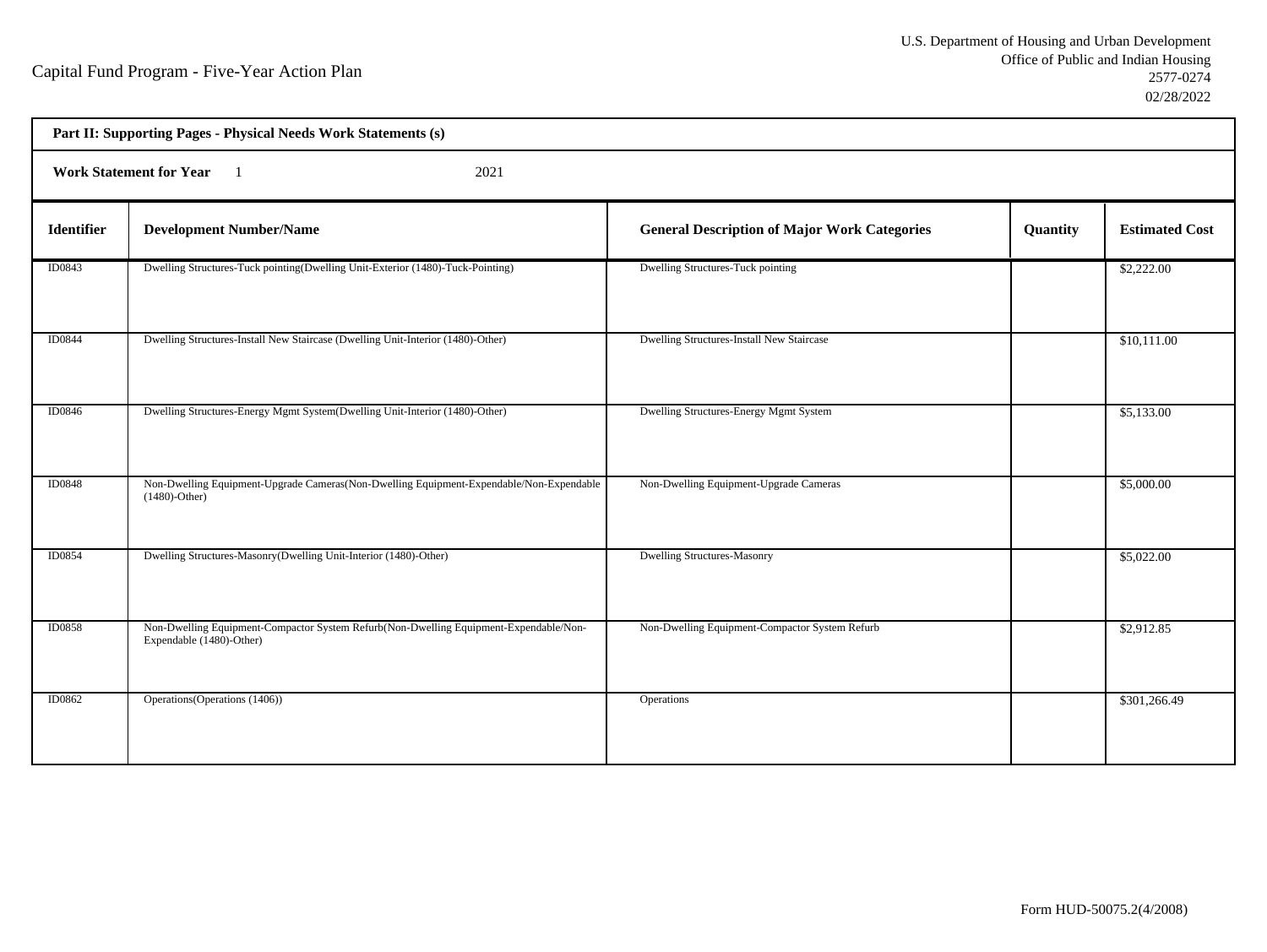| Part II: Supporting Pages - Physical Needs Work Statements (s) |                                                                                                                                                                                                                        |                                                     |                 |                       |  |
|----------------------------------------------------------------|------------------------------------------------------------------------------------------------------------------------------------------------------------------------------------------------------------------------|-----------------------------------------------------|-----------------|-----------------------|--|
| 2021<br><b>Work Statement for Year</b>                         |                                                                                                                                                                                                                        |                                                     |                 |                       |  |
| <b>Identifier</b>                                              | <b>Development Number/Name</b>                                                                                                                                                                                         | <b>General Description of Major Work Categories</b> | <b>Quantity</b> | <b>Estimated Cost</b> |  |
| ID0863                                                         | Management Improvements(Management Improvement (1408)-Staff Training, Management<br>Improvement (1408)-System Improvements, Management Improvement (1408)-Security<br>Improvements (not police or guard-non-physical)) | Management Improvements                             |                 | \$14,177.25           |  |
| <b>ID0868</b>                                                  | Dwelling Structures-Kitchen Cabinets(Dwelling Unit-Interior (1480)-Kitchen Cabinets)                                                                                                                                   | Dwelling Structures-Kitchen Cabinets                |                 | \$10,222.00           |  |
| ID0873                                                         | Dwelling Structures-Replace Carpet in Hallway/Lobby(Dwelling Unit-Interior (1480)-Other)                                                                                                                               | Dwelling Structures-Replace Carpet in Hallway/Lobby |                 | \$2,170.00            |  |
| <b>ID0877</b>                                                  | Dwelling Structures-Roof(Dwelling Unit-Exterior (1480)-Roofs)                                                                                                                                                          | <b>Dwelling Structures-Roof</b>                     |                 | \$15,044.00           |  |
| ID0879                                                         | Dwelling Structures-Paint Halls/Stair(Dwelling Unit-Interior (1480)-Interior Painting (non routine))                                                                                                                   | Dwelling Structures-Paint Halls/Stair               |                 | \$2,044.00            |  |
| <b>ID0880</b>                                                  | Dwelling Structures-Plastering Work Items(Dwelling Unit-Interior (1480)-Other)                                                                                                                                         | Dwelling Structures-Plastering Work Items           |                 | \$3,022.00            |  |
| ID0882                                                         | Dwelling Structures-Apartment Painting (Dwelling Unit-Interior (1480)-Interior Painting (non routine))                                                                                                                 | <b>Dwelling Structures-Apartment Painting</b>       |                 | \$2,116.00            |  |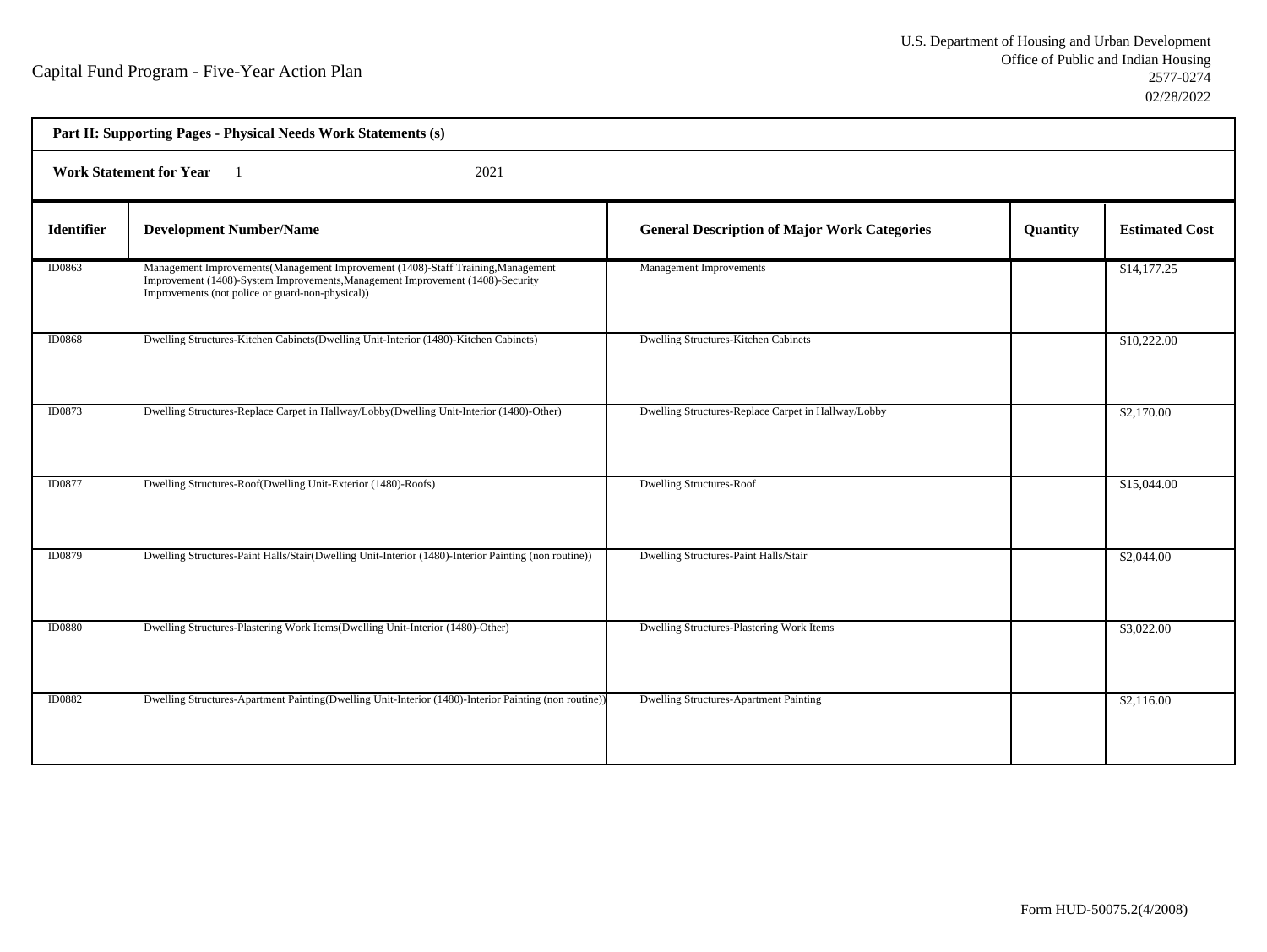| Part II: Supporting Pages - Physical Needs Work Statements (s) |                                                                                                                                                                                                                                                                                                                                                                                                                                                                                                                                                                                                                                                                                 |                                                          |          |                       |  |
|----------------------------------------------------------------|---------------------------------------------------------------------------------------------------------------------------------------------------------------------------------------------------------------------------------------------------------------------------------------------------------------------------------------------------------------------------------------------------------------------------------------------------------------------------------------------------------------------------------------------------------------------------------------------------------------------------------------------------------------------------------|----------------------------------------------------------|----------|-----------------------|--|
| <b>Work Statement for Year</b><br>2021                         |                                                                                                                                                                                                                                                                                                                                                                                                                                                                                                                                                                                                                                                                                 |                                                          |          |                       |  |
| <b>Identifier</b>                                              | <b>Development Number/Name</b>                                                                                                                                                                                                                                                                                                                                                                                                                                                                                                                                                                                                                                                  | <b>General Description of Major Work Categories</b>      | Quantity | <b>Estimated Cost</b> |  |
| ID0883                                                         | Non-Dwelling-Elevator Shaft & Cont. Rm Wiring(Non-Dwelling Construction - Mechanical (1480)-<br>Electric Distribution, Non-Dwelling Construction - Mechanical (1480)-Elevator, Non-Dwelling<br>Construction - Mechanical (1480)-Other)                                                                                                                                                                                                                                                                                                                                                                                                                                          | Non-Dwelling-Elevator Shaft & Cont. Rm Wiring            |          | \$2,267.00            |  |
| ID0884                                                         | Dwelling Structures-Heating/Boiler Refurbishing(Dwelling Unit-Interior (1480)-Mechanical,Dwelling<br>Unit-Interior (1480)-Other)                                                                                                                                                                                                                                                                                                                                                                                                                                                                                                                                                | Dwelling Structures-Heating/Boiler Refurbishing          |          | \$10,026.00           |  |
| ID0887                                                         | Non-Dwelling Structure-Handicapped Accessiblity Upgrades (Non-Dwelling Interior (1480)-Other)                                                                                                                                                                                                                                                                                                                                                                                                                                                                                                                                                                                   | Non-Dwelling Structure-Handicapped Accessiblity Upgrades |          | \$2,312.00            |  |
| ID0891                                                         | Administrative Costs(Administration (1410)-Salaries)                                                                                                                                                                                                                                                                                                                                                                                                                                                                                                                                                                                                                            | <b>Administrative Costs</b>                              |          | \$56,708.99           |  |
| ID0892                                                         | CFFP Debt Service(Bond Debt Obligation (9001))                                                                                                                                                                                                                                                                                                                                                                                                                                                                                                                                                                                                                                  | <b>CFFP Debt Service</b>                                 |          | \$29,776.66           |  |
| ID0903                                                         | Dwelling Structures-Fire Alarm System Upgrade(Dwelling Unit-Interior (1480)-Other)                                                                                                                                                                                                                                                                                                                                                                                                                                                                                                                                                                                              | Dwelling Structures-Fire Alarm System Upgrade            |          | \$10,095.00           |  |
| ID0905                                                         | Dwelling Structures-Vacancy Refurbishment(Dwelling Unit-Interior (1480)-Appliances, Dwelling<br>Unit-Interior (1480)-Bathroom Counters and Sinks, Dwelling Unit-Interior (1480)-Bathroom Flooring<br>(non cyclical), Dwelling Unit-Interior (1480)-Commodes, Dwelling Unit-Interior (1480)-<br>Electrical, Dwelling Unit-Interior (1480)-Flooring (non routine), Dwelling Unit-Interior (1480)-Interior<br>Doors, Dwelling Unit-Interior (1480)-Interior Painting (non routine), Dwelling Unit-Interior (1480)-<br>Kitchen Cabinets, Dwelling Unit-Interior (1480)-Kitchen Sinks and Faucets, Dwelling Unit-Interior<br>(1480)-Mechanical, Dwelling Unit-Interior (1480)-Other) | Dwelling Structures-Vacancy Refurbishment                |          | \$105,000.00          |  |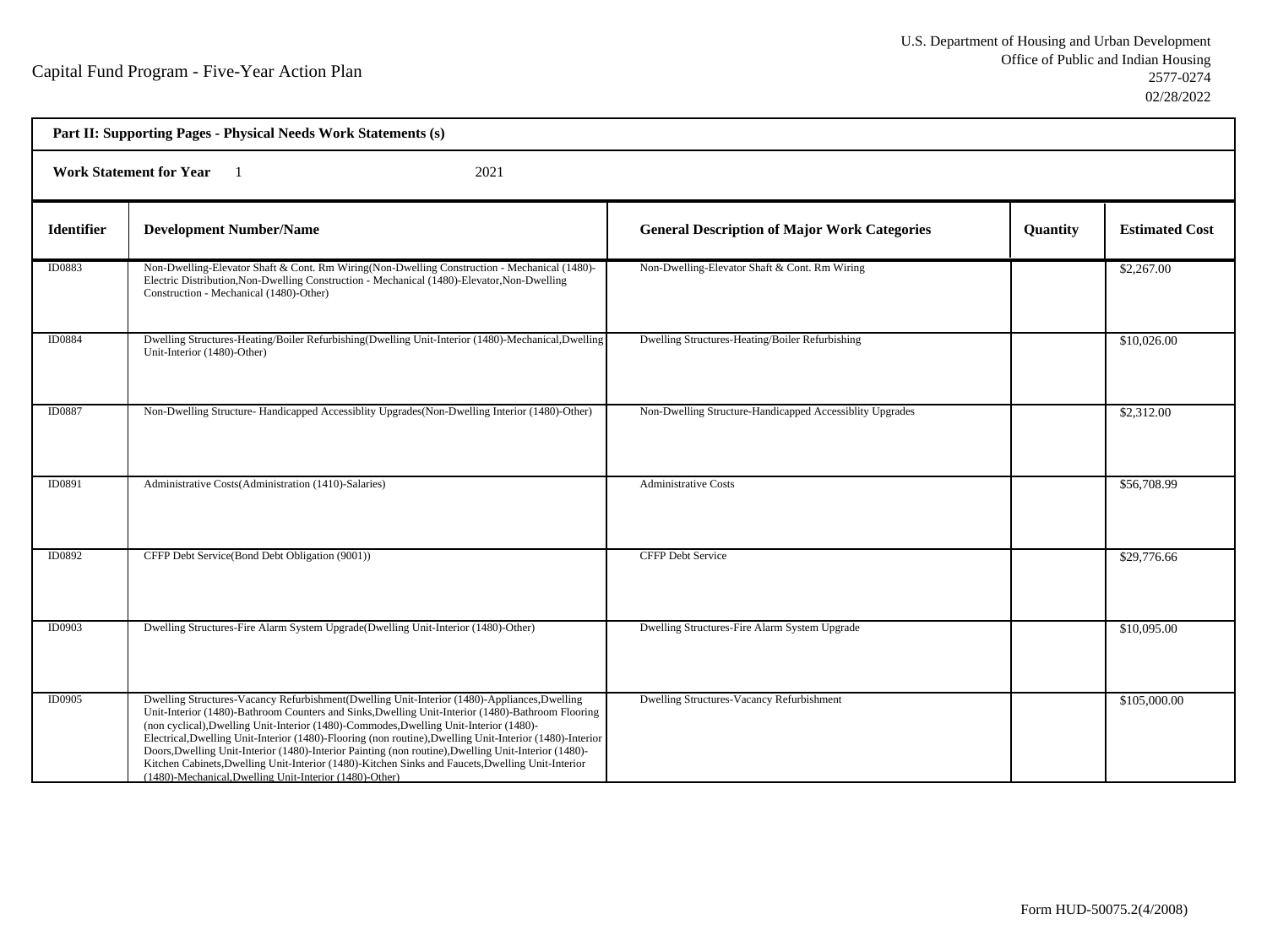h

|                   | Part II: Supporting Pages - Physical Needs Work Statements (s)                                                                                                                                                                                                                                                                                                                                                                                                                         |                                                     |          |                       |  |
|-------------------|----------------------------------------------------------------------------------------------------------------------------------------------------------------------------------------------------------------------------------------------------------------------------------------------------------------------------------------------------------------------------------------------------------------------------------------------------------------------------------------|-----------------------------------------------------|----------|-----------------------|--|
|                   | <b>Work Statement for Year</b><br>2021                                                                                                                                                                                                                                                                                                                                                                                                                                                 |                                                     |          |                       |  |
| <b>Identifier</b> | <b>Development Number/Name</b>                                                                                                                                                                                                                                                                                                                                                                                                                                                         | <b>General Description of Major Work Categories</b> | Quantity | <b>Estimated Cost</b> |  |
| ID0914            | Dwelling Equipment-Ranges and Refrigerators (Dwelling Unit-Interior (1480)-Appliances)                                                                                                                                                                                                                                                                                                                                                                                                 | Dwelling Equipment-Ranges and Refrigerators         |          | \$31,640.53           |  |
| ID0973            | A&E Fees (As needed)(Contract Administration (1480)-Other Fees and Costs)                                                                                                                                                                                                                                                                                                                                                                                                              | A&E Fees-Fees and Costs                             |          | \$83,413.01           |  |
| ID0974            | Site Improvements (Non-Dwelling Site Work (1480)-Asphalt - Concrete - Paving, Non-Dwelling Site<br>Work (1480)-Curb and Gutter, Non-Dwelling Site Work (1480)-Dumpster and Enclosures, Non-<br>Dwelling Site Work (1480)-Fencing, Non-Dwelling Site Work (1480)-Landscape, Non-Dwelling Site<br>Work (1480)-Lighting, Non-Dwelling Site Work (1480)-Playground Areas - Equipment)                                                                                                      | Site Improvements                                   |          | \$24,381.05           |  |
| ID0975            | Dwelling Structures(Dwelling Unit-Exterior (1480)-Columns and Porches, Dwelling Unit-Exterior<br>(1480)-Foundations, Dwelling Unit-Exterior (1480)-Building Slab, Dwelling Unit-Exterior (1480)-<br>Gutters - Downspouts, Dwelling Unit-Exterior (1480)-Other, Dwelling Unit-Interior (1480)-<br>Electrical, Dwelling Unit-Interior (1480)-Mechanical, Dwelling Unit-Interior (1480)-Other, Dwelling<br>Unit-Interior (1480)-Plumbing, Dwelling Unit-Interior (1480)-Tubs and Showers) | <b>Dwelling Structures</b>                          |          | \$86,973.25           |  |
|                   | MONTGOMERY FAMILY I (NJ009000026)                                                                                                                                                                                                                                                                                                                                                                                                                                                      |                                                     |          | \$257,376.00          |  |
| ID0954            | Construction of Mixed Finance Units(Dwelling Unit-Development (1480)-New Construction)                                                                                                                                                                                                                                                                                                                                                                                                 | <b>Construction of Mixed Finance Units</b>          |          | \$257,376.00          |  |
|                   | Subtotal of Estimated Cost                                                                                                                                                                                                                                                                                                                                                                                                                                                             |                                                     |          | \$6,578,836.00        |  |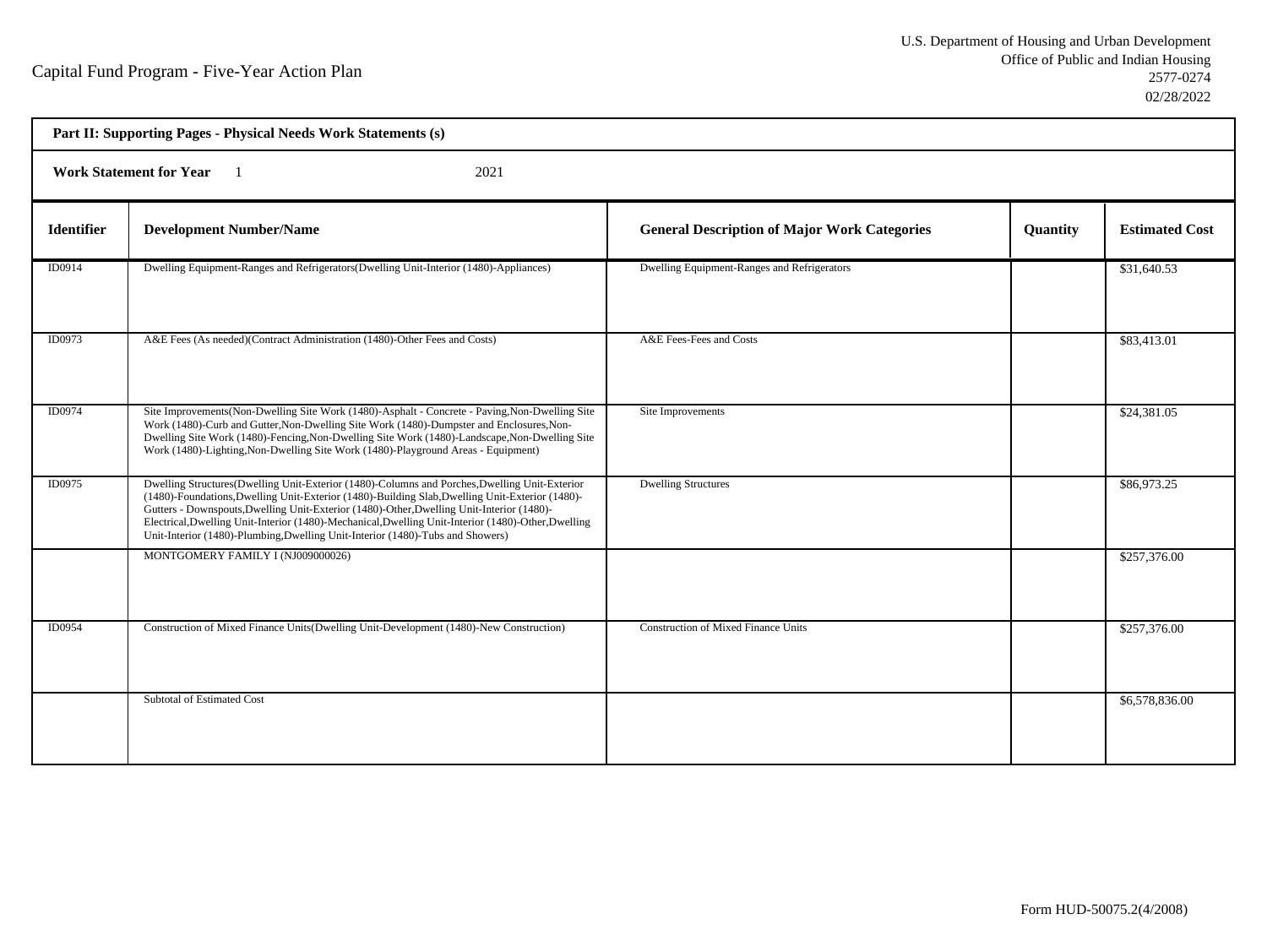|                   | Part II: Supporting Pages - Physical Needs Work Statements (s)                                                                                                                                                         |                                                     |          |                       |  |
|-------------------|------------------------------------------------------------------------------------------------------------------------------------------------------------------------------------------------------------------------|-----------------------------------------------------|----------|-----------------------|--|
|                   | Work Statement for Year 2<br>2022                                                                                                                                                                                      |                                                     |          |                       |  |
| <b>Identifier</b> | <b>Development Number/Name</b>                                                                                                                                                                                         | <b>General Description of Major Work Categories</b> | Quantity | <b>Estimated Cost</b> |  |
|                   | MARION GRDNS (NJ009000002)                                                                                                                                                                                             |                                                     |          | \$1,024,281.02        |  |
| ID0976            | Operations (Operations (1406))                                                                                                                                                                                         | Operations                                          |          | \$284,329.68          |  |
| <b>ID0985</b>     | Administrative Costs(Administration (1410)-Salaries)                                                                                                                                                                   | <b>Administrative Costs</b>                         |          | \$92,407.14           |  |
| <b>ID0994</b>     | Management Improvements(Management Improvement (1408)-Security Improvements (not police or<br>guard-non-physical), Management Improvement (1408)-Staff Training, Management Improvement<br>(1408)-System Improvements) | Management Improvements                             |          | \$21,324.73           |  |
| ID1003            | CFFP Debt Service(Bond Debt Obligation (9001))                                                                                                                                                                         | <b>CFFP Debt Service</b>                            |          | \$186,619.20          |  |
| ID1011            | A&E Fees (As needed)(Contract Administration (1480)-Other Fees and Costs)                                                                                                                                              | A&E Fees-Fees and Costs                             |          | \$96,920.80           |  |
| <b>ID1018</b>     | Site Improvements-Steam/Return(Non-Dwelling Site Work (1480)-Site Utilities)                                                                                                                                           | Site Improvements-Steam/Return                      |          | \$1,284.00            |  |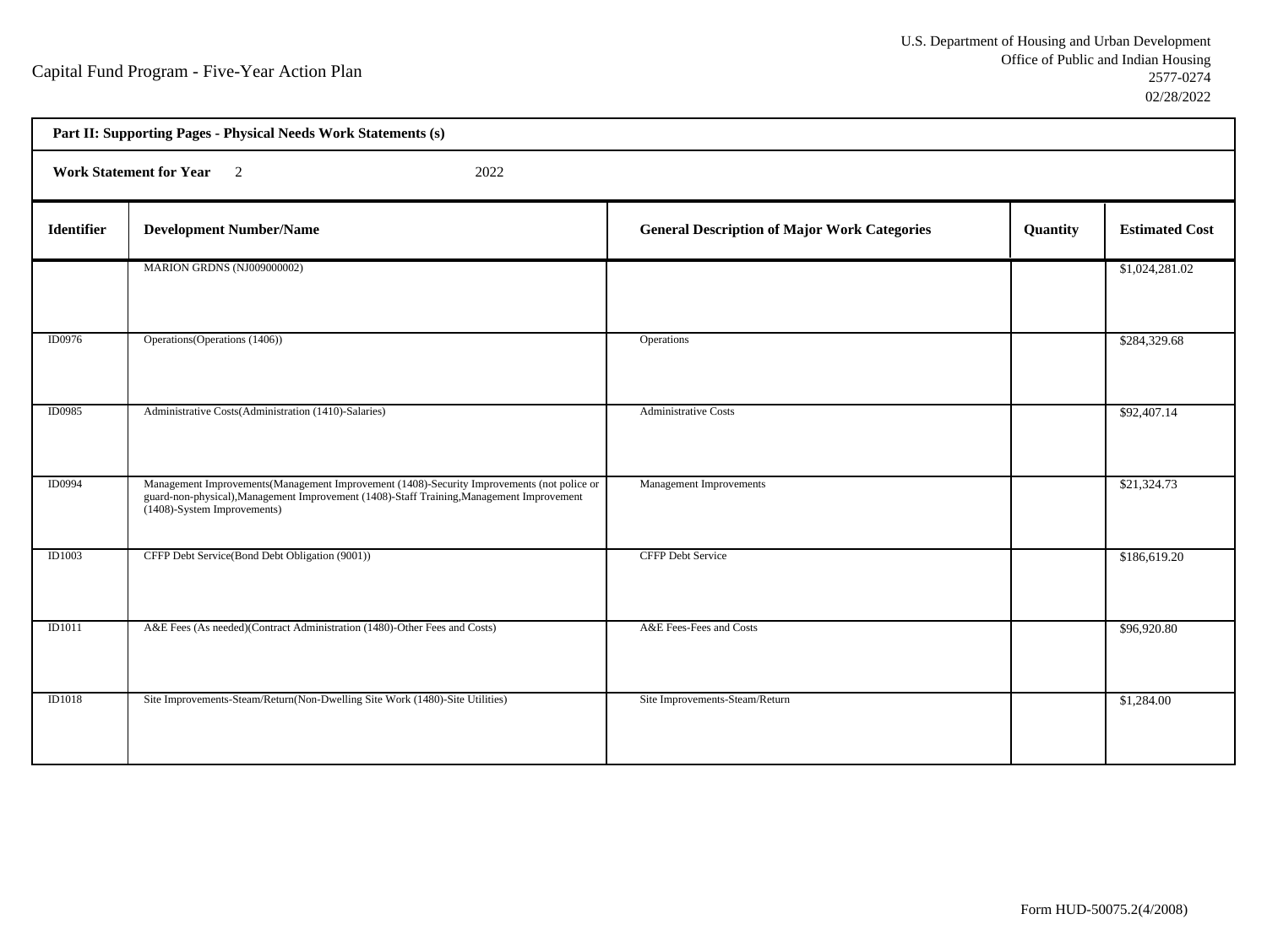| Part II: Supporting Pages - Physical Needs Work Statements (s) |                                                                                                                                                                                                                                                                                                                                                                                                                                                                                                                                                                                                                                                                                  |                                                     |          |                       |  |
|----------------------------------------------------------------|----------------------------------------------------------------------------------------------------------------------------------------------------------------------------------------------------------------------------------------------------------------------------------------------------------------------------------------------------------------------------------------------------------------------------------------------------------------------------------------------------------------------------------------------------------------------------------------------------------------------------------------------------------------------------------|-----------------------------------------------------|----------|-----------------------|--|
|                                                                | <b>Work Statement for Year</b><br>2022                                                                                                                                                                                                                                                                                                                                                                                                                                                                                                                                                                                                                                           |                                                     |          |                       |  |
| <b>Identifier</b>                                              | <b>Development Number/Name</b>                                                                                                                                                                                                                                                                                                                                                                                                                                                                                                                                                                                                                                                   | <b>General Description of Major Work Categories</b> | Quantity | <b>Estimated Cost</b> |  |
| ID1019                                                         | Site Improvements-Sidewalk Replacement(Non-Dwelling Site Work (1480)-Asphalt - Concrete -<br>Paving, Non-Dwelling Site Work (1480)-Curb and Gutter)                                                                                                                                                                                                                                                                                                                                                                                                                                                                                                                              | Site Improvements-Sidewalk Replacement              |          | \$1,200.00            |  |
| ID1020                                                         | Site Improvements-Fence(Non-Dwelling Site Work (1480)-Fencing)                                                                                                                                                                                                                                                                                                                                                                                                                                                                                                                                                                                                                   | Site Improvements-Fence                             |          | \$1,100.00            |  |
| ID1021                                                         | Site Improvements-Exterior Security Lighting(Non-Dwelling Site Work (1480)-Lighting)                                                                                                                                                                                                                                                                                                                                                                                                                                                                                                                                                                                             | Site Improvements-Exterior Security Lighting        |          | \$3,080.00            |  |
| ID1022                                                         | Site Improvements (Non-Dwelling Site Work (1480)-Fencing, Non-Dwelling Site Work (1480)-<br>Landscape, Non-Dwelling Site Work (1480)-Lighting, Non-Dwelling Site Work (1480)-Playground<br>Areas - Equipment, Non-Dwelling Site Work (1480)-Storm Drainage)                                                                                                                                                                                                                                                                                                                                                                                                                      | Site Improvements                                   |          | \$12,240.00           |  |
| ID1049                                                         | Dwelling Equipment-Ranges and Refrigerators (Dwelling Unit-Interior (1480)-Appliances)                                                                                                                                                                                                                                                                                                                                                                                                                                                                                                                                                                                           | Dwelling Equipment-Ranges and Refrigerators         |          | \$36,764.35           |  |
| ID1065                                                         | Non-Dwelling Equipment-Security Cameras (Non-Dwelling Equipment-Expendable/Non-Expendable<br>$(1480)$ -Other)                                                                                                                                                                                                                                                                                                                                                                                                                                                                                                                                                                    | Non-Dwelling Equipment-Security Cameras             |          | \$15,003.94           |  |
| ID1066                                                         | Dwelling Structures-Vacancy Refurbishment(Dwelling Unit-Interior (1480)-Bathroom Counters and<br>Sinks, Dwelling Unit-Interior (1480)-Bathroom Flooring (non cyclical), Dwelling Unit-Interior (1480)-<br>Appliances, Dwelling Unit-Interior (1480)-Commodes, Dwelling Unit-Interior (1480)-<br>Electrical, Dwelling Unit-Interior (1480)-Flooring (non routine), Dwelling Unit-Interior (1480)-Interior<br>Doors, Dwelling Unit-Interior (1480)-Interior Painting (non routine), Dwelling Unit-Interior (1480)-<br>Kitchen Cabinets, Dwelling Unit-Interior (1480)-Kitchen Sinks and Faucets, Dwelling Unit-Interior<br>(1480)-Mechanical, Dwelling Unit-Interior (1480)-Other) | Dwelling Structures-Vacancy Refurbishment           |          | \$37,909.47           |  |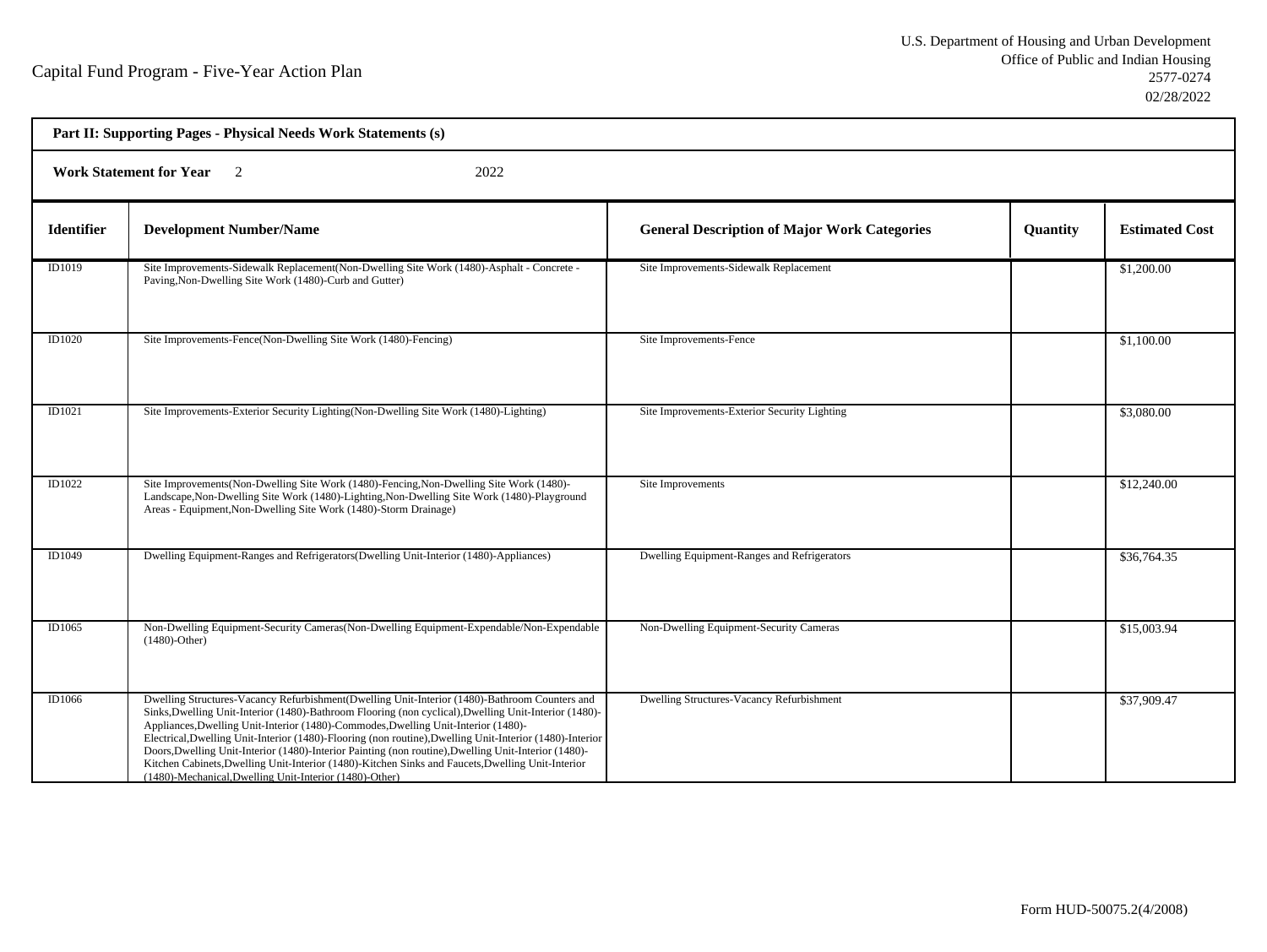|               | Part II: Supporting Pages - Physical Needs Work Statements (s)                                                                                                                   |                                                       |          |                       |  |
|---------------|----------------------------------------------------------------------------------------------------------------------------------------------------------------------------------|-------------------------------------------------------|----------|-----------------------|--|
|               | <b>Work Statement for Year</b><br>2022<br>$\overline{2}$                                                                                                                         |                                                       |          |                       |  |
| Identifier    | <b>Development Number/Name</b>                                                                                                                                                   | <b>General Description of Major Work Categories</b>   | Quantity | <b>Estimated Cost</b> |  |
| ID1067        | Dwelling Structures-Plastering Work Items(Dwelling Unit-Interior (1480)-Other)                                                                                                   | Dwelling Structures-Plastering Work Items             |          | \$3,499.00            |  |
| <b>ID1068</b> | Dwelling Structures-Masonry(Dwelling Unit-Interior (1480)-Other)                                                                                                                 | <b>Dwelling Structures-Masonry</b>                    |          | \$12,598.00           |  |
| ID1069        | Dwelling Structures-Painting (Seniors)(Dwelling Unit-Interior (1480)-Interior Painting (non routine))                                                                            | Dwelling Structures-Painting (Seniors)                |          | \$4,200.00            |  |
| <b>ID1070</b> | Dwelling Structures-Boiler Upgrade(Dwelling Unit-Interior (1480)-Mechanical, Dwelling Unit-Interior<br>$(1480)$ -Other)                                                          | Dwelling Structures-Boiler Upgrade                    |          | \$3,499.00            |  |
| ID1071        | Dwelling Structures-Pump Refurb/Zone Control(Dwelling Unit-Interior (1480)-Other, Dwelling Unit-<br>Interior (1480)-Plumbing)                                                    | Dwelling Structures-Pump Refurb/Zone Control          |          | \$1,400.00            |  |
| ID1072        | Dwelling Structures-Hot water System Convector Piping(Dwelling Unit-Interior (1480)-<br>Mechanical, Dwelling Unit-Interior (1480)-Other, Dwelling Unit-Interior (1480)-Plumbing) | Dwelling Structures-Hot water System Convector Piping |          | \$3,499.00            |  |
| <b>ID1073</b> | Dwelling Structures-Mold/Mildew Remediation(Dwelling Unit-Interior (1480)-Other)                                                                                                 | Dwelling Structures-Mold/Mildew Remediation           |          | \$6,160.00            |  |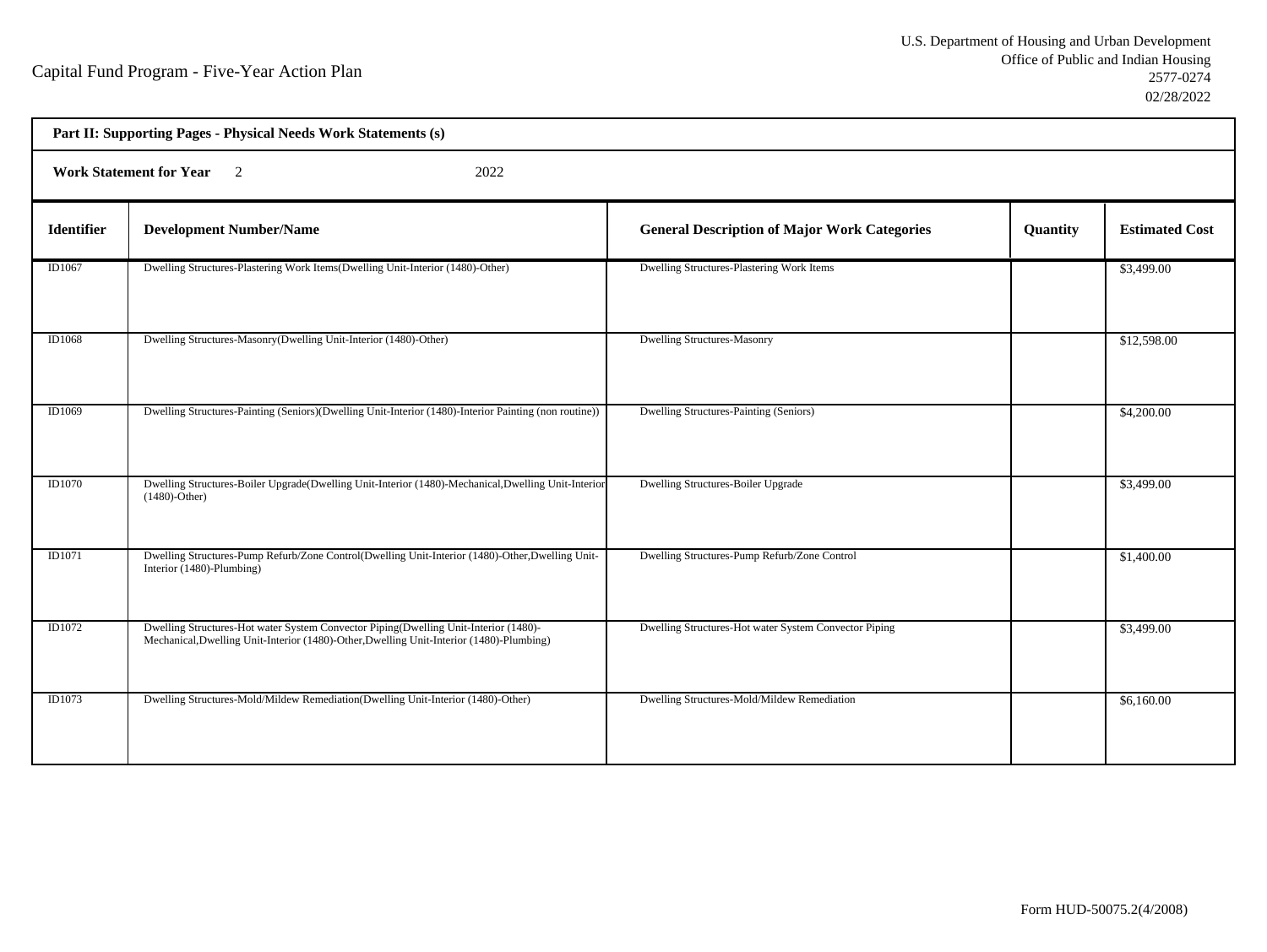| Part II: Supporting Pages - Physical Needs Work Statements (s) |                                                                                                                                          |                                                         |          |                       |  |
|----------------------------------------------------------------|------------------------------------------------------------------------------------------------------------------------------------------|---------------------------------------------------------|----------|-----------------------|--|
|                                                                | <b>Work Statement for Year</b><br>$\overline{2}$<br>2022                                                                                 |                                                         |          |                       |  |
| <b>Identifier</b>                                              | <b>Development Number/Name</b>                                                                                                           | <b>General Description of Major Work Categories</b>     | Quantity | <b>Estimated Cost</b> |  |
| ID1074                                                         | Dwelling Structures-Geothermal Work Items(Dwelling Unit-Interior (1480)-Other)                                                           | Dwelling Structures-Geothermal Work Items               |          | \$2,800.00            |  |
| ID1075                                                         | Dwelling Structures-Tuck pointing/Brick(Dwelling Unit-Exterior (1480)-Tuck-Pointing)                                                     | Dwelling Structures-Tuck pointing/Brick                 |          | \$3,499.00            |  |
| ID1076                                                         | Dwelling Structures-Pipe Insulation/Cathodic Protection(Dwelling Unit-Interior (1480)-<br>Other, Dwelling Unit-Interior (1480)-Plumbing) | Dwelling Structures-Pipe Insulation/Cathodic Protection |          | \$3,499.00            |  |
| <b>ID1077</b>                                                  | Dwelling Structures-Kitchen Cabinets (Dwelling Unit-Interior (1480)-Kitchen Cabinets)                                                    | Dwelling Structures-Kitchen Cabinets                    |          | \$1,473.00            |  |
| <b>ID1078</b>                                                  | Dwelling Structures-Stairs(Dwelling Unit-Exterior (1480)-Stairwells - Fire Escapes)                                                      | <b>Dwelling Structures-Stairs</b>                       |          | \$5,599.00            |  |
| ID1079                                                         | Dwelling Structures-Energy Mgmt System(Dwelling Unit-Interior (1480)-Other)                                                              | Dwelling Structures-Energy Mgmt System                  |          | \$6,999.00            |  |
| <b>ID1080</b>                                                  | Dwelling Structures-Roof(Dwelling Unit-Exterior (1480)-Roofs)                                                                            | <b>Dwelling Structures-Roof</b>                         |          | \$1,400.00            |  |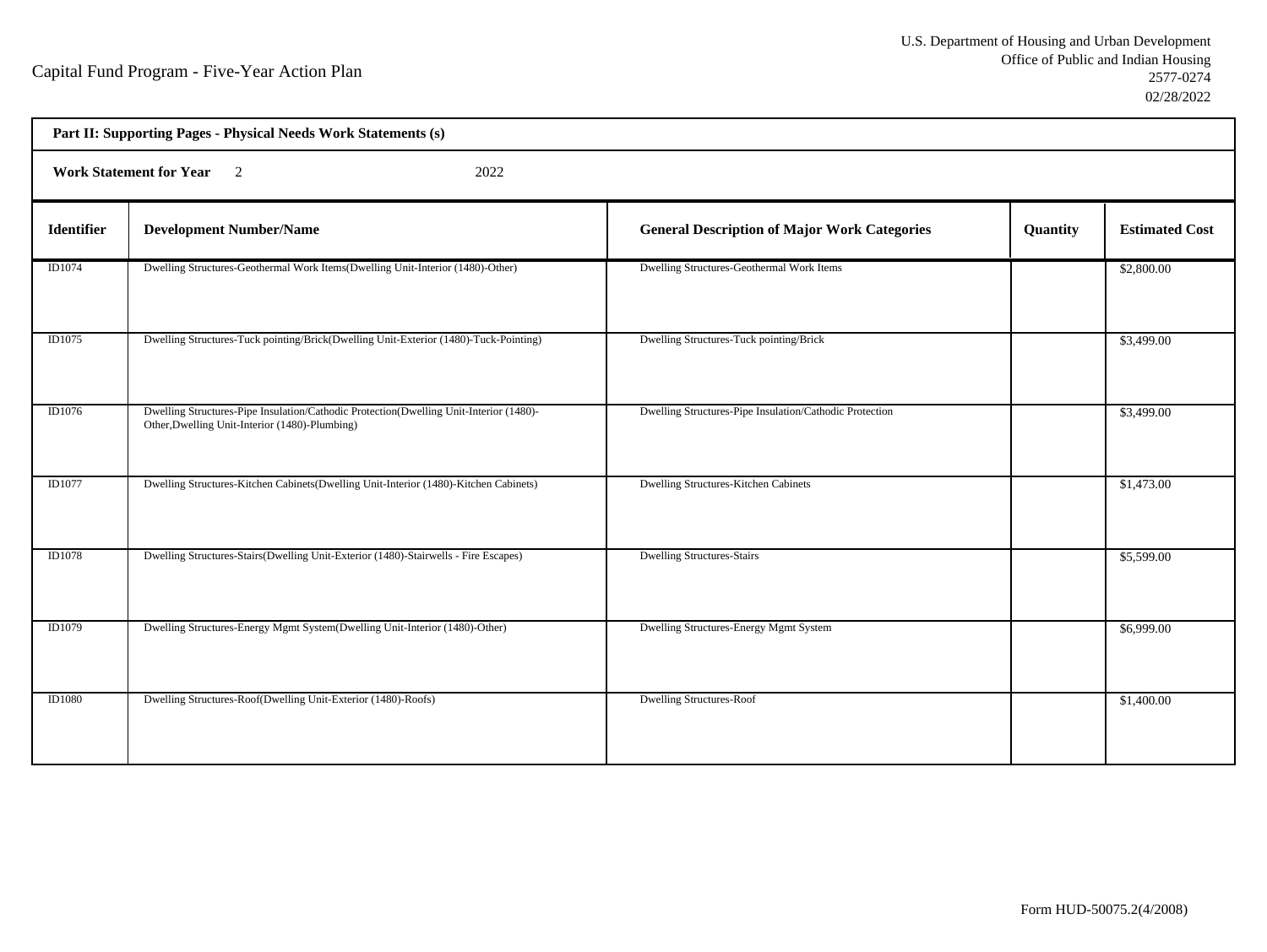h

|                   | Part II: Supporting Pages - Physical Needs Work Statements (s)                                                                                                                                                                                                                                                                                                                                                                                                                           |                                                       |          |                       |  |
|-------------------|------------------------------------------------------------------------------------------------------------------------------------------------------------------------------------------------------------------------------------------------------------------------------------------------------------------------------------------------------------------------------------------------------------------------------------------------------------------------------------------|-------------------------------------------------------|----------|-----------------------|--|
|                   | <b>Work Statement for Year</b><br>2022                                                                                                                                                                                                                                                                                                                                                                                                                                                   |                                                       |          |                       |  |
| <b>Identifier</b> | <b>Development Number/Name</b>                                                                                                                                                                                                                                                                                                                                                                                                                                                           | <b>General Description of Major Work Categories</b>   | Quantity | <b>Estimated Cost</b> |  |
| ID1081            | Dwelling Structures-Pump Refurb/Zone Control(Dwelling Unit-Interior (1480)-Other, Dwelling Unit-<br>Interior (1480)-Plumbing)                                                                                                                                                                                                                                                                                                                                                            | Dwelling Structures-Pump Refurb/Zone Control          |          | \$1,400.00            |  |
| ID1082            | Dwelling Structures-Interior Sewer Cleaning(Dwelling Unit-Interior (1480)-Other, Dwelling Unit-<br>Interior (1480)-Plumbing)                                                                                                                                                                                                                                                                                                                                                             | Dwelling Structures-Interior Sewer Cleaning           |          | \$2,100.00            |  |
| ID1083            | Dwelling Structures-Hot water System Convector Piping(Dwelling Unit-Interior (1480)-<br>Other, Dwelling Unit-Interior (1480)-Plumbing, Dwelling Unit-Interior (1480)-Mechanical)                                                                                                                                                                                                                                                                                                         | Dwelling Structures-Hot water System Convector Piping |          | \$3,499.00            |  |
| <b>ID1084</b>     | Dwelling Structures-Utility Monitoring System(Dwelling Unit-Interior (1480)-Other)                                                                                                                                                                                                                                                                                                                                                                                                       | Dwelling Structures-Utility Monitoring System         |          | \$2,800.00            |  |
| ID1085            | Dwelling Structures-Fire Alarm System Upgrade(Dwelling Unit-Interior (1480)-Other)                                                                                                                                                                                                                                                                                                                                                                                                       | Dwelling Structures-Fire Alarm System Upgrade         |          | \$3,080.00            |  |
| ID1086            | Dwelling Structures (Dwelling Unit-Exterior (1480)-Building Slab, Dwelling Unit-Exterior (1480)-<br>Columns and Porches, Dwelling Unit-Exterior (1480)-Foundations, Dwelling Unit-Exterior (1480)-<br>Gutters - Downspouts, Dwelling Unit-Exterior (1480)-Other, Dwelling Unit-Interior (1480)-<br>Electrical, Dwelling Unit-Interior (1480)-Mechanical, Dwelling Unit-Interior (1480)-Other, Dwelling<br>Unit-Interior (1480)-Plumbing, Dwelling Unit-Interior (1480)-Tubs and Showers) | <b>Dwelling Structures</b>                            |          | \$161,094.71          |  |
|                   | BOOKER T WASHINGTON APTS (NJ009000003)                                                                                                                                                                                                                                                                                                                                                                                                                                                   |                                                       |          | \$1,050,404.67        |  |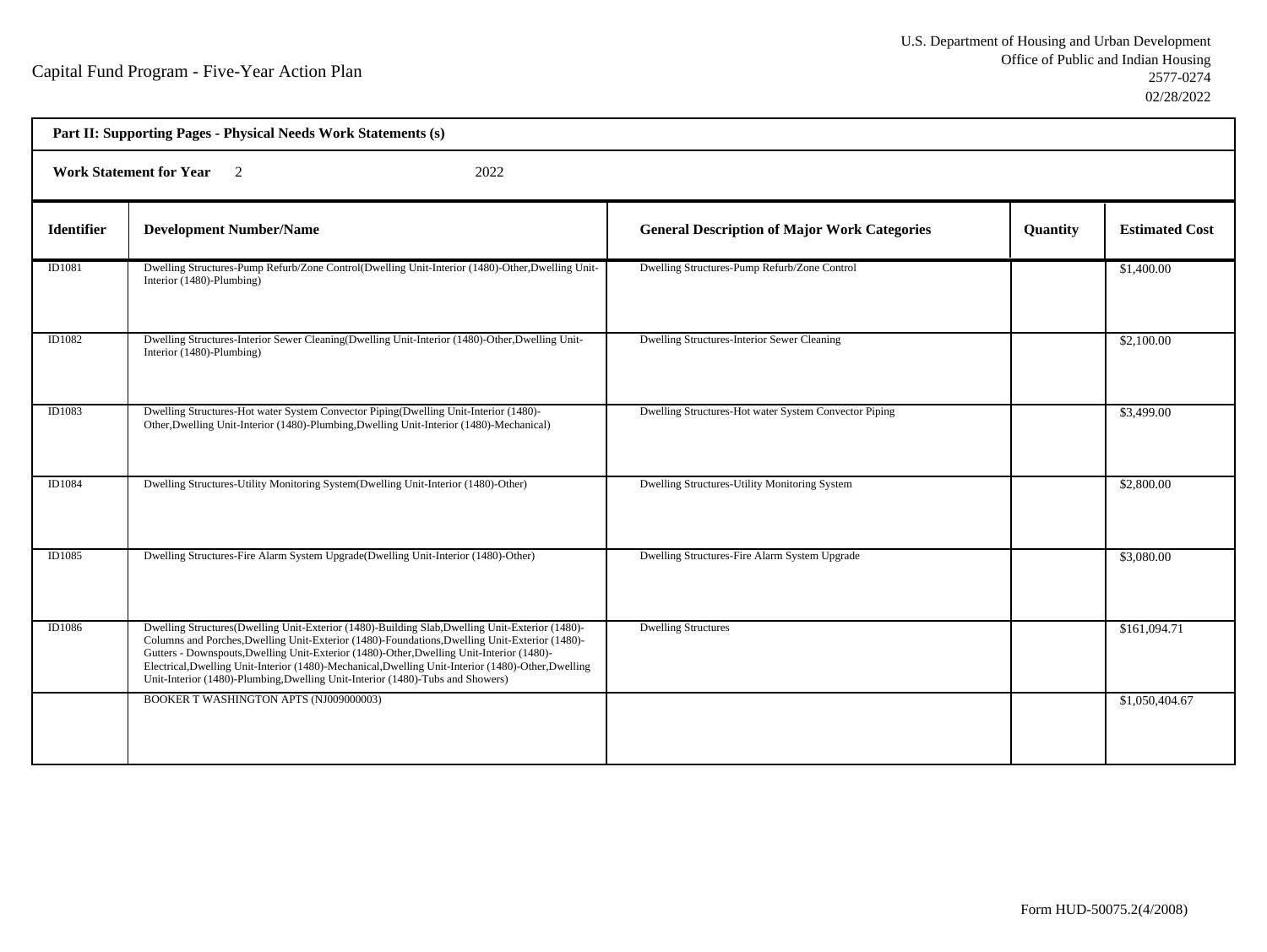h

|                   | Part II: Supporting Pages - Physical Needs Work Statements (s)                                                                                                                                                          |                                                     |          |                       |  |
|-------------------|-------------------------------------------------------------------------------------------------------------------------------------------------------------------------------------------------------------------------|-----------------------------------------------------|----------|-----------------------|--|
|                   | Work Statement for Year 2<br>2022                                                                                                                                                                                       |                                                     |          |                       |  |
| <b>Identifier</b> | <b>Development Number/Name</b>                                                                                                                                                                                          | <b>General Description of Major Work Categories</b> | Quantity | <b>Estimated Cost</b> |  |
| ID0977            | Operations (Operations (1406))                                                                                                                                                                                          | Operations                                          |          | \$159,935.44          |  |
| <b>ID0986</b>     | Administrative Costs(Administration (1410)-Salaries)                                                                                                                                                                    | <b>Administrative Costs</b>                         |          | \$120,840.11          |  |
| <b>ID0995</b>     | Management Improvements (Management Improvement (1408)-Security Improvements (not police or<br>guard-non-physical), Management Improvement (1408)-Staff Training, Management Improvement<br>(1408)-System Improvements) | Management Improvements                             |          | \$19,903.08           |  |
| <b>ID1004</b>     | CFFP Debt Service(Bond Debt Obligation (9001))                                                                                                                                                                          | <b>CFFP Debt Service</b>                            |          | \$186,619.20          |  |
| <b>ID1012</b>     | A&E Fees (As needed)(Contract Administration (1480)-Other Fees and Costs)                                                                                                                                               | A&E Fees-Fees and Costs                             |          | \$148,995.57          |  |
| ID1023            | Site Improvements-Steam/Return(Non-Dwelling Site Work (1480)-Site Utilities)                                                                                                                                            | Site Improvements-Steam/Return                      |          | \$993.00              |  |
| ID1024            | Site Improvements-Sidewalk Replacement(Non-Dwelling Site Work (1480)-Asphalt - Concrete -<br>Paving, Non-Dwelling Site Work (1480)-Curb and Gutter)                                                                     | Site Improvements-Sidewalk Replacement              |          | \$2,473.00            |  |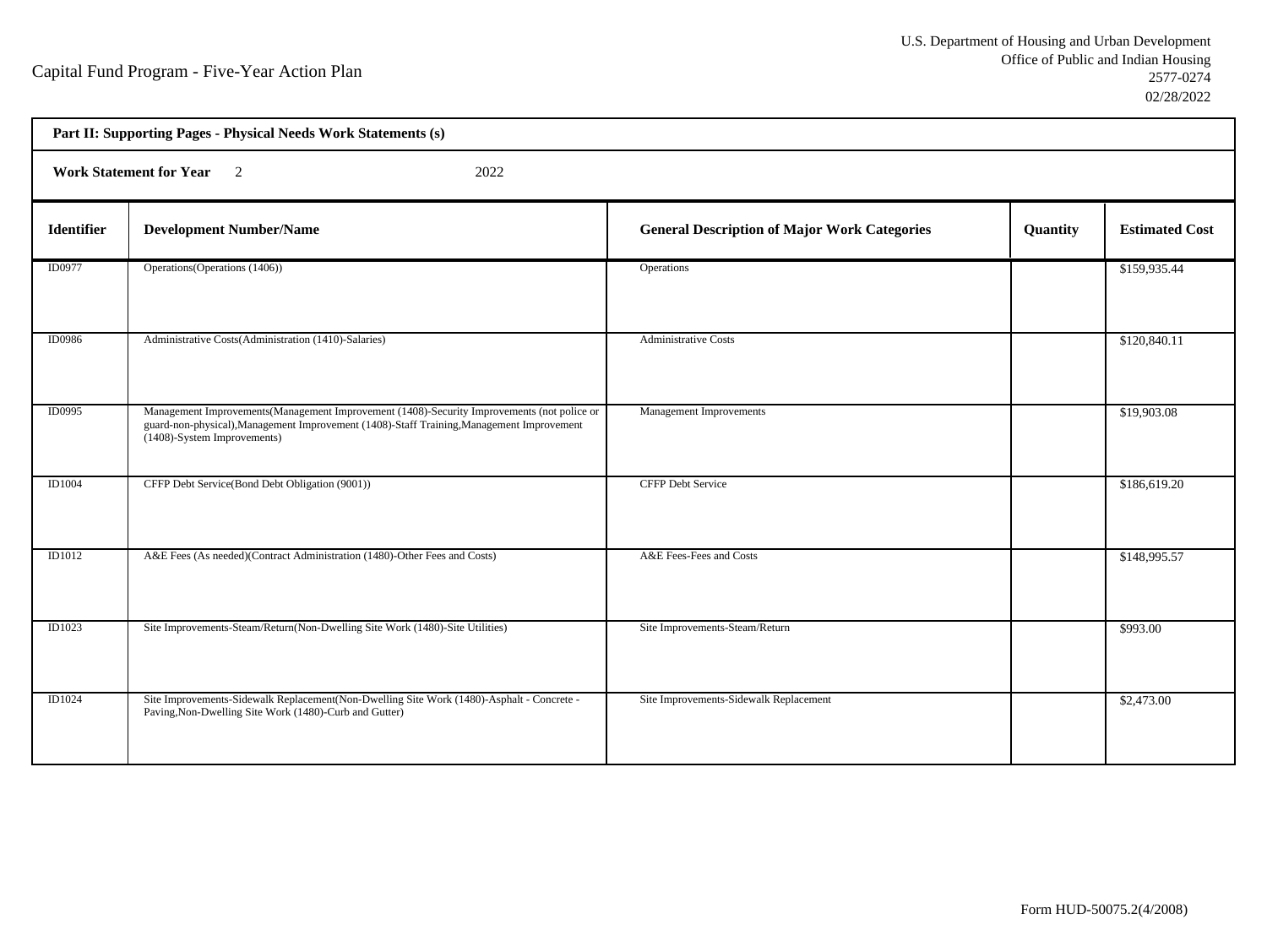| Part II: Supporting Pages - Physical Needs Work Statements (s) |                                                                                                                                                                                                                                                                                                                                            |                                                         |                 |                       |  |
|----------------------------------------------------------------|--------------------------------------------------------------------------------------------------------------------------------------------------------------------------------------------------------------------------------------------------------------------------------------------------------------------------------------------|---------------------------------------------------------|-----------------|-----------------------|--|
|                                                                | <b>Work Statement for Year</b><br>2022<br>$\overline{2}$                                                                                                                                                                                                                                                                                   |                                                         |                 |                       |  |
| <b>Identifier</b>                                              | <b>Development Number/Name</b>                                                                                                                                                                                                                                                                                                             | <b>General Description of Major Work Categories</b>     | <b>Quantity</b> | <b>Estimated Cost</b> |  |
| ID1025                                                         | Site Improvements-Sewer Pipeline Replacement Bldgs 2 &3(Dwelling Unit-Site Work (1480)-Sewer<br>Lines - Mains)                                                                                                                                                                                                                             | Site Improvements-Sewer Pipeline Replacement Bldgs 2 &3 |                 | \$5,975.00            |  |
| ID1027                                                         | Site Improvements-Exterior Security Lighting (Non-Dwelling Site Work (1480)-Lighting)                                                                                                                                                                                                                                                      | Site Improvements-Exterior Security Lighting            |                 | \$1,978.00            |  |
| ID1028                                                         | Site Improvements-Fence(Non-Dwelling Site Work (1480)-Fencing)                                                                                                                                                                                                                                                                             | Site Improvements-Fence                                 |                 | \$990.00              |  |
| ID1029                                                         | Site Improvements (Non-Dwelling Site Work (1480)-Asphalt - Concrete - Paving, Non-Dwelling Site<br>Work (1480)-Curb and Gutter, Non-Dwelling Site Work (1480)-Dumpster and Enclosures, Non-<br>Dwelling Site Work (1480)-Landscape, Non-Dwelling Site Work (1480)-Lighting, Non-Dwelling Site<br>Work (1480)-Playground Areas - Equipment) | Site Improvements                                       |                 | \$8,082.71            |  |
| <b>ID1050</b>                                                  | Dwelling Equipment-Ranges and Refrigerators (Dwelling Unit-Interior (1480)-Appliances)                                                                                                                                                                                                                                                     | Dwelling Equipment-Ranges and Refrigerators             |                 | \$61,273.92           |  |
| ID1051                                                         | Non-Dwelling Equipment-Security Cameras (Non-Dwelling Equipment-Expendable/Non-Expendable<br>$(1480)$ -Other)                                                                                                                                                                                                                              | Non-Dwelling Equipment-Security Cameras                 |                 | \$15,003.94           |  |
| ID1087                                                         | Dwelling Structures-Stair Treads/Hall Tiles(Dwelling Unit-Exterior (1480)-Stairwells - Fire Escapes)                                                                                                                                                                                                                                       | Dwelling Structures-Stair Treads/Hall Tiles             |                 | \$4,947.00            |  |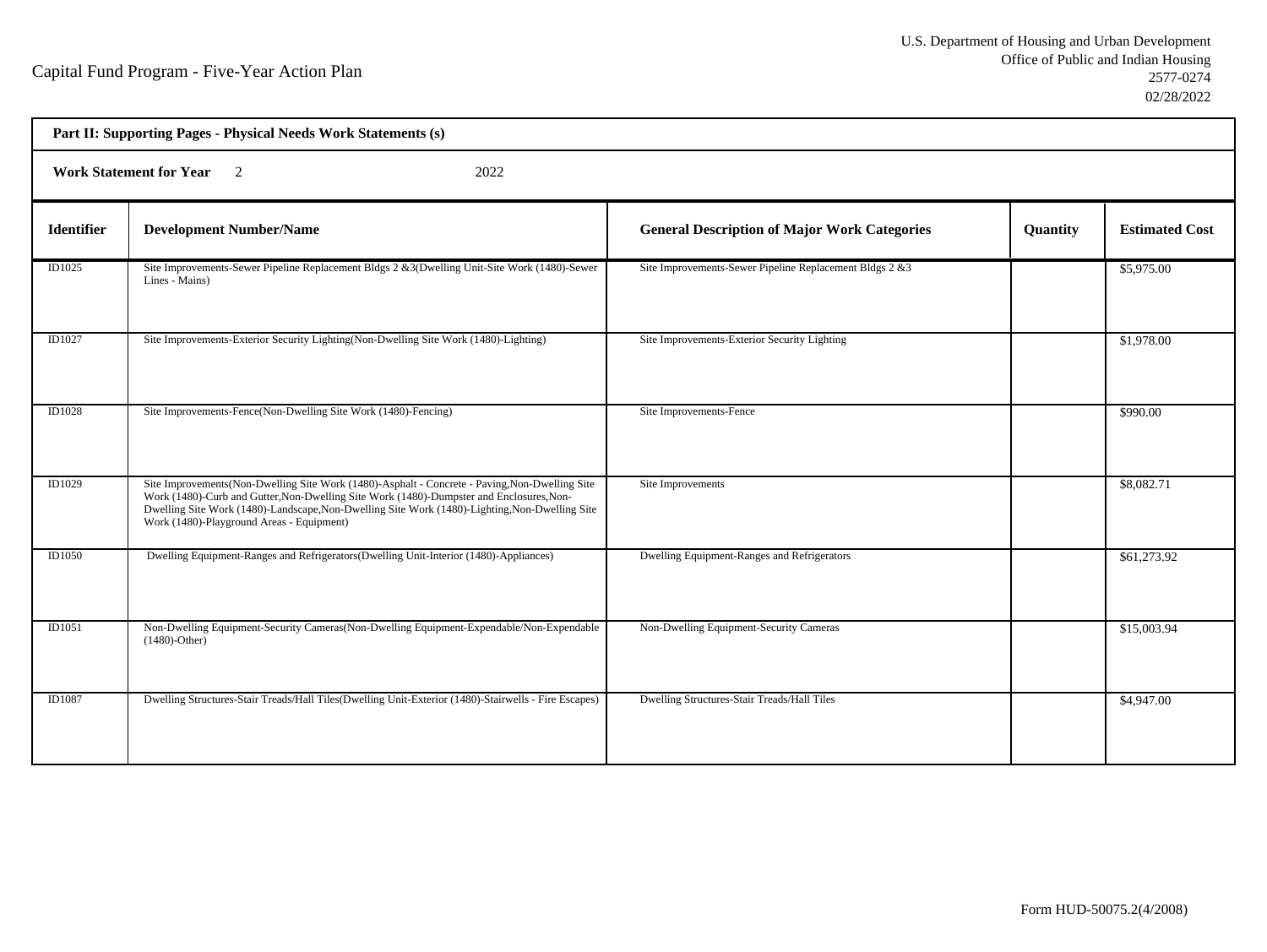| Part II: Supporting Pages - Physical Needs Work Statements (s) |                                                                                                                                                                                                                                                                                                                                                                                                                                                                                                                                                                                                                                                                                 |                                                     |                 |                       |  |
|----------------------------------------------------------------|---------------------------------------------------------------------------------------------------------------------------------------------------------------------------------------------------------------------------------------------------------------------------------------------------------------------------------------------------------------------------------------------------------------------------------------------------------------------------------------------------------------------------------------------------------------------------------------------------------------------------------------------------------------------------------|-----------------------------------------------------|-----------------|-----------------------|--|
|                                                                | Work Statement for Year 2<br>2022                                                                                                                                                                                                                                                                                                                                                                                                                                                                                                                                                                                                                                               |                                                     |                 |                       |  |
| <b>Identifier</b>                                              | <b>Development Number/Name</b>                                                                                                                                                                                                                                                                                                                                                                                                                                                                                                                                                                                                                                                  | <b>General Description of Major Work Categories</b> | <b>Quantity</b> | <b>Estimated Cost</b> |  |
| ID1088                                                         | Dwelling Structures-Energy Mgmt System(Dwelling Unit-Interior (1480)-Other)                                                                                                                                                                                                                                                                                                                                                                                                                                                                                                                                                                                                     | Dwelling Structures-Energy Mgmt System              |                 | \$6,295.00            |  |
| ID1089                                                         | Dwelling Structures-Roof/Tuck pointing(Dwelling Unit-Exterior (1480)-Roofs)                                                                                                                                                                                                                                                                                                                                                                                                                                                                                                                                                                                                     | Dwelling Structures-Roof/Tuck pointing              |                 | \$1,978.00            |  |
| ID1090                                                         | Dwelling Structures- Doors (Dwelling Unit-Exterior (1480)-Exterior Doors, Dwelling Unit-Interior<br>(1480)-Interior Doors)                                                                                                                                                                                                                                                                                                                                                                                                                                                                                                                                                      | <b>Dwelling Structures-Doors</b>                    |                 | \$1,978.00            |  |
| ID1091                                                         | Dwelling Structures-Vacancy Refurbishment(Dwelling Unit-Interior (1480)-Appliances, Dwelling<br>Unit-Interior (1480)-Bathroom Counters and Sinks, Dwelling Unit-Interior (1480)-Bathroom Flooring<br>(non cyclical), Dwelling Unit-Interior (1480)-Commodes, Dwelling Unit-Interior (1480)-<br>Electrical, Dwelling Unit-Interior (1480)-Flooring (non routine), Dwelling Unit-Interior (1480)-Interior<br>Doors, Dwelling Unit-Interior (1480)-Interior Painting (non routine), Dwelling Unit-Interior (1480)-<br>Kitchen Cabinets, Dwelling Unit-Interior (1480)-Kitchen Sinks and Faucets, Dwelling Unit-Interior<br>(1480)-Mechanical, Dwelling Unit-Interior (1480)-Other) | Dwelling Structures-Vacancy Refurbishment           |                 | \$14,346.00           |  |
| ID1092                                                         | Dwelling Structures-Painting Halls/Stairs(Dwelling Unit-Interior (1480)-Interior Painting (non<br>routine))                                                                                                                                                                                                                                                                                                                                                                                                                                                                                                                                                                     | Dwelling Structures-Painting Halls/Stairs           |                 | \$2,473.00            |  |
| ID1093                                                         | Dwelling Structures-Plastering Work Items(Dwelling Unit-Interior (1480)-Other)                                                                                                                                                                                                                                                                                                                                                                                                                                                                                                                                                                                                  | Dwelling Structures-Plastering Work Items           |                 | \$2,473.00            |  |
| ID1094                                                         | Dwelling Structures-Masonry(Dwelling Unit-Interior (1480)-Other)                                                                                                                                                                                                                                                                                                                                                                                                                                                                                                                                                                                                                | <b>Dwelling Structures-Masonry</b>                  |                 | \$1,978.00            |  |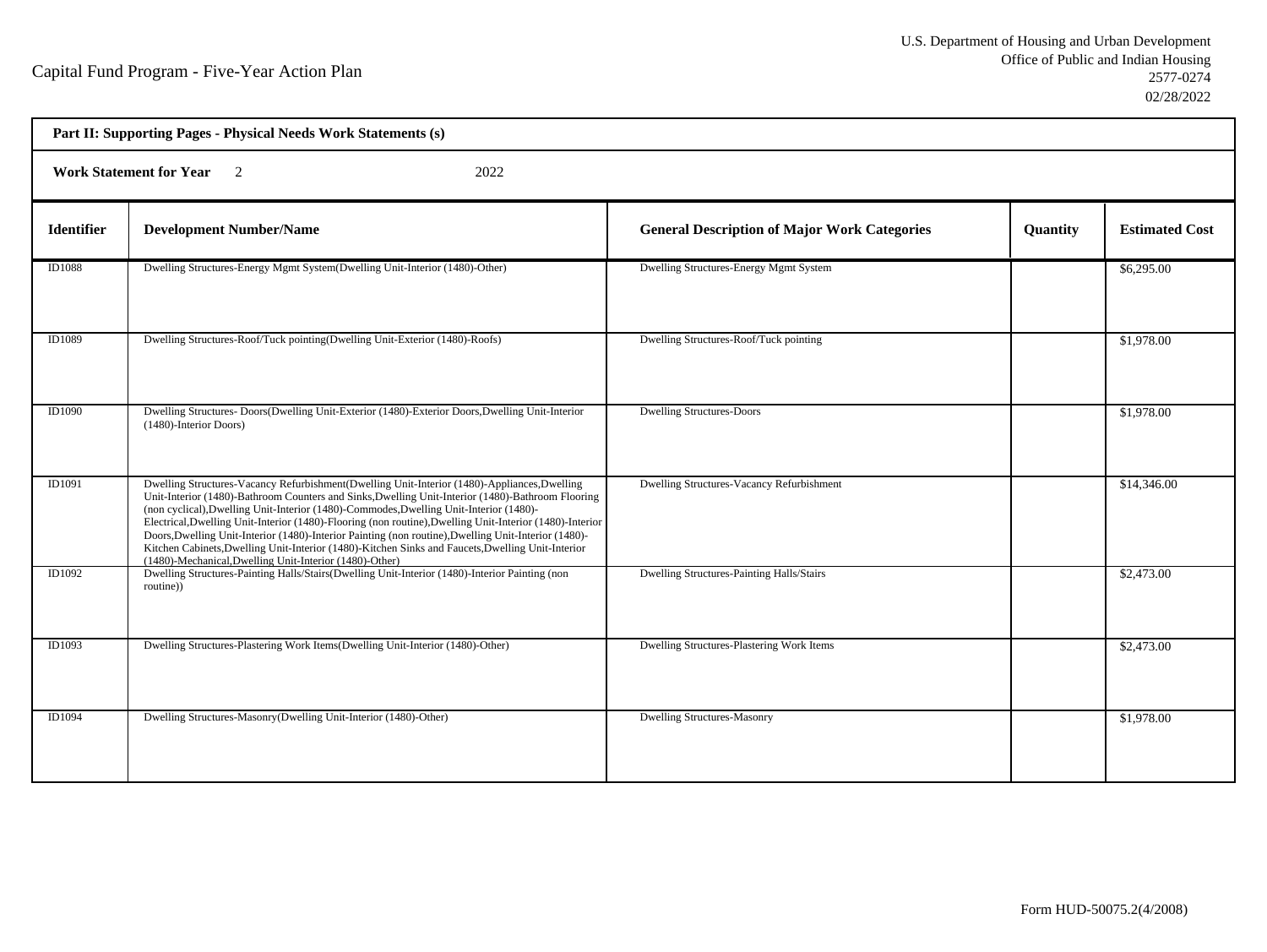| Part II: Supporting Pages - Physical Needs Work Statements (s) |                                                                                                                                        |                                                             |          |                       |  |
|----------------------------------------------------------------|----------------------------------------------------------------------------------------------------------------------------------------|-------------------------------------------------------------|----------|-----------------------|--|
|                                                                | Work Statement for Year 2<br>2022                                                                                                      |                                                             |          |                       |  |
| <b>Identifier</b>                                              | <b>Development Number/Name</b>                                                                                                         | <b>General Description of Major Work Categories</b>         | Quantity | <b>Estimated Cost</b> |  |
| ID1095                                                         | Dwelling Structures-LBP Abatement & Mold/Mildew Remediation(Dwelling Unit-Interior (1480)-<br>Other)                                   | Dwelling Structures-LBP Abatement & Mold/Mildew Remediation |          | \$3,957.00            |  |
| ID1096                                                         | Dwelling Structures-Boiler Upgrade-Tube Replacement(Dwelling Unit-Interior (1480)-<br>Mechanical, Dwelling Unit-Interior (1480)-Other) | Dwelling Structures-Boiler Upgrade-Tube Replacement         |          | \$990.00              |  |
| ID1097                                                         | Dwelling Structures-Boiler Upgrade(Dwelling Unit-Interior (1480)-Mechanical, Dwelling Unit-Interior<br>$(1480)$ -Other)                | Dwelling Structures-Boiler Upgrade                          |          | \$1,484.00            |  |
| <b>ID1098</b>                                                  | Dwelling Structures-Pump Refurb/Zone Control(Dwelling Unit-Interior (1480)-Other, Dwelling Unit-<br>Interior (1480)-Plumbing)          | Dwelling Structures-Pump Refurb/Zone Control                |          | \$1,978.00            |  |
| ID1099                                                         | Dwelling Structures-Interior Steam and Return Line(Dwelling Unit-Interior (1480)-<br>Mechanical, Dwelling Unit-Interior (1480)-Other)  | Dwelling Structures-Interior Steam and Return Line          |          | \$4,947.00            |  |
| <b>ID1100</b>                                                  | Dwelling Structures-Interior Sewer Cleaning(Dwelling Unit-Interior (1480)-Other, Dwelling Unit-<br>Interior (1480)-Plumbing)           | Dwelling Structures-Interior Sewer Cleaning                 |          | \$1,484.00            |  |
| ID1101                                                         | Dwelling Structures-Utility Monitoring System(Dwelling Unit-Interior (1480)-Other)                                                     | Dwelling Structures-Utility Monitoring System               |          | \$990.00              |  |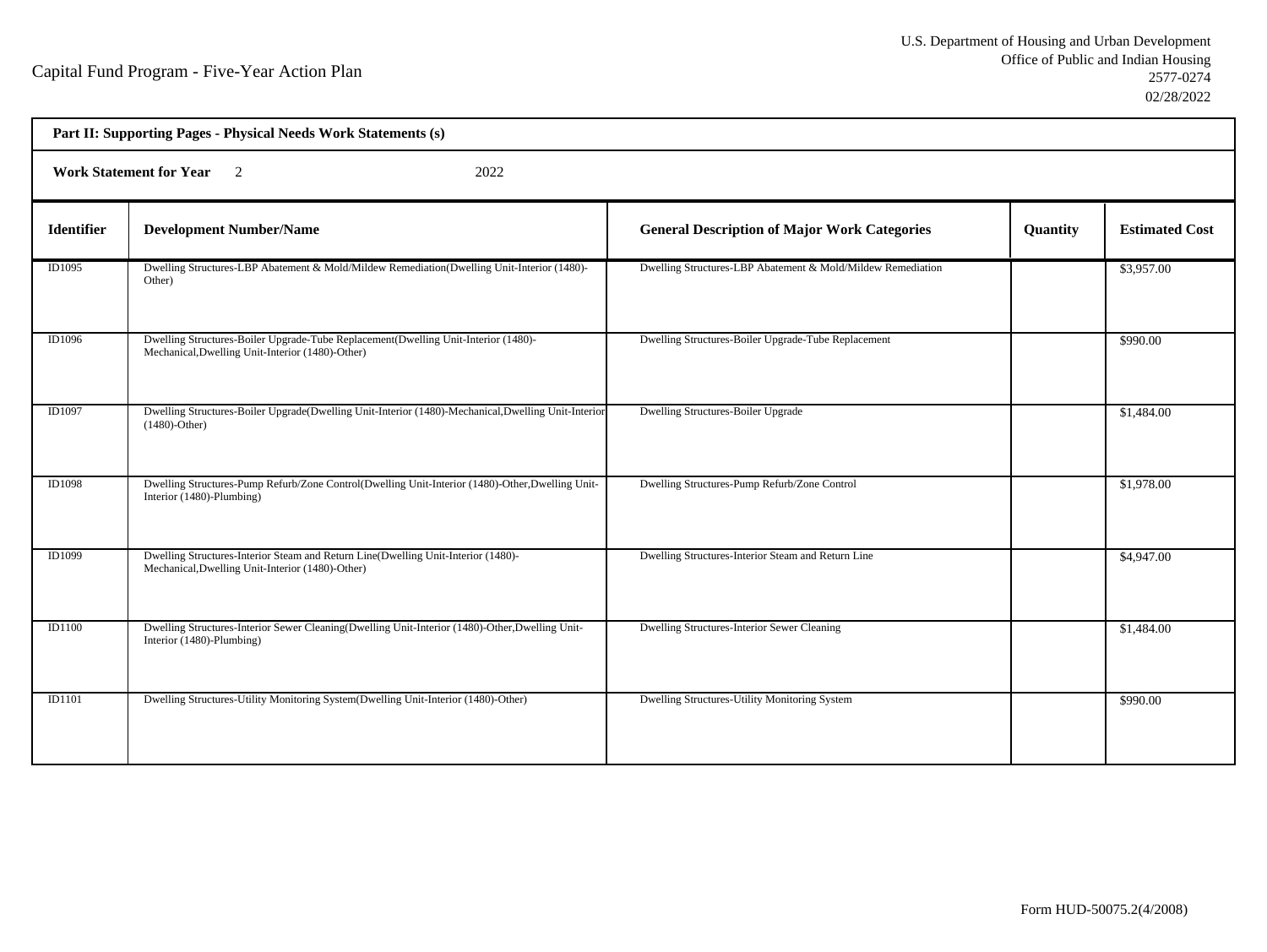|                   | Part II: Supporting Pages - Physical Needs Work Statements (s)                                                                                 |                                                             |          |                       |  |
|-------------------|------------------------------------------------------------------------------------------------------------------------------------------------|-------------------------------------------------------------|----------|-----------------------|--|
|                   | <b>Work Statement for Year</b><br>2022<br>$\overline{2}$                                                                                       |                                                             |          |                       |  |
| <b>Identifier</b> | <b>Development Number/Name</b>                                                                                                                 | <b>General Description of Major Work Categories</b>         | Quantity | <b>Estimated Cost</b> |  |
| ID1102            | Dwelling Structures-Painting (Seniors)(Dwelling Unit-Interior (1480)-Interior Painting (non routine))                                          | Dwelling Structures-Painting (Seniors)                      |          | \$638.00              |  |
| <b>ID1103</b>     | Dwelling Structures-Fire Alarm System Upgrade(Dwelling Unit-Interior (1480)-Other)                                                             | Dwelling Structures-Fire Alarm System Upgrade               |          | \$990.00              |  |
| <b>ID1104</b>     | Dwelling Structures-Boiler Replacement and Decentralization(Dwelling Unit-Interior (1480)-<br>Mechanical, Dwelling Unit-Interior (1480)-Other) | Dwelling Structures-Boiler Replacement and Decentralization |          | \$93,986.00           |  |
| ID1105            | Dwelling Structures-Pipe Insulation/Cathodic Protection(Dwelling Unit-Interior (1480)-<br>Other, Dwelling Unit-Interior (1480)-Plumbing)       | Dwelling Structures-Pipe Insulation/Cathodic Protection     |          | \$990.00              |  |
| ID1106            | Dwelling Structures-Green Communities (Dwelling Unit-Interior (1480)-Other)                                                                    | <b>Dwelling Structures-Green Communities</b>                |          | \$98,931.00           |  |
| ID1107            | Dwelling Structures-Entrance Doors(Dwelling Unit-Exterior (1480)-Exterior Doors)                                                               | <b>Dwelling Structures-Entrance Doors</b>                   |          | \$6,378.00            |  |
| <b>ID1108</b>     | Dwelling Structures-Window Screens(Dwelling Unit-Exterior (1480)-Windows)                                                                      | Dwelling Structures-Window Screens                          |          | \$3,827.00            |  |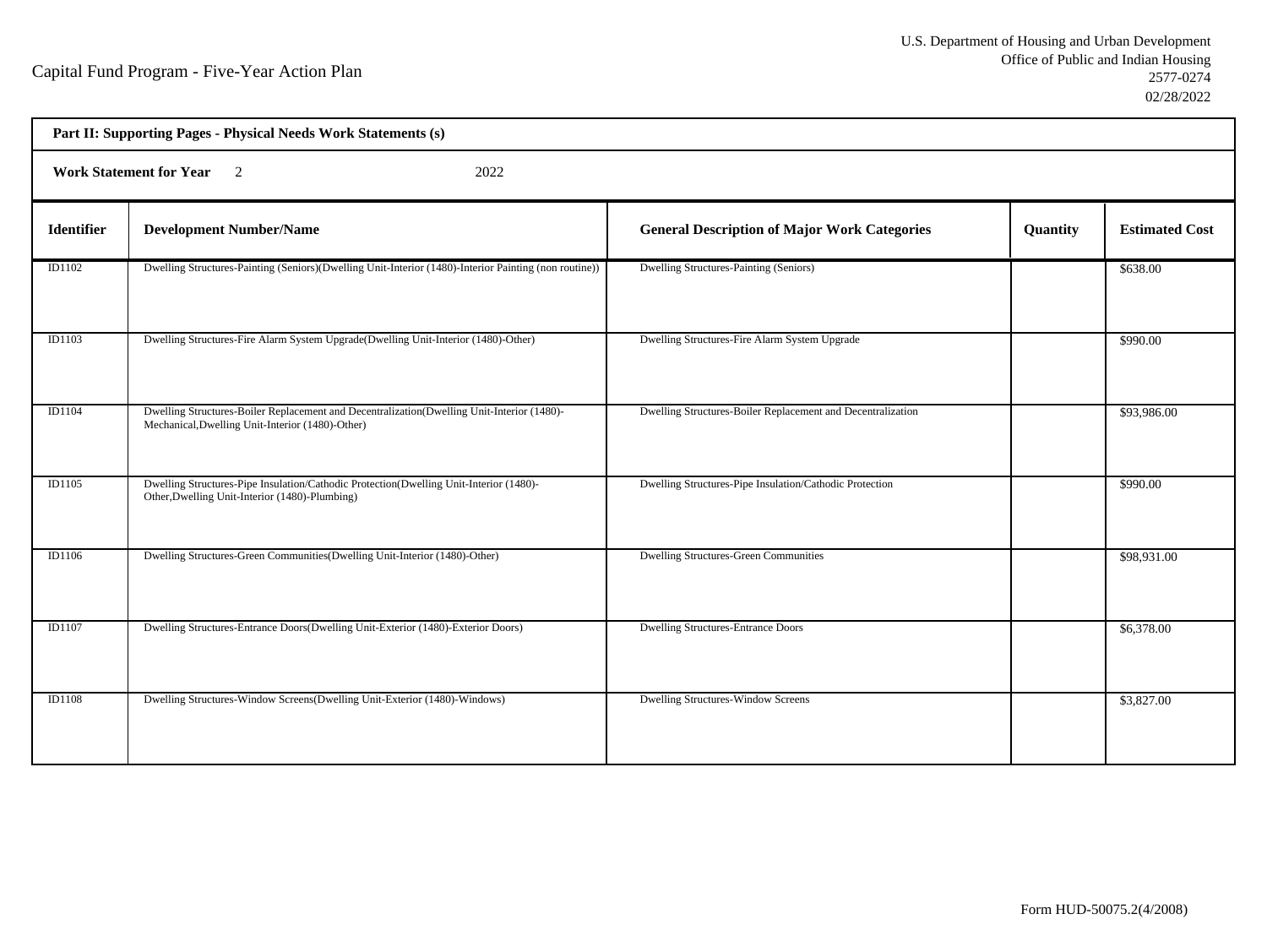|                   | Part II: Supporting Pages - Physical Needs Work Statements (s)                                                                                                                                                                                                                                                                                                                         |                                                     |                 |                       |  |
|-------------------|----------------------------------------------------------------------------------------------------------------------------------------------------------------------------------------------------------------------------------------------------------------------------------------------------------------------------------------------------------------------------------------|-----------------------------------------------------|-----------------|-----------------------|--|
|                   | <b>Work Statement for Year</b><br>$\overline{2}$<br>2022                                                                                                                                                                                                                                                                                                                               |                                                     |                 |                       |  |
| <b>Identifier</b> | <b>Development Number/Name</b>                                                                                                                                                                                                                                                                                                                                                         | <b>General Description of Major Work Categories</b> | <b>Quantity</b> | <b>Estimated Cost</b> |  |
| ID1109            | Dwelling Structures-Kitchen Cabinets(Dwelling Unit-Interior (1480)-Kitchen Cabinets)                                                                                                                                                                                                                                                                                                   | Dwelling Structures-Kitchen Cabinets                |                 | \$3,828.00            |  |
| <b>ID1110</b>     | Dwelling Structures(Dwelling Unit-Exterior (1480)-Building Slab, Dwelling Unit-Exterior (1480)-<br>Columns and Porches, Dwelling Unit-Exterior (1480)-Foundations, Dwelling Unit-Exterior (1480)-<br>Other, Dwelling Unit-Interior (1480)-Mechanical, Dwelling Unit-Interior (1480)-Other, Dwelling Unit-<br>Interior (1480)-Plumbing, Dwelling Unit-Interior (1480)-Tubs and Showers) | <b>Dwelling Structures</b>                          |                 | \$55,475.70           |  |
|                   | HUDSON GRDNS (NJ009000004)                                                                                                                                                                                                                                                                                                                                                             |                                                     |                 | \$1,040,624.40        |  |
| <b>ID0978</b>     | Operations (Operations (1406))                                                                                                                                                                                                                                                                                                                                                         | Operations                                          |                 | \$319,870.89          |  |
| <b>ID0987</b>     | Administrative Costs(Administration (1410)-Salaries)                                                                                                                                                                                                                                                                                                                                   | <b>Administrative Costs</b>                         |                 | \$85,298.90           |  |
| ID0996            | Management Improvements (Management Improvement (1408)-Security Improvements (not police or<br>guard-non-physical), Management Improvement (1408)-Staff Training, Management Improvement<br>(1408)-System Improvements)                                                                                                                                                                | Management Improvements                             |                 | \$18,481.43           |  |
| ID1005            | CFFP Debt Service(Bond Debt Obligation (9001))                                                                                                                                                                                                                                                                                                                                         | <b>CFFP Debt Service</b>                            |                 | \$111,971.52          |  |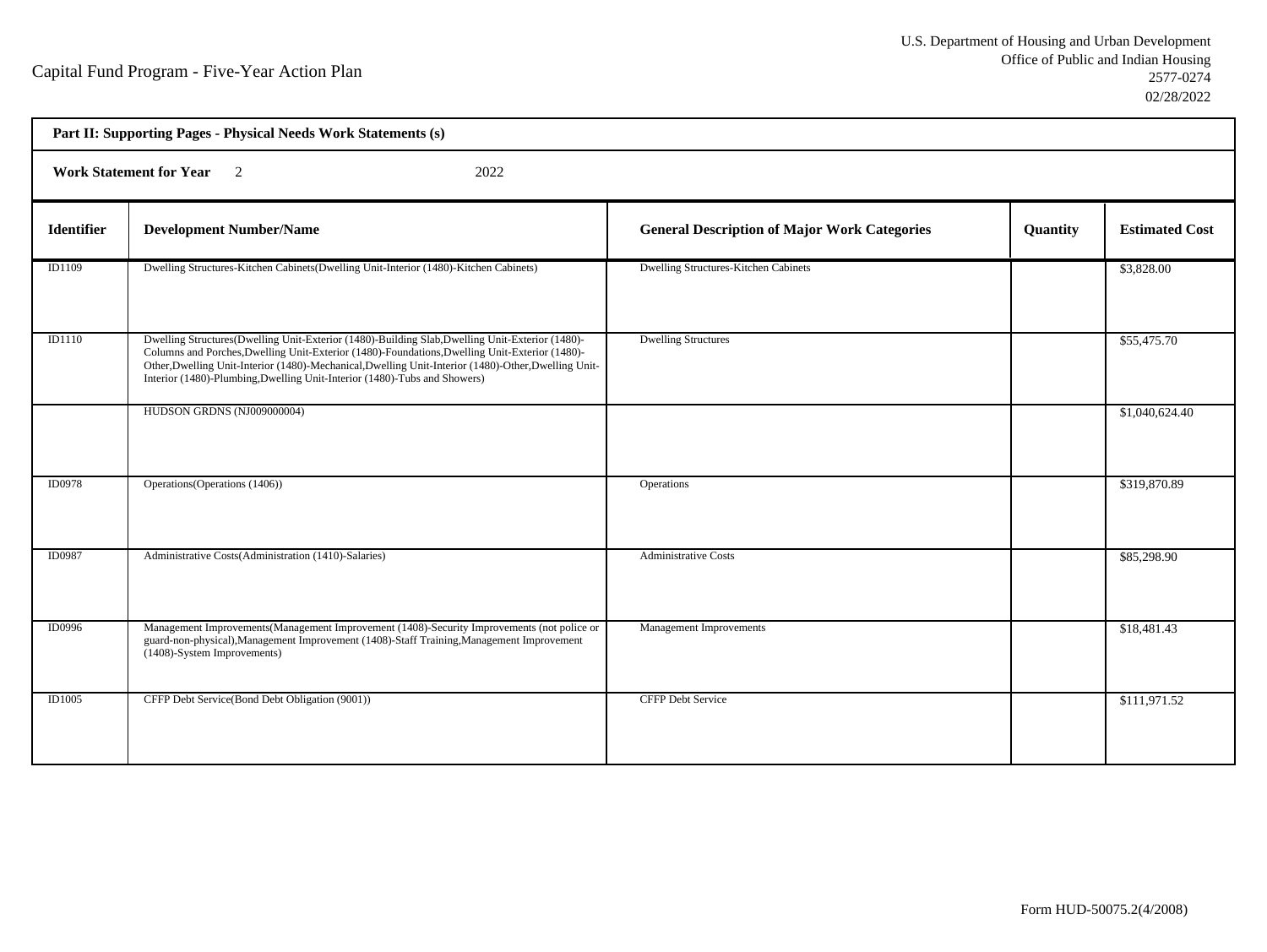| Part II: Supporting Pages - Physical Needs Work Statements (s) |                                                                                                                                                                                                                                                                                                         |                                                     |          |                       |  |  |
|----------------------------------------------------------------|---------------------------------------------------------------------------------------------------------------------------------------------------------------------------------------------------------------------------------------------------------------------------------------------------------|-----------------------------------------------------|----------|-----------------------|--|--|
|                                                                | <b>Work Statement for Year</b><br>2022<br>$\overline{2}$                                                                                                                                                                                                                                                |                                                     |          |                       |  |  |
| <b>Identifier</b>                                              | <b>Development Number/Name</b>                                                                                                                                                                                                                                                                          | <b>General Description of Major Work Categories</b> | Quantity | <b>Estimated Cost</b> |  |  |
| ID1013                                                         | A&E Fees (As needed)(Contract Administration (1480)-Other Fees and Costs)                                                                                                                                                                                                                               | A&E Fees                                            |          | \$24,230.20           |  |  |
| ID1030                                                         | Site Improvements-Exterior Security Lighting(Non-Dwelling Site Work (1480)-Lighting)                                                                                                                                                                                                                    | Site Improvements-Exterior Security Lighting        |          | \$6,021.00            |  |  |
| ID1031                                                         | Site Improvements-Playground Equipment (Dwelling Unit-Site Work (1480)-Playground Areas -<br>Equipment)                                                                                                                                                                                                 | Site Improvements-Playground Equipment              |          | \$13,225.40           |  |  |
| ID1033                                                         | Site Improvements (Non-Dwelling Site Work (1480)-Curb and Gutter, Non-Dwelling Site Work<br>(1480)-Dumpster and Enclosures, Non-Dwelling Site Work (1480)-Fencing, Non-Dwelling Site Work<br>(1480)-Landscape, Non-Dwelling Site Work (1480)-Lighting, Non-Dwelling Site Work (1480)-Storm<br>Drainage) | Site Improvements                                   |          | \$11,000.00           |  |  |
| ID1052                                                         | Dwelling Equipment-Ranges and Refrigerators (Dwelling Unit-Interior (1480)-Appliances)                                                                                                                                                                                                                  | Dwelling Equipment-Ranges and Refrigerators         |          | \$24,509.57           |  |  |
| ID1053                                                         | Non-Dwelling Equipment-Security Cameras (Non-Dwelling Equipment-Expendable/Non-Expendable<br>$(1480)$ -Other)                                                                                                                                                                                           | Non-Dwelling Equipment-Security Cameras             |          | \$18,004.73           |  |  |
| ID1111                                                         | Dwelling Structures-Energy Mgmt System(Dwelling Unit-Interior (1480)-Other)                                                                                                                                                                                                                             | Dwelling Structures-Energy Mgmt System              |          | \$106.00              |  |  |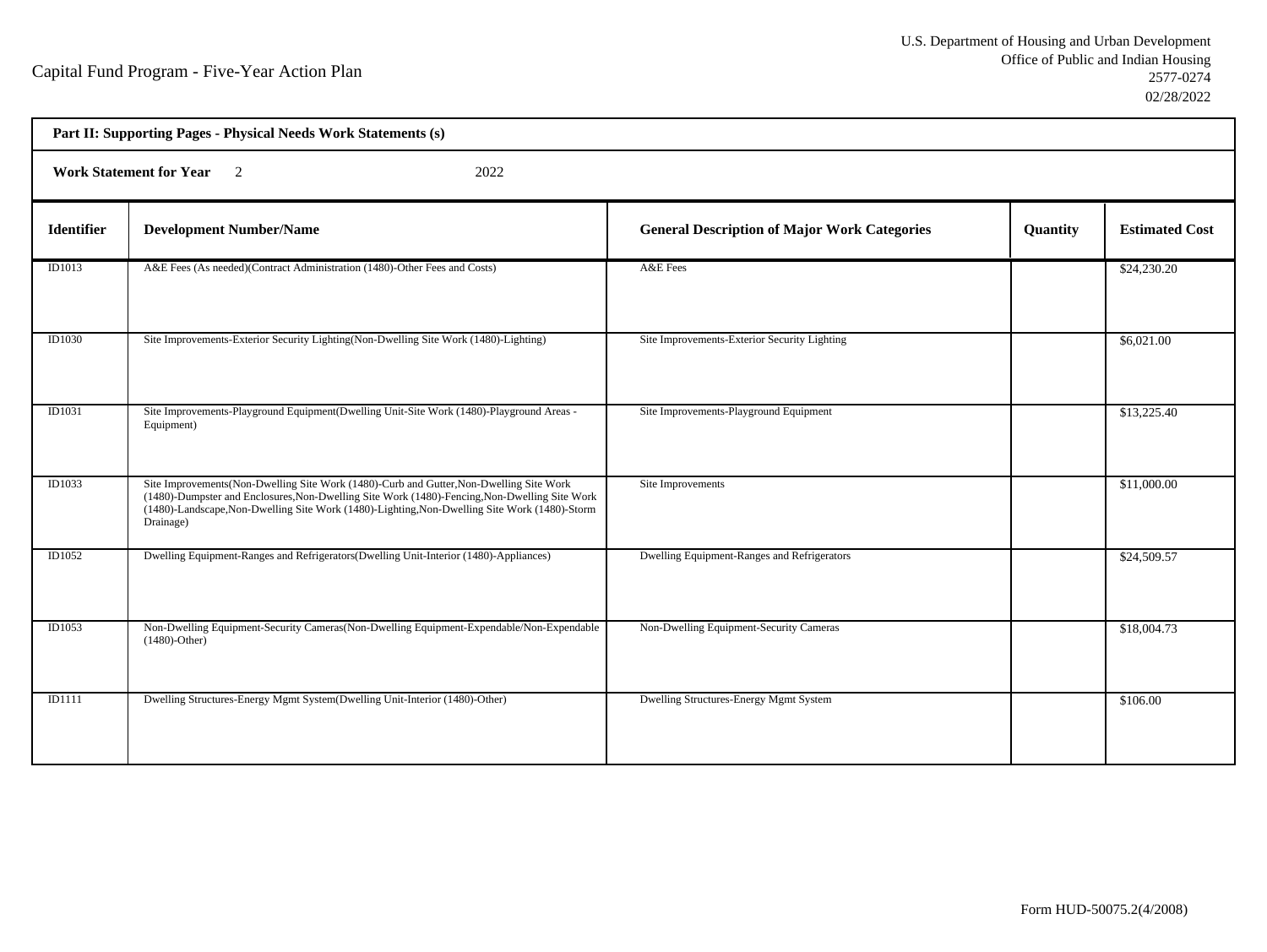| Part II: Supporting Pages - Physical Needs Work Statements (s) |                                                                                                                                        |                                                     |          |                       |  |  |
|----------------------------------------------------------------|----------------------------------------------------------------------------------------------------------------------------------------|-----------------------------------------------------|----------|-----------------------|--|--|
|                                                                | <b>Work Statement for Year</b><br>$\overline{2}$<br>2022                                                                               |                                                     |          |                       |  |  |
| <b>Identifier</b>                                              | <b>Development Number/Name</b>                                                                                                         | <b>General Description of Major Work Categories</b> | Quantity | <b>Estimated Cost</b> |  |  |
| ID1112                                                         | Dwelling Structures-Utility Monitoring System(Dwelling Unit-Interior (1480)-Other)                                                     | Dwelling Structures-Utility Monitoring System       |          | \$6,021.00            |  |  |
| <b>ID1113</b>                                                  | Dwelling Structures-Fire Alarm System Upgrade(Dwelling Unit-Interior (1480)-Other)                                                     | Dwelling Structures-Fire Alarm System Upgrade       |          | \$16,021.00           |  |  |
| ID1114                                                         | Dwelling Structures-Pipe Insulation(Dwelling Unit-Interior (1480)-Other, Dwelling Unit-Interior<br>$(1480)$ -Plumbing)                 | Dwelling Structures-Pipe Insulation                 |          | \$6,021.00            |  |  |
| <b>ID1115</b>                                                  | Dwelling Structures-Paint Staircase Walls(Dwelling Unit-Interior (1480)-Interior Painting (non<br>routine))                            | Dwelling Structures-Paint Staircase Walls           |          | \$13,247.00           |  |  |
| <b>ID1116</b>                                                  | Dwelling Structures-Replace Staircase Windows(Non-Dwelling Exterior (1480)-Windows, Dwelling<br>Unit-Exterior (1480)-Windows)          | Dwelling Structures-Replace Staircase Windows       |          | \$26,021.00           |  |  |
| ID1117                                                         | Dwelling Structures -All Entrance Doors(Dwelling Unit-Exterior (1480)-Exterior Doors, Dwelling<br>Unit-Interior (1480)-Interior Doors) | Dwelling Structures -All Entrance Doors             |          | \$917.00              |  |  |
| <b>ID1118</b>                                                  | Dwelling Structures-Roof(Dwelling Unit-Exterior (1480)-Roofs)                                                                          | <b>Dwelling Structures-Roof</b>                     |          | \$35,106.00           |  |  |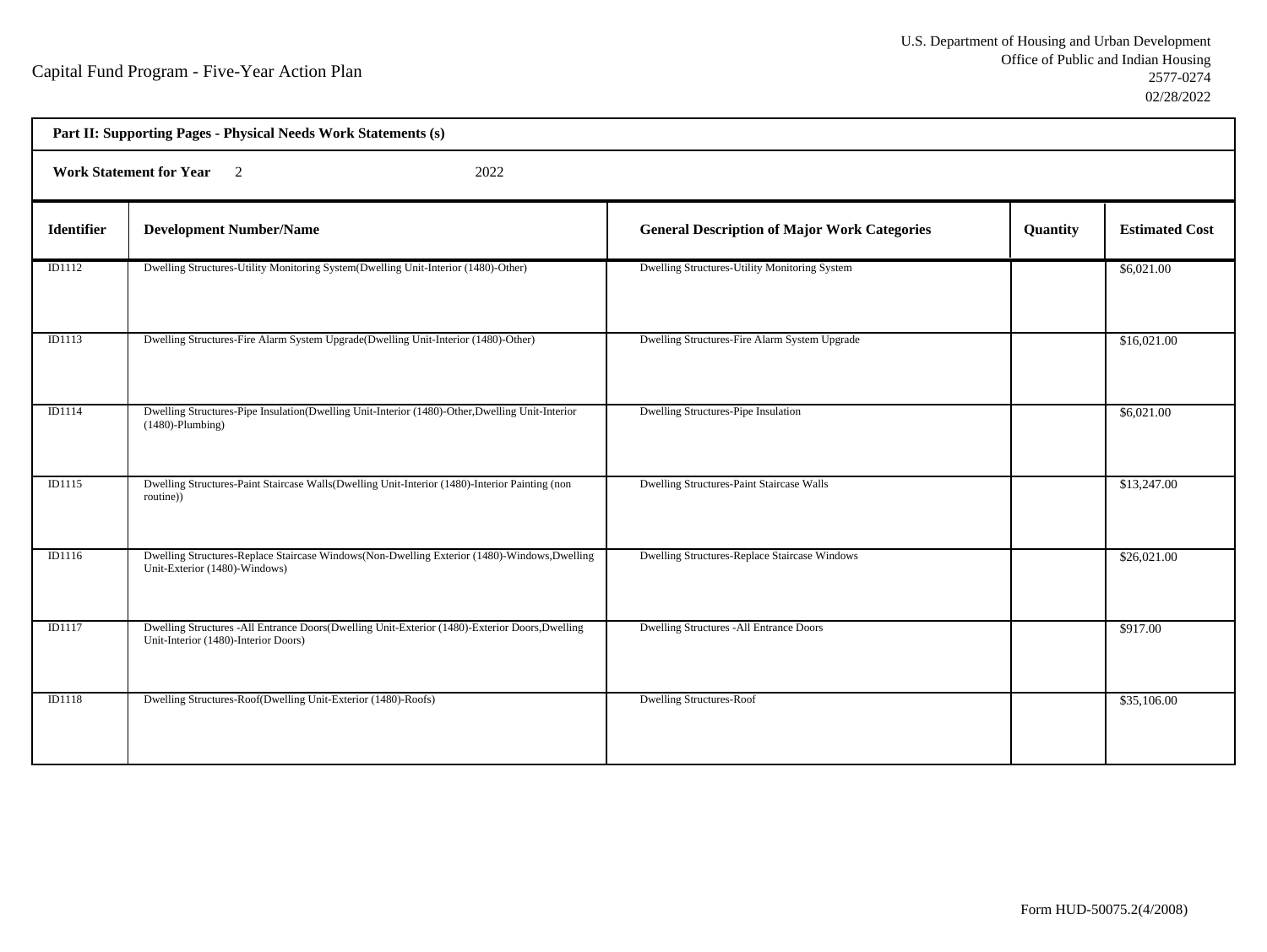| Part II: Supporting Pages - Physical Needs Work Statements (s) |                                                                                                                                                                                                                                                                                                                                                                                                                                                                                                                                                                                                                                                                                 |                                                     |          |                       |  |  |
|----------------------------------------------------------------|---------------------------------------------------------------------------------------------------------------------------------------------------------------------------------------------------------------------------------------------------------------------------------------------------------------------------------------------------------------------------------------------------------------------------------------------------------------------------------------------------------------------------------------------------------------------------------------------------------------------------------------------------------------------------------|-----------------------------------------------------|----------|-----------------------|--|--|
|                                                                | Work Statement for Year 2<br>2022                                                                                                                                                                                                                                                                                                                                                                                                                                                                                                                                                                                                                                               |                                                     |          |                       |  |  |
| <b>Identifier</b>                                              | <b>Development Number/Name</b>                                                                                                                                                                                                                                                                                                                                                                                                                                                                                                                                                                                                                                                  | <b>General Description of Major Work Categories</b> | Quantity | <b>Estimated Cost</b> |  |  |
| ID1119                                                         | Dwelling Structures- Doors: (Dwelling Unit-Exterior (1480)-Exterior Doors, Dwelling Unit-Interior<br>(1480)-Interior Doors)                                                                                                                                                                                                                                                                                                                                                                                                                                                                                                                                                     | <b>Dwelling Structures-Doors</b>                    |          | \$16,021.00           |  |  |
| <b>ID1120</b>                                                  | Dwelling Structures-Vacancy Refurbishment(Dwelling Unit-Interior (1480)-Appliances, Dwelling<br>Unit-Interior (1480)-Bathroom Counters and Sinks, Dwelling Unit-Interior (1480)-Bathroom Flooring<br>(non cyclical), Dwelling Unit-Interior (1480)-Commodes, Dwelling Unit-Interior (1480)-<br>Electrical, Dwelling Unit-Interior (1480)-Flooring (non routine), Dwelling Unit-Interior (1480)-Interior<br>Doors, Dwelling Unit-Interior (1480)-Interior Painting (non routine), Dwelling Unit-Interior (1480)-<br>Kitchen Cabinets, Dwelling Unit-Interior (1480)-Kitchen Sinks and Faucets, Dwelling Unit-Interior<br>(1480)-Mechanical, Dwelling Unit-Interior (1480)-Other) | Dwelling Structures-Vacancy Refurbishment           |          | \$111,348.56          |  |  |
| ID1121                                                         | Dwelling Structures-Plastering Work Items(Dwelling Unit-Interior (1480)-Other)                                                                                                                                                                                                                                                                                                                                                                                                                                                                                                                                                                                                  | Dwelling Structures-Plastering Work Items           |          | \$6,021.00            |  |  |
| <b>ID1122</b>                                                  | Dwelling Structures-Masonry(Dwelling Unit-Interior (1480)-Other)                                                                                                                                                                                                                                                                                                                                                                                                                                                                                                                                                                                                                | <b>Dwelling Structures-Masonry</b>                  |          | \$16,021.00           |  |  |
| ID1123                                                         | Dwelling Structures-Pump Refurb/Zone Control(Dwelling Unit-Interior (1480)-Other, Dwelling Unit-<br>Interior (1480)-Plumbing)                                                                                                                                                                                                                                                                                                                                                                                                                                                                                                                                                   | Dwelling Structures-Pump Refurb/Zone Control        |          | \$6,021.00            |  |  |
| ID1124                                                         | Dwelling Structures-Painting (Seniors)(Dwelling Unit-Interior (1480)-Interior Painting (non routine))                                                                                                                                                                                                                                                                                                                                                                                                                                                                                                                                                                           | Dwelling Structures-Painting (Seniors)              |          | \$12,042.00           |  |  |
| <b>ID1125</b>                                                  | Dwelling Structures-Stairway Tiling(Dwelling Unit-Exterior (1480)-Stairwells - Fire Escapes)                                                                                                                                                                                                                                                                                                                                                                                                                                                                                                                                                                                    | <b>Dwelling Structures-Stairway Tiling</b>          |          | \$12,042.00           |  |  |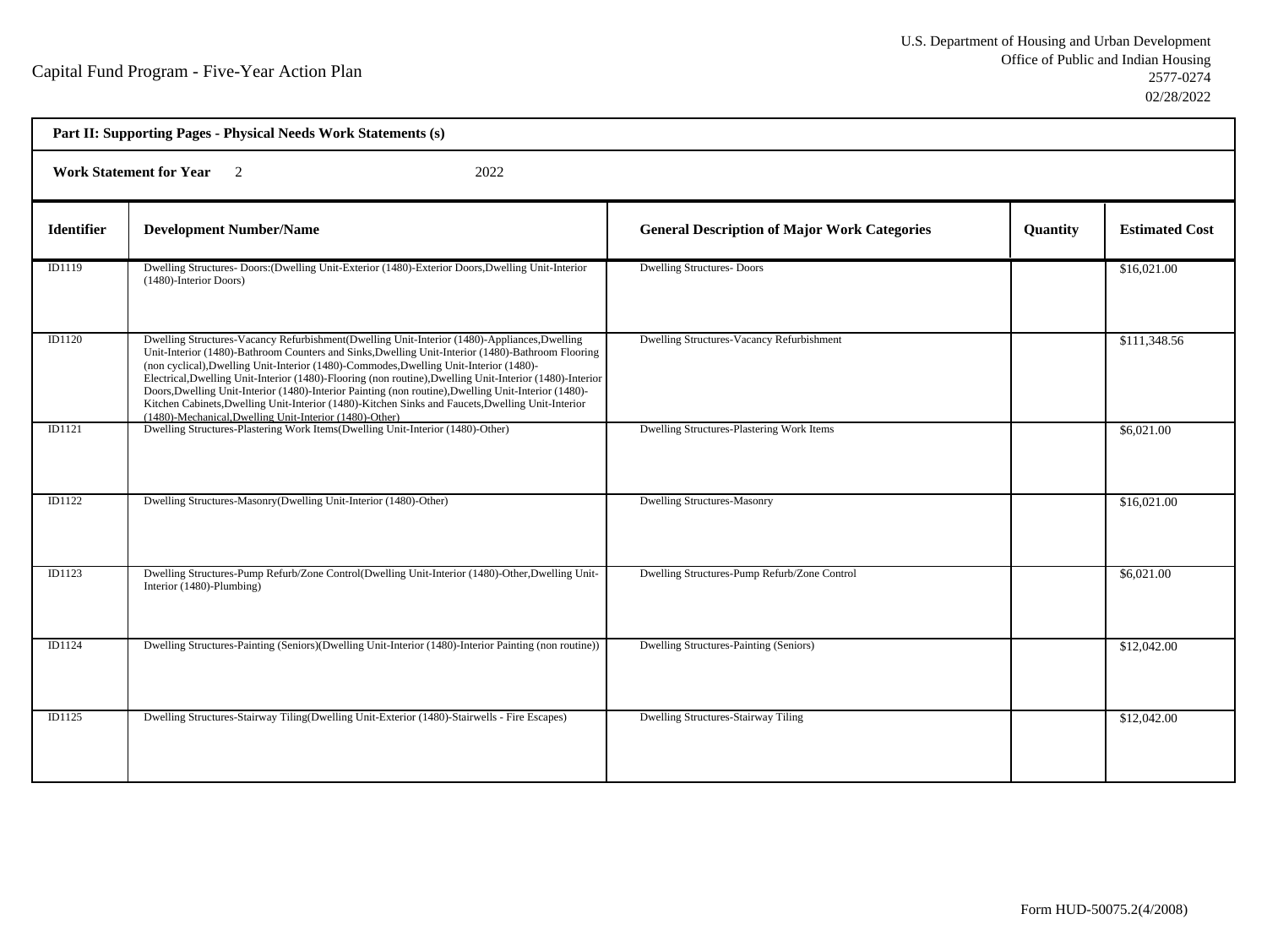h

| Part II: Supporting Pages - Physical Needs Work Statements (s) |                                                                                                                                                                                                                                                                                                                                                                                                                                               |                                                     |          |                       |  |  |
|----------------------------------------------------------------|-----------------------------------------------------------------------------------------------------------------------------------------------------------------------------------------------------------------------------------------------------------------------------------------------------------------------------------------------------------------------------------------------------------------------------------------------|-----------------------------------------------------|----------|-----------------------|--|--|
|                                                                | Work Statement for Year 2<br>2022                                                                                                                                                                                                                                                                                                                                                                                                             |                                                     |          |                       |  |  |
| <b>Identifier</b>                                              | <b>Development Number/Name</b>                                                                                                                                                                                                                                                                                                                                                                                                                | <b>General Description of Major Work Categories</b> | Quantity | <b>Estimated Cost</b> |  |  |
| ID1126                                                         | Dwelling Structures-Stair Treads/Hall Tiles(Dwelling Unit-Exterior (1480)-Stairwells - Fire Escapes)                                                                                                                                                                                                                                                                                                                                          | Dwelling Structures-Stair Treads/Hall Tiles         |          | \$15,053.00           |  |  |
| ID1127                                                         | Dwelling Structures-Heating/Boiler Refurbishing(Dwelling Unit-Interior (1480)-Mechanical,Dwelling<br>Unit-Interior (1480)-Other)                                                                                                                                                                                                                                                                                                              | Dwelling Structures-Heating/Boiler Refurbishing     |          | \$15,053.00           |  |  |
| <b>ID1128</b>                                                  | Dwelling Structures-Interior Sewer Cleaning(Dwelling Unit-Interior (1480)-Other, Dwelling Unit-<br>Interior (1480)-Plumbing)                                                                                                                                                                                                                                                                                                                  | Dwelling Structures-Interior Sewer Cleaning         |          | \$19,032.00           |  |  |
| ID1129                                                         | Dwelling Structures-Interior Steam and Return Line(Dwelling Unit-Interior (1480)-<br>Mechanical, Dwelling Unit-Interior (1480)-Other)                                                                                                                                                                                                                                                                                                         | Dwelling Structures-Interior Steam and Return Line  |          | \$19,032.00           |  |  |
| <b>ID1130</b>                                                  | Dwelling Structures(Dwelling Unit-Exterior (1480)-Building Slab, Dwelling Unit-Exterior (1480)-<br>Columns and Porches, Dwelling Unit-Exterior (1480)-Foundations, Dwelling Unit-Exterior (1480)-<br>Gutters - Downspouts, Dwelling Unit-Exterior (1480)-Other, Dwelling Unit-Interior (1480)-<br>Mechanical, Dwelling Unit-Interior (1480)-Other, Dwelling Unit-Interior (1480)-Plumbing, Dwelling<br>Unit-Interior (1480)-Tubs and Showers) | <b>Dwelling Structures</b>                          |          | \$56,864.20           |  |  |
|                                                                | HOLLAND GRDNS (NJ009000005)                                                                                                                                                                                                                                                                                                                                                                                                                   |                                                     |          | \$830,384.30          |  |  |
| ID0979                                                         | Operations (Operations (1406))                                                                                                                                                                                                                                                                                                                                                                                                                | <b>Operations</b>                                   |          | \$213,247.26          |  |  |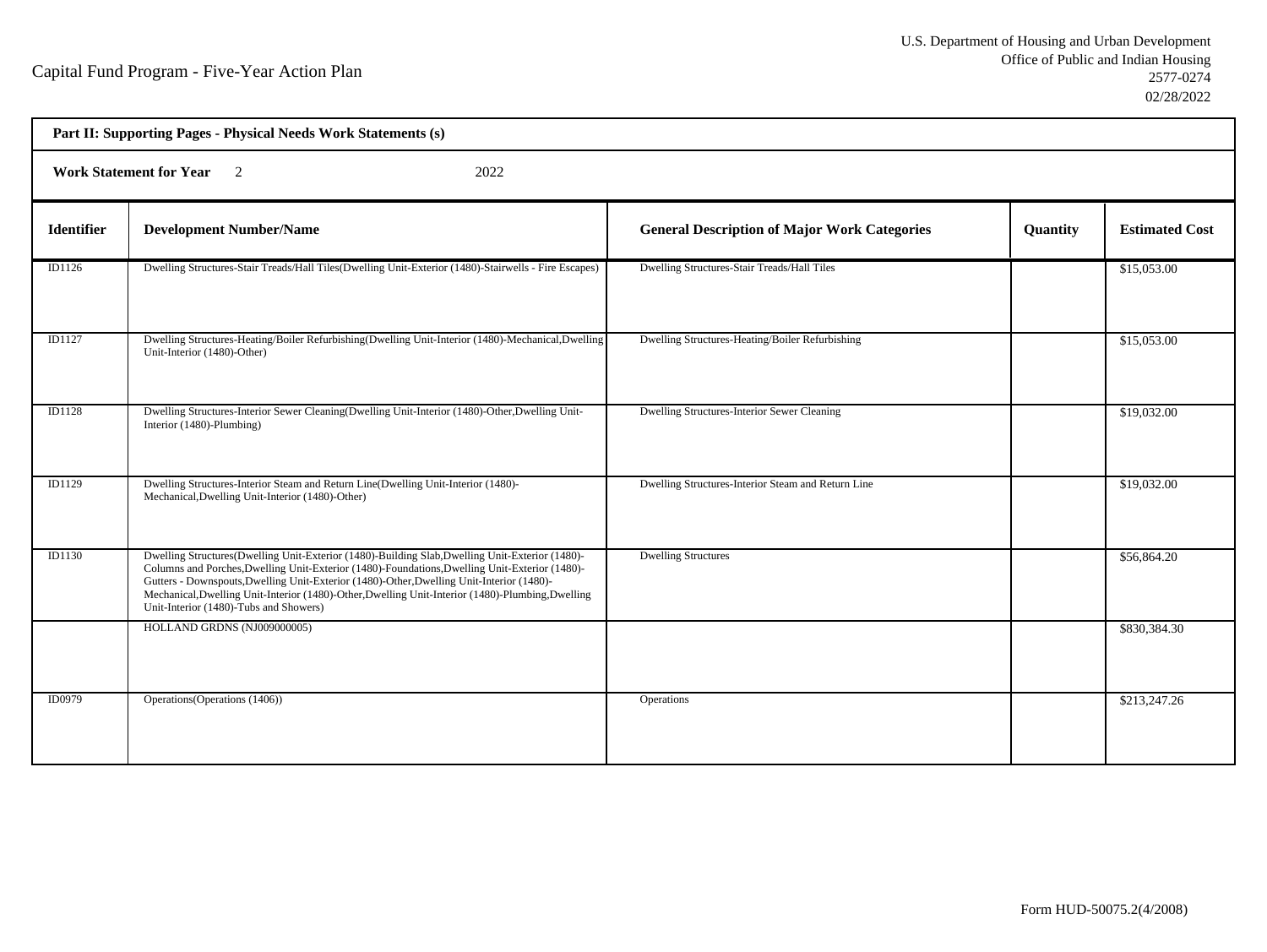| Part II: Supporting Pages - Physical Needs Work Statements (s) |                                                                                                                                                                                                                                                                                                                            |                                                      |          |                       |  |  |
|----------------------------------------------------------------|----------------------------------------------------------------------------------------------------------------------------------------------------------------------------------------------------------------------------------------------------------------------------------------------------------------------------|------------------------------------------------------|----------|-----------------------|--|--|
|                                                                | <b>Work Statement for Year</b><br>2022<br>$\overline{2}$                                                                                                                                                                                                                                                                   |                                                      |          |                       |  |  |
| <b>Identifier</b>                                              | <b>Development Number/Name</b>                                                                                                                                                                                                                                                                                             | <b>General Description of Major Work Categories</b>  | Quantity | <b>Estimated Cost</b> |  |  |
| <b>ID0988</b>                                                  | Administrative Costs(Administration (1410)-Salaries)                                                                                                                                                                                                                                                                       | <b>Administrative Costs</b>                          |          | \$71,082.42           |  |  |
| ID0997                                                         | Management Improvements (Management Improvement (1408)-Security Improvements (not police or<br>guard-non-physical), Management Improvement (1408)-Staff Training, Management Improvement<br>(1408)-System Improvements)                                                                                                    | <b>Management Improvements</b>                       |          | \$17,059.78           |  |  |
| ID1006                                                         | CFFP Debt Service(Bond Debt Obligation (9001))                                                                                                                                                                                                                                                                             | <b>CFFP Debt Service</b>                             |          | \$22,394.30           |  |  |
| <b>ID1014</b>                                                  | A&E Fees (As needed)(Contract Administration (1480)-Other Fees and Costs)                                                                                                                                                                                                                                                  | A&E Fees                                             |          | \$33,922.28           |  |  |
| ID1034                                                         | Site Improvements (Non-Dwelling Site Work (1480)-Asphalt - Concrete - Paving, Non-Dwelling Site<br>Work (1480)-Curb and Gutter, Non-Dwelling Site Work (1480)-Dumpster and Enclosures, Non-<br>Dwelling Site Work (1480)-Fencing, Non-Dwelling Site Work (1480)-Lighting, Non-Dwelling Site<br>Work (1480)-Storm Drainage) | Site Improvements                                    |          | \$23,890.73           |  |  |
| ID1035                                                         | Site Improvements-Playground Drainage(Dwelling Unit-Site Work (1480)-Playground Areas -<br>Equipment, Dwelling Unit-Site Work (1480)-Storm Drainage)                                                                                                                                                                       | Site Improvements-Playground Drainage                |          | \$7,803.00            |  |  |
| ID1036                                                         | Site Improvements-Sidewalk Resurfaced & trip Hazards (Non-Dwelling Site Work (1480)-Asphalt -<br>Concrete - Paving, Non-Dwelling Site Work (1480)-Curb and Gutter)                                                                                                                                                         | Site Improvements-Sidewalk Resurfaced & trip Hazards |          | \$2,522.00            |  |  |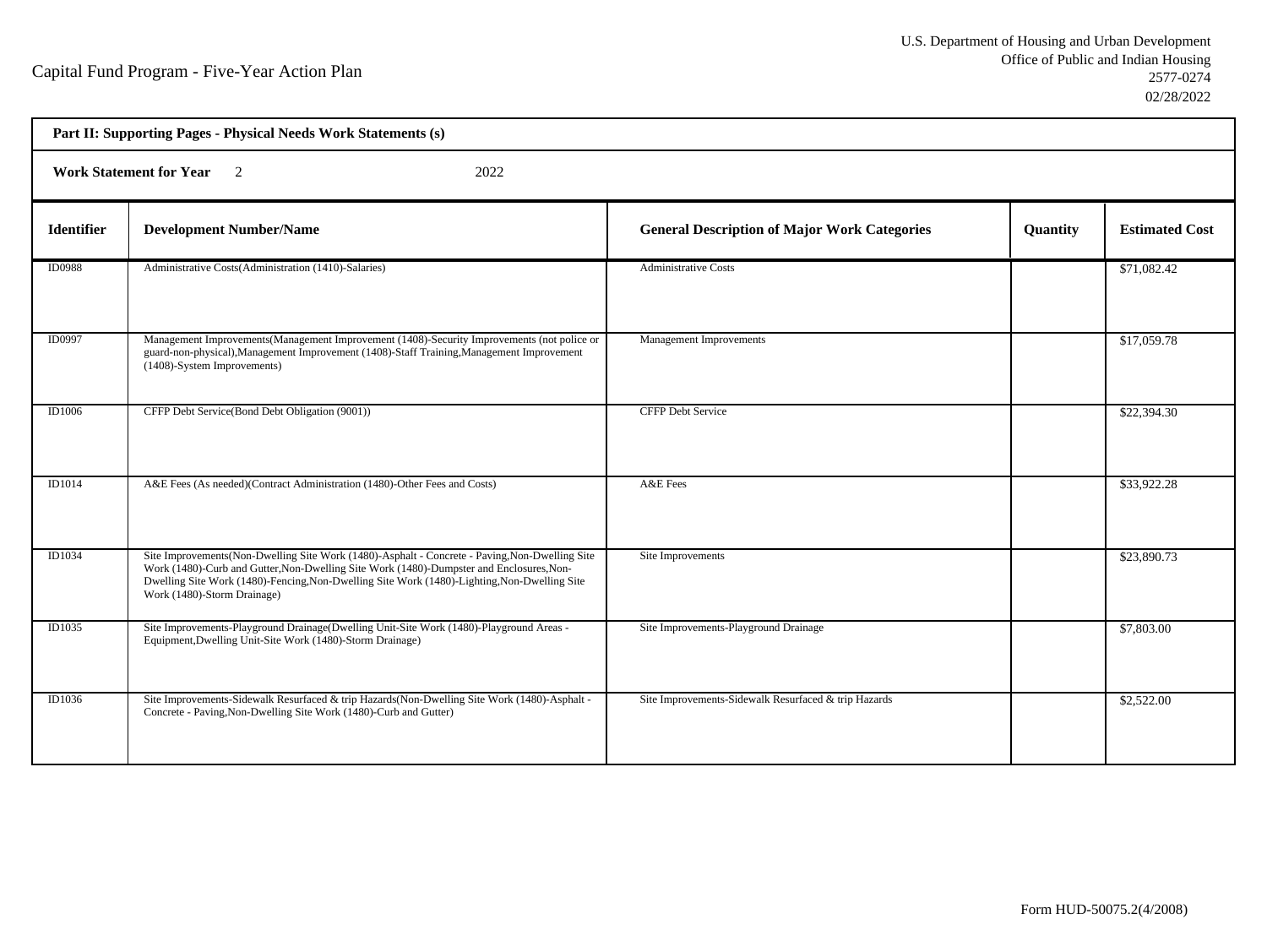| Part II: Supporting Pages - Physical Needs Work Statements (s) |                                                                                                                                |                                                     |          |                       |  |  |
|----------------------------------------------------------------|--------------------------------------------------------------------------------------------------------------------------------|-----------------------------------------------------|----------|-----------------------|--|--|
|                                                                | <b>Work Statement for Year</b><br>2022<br>$\overline{2}$                                                                       |                                                     |          |                       |  |  |
| <b>Identifier</b>                                              | <b>Development Number/Name</b>                                                                                                 | <b>General Description of Major Work Categories</b> | Quantity | <b>Estimated Cost</b> |  |  |
| ID1037                                                         | Site Improvements-Exterior Security Lighting(Non-Dwelling Site Work (1480)-Lighting)                                           | Site Improvements-Exterior Security Lighting        |          | \$3,592.27            |  |  |
| ID1054                                                         | Dwelling Equipment-Ranges and Refrigerators(Dwelling Unit-Interior (1480)-Appliances)                                          | Dwelling Equipment-Ranges and Refrigerators         |          | \$45,955.44           |  |  |
| ID1055                                                         | Non-Dwelling Equipment-Upgrade Cameras(Non-Dwelling Equipment-Expendable/Non-Expendable<br>$(1480)$ -Other)                    | Non-Dwelling Equipment-Upgrade Cameras              |          | \$30,007.88           |  |  |
| ID1131                                                         | Dwelling Structures-Stair Treads/Hall Tiles(Dwelling Unit-Exterior (1480)-Stairwells - Fire Escapes)                           | Dwelling Structures-Stair Treads/Hall Tiles         |          | \$12,903.00           |  |  |
| ID1132                                                         | Dwelling Structures-Replace Staircase Windows(Dwelling Unit-Exterior (1480)-Windows, Non-<br>Dwelling Exterior (1480)-Windows) | Dwelling Structures-Replace Staircase Windows       |          | \$21,613.00           |  |  |
| <b>ID1133</b>                                                  | Dwelling Structures-Roof(Dwelling Unit-Exterior (1480)-Roofs)                                                                  | <b>Dwelling Structures-Roof</b>                     |          | \$21,742.00           |  |  |
| ID1134                                                         | Dwelling Structures-Doors(Dwelling Unit-Exterior (1480)-Exterior Doors, Dwelling Unit-Interior<br>(1480)-Interior Doors)       | <b>Dwelling Structures- Doors</b>                   |          | \$1,742.00            |  |  |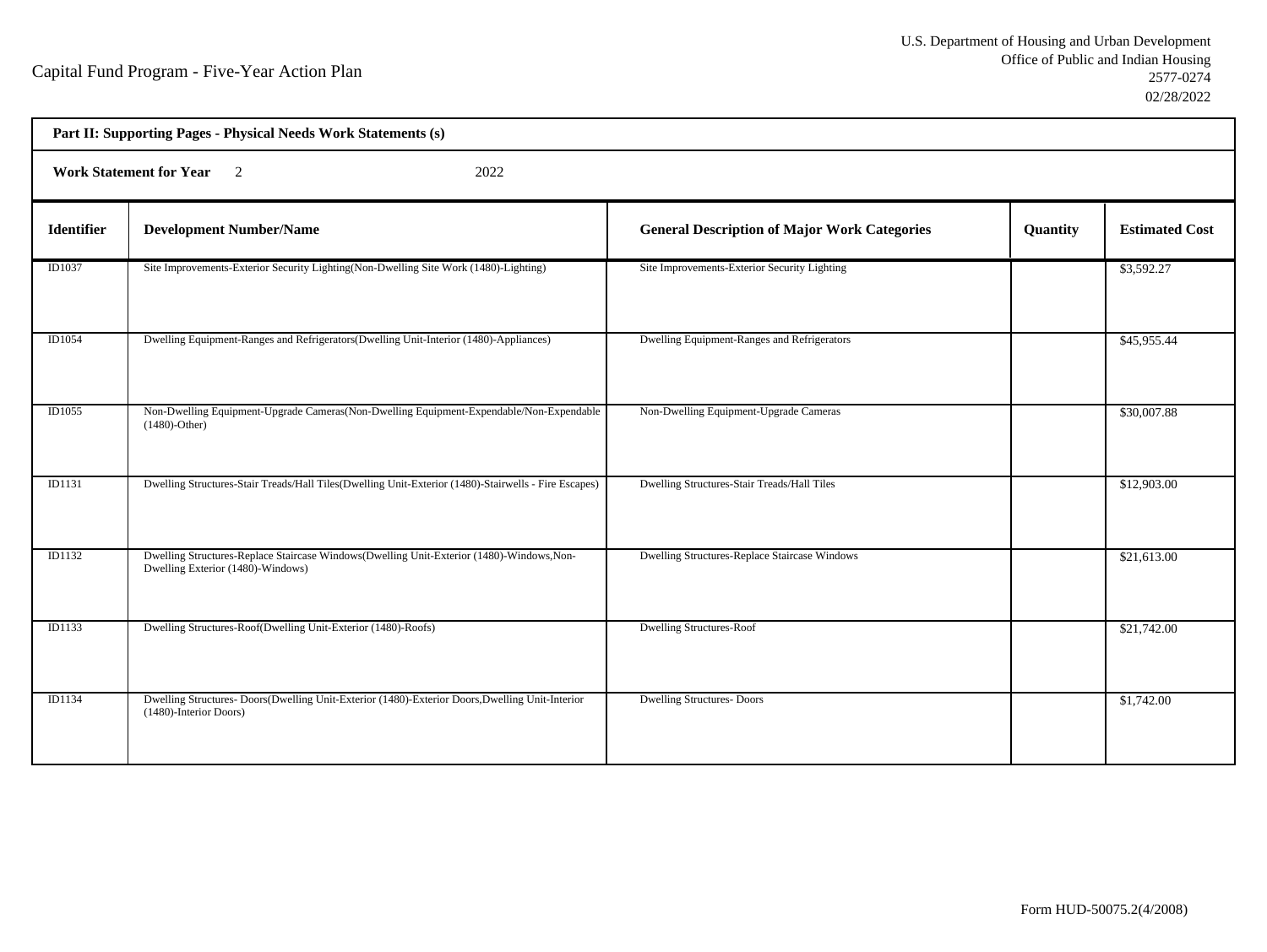h

| Part II: Supporting Pages - Physical Needs Work Statements (s) |                                                                                                                                       |                                                     |          |                       |  |  |
|----------------------------------------------------------------|---------------------------------------------------------------------------------------------------------------------------------------|-----------------------------------------------------|----------|-----------------------|--|--|
|                                                                | Work Statement for Year 2<br>2022                                                                                                     |                                                     |          |                       |  |  |
| <b>Identifier</b>                                              | <b>Development Number/Name</b>                                                                                                        | <b>General Description of Major Work Categories</b> | Quantity | <b>Estimated Cost</b> |  |  |
| ID1135                                                         | Dwelling Structures-Painting (Seniors)(Dwelling Unit-Interior (1480)-Interior Painting (non routine))                                 | Dwelling Structures-Painting (Seniors)              |          | \$3,428.00            |  |  |
| ID1136                                                         | Dwelling Structures-Masonry(Dwelling Unit-Interior (1480)-Other)                                                                      | <b>Dwelling Structures-Masonry</b>                  |          | \$11,161.00           |  |  |
| <b>ID1137</b>                                                  | Dwelling Structures-Heating/Boiler Refurbishing(Dwelling Unit-Interior (1480)-Mechanical,Dwelling<br>Unit-Interior (1480)-Other)      | Dwelling Structures-Heating/Boiler Refurbishing     |          | \$11,742.00           |  |  |
| <b>ID1138</b>                                                  | Dwelling Structures-Pump Refurb/Zone Control(Dwelling Unit-Interior (1480)-Other, Dwelling Unit-<br>Interior (1480)-Plumbing)         | Dwelling Structures-Pump Refurb/Zone Control        |          | \$1,742.00            |  |  |
| ID1139                                                         | Dwelling Structures-Interior Steam and Return Line(Dwelling Unit-Interior (1480)-<br>Mechanical, Dwelling Unit-Interior (1480)-Other) | Dwelling Structures-Interior Steam and Return Line  |          | \$2,903.00            |  |  |
| ID1140                                                         | Dwelling Structures-Interior Sewer Cleaning(Dwelling Unit-Interior (1480)-Other, Dwelling Unit-<br>Interior (1480)-Plumbing)          | Dwelling Structures-Interior Sewer Cleaning         |          | \$581.00              |  |  |
| <b>ID1141</b>                                                  | Dwelling Structures-Plastering Work Items(Dwelling Unit-Interior (1480)-Other)                                                        | Dwelling Structures-Plastering Work Items           |          | \$1,742.00            |  |  |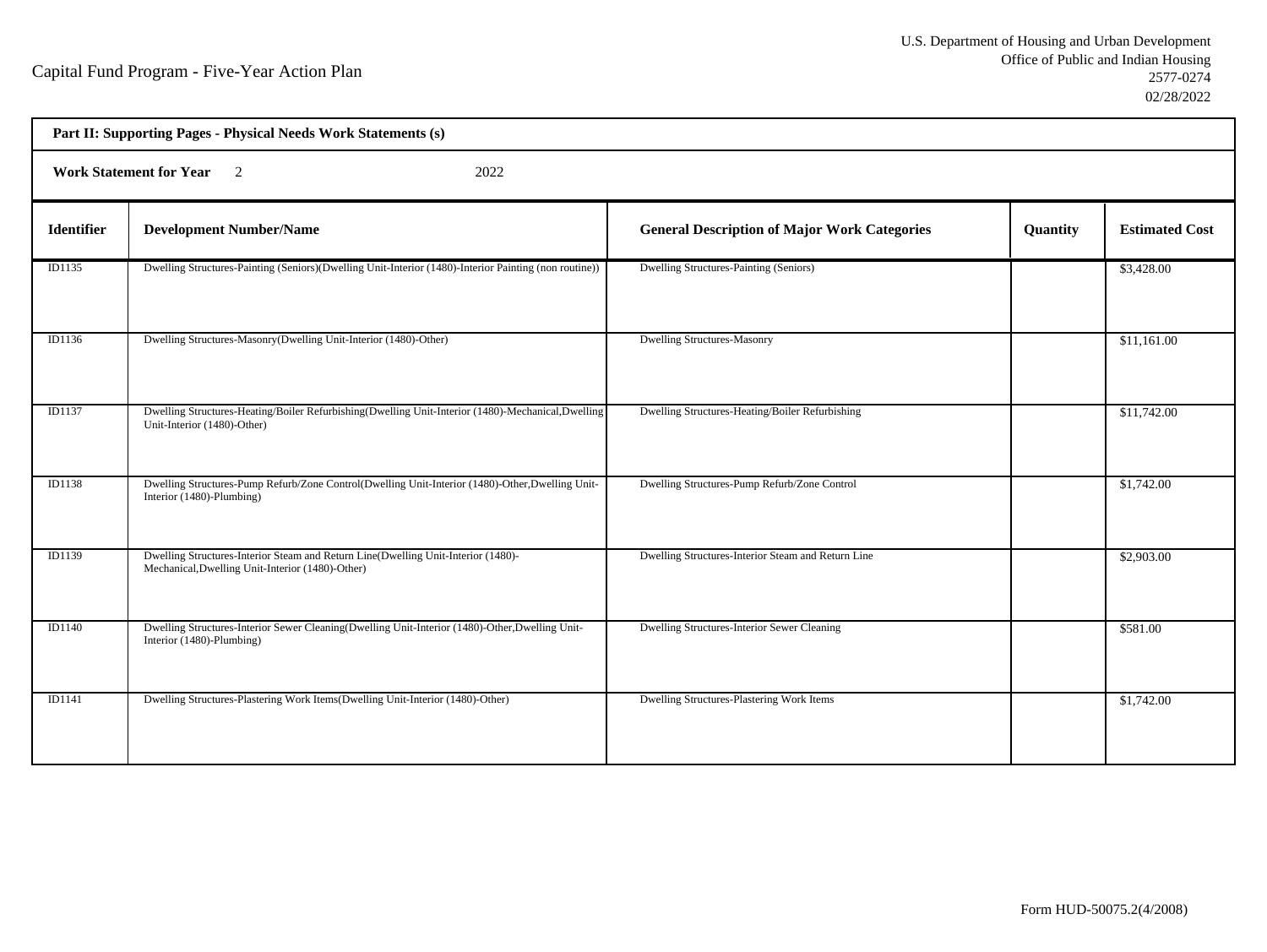| Part II: Supporting Pages - Physical Needs Work Statements (s) |                                                                                                                                                                                                                                                                                                                                                                                                                                                                                                                                                                                                                                                                                  |                                                             |                 |                       |  |
|----------------------------------------------------------------|----------------------------------------------------------------------------------------------------------------------------------------------------------------------------------------------------------------------------------------------------------------------------------------------------------------------------------------------------------------------------------------------------------------------------------------------------------------------------------------------------------------------------------------------------------------------------------------------------------------------------------------------------------------------------------|-------------------------------------------------------------|-----------------|-----------------------|--|
| <b>Work Statement for Year</b><br>$\overline{2}$<br>2022       |                                                                                                                                                                                                                                                                                                                                                                                                                                                                                                                                                                                                                                                                                  |                                                             |                 |                       |  |
| <b>Identifier</b>                                              | <b>Development Number/Name</b>                                                                                                                                                                                                                                                                                                                                                                                                                                                                                                                                                                                                                                                   | <b>General Description of Major Work Categories</b>         | <b>Quantity</b> | <b>Estimated Cost</b> |  |
| ID1142                                                         | Dwelling Structures-Utility Monitoring System(Dwelling Unit-Interior (1480)-Other)                                                                                                                                                                                                                                                                                                                                                                                                                                                                                                                                                                                               | Dwelling Structures-Utility Monitoring System               |                 | \$1,161.00            |  |
| ID1143                                                         | Dwelling Structures-Fire Alarm System Upgrade(Dwelling Unit-Interior (1480)-Other)                                                                                                                                                                                                                                                                                                                                                                                                                                                                                                                                                                                               | Dwelling Structures-Fire Alarm System Upgrade               |                 | \$11,161.00           |  |
| ID1144                                                         | Dwelling Structures-Pipe Insulation(Dwelling Unit-Interior (1480)-Other, Dwelling Unit-Interior<br>$(1480)$ -Plumbing)                                                                                                                                                                                                                                                                                                                                                                                                                                                                                                                                                           | Dwelling Structures-Pipe Insulation                         |                 | \$2,323.00            |  |
| ID1145                                                         | Dwelling Structures-Boiler Replacement and Decentralization(Dwelling Unit-Interior (1480)-<br>Other, Dwelling Unit-Interior (1480)-Mechanical)                                                                                                                                                                                                                                                                                                                                                                                                                                                                                                                                   | Dwelling Structures-Boiler Replacement and Decentralization |                 | \$522.00              |  |
| ID1146                                                         | Dwelling Structures-Paint Staircase Walls(Dwelling Unit-Interior (1480)-Interior Painting (non<br>routine))                                                                                                                                                                                                                                                                                                                                                                                                                                                                                                                                                                      | <b>Dwelling Structures-Paint Staircase Walls</b>            |                 | \$11,613.00           |  |
| ID1147                                                         | Dwelling Structures-Vacancy Refurbishment (Dwelling Unit-Interior (1480)-Appliances, Dwelling<br>Unit-Interior (1480)-Bathroom Counters and Sinks, Dwelling Unit-Interior (1480)-Bathroom Flooring<br>(non cyclical), Dwelling Unit-Interior (1480)-Commodes, Dwelling Unit-Interior (1480)-<br>Electrical, Dwelling Unit-Interior (1480)-Flooring (non routine), Dwelling Unit-Interior (1480)-Interior<br>Doors, Dwelling Unit-Interior (1480)-Interior Painting (non routine), Dwelling Unit-Interior (1480)-<br>Kitchen Cabinets, Dwelling Unit-Interior (1480)-Kitchen Sinks and Faucets, Dwelling Unit-Interior<br>(1480)-Mechanical, Dwelling Unit-Interior (1480)-Other) | Dwelling Structures-Vacancy Refurbishment                   |                 | \$41,613.00           |  |
| ID1148                                                         | Dwelling Structures-Kitchen Modernizarion(Dwelling Unit-Interior (1480)-Appliances, Dwelling Unit-<br>Interior (1480)-Electrical, Dwelling Unit-Interior (1480)-Flooring (non routine), Dwelling Unit-Interior<br>(1480)-Interior Painting (non routine), Dwelling Unit-Interior (1480)-Kitchen Cabinets, Dwelling Unit-<br>Interior (1480)-Kitchen Sinks and Faucets, Dwelling Unit-Interior (1480)-Mechanical, Dwelling Unit-<br>Interior (1480)-Other)                                                                                                                                                                                                                        | Dwelling Structures-Kitchen Modernizarion                   |                 | \$522.00              |  |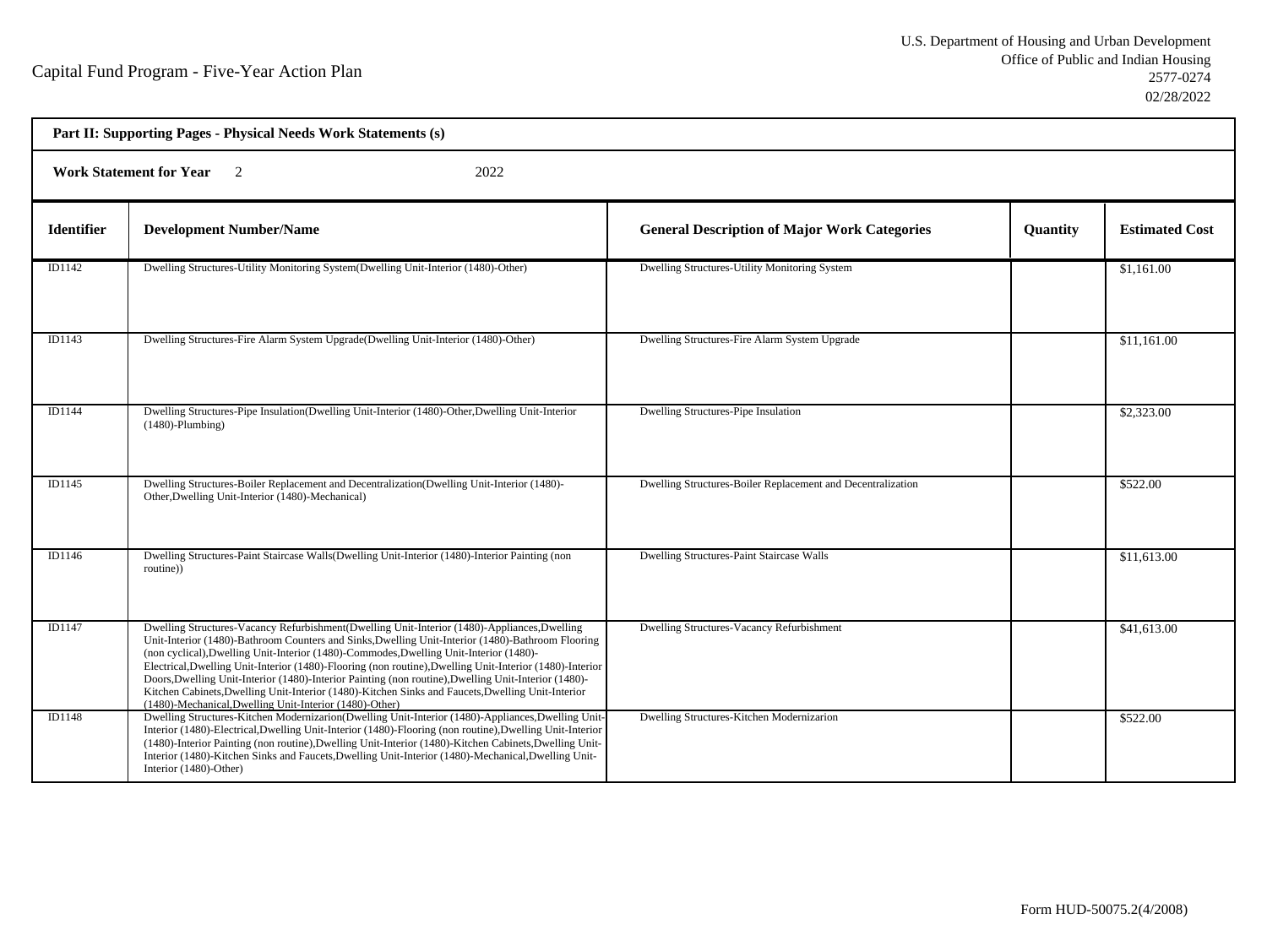| Part II: Supporting Pages - Physical Needs Work Statements (s) |                                                                                                                                                                                                                                                                                                                                                                                                                                                                                                                                     |                                                     |          |                       |  |  |
|----------------------------------------------------------------|-------------------------------------------------------------------------------------------------------------------------------------------------------------------------------------------------------------------------------------------------------------------------------------------------------------------------------------------------------------------------------------------------------------------------------------------------------------------------------------------------------------------------------------|-----------------------------------------------------|----------|-----------------------|--|--|
|                                                                | <b>Work Statement for Year</b> 2<br>2022                                                                                                                                                                                                                                                                                                                                                                                                                                                                                            |                                                     |          |                       |  |  |
| <b>Identifier</b>                                              | <b>Development Number/Name</b>                                                                                                                                                                                                                                                                                                                                                                                                                                                                                                      | <b>General Description of Major Work Categories</b> | Quantity | <b>Estimated Cost</b> |  |  |
| ID1149                                                         | Dwelling Structures-Bathroom Modernization: Minor(Dwelling Unit-Interior (1480)-Bathroom<br>Counters and Sinks, Dwelling Unit-Interior (1480)-Bathroom Flooring (non cyclical), Dwelling Unit-<br>Interior (1480)-Electrical, Dwelling Unit-Interior (1480)-Flooring (non routine), Dwelling Unit-Interior<br>(1480)-Interior Painting (non routine), Dwelling Unit-Interior (1480)-Mechanical, Dwelling Unit-<br>Interior (1480)-Other, Dwelling Unit-Interior (1480)-Plumbing, Dwelling Unit-Interior (1480)-Tubs and<br>Showers) | Dwelling Structures-Bathroom Modernization: Minor   |          | \$75,483.00           |  |  |
| <b>ID1150</b>                                                  | Dwelling Structures(Dwelling Unit-Exterior (1480)-Building Slab,Dwelling Unit-Exterior (1480)-<br>Columns and Porches, Dwelling Unit-Exterior (1480)-Foundations, Dwelling Unit-Exterior (1480)-<br>Gutters - Downspouts, Dwelling Unit-Interior (1480)-Other, Dwelling Unit-Interior (1480)-<br>Plumbing, Dwelling Unit-Interior (1480)-Tubs and Showers, Dwelling Unit-Exterior (1480)-<br>Other, Dwelling Unit-Interior (1480)-Electrical)                                                                                       | <b>Dwelling Structures</b>                          |          | \$103,209.94          |  |  |
| ID1893                                                         | Relocation - Holland Gardens (Contract Administration (1480)-Relocation)                                                                                                                                                                                                                                                                                                                                                                                                                                                            | Relocation - Holland Gardens                        |          | \$20,000.00           |  |  |
|                                                                | <b>CURRIES WOODS (NJ009000008)</b>                                                                                                                                                                                                                                                                                                                                                                                                                                                                                                  |                                                     |          | \$660,592.16          |  |  |
| ID0981                                                         | Operations (Operations (1406))                                                                                                                                                                                                                                                                                                                                                                                                                                                                                                      | Operations                                          |          | \$159,935.44          |  |  |
| ID0989                                                         | Administrative Costs(Administration (1410)-Salaries)                                                                                                                                                                                                                                                                                                                                                                                                                                                                                | <b>Administrative Costs</b>                         |          | \$113,731.87          |  |  |
| <b>ID0999</b>                                                  | Management Improvements (Management Improvement (1408)-Security Improvements (not police or<br>guard-non-physical), Management Improvement (1408)-Staff Training, Management Improvement<br>(1408)-System Improvements)                                                                                                                                                                                                                                                                                                             | <b>Management Improvements</b>                      |          | \$25,589.67           |  |  |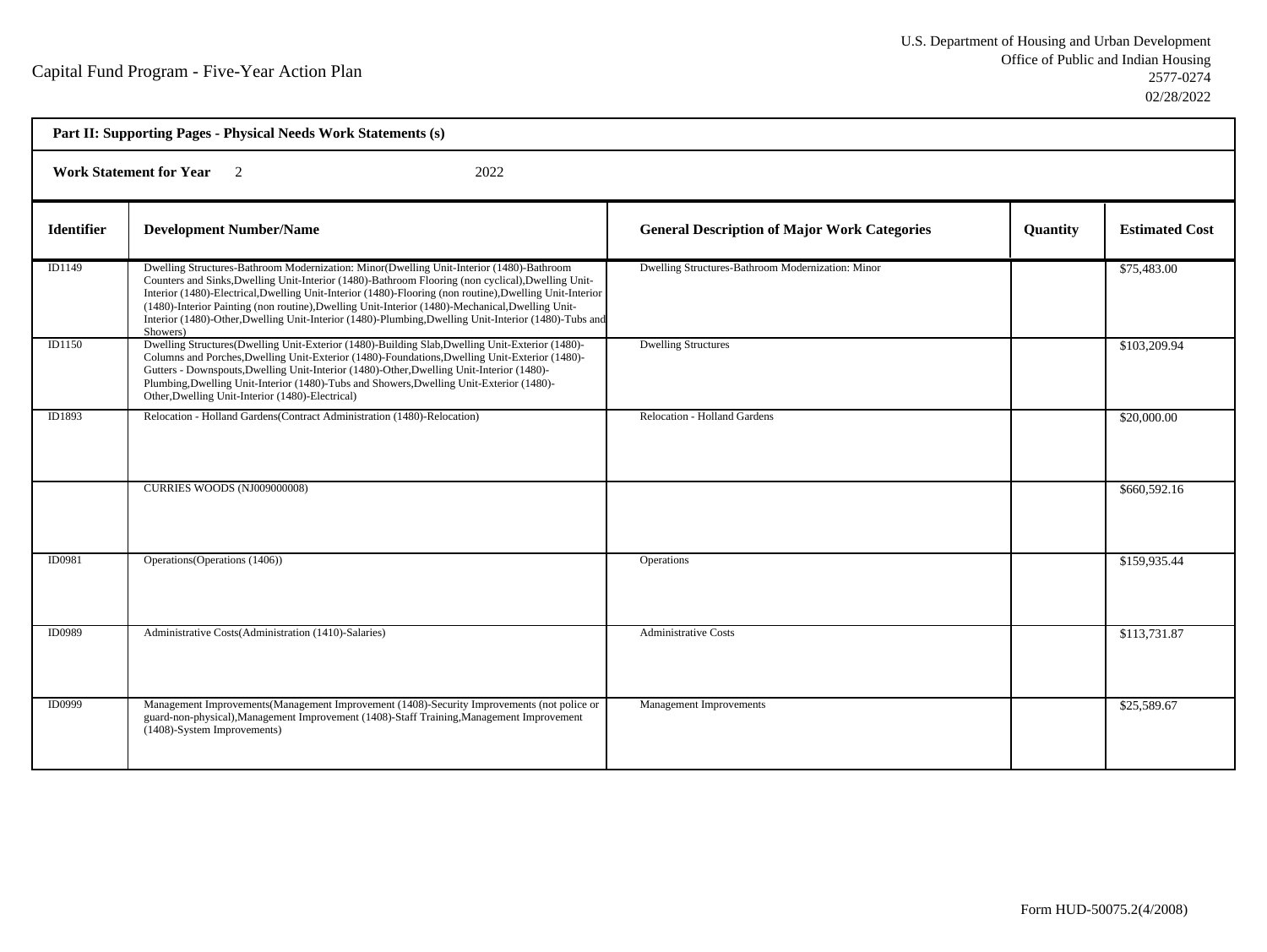| Part II: Supporting Pages - Physical Needs Work Statements (s) |                                                                                                                                                                                                                                                                                                                                                                                             |                                                     |                 |                       |  |  |
|----------------------------------------------------------------|---------------------------------------------------------------------------------------------------------------------------------------------------------------------------------------------------------------------------------------------------------------------------------------------------------------------------------------------------------------------------------------------|-----------------------------------------------------|-----------------|-----------------------|--|--|
|                                                                | <b>Work Statement for Year</b> 2<br>2022                                                                                                                                                                                                                                                                                                                                                    |                                                     |                 |                       |  |  |
| <b>Identifier</b>                                              | <b>Development Number/Name</b>                                                                                                                                                                                                                                                                                                                                                              | <b>General Description of Major Work Categories</b> | <b>Quantity</b> | <b>Estimated Cost</b> |  |  |
| <b>ID1015</b>                                                  | A&E Fees (As needed)(Contract Administration (1480)-Other Fees and Costs)                                                                                                                                                                                                                                                                                                                   | A&E Fees                                            |                 | \$19,384.16           |  |  |
| ID1038                                                         | Site Improvements(Non-Dwelling Site Work (1480)-Asphalt - Concrete - Paving, Non-Dwelling Site<br>Work (1480)-Curb and Gutter, Non-Dwelling Site Work (1480)-Dumpster and Enclosures, Non-<br>Dwelling Site Work (1480)-Lighting)                                                                                                                                                           | Site Improvements                                   |                 | \$23,556.98           |  |  |
| ID1039                                                         | Site Improvements-Playground Equipment(Dwelling Unit-Site Work (1480)-Playground Areas -<br>Equipment)                                                                                                                                                                                                                                                                                      | Site Improvements-Playground Equipment              |                 | \$3,236.00            |  |  |
| <b>ID1040</b>                                                  | Site Improvements-Landscaping(Dwelling Unit-Site Work (1480)-Landscape, Dwelling Unit-Site<br>Work (1480)-Other, Non-Dwelling Site Work (1480)-Landscape)                                                                                                                                                                                                                                   | Site Improvements-Landscaping                       |                 | \$3,453.42            |  |  |
| ID1056                                                         | Dwelling Equipment-Ranges and Refrigerators (Dwelling Unit-Interior (1480)-Appliances)                                                                                                                                                                                                                                                                                                      | Dwelling Equipment-Ranges and Refrigerators         |                 | \$64,337.62           |  |  |
| ID1057                                                         | Non-Dwelling Equipment-Security Cameras(Non-Dwelling Equipment-Expendable/Non-Expendable<br>$(1480)$ -Other)                                                                                                                                                                                                                                                                                | Non-Dwelling Equipment-Security Cameras             |                 | \$36,009.45           |  |  |
| ID1216                                                         | Dwelling Structures(Dwelling Unit-Exterior (1480)-Columns and Porches, Dwelling Unit-Exterior<br>(1480)-Foundations, Dwelling Unit-Exterior (1480)-Gutters - Downspouts, Dwelling Unit-Exterior<br>(1480)-Other, Dwelling Unit-Interior (1480)-Mechanical, Dwelling Unit-Interior (1480)-<br>Other, Dwelling Unit-Interior (1480)-Plumbing, Dwelling Unit-Interior (1480)-Tubs and Showers) | <b>Dwelling Structures</b>                          |                 | \$64,834.41           |  |  |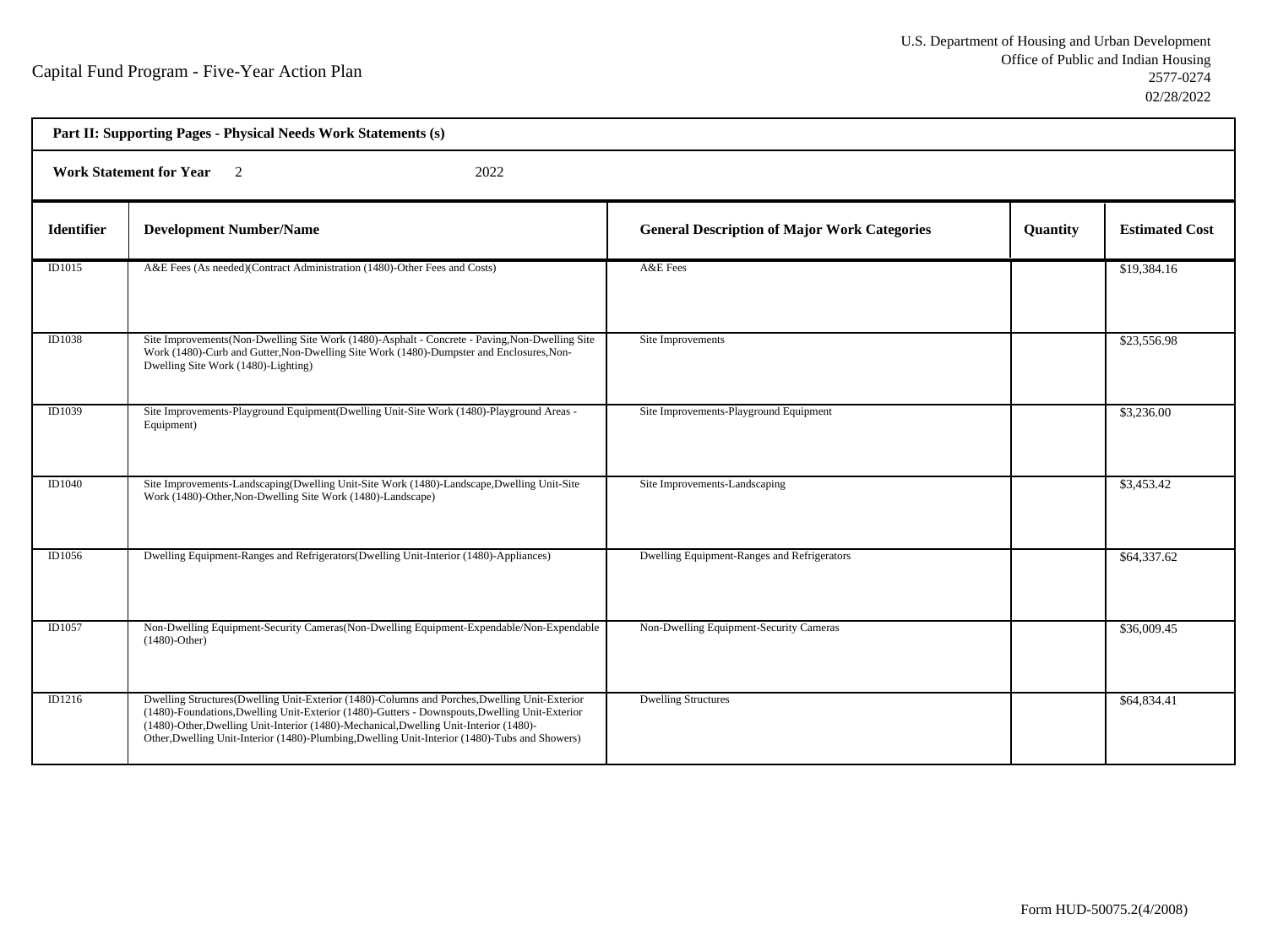| Part II: Supporting Pages - Physical Needs Work Statements (s) |                                                                                                                                                                                                                                                                                                                                                                                                                                                                                                                                                                                                                                                                                  |                                                     |                 |                       |  |  |
|----------------------------------------------------------------|----------------------------------------------------------------------------------------------------------------------------------------------------------------------------------------------------------------------------------------------------------------------------------------------------------------------------------------------------------------------------------------------------------------------------------------------------------------------------------------------------------------------------------------------------------------------------------------------------------------------------------------------------------------------------------|-----------------------------------------------------|-----------------|-----------------------|--|--|
|                                                                | <b>Work Statement for Year</b><br>$\overline{2}$<br>2022                                                                                                                                                                                                                                                                                                                                                                                                                                                                                                                                                                                                                         |                                                     |                 |                       |  |  |
| <b>Identifier</b>                                              | <b>Development Number/Name</b>                                                                                                                                                                                                                                                                                                                                                                                                                                                                                                                                                                                                                                                   | <b>General Description of Major Work Categories</b> | <b>Quantity</b> | <b>Estimated Cost</b> |  |  |
| ID1217                                                         | Dwelling Structures-Energy Mgmt System(Dwelling Unit-Interior (1480)-Other)                                                                                                                                                                                                                                                                                                                                                                                                                                                                                                                                                                                                      | Dwelling Structures-Energy Mgmt System              |                 | \$13,470.00           |  |  |
| ID1218                                                         | Dwelling Structures-Doors(Dwelling Unit-Exterior (1480)-Exterior Doors, Dwelling Unit-Interior<br>(1480)-Interior Doors)                                                                                                                                                                                                                                                                                                                                                                                                                                                                                                                                                         | <b>Dwelling Structures-Doors</b>                    |                 | \$4,693.00            |  |  |
| ID1219                                                         | Dwelling Structures-Plastering Work Items(Dwelling Unit-Interior (1480)-Other)                                                                                                                                                                                                                                                                                                                                                                                                                                                                                                                                                                                                   | Dwelling Structures-Plastering Work Items           |                 | \$3,128.00            |  |  |
| <b>ID1220</b>                                                  | Dwelling Structures-Painting (Seniors)(Dwelling Unit-Interior (1480)-Interior Painting (non routine))                                                                                                                                                                                                                                                                                                                                                                                                                                                                                                                                                                            | Dwelling Structures-Painting (Seniors)              |                 | \$4,693.00            |  |  |
| ID1221                                                         | Dwelling Structures-Paint Halls/Staircase Walls(Dwelling Unit-Exterior (1480)-Exterior Paint and<br>Caulking, Dwelling Unit-Exterior (1480)-Exterior Stairwells - Fire Escape, Dwelling Unit-Exterior<br>(1480)-Stairwells - Fire Escapes, Dwelling Unit-Interior (1480)-Interior Painting (non<br>routine), Dwelling Unit-Interior (1480)-Other)                                                                                                                                                                                                                                                                                                                                | <b>Dwelling Structures-Paint Staircase Walls</b>    |                 | \$5,646.00            |  |  |
| <b>ID1222</b>                                                  | Dwelling Structures-Vacancy Refurbishment(Dwelling Unit-Interior (1480)-Bathroom Counters and<br>Sinks, Dwelling Unit-Interior (1480)-Bathroom Flooring (non cyclical), Dwelling Unit-Interior (1480)-<br>Commodes, Dwelling Unit-Interior (1480)-Appliances, Dwelling Unit-Interior (1480)-<br>Electrical, Dwelling Unit-Interior (1480)-Flooring (non routine), Dwelling Unit-Interior (1480)-Interior<br>Doors, Dwelling Unit-Interior (1480)-Interior Painting (non routine), Dwelling Unit-Interior (1480)-<br>Kitchen Cabinets, Dwelling Unit-Interior (1480)-Kitchen Sinks and Faucets, Dwelling Unit-Interior<br>(1480)-Mechanical, Dwelling Unit-Interior (1480)-Other) | Dwelling Structures-Vacancy Refurbishment           |                 | \$15,646.00           |  |  |
| ID1223                                                         | Dwelling Structures-Stair Treads/Hall Tiles(Dwelling Unit-Exterior (1480)-Stairwells - Fire Escapes)                                                                                                                                                                                                                                                                                                                                                                                                                                                                                                                                                                             | Dwelling Structures-Stair Treads/Hall Tiles         |                 | \$36,662.14           |  |  |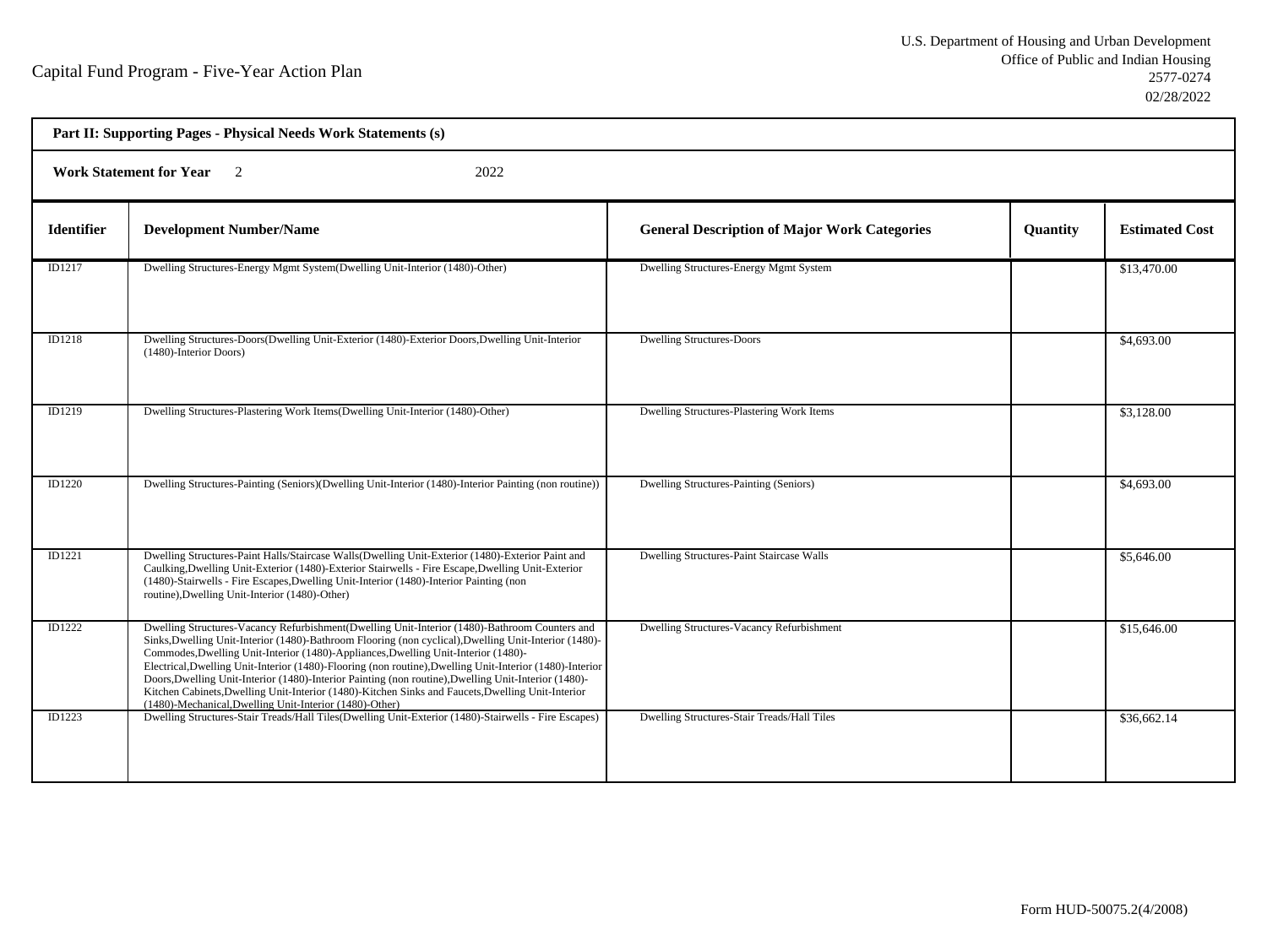| Part II: Supporting Pages - Physical Needs Work Statements (s) |                                                                                                                                                                                                                                                                                                                                                                                                      |                                                     |          |                       |  |  |
|----------------------------------------------------------------|------------------------------------------------------------------------------------------------------------------------------------------------------------------------------------------------------------------------------------------------------------------------------------------------------------------------------------------------------------------------------------------------------|-----------------------------------------------------|----------|-----------------------|--|--|
|                                                                | <b>Work Statement for Year</b> 2<br>2022                                                                                                                                                                                                                                                                                                                                                             |                                                     |          |                       |  |  |
| <b>Identifier</b>                                              | <b>Development Number/Name</b>                                                                                                                                                                                                                                                                                                                                                                       | <b>General Description of Major Work Categories</b> | Quantity | <b>Estimated Cost</b> |  |  |
| ID1224                                                         | Dwelling Structures-Floor Refurbished(Dwelling Unit-Interior (1480)-Bathroom Flooring (non<br>cyclical), Dwelling Unit-Interior (1480)-Commodes, Dwelling Unit-Interior (1480)-Electrical, Dwelling<br>Unit-Interior (1480)-Flooring (non routine), Dwelling Unit-Interior (1480)-Interior Painting (non<br>routine), Dwelling Unit-Interior (1480)-Mechanical, Dwelling Unit-Interior (1480)-Other) | Dwelling Structures-Floor Refurbished               |          | \$62,585.00           |  |  |
|                                                                | BERRY GRDNS (NJ009000009)                                                                                                                                                                                                                                                                                                                                                                            |                                                     |          | \$1,232,358.37        |  |  |
| ID0982                                                         | Operations (Operations (1406))                                                                                                                                                                                                                                                                                                                                                                       | Operations                                          |          | \$319,970.89          |  |  |
| <b>ID0990</b>                                                  | Administrative Costs(Administration (1410)-Salaries)                                                                                                                                                                                                                                                                                                                                                 | <b>Administrative Costs</b>                         |          | \$142,164.84          |  |  |
| <b>ID1000</b>                                                  | Management Improvements (Management Improvement (1408)-Security Improvements (not police or<br>guard-non-physical), Management Improvement (1408)-Staff Training, Management Improvement<br>(1408)-System Improvements)                                                                                                                                                                              | Management Improvements                             |          | \$19,903.08           |  |  |
| ID1009                                                         | CFFP Debt Service(Bond Debt Obligation (9001))                                                                                                                                                                                                                                                                                                                                                       | <b>CFFP Debt Service</b>                            |          | \$186,618.20          |  |  |
| ID1016                                                         | A&E Fees (As needed)(Contract Administration (1480)-Other Fees and Costs)                                                                                                                                                                                                                                                                                                                            | A&E Fees                                            |          | \$24,230.20           |  |  |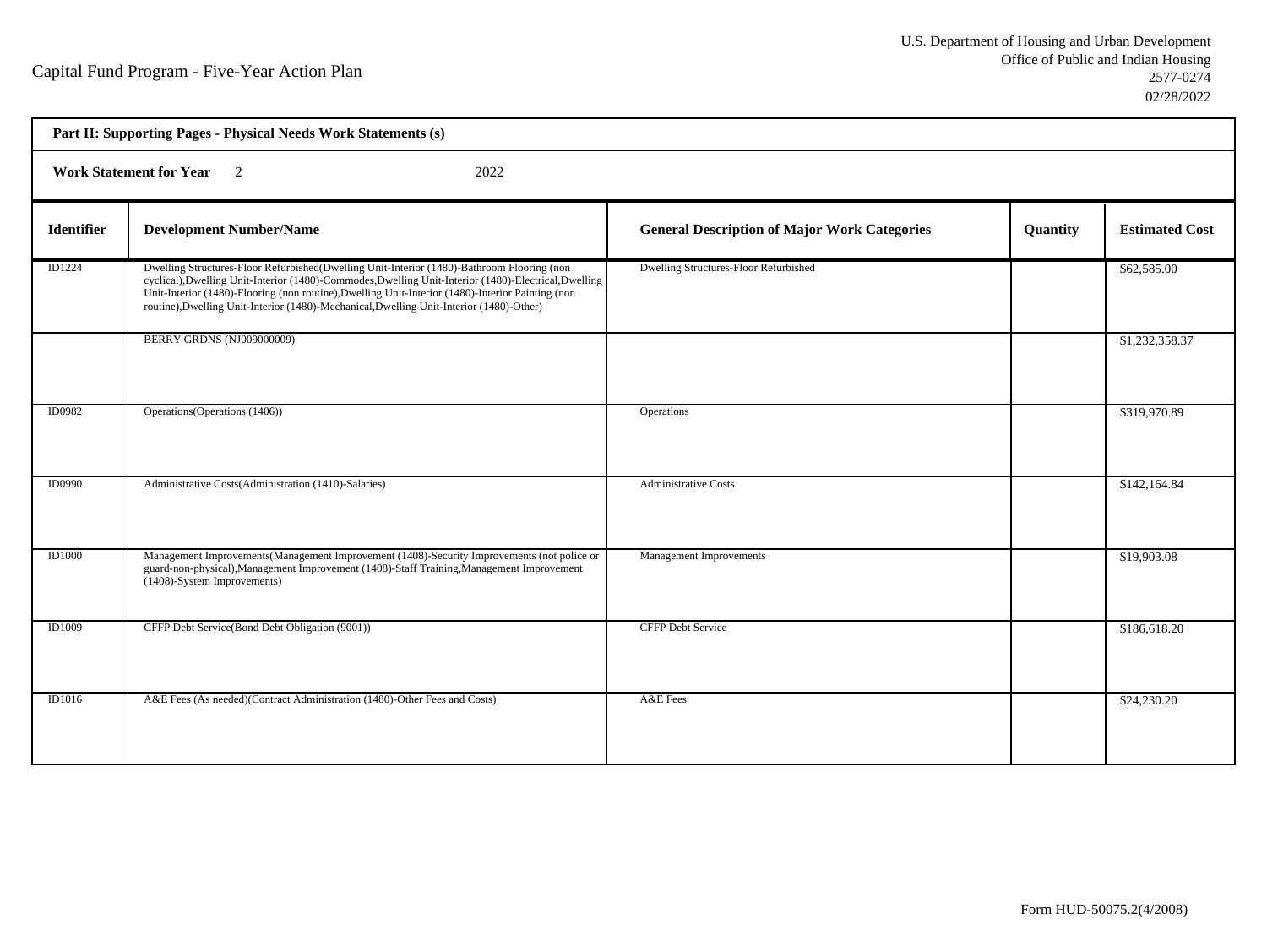| Part II: Supporting Pages - Physical Needs Work Statements (s) |                                                                                                                                                                                                                                                                                                                            |                                                     |                 |                       |  |
|----------------------------------------------------------------|----------------------------------------------------------------------------------------------------------------------------------------------------------------------------------------------------------------------------------------------------------------------------------------------------------------------------|-----------------------------------------------------|-----------------|-----------------------|--|
|                                                                | <b>Work Statement for Year</b><br>2022<br>$\overline{2}$                                                                                                                                                                                                                                                                   |                                                     |                 |                       |  |
| <b>Identifier</b>                                              | <b>Development Number/Name</b>                                                                                                                                                                                                                                                                                             | <b>General Description of Major Work Categories</b> | <b>Quantity</b> | <b>Estimated Cost</b> |  |
| ID1041                                                         | Site Improvements-Signage(Dwelling Unit-Site Work (1480)-Other, Dwelling Unit-Site Work (1480)-<br>Signage)                                                                                                                                                                                                                | Site Improvements-Signage                           |                 | \$206.00              |  |
| ID1042                                                         | Site Improvements-Parking Gate Operators (Dwelling Unit-Site Work (1480)-Electric<br>Distribution, Dwelling Unit-Site Work (1480)-Other, Dwelling Unit-Site Work (1480)-Parking)                                                                                                                                           | Site Improvements-Parking Gate Operators            |                 | \$416.00              |  |
| ID1043                                                         | Site Improvements-Exterior Benches(Dwelling Unit-Site Work (1480)-Other)                                                                                                                                                                                                                                                   | Site Improvements-Exterior Benches                  |                 | \$624.00              |  |
| <b>ID1044</b>                                                  | Site Improvements-Exterior Security Lighting (Non-Dwelling Site Work (1480)-Lighting)                                                                                                                                                                                                                                      | Site Improvements-Exterior Security Lighting        |                 | \$1,040.00            |  |
| ID1045                                                         | Site Improvements-Landscaping (Dwelling Unit-Site Work (1480)-Landscape, Dwelling Unit-Site<br>Work (1480)-Other)                                                                                                                                                                                                          | Site Improvements-Landscaping                       |                 | \$1,475.00            |  |
| ID1046                                                         | Site Improvements (Non-Dwelling Site Work (1480)-Asphalt - Concrete - Paving, Non-Dwelling Site<br>Work (1480)-Curb and Gutter, Non-Dwelling Site Work (1480)-Dumpster and Enclosures, Non-<br>Dwelling Site Work (1480)-Fencing, Non-Dwelling Site Work (1480)-Lighting, Non-Dwelling Site<br>Work (1480)-Storm Drainage) | Site Improvements                                   |                 | \$24,595.00           |  |
| ID1058                                                         | Non-Dwelling Equipment-Compactor System Refurb(Non-Dwelling Equipment-Expendable/Non-<br>Expendable (1480)-Other)                                                                                                                                                                                                          | Non-Dwelling Equipment-Compactor System Refurb      |                 | \$416.00              |  |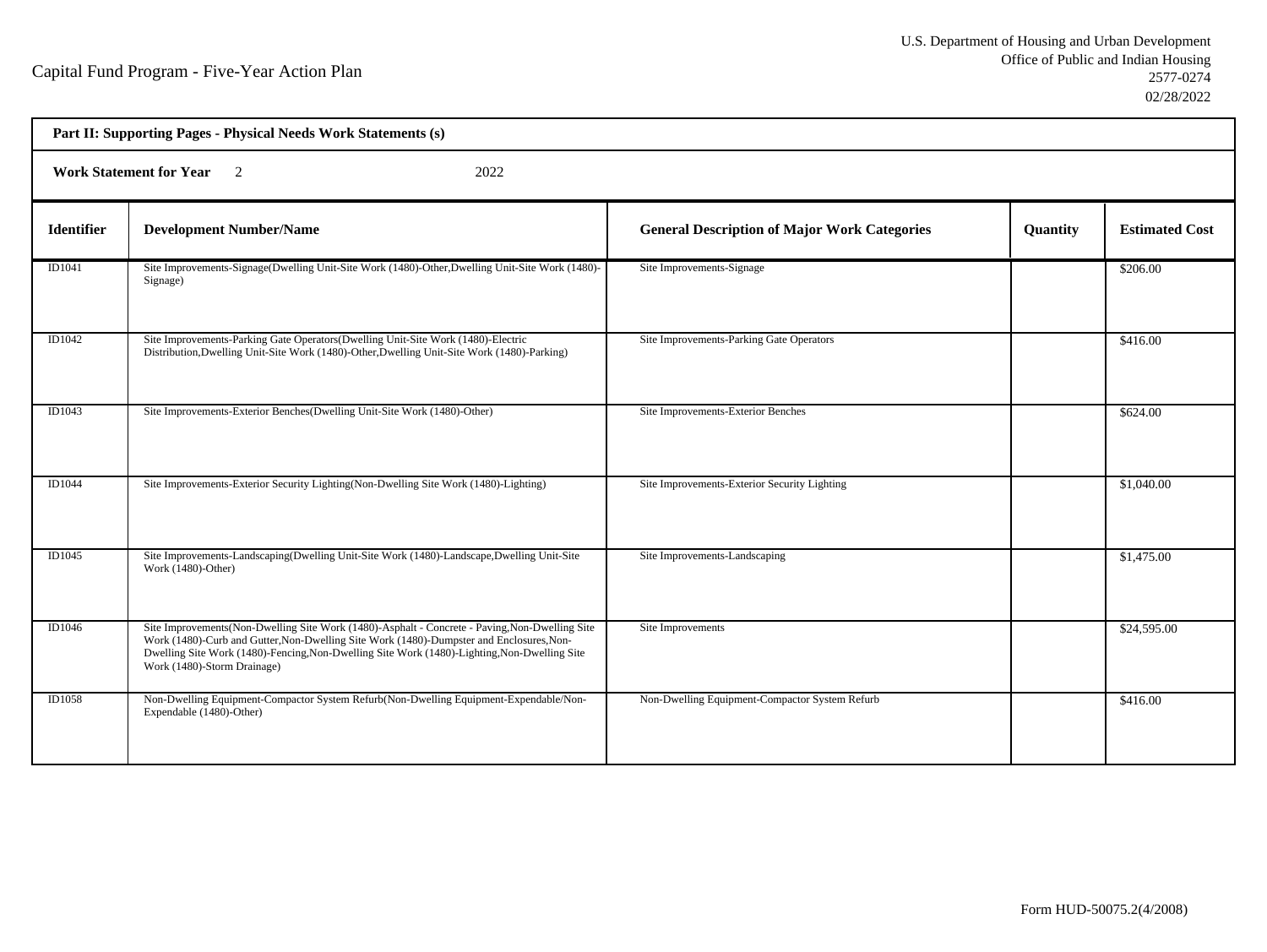| Part II: Supporting Pages - Physical Needs Work Statements (s) |                                                                                                                                                                                                                                               |                                                          |          |                       |  |
|----------------------------------------------------------------|-----------------------------------------------------------------------------------------------------------------------------------------------------------------------------------------------------------------------------------------------|----------------------------------------------------------|----------|-----------------------|--|
|                                                                | <b>Work Statement for Year</b><br>2022<br>$\overline{2}$                                                                                                                                                                                      |                                                          |          |                       |  |
| <b>Identifier</b>                                              | <b>Development Number/Name</b>                                                                                                                                                                                                                | <b>General Description of Major Work Categories</b>      | Quantity | <b>Estimated Cost</b> |  |
| ID1059                                                         | Dwelling Equipment-Ranges and Refrigerators (Dwelling Unit-Interior (1480)-Appliances)                                                                                                                                                        | Dwelling Equipment-Ranges and Refrigerators              |          | \$36,764.35           |  |
| ID1060                                                         | Non-Dwelling Equipment-Security Cameras (Non-Dwelling Equipment-Expendable/Non-Expendable<br>$(1480)$ -Other)                                                                                                                                 | Non-Dwelling Equipment-Security Cameras                  |          | \$20,589.52           |  |
| ID1151                                                         | Dwelling Structures-Upgrade Heating System in Apartments (Dwelling Unit-Interior (1480)-<br>Other, Dwelling Unit-Interior (1480)-Mechanical)                                                                                                  | Dwelling Structures-Upgrade Heating System in Apartments |          | \$24,160.00           |  |
| <b>ID1152</b>                                                  | Dwelling Structures- Doors(Dwelling Unit-Exterior (1480)-Exterior Doors, Dwelling Unit-Interior<br>(1480)-Interior Doors)                                                                                                                     | <b>Dwelling Structures-Doors</b>                         |          | \$4,160.00            |  |
| <b>ID1153</b>                                                  | Dwelling Structures-Replacement of Door Closures at Staircase(Dwelling Unit-Exterior (1480)-<br>Exterior Doors, Dwelling Unit-Exterior (1480)-Exterior Stairwells - Fire Escape, Dwelling Unit-<br>Exterior (1480)-Stairwells - Fire Escapes) | Dwelling Structures-Replacement of Door Closures         |          | \$1,040.00            |  |
| ID1154                                                         | Dwelling Structures-Energy Mgmt System(Dwelling Unit-Interior (1480)-Other)                                                                                                                                                                   | Dwelling Structures-Energy Mgmt System                   |          | \$2,080.00            |  |
| <b>ID1155</b>                                                  | Dwelling Structures-Roof(Dwelling Unit-Exterior (1480)-Roofs)                                                                                                                                                                                 | <b>Dwelling Structures-Roof</b>                          |          | \$15,832.00           |  |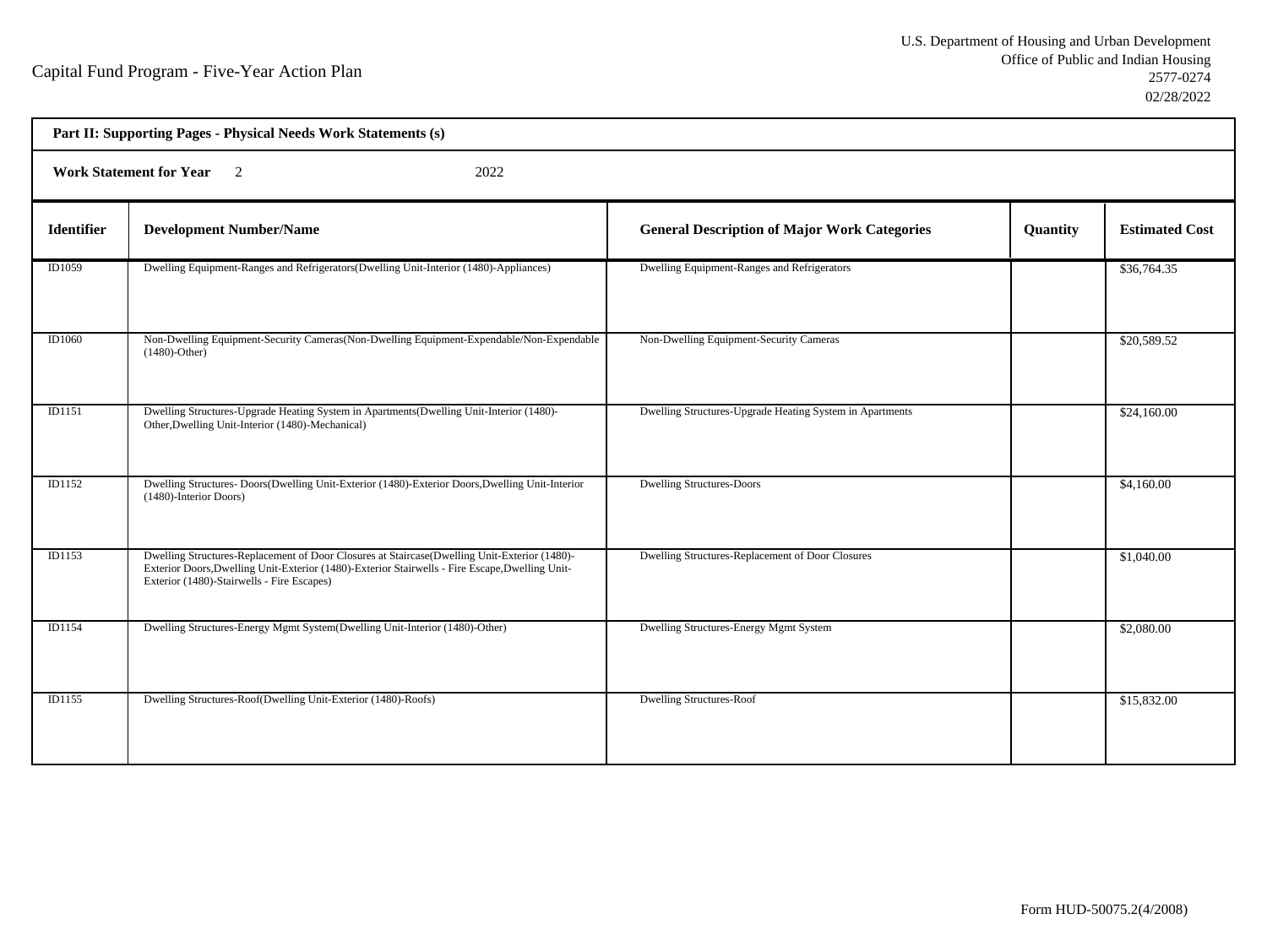|                   | Part II: Supporting Pages - Physical Needs Work Statements (s)                                                                        |                                                     |          |                       |  |
|-------------------|---------------------------------------------------------------------------------------------------------------------------------------|-----------------------------------------------------|----------|-----------------------|--|
|                   | <b>Work Statement for Year</b><br>2022<br>$\overline{2}$                                                                              |                                                     |          |                       |  |
| <b>Identifier</b> | <b>Development Number/Name</b>                                                                                                        | <b>General Description of Major Work Categories</b> | Quantity | <b>Estimated Cost</b> |  |
| ID1156            | Dwelling Structures-Painting Halls/Stairs(Dwelling Unit-Interior (1480)-Interior Painting (non<br>routine))                           | Dwelling Structures-Painting Halls/Stairs           |          | \$624.00              |  |
| ID1157            | Dwelling Structures-Plastering Work Items(Dwelling Unit-Interior (1480)-Other)                                                        | Dwelling Structures-Plastering Work Items           |          | \$1,040.00            |  |
| ID1158            | Dwelling Structures-Masonry(Dwelling Unit-Interior (1480)-Other)                                                                      | <b>Dwelling Structures-Masonry</b>                  |          | \$1,040.00            |  |
| ID1159            | Dwelling Structures-Painting (Seniors)(Dwelling Unit-Interior (1480)-Interior Painting (non routine))                                 | Dwelling Structures-Painting (Seniors)              |          | \$1,248.00            |  |
| ID1160            | Dwelling Structures-Pump Refurb/Zone Control(Dwelling Unit-Interior (1480)-Plumbing, Dwelling<br>Unit-Interior (1480)-Other)          | Dwelling Structures-Pump Refurb/Zone Control        |          | \$749.00              |  |
| ID1161            | Dwelling Structures-Interior Steam and Return Line(Dwelling Unit-Interior (1480)-<br>Mechanical, Dwelling Unit-Interior (1480)-Other) | Dwelling Structures-Interior Steam and Return Line  |          | \$832.00              |  |
| ID1162            | Dwelling Structures-Interior Sewer Cleaning(Dwelling Unit-Interior (1480)-Other, Dwelling Unit-<br>Interior (1480)-Plumbing)          | Dwelling Structures-Interior Sewer Cleaning         |          | \$333.00              |  |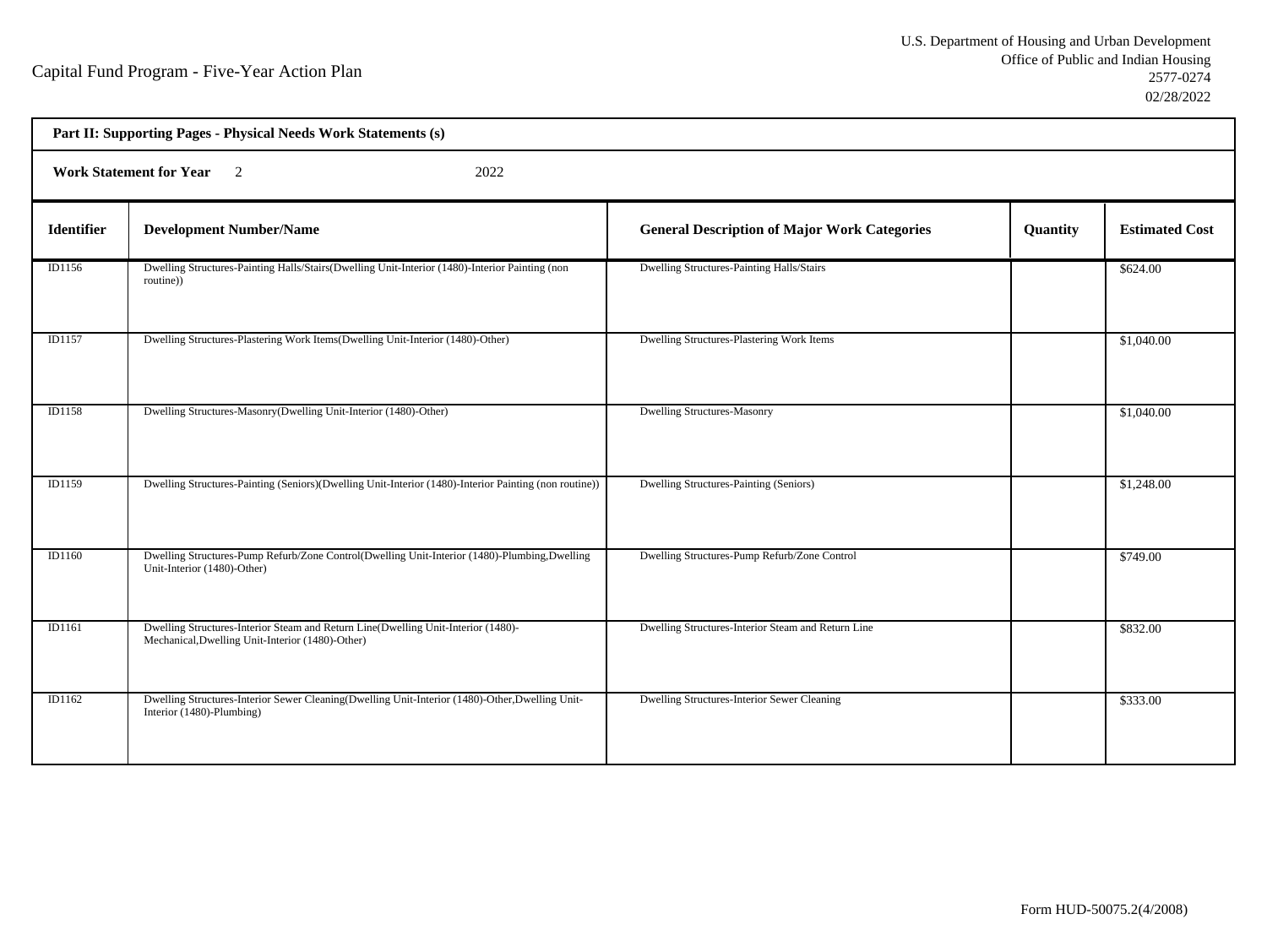| Part II: Supporting Pages - Physical Needs Work Statements (s) |                                                                                                                                                                                                                                                                                                                                                                                                                                                                                                                                                                                                                                                                                  |                                                     |                 |                       |  |
|----------------------------------------------------------------|----------------------------------------------------------------------------------------------------------------------------------------------------------------------------------------------------------------------------------------------------------------------------------------------------------------------------------------------------------------------------------------------------------------------------------------------------------------------------------------------------------------------------------------------------------------------------------------------------------------------------------------------------------------------------------|-----------------------------------------------------|-----------------|-----------------------|--|
|                                                                | <b>Work Statement for Year</b><br>$\overline{2}$<br>2022                                                                                                                                                                                                                                                                                                                                                                                                                                                                                                                                                                                                                         |                                                     |                 |                       |  |
| <b>Identifier</b>                                              | <b>Development Number/Name</b>                                                                                                                                                                                                                                                                                                                                                                                                                                                                                                                                                                                                                                                   | <b>General Description of Major Work Categories</b> | <b>Quantity</b> | <b>Estimated Cost</b> |  |
| ID1163                                                         | Dwelling Structures-Utility Monitoring System(Dwelling Unit-Interior (1480)-Other)                                                                                                                                                                                                                                                                                                                                                                                                                                                                                                                                                                                               | Dwelling Structures-Utility Monitoring System       |                 | \$208.00              |  |
| ID1164                                                         | Dwelling Structures-Fire Alarm System Upgrade(Dwelling Unit-Interior (1480)-Other)                                                                                                                                                                                                                                                                                                                                                                                                                                                                                                                                                                                               | Dwelling Structures-Fire Alarm System Upgrade       |                 | \$5,416.00            |  |
| ID1165                                                         | Dwelling Structures-Bathroom Modernization: Minor(Dwelling Unit-Interior (1480)-Bathroom<br>Counters and Sinks, Dwelling Unit-Interior (1480)-Bathroom Flooring (non cyclical), Dwelling Unit-<br>Interior (1480)-Electrical, Dwelling Unit-Interior (1480)-Flooring (non routine), Dwelling Unit-Interior<br>(1480)-Interior Painting (non routine), Dwelling Unit-Interior (1480)-Mechanical, Dwelling Unit-<br>Interior (1480)-Other, Dwelling Unit-Interior (1480)-Plumbing, Dwelling Unit-Interior (1480)-Tubs and<br>Showers)                                                                                                                                              | Dwelling Structures-Bathroom Modernization: Minor   |                 | \$5,040.00            |  |
| ID1166                                                         | Dwelling Structures-Pipe Insulation(Dwelling Unit-Interior (1480)-Other, Dwelling Unit-Interior<br>$(1480)$ -Plumbing)                                                                                                                                                                                                                                                                                                                                                                                                                                                                                                                                                           | Dwelling Structures-Pipe Insulation                 |                 | \$832.00              |  |
| ID1167                                                         | Dwelling Structures-Kitchen Cabinets(Dwelling Unit-Interior (1480)-Kitchen Cabinets)                                                                                                                                                                                                                                                                                                                                                                                                                                                                                                                                                                                             | Dwelling Structures-Kitchen Cabinets                |                 | \$1,475.00            |  |
| ID1168                                                         | Dwelling Structures-Fire Pump Refurbishment(Dwelling Unit-Interior (1480)-Other)                                                                                                                                                                                                                                                                                                                                                                                                                                                                                                                                                                                                 | Dwelling Structures-Fire Pump Refurbishment         |                 | \$624.00              |  |
| ID1169                                                         | Dwelling Structures-Vacancy Refurbishment (Dwelling Unit-Interior (1480)-Appliances, Dwelling<br>Unit-Interior (1480)-Bathroom Counters and Sinks, Dwelling Unit-Interior (1480)-Bathroom Flooring<br>(non cyclical), Dwelling Unit-Interior (1480)-Commodes, Dwelling Unit-Interior (1480)-<br>Electrical, Dwelling Unit-Interior (1480)-Flooring (non routine), Dwelling Unit-Interior (1480)-Interior<br>Doors, Dwelling Unit-Interior (1480)-Interior Painting (non routine), Dwelling Unit-Interior (1480)-<br>Kitchen Cabinets, Dwelling Unit-Interior (1480)-Kitchen Sinks and Faucets, Dwelling Unit-Interior<br>(1480)-Mechanical, Dwelling Unit-Interior (1480)-Other) | Dwelling Structures-Vacancy Refurbishment           |                 | \$30,080.00           |  |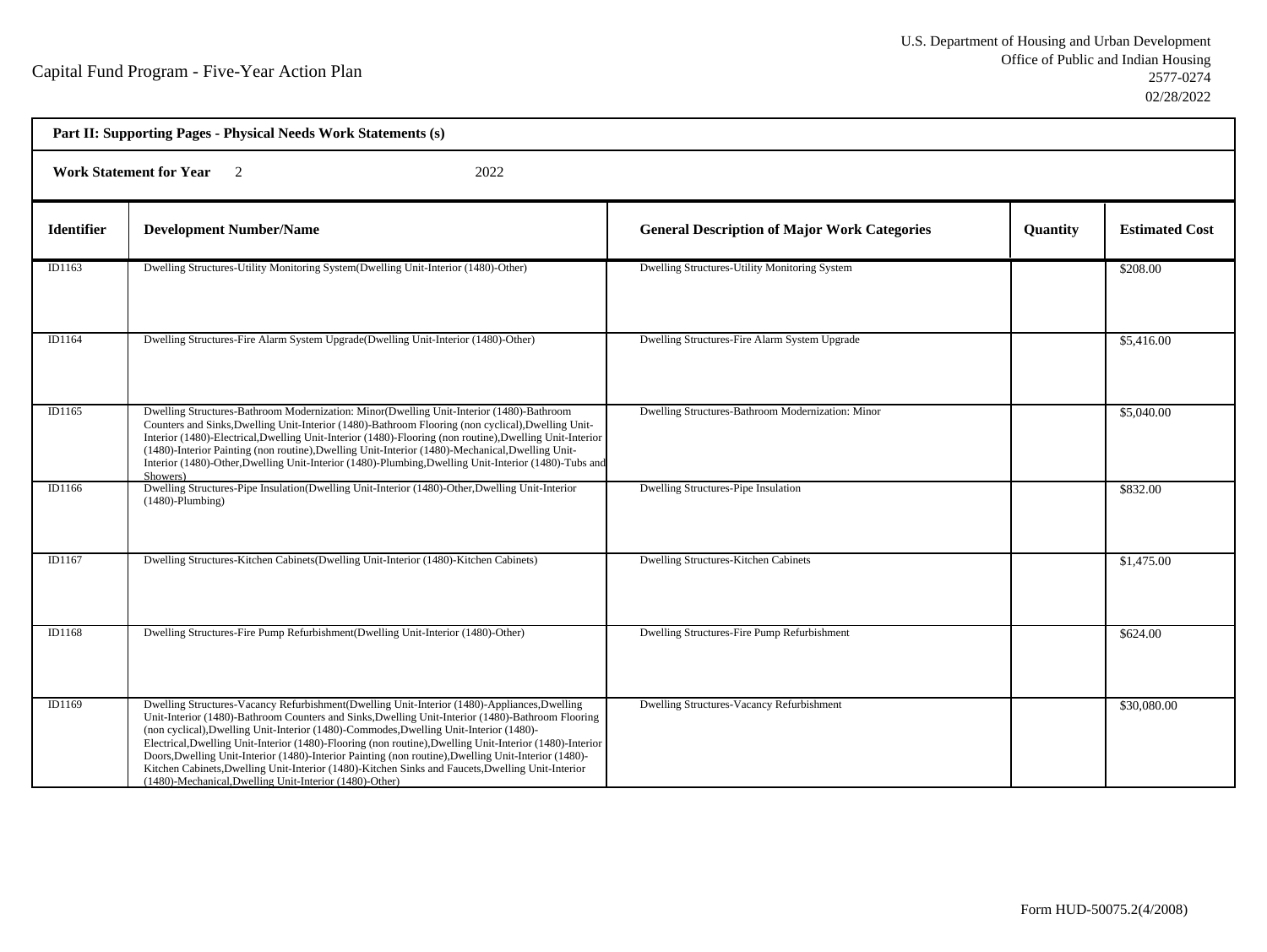| Part II: Supporting Pages - Physical Needs Work Statements (s) |                                                                                                                                                                                                                                                                                                                                                                                                                                                                                         |                                                        |                 |                       |  |
|----------------------------------------------------------------|-----------------------------------------------------------------------------------------------------------------------------------------------------------------------------------------------------------------------------------------------------------------------------------------------------------------------------------------------------------------------------------------------------------------------------------------------------------------------------------------|--------------------------------------------------------|-----------------|-----------------------|--|
|                                                                | <b>Work Statement for Year</b> 2<br>2022                                                                                                                                                                                                                                                                                                                                                                                                                                                |                                                        |                 |                       |  |
| <b>Identifier</b>                                              | <b>Development Number/Name</b>                                                                                                                                                                                                                                                                                                                                                                                                                                                          | <b>General Description of Major Work Categories</b>    | <b>Quantity</b> | <b>Estimated Cost</b> |  |
| ID1170                                                         | Dwelling Structures-Apt Window/Curtainwall Replacement(Dwelling Unit-Exterior (1480)-Building<br>Slab, Dwelling Unit-Exterior (1480)-Exterior Paint and Caulking, Dwelling Unit-Exterior (1480)-<br>Foundations, Dwelling Unit-Exterior (1480)-Other, Dwelling Unit-Exterior (1480)-Siding, Dwelling<br>Unit-Exterior (1480)-Windows, Dwelling Unit-Interior (1480)-Mechanical, Dwelling Unit-Interior<br>$(1480)$ -Other)                                                              | Dwelling Structures-Apt Window/Curtainwall Replacement |                 | \$45,005.00           |  |
| ID1171                                                         | Dwelling Structures- Building Structural(Dwelling Unit-Exterior (1480)-Foundations, Dwelling Unit-<br>Exterior (1480)-Other, Dwelling Unit-Exterior (1480)-Siding, Dwelling Unit-Interior (1480)-Interior<br>Doors, Dwelling Unit-Exterior (1480)-Building Slab)                                                                                                                                                                                                                        | <b>Dwelling Structures- Building Structural</b>        |                 | \$39,499.12           |  |
| ID1195                                                         | Dwelling Structures(Dwelling Unit-Exterior (1480)-Building Slab, Dwelling Unit-Exterior (1480)-<br>Columns and Porches, Dwelling Unit-Exterior (1480)-Foundations, Dwelling Unit-Exterior (1480)-<br>Gutters - Downspouts, Dwelling Unit-Exterior (1480)-Other, Dwelling Unit-Interior (1480)-<br>Electrical, Dwelling Unit-Interior (1480)-Mechanical, Dwelling Unit-Interior (1480)-Other, Dwelling<br>Unit-Interior (1480)-Plumbing, Dwelling Unit-Interior (1480)-Tubs and Showers) | <b>Dwelling Structures</b>                             |                 | \$272,028.17          |  |
|                                                                | DWIGHT STREET HOMES (NJ009000010)                                                                                                                                                                                                                                                                                                                                                                                                                                                       |                                                        |                 | \$26,300.49           |  |
| ID0983                                                         | Operations (Operations (1406))                                                                                                                                                                                                                                                                                                                                                                                                                                                          | Operations                                             |                 | \$17,770.60           |  |
| ID0991                                                         | Administrative Costs(Administration (1410)-Salaries)                                                                                                                                                                                                                                                                                                                                                                                                                                    | <b>Administrative Costs</b>                            |                 | \$7,108.24            |  |
| <b>ID1001</b>                                                  | Management Improvements (Management Improvement (1408)-Security Improvements (not police or<br>guard-non-physical), Management Improvement (1408)-Staff Training, Management Improvement<br>(1408)-System Improvements)                                                                                                                                                                                                                                                                 | Management Improvements                                |                 | \$1,421.65            |  |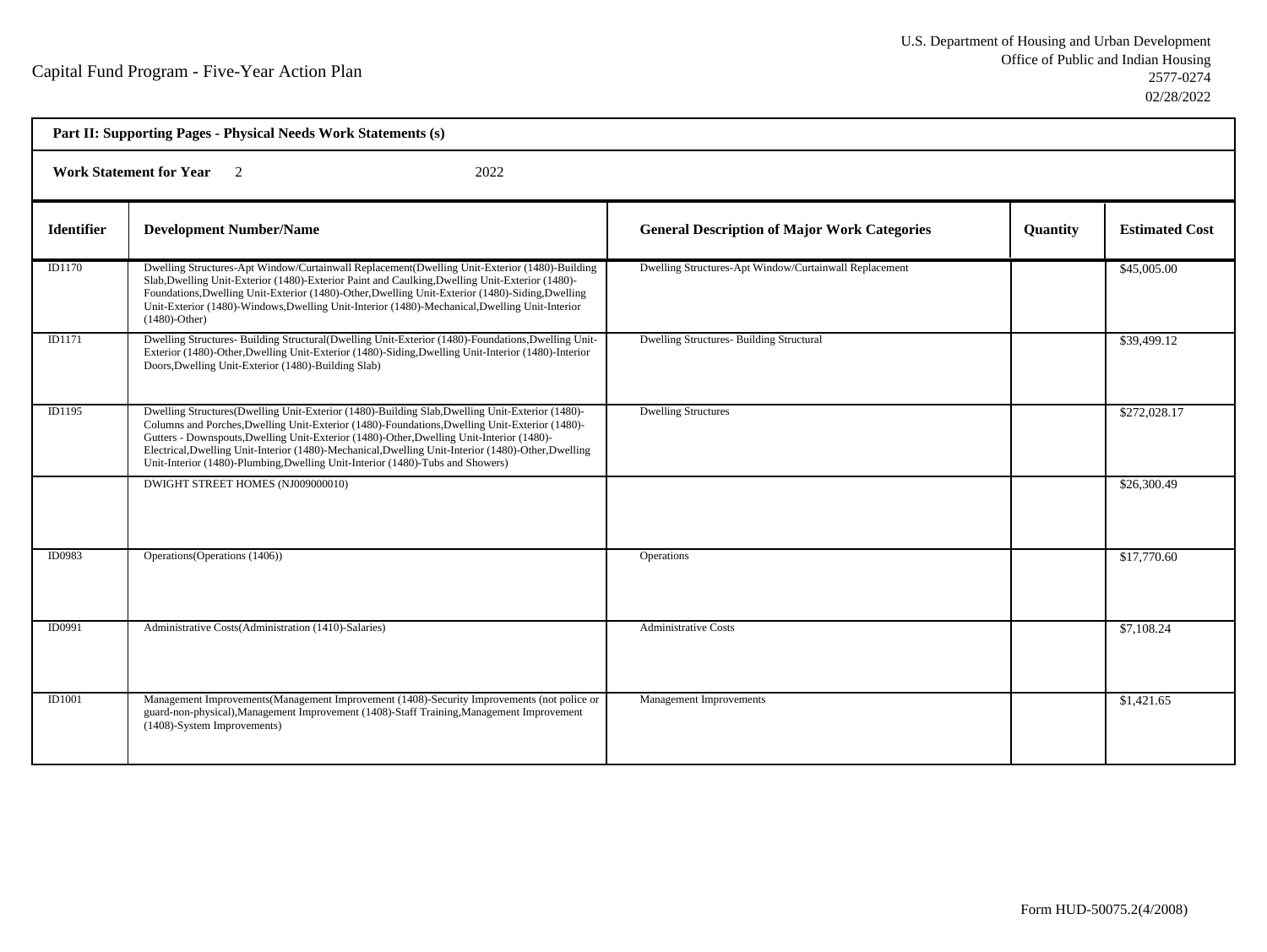| Part II: Supporting Pages - Physical Needs Work Statements (s) |                                                                                                                                                                                                                         |                                                     |          |                       |  |
|----------------------------------------------------------------|-------------------------------------------------------------------------------------------------------------------------------------------------------------------------------------------------------------------------|-----------------------------------------------------|----------|-----------------------|--|
|                                                                | Work Statement for Year 2<br>2022                                                                                                                                                                                       |                                                     |          |                       |  |
| <b>Identifier</b>                                              | <b>Development Number/Name</b>                                                                                                                                                                                          | <b>General Description of Major Work Categories</b> | Quantity | <b>Estimated Cost</b> |  |
|                                                                | THOMAS STEWART APTS (NJ009000016)                                                                                                                                                                                       |                                                     |          | \$917,936.61          |  |
| ID0984                                                         | Operations (Operations (1406))                                                                                                                                                                                          | Operations                                          |          | \$302,000.28          |  |
| ID0992                                                         | Administrative Costs(Administration (1410)-Salaries)                                                                                                                                                                    | <b>Administrative Costs</b>                         |          | \$56,865.94           |  |
| ID1002                                                         | Management Improvements (Management Improvement (1408)-Security Improvements (not police or<br>guard-non-physical), Management Improvement (1408)-Staff Training, Management Improvement<br>(1408)-System Improvements) | Management Improvements                             |          | \$14,216.48           |  |
| <b>ID1010</b>                                                  | CFFP Debt Service(Bond Debt Obligation (9001))                                                                                                                                                                          | <b>CFFP Debt Service</b>                            |          | \$29,860.09           |  |
| ID1017                                                         | A&E Fees (As needed)(Contract Administration (1480)-Other Fees and Costs)                                                                                                                                               | A&E Fees-Fees and Costs                             |          | \$96,920.80           |  |
| <b>ID1047</b>                                                  | Site Improvements-Signage(Dwelling Unit-Site Work (1480)-Other, Dwelling Unit-Site Work (1480)-<br>Signage)                                                                                                             | Site Improvements-Signage                           |          | \$23.00               |  |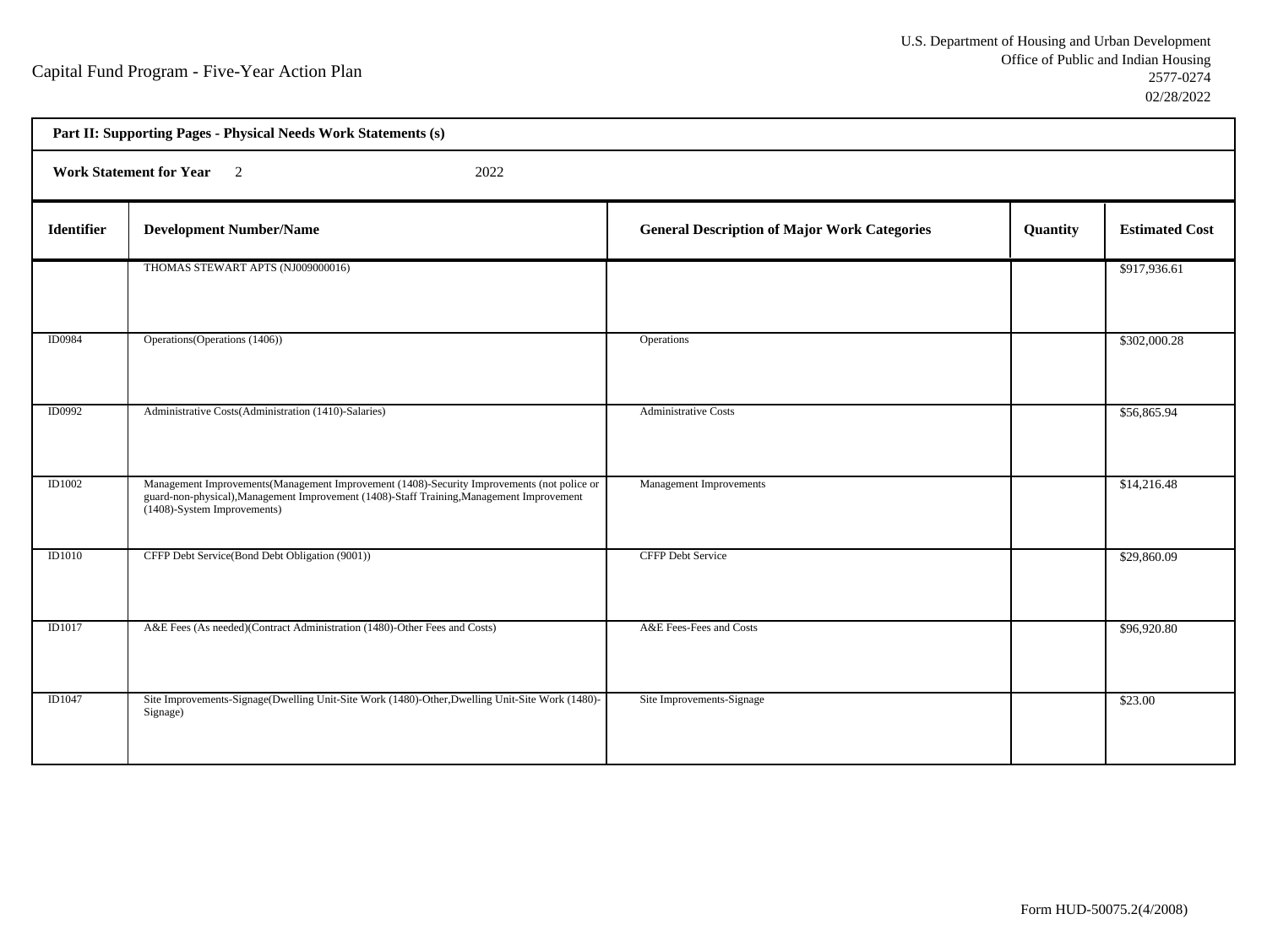| Part II: Supporting Pages - Physical Needs Work Statements (s) |                                                                                                                                                                                       |                                                     |          |                       |  |
|----------------------------------------------------------------|---------------------------------------------------------------------------------------------------------------------------------------------------------------------------------------|-----------------------------------------------------|----------|-----------------------|--|
|                                                                | <b>Work Statement for Year</b> 2<br>2022                                                                                                                                              |                                                     |          |                       |  |
| <b>Identifier</b>                                              | <b>Development Number/Name</b>                                                                                                                                                        | <b>General Description of Major Work Categories</b> | Quantity | <b>Estimated Cost</b> |  |
| ID1048                                                         | Site Improvements(Non-Dwelling Site Work (1480)-Asphalt - Concrete - Paving, Non-Dwelling Site<br>Work (1480)-Curb and Gutter, Non-Dwelling Site Work (1480)-Dumpster and Enclosures) | Site Improvements                                   |          | \$28,333.00           |  |
| ID1061                                                         | Non-Dwelling Equipment-Upgrade Cameras(Non-Dwelling Equipment-Expendable/Non-Expendable<br>$(1480)$ -Other)                                                                           | Non-Dwelling Equipment-Upgrade Cameras              |          | \$10,000.00           |  |
| ID1062                                                         | Non-Dwelling Equipment-Compactor System Refurb(Non-Dwelling Equipment-Expendable/Non-<br>Expendable (1480)-Other)                                                                     | Non-Dwelling Equipment-Compactor System Refurb      |          | \$5,003.94            |  |
| ID1063                                                         | Dwelling Equipment-Ranges and Refrigerators (Dwelling Unit-Interior (1480)-Appliances)                                                                                                | Dwelling Equipment-Ranges and Refrigerators         |          | \$36,764.35           |  |
| ID1196                                                         | Dwelling Structures- New Funiture in Common Areas(Dwelling Unit-Interior (1480)-Other)                                                                                                | Dwelling Structures-New Funiture in Common Areas    |          | \$10,044.00           |  |
| ID1197                                                         | Dwelling Structures-Exterior Funiture(Dwelling Unit-Exterior (1480)-Other)                                                                                                            | <b>Dwelling Structures-Exterior Funiture</b>        |          | \$5,067.00            |  |
| ID1198                                                         | Dwelling Structures-Tuck pointing(Dwelling Unit-Exterior (1480)-Tuck-Pointing)                                                                                                        | <b>Dwelling Structures-Tuck pointing</b>            |          | \$2,222.00            |  |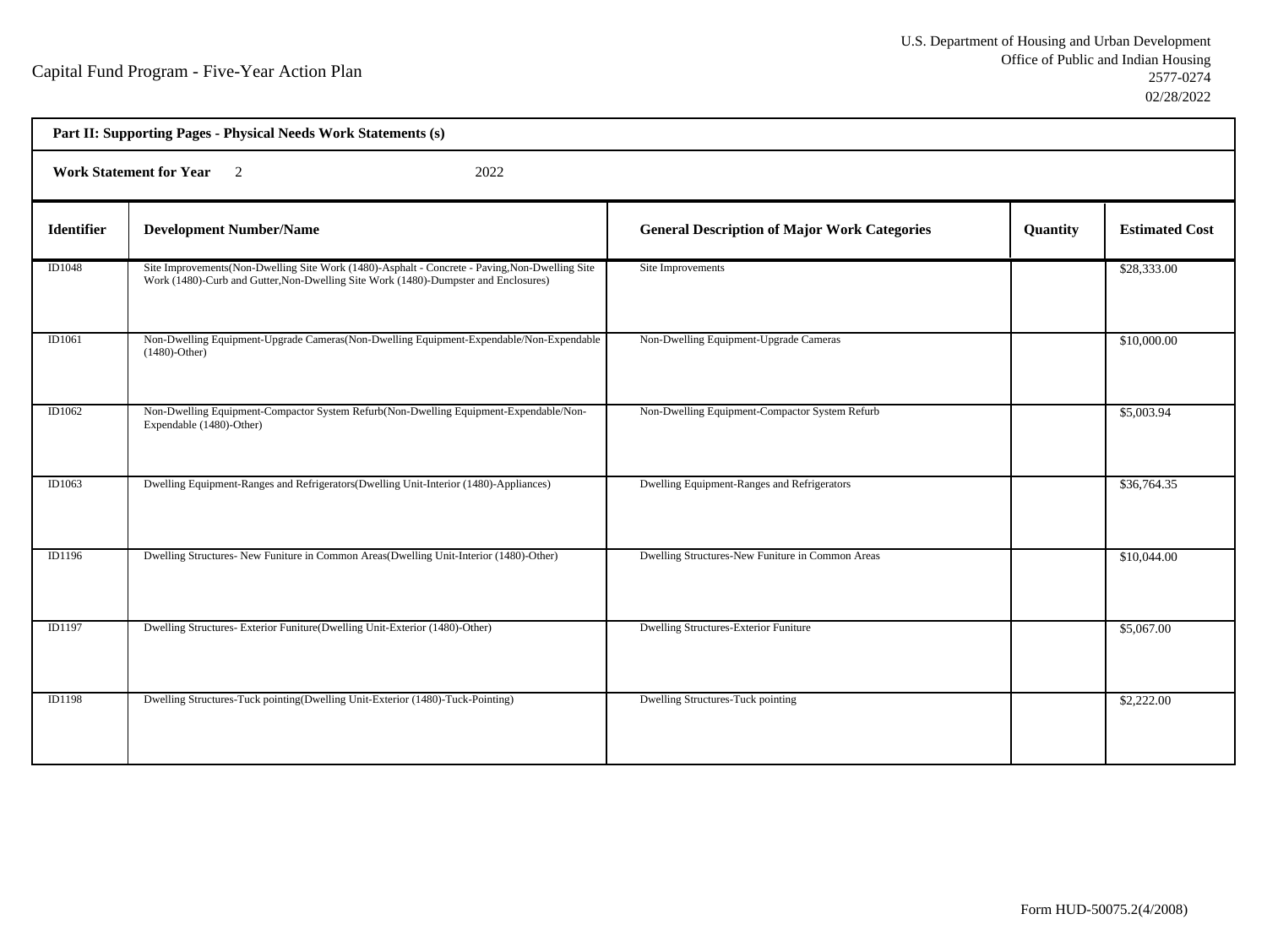| Part II: Supporting Pages - Physical Needs Work Statements (s) |                                                                                                      |                                                     |          |                       |  |
|----------------------------------------------------------------|------------------------------------------------------------------------------------------------------|-----------------------------------------------------|----------|-----------------------|--|
|                                                                | <b>Work Statement for Year</b><br>$\overline{2}$<br>2022                                             |                                                     |          |                       |  |
| Identifier                                                     | <b>Development Number/Name</b>                                                                       | <b>General Description of Major Work Categories</b> | Quantity | <b>Estimated Cost</b> |  |
| ID1199                                                         | Dwelling Structures-Install New Staircase (Dwelling Unit-Interior (1480)-Other)                      | Dwelling Structures-Install New Staircase           |          | \$10,111.00           |  |
| <b>ID1200</b>                                                  | Dwelling Structures-Energy Mgmt System(Dwelling Unit-Interior (1480)-Other)                          | Dwelling Structures-Energy Mgmt System              |          | \$5,133.00            |  |
| ID1203                                                         | Dwelling Structures-Masonry(Dwelling Unit-Interior (1480)-Other)                                     | <b>Dwelling Structures-Masonry</b>                  |          | \$5,022.00            |  |
| ID1204                                                         | Dwelling Structures-Kitchen Cabinets(Dwelling Unit-Interior (1480)-Kitchen Cabinets)                 | Dwelling Structures-Kitchen Cabinets                |          | \$10,222.00           |  |
| ID1205                                                         | Dwelling Structures-Replace Carpet in Hallway/Lobby(Dwelling Unit-Interior (1480)-Other)             | Dwelling Structures-Replace Carpet in Hallway/Lobby |          | \$2,170.00            |  |
| ID1206                                                         | Dwelling Structures-Roof(Dwelling Unit-Exterior (1480)-Roofs)                                        | <b>Dwelling Structures-Roof</b>                     |          | \$15,044.00           |  |
| <b>ID1207</b>                                                  | Dwelling Structures-Paint Halls/Stair(Dwelling Unit-Interior (1480)-Interior Painting (non routine)) | Dwelling Structures-Paint Halls/Stair               |          | \$2,044.00            |  |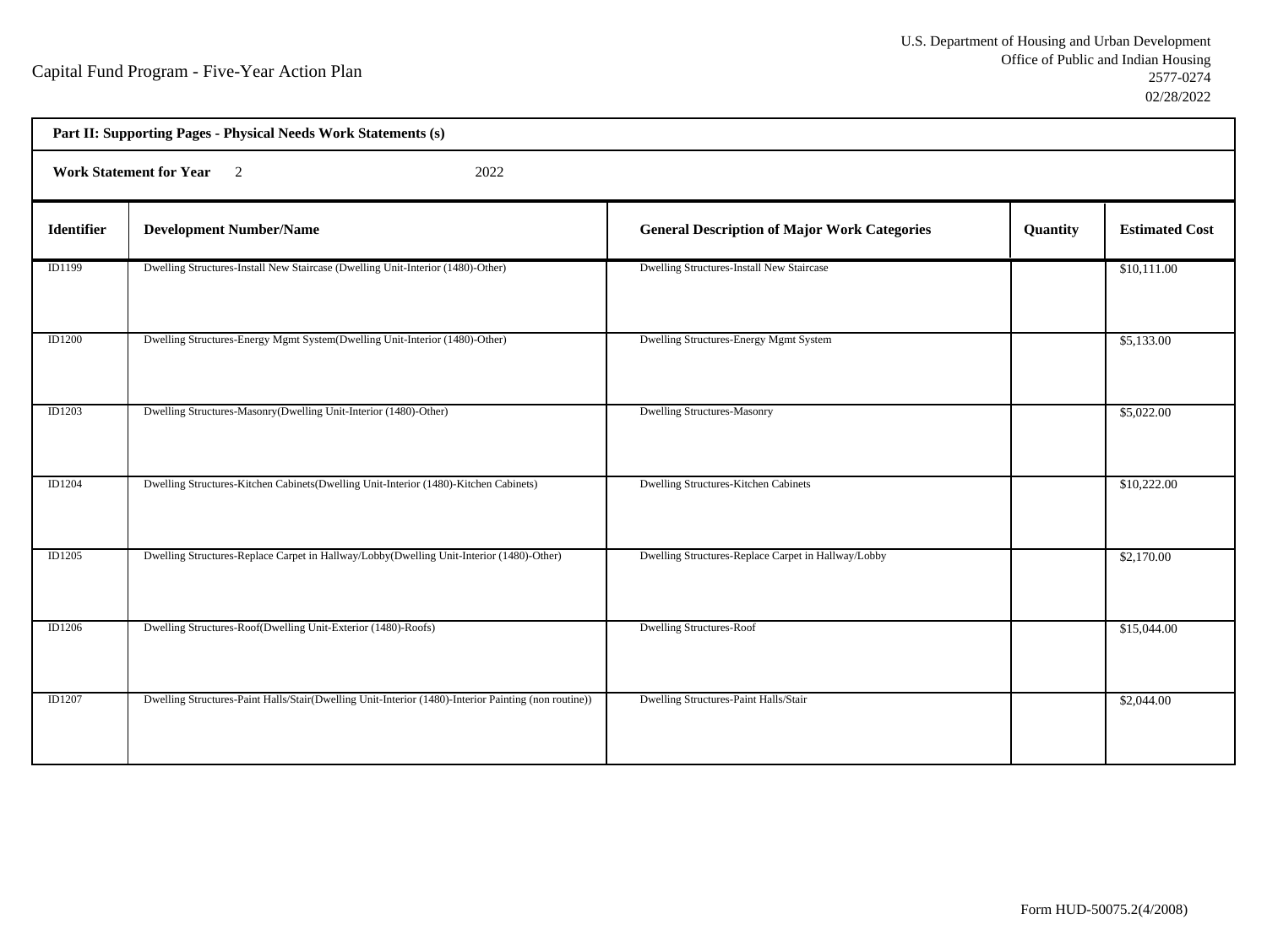| Part II: Supporting Pages - Physical Needs Work Statements (s) |                                                                                                                                                                                                                                                                                                                                                                                                                                                                                                                                                                                                                                                                                 |                                                     |          |                       |  |
|----------------------------------------------------------------|---------------------------------------------------------------------------------------------------------------------------------------------------------------------------------------------------------------------------------------------------------------------------------------------------------------------------------------------------------------------------------------------------------------------------------------------------------------------------------------------------------------------------------------------------------------------------------------------------------------------------------------------------------------------------------|-----------------------------------------------------|----------|-----------------------|--|
|                                                                | <b>Work Statement for Year</b><br>2022<br>$\overline{2}$                                                                                                                                                                                                                                                                                                                                                                                                                                                                                                                                                                                                                        |                                                     |          |                       |  |
| <b>Identifier</b>                                              | <b>Development Number/Name</b>                                                                                                                                                                                                                                                                                                                                                                                                                                                                                                                                                                                                                                                  | <b>General Description of Major Work Categories</b> | Quantity | <b>Estimated Cost</b> |  |
| ID1208                                                         | Dwelling Structures-Plastering Work Items(Dwelling Unit-Interior (1480)-Other)                                                                                                                                                                                                                                                                                                                                                                                                                                                                                                                                                                                                  | Dwelling Structures-Plastering Work Items           |          | \$3,022.00            |  |
| <b>ID1209</b>                                                  | Dwelling Structures-Apartment Painting(Dwelling Unit-Interior (1480)-Interior Painting (non routine))                                                                                                                                                                                                                                                                                                                                                                                                                                                                                                                                                                           | Dwelling Structures-Apartment Painting              |          | \$2,116.00            |  |
| ID1210                                                         | Dwelling Structures-Heating/Boiler Refurbishing(Dwelling Unit-Interior (1480)-Mechanical,Dwelling<br>Unit-Interior (1480)-Other)                                                                                                                                                                                                                                                                                                                                                                                                                                                                                                                                                | Dwelling Structures-Heating/Boiler Refurbishing     |          | \$10,026.00           |  |
| ID1211                                                         | Dwelling Structures-Vacancy Refurbishment(Dwelling Unit-Interior (1480)-Appliances, Dwelling<br>Unit-Interior (1480)-Bathroom Counters and Sinks, Dwelling Unit-Interior (1480)-Bathroom Flooring<br>(non cyclical), Dwelling Unit-Interior (1480)-Commodes, Dwelling Unit-Interior (1480)-<br>Electrical, Dwelling Unit-Interior (1480)-Flooring (non routine), Dwelling Unit-Interior (1480)-Interior<br>Doors, Dwelling Unit-Interior (1480)-Interior Painting (non routine), Dwelling Unit-Interior (1480)-<br>Kitchen Cabinets, Dwelling Unit-Interior (1480)-Kitchen Sinks and Faucets, Dwelling Unit-Interior<br>(1480)-Mechanical, Dwelling Unit-Interior (1480)-Other) | Dwelling Structures-Vacancy Refurbishment           |          | \$105,000.00          |  |
| ID1212                                                         | Dwelling Structures(Dwelling Unit-Exterior (1480)-Building Slab,Dwelling Unit-Exterior (1480)-<br>Columns and Porches, Dwelling Unit-Exterior (1480)-Foundations, Dwelling Unit-Exterior (1480)-<br>Gutters - Downspouts, Dwelling Unit-Exterior (1480)-Other, Dwelling Unit-Exterior (1480)-<br>Soffits, Dwelling Unit-Interior (1480)-Electrical, Dwelling Unit-Interior (1480)-Mechanical, Dwelling<br>Unit-Interior (1480)-Other, Dwelling Unit-Interior (1480)-Plumbing, Dwelling Unit-Interior (1480)-<br>Tubs and Showers)                                                                                                                                               | <b>Dwelling Structures</b>                          |          | \$150,705.73          |  |
|                                                                | MONTGOMERY GRDNS (NJ009000006)                                                                                                                                                                                                                                                                                                                                                                                                                                                                                                                                                                                                                                                  |                                                     |          | \$325,359.98          |  |
| ID0993                                                         | Administrative Costs(Administration (1410)-Salaries)                                                                                                                                                                                                                                                                                                                                                                                                                                                                                                                                                                                                                            | <b>Administrative Costs</b>                         |          | \$21,324.73           |  |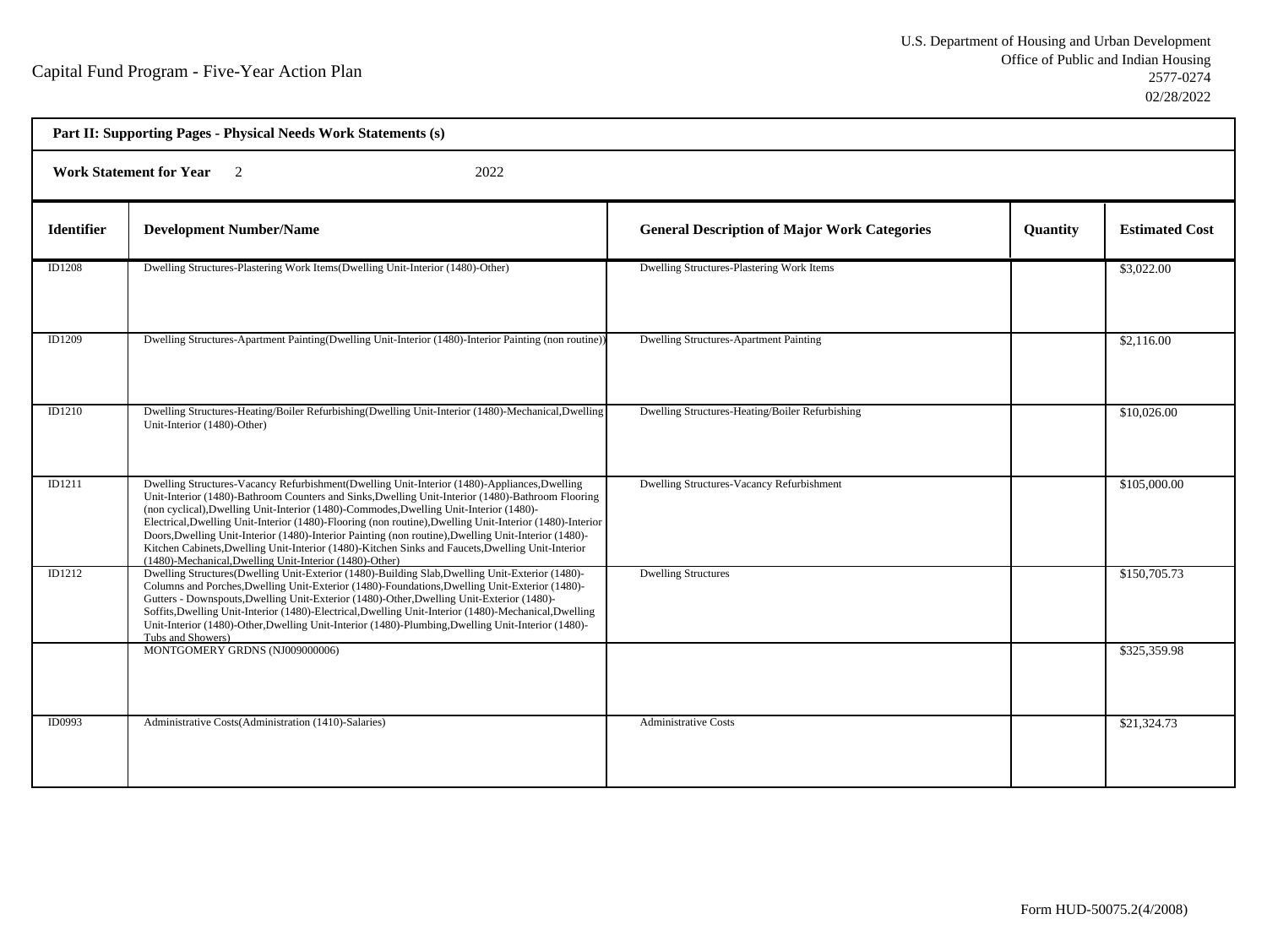| Part II: Supporting Pages - Physical Needs Work Statements (s) |                                                                                                                                                                                                                         |                                                     |                 |                       |
|----------------------------------------------------------------|-------------------------------------------------------------------------------------------------------------------------------------------------------------------------------------------------------------------------|-----------------------------------------------------|-----------------|-----------------------|
| <b>Work Statement for Year</b> 2<br>2022                       |                                                                                                                                                                                                                         |                                                     |                 |                       |
| <b>Identifier</b>                                              | <b>Development Number/Name</b>                                                                                                                                                                                          | <b>General Description of Major Work Categories</b> | <b>Quantity</b> | <b>Estimated Cost</b> |
| <b>ID0998</b>                                                  | Management Improvements (Management Improvement (1408)-Security Improvements (not police or<br>guard-non-physical), Management Improvement (1408)-Staff Training, Management Improvement<br>(1408)-System Improvements) | Management Improvements                             |                 | \$4,264.95            |
| <b>ID1008</b>                                                  | CFFP Debt Service(Bond Debt Obligation (9001))                                                                                                                                                                          | <b>CFFP Debt Service</b>                            |                 | \$22,394.30           |
| ID1215                                                         | Construction / Demolition - Montgomery (Dwelling Unit - Demolition (1480))                                                                                                                                              | Construction / Demolition - Montgomery              |                 | \$257,376.00          |
| ID1894                                                         | Relocation - Montgomery(Contract Administration (1480)-Relocation)                                                                                                                                                      | Relocation - Montgomery                             |                 | \$20,000.00           |
|                                                                | <b>Subtotal of Estimated Cost</b>                                                                                                                                                                                       |                                                     |                 | \$7,108,242.00        |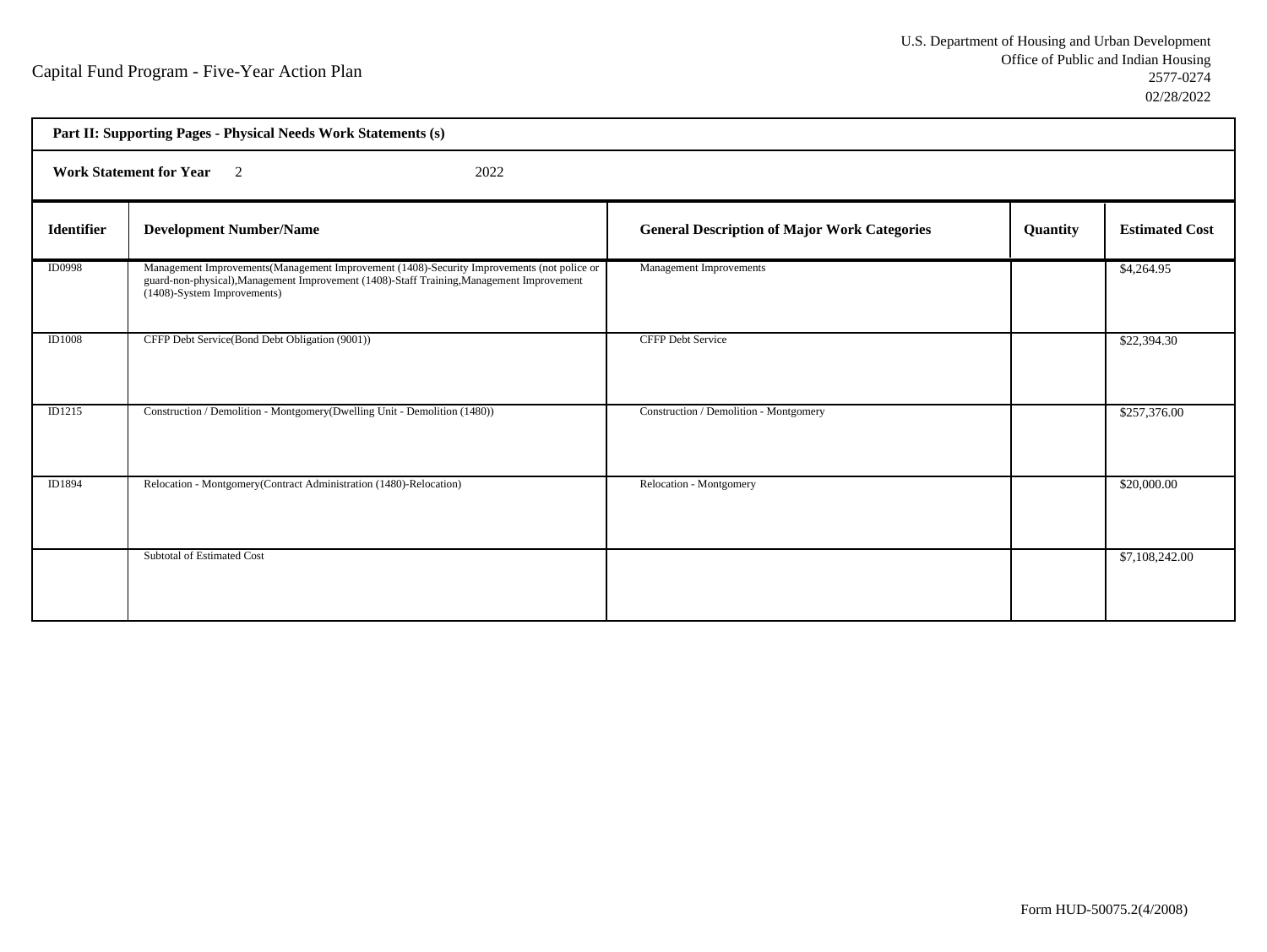| Part II: Supporting Pages - Physical Needs Work Statements (s) |                                                                                                                                                                                                                                               |                                                          |          |                       |  |
|----------------------------------------------------------------|-----------------------------------------------------------------------------------------------------------------------------------------------------------------------------------------------------------------------------------------------|----------------------------------------------------------|----------|-----------------------|--|
|                                                                | Work Statement for Year 3<br>2023                                                                                                                                                                                                             |                                                          |          |                       |  |
| <b>Identifier</b>                                              | <b>Development Number/Name</b>                                                                                                                                                                                                                | <b>General Description of Major Work Categories</b>      | Quantity | <b>Estimated Cost</b> |  |
|                                                                | BERRY GRDNS (NJ009000009)                                                                                                                                                                                                                     |                                                          |          | \$1,392,477.29        |  |
| ID1172                                                         | Dwelling Structures-Upgrade Heating System in Apartments (Dwelling Unit-Interior (1480)-<br>Mechanical, Dwelling Unit-Interior (1480)-Other)                                                                                                  | Dwelling Structures-Upgrade Heating System in Apartments |          | \$24,160.00           |  |
| ID1173                                                         | Dwelling Structures- Doors(Dwelling Unit-Interior (1480)-Interior Doors, Dwelling Unit-Exterior<br>(1480)-Exterior Doors)                                                                                                                     | <b>Dwelling Structures-Doors</b>                         |          | \$4,160.00            |  |
| <b>ID1174</b>                                                  | Dwelling Structures-Replacement of Door Closures at Staircase(Dwelling Unit-Exterior (1480)-<br>Exterior Doors, Dwelling Unit-Exterior (1480)-Exterior Stairwells - Fire Escape, Dwelling Unit-<br>Exterior (1480)-Stairwells - Fire Escapes) | Dwelling Structures-Replacement of Door Closures         |          | \$1,040.00            |  |
| <b>ID1175</b>                                                  | Dwelling Structures-Energy Mgmt System(Dwelling Unit-Interior (1480)-Other)                                                                                                                                                                   | Dwelling Structures-Energy Mgmt System                   |          | \$2,080.00            |  |
| ID1176                                                         | Dwelling Structures-Roof(Dwelling Unit-Exterior (1480)-Roofs)                                                                                                                                                                                 | <b>Dwelling Structures-Roof</b>                          |          | \$15,832.00           |  |
| <b>ID1177</b>                                                  | Dwelling Structures-Painting Halls/Stairs(Dwelling Unit-Interior (1480)-Interior Painting (non<br>routine))                                                                                                                                   | Dwelling Structures-Painting Halls/Stairs                |          | \$624.00              |  |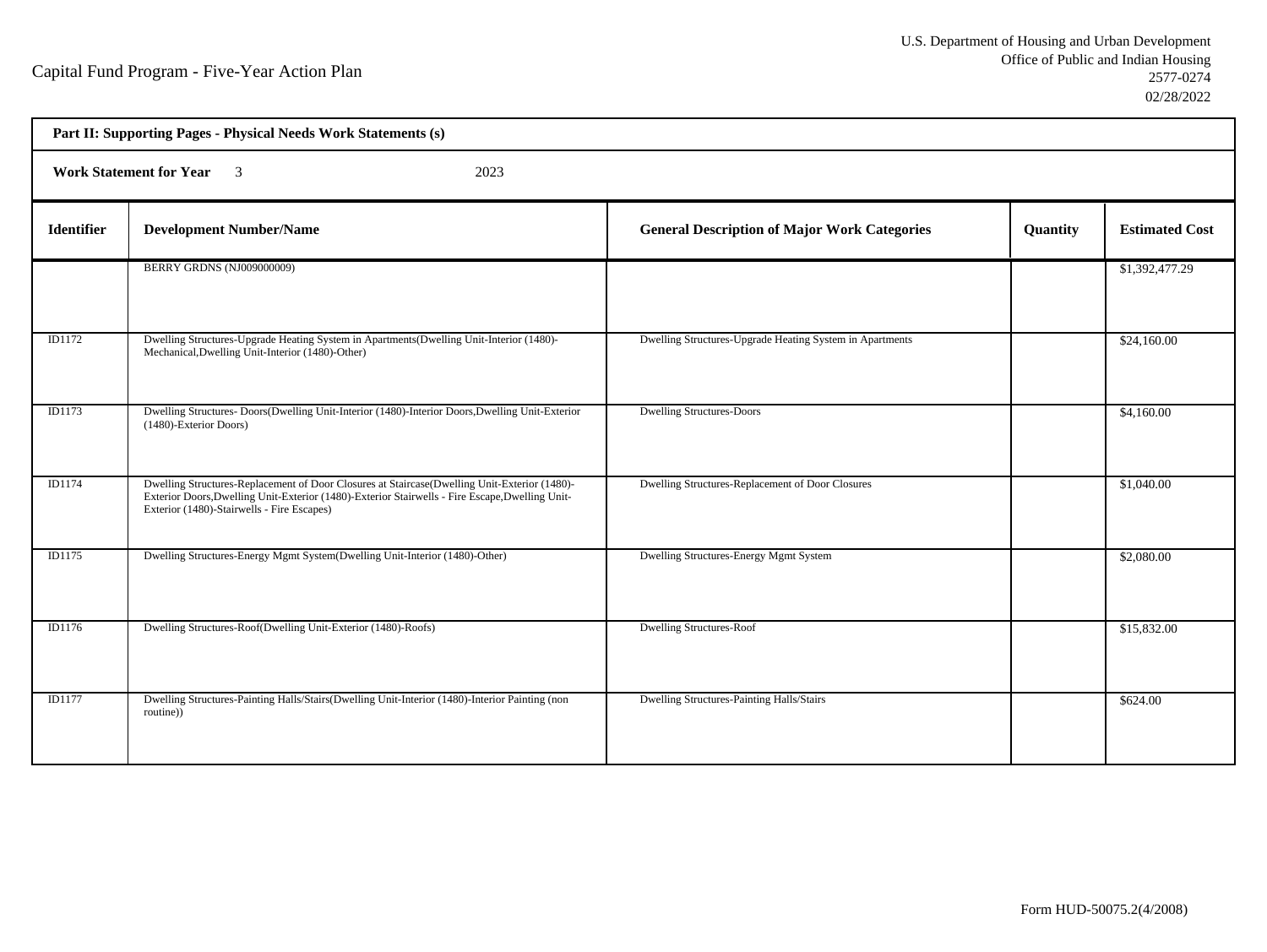| Part II: Supporting Pages - Physical Needs Work Statements (s) |                                                                                                                                       |                                                     |          |                       |  |
|----------------------------------------------------------------|---------------------------------------------------------------------------------------------------------------------------------------|-----------------------------------------------------|----------|-----------------------|--|
|                                                                | <b>Work Statement for Year</b><br>$\overline{\mathbf{3}}$<br>2023                                                                     |                                                     |          |                       |  |
| Identifier                                                     | <b>Development Number/Name</b>                                                                                                        | <b>General Description of Major Work Categories</b> | Quantity | <b>Estimated Cost</b> |  |
| ID1178                                                         | Dwelling Structures-Plastering Work Items(Dwelling Unit-Interior (1480)-Other)                                                        | Dwelling Structures-Plastering Work Items           |          | \$1,040.00            |  |
| ID1179                                                         | Dwelling Structures-Masonry(Dwelling Unit-Interior (1480)-Other)                                                                      | <b>Dwelling Structures-Masonry</b>                  |          | \$1,040.00            |  |
| <b>ID1180</b>                                                  | Dwelling Structures-Painting (Seniors)(Dwelling Unit-Interior (1480)-Interior Painting (non routine))                                 | Dwelling Structures-Painting (Seniors)              |          | \$1,248.00            |  |
| ID1181                                                         | Dwelling Structures-Pump Refurb/Zone Control(Dwelling Unit-Interior (1480)-Other, Dwelling Unit-<br>Interior (1480)-Plumbing)         | Dwelling Structures-Pump Refurb/Zone Control        |          | \$749.00              |  |
| ID1182                                                         | Dwelling Structures-Interior Steam and Return Line(Dwelling Unit-Interior (1480)-<br>Mechanical, Dwelling Unit-Interior (1480)-Other) | Dwelling Structures-Interior Steam and Return Line  |          | \$832.00              |  |
| ID1183                                                         | Dwelling Structures-Interior Sewer Cleaning(Dwelling Unit-Interior (1480)-Other, Dwelling Unit-<br>Interior (1480)-Plumbing)          | Dwelling Structures-Interior Sewer Cleaning         |          | \$333.00              |  |
| <b>ID1184</b>                                                  | Dwelling Structures-Utility Monitoring System(Dwelling Unit-Interior (1480)-Other)                                                    | Dwelling Structures-Utility Monitoring System       |          | \$416.00              |  |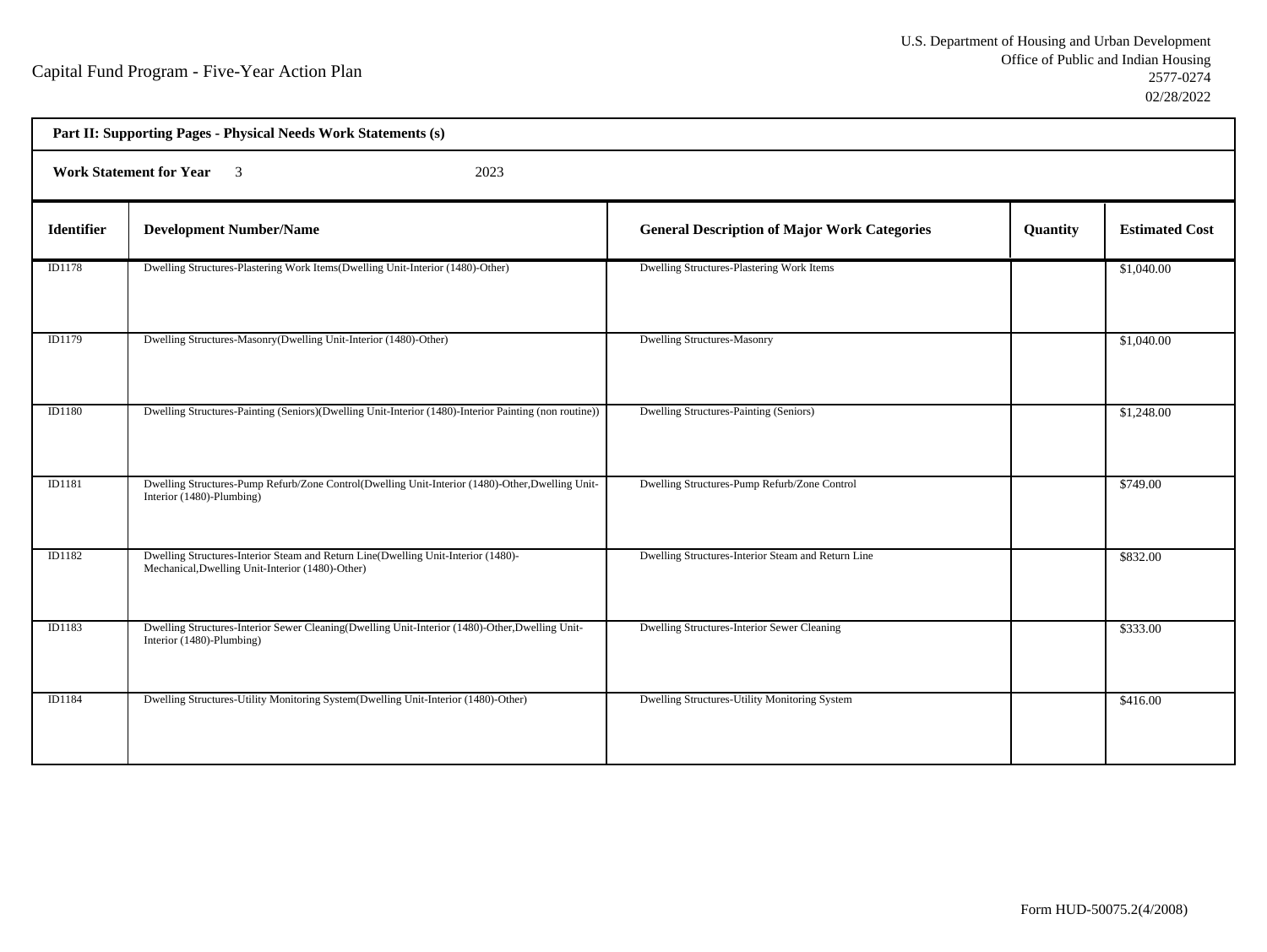| Part II: Supporting Pages - Physical Needs Work Statements (s) |                                                                                                                                                                                                                                                                                                                                                                                                                                                                                                                                                                                                                                                                                 |                                                        |                 |                       |  |  |
|----------------------------------------------------------------|---------------------------------------------------------------------------------------------------------------------------------------------------------------------------------------------------------------------------------------------------------------------------------------------------------------------------------------------------------------------------------------------------------------------------------------------------------------------------------------------------------------------------------------------------------------------------------------------------------------------------------------------------------------------------------|--------------------------------------------------------|-----------------|-----------------------|--|--|
|                                                                | 2023<br><b>Work Statement for Year</b>                                                                                                                                                                                                                                                                                                                                                                                                                                                                                                                                                                                                                                          |                                                        |                 |                       |  |  |
| <b>Identifier</b>                                              | <b>Development Number/Name</b>                                                                                                                                                                                                                                                                                                                                                                                                                                                                                                                                                                                                                                                  | <b>General Description of Major Work Categories</b>    | <b>Quantity</b> | <b>Estimated Cost</b> |  |  |
| ID1186                                                         | Dwelling Structures-Fire Alarm System Upgrade(Dwelling Unit-Interior (1480)-Other)                                                                                                                                                                                                                                                                                                                                                                                                                                                                                                                                                                                              | Dwelling Structures-Fire Alarm System Upgrade          |                 | \$5,416.00            |  |  |
| ID1187                                                         | Dwelling Structures-Bathroom Modernization: Minor(Dwelling Unit-Interior (1480)-Bathroom<br>Counters and Sinks, Dwelling Unit-Interior (1480)-Bathroom Flooring (non cyclical), Dwelling Unit-<br>Interior (1480)-Electrical, Dwelling Unit-Interior (1480)-Flooring (non routine), Dwelling Unit-Interior<br>(1480)-Interior Painting (non routine), Dwelling Unit-Interior (1480)-Mechanical, Dwelling Unit-<br>Interior (1480)-Other, Dwelling Unit-Interior (1480)-Plumbing, Dwelling Unit-Interior (1480)-Tubs and<br>Showers)                                                                                                                                             | Dwelling Structures-Bathroom Modernization: Minor      |                 | \$5,040.00            |  |  |
| ID1188                                                         | Dwelling Structures-Pipe Insulation(Dwelling Unit-Interior (1480)-Other, Dwelling Unit-Interior<br>$(1480)$ -Plumbing)                                                                                                                                                                                                                                                                                                                                                                                                                                                                                                                                                          | Dwelling Structures-Pipe Insulation                    |                 | \$1,664.00            |  |  |
| ID1190                                                         | Dwelling Structures-Kitchen Cabinets(Dwelling Unit-Interior (1480)-Kitchen Cabinets)                                                                                                                                                                                                                                                                                                                                                                                                                                                                                                                                                                                            | Dwelling Structures-Kitchen Cabinets                   |                 | \$1,475.00            |  |  |
| ID1191                                                         | Dwelling Structures-Fire Pump Refurbishment(Dwelling Unit-Interior (1480)-Other)                                                                                                                                                                                                                                                                                                                                                                                                                                                                                                                                                                                                | Dwelling Structures-Fire Pump Refurbishment            |                 | \$624.00              |  |  |
| ID1192                                                         | Dwelling Structures-Vacancy Refurbishment(Dwelling Unit-Interior (1480)-Appliances, Dwelling<br>Unit-Interior (1480)-Bathroom Counters and Sinks, Dwelling Unit-Interior (1480)-Bathroom Flooring<br>(non cyclical), Dwelling Unit-Interior (1480)-Commodes, Dwelling Unit-Interior (1480)-<br>Electrical, Dwelling Unit-Interior (1480)-Flooring (non routine), Dwelling Unit-Interior (1480)-Interior<br>Doors, Dwelling Unit-Interior (1480)-Interior Painting (non routine), Dwelling Unit-Interior (1480)-<br>Kitchen Cabinets, Dwelling Unit-Interior (1480)-Kitchen Sinks and Faucets, Dwelling Unit-Interior<br>(1480)-Mechanical, Dwelling Unit-Interior (1480)-Other) | Dwelling Structures-Vacancy Refurbishment              |                 | \$102,080.00          |  |  |
| ID1193                                                         | Dwelling Structures-Apt Window/Curtainwall Replacement(Dwelling Unit-Exterior (1480)-Building<br>Slab, Dwelling Unit-Exterior (1480)-Exterior Paint and Caulking, Dwelling Unit-Exterior (1480)-<br>Foundations, Dwelling Unit-Exterior (1480)-Other, Dwelling Unit-Exterior (1480)-Siding, Dwelling<br>Unit-Exterior (1480)-Windows, Dwelling Unit-Interior (1480)-Mechanical, Dwelling Unit-Interior<br>$(1480)$ -Other)                                                                                                                                                                                                                                                      | Dwelling Structures-Apt Window/Curtainwall Replacement |                 | \$104,005.00          |  |  |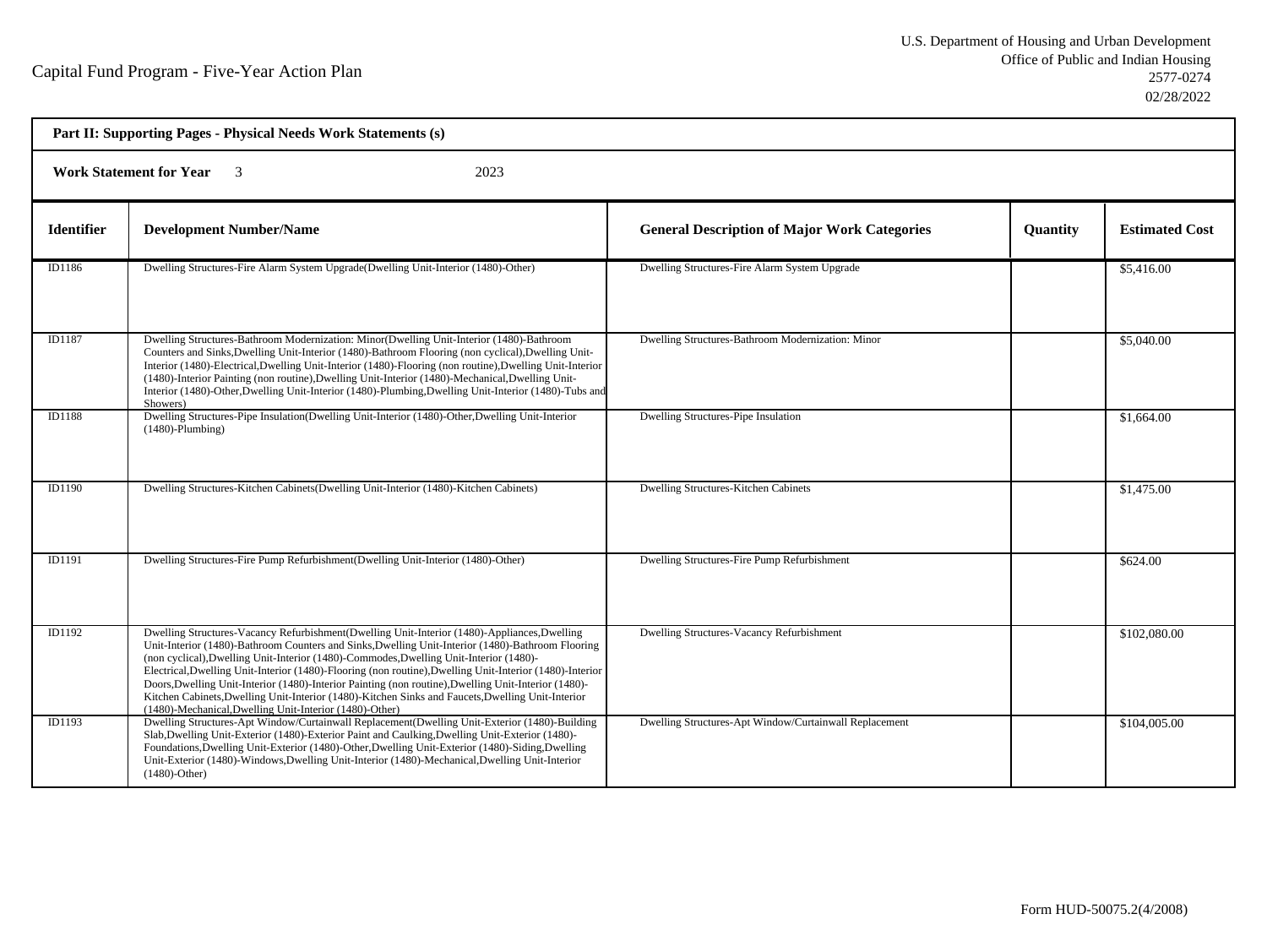| Part II: Supporting Pages - Physical Needs Work Statements (s) |                                                                                                                                                                                                                                                                   |                                                     |          |                       |  |  |
|----------------------------------------------------------------|-------------------------------------------------------------------------------------------------------------------------------------------------------------------------------------------------------------------------------------------------------------------|-----------------------------------------------------|----------|-----------------------|--|--|
|                                                                | <b>Work Statement for Year</b> 3<br>2023                                                                                                                                                                                                                          |                                                     |          |                       |  |  |
| <b>Identifier</b>                                              | <b>Development Number/Name</b>                                                                                                                                                                                                                                    | <b>General Description of Major Work Categories</b> | Quantity | <b>Estimated Cost</b> |  |  |
| ID1194                                                         | Dwelling Structures- Building Structural(Dwelling Unit-Exterior (1480)-Building Slab, Dwelling Unit-<br>Exterior (1480)-Foundations, Dwelling Unit-Exterior (1480)-Other, Dwelling Unit-Exterior (1480)-<br>Siding, Dwelling Unit-Interior (1480)-Interior Doors) | <b>Dwelling Structures- Building Structural</b>     |          | \$54,160.00           |  |  |
| ID1230                                                         | Operations (Operations (1406))                                                                                                                                                                                                                                    | Operations                                          |          | \$322,071.36          |  |  |
| <b>ID1238</b>                                                  | Administrative Costs(Administration (1410)-Salaries)                                                                                                                                                                                                              | <b>Administrative Costs</b>                         |          | \$143,142.83          |  |  |
| <b>ID1248</b>                                                  | Management Improvements (Management Improvement (1408)-Security Improvements (not police or<br>guard-non-physical), Management Improvement (1408)-Staff Training, Management Improvement<br>(1408)-System Improvements)                                           | <b>Management Improvements</b>                      |          | \$20,040.00           |  |  |
| ID1256                                                         | CFFP Debt Service(Bond Debt Obligation (9001))                                                                                                                                                                                                                    | <b>CFFP Debt Service</b>                            |          | \$187,903.01          |  |  |
| ID1263                                                         | A&E Fees (As needed)(Contract Administration (1480)-Other Fees and Costs)                                                                                                                                                                                         | A&E Fees                                            |          | \$24,396.89           |  |  |
| ID1274                                                         | Non-Dwelling Equipment-Compactor System Refurb(Non-Dwelling Equipment-Expendable/Non-<br>Expendable (1480)-Other)                                                                                                                                                 | Non-Dwelling Equipment-Compactor System Refurb      |          | \$560.50              |  |  |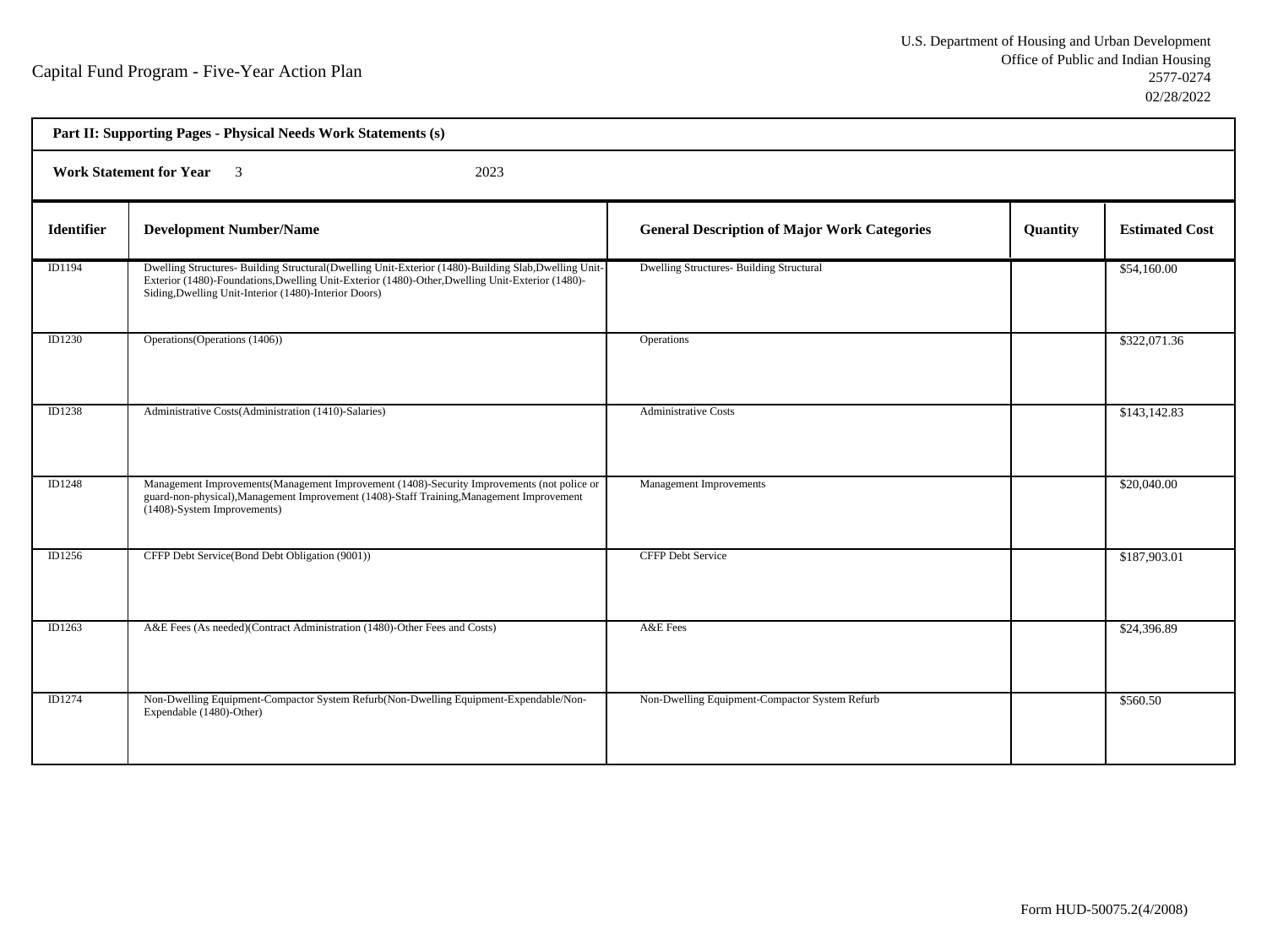| Part II: Supporting Pages - Physical Needs Work Statements (s) |                                                                                                                                                                                  |                                                     |          |                       |  |  |
|----------------------------------------------------------------|----------------------------------------------------------------------------------------------------------------------------------------------------------------------------------|-----------------------------------------------------|----------|-----------------------|--|--|
|                                                                | <b>Work Statement for Year</b><br>2023<br>$\overline{\mathbf{3}}$                                                                                                                |                                                     |          |                       |  |  |
| <b>Identifier</b>                                              | <b>Development Number/Name</b>                                                                                                                                                   | <b>General Description of Major Work Categories</b> | Quantity | <b>Estimated Cost</b> |  |  |
| ID1275                                                         | Dwelling Equipment-Ranges and Refrigerators (Dwelling Unit-Interior (1480)-Appliances)                                                                                           | Dwelling Equipment-Ranges and Refrigerators         |          | \$37,017.26           |  |  |
| ID1276                                                         | Non-Dwelling Equipment-Security Cameras (Non-Dwelling Equipment-Expendable/Non-Expendable<br>$(1480)$ -Other)                                                                    | Non-Dwelling Equipment-Security Cameras             |          | \$20,589.52           |  |  |
| ID1304                                                         | Site Improvements-Signage(Dwelling Unit-Site Work (1480)-Other, Dwelling Unit-Site Work (1480)-<br>Signage)                                                                      | Site Improvements-Signage                           |          | \$206.00              |  |  |
| <b>ID1305</b>                                                  | Site Improvements-Parking Gate Operators (Dwelling Unit-Site Work (1480)-Electric<br>Distribution, Dwelling Unit-Site Work (1480)-Other, Dwelling Unit-Site Work (1480)-Parking) | Site Improvements-Parking Gate Operators            |          | \$416.00              |  |  |
| ID1306                                                         | Site Improvements-Exterior Benches(Dwelling Unit-Site Work (1480)-Other)                                                                                                         | Site Improvements-Exterior Benches                  |          | \$624.00              |  |  |
| ID1307                                                         | Site Improvements-Exterior Security Lighting (Non-Dwelling Site Work (1480)-Lighting)                                                                                            | Site Improvements-Exterior Security Lighting        |          | \$1,040.00            |  |  |
| <b>ID1308</b>                                                  | Site Improvements-Landscaping(Dwelling Unit-Site Work (1480)-Other, Dwelling Unit-Site Work<br>$(1480)$ -Landscape)                                                              | Site Improvements-Landscaping                       |          | \$1,475.00            |  |  |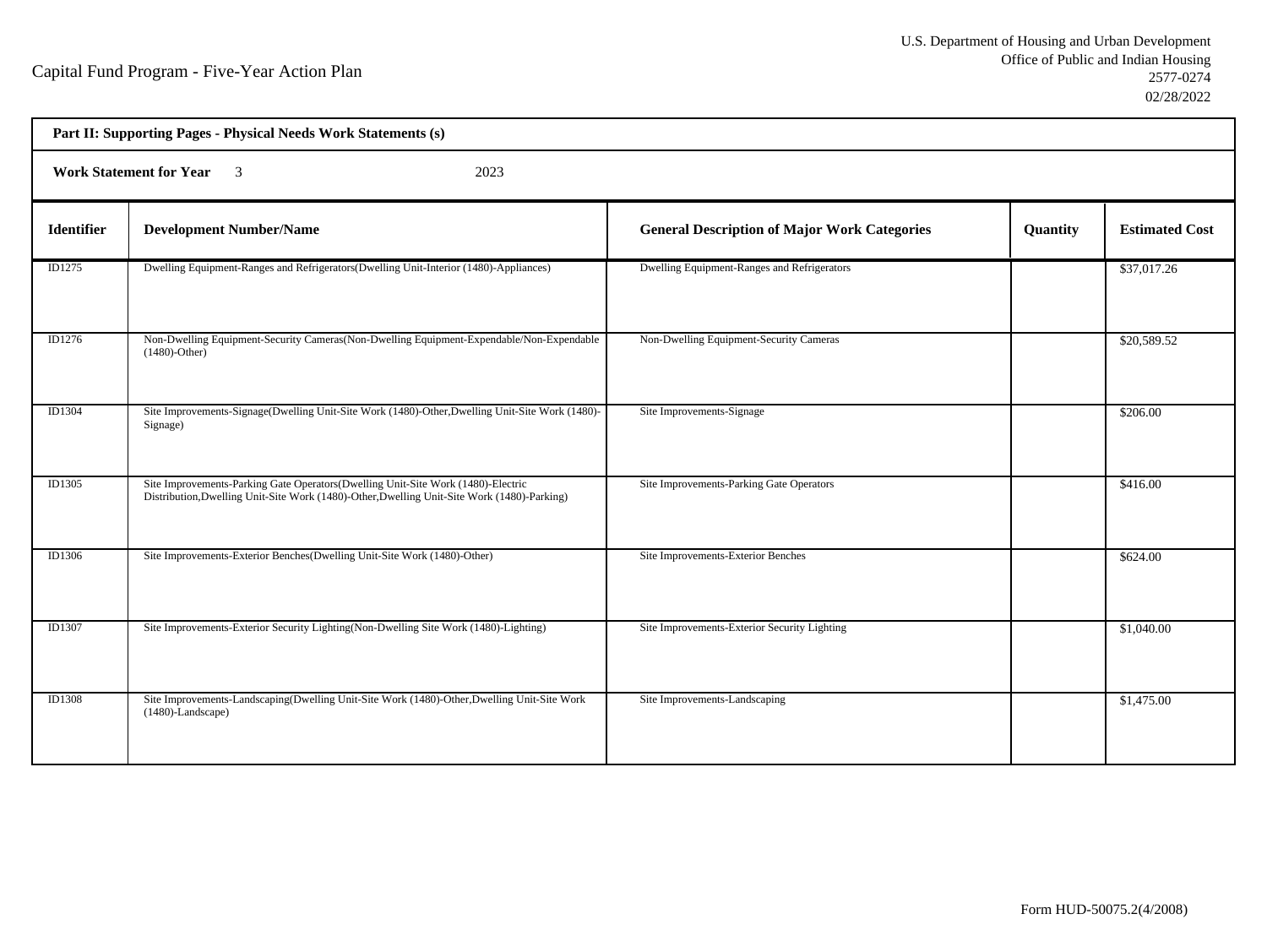| Part II: Supporting Pages - Physical Needs Work Statements (s) |                                                                                                                                                                                                                                                                                                                                                                                                                                                                                                                                                                                                                                                                                                                    |                                                     |          |                       |  |
|----------------------------------------------------------------|--------------------------------------------------------------------------------------------------------------------------------------------------------------------------------------------------------------------------------------------------------------------------------------------------------------------------------------------------------------------------------------------------------------------------------------------------------------------------------------------------------------------------------------------------------------------------------------------------------------------------------------------------------------------------------------------------------------------|-----------------------------------------------------|----------|-----------------------|--|
| <b>Work Statement for Year</b><br>2023                         |                                                                                                                                                                                                                                                                                                                                                                                                                                                                                                                                                                                                                                                                                                                    |                                                     |          |                       |  |
| <b>Identifier</b>                                              | <b>Development Number/Name</b>                                                                                                                                                                                                                                                                                                                                                                                                                                                                                                                                                                                                                                                                                     | <b>General Description of Major Work Categories</b> | Quantity | <b>Estimated Cost</b> |  |
| ID1309                                                         | Site Improvements(Non-Dwelling Site Work (1480)-Asphalt - Concrete - Paving, Non-Dwelling Site<br>Work (1480)-Curb and Gutter, Non-Dwelling Site Work (1480)-Dumpster and Enclosures, Non-<br>Dwelling Site Work (1480)-Fencing, Non-Dwelling Site Work (1480)-Lighting)                                                                                                                                                                                                                                                                                                                                                                                                                                           | Site Improvements                                   |          | \$24,790.07           |  |
| ID1420                                                         | Dwelling Structures-Bathroom Modernization: Minor(Dwelling Unit-Interior (1480)-Bathroom<br>Counters and Sinks, Dwelling Unit-Interior (1480)-Bathroom Flooring (non cyclical), Dwelling Unit-<br>Interior (1480)-Electrical, Dwelling Unit-Interior (1480)-Flooring (non routine), Dwelling Unit-Interior<br>(1480)-Interior Painting (non routine), Dwelling Unit-Interior (1480)-Mechanical, Dwelling Unit-<br>Interior (1480)-Other, Dwelling Unit-Interior (1480)-Plumbing, Dwelling Unit-Interior (1480)-Tubs and<br>Showers)                                                                                                                                                                                | Dwelling Structures-Bathroom Modernization: Minor   |          | \$5,040.00            |  |
| ID1427                                                         | Dwelling Structures(Dwelling Unit-Exterior (1480)-Stairwells - Fire Escapes, Dwelling Unit-Interior<br>(1480)-Electrical, Dwelling Unit-Interior (1480)-Mechanical, Dwelling Unit-Interior (1480)-<br>Other, Dwelling Unit-Interior (1480)-Plumbing, Dwelling Unit-Interior (1480)-Tubs and<br>Showers, Dwelling Unit-Exterior (1480)-Columns and Porches, Dwelling Unit-Exterior (1480)-Exterior<br>Stairwells - Fire Escape, Dwelling Unit-Exterior (1480)-Foundations, Dwelling Unit-Exterior (1480)-<br>Gutters - Downspouts, Dwelling Unit-Exterior (1480)-Landings and Railings, Dwelling Unit-Exterior<br>(1480)-Other, Dwelling Unit-Exterior (1480)-Soffits, Dwelling Unit-Exterior (1480)-Building Slab) | <b>Dwelling Structures</b>                          |          | \$275,146.85          |  |
|                                                                | MARION GRDNS (NJ009000002)                                                                                                                                                                                                                                                                                                                                                                                                                                                                                                                                                                                                                                                                                         |                                                     |          | \$1,155,964.70        |  |
| ID1225                                                         | Operations (Operations (1406))                                                                                                                                                                                                                                                                                                                                                                                                                                                                                                                                                                                                                                                                                     | Operations                                          |          | \$286,285.65          |  |
| ID1233                                                         | Administrative Costs(Administration (1410)-Salaries)                                                                                                                                                                                                                                                                                                                                                                                                                                                                                                                                                                                                                                                               | <b>Administrative Costs</b>                         |          | \$93,042.84           |  |
| ID1242                                                         | Management Improvements (Management Improvement (1408)-Security Improvements (not police or<br>guard-non-physical), Management Improvement (1408)-Staff Training, Management Improvement<br>(1408)-System Improvements)                                                                                                                                                                                                                                                                                                                                                                                                                                                                                            | <b>Management Improvements</b>                      |          | \$21,471.42           |  |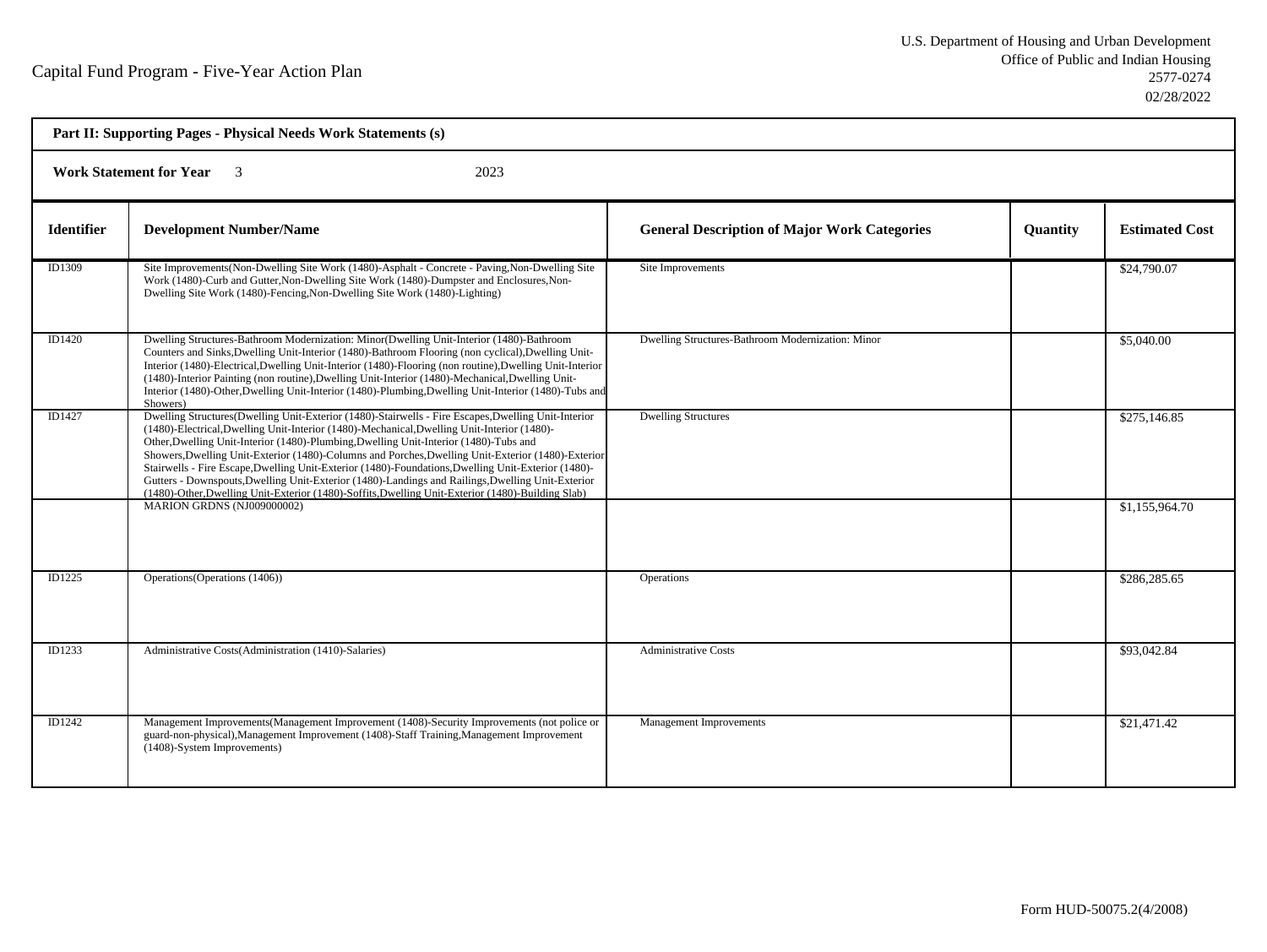h

| Part II: Supporting Pages - Physical Needs Work Statements (s) |                                                                                                                                                     |                                                     |          |                       |  |  |
|----------------------------------------------------------------|-----------------------------------------------------------------------------------------------------------------------------------------------------|-----------------------------------------------------|----------|-----------------------|--|--|
|                                                                | Work Statement for Year 3<br>2023                                                                                                                   |                                                     |          |                       |  |  |
| <b>Identifier</b>                                              | <b>Development Number/Name</b>                                                                                                                      | <b>General Description of Major Work Categories</b> | Quantity | <b>Estimated Cost</b> |  |  |
| ID1251                                                         | CFFP Debt Service(Bond Debt Obligation (9001))                                                                                                      | <b>CFFP Debt Service</b>                            |          | \$187,903.01          |  |  |
| ID1258                                                         | A&E Fees (As needed)(Contract Administration (1480)-Other Fees and Costs)                                                                           | A&E Fees-Fees and Costs                             |          | \$97,587.55           |  |  |
| ID1265                                                         | Dwelling Equipment-Ranges and Refrigerators(Dwelling Unit-Interior (1480)-Appliances)                                                               | Dwelling Equipment-Ranges and Refrigerators         |          | \$37,017.26           |  |  |
| ID1280                                                         | Non-Dwelling Equipment-Security Cameras(Non-Dwelling Equipment-Expendable/Non-Expendable<br>$(1480)$ -Other)                                        | Non-Dwelling Equipment-Security Cameras             |          | \$15,107.16           |  |  |
| ID1281                                                         | Site Improvements-Sidewalk Replacement(Non-Dwelling Site Work (1480)-Asphalt - Concrete -<br>Paving, Non-Dwelling Site Work (1480)-Curb and Gutter) | Site Improvements-Sidewalk Replacement              |          | \$1,330.05            |  |  |
| ID1282                                                         | Site Improvements-Steam/Return(Non-Dwelling Site Work (1480)-Site Utilities)                                                                        | Site Improvements-Steam/Return                      |          | \$1,284.00            |  |  |
| ID1284                                                         | Site Improvements-Fence(Non-Dwelling Site Work (1480)-Fencing)                                                                                      | Site Improvements-Fence                             |          | \$1,100.00            |  |  |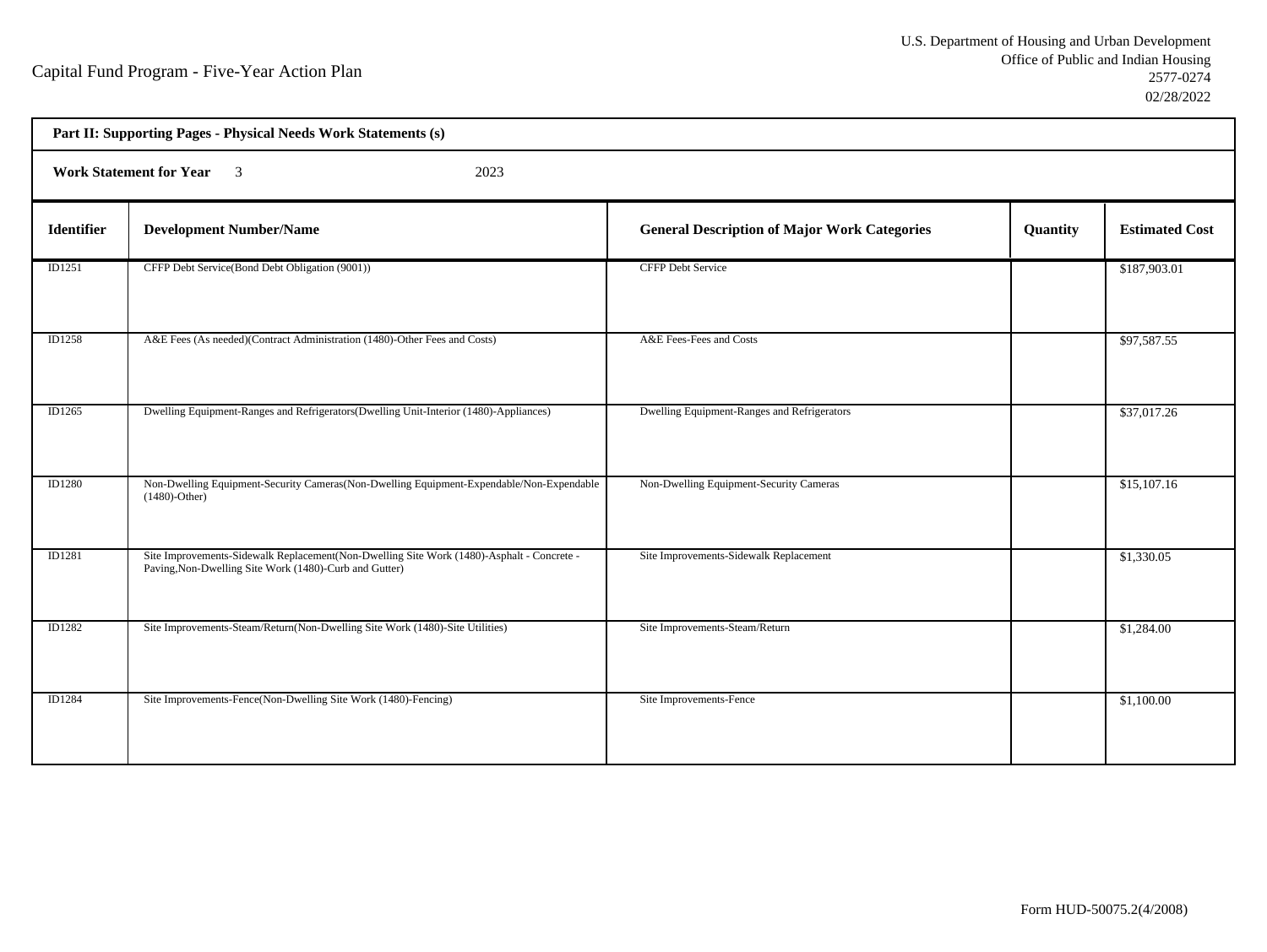| Part II: Supporting Pages - Physical Needs Work Statements (s) |                                                                                                                                                                                                                                                                                                                                                                                                                                                                                                                                                                                                                                                                                 |                                                     |                 |                       |  |
|----------------------------------------------------------------|---------------------------------------------------------------------------------------------------------------------------------------------------------------------------------------------------------------------------------------------------------------------------------------------------------------------------------------------------------------------------------------------------------------------------------------------------------------------------------------------------------------------------------------------------------------------------------------------------------------------------------------------------------------------------------|-----------------------------------------------------|-----------------|-----------------------|--|
| <b>Work Statement for Year</b> 3<br>2023                       |                                                                                                                                                                                                                                                                                                                                                                                                                                                                                                                                                                                                                                                                                 |                                                     |                 |                       |  |
| <b>Identifier</b>                                              | <b>Development Number/Name</b>                                                                                                                                                                                                                                                                                                                                                                                                                                                                                                                                                                                                                                                  | <b>General Description of Major Work Categories</b> | <b>Quantity</b> | <b>Estimated Cost</b> |  |
| ID1285                                                         | Site Improvements-Exterior Security Lighting(Non-Dwelling Site Work (1480)-Lighting)                                                                                                                                                                                                                                                                                                                                                                                                                                                                                                                                                                                            | Site Improvements-Exterior Security Lighting        |                 | \$3,080.00            |  |
| ID1286                                                         | Site Improvements (Non-Dwelling Site Work (1480)-Asphalt - Concrete - Paving, Non-Dwelling Site<br>Work (1480)-Curb and Gutter, Non-Dwelling Site Work (1480)-Dumpster and Enclosures, Non-<br>Dwelling Site Work (1480)-Storm Drainage)                                                                                                                                                                                                                                                                                                                                                                                                                                        | Site Improvements                                   |                 | \$13,440.00           |  |
| ID1312                                                         | Dwelling Structures-Vacancy Refurbishment(Dwelling Unit-Interior (1480)-Appliances, Dwelling<br>Unit-Interior (1480)-Bathroom Counters and Sinks, Dwelling Unit-Interior (1480)-Bathroom Flooring<br>(non cyclical), Dwelling Unit-Interior (1480)-Commodes, Dwelling Unit-Interior (1480)-<br>Electrical, Dwelling Unit-Interior (1480)-Flooring (non routine), Dwelling Unit-Interior (1480)-Interior<br>Doors, Dwelling Unit-Interior (1480)-Interior Painting (non routine), Dwelling Unit-Interior (1480)-<br>Kitchen Cabinets, Dwelling Unit-Interior (1480)-Kitchen Sinks and Faucets, Dwelling Unit-Interior<br>(1480)-Mechanical, Dwelling Unit-Interior (1480)-Other) | Dwelling Structures-Vacancy Refurbishment           |                 | \$37,909.47           |  |
| ID1313                                                         | Dwelling Structures-Plastering Work Items(Dwelling Unit-Interior (1480)-Other)                                                                                                                                                                                                                                                                                                                                                                                                                                                                                                                                                                                                  | Dwelling Structures-Plastering Work Items           |                 | \$3,499.00            |  |
| ID1314                                                         | Dwelling Structures-Masonry(Dwelling Unit-Interior (1480)-Other)                                                                                                                                                                                                                                                                                                                                                                                                                                                                                                                                                                                                                | <b>Dwelling Structures-Masonry</b>                  |                 | \$12,598.00           |  |
| ID1315                                                         | Dwelling Structures-Painting (Seniors)(Dwelling Unit-Interior (1480)-Interior Painting (non routine))                                                                                                                                                                                                                                                                                                                                                                                                                                                                                                                                                                           | Dwelling Structures-Painting (Seniors)              |                 | \$4,200.00            |  |
| ID1316                                                         | Dwelling Structures-Boiler Upgrade(Dwelling Unit-Interior (1480)-Mechanical,Dwelling Unit-Interior<br>$(1480)$ -Other)                                                                                                                                                                                                                                                                                                                                                                                                                                                                                                                                                          | Dwelling Structures-Boiler Upgrade                  |                 | \$3,499.00            |  |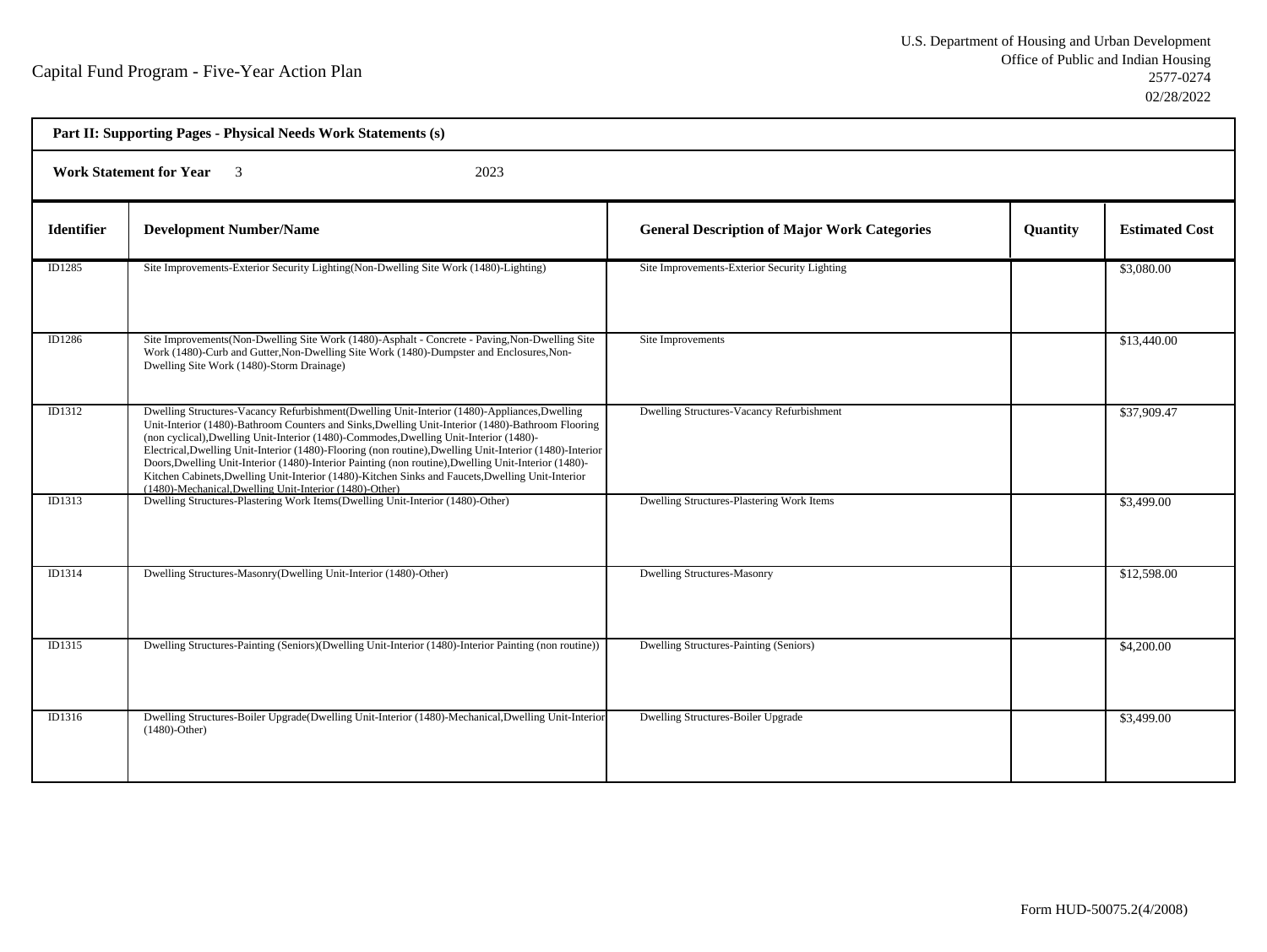|                   | Part II: Supporting Pages - Physical Needs Work Statements (s)                                                                                                                   |                                                         |          |                       |  |  |
|-------------------|----------------------------------------------------------------------------------------------------------------------------------------------------------------------------------|---------------------------------------------------------|----------|-----------------------|--|--|
|                   | Work Statement for Year 3<br>2023                                                                                                                                                |                                                         |          |                       |  |  |
| <b>Identifier</b> | <b>Development Number/Name</b>                                                                                                                                                   | <b>General Description of Major Work Categories</b>     | Quantity | <b>Estimated Cost</b> |  |  |
| ID1317            | Dwelling Structures-Pump Refurb/Zone Control(Dwelling Unit-Interior (1480)-Other, Dwelling Unit-<br>Interior (1480)-Plumbing)                                                    | Dwelling Structures-Pump Refurb/Zone Control            |          | \$1,400.00            |  |  |
| ID1318            | Dwelling Structures-Hot water System Convector Piping(Dwelling Unit-Interior (1480)-<br>Mechanical, Dwelling Unit-Interior (1480)-Other, Dwelling Unit-Interior (1480)-Plumbing) | Dwelling Structures-Hot water System Convector Piping   |          | \$3,499.00            |  |  |
| ID1319            | Dwelling Structures-Mold/Mildew Remediation(Dwelling Unit-Interior (1480)-Other)                                                                                                 | Dwelling Structures-Mold/Mildew Remediation             |          | \$6,160.00            |  |  |
| ID1320            | Dwelling Structures-Geothermal Work Items(Dwelling Unit-Interior (1480)-Other)                                                                                                   | Dwelling Structures-Geothermal Work Items               |          | \$2,800.00            |  |  |
| ID1321            | Dwelling Structures-Tuck pointing/Brick(Dwelling Unit-Exterior (1480)-Tuck-Pointing)                                                                                             | Dwelling Structures-Tuck pointing/Brick                 |          | \$3,499.00            |  |  |
| ID1322            | Dwelling Structures-Pipe Insulation/Cathodic Protection(Dwelling Unit-Interior (1480)-<br>Other, Dwelling Unit-Interior (1480)-Plumbing)                                         | Dwelling Structures-Pipe Insulation/Cathodic Protection |          | \$3,499.00            |  |  |
| ID1323            | Dwelling Structures-Kitchen Cabinets (Dwelling Unit-Interior (1480)-Kitchen Cabinets)                                                                                            | Dwelling Structures-Kitchen Cabinets                    |          | \$1,473.00            |  |  |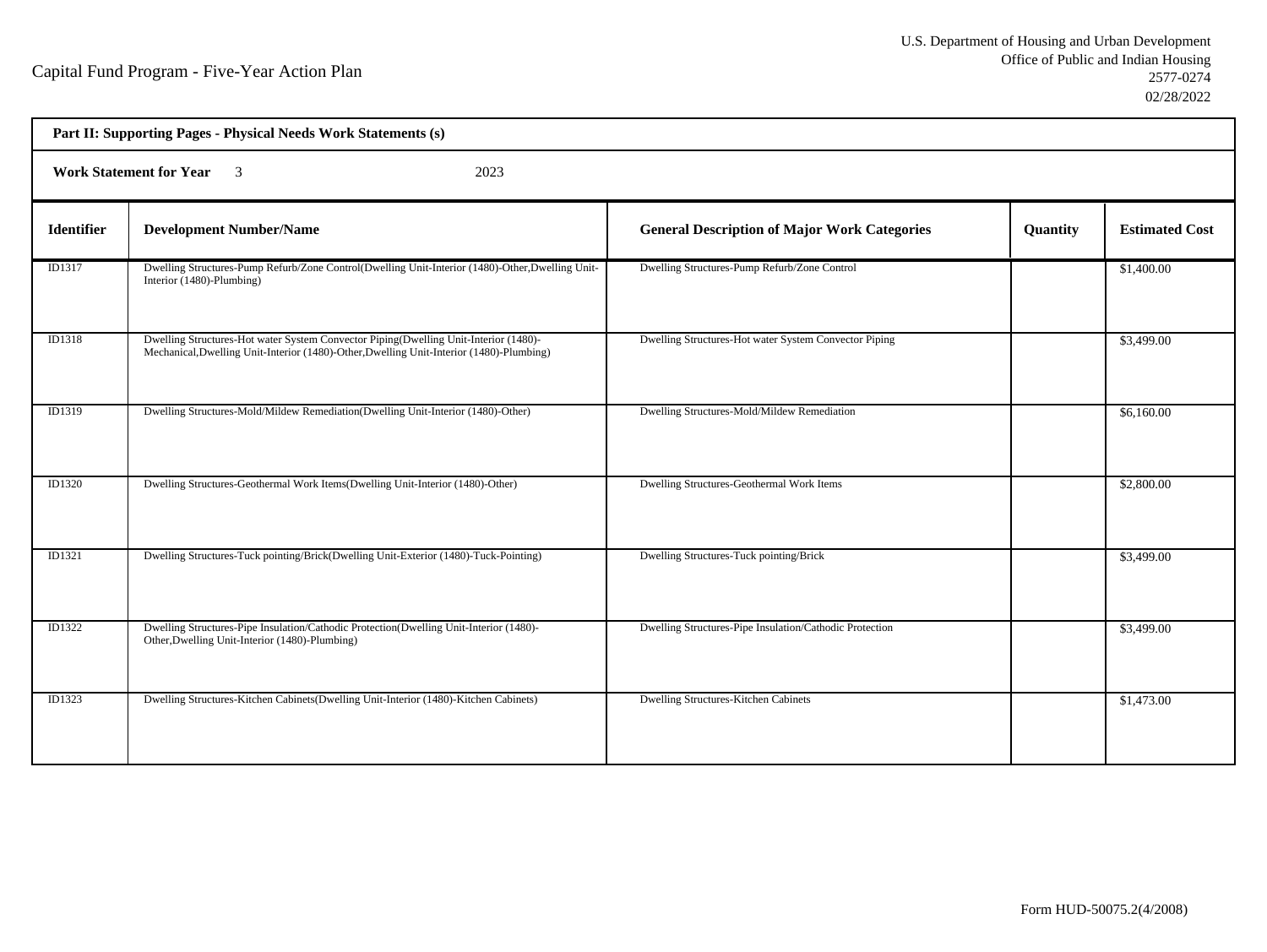| Part II: Supporting Pages - Physical Needs Work Statements (s) |                                                                                                                                                                                  |                                                       |          |                       |  |  |
|----------------------------------------------------------------|----------------------------------------------------------------------------------------------------------------------------------------------------------------------------------|-------------------------------------------------------|----------|-----------------------|--|--|
|                                                                | <b>Work Statement for Year</b><br>$\overline{\mathbf{3}}$<br>2023                                                                                                                |                                                       |          |                       |  |  |
| Identifier                                                     | <b>Development Number/Name</b>                                                                                                                                                   | <b>General Description of Major Work Categories</b>   | Quantity | <b>Estimated Cost</b> |  |  |
| ID1324                                                         | Dwelling Structures-Stairs(Dwelling Unit-Exterior (1480)-Stairwells - Fire Escapes)                                                                                              | <b>Dwelling Structures-Stairs</b>                     |          | \$5,599.00            |  |  |
| ID1325                                                         | Dwelling Structures-Energy Mgmt System(Dwelling Unit-Interior (1480)-Other)                                                                                                      | Dwelling Structures-Energy Mgmt System                |          | \$6,999.00            |  |  |
| ID1326                                                         | Dwelling Structures-Roof(Dwelling Unit-Exterior (1480)-Roofs)                                                                                                                    | <b>Dwelling Structures-Roof</b>                       |          | \$2,800.00            |  |  |
| ID1328                                                         | Dwelling Structures-Interior Sewer Cleaning(Dwelling Unit-Interior (1480)-Other, Dwelling Unit-<br>Interior (1480)-Plumbing)                                                     | Dwelling Structures-Interior Sewer Cleaning           |          | \$2,100.00            |  |  |
| ID1329                                                         | Dwelling Structures-Hot water System Convector Piping(Dwelling Unit-Interior (1480)-<br>Other, Dwelling Unit-Interior (1480)-Plumbing, Dwelling Unit-Interior (1480)-Mechanical) | Dwelling Structures-Hot water System Convector Piping |          | \$3,499.00            |  |  |
| ID1330                                                         | Dwelling Structures-Utility Monitoring System(Dwelling Unit-Interior (1480)-Other)                                                                                               | Dwelling Structures-Utility Monitoring System         |          | \$2,800.00            |  |  |
| ID1331                                                         | Dwelling Structures-Fire Alarm System Upgrade(Dwelling Unit-Interior (1480)-Other)                                                                                               | Dwelling Structures-Fire Alarm System Upgrade         |          | \$3,080.00            |  |  |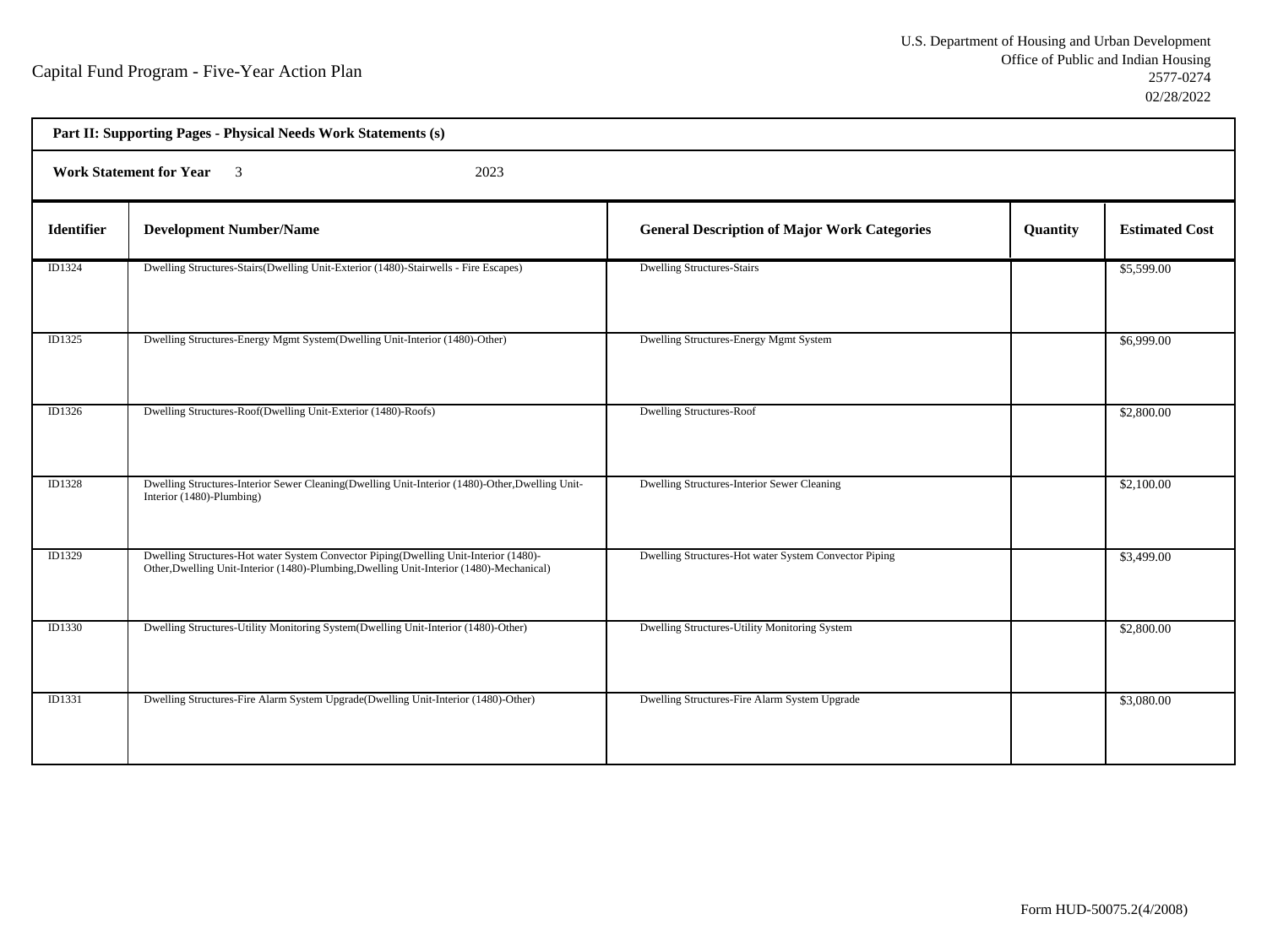| Part II: Supporting Pages - Physical Needs Work Statements (s) |                                                                                                                                                                                                                                                                                                                                                                                                                                                                                                                                                                                                                                                                                                                                                                                  |                                                     |                 |                       |
|----------------------------------------------------------------|----------------------------------------------------------------------------------------------------------------------------------------------------------------------------------------------------------------------------------------------------------------------------------------------------------------------------------------------------------------------------------------------------------------------------------------------------------------------------------------------------------------------------------------------------------------------------------------------------------------------------------------------------------------------------------------------------------------------------------------------------------------------------------|-----------------------------------------------------|-----------------|-----------------------|
| <b>Work Statement for Year</b> 3<br>2023                       |                                                                                                                                                                                                                                                                                                                                                                                                                                                                                                                                                                                                                                                                                                                                                                                  |                                                     |                 |                       |
| <b>Identifier</b>                                              | <b>Development Number/Name</b>                                                                                                                                                                                                                                                                                                                                                                                                                                                                                                                                                                                                                                                                                                                                                   | <b>General Description of Major Work Categories</b> | <b>Quantity</b> | <b>Estimated Cost</b> |
| ID1332                                                         | Dwelling Structures(Dwelling Unit-Exterior (1480)-Building Slab, Dwelling Unit-Exterior (1480)-<br>Columns and Porches, Dwelling Unit-Exterior (1480)-Foundations, Dwelling Unit-Exterior (1480)-<br>Gutters - Downspouts, Dwelling Unit-Exterior (1480)-Other, Dwelling Unit-Exterior (1480)-<br>Siding, Dwelling Unit-Exterior (1480)-Soffits, Dwelling Unit-Interior (1480)-Electrical, Dwelling Unit-<br>Interior (1480)-Other, Dwelling Unit-Interior (1480)-Plumbing, Dwelling Unit-Interior (1480)-Tubs and<br>Showers)                                                                                                                                                                                                                                                   | <b>Dwelling Structures</b>                          |                 | \$159,223.51          |
| ID1443                                                         | Non-Dwelling Structure(Non-Dwelling Construction - Mechanical (1480)-Hot Water Heaters, Non-<br>Dwelling Construction - Mechanical (1480)-Other, Non-Dwelling Equipment-Expendable/Non-<br>Expendable (1480)-Other, Non-Dwelling Construction - Mechanical (1480)-Central Chiller, Non-<br>Dwelling Construction - Mechanical (1480)-Common Area Dryers, Non-Dwelling Construction -<br>Mechanical (1480)-Cooling Equipment - Systems, Non-Dwelling Construction - Mechanical (1480)-<br>Elevator, Non-Dwelling Construction - Mechanical (1480)-Fire Suppression System, Non-Dwelling<br>Construction - Mechanical (1480)-Generator, Non-Dwelling Construction - Mechanical (1480)-Heating<br>Equipment - System, Non-Dwelling Construction - Mechanical (1480)-Central Boiler) | Non-Dwelling Structure                              |                 | \$127,179.78          |
|                                                                | BOOKER T WASHINGTON APTS (NJ009000003)                                                                                                                                                                                                                                                                                                                                                                                                                                                                                                                                                                                                                                                                                                                                           |                                                     |                 | \$1,073,116.27        |
| ID1226                                                         | Operations (Operations (1406))                                                                                                                                                                                                                                                                                                                                                                                                                                                                                                                                                                                                                                                                                                                                                   | <b>Operations</b>                                   |                 | \$161,035.68          |
| ID1234                                                         | Administrative Costs(Administration (1410)-Salaries)                                                                                                                                                                                                                                                                                                                                                                                                                                                                                                                                                                                                                                                                                                                             | <b>Administrative Costs</b>                         |                 | \$121,671.40          |
| ID1243                                                         | Management Improvements(Management Improvement (1408)-Staff Training, Management<br>Improvement (1408)-System Improvements, Management Improvement (1408)-Security<br>Improvements (not police or guard-non-physical))                                                                                                                                                                                                                                                                                                                                                                                                                                                                                                                                                           | <b>Management Improvements</b>                      |                 | \$20,040.00           |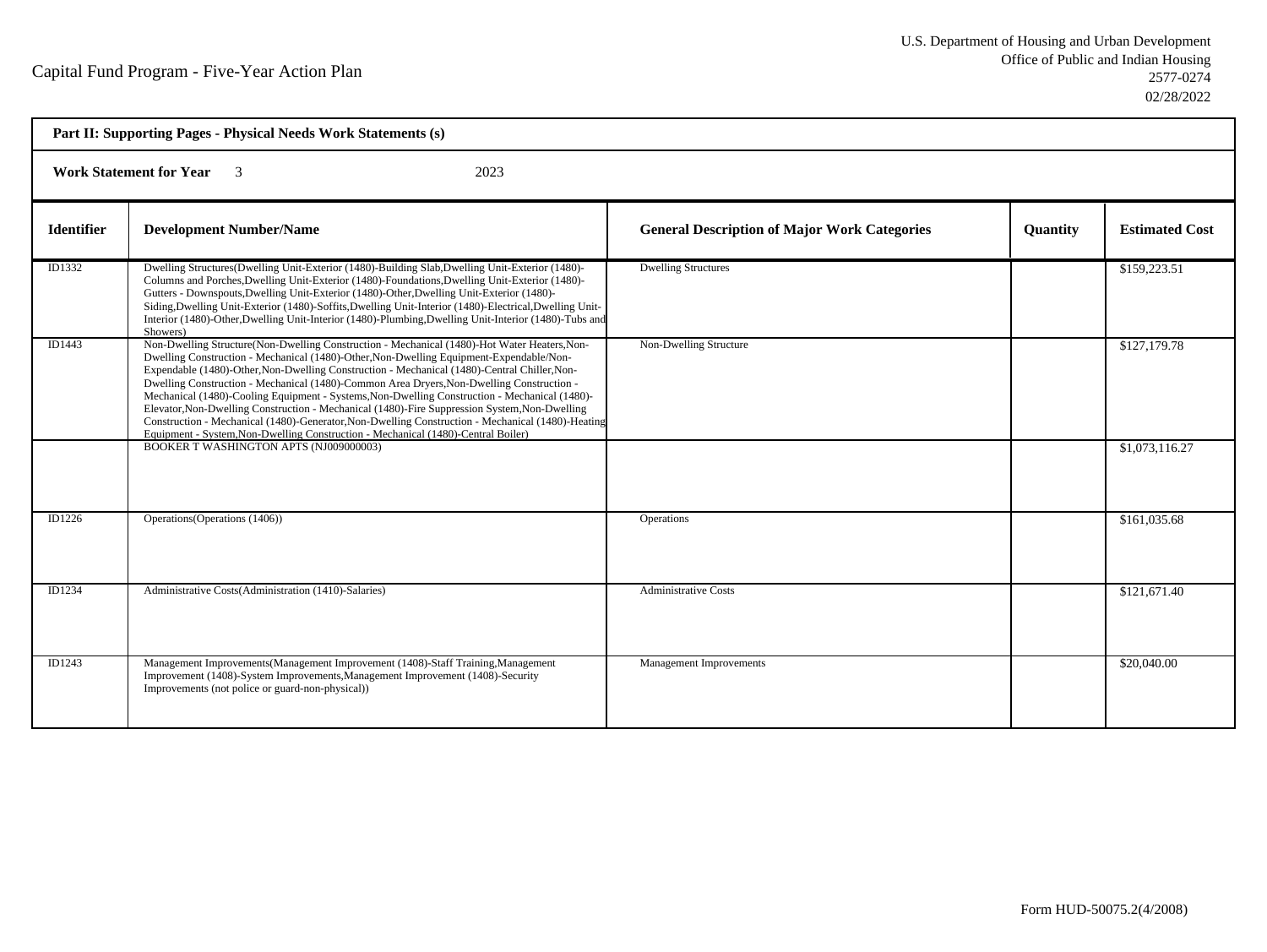h

| Part II: Supporting Pages - Physical Needs Work Statements (s) |                                                                                                                                                                                                                                         |                                                     |          |                       |  |  |
|----------------------------------------------------------------|-----------------------------------------------------------------------------------------------------------------------------------------------------------------------------------------------------------------------------------------|-----------------------------------------------------|----------|-----------------------|--|--|
|                                                                | <b>Work Statement for Year</b> 3<br>2023                                                                                                                                                                                                |                                                     |          |                       |  |  |
| <b>Identifier</b>                                              | <b>Development Number/Name</b>                                                                                                                                                                                                          | <b>General Description of Major Work Categories</b> | Quantity | <b>Estimated Cost</b> |  |  |
| ID1252                                                         | CFFP Debt Service(Bond Debt Obligation (9001))                                                                                                                                                                                          | <b>CFFP Debt Service</b>                            |          | \$187,903.01          |  |  |
| ID1259                                                         | A&E Fees (As needed)(Contract Administration (1480)-Other Fees and Costs)                                                                                                                                                               | A&E Fees-Fees and Costs                             |          | \$170,911.56          |  |  |
| ID1266                                                         | Dwelling Equipment-Ranges and Refrigerators (Dwelling Unit-Interior (1480)-Appliances)                                                                                                                                                  | Dwelling Equipment-Ranges and Refrigerators         |          | \$61,695.44           |  |  |
| ID1267                                                         | Non-Dwelling Equipment-Security Cameras (Non-Dwelling Equipment-Expendable/Non-Expendable<br>$(1480)$ -Other)                                                                                                                           | Non-Dwelling Equipment-Security Cameras             |          | \$15,107.16           |  |  |
| ID1287                                                         | Site Improvements(Non-Dwelling Site Work (1480)-Asphalt - Concrete - Paving, Non-Dwelling Site<br>Work (1480)-Curb and Gutter, Non-Dwelling Site Work (1480)-Dumpster and Enclosures, Non-<br>Dwelling Site Work (1480)-Storm Drainage) | Site Improvements                                   |          | \$2,818.24            |  |  |
| ID1288                                                         | Site Improvements-Steam/Return(Non-Dwelling Site Work (1480)-Site Utilities)                                                                                                                                                            | Site Improvements-Steam/Return                      |          | \$993.00              |  |  |
| <b>ID1289</b>                                                  | Site Improvements-Sidewalk Replacement(Non-Dwelling Site Work (1480)-Asphalt - Concrete -<br>Paving, Non-Dwelling Site Work (1480)-Curb and Gutter)                                                                                     | Site Improvements-Sidewalk Replacement              |          | \$2,473.00            |  |  |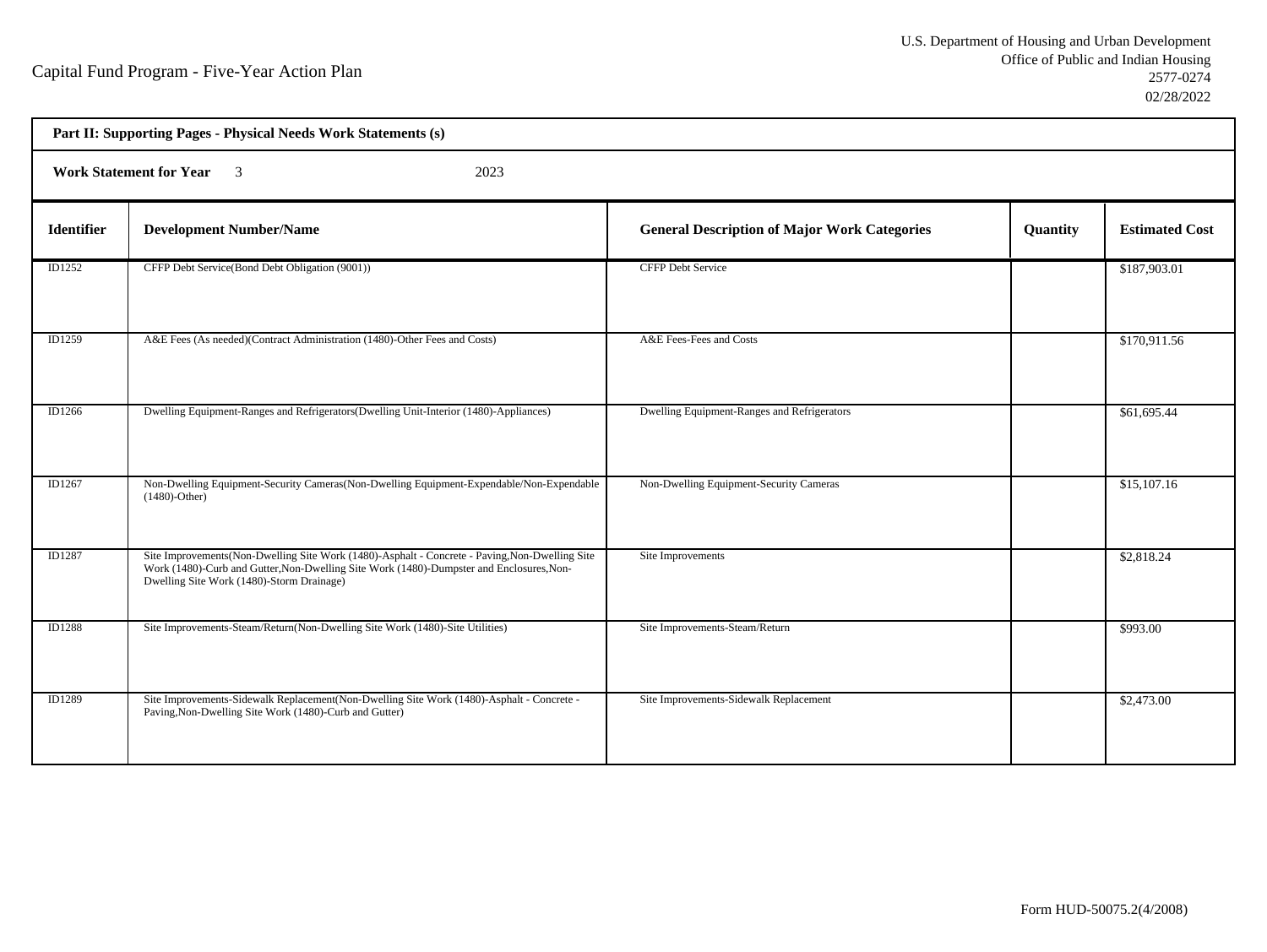| Part II: Supporting Pages - Physical Needs Work Statements (s) |                                                                                                                          |                                                         |          |                       |  |  |
|----------------------------------------------------------------|--------------------------------------------------------------------------------------------------------------------------|---------------------------------------------------------|----------|-----------------------|--|--|
|                                                                | <b>Work Statement for Year</b> 3<br>2023                                                                                 |                                                         |          |                       |  |  |
| Identifier                                                     | <b>Development Number/Name</b>                                                                                           | <b>General Description of Major Work Categories</b>     | Quantity | <b>Estimated Cost</b> |  |  |
| ID1290                                                         | Site Improvements-Sewer Pipeline Replacement Bldgs 2 &3(Dwelling Unit-Site Work (1480)-Sewer<br>Lines - Mains)           | Site Improvements-Sewer Pipeline Replacement Bldgs 2 &3 |          | \$5,975.00            |  |  |
| ID1291                                                         | Site Improvements-Exterior Security Lighting (Non-Dwelling Site Work (1480)-Lighting)                                    | Site Improvements-Exterior Security Lighting            |          | \$1,978.00            |  |  |
| <b>ID1292</b>                                                  | Site Improvements-Fence(Non-Dwelling Site Work (1480)-Fencing)                                                           | Site Improvements-Fence                                 |          | \$990.00              |  |  |
| <b>ID1333</b>                                                  | Dwelling Structures-Stair Treads/Hall Tiles(Dwelling Unit-Exterior (1480)-Stairwells - Fire Escapes)                     | Dwelling Structures-Stair Treads/Hall Tiles             |          | \$4,947.00            |  |  |
| ID1334                                                         | Dwelling Structures-Energy Mgmt System(Dwelling Unit-Interior (1480)-Other)                                              | Dwelling Structures-Energy Mgmt System                  |          | \$6,295.00            |  |  |
| ID1335                                                         | Dwelling Structures-Roof/Tuck pointing(Dwelling Unit-Exterior (1480)-Roofs)                                              | Dwelling Structures-Roof/Tuck pointing                  |          | \$1,978.00            |  |  |
| ID1336                                                         | Dwelling Structures-Doors(Dwelling Unit-Exterior (1480)-Exterior Doors, Dwelling Unit-Interior<br>(1480)-Interior Doors) | <b>Dwelling Structures-Doors</b>                        |          | \$1,978.00            |  |  |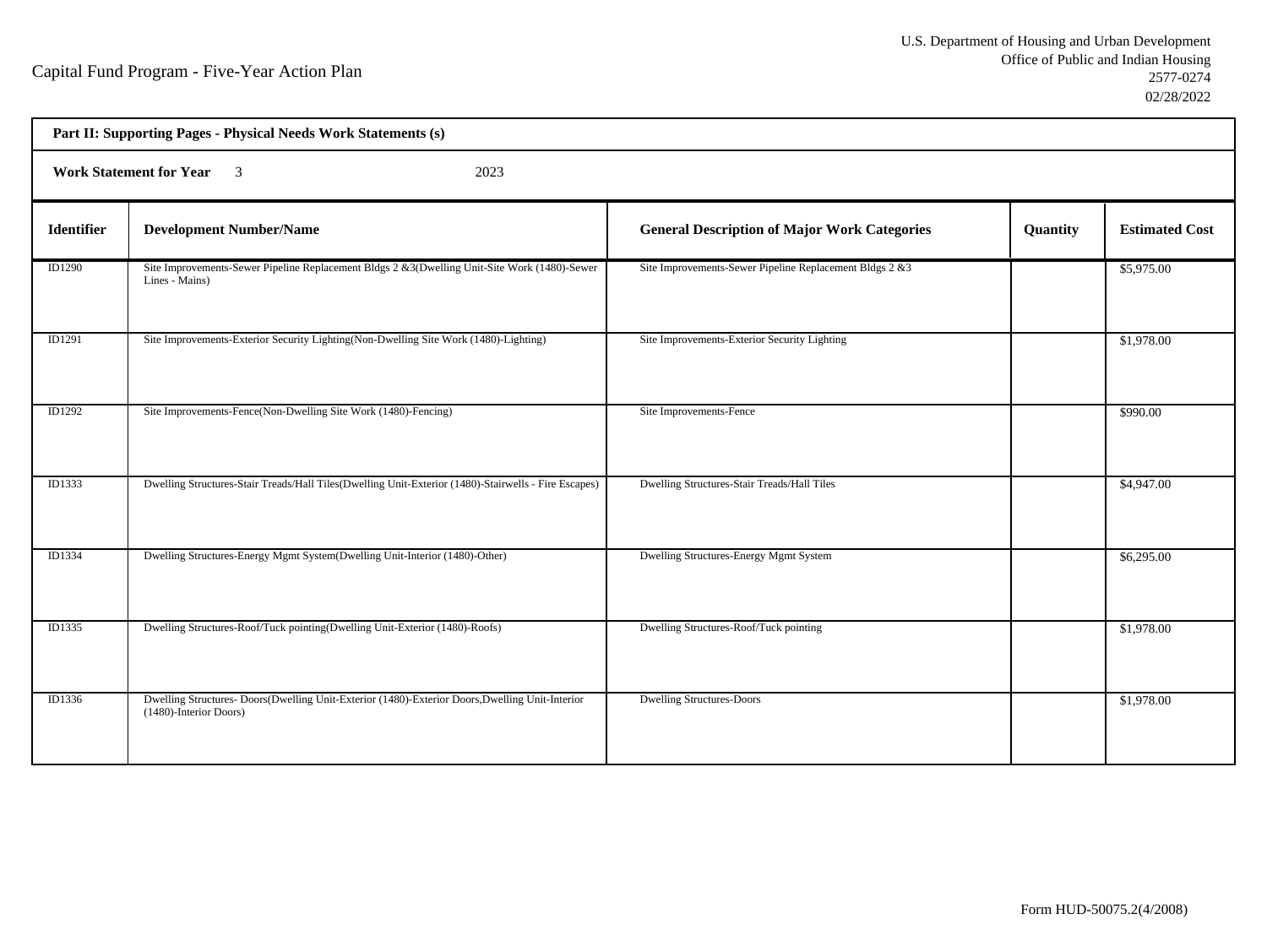| Part II: Supporting Pages - Physical Needs Work Statements (s) |                                                                                                                                                                                                                                                                                                                                                                                                                                                                                                                                                                                                                                                                                 |                                                             |          |                       |  |  |
|----------------------------------------------------------------|---------------------------------------------------------------------------------------------------------------------------------------------------------------------------------------------------------------------------------------------------------------------------------------------------------------------------------------------------------------------------------------------------------------------------------------------------------------------------------------------------------------------------------------------------------------------------------------------------------------------------------------------------------------------------------|-------------------------------------------------------------|----------|-----------------------|--|--|
|                                                                | <b>Work Statement for Year</b> 3<br>2023                                                                                                                                                                                                                                                                                                                                                                                                                                                                                                                                                                                                                                        |                                                             |          |                       |  |  |
| <b>Identifier</b>                                              | <b>Development Number/Name</b>                                                                                                                                                                                                                                                                                                                                                                                                                                                                                                                                                                                                                                                  | <b>General Description of Major Work Categories</b>         | Quantity | <b>Estimated Cost</b> |  |  |
| ID1337                                                         | Dwelling Structures-Vacancy Refurbishment(Dwelling Unit-Interior (1480)-Appliances, Dwelling<br>Unit-Interior (1480)-Bathroom Counters and Sinks, Dwelling Unit-Interior (1480)-Bathroom Flooring<br>(non cyclical), Dwelling Unit-Interior (1480)-Commodes, Dwelling Unit-Interior (1480)-<br>Electrical, Dwelling Unit-Interior (1480)-Flooring (non routine), Dwelling Unit-Interior (1480)-Interior<br>Doors, Dwelling Unit-Interior (1480)-Interior Painting (non routine), Dwelling Unit-Interior (1480)-<br>Kitchen Cabinets, Dwelling Unit-Interior (1480)-Kitchen Sinks and Faucets, Dwelling Unit-Interior<br>(1480)-Mechanical, Dwelling Unit-Interior (1480)-Other) | Dwelling Structures-Vacancy Refurbishment                   |          | \$14,346.00           |  |  |
| ID1338                                                         | Dwelling Structures-Painting Halls/Stairs(Dwelling Unit-Interior (1480)-Interior Painting (non<br>routine)                                                                                                                                                                                                                                                                                                                                                                                                                                                                                                                                                                      | Dwelling Structures-Painting Halls/Stairs                   |          | \$2,473.00            |  |  |
| ID1339                                                         | Dwelling Structures-Plastering Work Items(Dwelling Unit-Interior (1480)-Other)                                                                                                                                                                                                                                                                                                                                                                                                                                                                                                                                                                                                  | Dwelling Structures-Plastering Work Items                   |          | \$2,473.00            |  |  |
| <b>ID1340</b>                                                  | Dwelling Structures-Masonry(Dwelling Unit-Interior (1480)-Other)                                                                                                                                                                                                                                                                                                                                                                                                                                                                                                                                                                                                                | <b>Dwelling Structures-Masonry</b>                          |          | \$1,978.00            |  |  |
| ID1341                                                         | Dwelling Structures-LBP Abatement & Mold/Mildew Remediation(Dwelling Unit-Interior (1480)-<br>Other)                                                                                                                                                                                                                                                                                                                                                                                                                                                                                                                                                                            | Dwelling Structures-LBP Abatement & Mold/Mildew Remediation |          | \$3,957.00            |  |  |
| ID1342                                                         | Dwelling Structures-Boiler Upgrade-Tube Replacement(Dwelling Unit-Interior (1480)-<br>Mechanical, Dwelling Unit-Interior (1480)-Other)                                                                                                                                                                                                                                                                                                                                                                                                                                                                                                                                          | Dwelling Structures-Boiler Upgrade-Tube Replacement         |          | \$990.00              |  |  |
| ID1343                                                         | Dwelling Structures-Boiler Upgrade(Dwelling Unit-Interior (1480)-Mechanical,Dwelling Unit-Interior<br>$(1480)$ -Other)                                                                                                                                                                                                                                                                                                                                                                                                                                                                                                                                                          | Dwelling Structures-Boiler Upgrade                          |          | \$1,484.00            |  |  |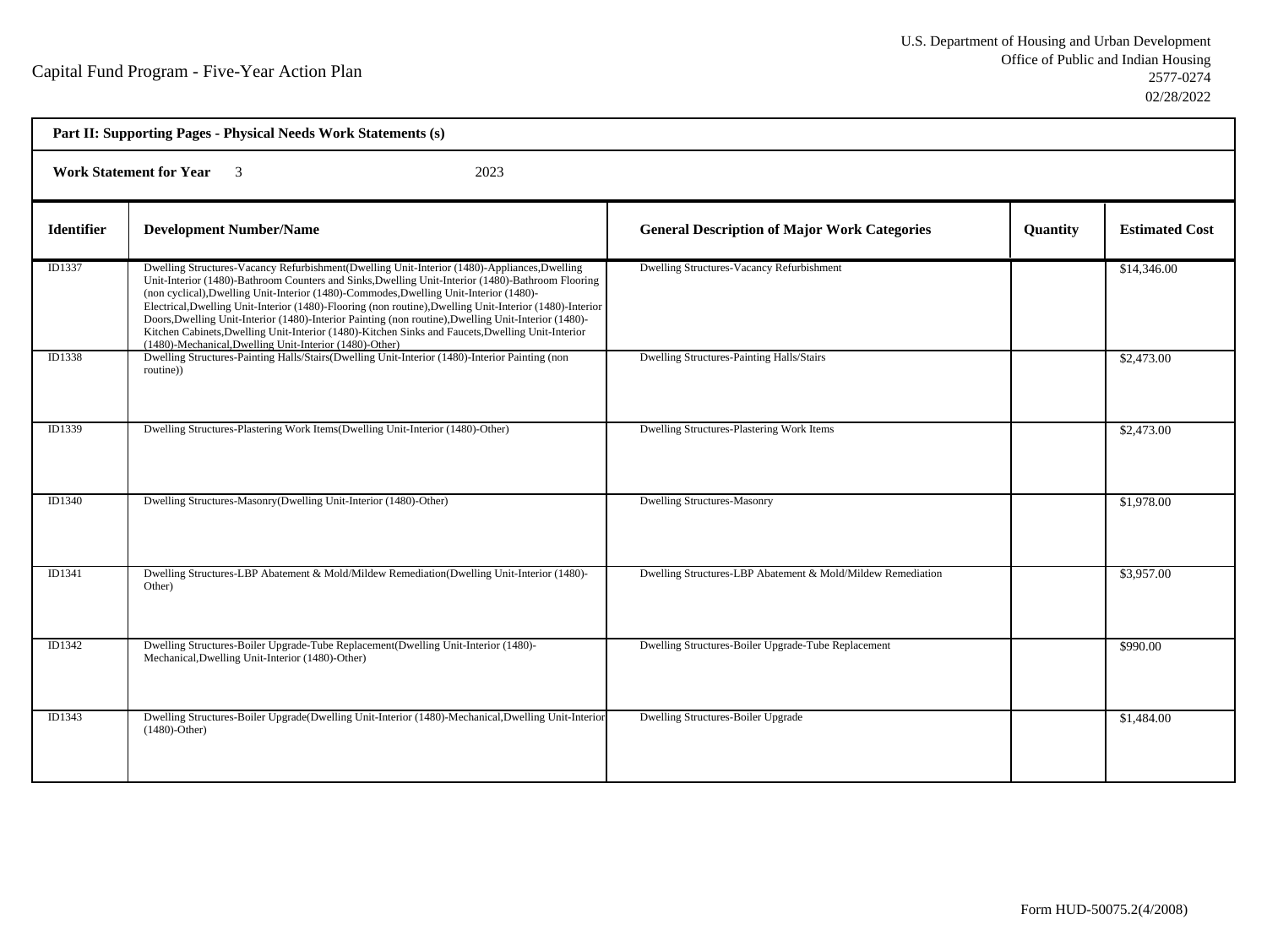|                   | Part II: Supporting Pages - Physical Needs Work Statements (s)                                                                                 |                                                             |          |                       |  |
|-------------------|------------------------------------------------------------------------------------------------------------------------------------------------|-------------------------------------------------------------|----------|-----------------------|--|
|                   | <b>Work Statement for Year</b><br>2023<br>$\overline{3}$                                                                                       |                                                             |          |                       |  |
| <b>Identifier</b> | <b>Development Number/Name</b>                                                                                                                 | <b>General Description of Major Work Categories</b>         | Quantity | <b>Estimated Cost</b> |  |
| ID1344            | Dwelling Structures-Pump Refurb/Zone Control(Dwelling Unit-Interior (1480)-Other, Dwelling Unit-<br>Interior (1480)-Plumbing)                  | Dwelling Structures-Pump Refurb/Zone Control                |          | \$1,978.00            |  |
| ID1345            | Dwelling Structures-Interior Steam and Return Line(Dwelling Unit-Interior (1480)-<br>Mechanical, Dwelling Unit-Interior (1480)-Other)          | Dwelling Structures-Interior Steam and Return Line          |          | \$4,947.00            |  |
| ID1346            | Dwelling Structures-Interior Sewer Cleaning (Dwelling Unit-Interior (1480)-Other, Dwelling Unit-<br>Interior (1480)-Plumbing)                  | Dwelling Structures-Interior Sewer Cleaning                 |          | \$1,484.00            |  |
| ID1347            | Dwelling Structures-Utility Monitoring System(Dwelling Unit-Interior (1480)-Other)                                                             | Dwelling Structures-Utility Monitoring System               |          | \$990.00              |  |
| <b>ID1348</b>     | Dwelling Structures-Painting (Seniors)(Dwelling Unit-Interior (1480)-Interior Painting (non routine))                                          | Dwelling Structures-Painting (Seniors)                      |          | \$638.00              |  |
| ID1349            | Dwelling Structures-Fire Alarm System Upgrade(Dwelling Unit-Interior (1480)-Other)                                                             | Dwelling Structures-Fire Alarm System Upgrade               |          | \$990.00              |  |
| <b>ID1350</b>     | Dwelling Structures-Boiler Replacement and Decentralization(Dwelling Unit-Interior (1480)-<br>Mechanical, Dwelling Unit-Interior (1480)-Other) | Dwelling Structures-Boiler Replacement and Decentralization |          | \$93,986.00           |  |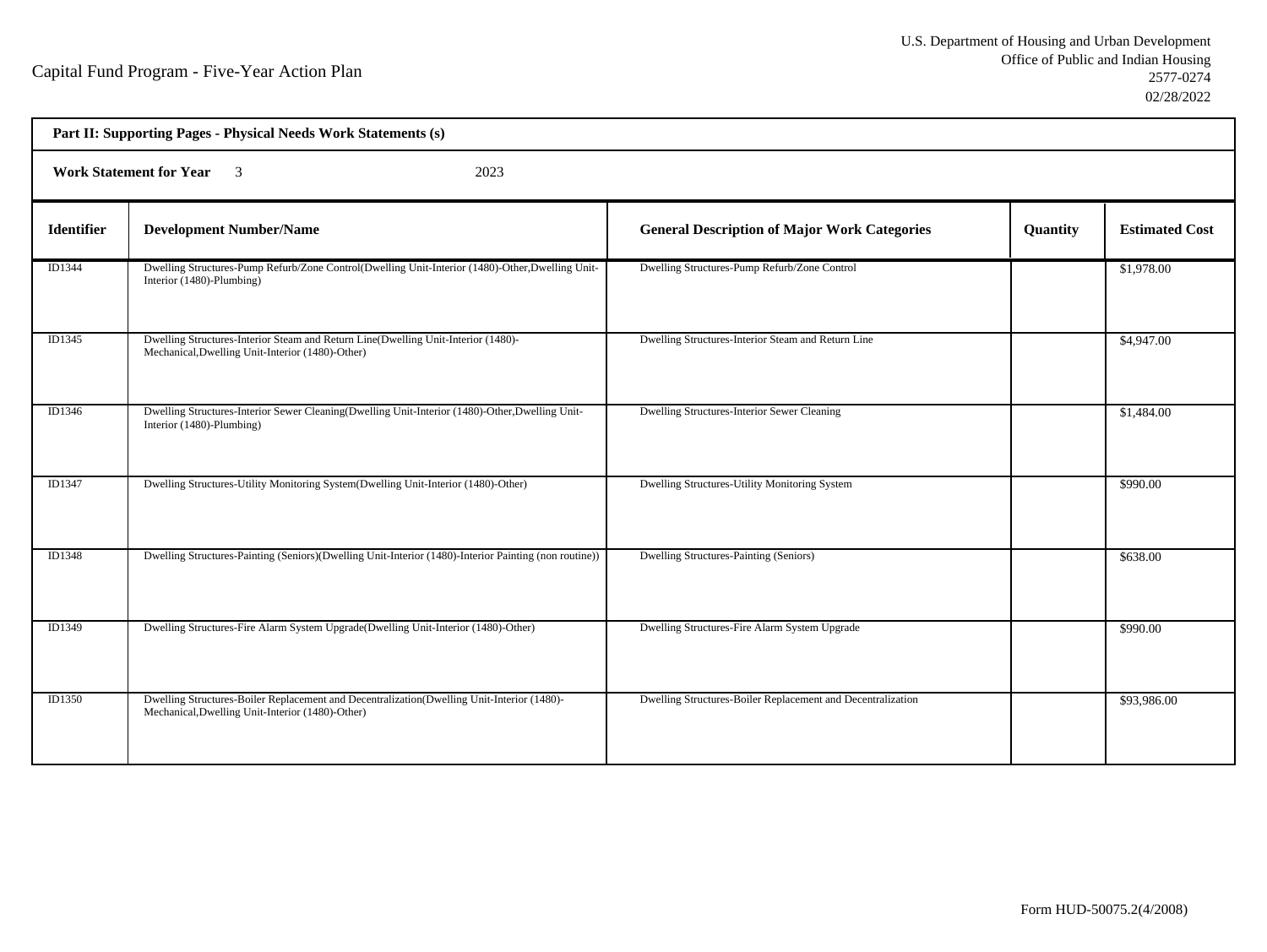| Part II: Supporting Pages - Physical Needs Work Statements (s) |                                                                                                                                                                                                                                                                                                                                                                                                                                                                                                                                                                                                                                       |                                                         |          |                         |  |  |
|----------------------------------------------------------------|---------------------------------------------------------------------------------------------------------------------------------------------------------------------------------------------------------------------------------------------------------------------------------------------------------------------------------------------------------------------------------------------------------------------------------------------------------------------------------------------------------------------------------------------------------------------------------------------------------------------------------------|---------------------------------------------------------|----------|-------------------------|--|--|
|                                                                | Work Statement for Year 3<br>2023                                                                                                                                                                                                                                                                                                                                                                                                                                                                                                                                                                                                     |                                                         |          |                         |  |  |
| <b>Identifier</b>                                              | <b>Development Number/Name</b>                                                                                                                                                                                                                                                                                                                                                                                                                                                                                                                                                                                                        | <b>General Description of Major Work Categories</b>     | Quantity | <b>Estimated Cost</b>   |  |  |
| ID1351                                                         | Dwelling Structures-Pipe Insulation/Cathodic Protection(Dwelling Unit-Interior (1480)-<br>Plumbing, Dwelling Unit-Interior (1480)-Other)                                                                                                                                                                                                                                                                                                                                                                                                                                                                                              | Dwelling Structures-Pipe Insulation/Cathodic Protection |          | \$990.00                |  |  |
| ID1352                                                         | Dwelling Structures-Green Communities (Dwelling Unit-Interior (1480)-Other)                                                                                                                                                                                                                                                                                                                                                                                                                                                                                                                                                           | <b>Dwelling Structures-Green Communities</b>            |          | \$98,931.00             |  |  |
| ID1353                                                         | Dwelling Structures-Entrance Doors(Dwelling Unit-Exterior (1480)-Exterior Doors)                                                                                                                                                                                                                                                                                                                                                                                                                                                                                                                                                      | <b>Dwelling Structures-Entrance Doors</b>               |          | \$6,378.00              |  |  |
| ID1354                                                         | Dwelling Structures-Window Screens(Dwelling Unit-Exterior (1480)-Windows)                                                                                                                                                                                                                                                                                                                                                                                                                                                                                                                                                             | Dwelling Structures-Window Screens                      |          | \$3,827.00              |  |  |
| ID1355                                                         | Dwelling Structures-Kitchen Cabinets(Dwelling Unit-Interior (1480)-Kitchen Cabinets)                                                                                                                                                                                                                                                                                                                                                                                                                                                                                                                                                  | Dwelling Structures-Kitchen Cabinets                    |          | \$3,828.00              |  |  |
| ID1356                                                         | Dwelling Structures (Dwelling Unit-Exterior (1480)-Building Slab, Dwelling Unit-Exterior (1480)-<br>Columns and Porches, Dwelling Unit-Exterior (1480)-Foundations, Dwelling Unit-Exterior (1480)-<br>Gutters - Downspouts, Dwelling Unit-Exterior (1480)-Other, Dwelling Unit-Exterior (1480)-<br>Siding, Dwelling Unit-Exterior (1480)-Soffits, Dwelling Unit-Exterior (1480)-Stairwells - Fire<br>Escapes, Dwelling Unit-Interior (1480)-Electrical, Dwelling Unit-Interior (1480)-Mechanical, Dwelling<br>Unit-Interior (1480)-Other, Dwelling Unit-Interior (1480)-Plumbing, Dwelling Unit-Interior (1480)-<br>Tubs and Showers) | <b>Dwelling Structures</b>                              |          | $\overline{$}57,658.78$ |  |  |
|                                                                | HUDSON GRDNS (NJ009000004)                                                                                                                                                                                                                                                                                                                                                                                                                                                                                                                                                                                                            |                                                         |          | \$1,047,783.71          |  |  |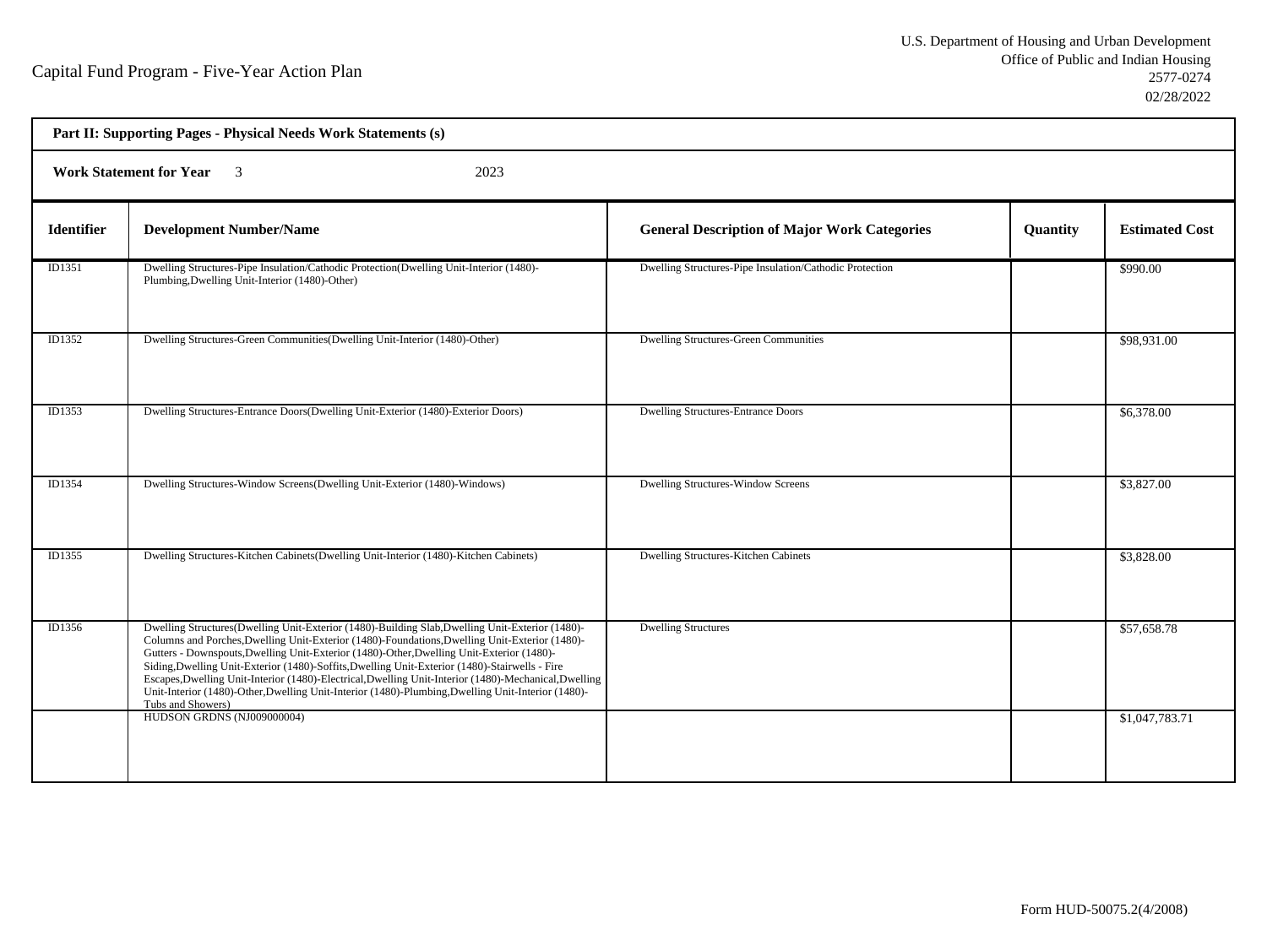h

| Part II: Supporting Pages - Physical Needs Work Statements (s) |                                                                                                                                                                                                                         |                                                     |          |                       |  |
|----------------------------------------------------------------|-------------------------------------------------------------------------------------------------------------------------------------------------------------------------------------------------------------------------|-----------------------------------------------------|----------|-----------------------|--|
|                                                                | Work Statement for Year 3<br>2023                                                                                                                                                                                       |                                                     |          |                       |  |
| <b>Identifier</b>                                              | <b>Development Number/Name</b>                                                                                                                                                                                          | <b>General Description of Major Work Categories</b> | Quantity | <b>Estimated Cost</b> |  |
| <b>ID1227</b>                                                  | Operations (Operations (1406))                                                                                                                                                                                          | Operations                                          |          | \$322,071.36          |  |
| ID1235                                                         | Administrative Costs(Administration (1410)-Salaries)                                                                                                                                                                    | <b>Administrative Costs</b>                         |          | \$85,885.70           |  |
| ID1244                                                         | Management Improvements (Management Improvement (1408)-Security Improvements (not police or<br>guard-non-physical), Management Improvement (1408)-Staff Training, Management Improvement<br>(1408)-System Improvements) | Management Improvements                             |          | \$18,608.57           |  |
| ID1253                                                         | CFFP Debt Service(Bond Debt Obligation (9001))                                                                                                                                                                          | <b>CFFP Debt Service</b>                            |          | \$112,741.80          |  |
| <b>ID1260</b>                                                  | A&E Fees (As needed)(Contract Administration (1480)-Other Fees and Costs)                                                                                                                                               | A&E Fees                                            |          | \$24,396.89           |  |
| ID1268                                                         | Dwelling Equipment-Ranges and Refrigerators(Dwelling Unit-Interior (1480)-Appliances)                                                                                                                                   | Dwelling Equipment-Ranges and Refrigerators         |          | \$24,678.18           |  |
| ID1269                                                         | Non-Dwelling Equipment-Security Cameras (Non-Dwelling Equipment-Expendable/Non-Expendable<br>$(1480)$ -Other)                                                                                                           | Non-Dwelling Equipment-Security Cameras             |          | \$18,128.59           |  |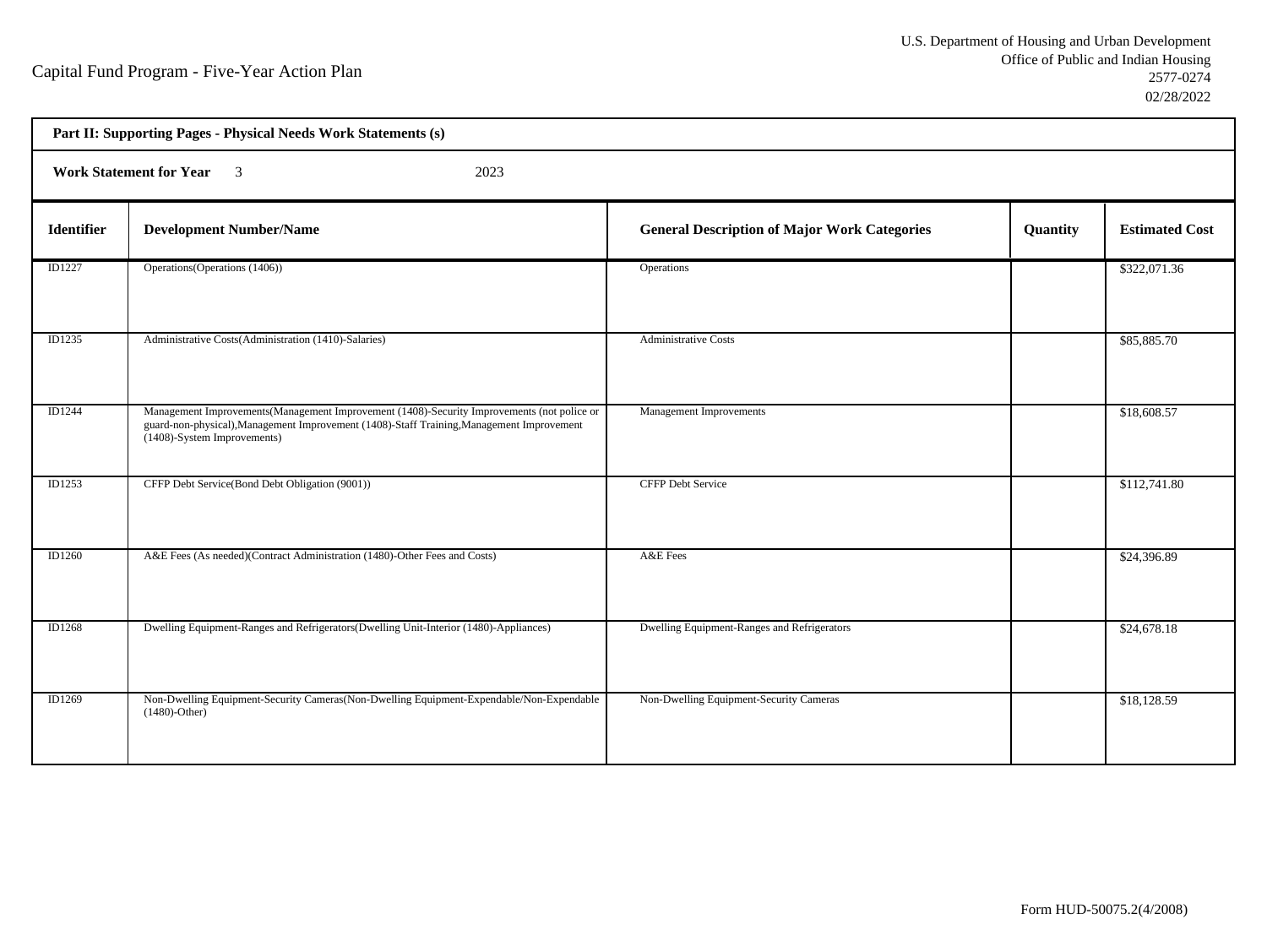| Part II: Supporting Pages - Physical Needs Work Statements (s) |                                                                                                                                                                                                                                                                            |                                                     |          |                       |  |
|----------------------------------------------------------------|----------------------------------------------------------------------------------------------------------------------------------------------------------------------------------------------------------------------------------------------------------------------------|-----------------------------------------------------|----------|-----------------------|--|
|                                                                | <b>Work Statement for Year</b> 3<br>2023                                                                                                                                                                                                                                   |                                                     |          |                       |  |
| <b>Identifier</b>                                              | <b>Development Number/Name</b>                                                                                                                                                                                                                                             | <b>General Description of Major Work Categories</b> | Quantity | <b>Estimated Cost</b> |  |
| ID1293                                                         | Site Improvements (Non-Dwelling Site Work (1480)-Dumpster and Enclosures, Non-Dwelling Site<br>Work (1480)-Fence Painting, Non-Dwelling Site Work (1480)-Landscape, Non-Dwelling Site Work<br>(1480)-Lighting, Non-Dwelling Site Work (1480)-Playground Areas - Equipment) | Site Improvements                                   |          | \$11,208.08           |  |
| ID1294                                                         | Site Improvements-Exterior Security Lighting(Non-Dwelling Site Work (1480)-Lighting)                                                                                                                                                                                       | Site Improvements-Exterior Security Lighting        |          | \$6,021.00            |  |
| ID1295                                                         | Site Improvements-Playground Equipment(Dwelling Unit-Site Work (1480)-Playground Areas -<br>Equipment)                                                                                                                                                                     | Site Improvements-Playground Equipment              |          | \$13,225.40           |  |
| ID1357                                                         | Dwelling Structures-Energy Mgmt System(Dwelling Unit-Interior (1480)-Other)                                                                                                                                                                                                | Dwelling Structures-Energy Mgmt System              |          | \$106.00              |  |
| ID1358                                                         | Dwelling Structures-Utility Monitoring System(Dwelling Unit-Interior (1480)-Other)                                                                                                                                                                                         | Dwelling Structures-Utility Monitoring System       |          | \$6,021.00            |  |
| ID1359                                                         | Dwelling Structures-Fire Alarm System Upgrade(Dwelling Unit-Interior (1480)-Other)                                                                                                                                                                                         | Dwelling Structures-Fire Alarm System Upgrade       |          | \$16,021.00           |  |
| ID1360                                                         | Dwelling Structures-Pipe Insulation(Dwelling Unit-Interior (1480)-Other, Dwelling Unit-Interior<br>$(1480)$ -Plumbing)                                                                                                                                                     | Dwelling Structures-Pipe Insulation                 |          | \$6,021.00            |  |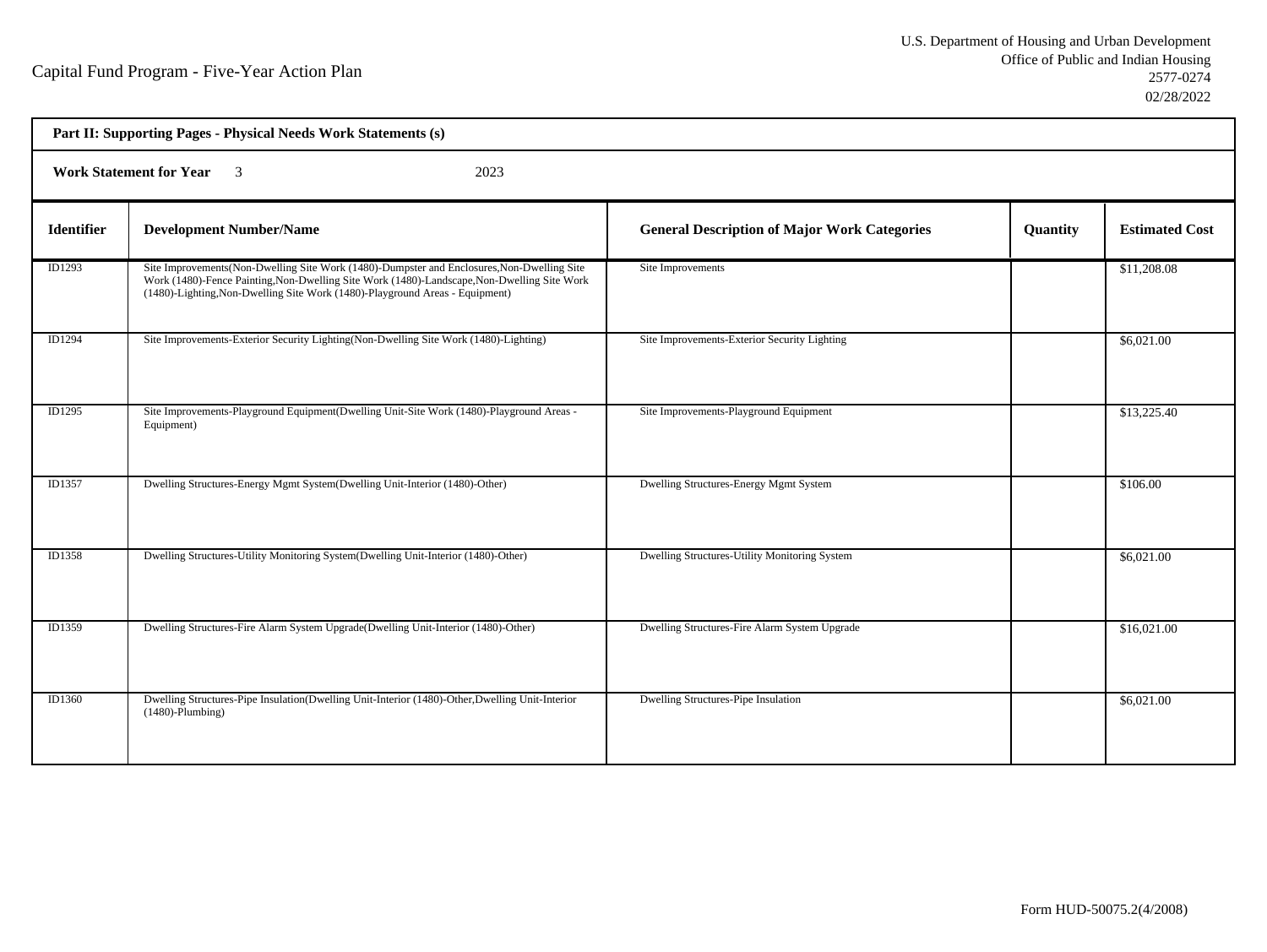| Part II: Supporting Pages - Physical Needs Work Statements (s) |                                                                                                                                                                                                                                                                                                                                                                                                                                                                                                                                                                                                                                                                                 |                                                     |          |                       |  |
|----------------------------------------------------------------|---------------------------------------------------------------------------------------------------------------------------------------------------------------------------------------------------------------------------------------------------------------------------------------------------------------------------------------------------------------------------------------------------------------------------------------------------------------------------------------------------------------------------------------------------------------------------------------------------------------------------------------------------------------------------------|-----------------------------------------------------|----------|-----------------------|--|
|                                                                | <b>Work Statement for Year</b><br>2023<br>$\overline{\mathbf{3}}$                                                                                                                                                                                                                                                                                                                                                                                                                                                                                                                                                                                                               |                                                     |          |                       |  |
| <b>Identifier</b>                                              | <b>Development Number/Name</b>                                                                                                                                                                                                                                                                                                                                                                                                                                                                                                                                                                                                                                                  | <b>General Description of Major Work Categories</b> | Quantity | <b>Estimated Cost</b> |  |
| ID1361                                                         | Dwelling Structures-Paint Staircase Walls(Dwelling Unit-Interior (1480)-Interior Painting (non<br>routine))                                                                                                                                                                                                                                                                                                                                                                                                                                                                                                                                                                     | Dwelling Structures-Paint Staircase Walls           |          | \$13,247.00           |  |
| ID1362                                                         | Dwelling Structures-Replace Staircase Windows (Dwelling Unit-Exterior (1480)-Windows, Non-<br>Dwelling Exterior (1480)-Windows)                                                                                                                                                                                                                                                                                                                                                                                                                                                                                                                                                 | Dwelling Structures-Replace Staircase Windows       |          | \$26,021.00           |  |
| ID1363                                                         | Dwelling Structures -All Entrance Doors(Dwelling Unit-Exterior (1480)-Exterior Doors, Dwelling<br>Unit-Interior (1480)-Interior Doors)                                                                                                                                                                                                                                                                                                                                                                                                                                                                                                                                          | <b>Dwelling Structures -All Entrance Doors</b>      |          | \$917.00              |  |
| ID1364                                                         | Dwelling Structures-Roof(Dwelling Unit-Exterior (1480)-Roofs)                                                                                                                                                                                                                                                                                                                                                                                                                                                                                                                                                                                                                   | <b>Dwelling Structures-Roof</b>                     |          | \$35,106.00           |  |
| ID1365                                                         | Dwelling Structures- Doors: (Dwelling Unit-Exterior (1480)-Exterior Doors, Dwelling Unit-Interior<br>(1480)-Interior Doors)                                                                                                                                                                                                                                                                                                                                                                                                                                                                                                                                                     | <b>Dwelling Structures-Doors</b>                    |          | \$16,021.00           |  |
| ID1366                                                         | Dwelling Structures-Vacancy Refurbishment(Dwelling Unit-Interior (1480)-Appliances, Dwelling<br>Unit-Interior (1480)-Bathroom Counters and Sinks, Dwelling Unit-Interior (1480)-Bathroom Flooring<br>(non cyclical), Dwelling Unit-Interior (1480)-Commodes, Dwelling Unit-Interior (1480)-<br>Electrical, Dwelling Unit-Interior (1480)-Flooring (non routine), Dwelling Unit-Interior (1480)-Interior<br>Doors, Dwelling Unit-Interior (1480)-Interior Painting (non routine), Dwelling Unit-Interior (1480)-<br>Kitchen Cabinets, Dwelling Unit-Interior (1480)-Kitchen Sinks and Faucets, Dwelling Unit-Interior<br>(1480)-Mechanical, Dwelling Unit-Interior (1480)-Other) | Dwelling Structures-Vacancy Refurbishment           |          | \$111,348.56          |  |
| ID1367                                                         | Dwelling Structures-Plastering Work Items(Dwelling Unit-Interior (1480)-Other)                                                                                                                                                                                                                                                                                                                                                                                                                                                                                                                                                                                                  | Dwelling Structures-Plastering Work Items           |          | \$6,021.00            |  |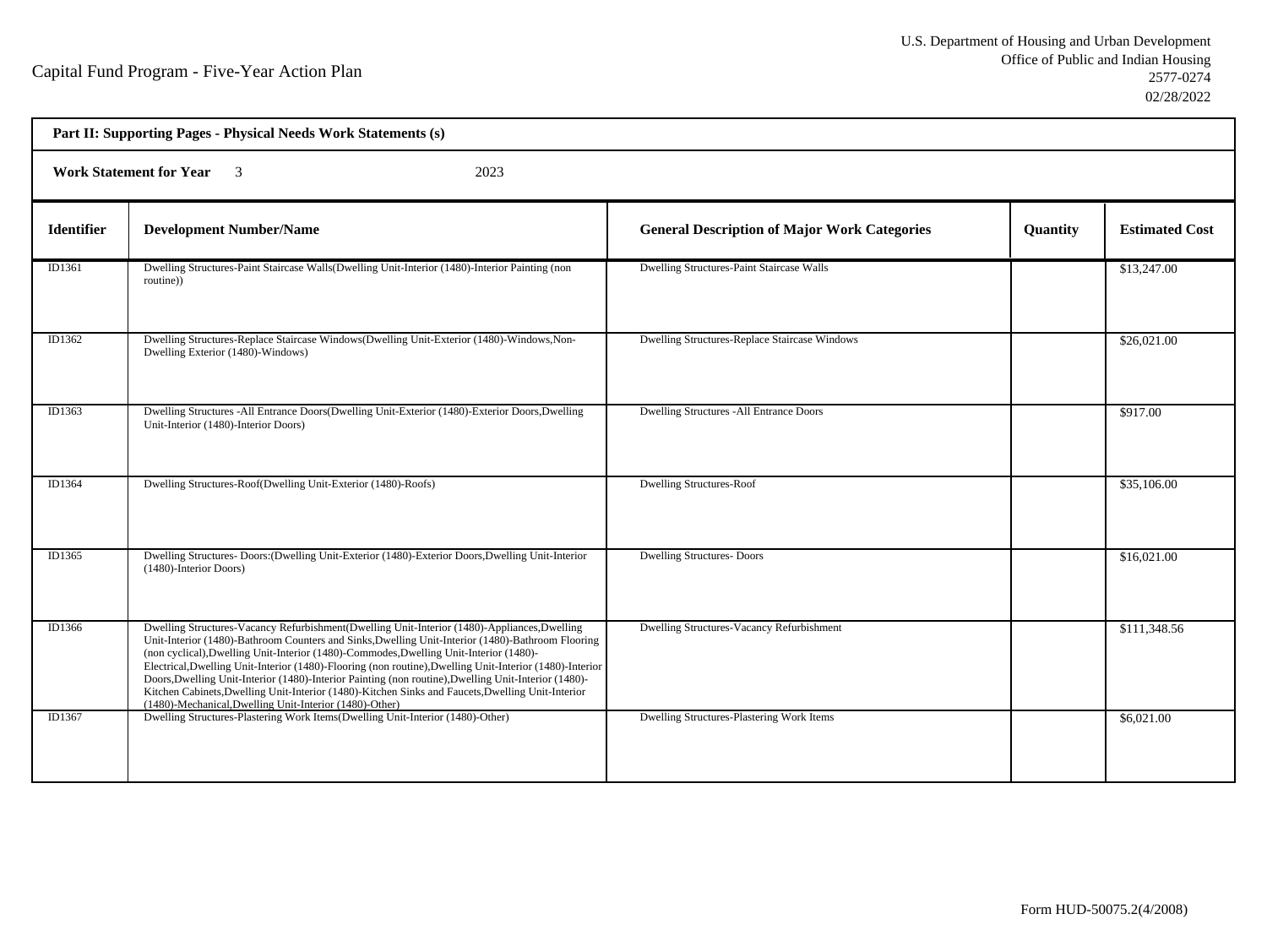| Part II: Supporting Pages - Physical Needs Work Statements (s) |                                                                                                                                  |                                                     |          |                       |  |
|----------------------------------------------------------------|----------------------------------------------------------------------------------------------------------------------------------|-----------------------------------------------------|----------|-----------------------|--|
|                                                                | <b>Work Statement for Year</b> 3<br>2023                                                                                         |                                                     |          |                       |  |
| <b>Identifier</b>                                              | <b>Development Number/Name</b>                                                                                                   | <b>General Description of Major Work Categories</b> | Quantity | <b>Estimated Cost</b> |  |
| ID1368                                                         | Dwelling Structures-Masonry(Dwelling Unit-Interior (1480)-Other)                                                                 | <b>Dwelling Structures-Masonry</b>                  |          | \$16,021.00           |  |
| ID1369                                                         | Dwelling Structures-Pump Refurb/Zone Control(Dwelling Unit-Interior (1480)-Other, Dwelling Unit-<br>Interior (1480)-Plumbing)    | Dwelling Structures-Pump Refurb/Zone Control        |          | \$6,021.00            |  |
| <b>ID1370</b>                                                  | Dwelling Structures-Painting (Seniors)(Dwelling Unit-Interior (1480)-Interior Painting (non routine))                            | Dwelling Structures-Painting (Seniors)              |          | \$12,042.00           |  |
| ID1371                                                         | Dwelling Structures-Stairway Tiling(Dwelling Unit-Exterior (1480)-Stairwells - Fire Escapes)                                     | <b>Dwelling Structures-Stairway Tiling</b>          |          | \$12,042.00           |  |
| ID1372                                                         | Dwelling Structures-Stair Treads/Hall Tiles(Dwelling Unit-Exterior (1480)-Stairwells - Fire Escapes)                             | Dwelling Structures-Stair Treads/Hall Tiles         |          | \$15,053.00           |  |
| ID1373                                                         | Dwelling Structures-Heating/Boiler Refurbishing(Dwelling Unit-Interior (1480)-Mechanical,Dwelling<br>Unit-Interior (1480)-Other) | Dwelling Structures-Heating/Boiler Refurbishing     |          | \$15,053.00           |  |
| ID1374                                                         | Dwelling Structures-Interior Sewer Cleaning(Dwelling Unit-Interior (1480)-Other, Dwelling Unit-<br>Interior (1480)-Plumbing)     | Dwelling Structures-Interior Sewer Cleaning         |          | \$19,032.00           |  |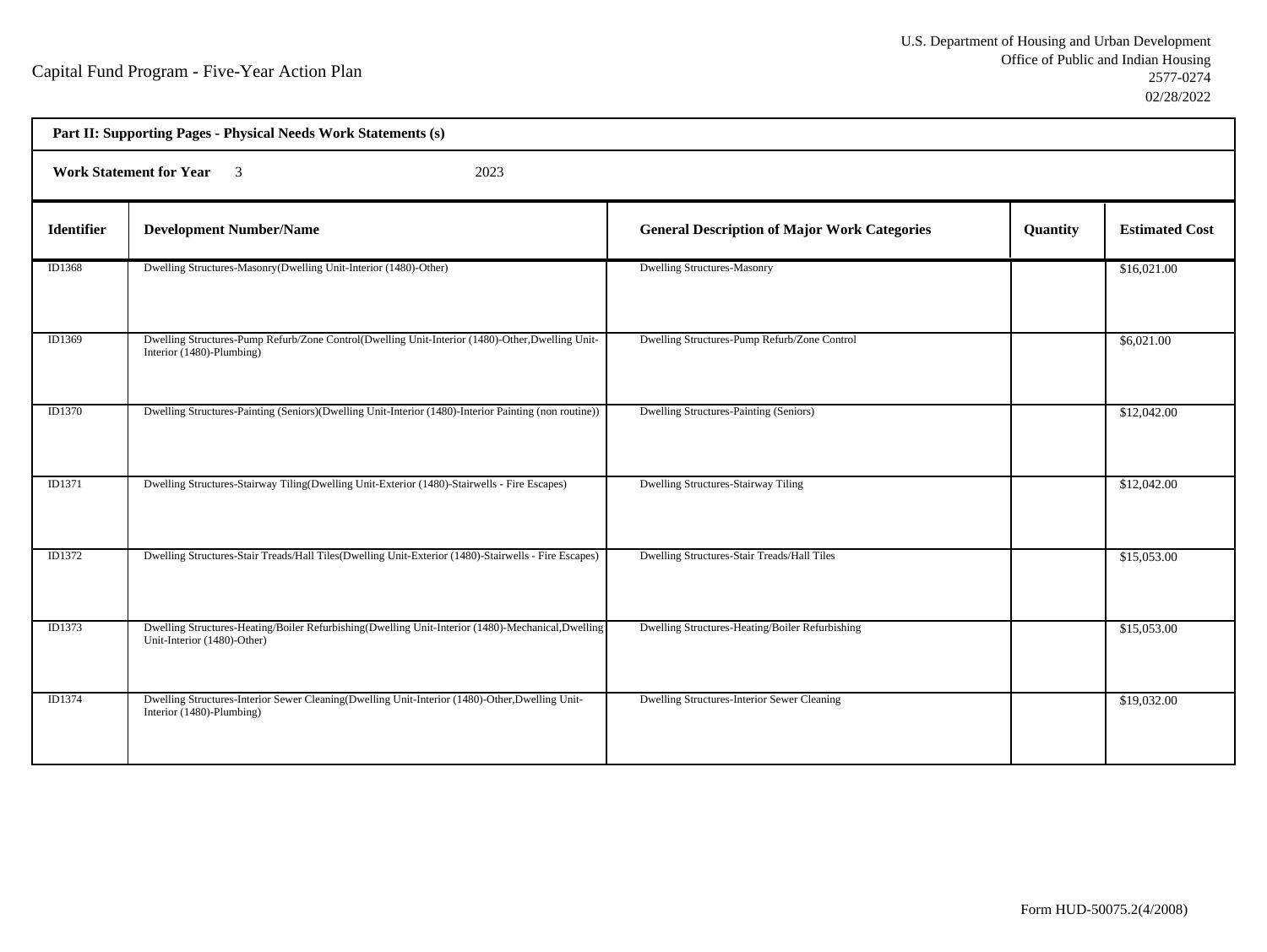| Part II: Supporting Pages - Physical Needs Work Statements (s) |                                                                                                                                                                                                                                                                                                                                                                                                                                                                                                                                                                                                                               |                                                     |          |                       |  |
|----------------------------------------------------------------|-------------------------------------------------------------------------------------------------------------------------------------------------------------------------------------------------------------------------------------------------------------------------------------------------------------------------------------------------------------------------------------------------------------------------------------------------------------------------------------------------------------------------------------------------------------------------------------------------------------------------------|-----------------------------------------------------|----------|-----------------------|--|
| <b>Work Statement for Year</b> 3<br>2023                       |                                                                                                                                                                                                                                                                                                                                                                                                                                                                                                                                                                                                                               |                                                     |          |                       |  |
| <b>Identifier</b>                                              | <b>Development Number/Name</b>                                                                                                                                                                                                                                                                                                                                                                                                                                                                                                                                                                                                | <b>General Description of Major Work Categories</b> | Quantity | <b>Estimated Cost</b> |  |
| ID1375                                                         | Dwelling Structures-Interior Steam and Return Line(Dwelling Unit-Interior (1480)-<br>Mechanical, Dwelling Unit-Interior (1480)-Other)                                                                                                                                                                                                                                                                                                                                                                                                                                                                                         | Dwelling Structures-Interior Steam and Return Line  |          | \$19,032.00           |  |
| ID1376                                                         | Dwelling Structures(Dwelling Unit-Exterior (1480)-Columns and Porches, Dwelling Unit-Exterior<br>(1480)-Building Slab, Dwelling Unit-Exterior (1480)-Foundations, Dwelling Unit-Exterior (1480)-<br>Gutters - Downspouts, Dwelling Unit-Exterior (1480)-Landings and Railings, Dwelling Unit-Exterior<br>(1480)-Other, Dwelling Unit-Exterior (1480)-Siding, Dwelling Unit-Exterior (1480)-Soffits, Dwelling<br>Unit-Interior (1480)-Electrical, Dwelling Unit-Interior (1480)-Mechanical, Dwelling Unit-Interior<br>(1480)-Other, Dwelling Unit-Interior (1480)-Plumbing, Dwelling Unit-Interior (1480)-Tubs and<br>Showers) | <b>Dwelling Structures</b>                          |          | \$59,671.58           |  |
|                                                                | HOLLAND GRDNS (NJ009000005)                                                                                                                                                                                                                                                                                                                                                                                                                                                                                                                                                                                                   |                                                     |          | \$771,422.36          |  |
| <b>ID1228</b>                                                  | Operations (Operations (1406))                                                                                                                                                                                                                                                                                                                                                                                                                                                                                                                                                                                                | Operations                                          |          | \$214,714.24          |  |
| ID1236                                                         | Administrative Costs(Administration (1410)-Salaries)                                                                                                                                                                                                                                                                                                                                                                                                                                                                                                                                                                          | <b>Administrative Costs</b>                         |          | \$71,571.41           |  |
| ID1245                                                         | Management Improvements (Management Improvement (1408)-Security Improvements (not police or<br>guard-non-physical), Management Improvement (1408)-Staff Training, Management Improvement<br>(1408)-System Improvements)                                                                                                                                                                                                                                                                                                                                                                                                       | <b>Management Improvements</b>                      |          | \$17,177.14           |  |
| ID1254                                                         | CFFP Debt Service(Bond Debt Obligation (9001))                                                                                                                                                                                                                                                                                                                                                                                                                                                                                                                                                                                | <b>CFFP Debt Service</b>                            |          | \$22,548.36           |  |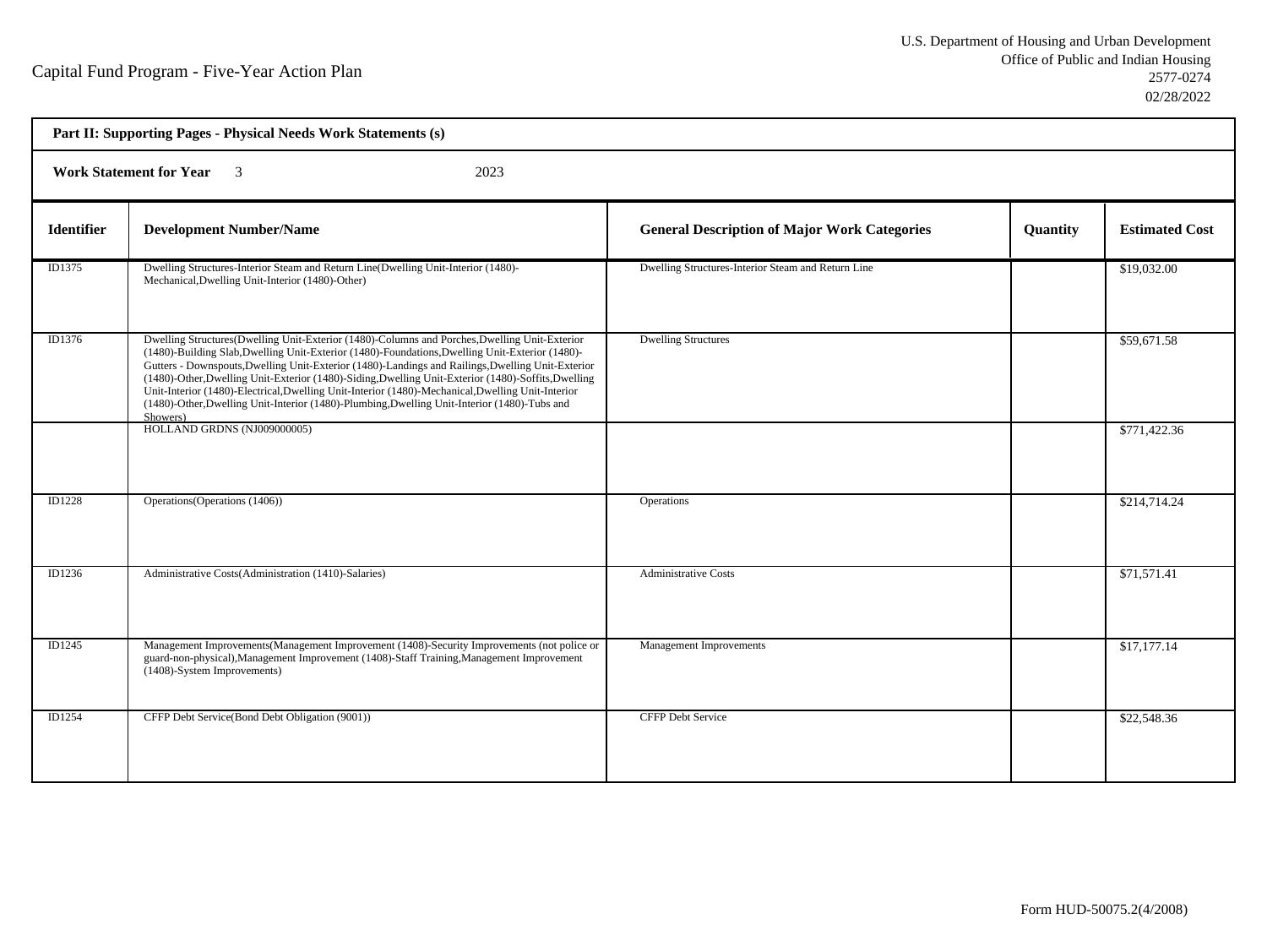| Part II: Supporting Pages - Physical Needs Work Statements (s) |                                                                                                                                                                                                                                                                                                                      |                                                      |                 |                       |  |  |
|----------------------------------------------------------------|----------------------------------------------------------------------------------------------------------------------------------------------------------------------------------------------------------------------------------------------------------------------------------------------------------------------|------------------------------------------------------|-----------------|-----------------------|--|--|
|                                                                | <b>Work Statement for Year</b><br>2023<br>$\overline{\mathbf{3}}$                                                                                                                                                                                                                                                    |                                                      |                 |                       |  |  |
| <b>Identifier</b>                                              | <b>Development Number/Name</b>                                                                                                                                                                                                                                                                                       | <b>General Description of Major Work Categories</b>  | <b>Quantity</b> | <b>Estimated Cost</b> |  |  |
| ID1261                                                         | A&E Fees (As needed)(Contract Administration (1480)-Other Fees and Costs)                                                                                                                                                                                                                                            | A&E Fees                                             |                 | \$34,155.64           |  |  |
| ID1270                                                         | Dwelling Equipment-Ranges and Refrigerators (Dwelling Unit-Interior (1480)-Appliances)                                                                                                                                                                                                                               | Dwelling Equipment-Ranges and Refrigerators          |                 | \$46,271.58           |  |  |
| ID1271                                                         | Non-Dwelling Equipment-Upgrade Cameras(Non-Dwelling Equipment-Expendable/Non-Expendable<br>$(1480)$ -Other)                                                                                                                                                                                                          | Non-Dwelling Equipment-Upgrade Cameras               |                 | \$30,214.31           |  |  |
| <b>ID1296</b>                                                  | Site Improvements(Non-Dwelling Site Work (1480)-Asphalt - Concrete - Paving, Non-Dwelling Site<br>Work (1480)-Curb and Gutter, Non-Dwelling Site Work (1480)-Dumpster and Enclosures, Non-<br>Dwelling Site Work (1480)-Fencing, Non-Dwelling Site Work (1480)-Landscape, Non-Dwelling Site<br>Work (1480)-Lighting) | Site Improvements                                    |                 | \$24,150.83           |  |  |
| <b>ID1297</b>                                                  | Site Improvements-Playground Drainage(Dwelling Unit-Site Work (1480)-Playground Areas -<br>Equipment, Dwelling Unit-Site Work (1480)-Storm Drainage)                                                                                                                                                                 | Site Improvements-Playground Drainage                |                 | \$7,803.00            |  |  |
| <b>ID1298</b>                                                  | Site Improvements-Sidewalk Resurfaced & trip Hazards (Non-Dwelling Site Work (1480)-Asphalt -<br>Concrete - Paving, Non-Dwelling Site Work (1480)-Curb and Gutter)                                                                                                                                                   | Site Improvements-Sidewalk Resurfaced & trip Hazards |                 | \$2,522.00            |  |  |
| ID1300                                                         | Site Improvements-Exterior Security Lighting (Non-Dwelling Site Work (1480)-Lighting)                                                                                                                                                                                                                                | Site Improvements-Exterior Security Lighting         |                 | \$3,592.27            |  |  |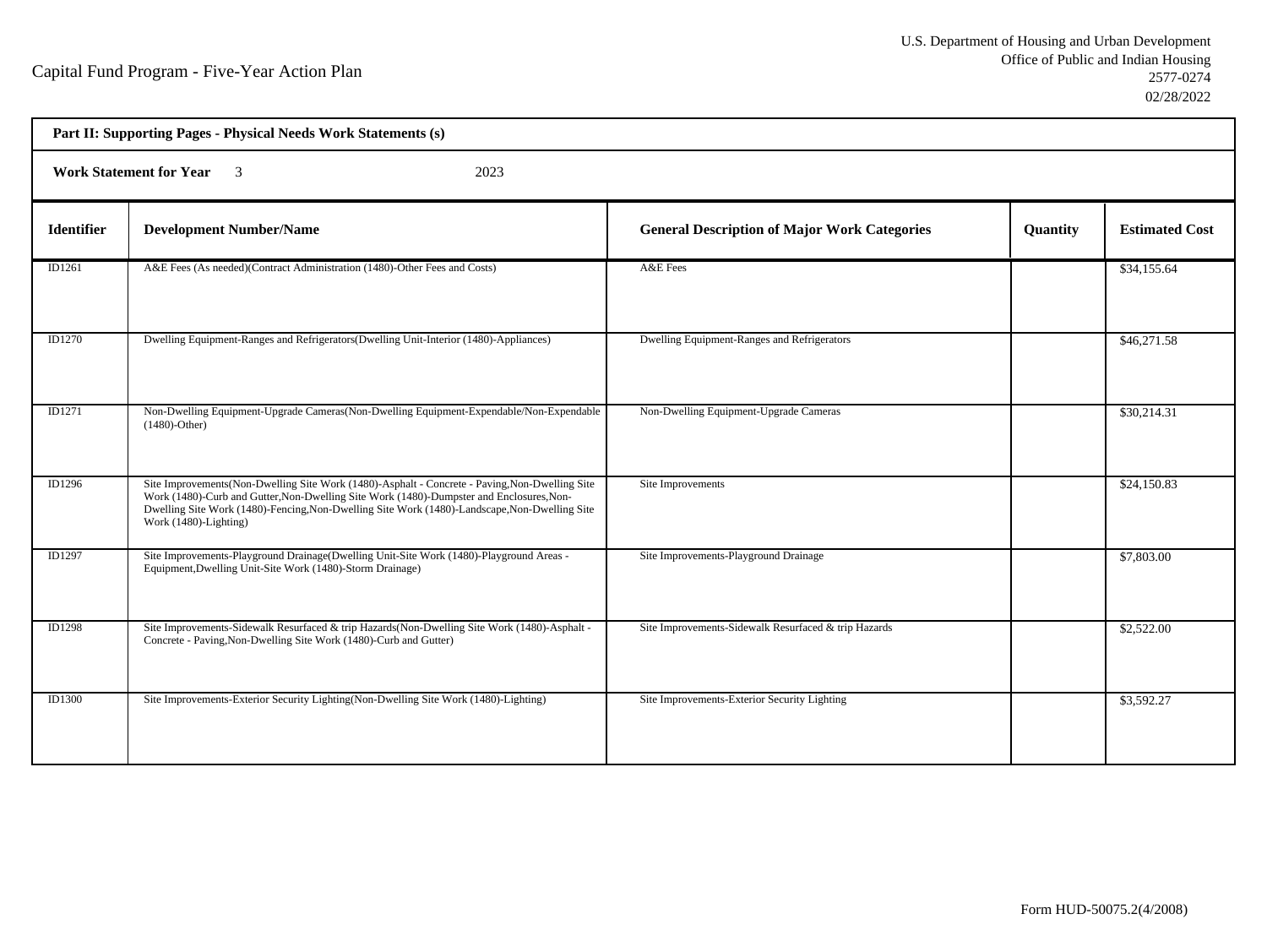| Part II: Supporting Pages - Physical Needs Work Statements (s) |                                                                                                                                  |                                                     |          |                       |  |  |
|----------------------------------------------------------------|----------------------------------------------------------------------------------------------------------------------------------|-----------------------------------------------------|----------|-----------------------|--|--|
|                                                                | <b>Work Statement for Year</b> 3<br>2023                                                                                         |                                                     |          |                       |  |  |
| <b>Identifier</b>                                              | <b>Development Number/Name</b>                                                                                                   | <b>General Description of Major Work Categories</b> | Quantity | <b>Estimated Cost</b> |  |  |
| ID1377                                                         | Dwelling Structures-Stair Treads/Hall Tiles(Dwelling Unit-Exterior (1480)-Stairwells - Fire Escapes)                             | Dwelling Structures-Stair Treads/Hall Tiles         |          | \$12,903.00           |  |  |
| <b>ID1378</b>                                                  | Dwelling Structures-Replace Staircase Windows(Dwelling Unit-Exterior (1480)-Windows, Non-<br>Dwelling Exterior (1480)-Windows)   | Dwelling Structures-Replace Staircase Windows       |          | \$21,613.00           |  |  |
| ID1379                                                         | Dwelling Structures-Roof(Dwelling Unit-Exterior (1480)-Roofs)                                                                    | <b>Dwelling Structures-Roof</b>                     |          | \$21,742.00           |  |  |
| ID1380                                                         | Dwelling Structures-Doors(Dwelling Unit-Exterior (1480)-Exterior Doors, Dwelling Unit-Interior<br>(1480)-Interior Doors)         | <b>Dwelling Structures-Doors</b>                    |          | \$1,742.00            |  |  |
| <b>ID1381</b>                                                  | Dwelling Structures-Painting (Seniors)(Dwelling Unit-Interior (1480)-Interior Painting (non routine))                            | Dwelling Structures-Painting (Seniors)              |          | \$3,428.00            |  |  |
| ID1382                                                         | Dwelling Structures-Masonry(Dwelling Unit-Interior (1480)-Other)                                                                 | <b>Dwelling Structures-Masonry</b>                  |          | \$11,161.00           |  |  |
| ID1383                                                         | Dwelling Structures-Heating/Boiler Refurbishing(Dwelling Unit-Interior (1480)-Mechanical,Dwelling<br>Unit-Interior (1480)-Other) | Dwelling Structures-Heating/Boiler Refurbishing     |          | \$11,742.00           |  |  |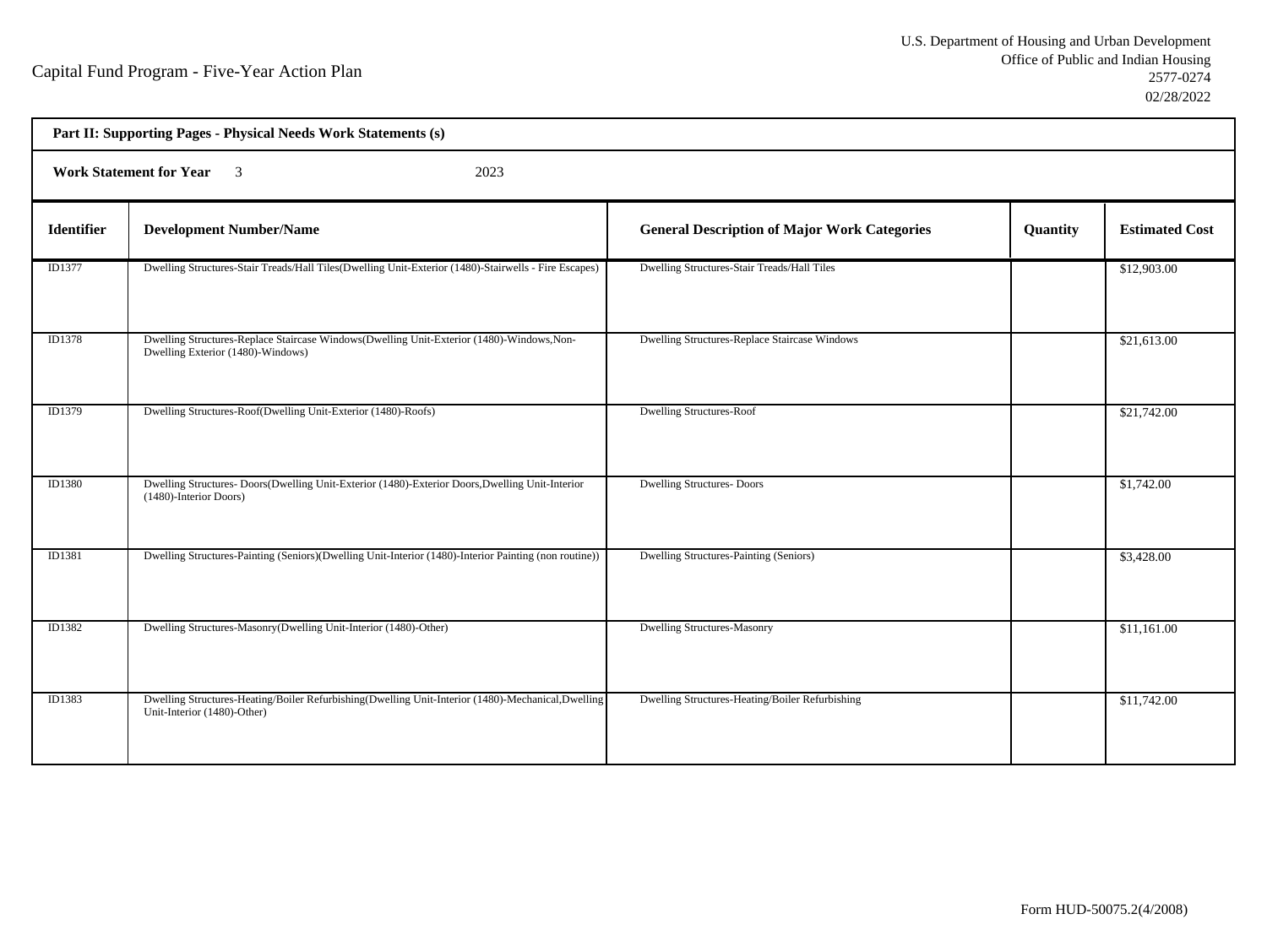| Part II: Supporting Pages - Physical Needs Work Statements (s) |                                                                                                                                       |                                                     |          |                       |  |  |
|----------------------------------------------------------------|---------------------------------------------------------------------------------------------------------------------------------------|-----------------------------------------------------|----------|-----------------------|--|--|
|                                                                | <b>Work Statement for Year</b> 3<br>2023                                                                                              |                                                     |          |                       |  |  |
| <b>Identifier</b>                                              | <b>Development Number/Name</b>                                                                                                        | <b>General Description of Major Work Categories</b> | Quantity | <b>Estimated Cost</b> |  |  |
| ID1384                                                         | Dwelling Structures-Pump Refurb/Zone Control(Dwelling Unit-Interior (1480)-Other, Dwelling Unit-<br>Interior (1480)-Plumbing)         | Dwelling Structures-Pump Refurb/Zone Control        |          | \$1,742.00            |  |  |
| ID1385                                                         | Dwelling Structures-Interior Steam and Return Line(Dwelling Unit-Interior (1480)-<br>Mechanical, Dwelling Unit-Interior (1480)-Other) | Dwelling Structures-Interior Steam and Return Line  |          | \$2,903.00            |  |  |
| ID1386                                                         | Dwelling Structures-Interior Sewer Cleaning(Dwelling Unit-Interior (1480)-Other, Dwelling Unit-<br>Interior (1480)-Plumbing)          | Dwelling Structures-Interior Sewer Cleaning         |          | \$581.00              |  |  |
| ID1387                                                         | Dwelling Structures-Plastering Work Items(Dwelling Unit-Interior (1480)-Other)                                                        | Dwelling Structures-Plastering Work Items           |          | \$1,742.00            |  |  |
| <b>ID1388</b>                                                  | Dwelling Structures-Utility Monitoring System(Dwelling Unit-Interior (1480)-Other)                                                    | Dwelling Structures-Utility Monitoring System       |          | \$1,161.00            |  |  |
| ID1389                                                         | Dwelling Structures-Fire Alarm System Upgrade(Dwelling Unit-Interior (1480)-Other)                                                    | Dwelling Structures-Fire Alarm System Upgrade       |          | \$11,161.00           |  |  |
| <b>ID1390</b>                                                  | Dwelling Structures-Pipe Insulation(Dwelling Unit-Interior (1480)-Other, Dwelling Unit-Interior<br>$(1480)$ -Plumbing)                | Dwelling Structures-Pipe Insulation                 |          | \$2,323.00            |  |  |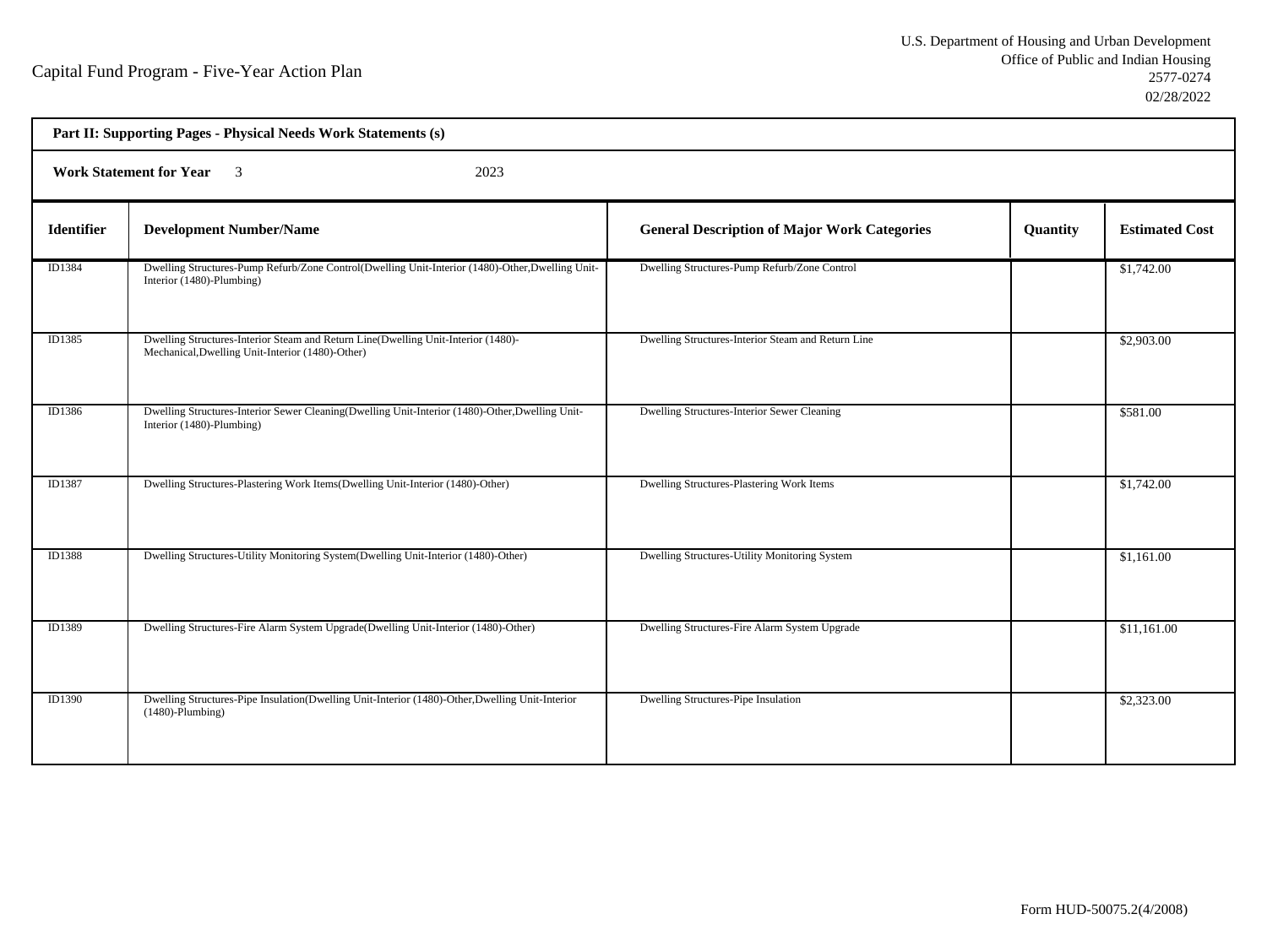| Part II: Supporting Pages - Physical Needs Work Statements (s) |                                                                                                                                                                                                                                                                                                                                                                                                                                                                                                                                                                                                                                                                                 |                                                             |                 |                       |  |  |
|----------------------------------------------------------------|---------------------------------------------------------------------------------------------------------------------------------------------------------------------------------------------------------------------------------------------------------------------------------------------------------------------------------------------------------------------------------------------------------------------------------------------------------------------------------------------------------------------------------------------------------------------------------------------------------------------------------------------------------------------------------|-------------------------------------------------------------|-----------------|-----------------------|--|--|
|                                                                | <b>Work Statement for Year</b><br>2023<br>$\overline{\phantom{a}3}$                                                                                                                                                                                                                                                                                                                                                                                                                                                                                                                                                                                                             |                                                             |                 |                       |  |  |
| <b>Identifier</b>                                              | <b>Development Number/Name</b>                                                                                                                                                                                                                                                                                                                                                                                                                                                                                                                                                                                                                                                  | <b>General Description of Major Work Categories</b>         | <b>Ouantity</b> | <b>Estimated Cost</b> |  |  |
| ID1391                                                         | Dwelling Structures-Boiler Replacement and Decentralization(Dwelling Unit-Interior (1480)-<br>Mechanical, Dwelling Unit-Interior (1480)-Other)                                                                                                                                                                                                                                                                                                                                                                                                                                                                                                                                  | Dwelling Structures-Boiler Replacement and Decentralization |                 | \$522.00              |  |  |
| ID1392                                                         | Dwelling Structures-Paint Staircase Walls(Dwelling Unit-Interior (1480)-Interior Painting (non<br>routine))                                                                                                                                                                                                                                                                                                                                                                                                                                                                                                                                                                     | Dwelling Structures-Paint Staircase Walls                   |                 | \$11,613.00           |  |  |
| ID1393                                                         | Dwelling Structures-Vacancy Refurbishment(Dwelling Unit-Interior (1480)-Appliances, Dwelling<br>Unit-Interior (1480)-Bathroom Counters and Sinks, Dwelling Unit-Interior (1480)-Bathroom Flooring<br>(non cyclical), Dwelling Unit-Interior (1480)-Commodes, Dwelling Unit-Interior (1480)-<br>Electrical, Dwelling Unit-Interior (1480)-Flooring (non routine), Dwelling Unit-Interior (1480)-Interior<br>Doors, Dwelling Unit-Interior (1480)-Interior Painting (non routine), Dwelling Unit-Interior (1480)-<br>Kitchen Cabinets, Dwelling Unit-Interior (1480)-Kitchen Sinks and Faucets, Dwelling Unit-Interior<br>(1480)-Mechanical, Dwelling Unit-Interior (1480)-Other) | Dwelling Structures-Vacancy Refurbishment                   |                 | \$41,613.00           |  |  |
| ID1394                                                         | Dwelling Structures-Kitchen Modernizarion(Dwelling Unit-Interior (1480)-Appliances, Dwelling Unit<br>Interior (1480)-Electrical, Dwelling Unit-Interior (1480)-Flooring (non routine), Dwelling Unit-Interior<br>(1480)-Interior Painting (non routine), Dwelling Unit-Interior (1480)-Kitchen Cabinets, Dwelling Unit-<br>Interior (1480)-Kitchen Sinks and Faucets, Dwelling Unit-Interior (1480)-Mechanical, Dwelling Unit-<br>Interior (1480)-Other)                                                                                                                                                                                                                        | Dwelling Structures-Kitchen Modernizarion                   |                 | \$522.00              |  |  |
| ID1395                                                         | Dwelling Structures-Bathroom Modernization: Minor(Dwelling Unit-Interior (1480)-Bathroom<br>Counters and Sinks, Dwelling Unit-Interior (1480)-Bathroom Flooring (non cyclical), Dwelling Unit-<br>Interior (1480)-Electrical, Dwelling Unit-Interior (1480)-Flooring (non routine), Dwelling Unit-Interior<br>(1480)-Interior Painting (non routine), Dwelling Unit-Interior (1480)-Mechanical, Dwelling Unit-<br>Interior (1480)-Other, Dwelling Unit-Interior (1480)-Plumbing, Dwelling Unit-Interior (1480)-Tubs and<br>Showers)                                                                                                                                             | Dwelling Structures-Bathroom Modernization: Minor           |                 | \$75,483.00           |  |  |
| ID1396                                                         | Dwelling Structures (Dwelling Unit-Exterior (1480)-Building Slab, Dwelling Unit-Exterior (1480)-<br>Columns and Porches, Dwelling Unit-Exterior (1480)-Foundations, Dwelling Unit-Exterior (1480)-<br>Gutters - Downspouts, Dwelling Unit-Exterior (1480)-Other, Dwelling Unit-Exterior (1480)-<br>Siding, Dwelling Unit-Exterior (1480)-Soffits, Dwelling Unit-Interior (1480)-Mechanical, Dwelling<br>Unit-Interior (1480)-Other, Dwelling Unit-Interior (1480)-Plumbing, Dwelling Unit-Interior (1480)-<br>Tubs and Showers)                                                                                                                                                 | <b>Dwelling Structures</b>                                  |                 | \$61,004.58           |  |  |
|                                                                | CURRIES WOODS (NJ009000008)                                                                                                                                                                                                                                                                                                                                                                                                                                                                                                                                                                                                                                                     |                                                             |                 | \$715,155.77          |  |  |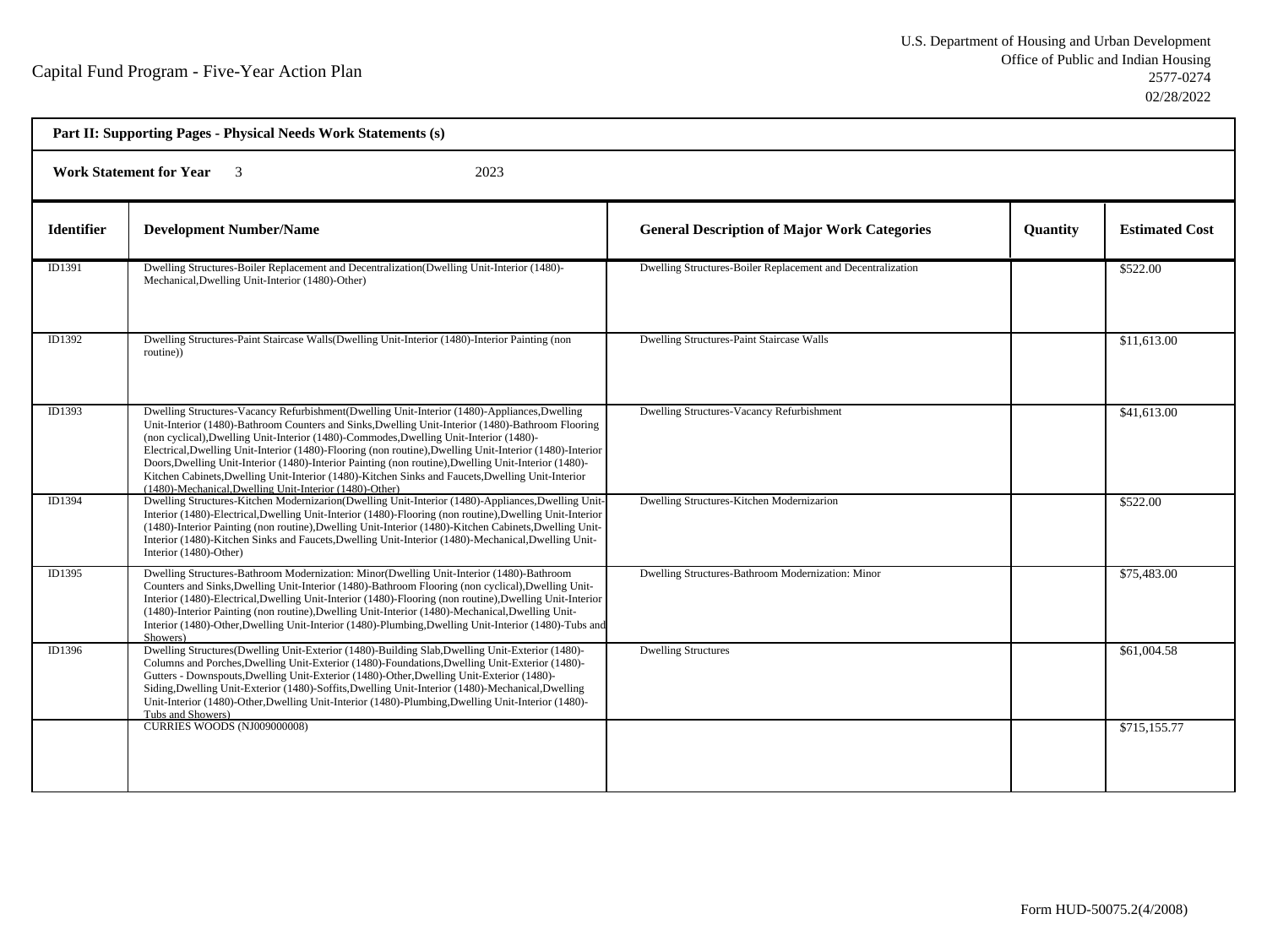h

| Part II: Supporting Pages - Physical Needs Work Statements (s) |                                                                                                                                                                                                                                                                             |                                                     |          |                       |  |
|----------------------------------------------------------------|-----------------------------------------------------------------------------------------------------------------------------------------------------------------------------------------------------------------------------------------------------------------------------|-----------------------------------------------------|----------|-----------------------|--|
|                                                                | Work Statement for Year 3<br>2023                                                                                                                                                                                                                                           |                                                     |          |                       |  |
| <b>Identifier</b>                                              | <b>Development Number/Name</b>                                                                                                                                                                                                                                              | <b>General Description of Major Work Categories</b> | Quantity | <b>Estimated Cost</b> |  |
| ID1229                                                         | Operations (Operations (1406))                                                                                                                                                                                                                                              | Operations                                          |          | \$161,035.68          |  |
| <b>ID1237</b>                                                  | Administrative Costs(Administration (1410)-Salaries)                                                                                                                                                                                                                        | <b>Administrative Costs</b>                         |          | \$114,514.26          |  |
| ID1247                                                         | Management Improvements (Management Improvement (1408)-Security Improvements (not police or<br>guard-non-physical), Management Improvement (1408)-Staff Training, Management Improvement<br>(1408)-System Improvements)                                                     | <b>Management Improvements</b>                      |          | \$25,765.71           |  |
| ID1262                                                         | Fees (As needed)(Contract Administration (1480)-Other Fees and Costs)                                                                                                                                                                                                       | A&E Fees                                            |          | \$19,517.51           |  |
| <b>ID1272</b>                                                  | Dwelling Equipment-Ranges and Refrigerators(Dwelling Unit-Interior (1480)-Appliances)                                                                                                                                                                                       | Dwelling Equipment-Ranges and Refrigerators         |          | \$64,780.21           |  |
| ID1273                                                         | Non-Dwelling Equipment-Security Cameras (Non-Dwelling Equipment-Expendable/Non-Expendable<br>$(1480)$ -Other)                                                                                                                                                               | Non-Dwelling Equipment-Security Cameras             |          | \$36,257.17           |  |
| <b>ID1301</b>                                                  | Site Improvements (Non-Dwelling Site Work (1480)-Asphalt - Concrete - Paving, Non-Dwelling Site<br>Work (1480)-Curb and Gutter, Non-Dwelling Site Work (1480)-Dumpster and Enclosures, Non-<br>Dwelling Site Work (1480)-Landscape, Non-Dwelling Site Work (1480)-Lighting) | Site Improvements                                   |          | \$23,765.06           |  |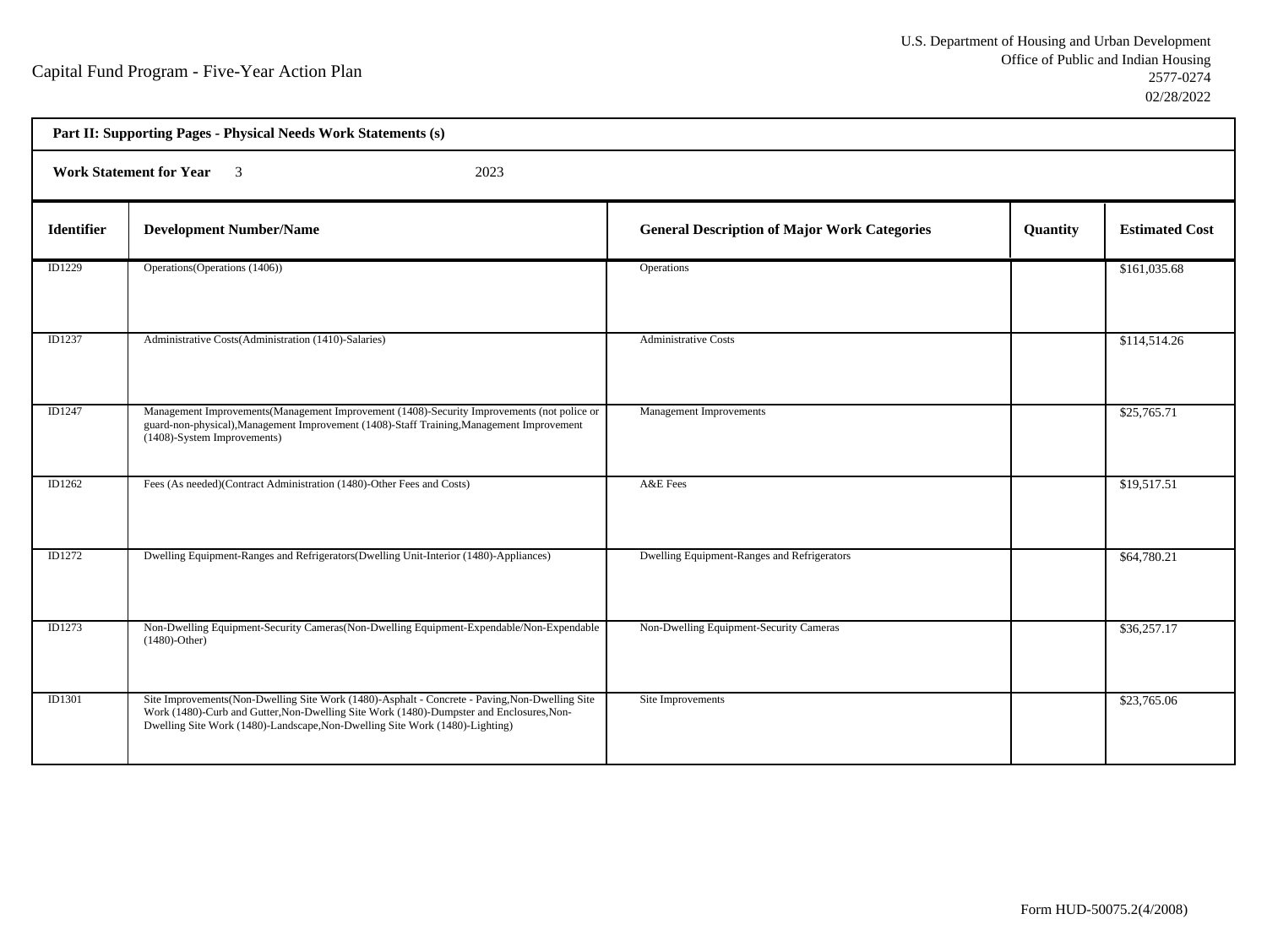| Part II: Supporting Pages - Physical Needs Work Statements (s) |                                                                                                                                                                                                                                                                                                                                                                                                                                     |                                                     |                 |                       |  |
|----------------------------------------------------------------|-------------------------------------------------------------------------------------------------------------------------------------------------------------------------------------------------------------------------------------------------------------------------------------------------------------------------------------------------------------------------------------------------------------------------------------|-----------------------------------------------------|-----------------|-----------------------|--|
|                                                                | <b>Work Statement for Year</b> 3<br>2023                                                                                                                                                                                                                                                                                                                                                                                            |                                                     |                 |                       |  |
| <b>Identifier</b>                                              | <b>Development Number/Name</b>                                                                                                                                                                                                                                                                                                                                                                                                      | <b>General Description of Major Work Categories</b> | <b>Quantity</b> | <b>Estimated Cost</b> |  |
| ID1302                                                         | Site Improvements-Playground Equipment(Dwelling Unit-Site Work (1480)-Playground Areas -<br>Equipment)                                                                                                                                                                                                                                                                                                                              | Site Improvements-Playground Equipment              |                 | \$3,236.00            |  |
| ID1303                                                         | Site Improvements-Landscaping(Dwelling Unit-Site Work (1480)-Landscape, Dwelling Unit-Site<br>Work (1480)-Other, Non-Dwelling Site Work (1480)-Landscape)                                                                                                                                                                                                                                                                           | Site Improvements-Landscaping                       |                 | \$3,453.42            |  |
| ID1397                                                         | Dwelling Structures(Dwelling Unit-Exterior (1480)-Building Slab, Dwelling Unit-Exterior (1480)-<br>Columns and Porches, Dwelling Unit-Exterior (1480)-Foundations, Dwelling Unit-Exterior (1480)-<br>Other, Dwelling Unit-Interior (1480)-Electrical, Dwelling Unit-Interior (1480)-Mechanical, Dwelling<br>Unit-Interior (1480)-Other, Dwelling Unit-Interior (1480)-Plumbing, Dwelling Unit-Interior (1480)-<br>Tubs and Showers) | <b>Dwelling Structures</b>                          |                 | \$96,923.45           |  |
| <b>ID1398</b>                                                  | Dwelling Structures-Energy Mgmt System(Dwelling Unit-Interior (1480)-Other)                                                                                                                                                                                                                                                                                                                                                         | Dwelling Structures-Energy Mgmt System              |                 | \$13,470.00           |  |
| ID1399                                                         | Dwelling Structures-Doors(Dwelling Unit-Exterior (1480)-Exterior Doors, Dwelling Unit-Interior<br>(1480)-Interior Doors)                                                                                                                                                                                                                                                                                                            | <b>Dwelling Structures-Doors</b>                    |                 | \$4,693.00            |  |
| ID1400                                                         | Dwelling Structures-Plastering Work Items(Dwelling Unit-Interior (1480)-Other)                                                                                                                                                                                                                                                                                                                                                      | Dwelling Structures-Plastering Work Items           |                 | \$3,128.00            |  |
| ID1401                                                         | Dwelling Structures-Painting (Seniors) (Dwelling Unit-Interior (1480)-Interior Painting (non routine))                                                                                                                                                                                                                                                                                                                              | Dwelling Structures-Painting (Seniors)              |                 | \$4,693.00            |  |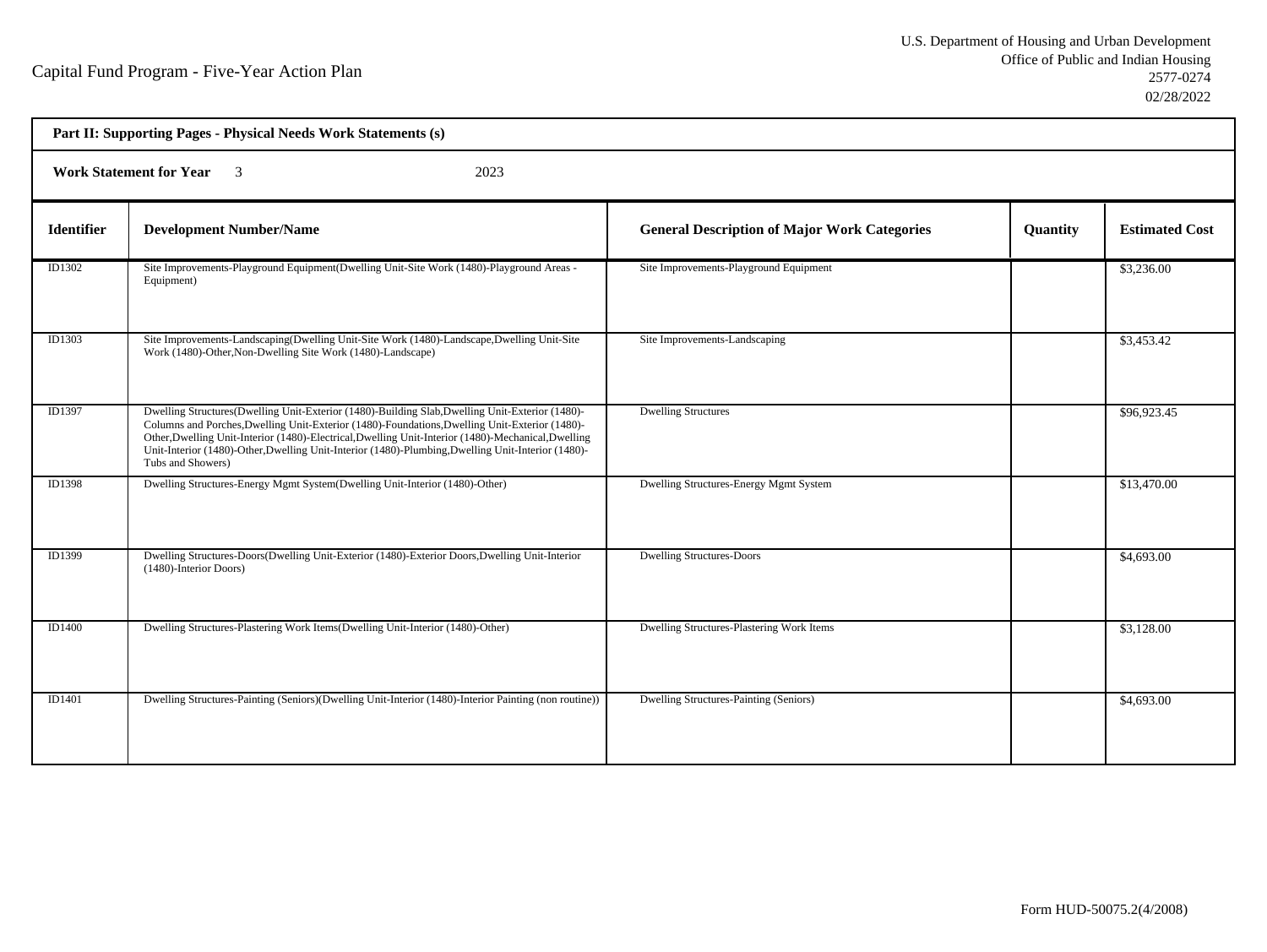| Part II: Supporting Pages - Physical Needs Work Statements (s) |                                                                                                                                                                                                                                                                                                                                                                                                                                                                                                                                                                                                                                                                                 |                                                     |          |                       |
|----------------------------------------------------------------|---------------------------------------------------------------------------------------------------------------------------------------------------------------------------------------------------------------------------------------------------------------------------------------------------------------------------------------------------------------------------------------------------------------------------------------------------------------------------------------------------------------------------------------------------------------------------------------------------------------------------------------------------------------------------------|-----------------------------------------------------|----------|-----------------------|
| <b>Work Statement for Year</b><br>2023                         |                                                                                                                                                                                                                                                                                                                                                                                                                                                                                                                                                                                                                                                                                 |                                                     |          |                       |
| <b>Identifier</b>                                              | <b>Development Number/Name</b>                                                                                                                                                                                                                                                                                                                                                                                                                                                                                                                                                                                                                                                  | <b>General Description of Major Work Categories</b> | Quantity | <b>Estimated Cost</b> |
| ID1402                                                         | Dwelling Structures-Paint Halls/Staircase Walls(Dwelling Unit-Exterior (1480)-Exterior Stairwells -<br>Fire Escape, Dwelling Unit-Exterior (1480)-Stairwells - Fire Escapes, Dwelling Unit-Interior (1480)-<br>Interior Painting (non routine), Dwelling Unit-Interior (1480)-Other, Dwelling Unit-Exterior (1480)-<br>Exterior Paint and Caulking)                                                                                                                                                                                                                                                                                                                             | Dwelling Structures-Paint Staircase Walls           |          | \$5,646.00            |
| ID1403                                                         | Dwelling Structures-Vacancy Refurbishment(Dwelling Unit-Interior (1480)-Appliances, Dwelling<br>Unit-Interior (1480)-Bathroom Counters and Sinks, Dwelling Unit-Interior (1480)-Bathroom Flooring<br>(non cyclical), Dwelling Unit-Interior (1480)-Commodes, Dwelling Unit-Interior (1480)-<br>Electrical, Dwelling Unit-Interior (1480)-Flooring (non routine), Dwelling Unit-Interior (1480)-Interior<br>Doors, Dwelling Unit-Interior (1480)-Interior Painting (non routine), Dwelling Unit-Interior (1480)-<br>Kitchen Cabinets, Dwelling Unit-Interior (1480)-Kitchen Sinks and Faucets, Dwelling Unit-Interior<br>(1480)-Mechanical, Dwelling Unit-Interior (1480)-Other) | Dwelling Structures-Vacancy Refurbishment           |          | \$15,646.00           |
| ID1404                                                         | Dwelling Structures-Stair Treads/Hall Tiles(Dwelling Unit-Exterior (1480)-Stairwells - Fire Escapes)                                                                                                                                                                                                                                                                                                                                                                                                                                                                                                                                                                            | Dwelling Structures-Stair Treads/Hall Tiles         |          | \$36,662.14           |
| ID1405                                                         | Dwelling Structures-Floor Refurbished (Dwelling Unit-Interior (1480)-Bathroom Flooring (non<br>cyclical), Dwelling Unit-Interior (1480)-Commodes, Dwelling Unit-Interior (1480)-Electrical, Dwelling<br>Unit-Interior (1480)-Flooring (non routine), Dwelling Unit-Interior (1480)-Interior Painting (non<br>routine), Dwelling Unit-Interior (1480)-Mechanical, Dwelling Unit-Interior (1480)-Other)                                                                                                                                                                                                                                                                           | Dwelling Structures-Floor Refurbished               |          | \$62,585.00           |
| ID1484                                                         | A&E Fees (As needed)(Contract Administration (1480)-Other Fees and Costs)                                                                                                                                                                                                                                                                                                                                                                                                                                                                                                                                                                                                       | A&E Fees                                            |          | \$19,384.16           |
|                                                                | DWIGHT STREET HOMES (NJ009000010)                                                                                                                                                                                                                                                                                                                                                                                                                                                                                                                                                                                                                                               |                                                     |          | \$26,481.42           |
| ID1231                                                         | Operations (Operations (1406))                                                                                                                                                                                                                                                                                                                                                                                                                                                                                                                                                                                                                                                  | Operations                                          |          | \$17,892.85           |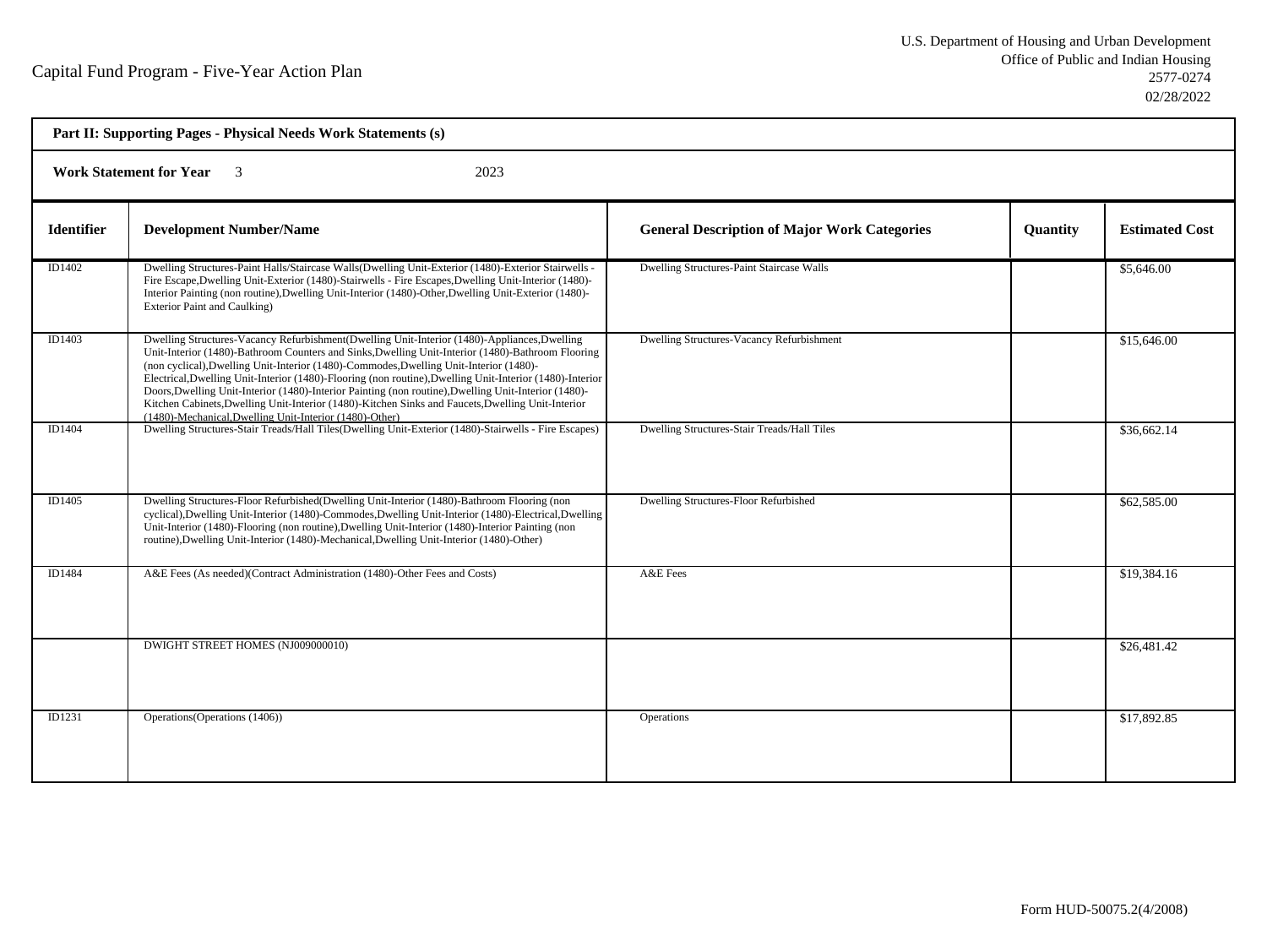| Part II: Supporting Pages - Physical Needs Work Statements (s) |                                                                                                                                                                                                                         |                                                     |          |                       |  |
|----------------------------------------------------------------|-------------------------------------------------------------------------------------------------------------------------------------------------------------------------------------------------------------------------|-----------------------------------------------------|----------|-----------------------|--|
|                                                                | Work Statement for Year 3<br>2023                                                                                                                                                                                       |                                                     |          |                       |  |
| <b>Identifier</b>                                              | <b>Development Number/Name</b>                                                                                                                                                                                          | <b>General Description of Major Work Categories</b> | Quantity | <b>Estimated Cost</b> |  |
| ID1239                                                         | Administrative Costs(Administration (1410)-Salaries)                                                                                                                                                                    | <b>Administrative Costs</b>                         |          | \$7,157.14            |  |
| ID1249                                                         | Management Improvements(Management Improvement (1408)-Security Improvements (not police or<br>guard-non-physical), Management Improvement (1408)-Staff Training, Management Improvement<br>(1408)-System Improvements)  | <b>Management Improvements</b>                      |          | \$1,431.43            |  |
|                                                                | THOMAS STEWART APTS (NJ009000016)                                                                                                                                                                                       |                                                     |          | \$926,425.41          |  |
| ID1232                                                         | Operations (Operations (1406))                                                                                                                                                                                          | Operations                                          |          | \$304,178.52          |  |
| <b>ID1240</b>                                                  | Administrative Costs(Administration (1410)-Salaries)                                                                                                                                                                    | <b>Administrative Costs</b>                         |          | \$57,257.13           |  |
| <b>ID1250</b>                                                  | Management Improvements (Management Improvement (1408)-Security Improvements (not police or<br>guard-non-physical), Management Improvement (1408)-Staff Training, Management Improvement<br>(1408)-System Improvements) | Management Improvements                             |          | \$14,314.28           |  |
| <b>ID1257</b>                                                  | CFFP Debt Service(Bond Debt Obligation (9001))                                                                                                                                                                          | <b>CFFP Debt Service</b>                            |          | \$30,064.47           |  |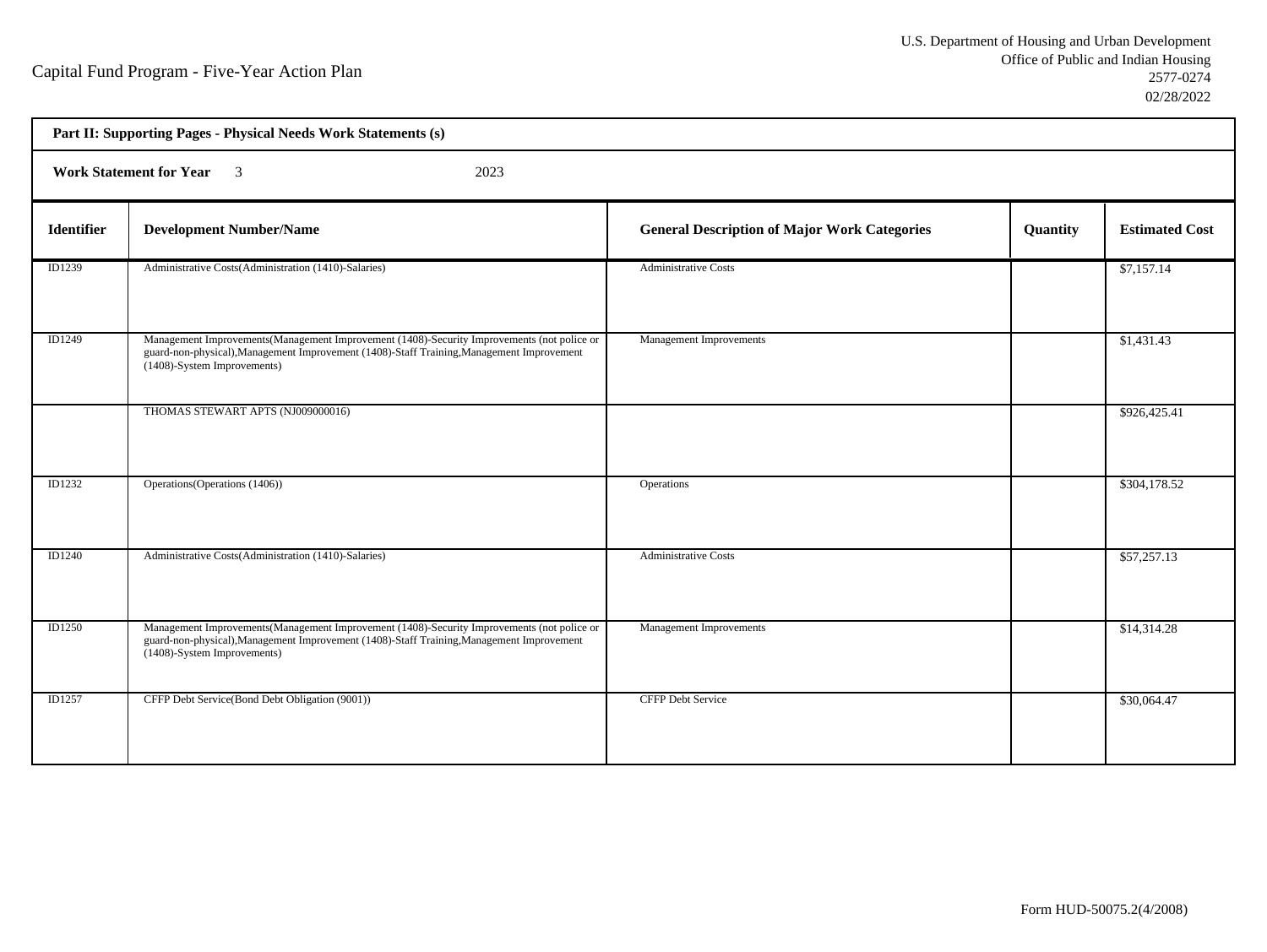| Part II: Supporting Pages - Physical Needs Work Statements (s) |                                                                                                                                                                                                                                                                                  |                                                     |          |                       |
|----------------------------------------------------------------|----------------------------------------------------------------------------------------------------------------------------------------------------------------------------------------------------------------------------------------------------------------------------------|-----------------------------------------------------|----------|-----------------------|
| <b>Work Statement for Year</b> 3<br>2023                       |                                                                                                                                                                                                                                                                                  |                                                     |          |                       |
| <b>Identifier</b>                                              | <b>Development Number/Name</b>                                                                                                                                                                                                                                                   | <b>General Description of Major Work Categories</b> | Quantity | <b>Estimated Cost</b> |
| ID1264                                                         | A&E Fees (As needed)(Contract Administration (1480)-Other Fees and Costs)                                                                                                                                                                                                        | A&E Fees-Fees and Costs                             |          | \$97,587.55           |
| ID1277                                                         | Non-Dwelling Equipment-Upgrade Cameras(Non-Dwelling Equipment-Expendable/Non-Expendable<br>$(1480)$ -Other)                                                                                                                                                                      | Non-Dwelling Equipment-Upgrade Cameras              |          | \$10,000.00           |
| ID1278                                                         | Non-Dwelling Equipment-Compactor System Refurb(Non-Dwelling Equipment-Expendable/Non-<br>Expendable (1480)-Other)                                                                                                                                                                | Non-Dwelling Equipment-Compactor System Refurb      |          | \$5,107.16            |
| ID1279                                                         | Dwelling Equipment-Ranges and Refrigerators (Dwelling Unit-Interior (1480)-Appliances)                                                                                                                                                                                           | Dwelling Equipment-Ranges and Refrigerators         |          | \$37,017.26           |
| ID1310                                                         | Site Improvements-Signage(Dwelling Unit-Site Work (1480)-Other, Dwelling Unit-Site Work (1480)-<br>Signage)                                                                                                                                                                      | Site Improvements-Signage                           |          | \$23.00               |
| <b>ID1311</b>                                                  | Site Improvements (Non-Dwelling Site Work (1480)-Asphalt - Concrete - Paving, Non-Dwelling Site<br>Work (1480)-Curb and Gutter, Non-Dwelling Site Work (1480)-Dumpster and Enclosures, Non-<br>Dwelling Site Work (1480)-Lighting, Non-Dwelling Site Work (1480)-Storm Drainage) | Site Improvements                                   |          | \$28,528.07           |
| ID1428                                                         | Dwelling Structures- New Funiture in Common Areas (Dwelling Unit-Interior (1480)-Other)                                                                                                                                                                                          | Dwelling Structures-New Funiture in Common Areas    |          | \$10,044.00           |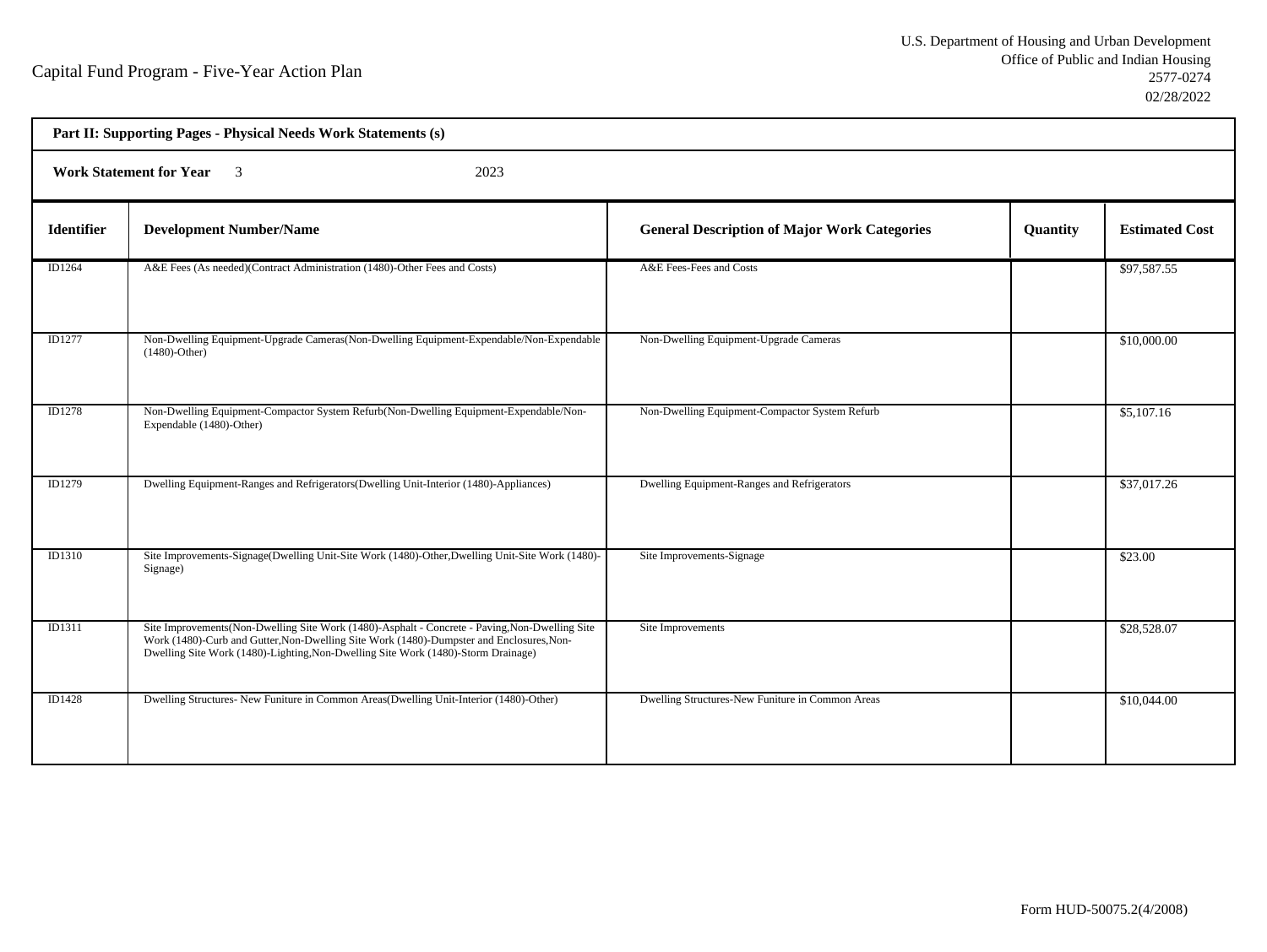| Part II: Supporting Pages - Physical Needs Work Statements (s) |                                                                                          |                                                     |          |                       |  |
|----------------------------------------------------------------|------------------------------------------------------------------------------------------|-----------------------------------------------------|----------|-----------------------|--|
|                                                                | Work Statement for Year 3<br>2023                                                        |                                                     |          |                       |  |
| Identifier                                                     | <b>Development Number/Name</b>                                                           | <b>General Description of Major Work Categories</b> | Quantity | <b>Estimated Cost</b> |  |
| ID1429                                                         | Dwelling Structures- Exterior Funiture(Dwelling Unit-Exterior (1480)-Other)              | Dwelling Structures-Exterior Funiture               |          | \$5,067.00            |  |
| ID1430                                                         | Dwelling Structures-Tuck pointing(Dwelling Unit-Exterior (1480)-Tuck-Pointing)           | Dwelling Structures-Tuck pointing                   |          | \$2,222.00            |  |
| ID1431                                                         | Dwelling Structures-Install New Staircase (Dwelling Unit-Interior (1480)-Other)          | Dwelling Structures-Install New Staircase           |          | \$10,111.00           |  |
| ID1432                                                         | Dwelling Structures-Energy Mgmt System(Dwelling Unit-Interior (1480)-Other)              | Dwelling Structures-Energy Mgmt System              |          | \$5,133.00            |  |
| ID1433                                                         | Dwelling Structures-Masonry(Dwelling Unit-Interior (1480)-Other)                         | <b>Dwelling Structures-Masonry</b>                  |          | \$5,022.00            |  |
| ID1434                                                         | Dwelling Structures-Kitchen Cabinets (Dwelling Unit-Interior (1480)-Kitchen Cabinets)    | Dwelling Structures-Kitchen Cabinets                |          | \$10,222.00           |  |
| ID1435                                                         | Dwelling Structures-Replace Carpet in Hallway/Lobby(Dwelling Unit-Interior (1480)-Other) | Dwelling Structures-Replace Carpet in Hallway/Lobby |          | \$2,170.00            |  |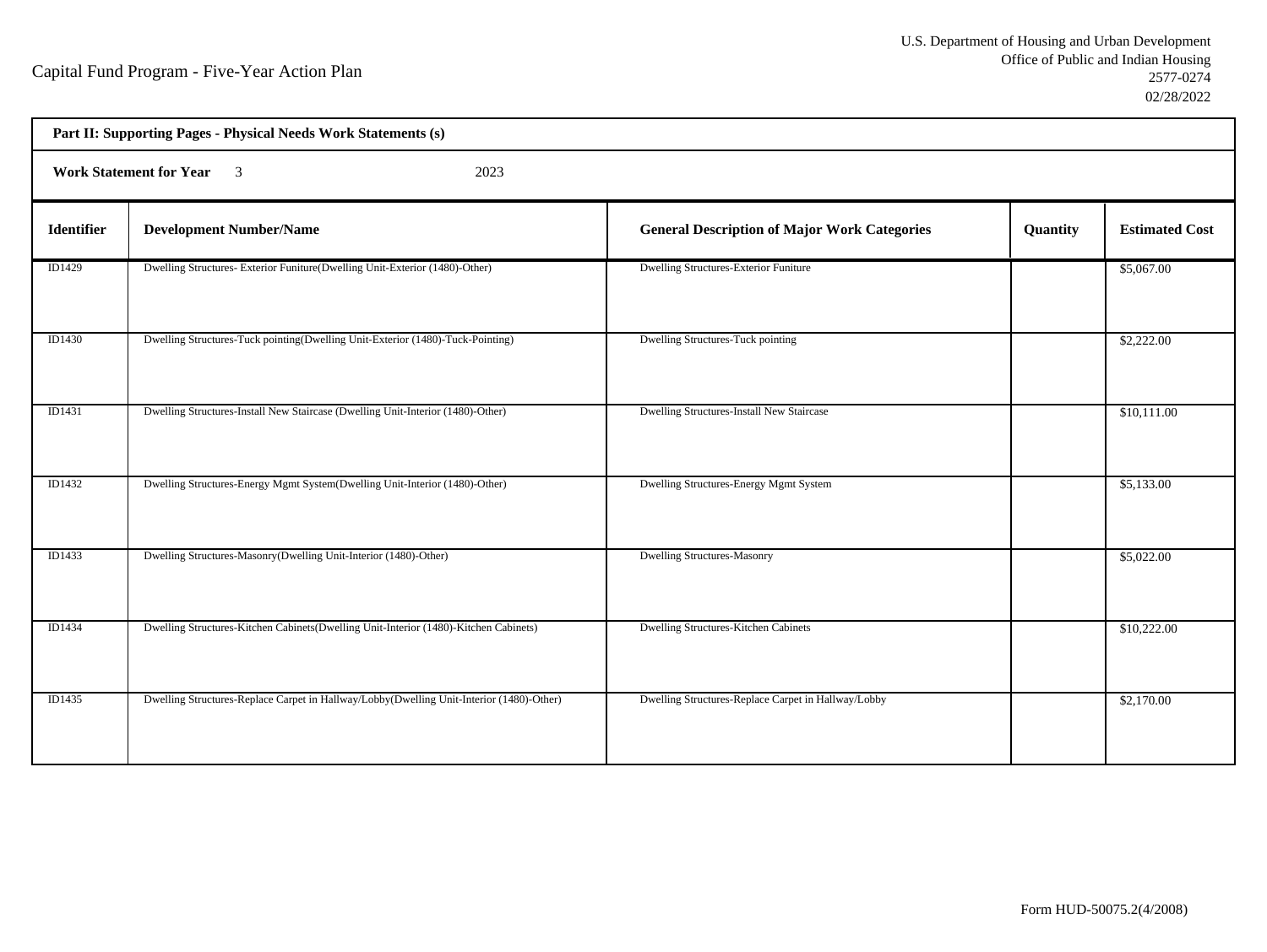| Part II: Supporting Pages - Physical Needs Work Statements (s)     |                                                                                                                                                                                                                                                                                                                                                                                                                                                                                                                                                                                                                                                                                  |                                                     |                 |                       |
|--------------------------------------------------------------------|----------------------------------------------------------------------------------------------------------------------------------------------------------------------------------------------------------------------------------------------------------------------------------------------------------------------------------------------------------------------------------------------------------------------------------------------------------------------------------------------------------------------------------------------------------------------------------------------------------------------------------------------------------------------------------|-----------------------------------------------------|-----------------|-----------------------|
| <b>Work Statement for Year</b><br>2023<br>$\overline{\mathcal{E}}$ |                                                                                                                                                                                                                                                                                                                                                                                                                                                                                                                                                                                                                                                                                  |                                                     |                 |                       |
| <b>Identifier</b>                                                  | <b>Development Number/Name</b>                                                                                                                                                                                                                                                                                                                                                                                                                                                                                                                                                                                                                                                   | <b>General Description of Major Work Categories</b> | <b>Quantity</b> | <b>Estimated Cost</b> |
| ID1436                                                             | Dwelling Structures-Roof(Dwelling Unit-Exterior (1480)-Roofs)                                                                                                                                                                                                                                                                                                                                                                                                                                                                                                                                                                                                                    | <b>Dwelling Structures-Roof</b>                     |                 | \$15,044.00           |
| ID1437                                                             | Dwelling Structures-Paint Halls/Stair(Dwelling Unit-Interior (1480)-Interior Painting (non routine))                                                                                                                                                                                                                                                                                                                                                                                                                                                                                                                                                                             | Dwelling Structures-Paint Halls/Stair               |                 | \$2,044.00            |
| ID1438                                                             | Dwelling Structures-Plastering Work Items(Dwelling Unit-Interior (1480)-Other)                                                                                                                                                                                                                                                                                                                                                                                                                                                                                                                                                                                                   | Dwelling Structures-Plastering Work Items           |                 | \$3,022.00            |
| ID1439                                                             | Dwelling Structures-Apartment Painting (Dwelling Unit-Interior (1480)-Interior Painting (non routine))                                                                                                                                                                                                                                                                                                                                                                                                                                                                                                                                                                           | <b>Dwelling Structures-Apartment Painting</b>       |                 | \$2,116.00            |
| ID1440                                                             | Dwelling Structures-Heating/Boiler Refurbishing(Dwelling Unit-Interior (1480)-Mechanical,Dwelling<br>Unit-Interior (1480)-Other)                                                                                                                                                                                                                                                                                                                                                                                                                                                                                                                                                 | Dwelling Structures-Heating/Boiler Refurbishing     |                 | \$10,026.00           |
| ID1441                                                             | Dwelling Structures-Vacancy Refurbishment (Dwelling Unit-Interior (1480)-Appliances, Dwelling<br>Unit-Interior (1480)-Bathroom Counters and Sinks, Dwelling Unit-Interior (1480)-Bathroom Flooring<br>(non cyclical), Dwelling Unit-Interior (1480)-Commodes, Dwelling Unit-Interior (1480)-<br>Electrical, Dwelling Unit-Interior (1480)-Flooring (non routine), Dwelling Unit-Interior (1480)-Interior<br>Doors, Dwelling Unit-Interior (1480)-Interior Painting (non routine), Dwelling Unit-Interior (1480)-<br>Kitchen Cabinets, Dwelling Unit-Interior (1480)-Kitchen Sinks and Faucets, Dwelling Unit-Interior<br>(1480)-Mechanical, Dwelling Unit-Interior (1480)-Other) | Dwelling Structures-Vacancy Refurbishment           |                 | \$105,000.00          |
| ID1442                                                             | Dwelling Structures(Dwelling Unit-Exterior (1480)-Building Slab, Dwelling Unit-Exterior (1480)-<br>Foundations, Dwelling Unit-Exterior (1480)-Gutters - Downspouts, Dwelling Unit-Exterior (1480)-<br>Other, Dwelling Unit-Interior (1480)-Electrical, Dwelling Unit-Interior (1480)-Mechanical, Dwelling<br>Unit-Interior (1480)-Other, Dwelling Unit-Interior (1480)-Plumbing, Dwelling Unit-Interior (1480)-<br>Tubs and Showers)                                                                                                                                                                                                                                             | <b>Dwelling Structures</b>                          |                 | \$155,104.97          |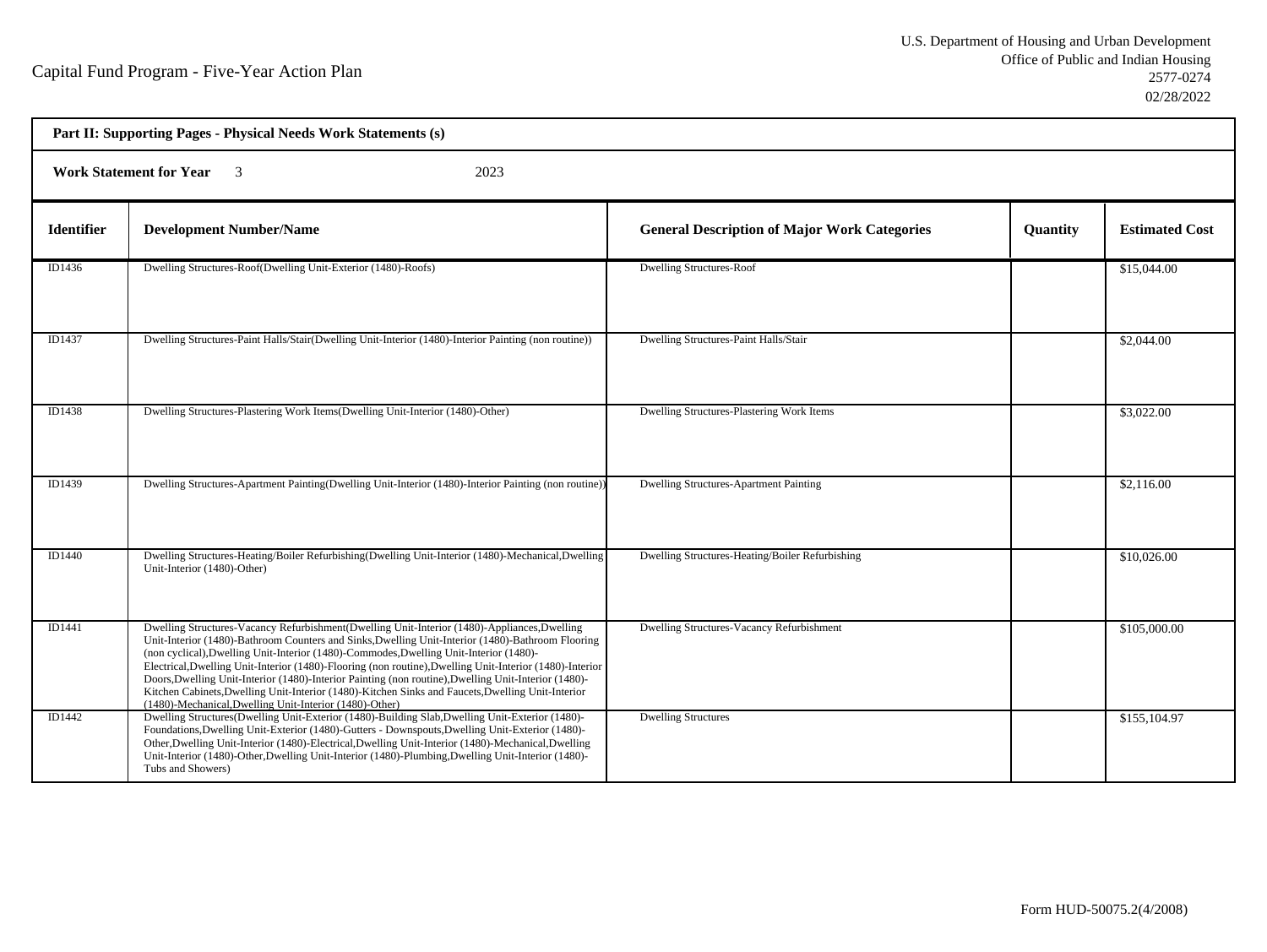| Part II: Supporting Pages - Physical Needs Work Statements (s) |                                                                                                                                                                                                                         |                                                     |          |                       |  |
|----------------------------------------------------------------|-------------------------------------------------------------------------------------------------------------------------------------------------------------------------------------------------------------------------|-----------------------------------------------------|----------|-----------------------|--|
|                                                                | 2023<br><b>Work Statement for Year</b> 3                                                                                                                                                                                |                                                     |          |                       |  |
| <b>Identifier</b>                                              | <b>Development Number/Name</b>                                                                                                                                                                                          | <b>General Description of Major Work Categories</b> | Quantity | <b>Estimated Cost</b> |  |
|                                                                | MONTGOMERY GRDNS (NJ009000006)                                                                                                                                                                                          |                                                     |          | \$48,314.07           |  |
| ID1241                                                         | Administrative Costs(Administration (1410)-Salaries)                                                                                                                                                                    | <b>Administrative Costs</b>                         |          | \$21,471.43           |  |
| ID1246                                                         | Management Improvements (Management Improvement (1408)-Security Improvements (not police or<br>guard-non-physical), Management Improvement (1408)-Staff Training, Management Improvement<br>(1408)-System Improvements) | Management Improvements                             |          | \$4,294.28            |  |
| ID1255                                                         | CFFP Debt Service(Bond Debt Obligation (9001))                                                                                                                                                                          | <b>CFFP Debt Service</b>                            |          | \$22,548.36           |  |
|                                                                | Subtotal of Estimated Cost                                                                                                                                                                                              |                                                     |          | \$7,157,141.00        |  |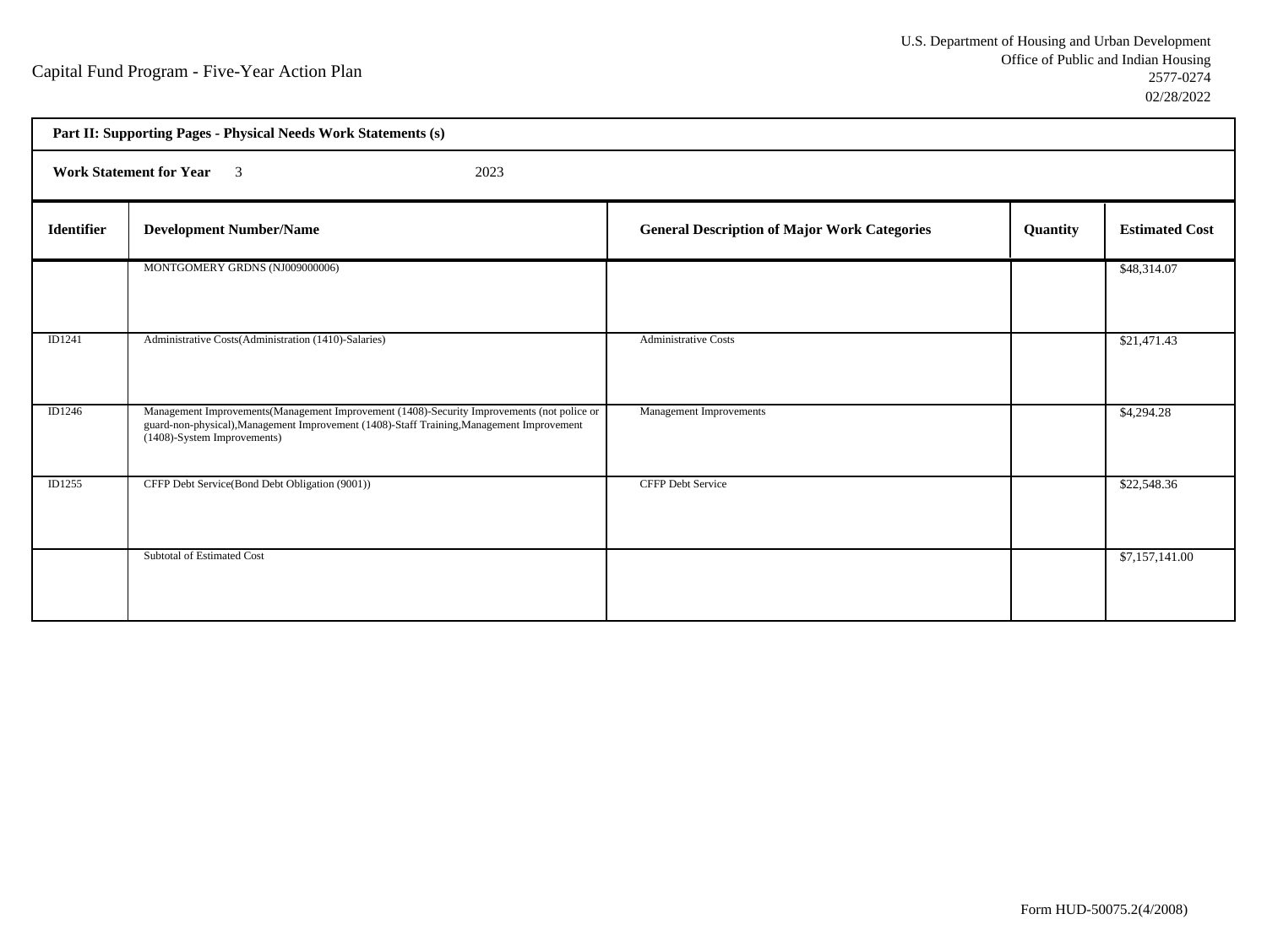| Part II: Supporting Pages - Physical Needs Work Statements (s) |                                                                                                                                                                                                                                          |                                                     |          |                       |  |
|----------------------------------------------------------------|------------------------------------------------------------------------------------------------------------------------------------------------------------------------------------------------------------------------------------------|-----------------------------------------------------|----------|-----------------------|--|
|                                                                | <b>Work Statement for Year</b><br>2024<br>$\overline{4}$                                                                                                                                                                                 |                                                     |          |                       |  |
| <b>Identifier</b>                                              | <b>Development Number/Name</b>                                                                                                                                                                                                           | <b>General Description of Major Work Categories</b> | Quantity | <b>Estimated Cost</b> |  |
|                                                                | BOOKER T WASHINGTON APTS (NJ009000003)                                                                                                                                                                                                   |                                                     |          | \$1,165,783.23        |  |
| ID1445                                                         | Operations (Operations (1406))                                                                                                                                                                                                           | Operations                                          |          | \$162,957.84          |  |
| ID1453                                                         | Management Improvements (Management Improvement (1408)-Security Improvements (not police or<br>guard-non-physical), Management Improvement (1408)-Staff Training, Management Improvement<br>(1408)-System Improvements)                  | Management Improvements                             |          | \$19,844.18           |  |
| ID1463                                                         | Administrative Costs(Administration (1410)-Salaries)                                                                                                                                                                                     | <b>Administrative Costs</b>                         |          | \$123,123.70          |  |
| <b>ID1472</b>                                                  | CFFP Debt Service(Bond Debt Obligation (9001))                                                                                                                                                                                           | <b>CFFP Debt Service</b>                            |          | \$190,145.86          |  |
| ID1479                                                         | A&E Fees (As needed)(Contract Administration (1480)-Other Fees and Costs)                                                                                                                                                                | A&E Fees-Fees and Costs                             |          | \$192,724.50          |  |
| ID1491                                                         | Site Improvements (Non-Dwelling Site Work (1480)-Asphalt - Concrete - Paving, Non-Dwelling Site<br>Work (1480)-Curb and Gutter, Non-Dwelling Site Work (1480)-Dumpster and Enclosures, Non-<br>Dwelling Site Work (1480)-Storm Drainage) | Site Improvements                                   |          | \$3,012.59            |  |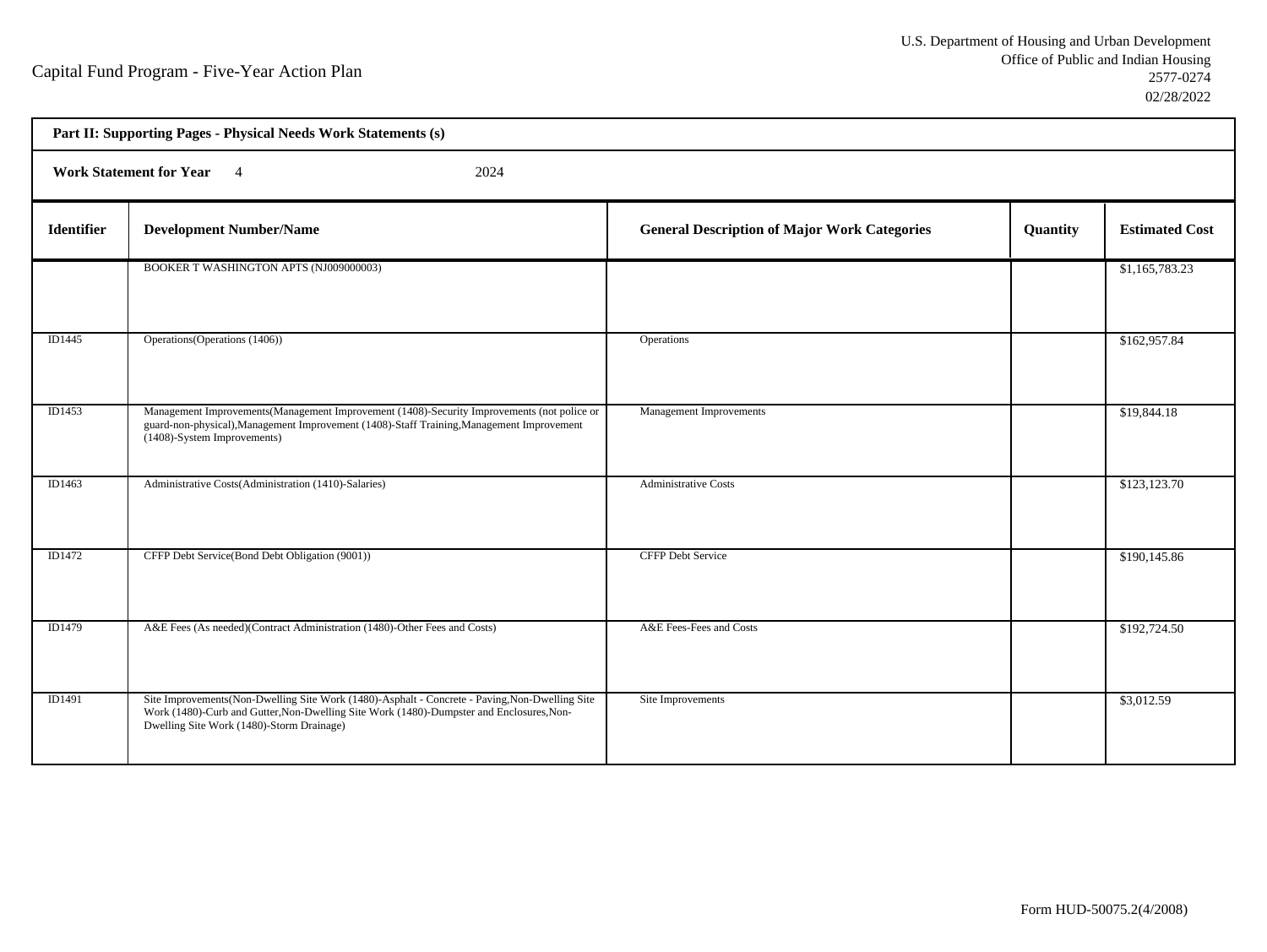| Part II: Supporting Pages - Physical Needs Work Statements (s) |                                                                                                                                                     |                                                         |          |                       |  |
|----------------------------------------------------------------|-----------------------------------------------------------------------------------------------------------------------------------------------------|---------------------------------------------------------|----------|-----------------------|--|
|                                                                | <b>Work Statement for Year</b><br>2024<br>$\overline{4}$                                                                                            |                                                         |          |                       |  |
| <b>Identifier</b>                                              | <b>Development Number/Name</b>                                                                                                                      | <b>General Description of Major Work Categories</b>     | Quantity | <b>Estimated Cost</b> |  |
| ID1492                                                         | Site Improvements-Steam/Return(Non-Dwelling Site Work (1480)-Site Utilities)                                                                        | Site Improvements-Steam/Return                          |          | \$993.00              |  |
| ID1493                                                         | Site Improvements-Sidewalk Replacement(Non-Dwelling Site Work (1480)-Asphalt - Concrete -<br>Paving, Non-Dwelling Site Work (1480)-Curb and Gutter) | Site Improvements-Sidewalk Replacement                  |          | \$2,473.00            |  |
| <b>ID1494</b>                                                  | Site Improvements-Sewer Pipeline Replacement Bldgs 2 & 3(Dwelling Unit-Site Work (1480)-Sewer<br>Lines - Mains)                                     | Site Improvements-Sewer Pipeline Replacement Bldgs 2 &3 |          | \$5,975.00            |  |
| <b>ID1495</b>                                                  | Site Improvements-Exterior Security Lighting(Non-Dwelling Site Work (1480)-Lighting)                                                                | Site Improvements-Exterior Security Lighting            |          | \$1,978.00            |  |
| <b>ID1496</b>                                                  | Site Improvements-Fence(Non-Dwelling Site Work (1480)-Fencing)                                                                                      | Site Improvements-Fence                                 |          | \$990.00              |  |
| ID1517                                                         | Dwelling Equipment-Ranges and Refrigerators(Dwelling Unit-Interior (1480)-Appliances)                                                               | Dwelling Equipment-Ranges and Refrigerators             |          | \$62,482.87           |  |
| <b>ID1518</b>                                                  | Non-Dwelling Equipment-Security Cameras (Non-Dwelling Equipment-Expendable/Non-Expendable<br>$(1480)$ -Other)                                       | Non-Dwelling Equipment-Security Cameras                 |          | \$15,299.97           |  |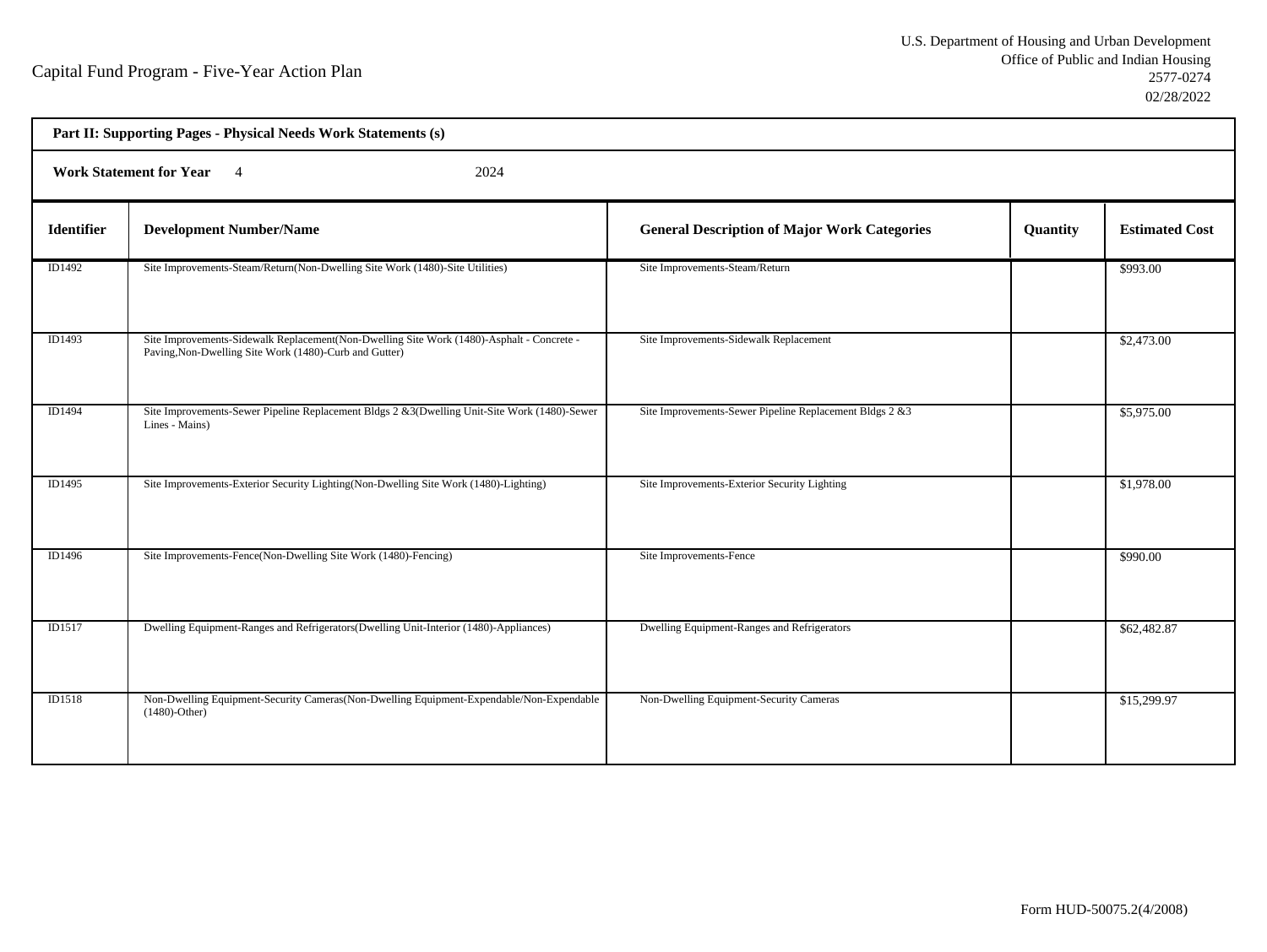| Part II: Supporting Pages - Physical Needs Work Statements (s) |                                                                                                                                                                                                                                                                                                                                                                                                                                                                                                                                                                                                                                                                                 |                                                     |          |                       |  |
|----------------------------------------------------------------|---------------------------------------------------------------------------------------------------------------------------------------------------------------------------------------------------------------------------------------------------------------------------------------------------------------------------------------------------------------------------------------------------------------------------------------------------------------------------------------------------------------------------------------------------------------------------------------------------------------------------------------------------------------------------------|-----------------------------------------------------|----------|-----------------------|--|
|                                                                | <b>Work Statement for Year</b><br>2024<br>$\overline{4}$                                                                                                                                                                                                                                                                                                                                                                                                                                                                                                                                                                                                                        |                                                     |          |                       |  |
| <b>Identifier</b>                                              | <b>Development Number/Name</b>                                                                                                                                                                                                                                                                                                                                                                                                                                                                                                                                                                                                                                                  | <b>General Description of Major Work Categories</b> | Quantity | <b>Estimated Cost</b> |  |
| ID1551                                                         | Dwelling Structures-Stair Treads/Hall Tiles(Dwelling Unit-Exterior (1480)-Stairwells - Fire Escapes)                                                                                                                                                                                                                                                                                                                                                                                                                                                                                                                                                                            | Dwelling Structures-Stair Treads/Hall Tiles         |          | \$4,947.00            |  |
| ID1552                                                         | Dwelling Structures-Energy Mgmt System(Dwelling Unit-Interior (1480)-Other)                                                                                                                                                                                                                                                                                                                                                                                                                                                                                                                                                                                                     | Dwelling Structures-Energy Mgmt System              |          | \$6,295.00            |  |
| ID1553                                                         | Dwelling Structures-Roof/Tuck pointing(Dwelling Unit-Exterior (1480)-Roofs)                                                                                                                                                                                                                                                                                                                                                                                                                                                                                                                                                                                                     | Dwelling Structures-Roof/Tuck pointing              |          | \$1,978.00            |  |
| ID1554                                                         | Dwelling Structures- Doors (Dwelling Unit-Exterior (1480)-Exterior Doors, Dwelling Unit-Interior<br>(1480)-Interior Doors)                                                                                                                                                                                                                                                                                                                                                                                                                                                                                                                                                      | <b>Dwelling Structures-Doors</b>                    |          | \$1,978.00            |  |
| ID1555                                                         | Dwelling Structures-Vacancy Refurbishment(Dwelling Unit-Interior (1480)-Appliances, Dwelling<br>Unit-Interior (1480)-Bathroom Counters and Sinks, Dwelling Unit-Interior (1480)-Bathroom Flooring<br>(non cyclical), Dwelling Unit-Interior (1480)-Commodes, Dwelling Unit-Interior (1480)-<br>Electrical, Dwelling Unit-Interior (1480)-Flooring (non routine), Dwelling Unit-Interior (1480)-Interior<br>Doors, Dwelling Unit-Interior (1480)-Interior Painting (non routine), Dwelling Unit-Interior (1480)-<br>Kitchen Cabinets, Dwelling Unit-Interior (1480)-Kitchen Sinks and Faucets, Dwelling Unit-Interior<br>(1480)-Mechanical, Dwelling Unit-Interior (1480)-Other) | Dwelling Structures-Vacancy Refurbishment           |          | \$14,346.00           |  |
| ID1556                                                         | Dwelling Structures-Painting Halls/Stairs(Dwelling Unit-Interior (1480)-Interior Painting (non<br>routine))                                                                                                                                                                                                                                                                                                                                                                                                                                                                                                                                                                     | Dwelling Structures-Painting Halls/Stairs           |          | \$2,473.00            |  |
| ID1557                                                         | Dwelling Structures-Plastering Work Items(Dwelling Unit-Interior (1480)-Other)                                                                                                                                                                                                                                                                                                                                                                                                                                                                                                                                                                                                  | Dwelling Structures-Plastering Work Items           |          | \$2,473.00            |  |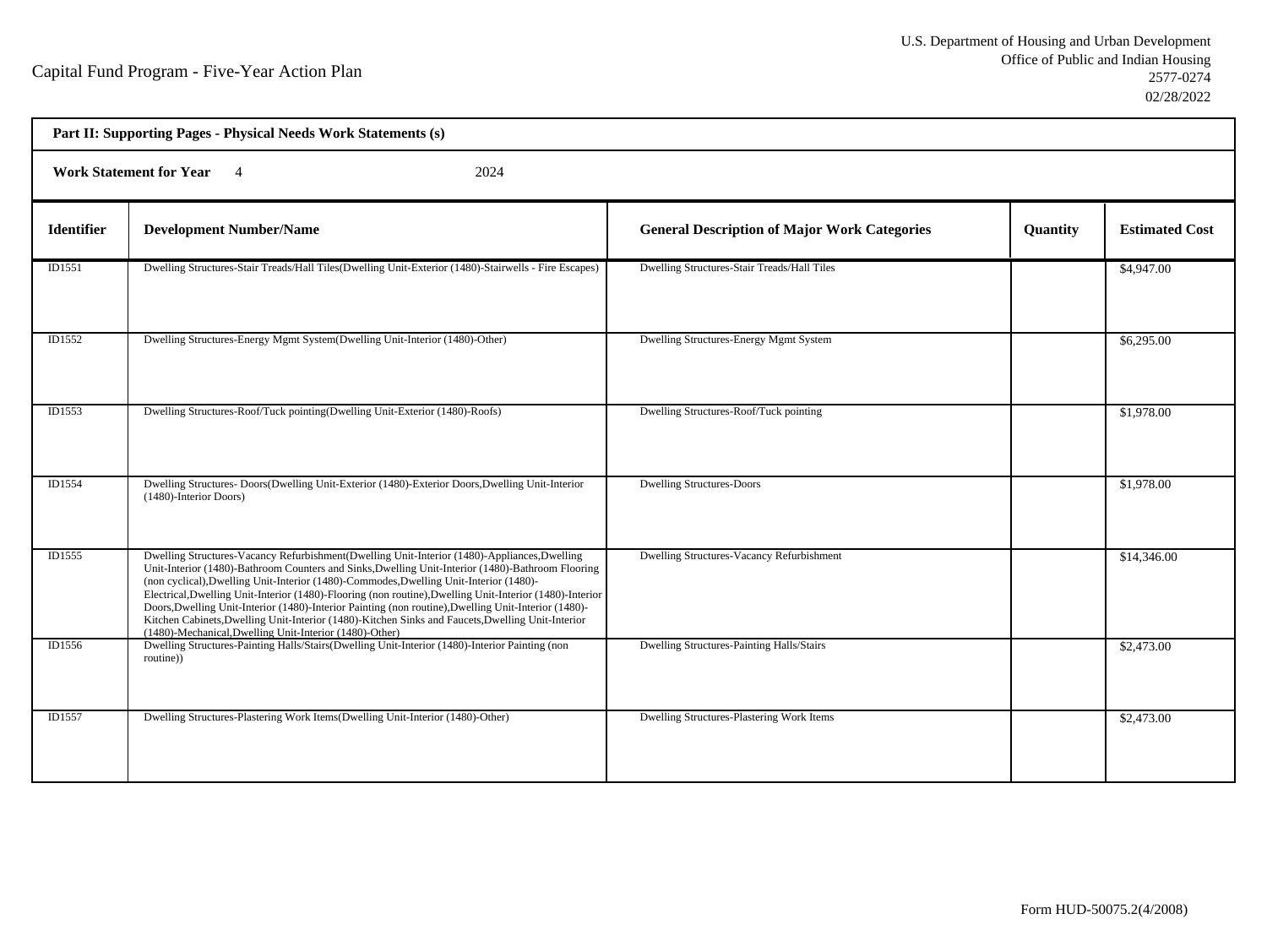|                   | Part II: Supporting Pages - Physical Needs Work Statements (s)                                                                        |                                                             |          |                       |  |
|-------------------|---------------------------------------------------------------------------------------------------------------------------------------|-------------------------------------------------------------|----------|-----------------------|--|
|                   | <b>Work Statement for Year</b><br>2024<br>$\overline{4}$                                                                              |                                                             |          |                       |  |
| <b>Identifier</b> | <b>Development Number/Name</b>                                                                                                        | <b>General Description of Major Work Categories</b>         | Quantity | <b>Estimated Cost</b> |  |
| ID1558            | Dwelling Structures-Masonry(Dwelling Unit-Interior (1480)-Other)                                                                      | Dwelling Structures-Masonry                                 |          | \$1,978.00            |  |
| ID1559            | Dwelling Structures-LBP Abatement & Mold/Mildew Remediation(Dwelling Unit-Interior (1480)-<br>Other)                                  | Dwelling Structures-LBP Abatement & Mold/Mildew Remediation |          | \$3,957.00            |  |
| ID1560            | Dwelling Structures-Boiler Upgrade-Tube Replacement(Dwelling Unit-Interior (1480)-Other,Dwelling<br>Unit-Interior (1480)-Mechanical)  | Dwelling Structures-Boiler Upgrade-Tube Replacement         |          | \$990.00              |  |
| ID1561            | Dwelling Structures-Boiler Upgrade(Dwelling Unit-Interior (1480)-Mechanical, Dwelling Unit-Interior<br>$(1480)$ -Other)               | Dwelling Structures-Boiler Upgrade                          |          | \$1,484.00            |  |
| ID1562            | Dwelling Structures-Pump Refurb/Zone Control(Dwelling Unit-Interior (1480)-Plumbing, Dwelling<br>Unit-Interior (1480)-Other)          | Dwelling Structures-Pump Refurb/Zone Control                |          | \$1,978.00            |  |
| ID1563            | Dwelling Structures-Interior Steam and Return Line(Dwelling Unit-Interior (1480)-<br>Mechanical, Dwelling Unit-Interior (1480)-Other) | Dwelling Structures-Interior Steam and Return Line          |          | \$4,947.00            |  |
| ID1564            | Dwelling Structures-Interior Sewer Cleaning(Dwelling Unit-Interior (1480)-Other, Dwelling Unit-<br>Interior (1480)-Plumbing)          | Dwelling Structures-Interior Sewer Cleaning                 |          | \$1,484.00            |  |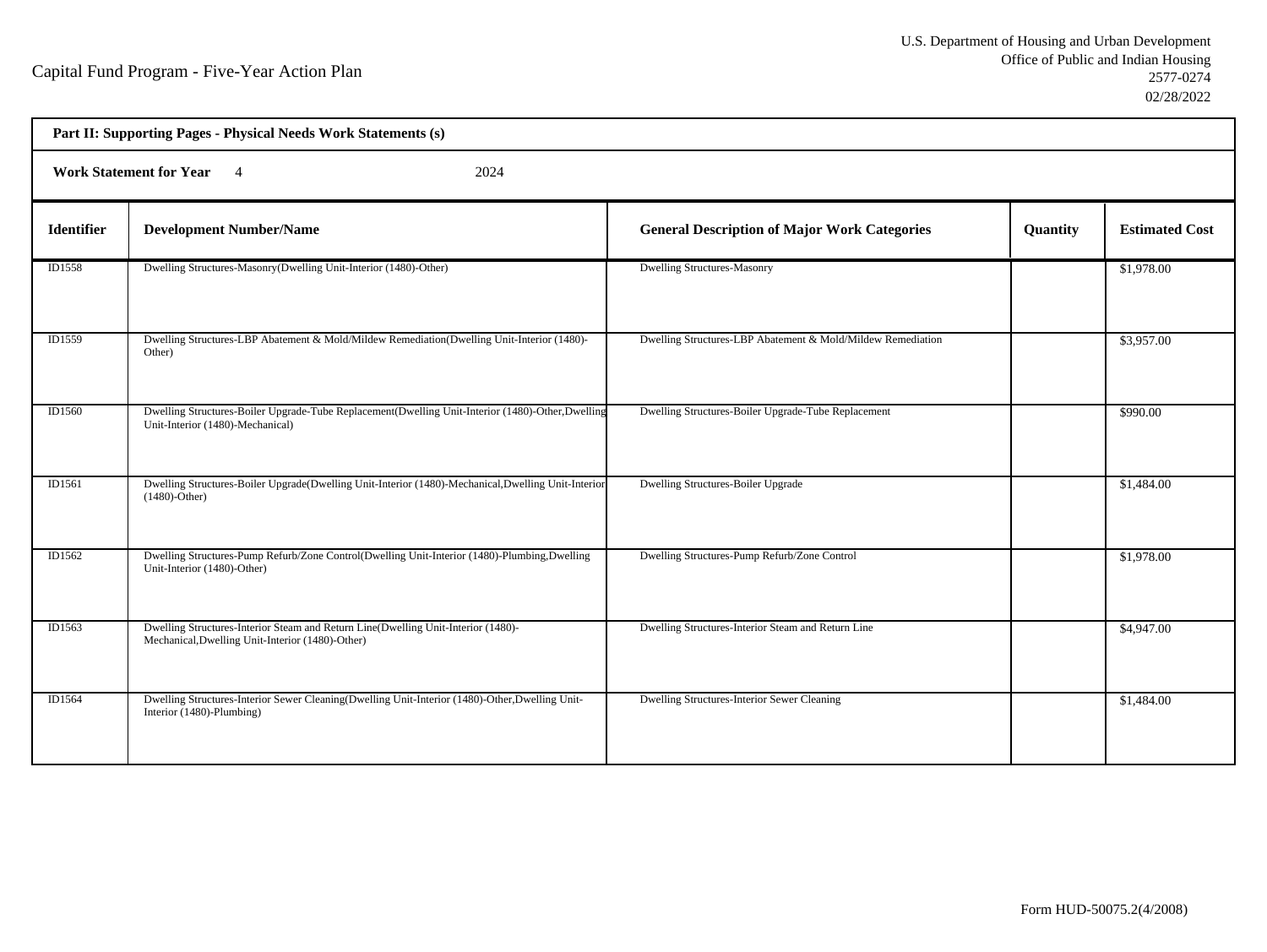| Part II: Supporting Pages - Physical Needs Work Statements (s) |                                                                                                                                                |                                                             |          |                       |  |
|----------------------------------------------------------------|------------------------------------------------------------------------------------------------------------------------------------------------|-------------------------------------------------------------|----------|-----------------------|--|
|                                                                | <b>Work Statement for Year</b><br>2024<br>$\overline{4}$                                                                                       |                                                             |          |                       |  |
| <b>Identifier</b>                                              | <b>Development Number/Name</b>                                                                                                                 | <b>General Description of Major Work Categories</b>         | Quantity | <b>Estimated Cost</b> |  |
| ID1565                                                         | Dwelling Structures-Utility Monitoring System(Dwelling Unit-Interior (1480)-Other)                                                             | Dwelling Structures-Utility Monitoring System               |          | \$990.00              |  |
| ID1566                                                         | Dwelling Structures-Painting (Seniors)(Dwelling Unit-Interior (1480)-Interior Painting (non routine))                                          | Dwelling Structures-Painting (Seniors)                      |          | \$638.00              |  |
| ID1567                                                         | Dwelling Structures-Fire Alarm System Upgrade(Dwelling Unit-Interior (1480)-Other)                                                             | Dwelling Structures-Fire Alarm System Upgrade               |          | \$990.00              |  |
| ID1568                                                         | Dwelling Structures-Boiler Replacement and Decentralization(Dwelling Unit-Interior (1480)-<br>Mechanical, Dwelling Unit-Interior (1480)-Other) | Dwelling Structures-Boiler Replacement and Decentralization |          | \$93,986.00           |  |
| ID1569                                                         | Dwelling Structures-Pipe Insulation/Cathodic Protection(Dwelling Unit-Interior (1480)-<br>Plumbing, Dwelling Unit-Interior (1480)-Other)       | Dwelling Structures-Pipe Insulation/Cathodic Protection     |          | \$990.00              |  |
| ID1570                                                         | Dwelling Structures-Green Communities (Dwelling Unit-Interior (1480)-Other)                                                                    | <b>Dwelling Structures-Green Communities</b>                |          | \$98,931.00           |  |
| <b>ID1571</b>                                                  | Dwelling Structures-Entrance Doors(Dwelling Unit-Exterior (1480)-Exterior Doors)                                                               | <b>Dwelling Structures-Entrance Doors</b>                   |          | \$6,378.00            |  |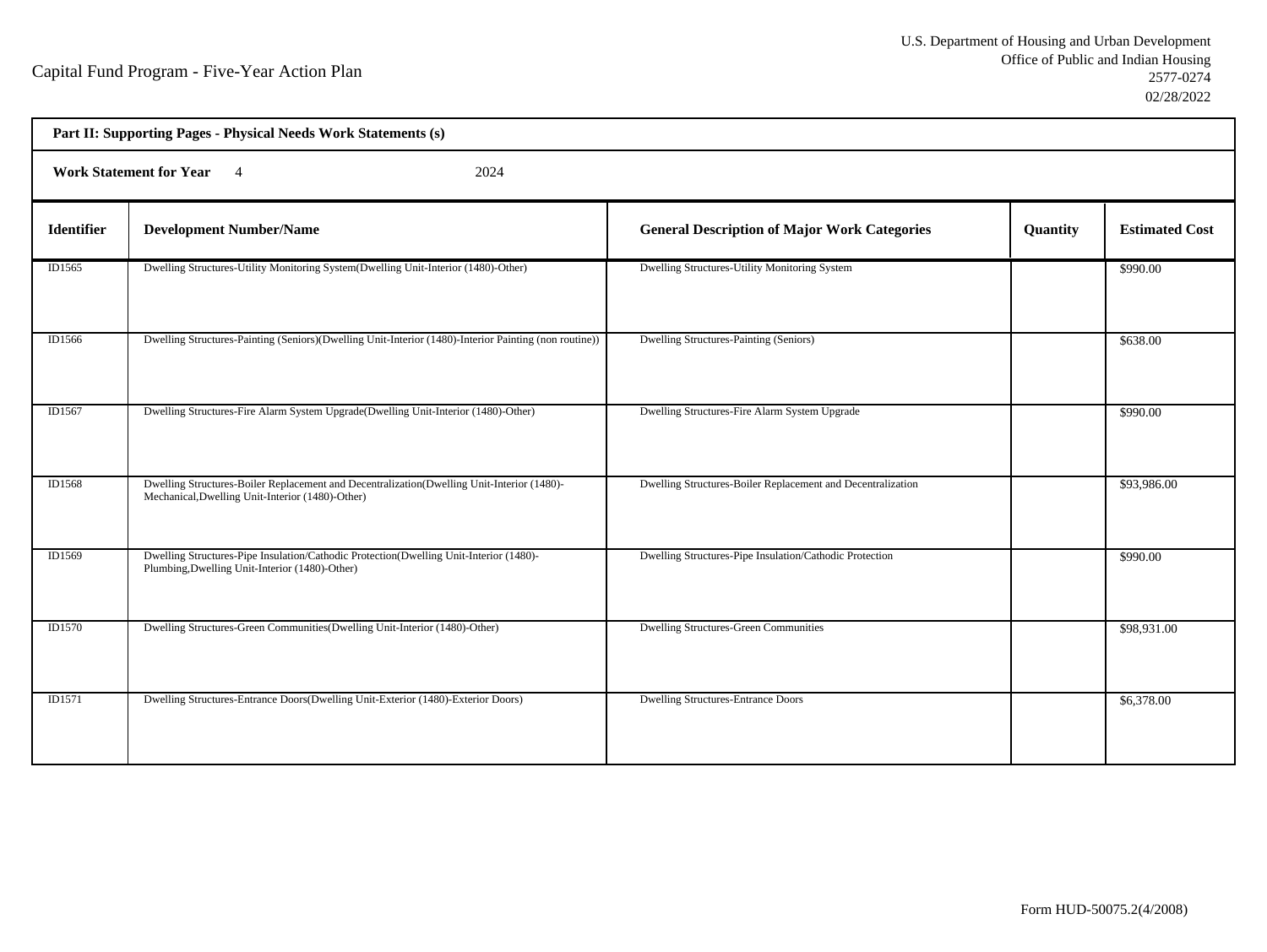| Part II: Supporting Pages - Physical Needs Work Statements (s) |                                                                                                                                                                                                                                                                                                                                                                                                                                                                                                                                                                                                                                                                                                                                                                                                                                                                                                                                                                                                       |                                                     |                 |                       |  |
|----------------------------------------------------------------|-------------------------------------------------------------------------------------------------------------------------------------------------------------------------------------------------------------------------------------------------------------------------------------------------------------------------------------------------------------------------------------------------------------------------------------------------------------------------------------------------------------------------------------------------------------------------------------------------------------------------------------------------------------------------------------------------------------------------------------------------------------------------------------------------------------------------------------------------------------------------------------------------------------------------------------------------------------------------------------------------------|-----------------------------------------------------|-----------------|-----------------------|--|
| <b>Work Statement for Year</b><br>2024                         |                                                                                                                                                                                                                                                                                                                                                                                                                                                                                                                                                                                                                                                                                                                                                                                                                                                                                                                                                                                                       |                                                     |                 |                       |  |
| <b>Identifier</b>                                              | <b>Development Number/Name</b>                                                                                                                                                                                                                                                                                                                                                                                                                                                                                                                                                                                                                                                                                                                                                                                                                                                                                                                                                                        | <b>General Description of Major Work Categories</b> | <b>Quantity</b> | <b>Estimated Cost</b> |  |
| ID1572                                                         | Dwelling Structures-Window Screens(Dwelling Unit-Exterior (1480)-Windows)                                                                                                                                                                                                                                                                                                                                                                                                                                                                                                                                                                                                                                                                                                                                                                                                                                                                                                                             | <b>Dwelling Structures-Window Screens</b>           |                 | \$3,827.00            |  |
| ID1573                                                         | Dwelling Structures-Kitchen Cabinets(Dwelling Unit-Interior (1480)-Kitchen Cabinets)                                                                                                                                                                                                                                                                                                                                                                                                                                                                                                                                                                                                                                                                                                                                                                                                                                                                                                                  | Dwelling Structures-Kitchen Cabinets                |                 | \$3,828.00            |  |
| ID1574                                                         | Dwelling Structures(Dwelling Unit-Exterior (1480)-Building Slab, Dwelling Unit-Exterior (1480)-<br>Columns and Porches, Dwelling Unit-Exterior (1480)-Foundations, Dwelling Unit-Exterior (1480)-<br>Gutters - Downspouts, Dwelling Unit-Exterior (1480)-Other, Dwelling Unit-Interior (1480)-<br>Electrical, Dwelling Unit-Interior (1480)-Mechanical, Dwelling Unit-Interior (1480)-Other, Dwelling<br>Unit-Interior (1480)-Plumbing, Dwelling Unit-Interior (1480)-Tubs and Showers)                                                                                                                                                                                                                                                                                                                                                                                                                                                                                                               | <b>Dwelling Structures</b>                          |                 | \$61,736.94           |  |
| ID1665                                                         | Non-Dwelling Structure(Non-Dwelling Construction - Mechanical (1480)-Central Boiler, Non-<br>Dwelling Construction - Mechanical (1480)-Central Chiller, Non-Dwelling Construction - Mechanical<br>(1480)-Cooling Equipment - Systems, Non-Dwelling Construction - Mechanical (1480)-Electric<br>Distribution, Non-Dwelling Construction - Mechanical (1480)-Elevator, Non-Dwelling Construction -<br>Mechanical (1480)-Fire Suppression System, Non-Dwelling Construction - Mechanical (1480)-<br>Generator, Non-Dwelling Construction - Mechanical (1480)-Heating Equipment - System, Non-<br>Dwelling Construction - Mechanical (1480)-Hot Water Heaters, Non-Dwelling Construction -<br>Mechanical (1480)-Other, Non-Dwelling Construction - Mechanical (1480)-Security - Fire Alarm, Non-<br>Dwelling Construction - Mechanical (1480)-Smoke/Fire Detection, Non-Dwelling Construction -<br>Mechanical (1480)-Trash Compactor, Non-Dwelling Equipment-Expendable/Non-Expendable (1480)-<br>Other) | Non-Dwelling Structure                              |                 | \$60,179.78           |  |
|                                                                | HUDSON GRDNS (NJ009000004)                                                                                                                                                                                                                                                                                                                                                                                                                                                                                                                                                                                                                                                                                                                                                                                                                                                                                                                                                                            |                                                     |                 | \$1,093,098.68        |  |
| ID1446                                                         | Operations (Operations (1406))                                                                                                                                                                                                                                                                                                                                                                                                                                                                                                                                                                                                                                                                                                                                                                                                                                                                                                                                                                        | <b>Operations</b>                                   |                 | \$325,915.68          |  |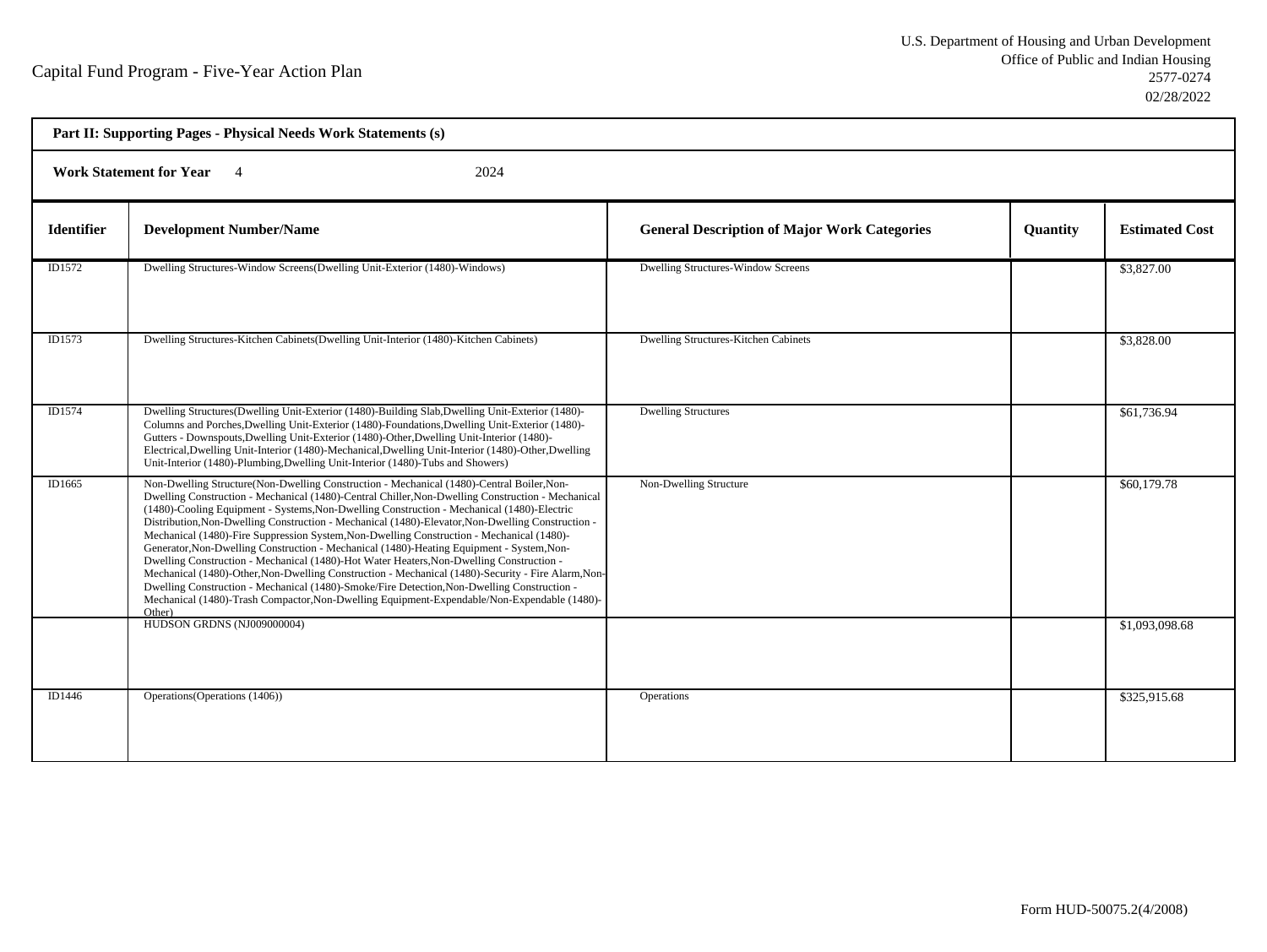| Part II: Supporting Pages - Physical Needs Work Statements (s) |                                                                                                                                                                                                                                         |                                                     |          |                       |
|----------------------------------------------------------------|-----------------------------------------------------------------------------------------------------------------------------------------------------------------------------------------------------------------------------------------|-----------------------------------------------------|----------|-----------------------|
| <b>Work Statement for Year</b> 4<br>2024                       |                                                                                                                                                                                                                                         |                                                     |          |                       |
| <b>Identifier</b>                                              | <b>Development Number/Name</b>                                                                                                                                                                                                          | <b>General Description of Major Work Categories</b> | Quantity | <b>Estimated Cost</b> |
| ID1454                                                         | Management Improvements(Management Improvement (1408)-Staff Training, Management<br>Improvement (1408)-System Improvements, Management Improvement (1408)-Security<br>Improvements (not police or guard-non-physical))                  | Management Improvements                             |          | \$18,426.74           |
| ID1464                                                         | Administrative Costs(Administration (1410)-Salaries)                                                                                                                                                                                    | <b>Administrative Costs</b>                         |          | \$86,910.85           |
| ID1473                                                         | CFFP Debt Service(Bond Debt Obligation (9001))                                                                                                                                                                                          | <b>CFFP Debt Service</b>                            |          | \$114,087.52          |
| ID1480                                                         | A&E Fees (As needed)(Contract Administration (1480)-Other Fees and Costs)                                                                                                                                                               | A&E Fees                                            |          | \$24,708.27           |
| ID1497                                                         | Site Improvements(Non-Dwelling Site Work (1480)-Asphalt - Concrete - Paving, Non-Dwelling Site<br>Work (1480)-Curb and Gutter, Non-Dwelling Site Work (1480)-Dumpster and Enclosures, Non-<br>Dwelling Site Work (1480)-Storm Drainage) | Site Improvements                                   |          | \$11,596.77           |
| ID1498                                                         | Site Improvements-Exterior Security Lighting (Non-Dwelling Site Work (1480)-Lighting)                                                                                                                                                   | Site Improvements-Exterior Security Lighting        |          | \$6,021.00            |
| <b>ID1499</b>                                                  | Site Improvements-Playground Equipment (Dwelling Unit-Site Work (1480)-Playground Areas -<br>Equipment)                                                                                                                                 | Site Improvements-Playground Equipment              |          | \$13,225.40           |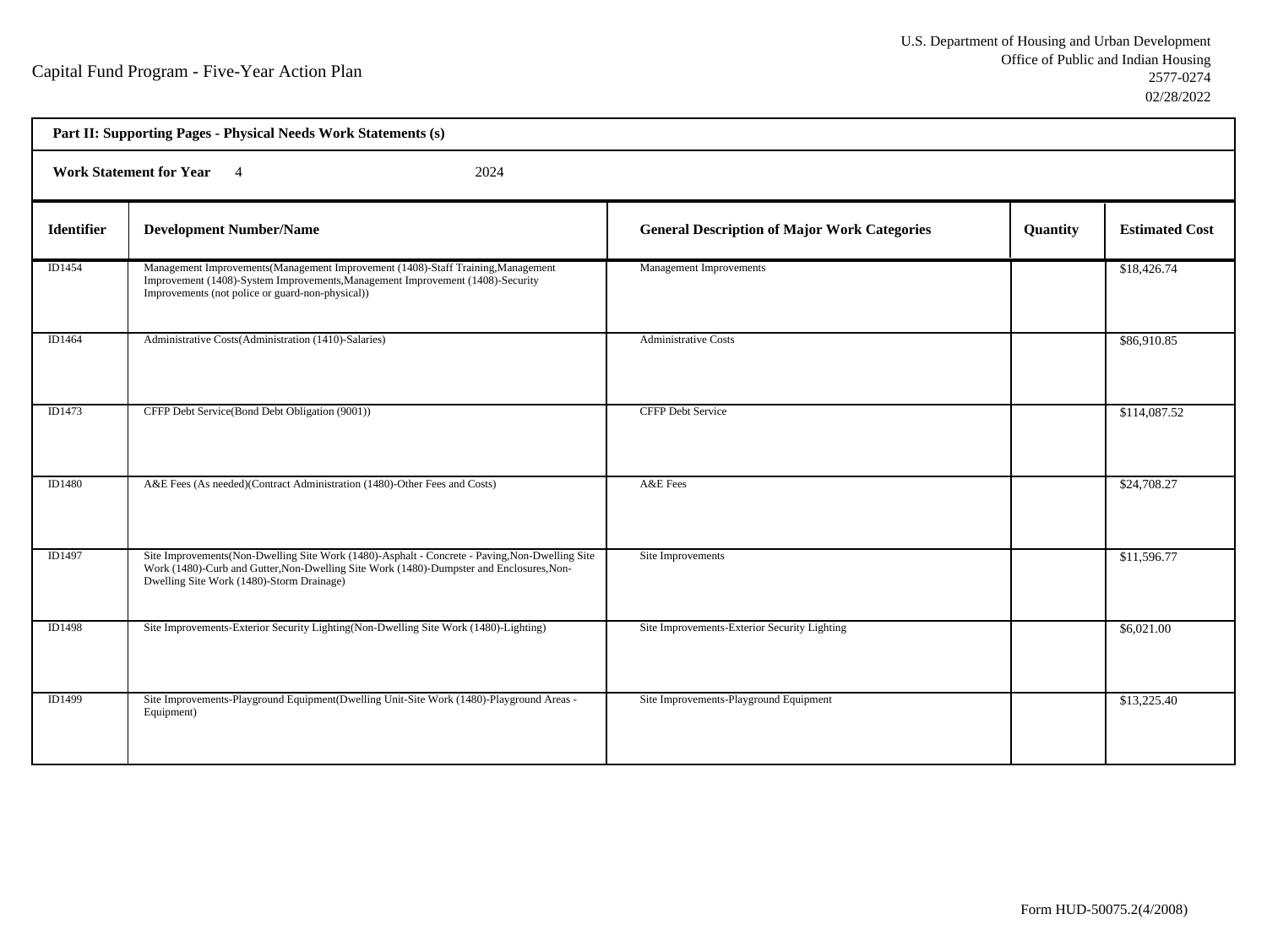| Part II: Supporting Pages - Physical Needs Work Statements (s) |                                                                                                                        |                                                     |          |                       |  |  |
|----------------------------------------------------------------|------------------------------------------------------------------------------------------------------------------------|-----------------------------------------------------|----------|-----------------------|--|--|
|                                                                | <b>Work Statement for Year</b><br>2024<br>$\overline{4}$                                                               |                                                     |          |                       |  |  |
| <b>Identifier</b>                                              | <b>Development Number/Name</b>                                                                                         | <b>General Description of Major Work Categories</b> | Quantity | <b>Estimated Cost</b> |  |  |
| ID1519                                                         | Dwelling Equipment-Ranges and Refrigerators(Dwelling Unit-Interior (1480)-Appliances)                                  | Dwelling Equipment-Ranges and Refrigerators         |          | \$24,993.15           |  |  |
| <b>ID1520</b>                                                  | Non-Dwelling Equipment-Security Cameras (Non-Dwelling Equipment-Expendable/Non-Expendable<br>$(1480)$ -Other)          | Non-Dwelling Equipment-Security Cameras             |          | \$18,359.97           |  |  |
| ID1575                                                         | Dwelling Structures-Energy Mgmt System(Dwelling Unit-Interior (1480)-Other)                                            | Dwelling Structures-Energy Mgmt System              |          | \$106.00              |  |  |
| ID1576                                                         | Dwelling Structures-Utility Monitoring System(Dwelling Unit-Interior (1480)-Other)                                     | Dwelling Structures-Utility Monitoring System       |          | \$6,021.00            |  |  |
| ID1577                                                         | Dwelling Structures-Fire Alarm System Upgrade(Dwelling Unit-Interior (1480)-Other)                                     | Dwelling Structures-Fire Alarm System Upgrade       |          | \$16,021.00           |  |  |
| <b>ID1578</b>                                                  | Dwelling Structures-Pipe Insulation(Dwelling Unit-Interior (1480)-Other, Dwelling Unit-Interior<br>$(1480)$ -Plumbing) | Dwelling Structures-Pipe Insulation                 |          | \$6,021.00            |  |  |
| ID1579                                                         | Dwelling Structures-Paint Staircase Walls(Dwelling Unit-Interior (1480)-Interior Painting (non<br>routine))            | Dwelling Structures-Paint Staircase Walls           |          | \$13,247.00           |  |  |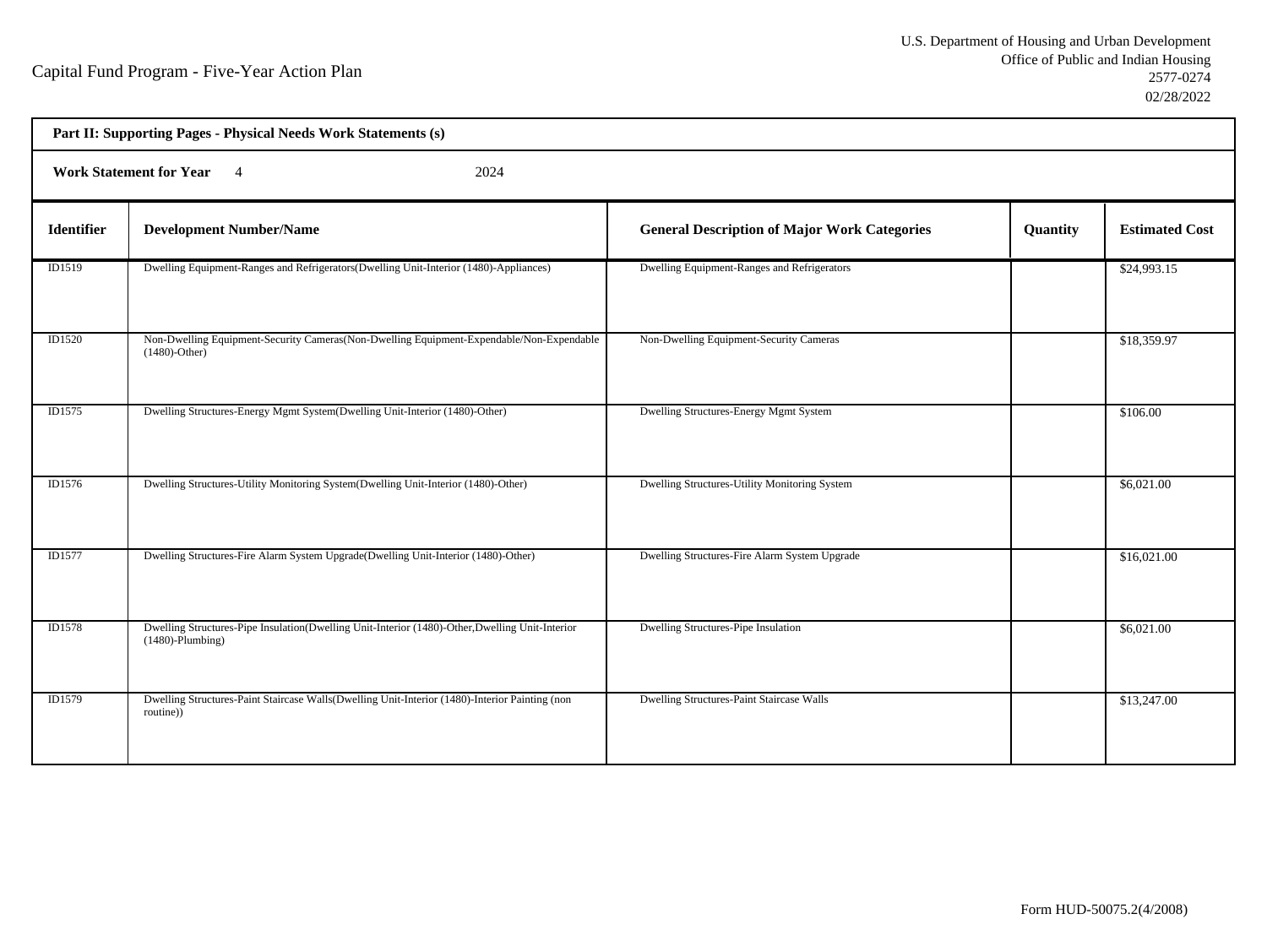| Part II: Supporting Pages - Physical Needs Work Statements (s) |                                                                                                                                                                                                                                                                                                                                                                                                                                                                                                                                                                                                                                                                                  |                                                     |                 |                       |
|----------------------------------------------------------------|----------------------------------------------------------------------------------------------------------------------------------------------------------------------------------------------------------------------------------------------------------------------------------------------------------------------------------------------------------------------------------------------------------------------------------------------------------------------------------------------------------------------------------------------------------------------------------------------------------------------------------------------------------------------------------|-----------------------------------------------------|-----------------|-----------------------|
| Work Statement for Year 4<br>2024                              |                                                                                                                                                                                                                                                                                                                                                                                                                                                                                                                                                                                                                                                                                  |                                                     |                 |                       |
| <b>Identifier</b>                                              | <b>Development Number/Name</b>                                                                                                                                                                                                                                                                                                                                                                                                                                                                                                                                                                                                                                                   | <b>General Description of Major Work Categories</b> | <b>Quantity</b> | <b>Estimated Cost</b> |
| ID1580                                                         | Dwelling Structures-Replace Staircase Windows(Dwelling Unit-Exterior (1480)-Windows, Non-<br>Dwelling Exterior (1480)-Windows)                                                                                                                                                                                                                                                                                                                                                                                                                                                                                                                                                   | Dwelling Structures-Replace Staircase Windows       |                 | \$26,021.00           |
| ID1581                                                         | Dwelling Structures -All Entrance Doors(Dwelling Unit-Exterior (1480)-Exterior Doors, Dwelling<br>Unit-Interior (1480)-Interior Doors)                                                                                                                                                                                                                                                                                                                                                                                                                                                                                                                                           | <b>Dwelling Structures -All Entrance Doors</b>      |                 | \$917.00              |
| ID1582                                                         | Dwelling Structures-Roof(Dwelling Unit-Exterior (1480)-Roofs)                                                                                                                                                                                                                                                                                                                                                                                                                                                                                                                                                                                                                    | <b>Dwelling Structures-Roof</b>                     |                 | \$35,106.00           |
| ID1583                                                         | Dwelling Structures- Doors: (Dwelling Unit-Exterior (1480)-Exterior Doors, Dwelling Unit-Interior<br>(1480)-Interior Doors)                                                                                                                                                                                                                                                                                                                                                                                                                                                                                                                                                      | <b>Dwelling Structures-Doors</b>                    |                 | \$16,021.00           |
| ID1584                                                         | Dwelling Structures-Vacancy Refurbishment (Dwelling Unit-Interior (1480)-Appliances, Dwelling<br>Unit-Interior (1480)-Bathroom Counters and Sinks, Dwelling Unit-Interior (1480)-Bathroom Flooring<br>(non cyclical), Dwelling Unit-Interior (1480)-Commodes, Dwelling Unit-Interior (1480)-<br>Electrical, Dwelling Unit-Interior (1480)-Flooring (non routine), Dwelling Unit-Interior (1480)-Interior<br>Doors, Dwelling Unit-Interior (1480)-Interior Painting (non routine), Dwelling Unit-Interior (1480)-<br>Kitchen Cabinets, Dwelling Unit-Interior (1480)-Kitchen Sinks and Faucets, Dwelling Unit-Interior<br>(1480)-Mechanical, Dwelling Unit-Interior (1480)-Other) | Dwelling Structures-Vacancy Refurbishment           |                 | \$111,348.56          |
| ID1585                                                         | Dwelling Structures-Plastering Work Items(Dwelling Unit-Interior (1480)-Other)                                                                                                                                                                                                                                                                                                                                                                                                                                                                                                                                                                                                   | Dwelling Structures-Plastering Work Items           |                 | \$6,021.00            |
| ID1586                                                         | Dwelling Structures-Masonry(Dwelling Unit-Interior (1480)-Other)                                                                                                                                                                                                                                                                                                                                                                                                                                                                                                                                                                                                                 | <b>Dwelling Structures-Masonry</b>                  |                 | \$16,021.00           |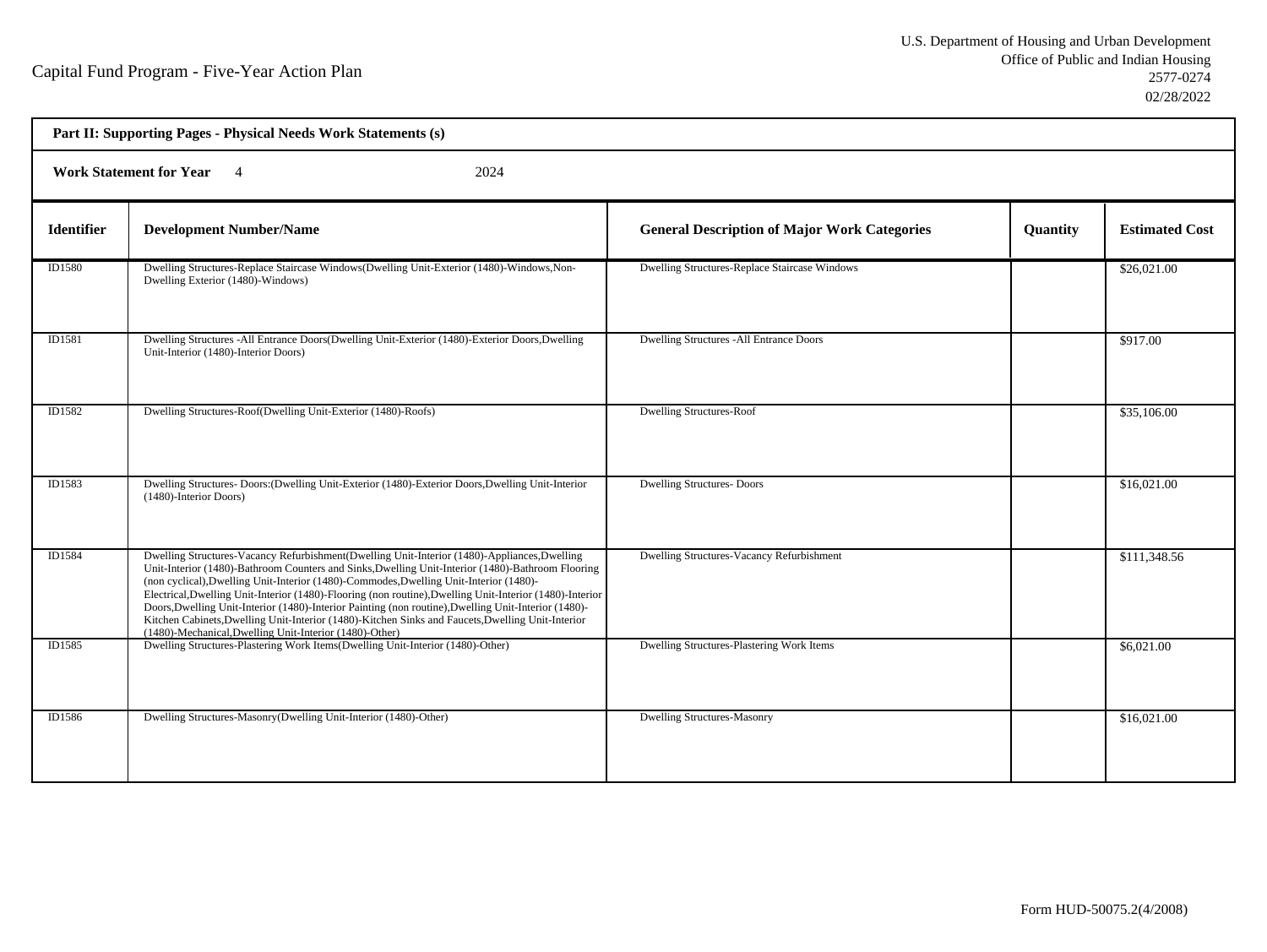h

| Part II: Supporting Pages - Physical Needs Work Statements (s) |                                                                                                                                       |                                                     |          |                       |  |  |
|----------------------------------------------------------------|---------------------------------------------------------------------------------------------------------------------------------------|-----------------------------------------------------|----------|-----------------------|--|--|
|                                                                | <b>Work Statement for Year</b><br>2024<br>$\overline{4}$                                                                              |                                                     |          |                       |  |  |
| <b>Identifier</b>                                              | <b>Development Number/Name</b>                                                                                                        | <b>General Description of Major Work Categories</b> | Quantity | <b>Estimated Cost</b> |  |  |
| ID1587                                                         | Dwelling Structures-Pump Refurb/Zone Control(Dwelling Unit-Interior (1480)-Other, Dwelling Unit-<br>Interior (1480)-Plumbing)         | Dwelling Structures-Pump Refurb/Zone Control        |          | \$6,021.00            |  |  |
| <b>ID1588</b>                                                  | Dwelling Structures-Painting (Seniors)(Dwelling Unit-Interior (1480)-Interior Painting (non routine))                                 | Dwelling Structures-Painting (Seniors)              |          | \$12,042.00           |  |  |
| ID1589                                                         | Dwelling Structures-Stairway Tiling(Dwelling Unit-Exterior (1480)-Stairwells - Fire Escapes)                                          | <b>Dwelling Structures-Stairway Tiling</b>          |          | \$12,042.00           |  |  |
| ID1590                                                         | Dwelling Structures-Stair Treads/Hall Tiles(Dwelling Unit-Exterior (1480)-Stairwells - Fire Escapes)                                  | Dwelling Structures-Stair Treads/Hall Tiles         |          | \$15,053.00           |  |  |
| <b>ID1591</b>                                                  | Dwelling Structures-Heating/Boiler Refurbishing(Dwelling Unit-Interior (1480)-Mechanical,Dwelling<br>Unit-Interior (1480)-Other)      | Dwelling Structures-Heating/Boiler Refurbishing     |          | \$15,053.00           |  |  |
| ID1592                                                         | Dwelling Structures-Interior Sewer Cleaning(Dwelling Unit-Interior (1480)-Other, Dwelling Unit-<br>Interior (1480)-Plumbing)          | Dwelling Structures-Interior Sewer Cleaning         |          | \$19,032.00           |  |  |
| <b>ID1594</b>                                                  | Dwelling Structures-Interior Steam and Return Line(Dwelling Unit-Interior (1480)-<br>Mechanical, Dwelling Unit-Interior (1480)-Other) | Dwelling Structures-Interior Steam and Return Line  |          | \$19,032.00           |  |  |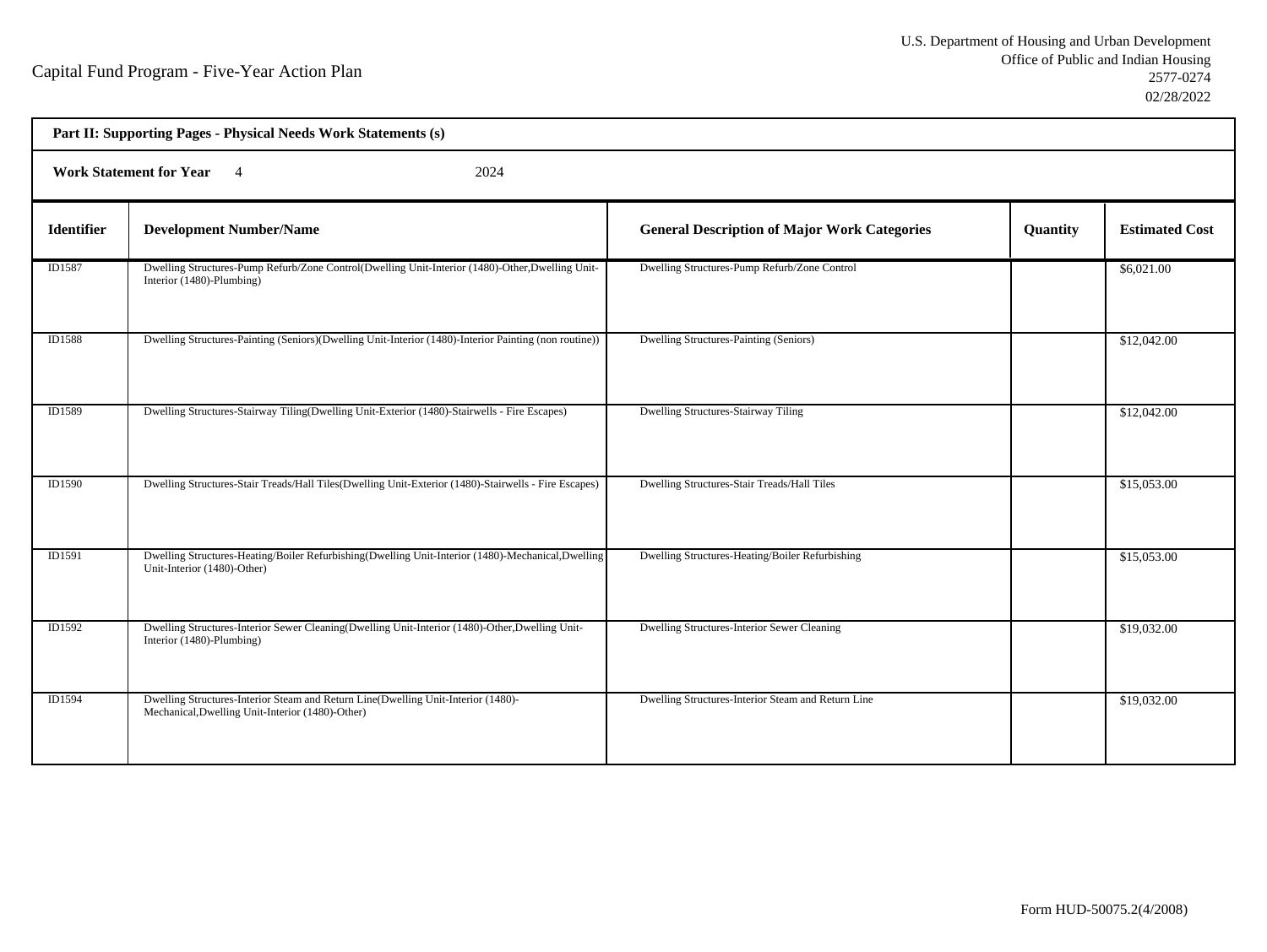| Part II: Supporting Pages - Physical Needs Work Statements (s) |                                                                                                                                                                                                                                                                                                                                                                                                                                                                                                                                                                                                                                                                                                                                                                                                                                                                                                                                                                                                                                                                         |                                                     |                 |                       |  |  |
|----------------------------------------------------------------|-------------------------------------------------------------------------------------------------------------------------------------------------------------------------------------------------------------------------------------------------------------------------------------------------------------------------------------------------------------------------------------------------------------------------------------------------------------------------------------------------------------------------------------------------------------------------------------------------------------------------------------------------------------------------------------------------------------------------------------------------------------------------------------------------------------------------------------------------------------------------------------------------------------------------------------------------------------------------------------------------------------------------------------------------------------------------|-----------------------------------------------------|-----------------|-----------------------|--|--|
|                                                                | <b>Work Statement for Year</b><br>2024                                                                                                                                                                                                                                                                                                                                                                                                                                                                                                                                                                                                                                                                                                                                                                                                                                                                                                                                                                                                                                  |                                                     |                 |                       |  |  |
| <b>Identifier</b>                                              | <b>Development Number/Name</b>                                                                                                                                                                                                                                                                                                                                                                                                                                                                                                                                                                                                                                                                                                                                                                                                                                                                                                                                                                                                                                          | <b>General Description of Major Work Categories</b> | <b>Ouantity</b> | <b>Estimated Cost</b> |  |  |
| ID1595                                                         | Dwelling Structures(Dwelling Unit-Exterior (1480)-Building Slab, Dwelling Unit-Exterior (1480)-<br>Columns and Porches, Dwelling Unit-Exterior (1480)-Foundations, Dwelling Unit-Exterior (1480)-<br>Gutters - Downspouts, Dwelling Unit-Exterior (1480)-Other, Dwelling Unit-Interior (1480)-<br>Electrical, Dwelling Unit-Interior (1480)-Mechanical, Dwelling Unit-Interior (1480)-Other, Dwelling<br>Unit-Interior (1480)-Plumbing, Dwelling Unit-Interior (1480)-Tubs and Showers)                                                                                                                                                                                                                                                                                                                                                                                                                                                                                                                                                                                 | <b>Dwelling Structures</b>                          |                 | \$59,671.58           |  |  |
| ID1670                                                         | Non-Dwelling Structure(Non-Dwelling Construction - Mechanical (1480)-Central Chiller, Non-<br>Dwelling Construction - Mechanical (1480)-Cooling Equipment - Systems, Non-Dwelling<br>Construction - Mechanical (1480)-Electric Distribution, Non-Dwelling Construction - Mechanical<br>(1480)-Elevator, Non-Dwelling Construction - Mechanical (1480)-Fire Suppression System, Non-<br>Dwelling Construction - Mechanical (1480)-Generator, Non-Dwelling Construction - Mechanical<br>(1480)-Heating Equipment - System, Non-Dwelling Construction - Mechanical (1480)-Hot Water<br>Heaters, Non-Dwelling Construction - Mechanical (1480)-Other, Non-Dwelling Construction -<br>Mechanical (1480)-Security - Fire Alarm, Non-Dwelling Construction - Mechanical (1480)-<br>Smoke/Fire Detection, Non-Dwelling Construction - Mechanical (1480)-Trash Compactor, Non-<br>Dwelling Construction - Mechanical (1480)-Unit Sub-panels, Non-Dwelling Equipment-<br>Expendable/Non-Expendable (1480)-Other, Non-Dwelling Construction - Mechanical (1480)-Central<br>Boiler) | Non-Dwelling Structure                              |                 | \$38,035.19           |  |  |
|                                                                | HOLLAND GRDNS (NJ009000005)                                                                                                                                                                                                                                                                                                                                                                                                                                                                                                                                                                                                                                                                                                                                                                                                                                                                                                                                                                                                                                             |                                                     |                 | \$838,625.71          |  |  |
| ID1447                                                         | Operations (Operations (1406))                                                                                                                                                                                                                                                                                                                                                                                                                                                                                                                                                                                                                                                                                                                                                                                                                                                                                                                                                                                                                                          | <b>Operations</b>                                   |                 | \$217,277.12          |  |  |
| ID1455                                                         | Management Improvements (Management Improvement (1408)-Security Improvements (not police or<br>guard-non-physical), Management Improvement (1408)-Staff Training, Management Improvement<br>(1408)-System Improvements)                                                                                                                                                                                                                                                                                                                                                                                                                                                                                                                                                                                                                                                                                                                                                                                                                                                 | <b>Management Improvements</b>                      |                 | \$17,009.29           |  |  |
| ID1465                                                         | Administrative Costs(Administration (1410)-Salaries)                                                                                                                                                                                                                                                                                                                                                                                                                                                                                                                                                                                                                                                                                                                                                                                                                                                                                                                                                                                                                    | <b>Administrative Costs</b>                         |                 | \$72,425.71           |  |  |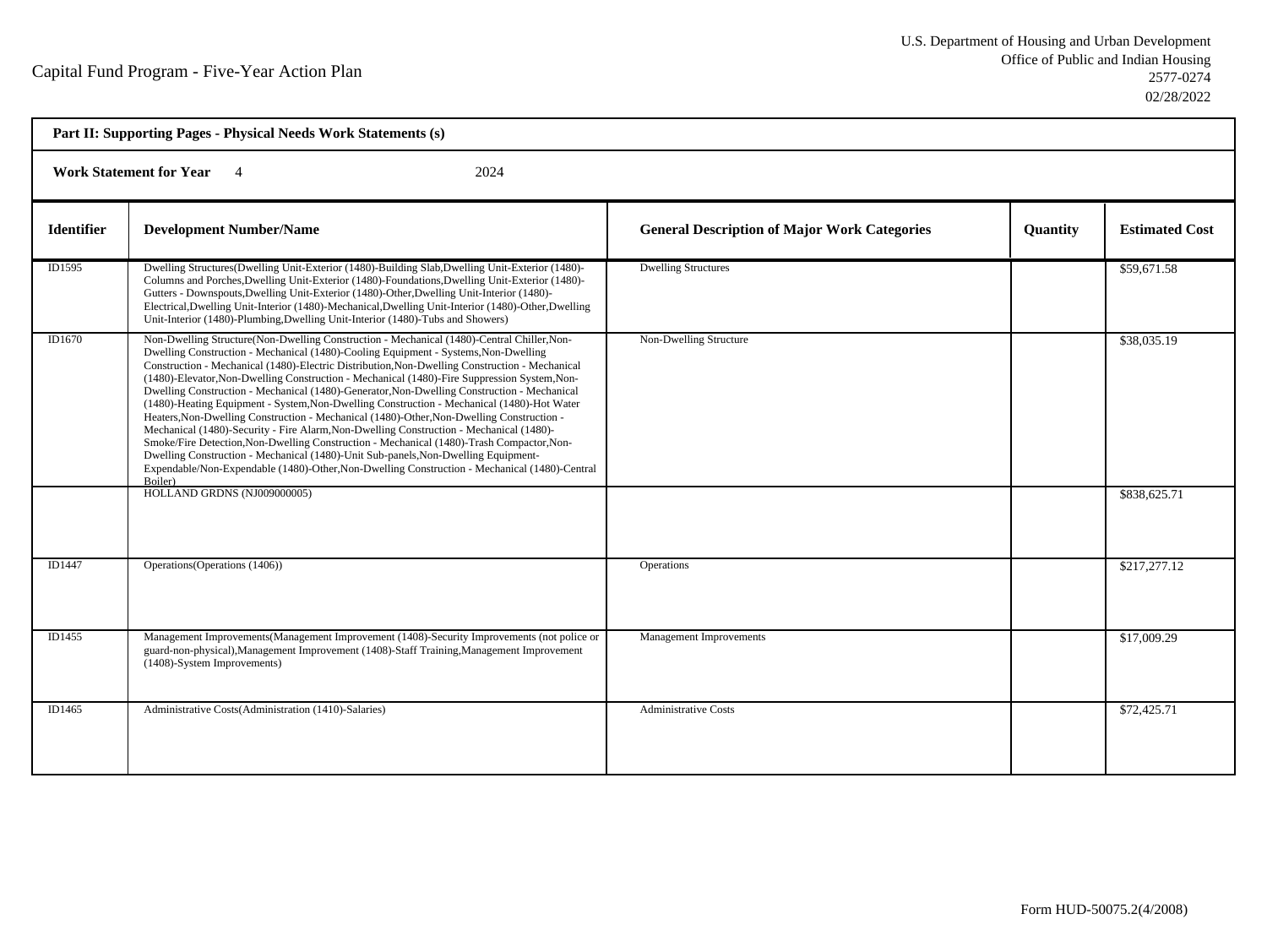h

| Part II: Supporting Pages - Physical Needs Work Statements (s) |                                                                                                                                                                                                                                   |                                                      |                 |                       |  |
|----------------------------------------------------------------|-----------------------------------------------------------------------------------------------------------------------------------------------------------------------------------------------------------------------------------|------------------------------------------------------|-----------------|-----------------------|--|
|                                                                | Work Statement for Year 4<br>2024                                                                                                                                                                                                 |                                                      |                 |                       |  |
| <b>Identifier</b>                                              | <b>Development Number/Name</b>                                                                                                                                                                                                    | <b>General Description of Major Work Categories</b>  | <b>Quantity</b> | <b>Estimated Cost</b> |  |
| ID1474                                                         | CFFP Debt Service(Bond Debt Obligation (9001))                                                                                                                                                                                    | <b>CFFP Debt Service</b>                             |                 | \$22,817.50           |  |
| ID1481                                                         | A&E Fees (As needed)(Contract Administration (1480)-Other Fees and Costs)                                                                                                                                                         | A&E Fees                                             |                 | \$34,591.58           |  |
| <b>ID1500</b>                                                  | Site Improvements(Non-Dwelling Site Work (1480)-Asphalt - Concrete - Paving, Non-Dwelling Site<br>Work (1480)-Curb and Gutter, Non-Dwelling Site Work (1480)-Dumpster and Enclosures, Non-<br>Dwelling Site Work (1480)-Lighting) | Site Improvements                                    |                 | \$24,636.70           |  |
| <b>ID1501</b>                                                  | Site Improvements-Playground Drainage(Dwelling Unit-Site Work (1480)-Playground Areas -<br>Equipment, Dwelling Unit-Site Work (1480)-Storm Drainage)                                                                              | Site Improvements-Playground Drainage                |                 | \$7,803.00            |  |
| ID1502                                                         | Site Improvements-Sidewalk Resurfaced & trip Hazards (Non-Dwelling Site Work (1480)-Curb and<br>Gutter, Non-Dwelling Site Work (1480)-Asphalt - Concrete - Paving)                                                                | Site Improvements-Sidewalk Resurfaced & trip Hazards |                 | \$2,522.00            |  |
| ID1503                                                         | Site Improvements-Exterior Security Lighting (Non-Dwelling Site Work (1480)-Lighting)                                                                                                                                             | Site Improvements-Exterior Security Lighting         |                 | \$3,592.27            |  |
| ID1521                                                         | Dwelling Equipment-Ranges and Refrigerators(Dwelling Unit-Interior (1480)-Appliances)                                                                                                                                             | Dwelling Equipment-Ranges and Refrigerators          |                 | \$46,862.15           |  |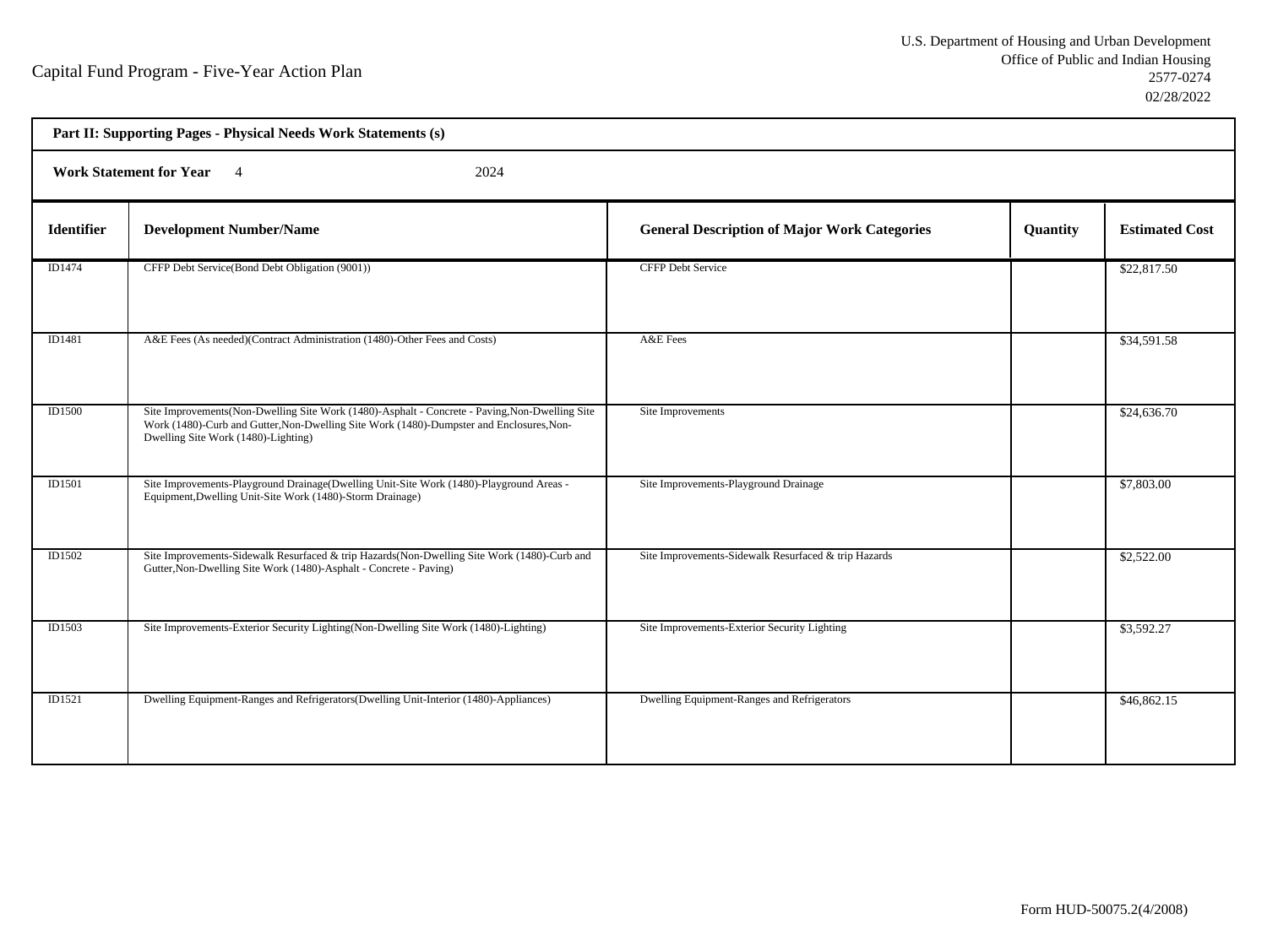| Part II: Supporting Pages - Physical Needs Work Statements (s) |                                                                                                                                |                                                     |          |                       |  |  |
|----------------------------------------------------------------|--------------------------------------------------------------------------------------------------------------------------------|-----------------------------------------------------|----------|-----------------------|--|--|
|                                                                | <b>Work Statement for Year</b><br>2024<br>$\overline{4}$                                                                       |                                                     |          |                       |  |  |
| <b>Identifier</b>                                              | <b>Development Number/Name</b>                                                                                                 | <b>General Description of Major Work Categories</b> | Quantity | <b>Estimated Cost</b> |  |  |
| ID1522                                                         | Non-Dwelling Equipment-Upgrade Cameras(Non-Dwelling Equipment-Expendable/Non-Expendable<br>$(1480)$ -Other)                    | Non-Dwelling Equipment-Upgrade Cameras              |          | \$30,599.94           |  |  |
| ID1596                                                         | Dwelling Structures-Stair Treads/Hall Tiles(Dwelling Unit-Exterior (1480)-Stairwells - Fire Escapes)                           | Dwelling Structures-Stair Treads/Hall Tiles         |          | \$12,903.00           |  |  |
| ID1597                                                         | Dwelling Structures-Replace Staircase Windows(Dwelling Unit-Exterior (1480)-Windows, Non-<br>Dwelling Exterior (1480)-Windows) | Dwelling Structures-Replace Staircase Windows       |          | \$21,613.00           |  |  |
| <b>ID1598</b>                                                  | Dwelling Structures-Roof(Dwelling Unit-Exterior (1480)-Roofs)                                                                  | <b>Dwelling Structures-Roof</b>                     |          | \$21,742.00           |  |  |
| ID1599                                                         | Dwelling Structures-Doors(Dwelling Unit-Exterior (1480)-Exterior Doors, Dwelling Unit-Interior<br>(1480)-Interior Doors)       | <b>Dwelling Structures- Doors</b>                   |          | \$1,742.00            |  |  |
| <b>ID1600</b>                                                  | Dwelling Structures-Painting (Seniors)(Dwelling Unit-Interior (1480)-Interior Painting (non routine))                          | Dwelling Structures-Painting (Seniors)              |          | \$3,428.00            |  |  |
| <b>ID1601</b>                                                  | Dwelling Structures-Masonry(Dwelling Unit-Interior (1480)-Other)                                                               | <b>Dwelling Structures-Masonry</b>                  |          | \$11,161.00           |  |  |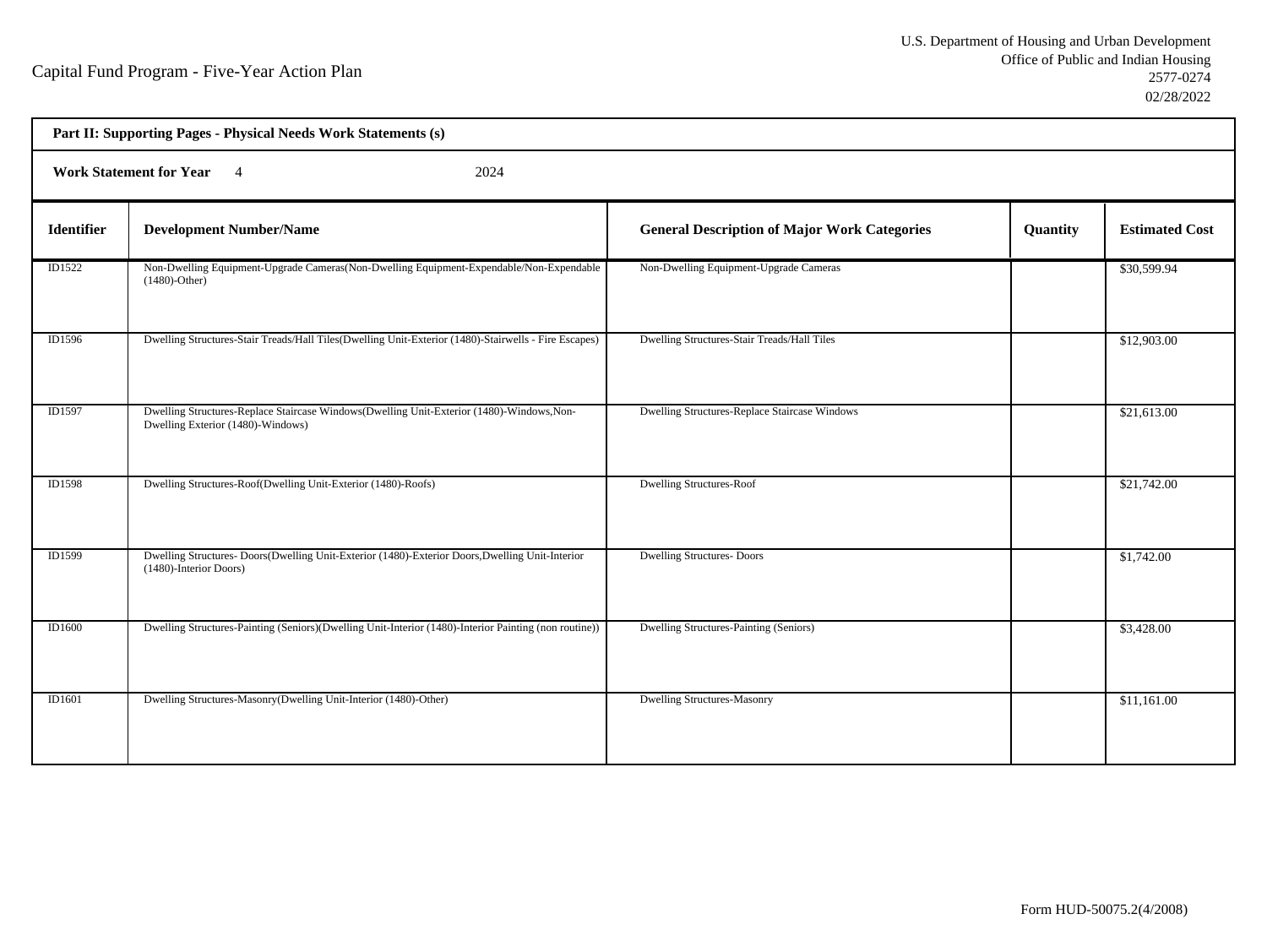| Part II: Supporting Pages - Physical Needs Work Statements (s) |                                                                                                                                       |                                                     |          |                       |  |  |
|----------------------------------------------------------------|---------------------------------------------------------------------------------------------------------------------------------------|-----------------------------------------------------|----------|-----------------------|--|--|
|                                                                | <b>Work Statement for Year</b><br>2024<br>$\overline{4}$                                                                              |                                                     |          |                       |  |  |
| <b>Identifier</b>                                              | <b>Development Number/Name</b>                                                                                                        | <b>General Description of Major Work Categories</b> | Quantity | <b>Estimated Cost</b> |  |  |
| ID1602                                                         | Dwelling Structures-Heating/Boiler Refurbishing(Dwelling Unit-Interior (1480)-Mechanical,Dwelling<br>Unit-Interior (1480)-Other)      | Dwelling Structures-Heating/Boiler Refurbishing     |          | \$11,742.00           |  |  |
| ID1603                                                         | Dwelling Structures-Pump Refurb/Zone Control(Dwelling Unit-Interior (1480)-Other, Dwelling Unit-<br>Interior (1480)-Plumbing)         | Dwelling Structures-Pump Refurb/Zone Control        |          | \$1,742.00            |  |  |
| ID1604                                                         | Dwelling Structures-Interior Steam and Return Line(Dwelling Unit-Interior (1480)-<br>Mechanical, Dwelling Unit-Interior (1480)-Other) | Dwelling Structures-Interior Steam and Return Line  |          | \$2,903.00            |  |  |
| ID1605                                                         | Dwelling Structures-Interior Sewer Cleaning(Dwelling Unit-Interior (1480)-Other, Dwelling Unit-<br>Interior (1480)-Plumbing)          | Dwelling Structures-Interior Sewer Cleaning         |          | \$581.00              |  |  |
| ID1606                                                         | Dwelling Structures-Plastering Work Items(Dwelling Unit-Interior (1480)-Other)                                                        | Dwelling Structures-Plastering Work Items           |          | \$1,742.00            |  |  |
| ID1607                                                         | Dwelling Structures-Utility Monitoring System(Dwelling Unit-Interior (1480)-Other)                                                    | Dwelling Structures-Utility Monitoring System       |          | \$1,161.00            |  |  |
| ID1608                                                         | Dwelling Structures-Fire Alarm System Upgrade(Dwelling Unit-Interior (1480)-Other)                                                    | Dwelling Structures-Fire Alarm System Upgrade       |          | \$11,161.00           |  |  |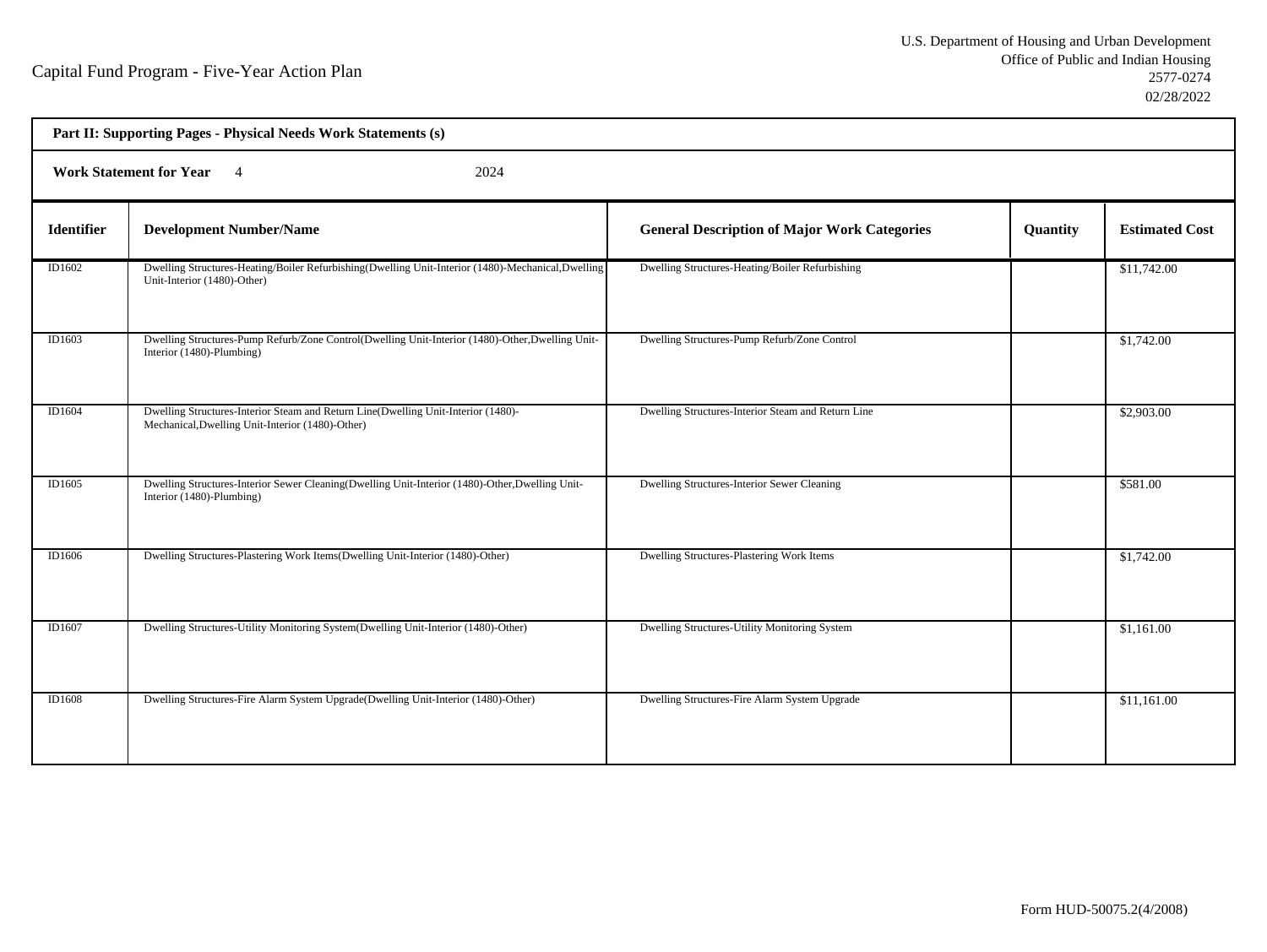| Part II: Supporting Pages - Physical Needs Work Statements (s) |                                                                                                                                                                                                                                                                                                                                                                                                                                                                                                                                                                                                                                                                                  |                                                             |          |                       |  |
|----------------------------------------------------------------|----------------------------------------------------------------------------------------------------------------------------------------------------------------------------------------------------------------------------------------------------------------------------------------------------------------------------------------------------------------------------------------------------------------------------------------------------------------------------------------------------------------------------------------------------------------------------------------------------------------------------------------------------------------------------------|-------------------------------------------------------------|----------|-----------------------|--|
|                                                                | <b>Work Statement for Year</b><br>2024                                                                                                                                                                                                                                                                                                                                                                                                                                                                                                                                                                                                                                           |                                                             |          |                       |  |
| <b>Identifier</b>                                              | <b>Development Number/Name</b>                                                                                                                                                                                                                                                                                                                                                                                                                                                                                                                                                                                                                                                   | <b>General Description of Major Work Categories</b>         | Quantity | <b>Estimated Cost</b> |  |
| ID1609                                                         | Dwelling Structures-Pipe Insulation(Dwelling Unit-Interior (1480)-Other, Dwelling Unit-Interior<br>$(1480)$ -Plumbing)                                                                                                                                                                                                                                                                                                                                                                                                                                                                                                                                                           | Dwelling Structures-Pipe Insulation                         |          | \$2,323.00            |  |
| ID1610                                                         | Dwelling Structures-Boiler Replacement and Decentralization(Dwelling Unit-Interior (1480)-<br>Mechanical, Dwelling Unit-Interior (1480)-Other)                                                                                                                                                                                                                                                                                                                                                                                                                                                                                                                                   | Dwelling Structures-Boiler Replacement and Decentralization |          | \$522.00              |  |
| ID1611                                                         | Dwelling Structures-Paint Staircase Walls(Dwelling Unit-Interior (1480)-Interior Painting (non<br>routine))                                                                                                                                                                                                                                                                                                                                                                                                                                                                                                                                                                      | Dwelling Structures-Paint Staircase Walls                   |          | \$11,613.00           |  |
| ID1612                                                         | Dwelling Structures-Vacancy Refurbishment (Dwelling Unit-Interior (1480)-Appliances, Dwelling<br>Unit-Interior (1480)-Bathroom Counters and Sinks, Dwelling Unit-Interior (1480)-Bathroom Flooring<br>(non cyclical), Dwelling Unit-Interior (1480)-Commodes, Dwelling Unit-Interior (1480)-<br>Electrical, Dwelling Unit-Interior (1480)-Flooring (non routine), Dwelling Unit-Interior (1480)-Interior<br>Doors, Dwelling Unit-Interior (1480)-Interior Painting (non routine), Dwelling Unit-Interior (1480)-<br>Kitchen Cabinets, Dwelling Unit-Interior (1480)-Kitchen Sinks and Faucets, Dwelling Unit-Interior<br>(1480)-Mechanical, Dwelling Unit-Interior (1480)-Other) | Dwelling Structures-Vacancy Refurbishment                   |          | \$41,613.00           |  |
| ID1613                                                         | Dwelling Structures-Kitchen Modernizarion(Dwelling Unit-Interior (1480)-Appliances, Dwelling Unit-<br>Interior (1480)-Electrical, Dwelling Unit-Interior (1480)-Flooring (non routine), Dwelling Unit-Interior<br>(1480)-Interior Painting (non routine), Dwelling Unit-Interior (1480)-Kitchen Cabinets, Dwelling Unit-<br>Interior (1480)-Kitchen Sinks and Faucets, Dwelling Unit-Interior (1480)-Mechanical, Dwelling Unit-<br>Interior (1480)-Other)                                                                                                                                                                                                                        | Dwelling Structures-Kitchen Modernizarion                   |          | \$522.00              |  |
| ID1614                                                         | Dwelling Structures-Bathroom Modernization: Minor(Dwelling Unit-Interior (1480)-Interior Painting<br>(non routine), Dwelling Unit-Interior (1480)-Mechanical, Dwelling Unit-Interior (1480)-<br>Other, Dwelling Unit-Interior (1480)-Plumbing, Dwelling Unit-Interior (1480)-Tubs and<br>Showers, Dwelling Unit-Interior (1480)-Bathroom Counters and Sinks, Dwelling Unit-Interior (1480)-<br>Bathroom Flooring (non cyclical), Dwelling Unit-Interior (1480)-Electrical, Dwelling Unit-Interior<br>$(1480)$ -Flooring (non routine))                                                                                                                                           | Dwelling Structures-Bathroom Modernization: Minor           |          | \$75,483.00           |  |
| ID1615                                                         | Dwelling Structures(Dwelling Unit-Exterior (1480)-Foundations, Dwelling Unit-Exterior (1480)-<br>Gutters - Downspouts, Dwelling Unit-Exterior (1480)-Other, Dwelling Unit-Exterior (1480)-Building<br>Slab, Dwelling Unit-Exterior (1480)-Columns and Porches, Dwelling Unit-Interior (1480)-<br>Electrical, Dwelling Unit-Interior (1480)-Mechanical, Dwelling Unit-Interior (1480)-Other, Dwelling<br>Unit-Interior (1480)-Plumbing, Dwelling Unit-Interior (1480)-Tubs and Showers)                                                                                                                                                                                           | <b>Dwelling Structures</b>                                  |          | \$64,791.45           |  |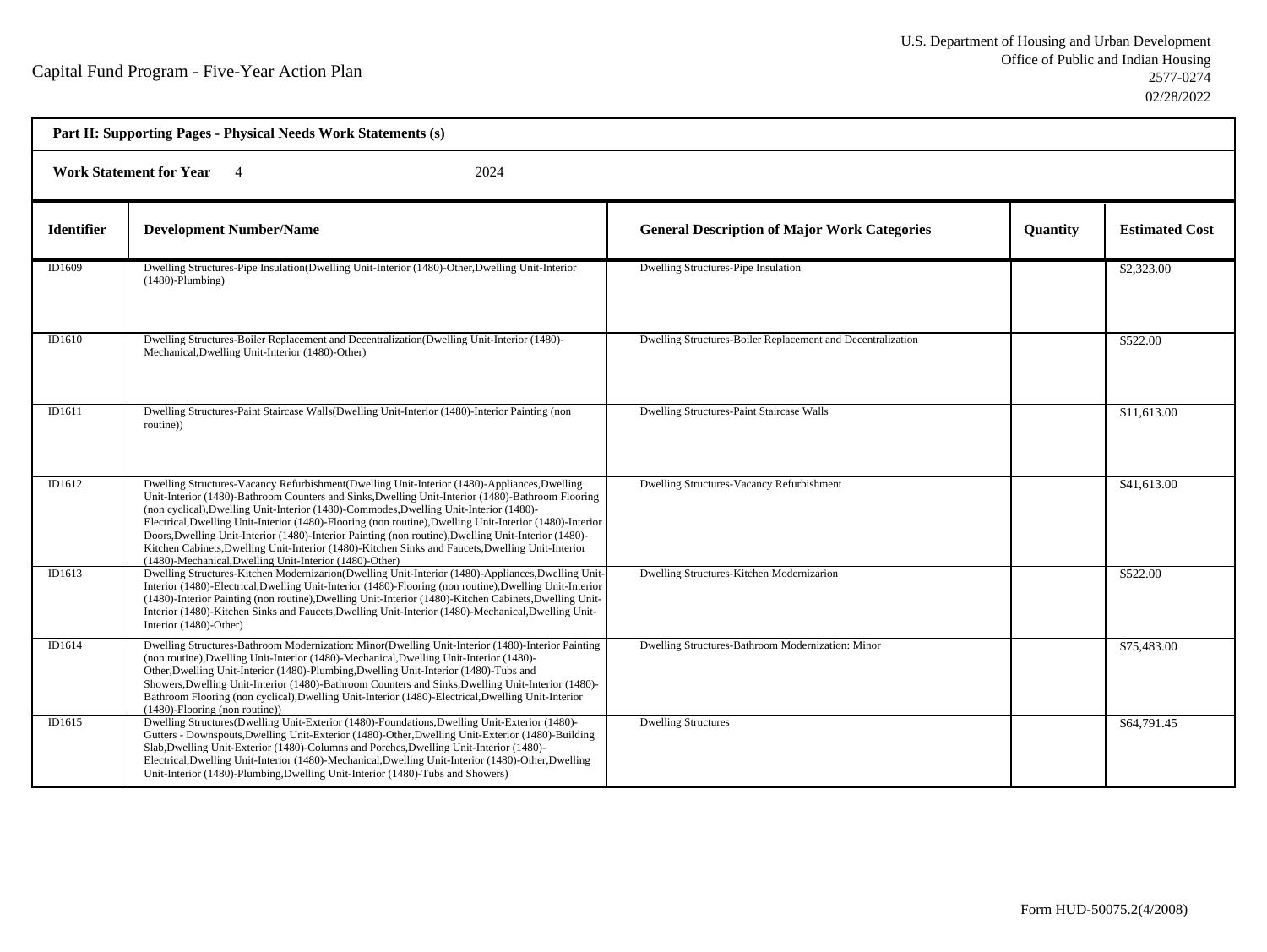| Part II: Supporting Pages - Physical Needs Work Statements (s) |                                                                                                                                                                                                                                                                                                                                                                                                                                                                                                                                                                                                                                                                                                                                                                                                                                                                                                                                                                                                                                      |                                                     |          |                             |  |
|----------------------------------------------------------------|--------------------------------------------------------------------------------------------------------------------------------------------------------------------------------------------------------------------------------------------------------------------------------------------------------------------------------------------------------------------------------------------------------------------------------------------------------------------------------------------------------------------------------------------------------------------------------------------------------------------------------------------------------------------------------------------------------------------------------------------------------------------------------------------------------------------------------------------------------------------------------------------------------------------------------------------------------------------------------------------------------------------------------------|-----------------------------------------------------|----------|-----------------------------|--|
|                                                                | <b>Work Statement for Year</b><br>2024                                                                                                                                                                                                                                                                                                                                                                                                                                                                                                                                                                                                                                                                                                                                                                                                                                                                                                                                                                                               |                                                     |          |                             |  |
| <b>Identifier</b>                                              | <b>Development Number/Name</b>                                                                                                                                                                                                                                                                                                                                                                                                                                                                                                                                                                                                                                                                                                                                                                                                                                                                                                                                                                                                       | <b>General Description of Major Work Categories</b> | Quantity | <b>Estimated Cost</b>       |  |
| ID1666                                                         | Non-Dwelling Structure(Non-Dwelling Construction - Mechanical (1480)-Central Boiler, Non-<br>Dwelling Construction - Mechanical (1480)-Central Chiller, Non-Dwelling Construction - Mechanical<br>(1480)-Cooling Equipment - Systems, Non-Dwelling Construction - Mechanical (1480)-Electric<br>Distribution, Non-Dwelling Construction - Mechanical (1480)-Elevator, Non-Dwelling Construction -<br>Mechanical (1480)-Fire Suppression System, Non-Dwelling Construction - Mechanical (1480)-<br>Generator, Non-Dwelling Construction - Mechanical (1480)-Heating Equipment - System, Non-<br>Dwelling Construction - Mechanical (1480)-Hot Water Heaters, Non-Dwelling Construction -<br>Mechanical (1480)-Other, Non-Dwelling Construction - Mechanical (1480)-Security - Fire Alarm, Non-<br>Dwelling Construction - Mechanical (1480)-Smoke/Fire Detection, Non-Dwelling Construction -<br>Mechanical (1480)-Trash Compactor, Non-Dwelling Equipment-Expendable/Non-Expendable (1480)-<br>Other)<br>CURRIES WOODS (NJ009000008) | Non-Dwelling Structure                              |          | \$58,000.00<br>\$667,205.62 |  |
| ID1448                                                         | Operations (Operations (1406))                                                                                                                                                                                                                                                                                                                                                                                                                                                                                                                                                                                                                                                                                                                                                                                                                                                                                                                                                                                                       | Operations                                          |          | \$162,957.84                |  |
| ID1457                                                         | Management Improvements (Management Improvement (1408)-Security Improvements (not police or<br>guard-non-physical), Management Improvement (1408)-Staff Training, Management Improvement<br>(1408)-System Improvements)                                                                                                                                                                                                                                                                                                                                                                                                                                                                                                                                                                                                                                                                                                                                                                                                              | Management Improvements                             |          | \$25,513.94                 |  |
| ID1466                                                         | Administrative Costs(Administration (1410)-Salaries)                                                                                                                                                                                                                                                                                                                                                                                                                                                                                                                                                                                                                                                                                                                                                                                                                                                                                                                                                                                 | <b>Administrative Costs</b>                         |          | \$115,881.13                |  |
| ID1485                                                         | A&E Fees (As needed)(Contract Administration (1480)-Other Fees and Costs)                                                                                                                                                                                                                                                                                                                                                                                                                                                                                                                                                                                                                                                                                                                                                                                                                                                                                                                                                            | A&E Fees                                            |          | \$19,766.62                 |  |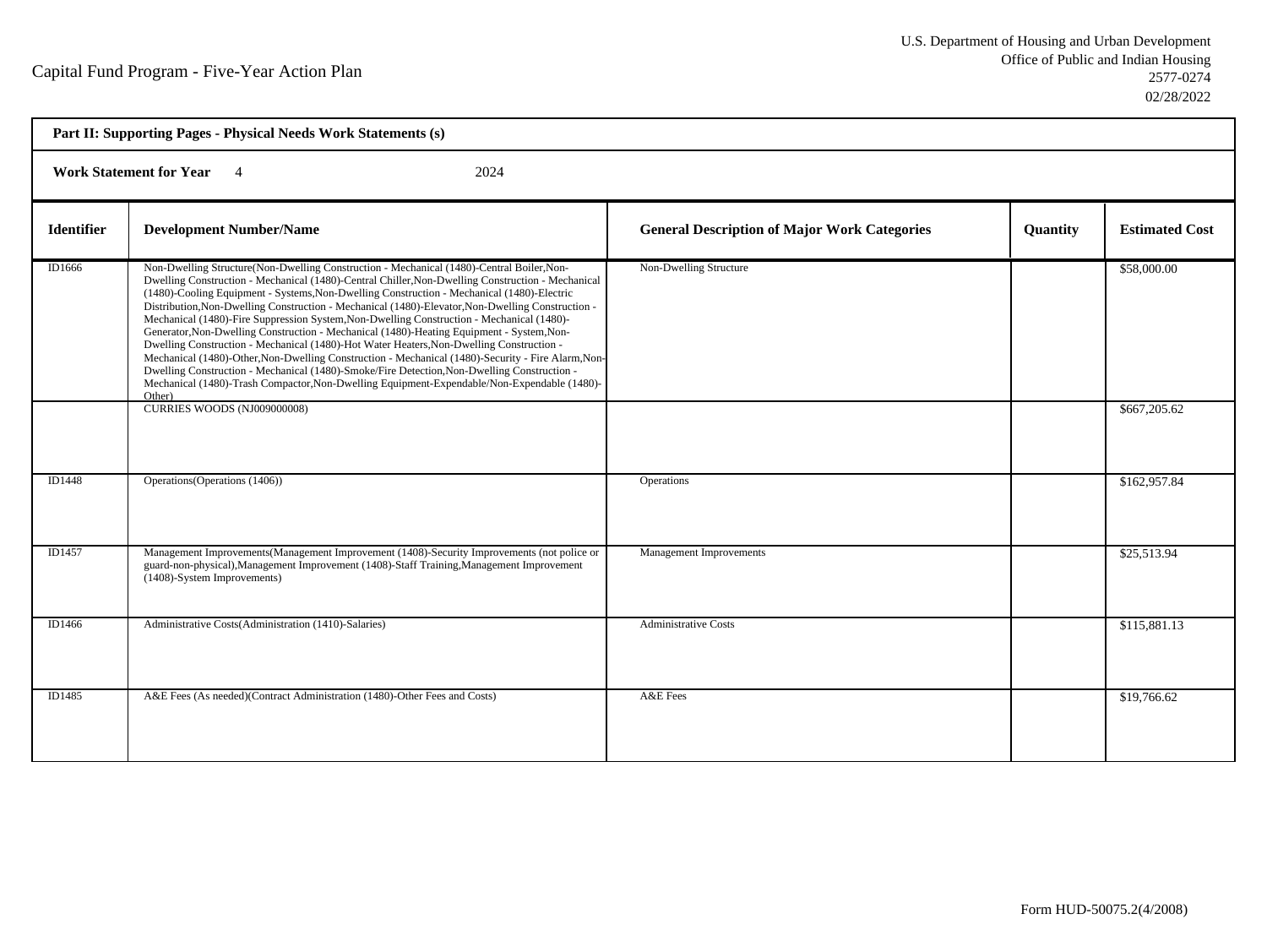| Part II: Supporting Pages - Physical Needs Work Statements (s) |                                                                                                                                                                                                                                                                                                                                                                                                                                                                                         |                                                     |                 |                       |
|----------------------------------------------------------------|-----------------------------------------------------------------------------------------------------------------------------------------------------------------------------------------------------------------------------------------------------------------------------------------------------------------------------------------------------------------------------------------------------------------------------------------------------------------------------------------|-----------------------------------------------------|-----------------|-----------------------|
| <b>Work Statement for Year</b> 4<br>2024                       |                                                                                                                                                                                                                                                                                                                                                                                                                                                                                         |                                                     |                 |                       |
| <b>Identifier</b>                                              | <b>Development Number/Name</b>                                                                                                                                                                                                                                                                                                                                                                                                                                                          | <b>General Description of Major Work Categories</b> | <b>Quantity</b> | <b>Estimated Cost</b> |
| ID1504                                                         | Site Improvements (Non-Dwelling Site Work (1480)-Asphalt - Concrete - Paving, Non-Dwelling Site<br>Work (1480)-Curb and Gutter, Non-Dwelling Site Work (1480)-Dumpster and Enclosures, Non-<br>Dwelling Site Work (1480)-Lighting)                                                                                                                                                                                                                                                      | Site Improvements                                   |                 | \$24,153.75           |
| ID1505                                                         | Site Improvements-Playground Equipment(Dwelling Unit-Site Work (1480)-Playground Areas -<br>Equipment)                                                                                                                                                                                                                                                                                                                                                                                  | Site Improvements-Playground Equipment              |                 | \$3,236.00            |
| ID1506                                                         | Site Improvements-Landscaping(Dwelling Unit-Site Work (1480)-Other, Non-Dwelling Site Work<br>(1480)-Landscape, Dwelling Unit-Site Work (1480)-Landscape)                                                                                                                                                                                                                                                                                                                               | Site Improvements-Landscaping                       |                 | \$3,453.42            |
| ID1523                                                         | Dwelling Equipment-Ranges and Refrigerators (Dwelling Unit-Interior (1480)-Appliances)                                                                                                                                                                                                                                                                                                                                                                                                  | Dwelling Equipment-Ranges and Refrigerators         |                 | \$65,607.02           |
| ID1524                                                         | Non-Dwelling Equipment-Security Cameras (Non-Dwelling Equipment-Expendable/Non-Expendable<br>$(1480)$ -Other)                                                                                                                                                                                                                                                                                                                                                                           | Non-Dwelling Equipment-Security Cameras             |                 | \$36,719.93           |
| ID1616                                                         | Dwelling Structures(Dwelling Unit-Exterior (1480)-Building Slab, Dwelling Unit-Exterior (1480)-<br>Columns and Porches, Dwelling Unit-Exterior (1480)-Foundations, Dwelling Unit-Exterior (1480)-<br>Gutters - Downspouts, Dwelling Unit-Exterior (1480)-Other, Dwelling Unit-Interior (1480)-<br>Electrical, Dwelling Unit-Interior (1480)-Mechanical, Dwelling Unit-Interior (1480)-Other, Dwelling<br>Unit-Interior (1480)-Plumbing, Dwelling Unit-Interior (1480)-Tubs and Showers) | <b>Dwelling Structures</b>                          |                 | \$38,392.83           |
| ID1617                                                         | Dwelling Structures-Energy Mgmt System(Dwelling Unit-Interior (1480)-Other)                                                                                                                                                                                                                                                                                                                                                                                                             | Dwelling Structures-Energy Mgmt System              |                 | \$13,470.00           |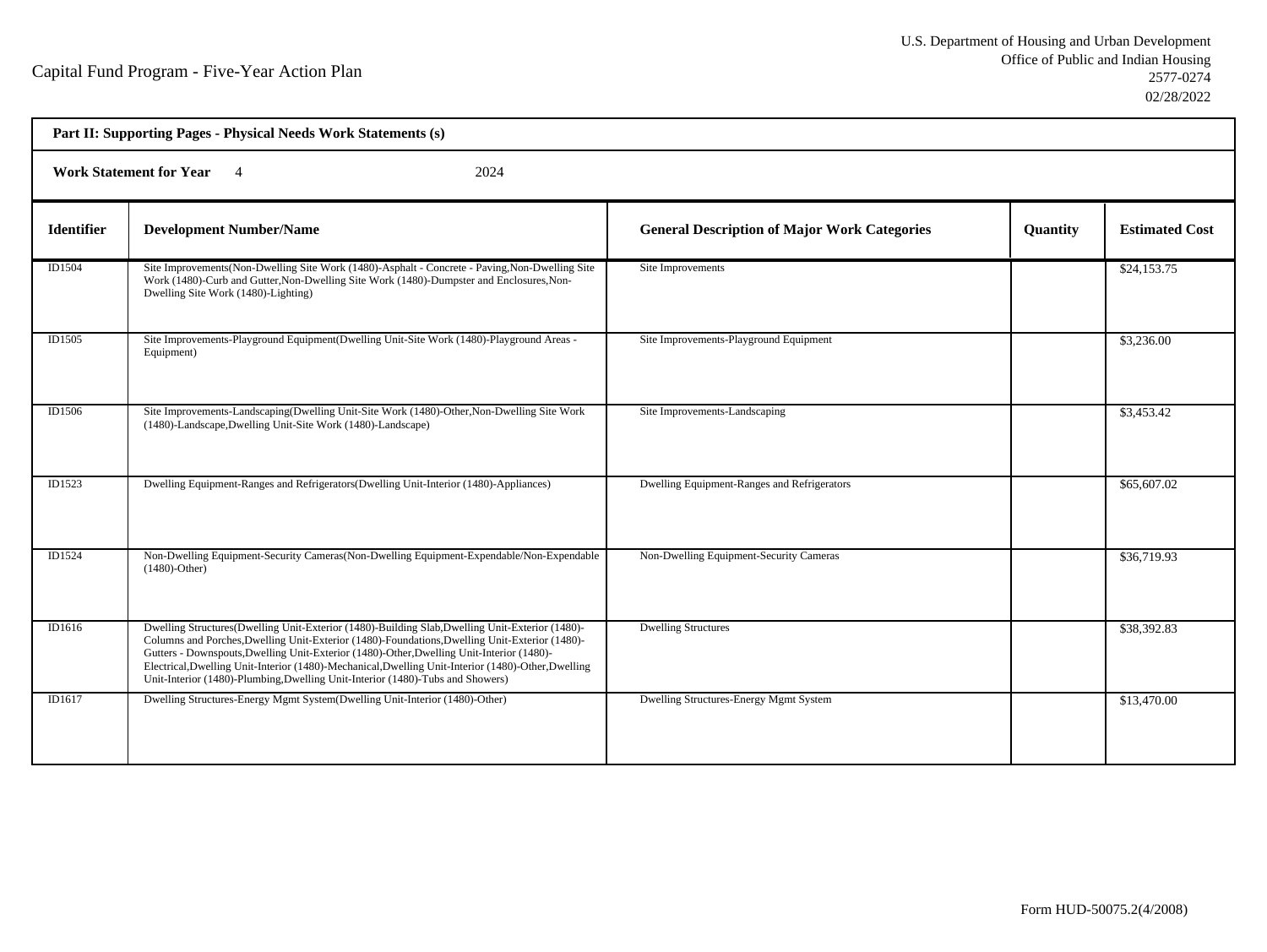| Part II: Supporting Pages - Physical Needs Work Statements (s) |                                                                                                                                                                                                                                                                                                                                                                                                                                                                                                                                                                                                                                                                                  |                                                     |                 |                       |  |
|----------------------------------------------------------------|----------------------------------------------------------------------------------------------------------------------------------------------------------------------------------------------------------------------------------------------------------------------------------------------------------------------------------------------------------------------------------------------------------------------------------------------------------------------------------------------------------------------------------------------------------------------------------------------------------------------------------------------------------------------------------|-----------------------------------------------------|-----------------|-----------------------|--|
|                                                                | <b>Work Statement for Year</b><br>2024<br>$\overline{4}$                                                                                                                                                                                                                                                                                                                                                                                                                                                                                                                                                                                                                         |                                                     |                 |                       |  |
| <b>Identifier</b>                                              | <b>Development Number/Name</b>                                                                                                                                                                                                                                                                                                                                                                                                                                                                                                                                                                                                                                                   | <b>General Description of Major Work Categories</b> | <b>Quantity</b> | <b>Estimated Cost</b> |  |
| ID1618                                                         | Dwelling Structures-Doors(Dwelling Unit-Exterior (1480)-Exterior Doors, Dwelling Unit-Interior<br>(1480)-Interior Doors)                                                                                                                                                                                                                                                                                                                                                                                                                                                                                                                                                         | <b>Dwelling Structures-Doors</b>                    |                 | \$4,693.00            |  |
| ID1619                                                         | Dwelling Structures-Plastering Work Items(Dwelling Unit-Interior (1480)-Other)                                                                                                                                                                                                                                                                                                                                                                                                                                                                                                                                                                                                   | Dwelling Structures-Plastering Work Items           |                 | \$3,128.00            |  |
| ID1620                                                         | Dwelling Structures-Painting (Seniors)(Dwelling Unit-Interior (1480)-Interior Painting (non routine))                                                                                                                                                                                                                                                                                                                                                                                                                                                                                                                                                                            | Dwelling Structures-Painting (Seniors)              |                 | \$4,693.00            |  |
| ID1621                                                         | Dwelling Structures-Paint Halls/Staircase Walls(Dwelling Unit-Exterior (1480)-Exterior Paint and<br>Caulking, Dwelling Unit-Exterior (1480)-Exterior Stairwells - Fire Escape, Dwelling Unit-Exterior<br>(1480)-Stairwells - Fire Escapes, Dwelling Unit-Interior (1480)-Interior Painting (non<br>routine), Dwelling Unit-Interior (1480)-Other)                                                                                                                                                                                                                                                                                                                                | Dwelling Structures-Paint Staircase Walls           |                 | \$5,646.00            |  |
| ID1622                                                         | Dwelling Structures-Vacancy Refurbishment(Dwelling Unit-Interior (1480)-Bathroom Counters and<br>Sinks, Dwelling Unit-Interior (1480)-Bathroom Flooring (non cyclical), Dwelling Unit-Interior (1480)-<br>Appliances, Dwelling Unit-Interior (1480)-Commodes, Dwelling Unit-Interior (1480)-<br>Electrical, Dwelling Unit-Interior (1480)-Flooring (non routine), Dwelling Unit-Interior (1480)-Interior<br>Doors, Dwelling Unit-Interior (1480)-Interior Painting (non routine), Dwelling Unit-Interior (1480)-<br>Kitchen Cabinets, Dwelling Unit-Interior (1480)-Kitchen Sinks and Faucets, Dwelling Unit-Interior<br>(1480)-Mechanical, Dwelling Unit-Interior (1480)-Other) | Dwelling Structures-Vacancy Refurbishment           |                 | \$15,646.00           |  |
| ID1623                                                         | Dwelling Structures-Stair Treads/Hall Tiles(Dwelling Unit-Exterior (1480)-Stairwells - Fire Escapes)                                                                                                                                                                                                                                                                                                                                                                                                                                                                                                                                                                             | Dwelling Structures-Stair Treads/Hall Tiles         |                 | \$36,662.14           |  |
| ID1624                                                         | Dwelling Structures-Floor Refurbished(Dwelling Unit-Interior (1480)-Bathroom Flooring (non<br>cyclical), Dwelling Unit-Interior (1480)-Commodes, Dwelling Unit-Interior (1480)-Electrical, Dwelling<br>Unit-Interior (1480)-Flooring (non routine), Dwelling Unit-Interior (1480)-Interior Painting (non<br>routine), Dwelling Unit-Interior (1480)-Mechanical, Dwelling Unit-Interior (1480)-Other)                                                                                                                                                                                                                                                                             | Dwelling Structures-Floor Refurbished               |                 | \$62,585.00           |  |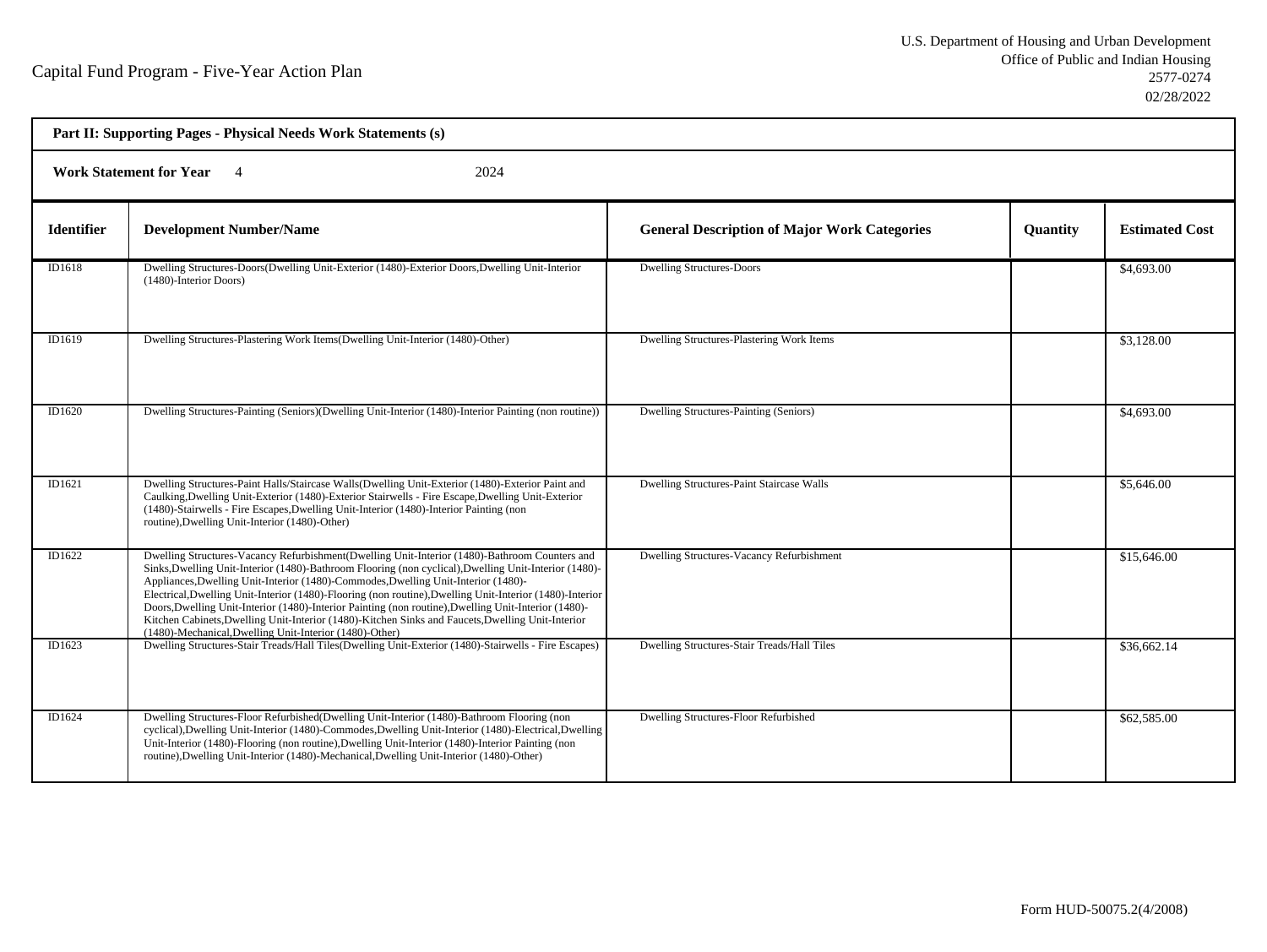| Part II: Supporting Pages - Physical Needs Work Statements (s) |                                                                                                                                                                                                                                                                                                                                                                                                                                                                                                                                                                                                                                                                                                                                                                                                                                                                                                                                                                                                                                    |                                                     |          |                               |  |
|----------------------------------------------------------------|------------------------------------------------------------------------------------------------------------------------------------------------------------------------------------------------------------------------------------------------------------------------------------------------------------------------------------------------------------------------------------------------------------------------------------------------------------------------------------------------------------------------------------------------------------------------------------------------------------------------------------------------------------------------------------------------------------------------------------------------------------------------------------------------------------------------------------------------------------------------------------------------------------------------------------------------------------------------------------------------------------------------------------|-----------------------------------------------------|----------|-------------------------------|--|
|                                                                | <b>Work Statement for Year</b><br>2024                                                                                                                                                                                                                                                                                                                                                                                                                                                                                                                                                                                                                                                                                                                                                                                                                                                                                                                                                                                             |                                                     |          |                               |  |
| <b>Identifier</b>                                              | <b>Development Number/Name</b>                                                                                                                                                                                                                                                                                                                                                                                                                                                                                                                                                                                                                                                                                                                                                                                                                                                                                                                                                                                                     | <b>General Description of Major Work Categories</b> | Quantity | <b>Estimated Cost</b>         |  |
| ID1668                                                         | Non-Dwelling Structure(Non-Dwelling Construction - Mechanical (1480)-Central Boiler, Non-<br>Dwelling Construction - Mechanical (1480)-Central Chiller, Non-Dwelling Construction - Mechanical<br>(1480)-Cooling Equipment - Systems, Non-Dwelling Construction - Mechanical (1480)-Electric<br>Distribution, Non-Dwelling Construction - Mechanical (1480)-Elevator, Non-Dwelling Construction -<br>Mechanical (1480)-Fire Suppression System, Non-Dwelling Construction - Mechanical (1480)-<br>Generator, Non-Dwelling Construction - Mechanical (1480)-Heating Equipment - System, Non-<br>Dwelling Construction - Mechanical (1480)-Hot Water Heaters, Non-Dwelling Construction -<br>Mechanical (1480)-Other, Non-Dwelling Construction - Mechanical (1480)-Security - Fire Alarm, Non-<br>Dwelling Construction - Mechanical (1480)-Smoke/Fire Detection, Non-Dwelling Construction -<br>Mechanical (1480)-Trash Compactor, Non-Dwelling Equipment-Expendable/Non-Expendable (1480)-<br>Other)<br>BERRY GRDNS (NJ009000009) | Non-Dwelling Structure                              |          | \$25,000.00<br>\$1,244,707.33 |  |
| ID1449                                                         | Operations (Operations (1406))                                                                                                                                                                                                                                                                                                                                                                                                                                                                                                                                                                                                                                                                                                                                                                                                                                                                                                                                                                                                     | Operations                                          |          | \$325,915.68                  |  |
| ID1458                                                         | Management Improvements (Management Improvement (1408)-Security Improvements (not police or<br>guard-non-physical), Management Improvement (1408)-Staff Training, Management Improvement<br>(1408)-System Improvements)                                                                                                                                                                                                                                                                                                                                                                                                                                                                                                                                                                                                                                                                                                                                                                                                            | Management Improvements                             |          | \$18,844.18                   |  |
| ID1467                                                         | Administrative Costs(Administration (1410)-Salaries)                                                                                                                                                                                                                                                                                                                                                                                                                                                                                                                                                                                                                                                                                                                                                                                                                                                                                                                                                                               | <b>Administrative Costs</b>                         |          | \$144,851.41                  |  |
| ID1476                                                         | CFFP Debt Service(Bond Debt Obligation (9001))                                                                                                                                                                                                                                                                                                                                                                                                                                                                                                                                                                                                                                                                                                                                                                                                                                                                                                                                                                                     | <b>CFFP Debt Service</b>                            |          | \$190,145.86                  |  |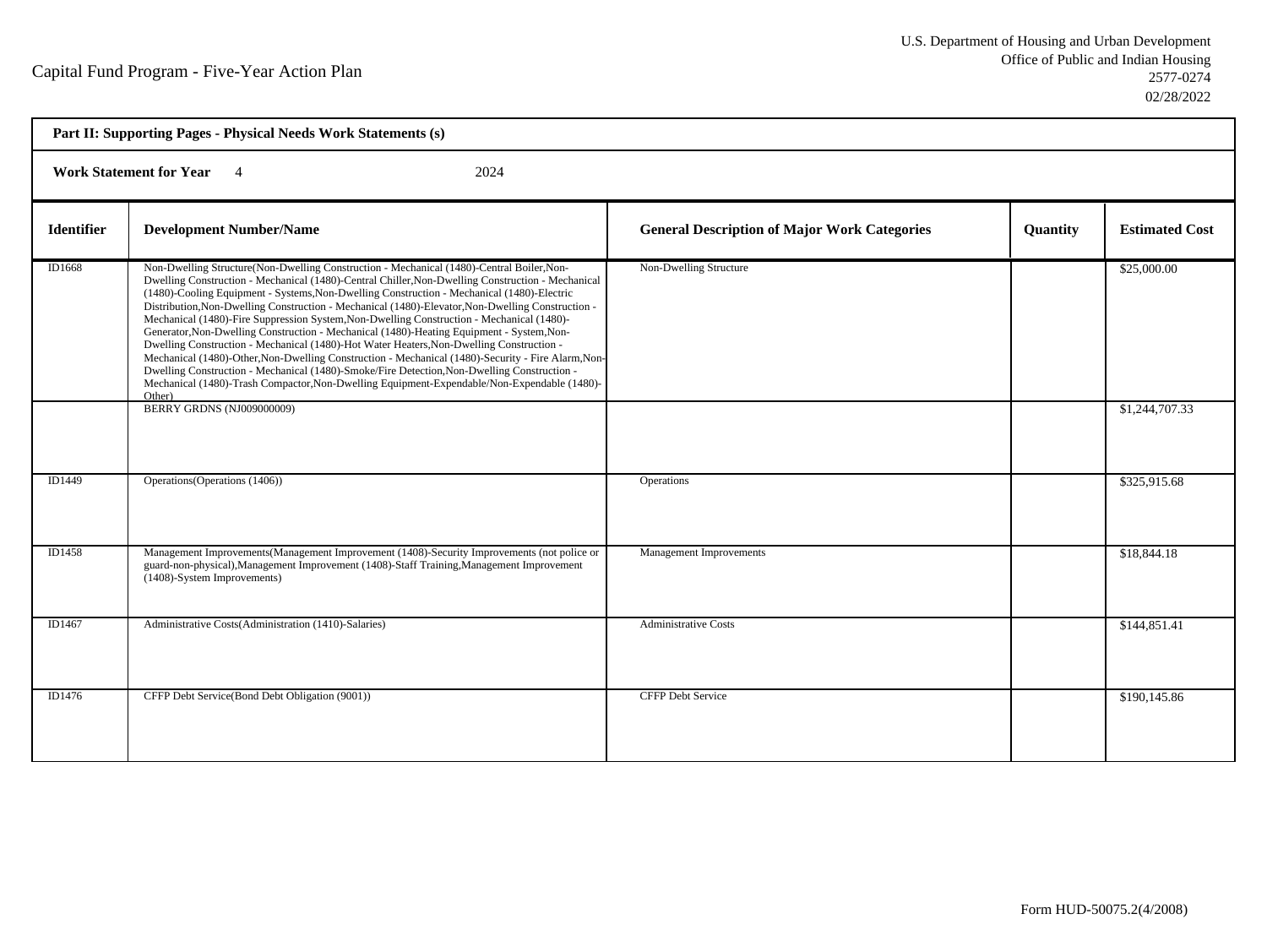| Part II: Supporting Pages - Physical Needs Work Statements (s) |                                                                                                                                                                                        |                                                     |          |                       |  |
|----------------------------------------------------------------|----------------------------------------------------------------------------------------------------------------------------------------------------------------------------------------|-----------------------------------------------------|----------|-----------------------|--|
|                                                                | <b>Work Statement for Year</b><br>2024<br>$\overline{4}$                                                                                                                               |                                                     |          |                       |  |
| <b>Identifier</b>                                              | <b>Development Number/Name</b>                                                                                                                                                         | <b>General Description of Major Work Categories</b> | Quantity | <b>Estimated Cost</b> |  |
| ID1482                                                         | A&E Fees (As needed)(Contract Administration (1480)-Other Fees and Costs)                                                                                                              | A&E Fees                                            |          | \$24,708.27           |  |
| <b>ID1507</b>                                                  | Site Improvements-Signage(Dwelling Unit-Site Work (1480)-Other, Dwelling Unit-Site Work (1480)-<br>Signage)                                                                            | Site Improvements-Signage                           |          | \$206.00              |  |
| <b>ID1508</b>                                                  | Site Improvements-Parking Gate Operators(Dwelling Unit-Site Work (1480)-Other, Dwelling Unit-Site<br>Work (1480)-Electric Distribution, Dwelling Unit-Site Work (1480)-Parking)        | Site Improvements-Parking Gate Operators            |          | \$416.00              |  |
| ID1509                                                         | Site Improvements-Exterior Benches(Dwelling Unit-Site Work (1480)-Other)                                                                                                               | Site Improvements-Exterior Benches                  |          | \$624.00              |  |
| <b>ID1510</b>                                                  | Site Improvements-Exterior Security Lighting (Non-Dwelling Site Work (1480)-Lighting)                                                                                                  | Site Improvements-Exterior Security Lighting        |          | \$1,040.00            |  |
| ID1511                                                         | Site Improvements-Landscaping(Dwelling Unit-Site Work (1480)-Landscape, Dwelling Unit-Site<br>Work (1480)-Other)                                                                       | Site Improvements-Landscaping                       |          | \$1,475.00            |  |
| <b>ID1512</b>                                                  | Site Improvements (Non-Dwelling Site Work (1480)-Asphalt - Concrete - Paving, Non-Dwelling Site<br>Work (1480)-Curb and Gutter, Non-Dwelling Site Work (1480)-Dumpster and Enclosures) | Site Improvements                                   |          | \$25,360.48           |  |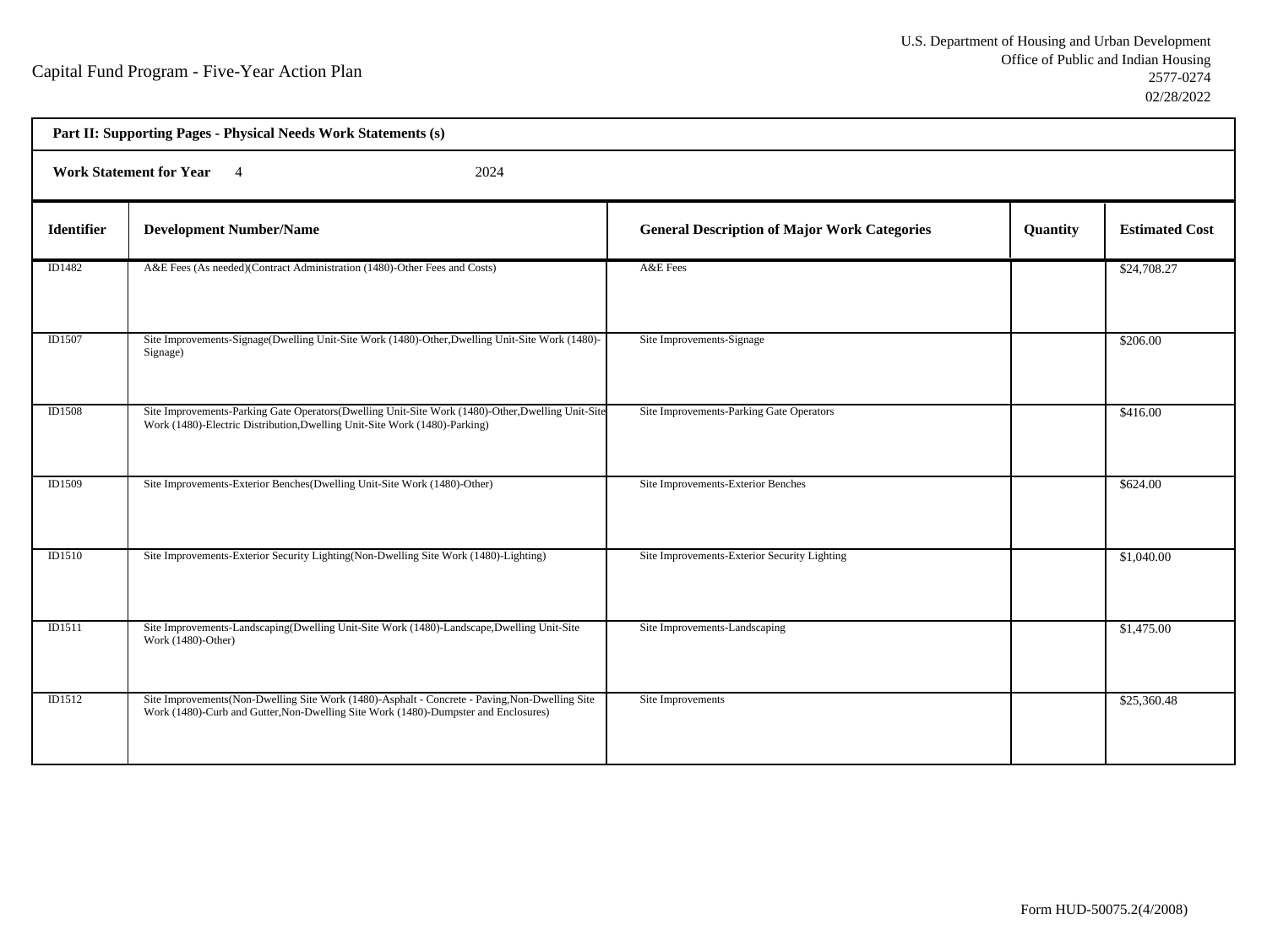| Part II: Supporting Pages - Physical Needs Work Statements (s) |                                                                                                                                                                                                                                               |                                                          |          |                       |  |
|----------------------------------------------------------------|-----------------------------------------------------------------------------------------------------------------------------------------------------------------------------------------------------------------------------------------------|----------------------------------------------------------|----------|-----------------------|--|
|                                                                | Work Statement for Year 4<br>2024                                                                                                                                                                                                             |                                                          |          |                       |  |
| <b>Identifier</b>                                              | <b>Development Number/Name</b>                                                                                                                                                                                                                | <b>General Description of Major Work Categories</b>      | Quantity | <b>Estimated Cost</b> |  |
| ID1525                                                         | Non-Dwelling Equipment-Compactor System Refurb(Non-Dwelling Equipment-Expendable/Non-<br>Expendable (1480)-Other)                                                                                                                             | Non-Dwelling Equipment-Compactor System Refurb           |          | \$560.50              |  |
| ID1526                                                         | Dwelling Equipment-Ranges and Refrigerators(Dwelling Unit-Interior (1480)-Appliances)                                                                                                                                                         | Dwelling Equipment-Ranges and Refrigerators              |          | \$37,489.72           |  |
| ID1527                                                         | Non-Dwelling Equipment-Security Cameras (Non-Dwelling Equipment-Expendable/Non-Expendable<br>$(1480)$ -Other)                                                                                                                                 | Non-Dwelling Equipment-Security Cameras                  |          | \$20,859.46           |  |
| ID1625                                                         | Dwelling Structures-Upgrade Heating System in Apartments (Dwelling Unit-Interior (1480)-<br>Mechanical, Dwelling Unit-Interior (1480)-Other)                                                                                                  | Dwelling Structures-Upgrade Heating System in Apartments |          | \$24,160.00           |  |
| ID1626                                                         | Dwelling Structures- Doors(Dwelling Unit-Exterior (1480)-Exterior Doors, Dwelling Unit-Interior<br>(1480)-Interior Doors)                                                                                                                     | <b>Dwelling Structures-Doors</b>                         |          | \$4,160.00            |  |
| ID1627                                                         | Dwelling Structures-Replacement of Door Closures at Staircase(Dwelling Unit-Exterior (1480)-<br>Exterior Doors, Dwelling Unit-Exterior (1480)-Exterior Stairwells - Fire Escape, Dwelling Unit-<br>Exterior (1480)-Stairwells - Fire Escapes) | Dwelling Structures-Replacement of Door Closures         |          | \$1,040.00            |  |
| ID1628                                                         | Dwelling Structures-Energy Mgmt System(Dwelling Unit-Interior (1480)-Other)                                                                                                                                                                   | Dwelling Structures-Energy Mgmt System                   |          | \$2,080.00            |  |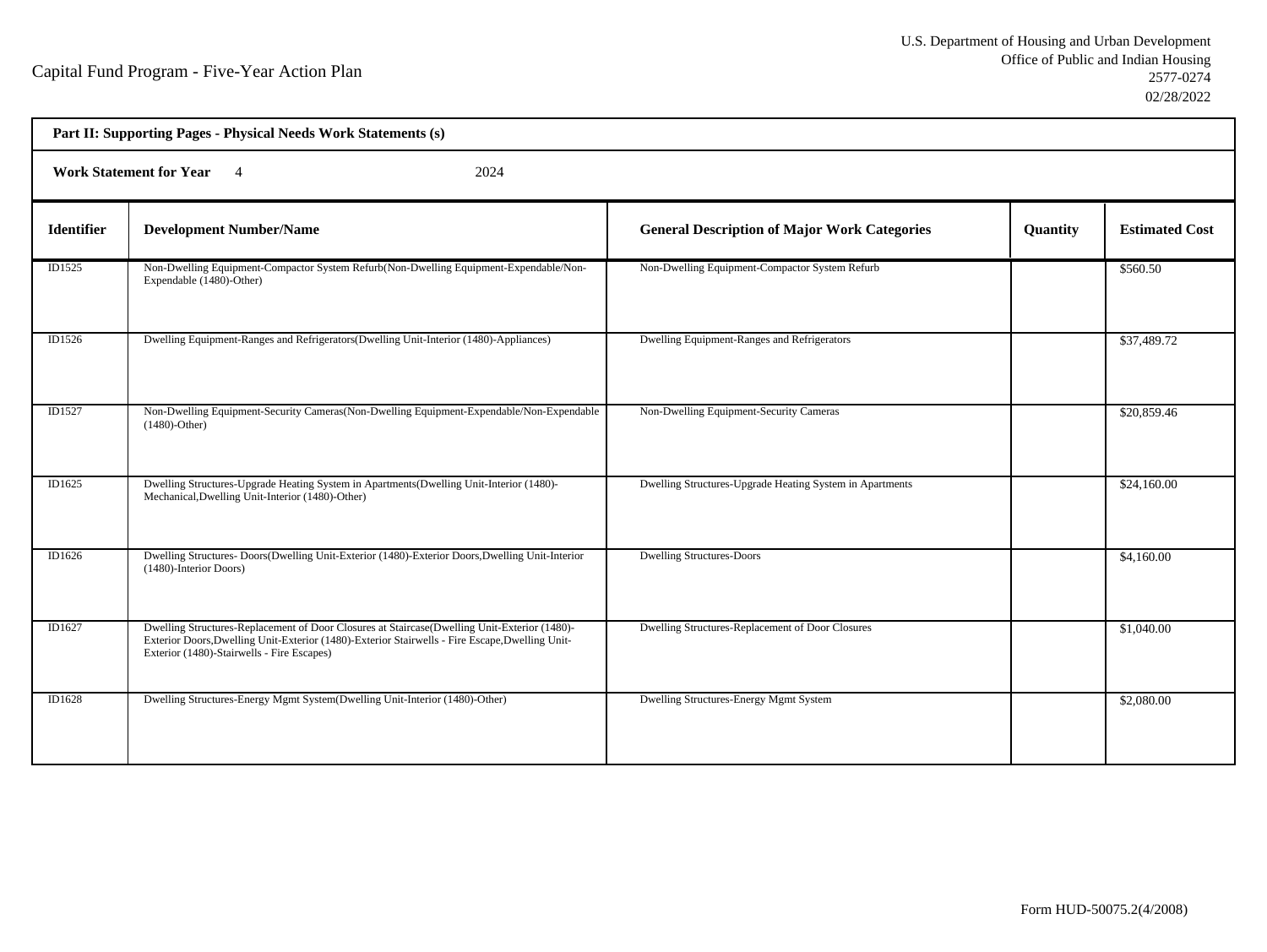| Part II: Supporting Pages - Physical Needs Work Statements (s) |                                                                                                                                       |                                                     |          |                       |  |
|----------------------------------------------------------------|---------------------------------------------------------------------------------------------------------------------------------------|-----------------------------------------------------|----------|-----------------------|--|
|                                                                | <b>Work Statement for Year</b><br>2024<br>$\overline{4}$                                                                              |                                                     |          |                       |  |
| <b>Identifier</b>                                              | <b>Development Number/Name</b>                                                                                                        | <b>General Description of Major Work Categories</b> | Quantity | <b>Estimated Cost</b> |  |
| ID1629                                                         | Dwelling Structures-Roof(Dwelling Unit-Exterior (1480)-Roofs)                                                                         | <b>Dwelling Structures-Roof</b>                     |          | \$15,832.00           |  |
| ID1630                                                         | Dwelling Structures-Painting Halls/Stairs(Dwelling Unit-Interior (1480)-Interior Painting (non<br>routine))                           | Dwelling Structures-Painting Halls/Stairs           |          | \$624.00              |  |
| ID1631                                                         | Dwelling Structures-Plastering Work Items(Dwelling Unit-Interior (1480)-Other)                                                        | Dwelling Structures-Plastering Work Items           |          | \$1,040.00            |  |
| ID1632                                                         | Dwelling Structures-Masonry(Dwelling Unit-Interior (1480)-Other)                                                                      | <b>Dwelling Structures-Masonry</b>                  |          | \$1,040.00            |  |
| ID1633                                                         | Dwelling Structures-Painting (Seniors)(Dwelling Unit-Interior (1480)-Interior Painting (non routine))                                 | Dwelling Structures-Painting (Seniors)              |          | \$1,248.00            |  |
| ID1634                                                         | Dwelling Structures-Pump Refurb/Zone Control(Dwelling Unit-Interior (1480)-Other, Dwelling Unit-<br>Interior (1480)-Plumbing)         | Dwelling Structures-Pump Refurb/Zone Control        |          | \$749.00              |  |
| ID1635                                                         | Dwelling Structures-Interior Steam and Return Line(Dwelling Unit-Interior (1480)-<br>Mechanical, Dwelling Unit-Interior (1480)-Other) | Dwelling Structures-Interior Steam and Return Line  |          | \$832.00              |  |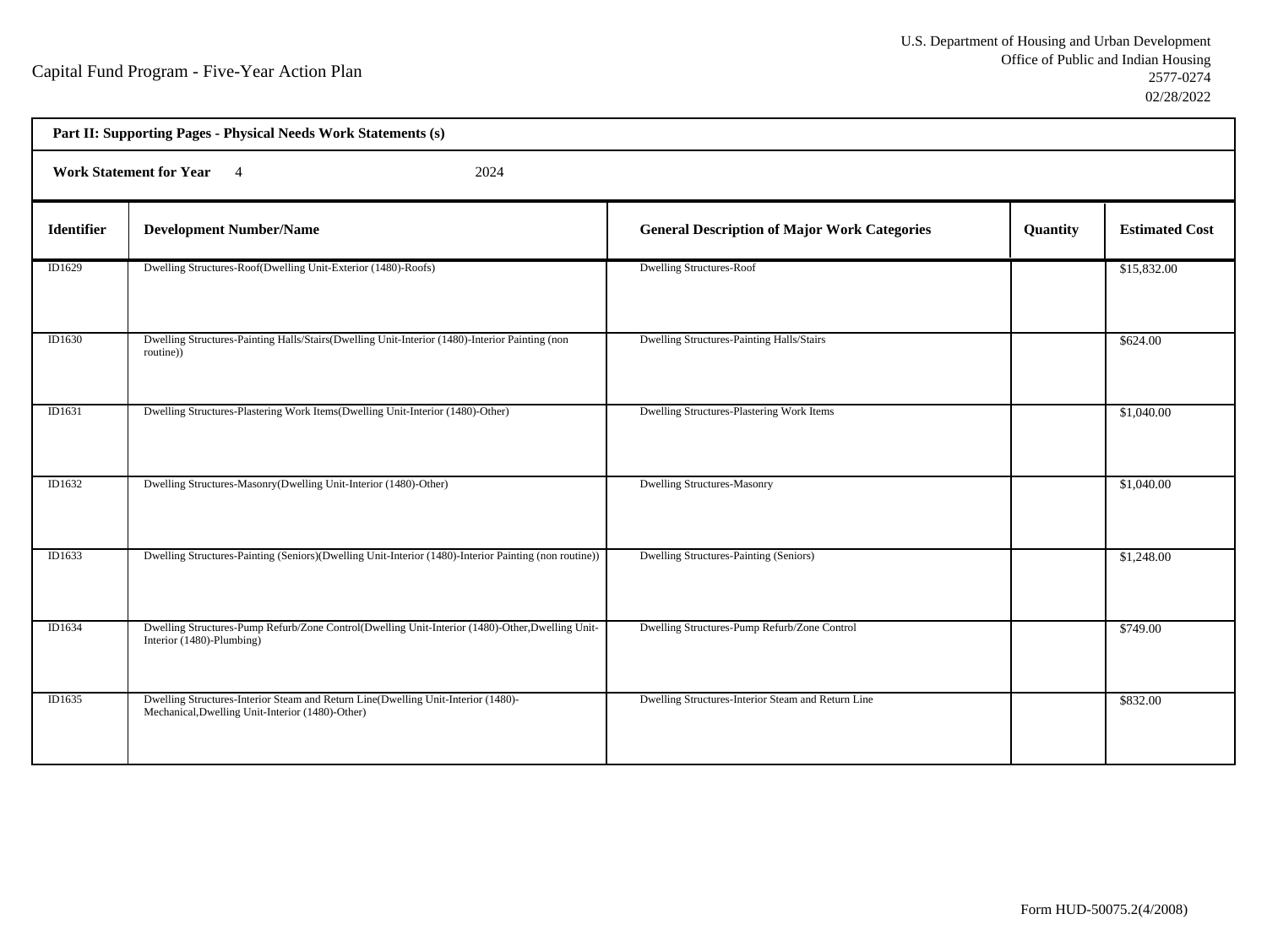|                   | Part II: Supporting Pages - Physical Needs Work Statements (s)                                                                                                                                                                                                                                                                                                                                                                                                                                                                      |                                                     |          |                       |  |
|-------------------|-------------------------------------------------------------------------------------------------------------------------------------------------------------------------------------------------------------------------------------------------------------------------------------------------------------------------------------------------------------------------------------------------------------------------------------------------------------------------------------------------------------------------------------|-----------------------------------------------------|----------|-----------------------|--|
|                   | <b>Work Statement for Year</b><br>2024<br>$\overline{4}$                                                                                                                                                                                                                                                                                                                                                                                                                                                                            |                                                     |          |                       |  |
| <b>Identifier</b> | <b>Development Number/Name</b>                                                                                                                                                                                                                                                                                                                                                                                                                                                                                                      | <b>General Description of Major Work Categories</b> | Quantity | <b>Estimated Cost</b> |  |
| ID1636            | Dwelling Structures-Interior Sewer Cleaning(Dwelling Unit-Interior (1480)-Other, Dwelling Unit-<br>Interior (1480)-Plumbing)                                                                                                                                                                                                                                                                                                                                                                                                        | Dwelling Structures-Interior Sewer Cleaning         |          | \$333.00              |  |
| ID1637            | Dwelling Structures-Utility Monitoring System(Dwelling Unit-Interior (1480)-Other)                                                                                                                                                                                                                                                                                                                                                                                                                                                  | Dwelling Structures-Utility Monitoring System       |          | \$208.00              |  |
| ID1638            | Dwelling Structures-Fire Alarm System Upgrade(Dwelling Unit-Interior (1480)-Other)                                                                                                                                                                                                                                                                                                                                                                                                                                                  | Dwelling Structures-Fire Alarm System Upgrade       |          | \$5,416.00            |  |
| ID1639            | Dwelling Structures-Bathroom Modernization: Minor(Dwelling Unit-Interior (1480)-Bathroom<br>Counters and Sinks, Dwelling Unit-Interior (1480)-Bathroom Flooring (non cyclical), Dwelling Unit-<br>Interior (1480)-Electrical, Dwelling Unit-Interior (1480)-Flooring (non routine), Dwelling Unit-Interior<br>(1480)-Interior Painting (non routine), Dwelling Unit-Interior (1480)-Mechanical, Dwelling Unit-<br>Interior (1480)-Other, Dwelling Unit-Interior (1480)-Plumbing, Dwelling Unit-Interior (1480)-Tubs and<br>Showers) | Dwelling Structures-Bathroom Modernization: Minor   |          | \$5,040.00            |  |
| ID1640            | Dwelling Structures-Pipe Insulation(Dwelling Unit-Interior (1480)-Other, Dwelling Unit-Interior<br>$(1480)$ -Plumbing)                                                                                                                                                                                                                                                                                                                                                                                                              | Dwelling Structures-Pipe Insulation                 |          | \$832.00              |  |
| ID1641            | Dwelling Structures-Kitchen Cabinets (Dwelling Unit-Interior (1480)-Kitchen Cabinets)                                                                                                                                                                                                                                                                                                                                                                                                                                               | Dwelling Structures-Kitchen Cabinets                |          | \$1,475.00            |  |
| ID1642            | Dwelling Structures-Fire Pump Refurbishment(Dwelling Unit-Interior (1480)-Other)                                                                                                                                                                                                                                                                                                                                                                                                                                                    | Dwelling Structures-Fire Pump Refurbishment         |          | \$624.00              |  |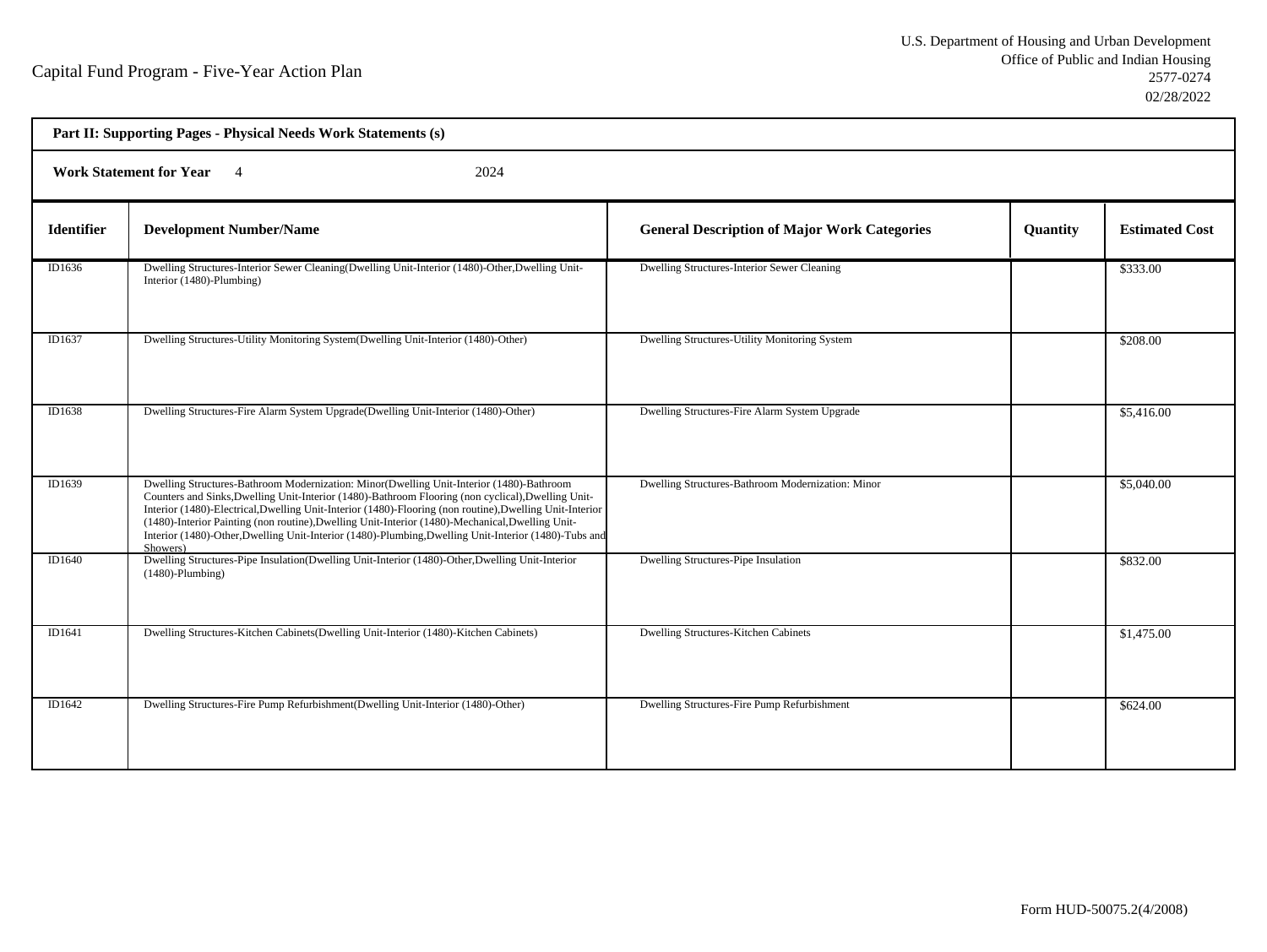| Part II: Supporting Pages - Physical Needs Work Statements (s) |                                                                                                                                                                                                                                                                                                                                                                                                                                                                                                                                                                                                                                                                                                                                                                                                                                                                                                                                                                                                       |                                                        |          |                       |
|----------------------------------------------------------------|-------------------------------------------------------------------------------------------------------------------------------------------------------------------------------------------------------------------------------------------------------------------------------------------------------------------------------------------------------------------------------------------------------------------------------------------------------------------------------------------------------------------------------------------------------------------------------------------------------------------------------------------------------------------------------------------------------------------------------------------------------------------------------------------------------------------------------------------------------------------------------------------------------------------------------------------------------------------------------------------------------|--------------------------------------------------------|----------|-----------------------|
| <b>Work Statement for Year</b><br>2024                         |                                                                                                                                                                                                                                                                                                                                                                                                                                                                                                                                                                                                                                                                                                                                                                                                                                                                                                                                                                                                       |                                                        |          |                       |
| <b>Identifier</b>                                              | <b>Development Number/Name</b>                                                                                                                                                                                                                                                                                                                                                                                                                                                                                                                                                                                                                                                                                                                                                                                                                                                                                                                                                                        | <b>General Description of Major Work Categories</b>    | Quantity | <b>Estimated Cost</b> |
| ID1644                                                         | Dwelling Structures- Building Structural (Dwelling Unit-Exterior (1480)-Building Slab, Dwelling Unit-<br>Exterior (1480)-Foundations, Dwelling Unit-Exterior (1480)-Other, Dwelling Unit-Exterior (1480)-<br>Siding, Dwelling Unit-Interior (1480)-Interior Doors)                                                                                                                                                                                                                                                                                                                                                                                                                                                                                                                                                                                                                                                                                                                                    | <b>Dwelling Structures- Building Structural</b>        |          | \$35,245.92           |
| ID1645                                                         | Dwelling Structures(Dwelling Unit-Exterior (1480)-Building Slab,Dwelling Unit-Exterior (1480)-<br>Columns and Porches, Dwelling Unit-Exterior (1480)-Foundations, Dwelling Unit-Exterior (1480)-<br>Gutters - Downspouts, Dwelling Unit-Exterior (1480)-Other, Dwelling Unit-Interior (1480)-<br>Electrical, Dwelling Unit-Interior (1480)-Mechanical, Dwelling Unit-Interior (1480)-Other, Dwelling<br>Unit-Interior (1480)-Plumbing, Dwelling Unit-Interior (1480)-Tubs and Showers)                                                                                                                                                                                                                                                                                                                                                                                                                                                                                                                | <b>Dwelling Structures</b>                             |          | \$275,146.85          |
| ID1646                                                         | Dwelling Structures-Vacancy Refurbishment(Dwelling Unit-Interior (1480)-Appliances, Dwelling<br>Unit-Interior (1480)-Bathroom Counters and Sinks, Dwelling Unit-Interior (1480)-Bathroom Flooring<br>(non cyclical), Dwelling Unit-Interior (1480)-Commodes, Dwelling Unit-Interior (1480)-<br>Electrical, Dwelling Unit-Interior (1480)-Flooring (non routine), Dwelling Unit-Interior (1480)-Interior<br>Doors, Dwelling Unit-Interior (1480)-Interior Painting (non routine), Dwelling Unit-Interior (1480)-<br>Kitchen Cabinets, Dwelling Unit-Interior (1480)-Kitchen Sinks and Faucets, Dwelling Unit-Interior<br>(1480)-Mechanical, Dwelling Unit-Interior (1480)-Other)                                                                                                                                                                                                                                                                                                                       | Dwelling Structures-Vacancy Refurbishment              |          | \$25,080.00           |
| ID1647                                                         | Dwelling Structures-Apt Window/Curtainwall Replacement(Dwelling Unit-Exterior (1480)-Building<br>Slab, Dwelling Unit-Exterior (1480)-Exterior Paint and Caulking, Dwelling Unit-Exterior (1480)-<br>Foundations, Dwelling Unit-Exterior (1480)-Other, Dwelling Unit-Exterior (1480)-Siding, Dwelling<br>Unit-Exterior (1480)-Windows, Dwelling Unit-Interior (1480)-Mechanical, Dwelling Unit-Interior<br>$(1480)$ -Other)                                                                                                                                                                                                                                                                                                                                                                                                                                                                                                                                                                            | Dwelling Structures-Apt Window/Curtainwall Replacement |          | \$30,005.00           |
| ID1667                                                         | Non-Dwelling Structure(Non-Dwelling Construction - Mechanical (1480)-Central Boiler, Non-<br>Dwelling Construction - Mechanical (1480)-Central Chiller, Non-Dwelling Construction - Mechanical<br>(1480)-Cooling Equipment - Systems, Non-Dwelling Construction - Mechanical (1480)-Electric<br>Distribution, Non-Dwelling Construction - Mechanical (1480)-Elevator, Non-Dwelling Construction -<br>Mechanical (1480)-Fire Suppression System, Non-Dwelling Construction - Mechanical (1480)-<br>Generator, Non-Dwelling Construction - Mechanical (1480)-Heating Equipment - System, Non-<br>Dwelling Construction - Mechanical (1480)-Hot Water Heaters, Non-Dwelling Construction -<br>Mechanical (1480)-Other, Non-Dwelling Construction - Mechanical (1480)-Security - Fire Alarm, Non-<br>Dwelling Construction - Mechanical (1480)-Smoke/Fire Detection, Non-Dwelling Construction -<br>Mechanical (1480)-Trash Compactor, Non-Dwelling Equipment-Expendable/Non-Expendable (1480)-<br>Other) | Non-Dwelling Structure                                 |          | \$20,000.00           |
|                                                                | DWIGHT STREET HOMES (NJ009000010)                                                                                                                                                                                                                                                                                                                                                                                                                                                                                                                                                                                                                                                                                                                                                                                                                                                                                                                                                                     |                                                        |          | \$26,766.44           |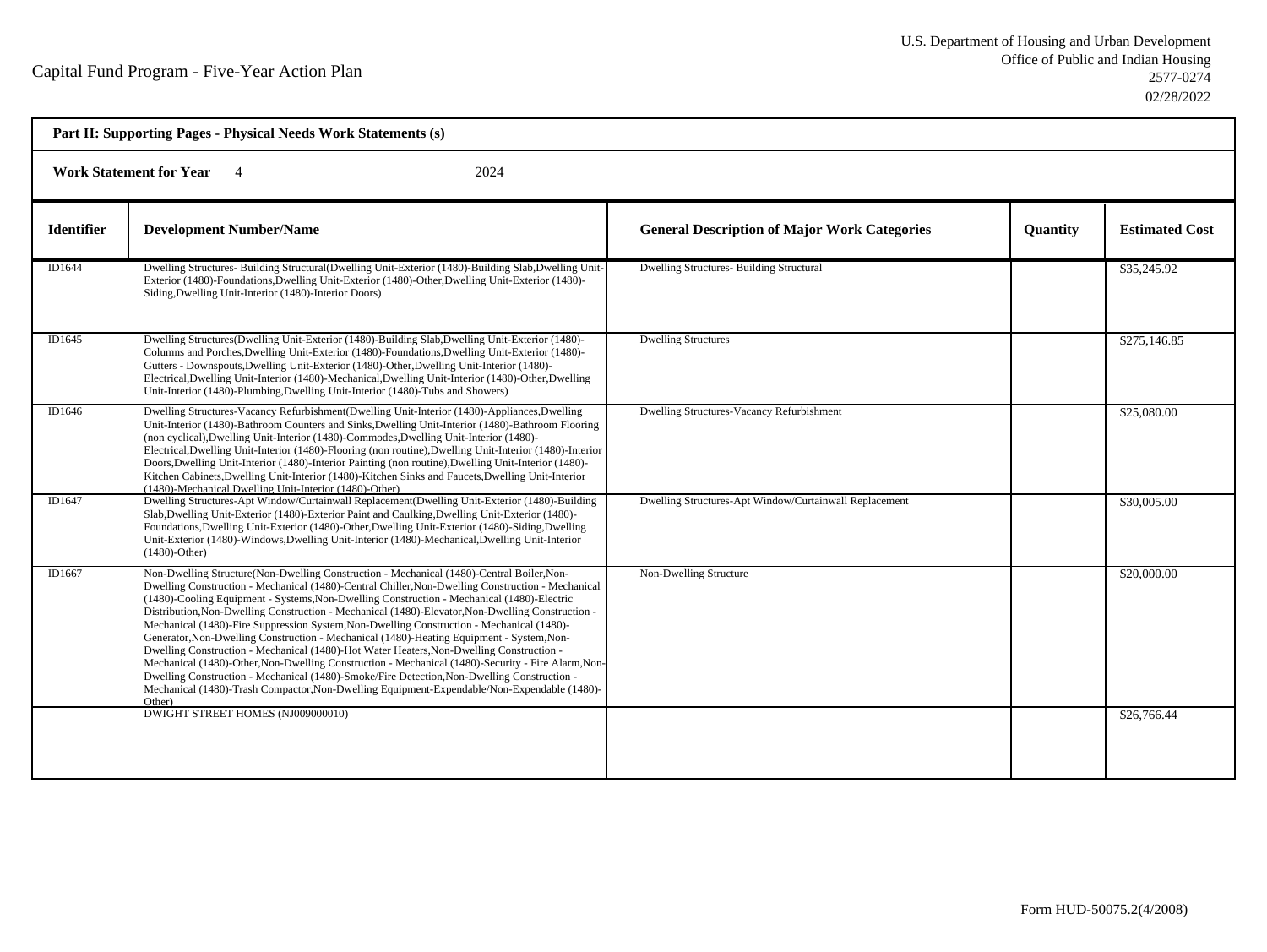h

| Part II: Supporting Pages - Physical Needs Work Statements (s) |                                                                                                                                                                                                                         |                                                     |          |                       |  |
|----------------------------------------------------------------|-------------------------------------------------------------------------------------------------------------------------------------------------------------------------------------------------------------------------|-----------------------------------------------------|----------|-----------------------|--|
|                                                                | Work Statement for Year 4<br>2024                                                                                                                                                                                       |                                                     |          |                       |  |
| <b>Identifier</b>                                              | <b>Development Number/Name</b>                                                                                                                                                                                          | <b>General Description of Major Work Categories</b> | Quantity | <b>Estimated Cost</b> |  |
| ID1450                                                         | Operations (Operations (1406))                                                                                                                                                                                          | Operations                                          |          | \$18,106.43           |  |
| ID1459                                                         | Management Improvements (Management Improvement (1408)-Security Improvements (not police or<br>guard-non-physical), Management Improvement (1408)-Staff Training, Management Improvement<br>(1408)-System Improvements) | Management Improvements                             |          | \$1,417.44            |  |
| ID1468                                                         | Administrative Costs(Administration (1410)-Salaries)                                                                                                                                                                    | <b>Administrative Costs</b>                         |          | \$7,242.57            |  |
|                                                                | THOMAS STEWART APTS (NJ009000016)                                                                                                                                                                                       |                                                     |          | \$996,768.25          |  |
| ID1451                                                         | Operations (Operations (1406))                                                                                                                                                                                          | Operations                                          |          | \$307,809.25          |  |
| ID1460                                                         | Management Improvements (Management Improvement (1408)-Security Improvements (not police or<br>guard-non-physical), Management Improvement (1408)-Staff Training, Management Improvement<br>(1408)-System Improvements) | Management Improvements                             |          | \$14,174.41           |  |
| ID1469                                                         | Administrative Costs(Administration (1410)-Salaries)                                                                                                                                                                    | <b>Administrative Costs</b>                         |          | \$57,940.57           |  |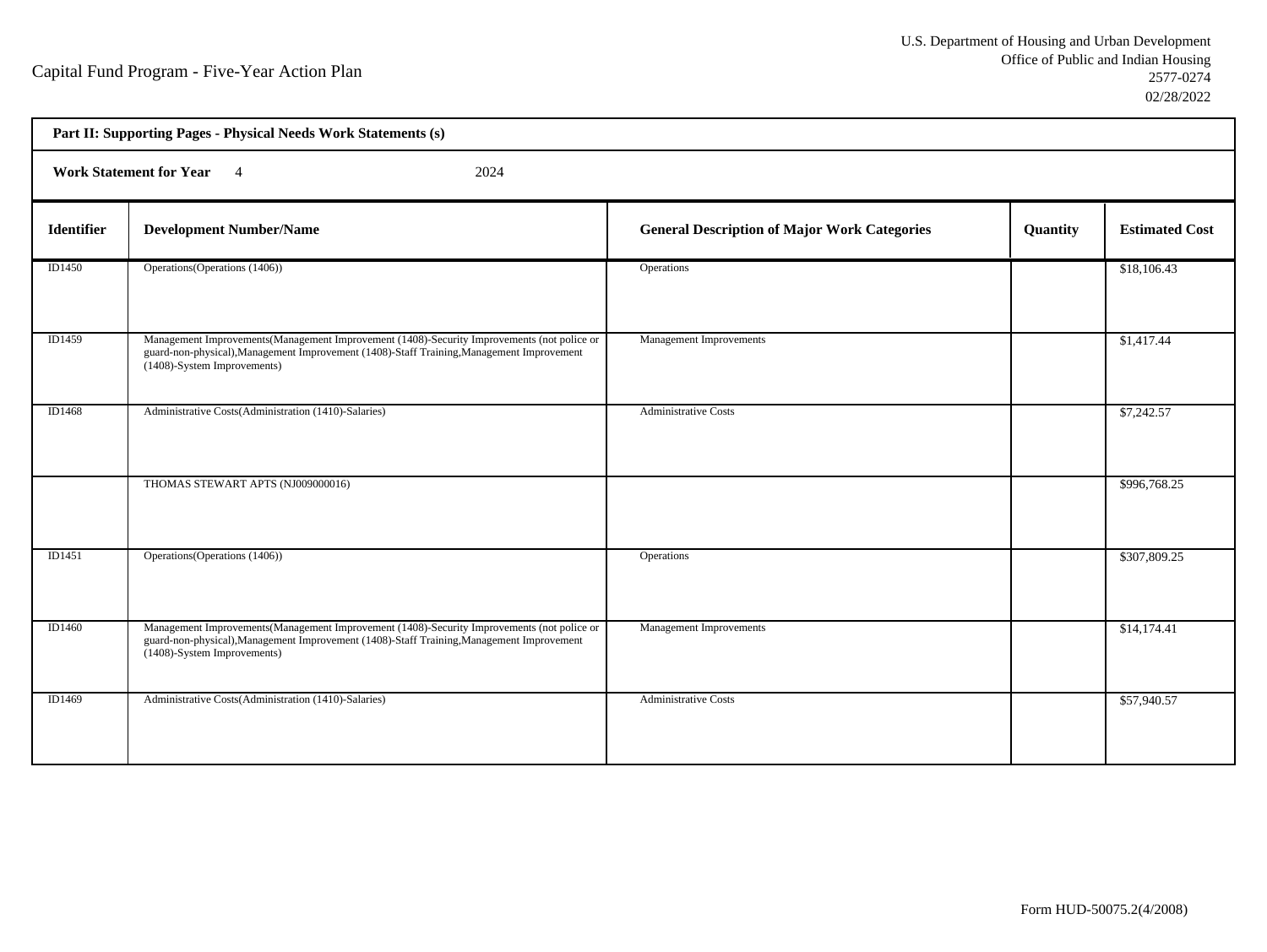h

| Part II: Supporting Pages - Physical Needs Work Statements (s) |                                                                                                                                                                                                                                                                                 |                                                     |          |                       |  |
|----------------------------------------------------------------|---------------------------------------------------------------------------------------------------------------------------------------------------------------------------------------------------------------------------------------------------------------------------------|-----------------------------------------------------|----------|-----------------------|--|
|                                                                | 2024<br>Work Statement for Year 4                                                                                                                                                                                                                                               |                                                     |          |                       |  |
| <b>Identifier</b>                                              | <b>Development Number/Name</b>                                                                                                                                                                                                                                                  | <b>General Description of Major Work Categories</b> | Quantity | <b>Estimated Cost</b> |  |
| ID1477                                                         | CFFP Debt Service(Bond Debt Obligation (9001))                                                                                                                                                                                                                                  | <b>CFFP Debt Service</b>                            |          | \$30,423.34           |  |
| ID1483                                                         | A&E Fees (As needed)(Contract Administration (1480)-Other Fees and Costs)                                                                                                                                                                                                       | A&E Fees-Fees and Costs                             |          | \$98,833.08           |  |
| ID1513                                                         | Site Improvements-Signage(Dwelling Unit-Site Work (1480)-Other, Dwelling Unit-Site Work (1480)-<br>Signage)                                                                                                                                                                     | Site Improvements-Signage                           |          | \$23.00               |  |
| ID1514                                                         | Site Improvements (Non-Dwelling Site Work (1480)-Asphalt - Concrete - Paving, Non-Dwelling Site<br>Work (1480)-Curb and Gutter, Non-Dwelling Site Work (1480)-Dumpster and Enclosures, Non-<br>Dwelling Site Work (1480)-Fencing, Non-Dwelling Site Work (1480)-Storm Drainage) | Site Improvements                                   |          | \$28,915.48           |  |
| <b>ID1528</b>                                                  | Non-Dwelling Equipment-Upgrade Cameras(Non-Dwelling Equipment-Expendable/Non-Expendable<br>$(1480)$ -Other)                                                                                                                                                                     | Non-Dwelling Equipment-Upgrade Cameras              |          | \$16,312.80           |  |
| ID1529                                                         | Non-Dwelling Equipment-Compactor System Refurb(Non-Dwelling Equipment-Expendable/Non-<br>Expendable (1480)-Other)                                                                                                                                                               | Non-Dwelling Equipment-Compactor System Refurb      |          | \$5,107.16            |  |
| <b>ID1530</b>                                                  | Dwelling Equipment-Ranges and Refrigerators(Dwelling Unit-Interior (1480)-Appliances)                                                                                                                                                                                           | Dwelling Equipment-Ranges and Refrigerators         |          | \$37,489.72           |  |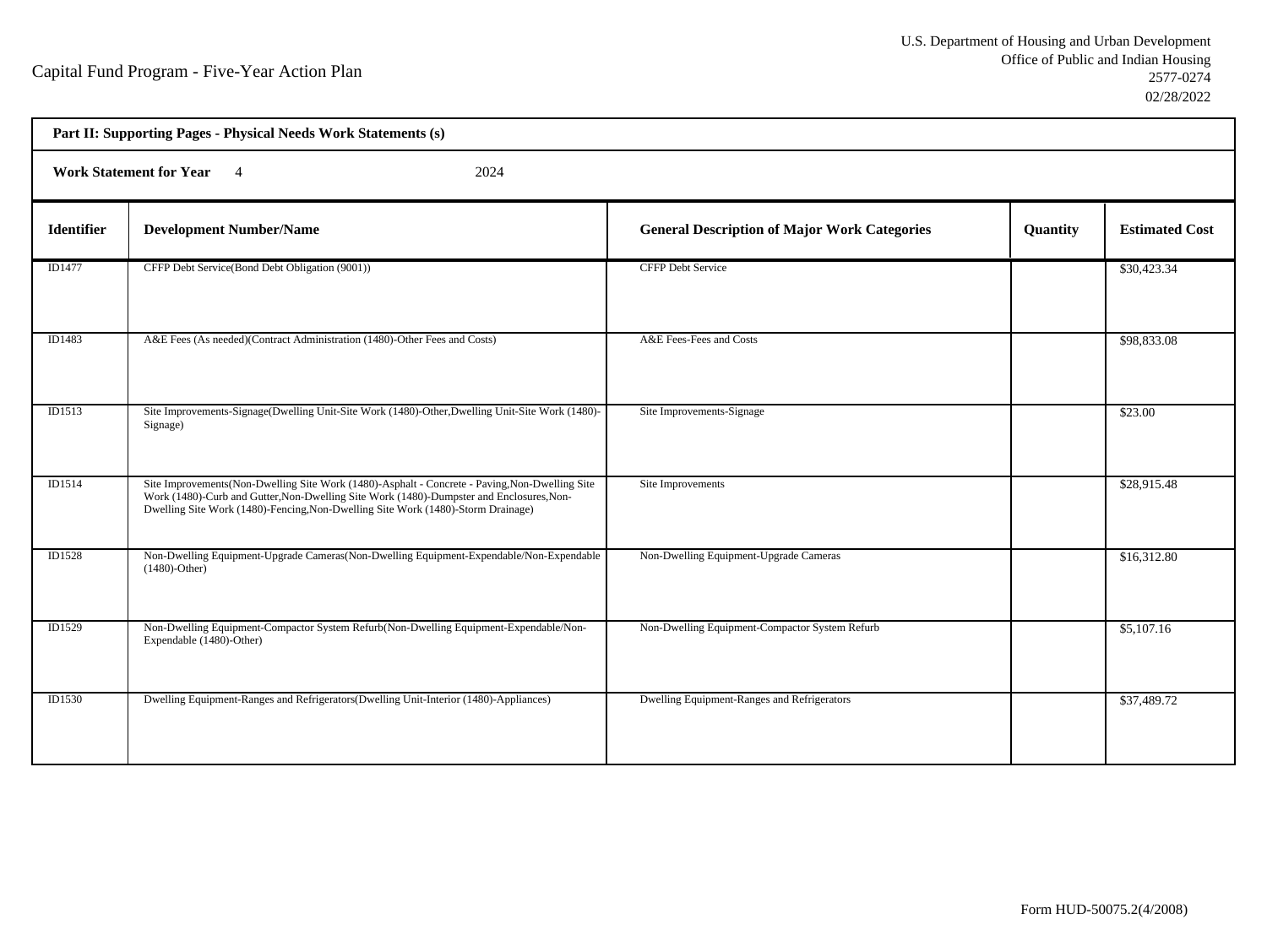| Part II: Supporting Pages - Physical Needs Work Statements (s) |                                                                                          |                                                     |          |                       |  |
|----------------------------------------------------------------|------------------------------------------------------------------------------------------|-----------------------------------------------------|----------|-----------------------|--|
|                                                                | Work Statement for Year 4<br>2024                                                        |                                                     |          |                       |  |
| Identifier                                                     | <b>Development Number/Name</b>                                                           | <b>General Description of Major Work Categories</b> | Quantity | <b>Estimated Cost</b> |  |
| ID1649                                                         | Dwelling Structures-Exterior Funiture(Dwelling Unit-Exterior (1480)-Other)               | Dwelling Structures-Exterior Funiture               |          | \$5,067.00            |  |
| ID1650                                                         | Dwelling Structures-Tuck pointing(Dwelling Unit-Exterior (1480)-Tuck-Pointing)           | Dwelling Structures-Tuck pointing                   |          | \$2,222.00            |  |
| ID1652                                                         | Dwelling Structures-Energy Mgmt System(Dwelling Unit-Interior (1480)-Other)              | Dwelling Structures-Energy Mgmt System              |          | \$5,133.00            |  |
| ID1653                                                         | Dwelling Structures-Masonry(Dwelling Unit-Interior (1480)-Other)                         | <b>Dwelling Structures-Masonry</b>                  |          | \$5,022.00            |  |
| ID1654                                                         | Dwelling Structures-Kitchen Cabinets(Dwelling Unit-Interior (1480)-Kitchen Cabinets)     | Dwelling Structures-Kitchen Cabinets                |          | \$10,222.00           |  |
| ID1655                                                         | Dwelling Structures-Replace Carpet in Hallway/Lobby(Dwelling Unit-Interior (1480)-Other) | Dwelling Structures-Replace Carpet in Hallway/Lobby |          | \$2,170.00            |  |
| ID1656                                                         | Dwelling Structures-Roof(Dwelling Unit-Exterior (1480)-Roofs)                            | <b>Dwelling Structures-Roof</b>                     |          | \$15,044.00           |  |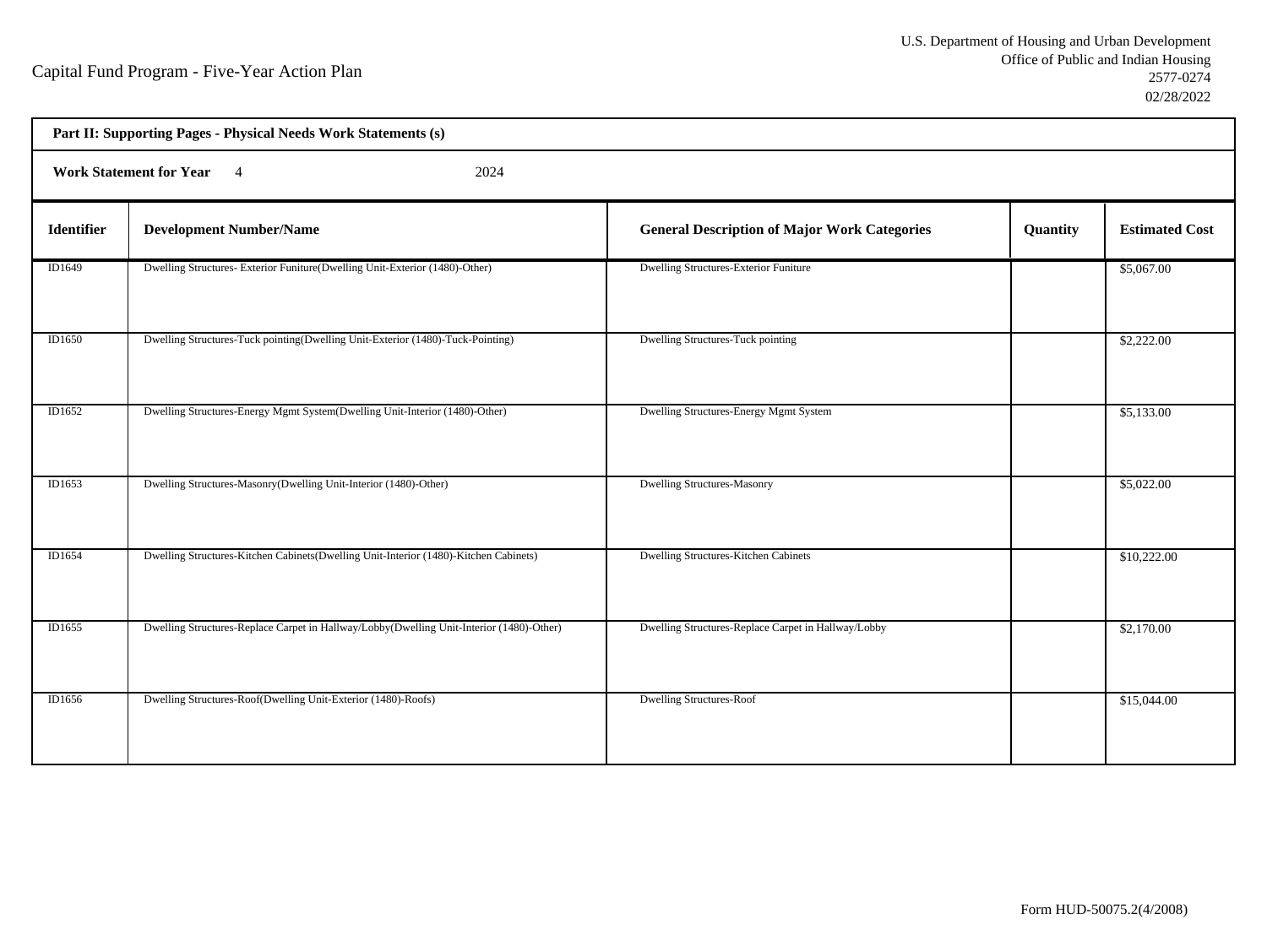h

| Part II: Supporting Pages - Physical Needs Work Statements (s) |                                                                                                                                                                                                                                                                                                                                                                                                                                                                                                                                                                                                                                                                                 |                                                     |          |                       |  |
|----------------------------------------------------------------|---------------------------------------------------------------------------------------------------------------------------------------------------------------------------------------------------------------------------------------------------------------------------------------------------------------------------------------------------------------------------------------------------------------------------------------------------------------------------------------------------------------------------------------------------------------------------------------------------------------------------------------------------------------------------------|-----------------------------------------------------|----------|-----------------------|--|
|                                                                | <b>Work Statement for Year</b><br>2024<br>$\overline{4}$                                                                                                                                                                                                                                                                                                                                                                                                                                                                                                                                                                                                                        |                                                     |          |                       |  |
| <b>Identifier</b>                                              | <b>Development Number/Name</b>                                                                                                                                                                                                                                                                                                                                                                                                                                                                                                                                                                                                                                                  | <b>General Description of Major Work Categories</b> | Quantity | <b>Estimated Cost</b> |  |
| ID1657                                                         | Dwelling Structures-Paint Halls/Stair(Dwelling Unit-Interior (1480)-Interior Painting (non routine))                                                                                                                                                                                                                                                                                                                                                                                                                                                                                                                                                                            | Dwelling Structures-Paint Halls/Stair               |          | \$2,044.00            |  |
| ID1658                                                         | Dwelling Structures-Plastering Work Items(Dwelling Unit-Interior (1480)-Other)                                                                                                                                                                                                                                                                                                                                                                                                                                                                                                                                                                                                  | Dwelling Structures-Plastering Work Items           |          | \$3,022.00            |  |
| ID1660                                                         | Dwelling Structures-Apartment Painting (Dwelling Unit-Interior (1480)-Interior Painting (non routine))                                                                                                                                                                                                                                                                                                                                                                                                                                                                                                                                                                          | <b>Dwelling Structures-Apartment Painting</b>       |          | \$2,116.00            |  |
| ID1661                                                         | Dwelling Structures-Heating/Boiler Refurbishing(Dwelling Unit-Interior (1480)-Mechanical,Dwelling<br>Unit-Interior (1480)-Other)                                                                                                                                                                                                                                                                                                                                                                                                                                                                                                                                                | Dwelling Structures-Heating/Boiler Refurbishing     |          | \$10,026.00           |  |
| ID1662                                                         | Dwelling Structures-Vacancy Refurbishment(Dwelling Unit-Interior (1480)-Appliances, Dwelling<br>Unit-Interior (1480)-Bathroom Counters and Sinks, Dwelling Unit-Interior (1480)-Bathroom Flooring<br>(non cyclical), Dwelling Unit-Interior (1480)-Commodes, Dwelling Unit-Interior (1480)-<br>Electrical, Dwelling Unit-Interior (1480)-Flooring (non routine), Dwelling Unit-Interior (1480)-Interior<br>Doors, Dwelling Unit-Interior (1480)-Interior Painting (non routine), Dwelling Unit-Interior (1480)-<br>Kitchen Cabinets, Dwelling Unit-Interior (1480)-Kitchen Sinks and Faucets, Dwelling Unit-Interior<br>(1480)-Mechanical, Dwelling Unit-Interior (1480)-Other) | Dwelling Structures-Vacancy Refurbishment           |          | \$105,000.00          |  |
| ID1663                                                         | Dwelling Structures(Dwelling Unit-Exterior (1480)-Building Slab,Dwelling Unit-Exterior (1480)-<br>Columns and Porches, Dwelling Unit-Exterior (1480)-Foundations, Dwelling Unit-Exterior (1480)-<br>Gutters - Downspouts, Dwelling Unit-Exterior (1480)-Landings and Railings, Dwelling Unit-Exterior<br>(1480)-Other, Dwelling Unit-Interior (1480)-Electrical)                                                                                                                                                                                                                                                                                                                | <b>Dwelling Structures</b>                          |          | \$182,651.44          |  |
| ID1669                                                         | Non-Dwelling Structure(Non-Dwelling Construction - Mechanical (1480)-Heating Equipment -<br>System, Non-Dwelling Construction - Mechanical (1480)-Hot Water Heaters, Non-Dwelling<br>Construction - Mechanical (1480)-Other, Non-Dwelling Construction - Mechanical (1480)-Security -<br>Fire Alarm, Non-Dwelling Construction - Mechanical (1480)-Smoke/Fire Detection, Non-Dwelling<br>Construction - Mechanical (1480)-Trash Compactor, Non-Dwelling Equipment-Expendable/Non-<br>Expendable (1480)-Other, Non-Dwelling Construction - Mechanical (1480)-Central Boiler, Non-                                                                                                | Non-Dwelling Structure                              |          | \$50,000.00           |  |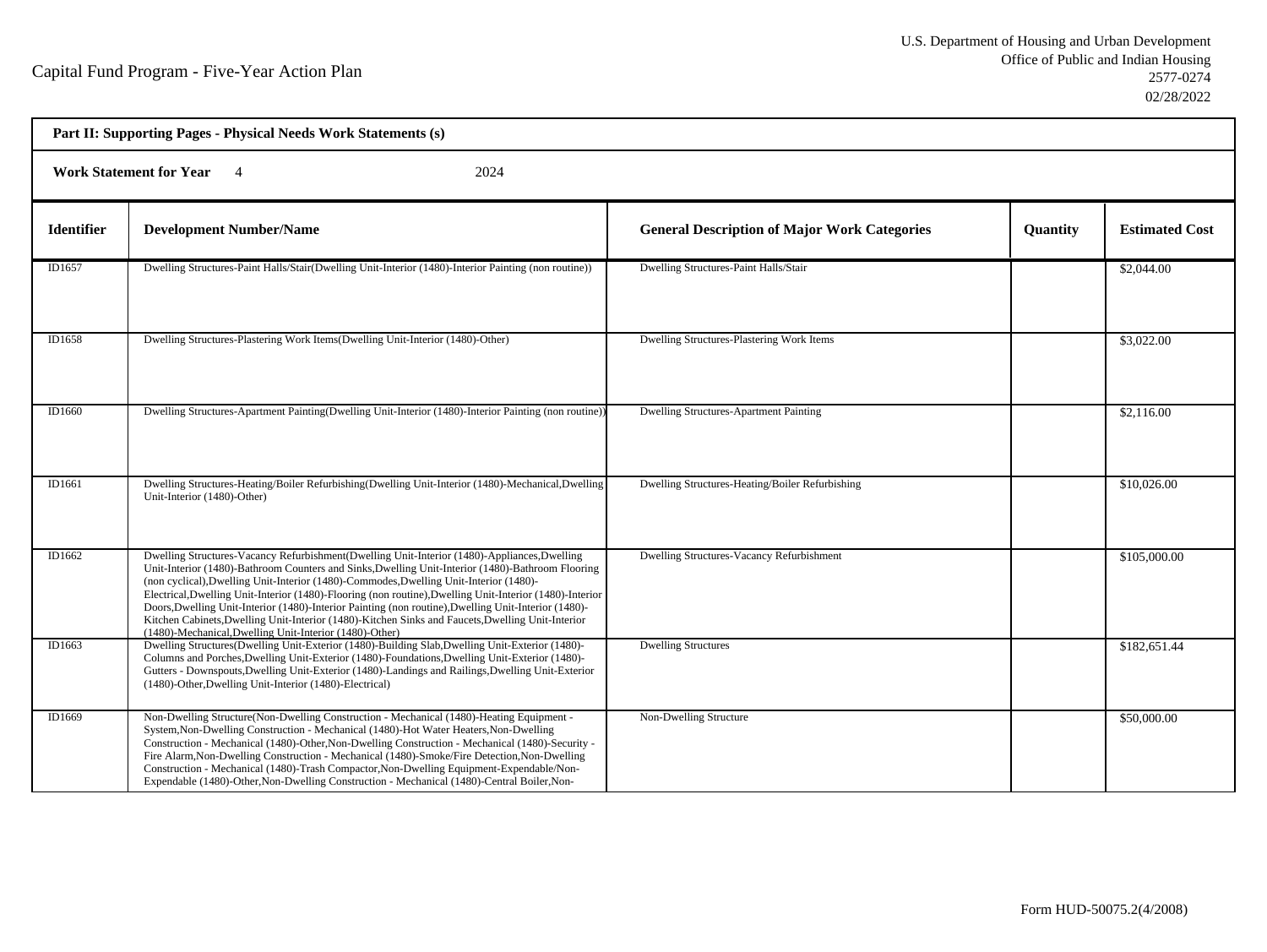| Part II: Supporting Pages - Physical Needs Work Statements (s) |                                                                                                                                                                                                                                                                                                                                                                                                                 |                                                     |          |                       |  |
|----------------------------------------------------------------|-----------------------------------------------------------------------------------------------------------------------------------------------------------------------------------------------------------------------------------------------------------------------------------------------------------------------------------------------------------------------------------------------------------------|-----------------------------------------------------|----------|-----------------------|--|
|                                                                | <b>Work Statement for Year</b> 4<br>2024                                                                                                                                                                                                                                                                                                                                                                        |                                                     |          |                       |  |
| <b>Identifier</b>                                              | <b>Development Number/Name</b>                                                                                                                                                                                                                                                                                                                                                                                  | <b>General Description of Major Work Categories</b> | Quantity | <b>Estimated Cost</b> |  |
|                                                                | Dwelling Construction - Mechanical (1480)-Central Chiller, Non-Dwelling Construction - Mechanical<br>(1480)-Cooling Equipment - Systems, Non-Dwelling Construction - Mechanical (1480)-Electric<br>Distribution, Non-Dwelling Construction - Mechanical (1480)-Elevator, Non-Dwelling Construction -<br>Mechanical (1480)-Fire Suppression System, Non-Dwelling Construction - Mechanical (1480)-<br>Generator) |                                                     |          |                       |  |
|                                                                | MARION GRDNS (NJ009000002)                                                                                                                                                                                                                                                                                                                                                                                      |                                                     |          | \$1,160,818.21        |  |
| ID1452                                                         | Management Improvements (Management Improvement (1408)-Security Improvements (not police or<br>guard-non-physical), Management Improvement (1408)-Staff Training, Management Improvement<br>(1408)-System Improvements)                                                                                                                                                                                         | <b>Management Improvements</b>                      |          | \$21,261.62           |  |
| ID1462                                                         | Administrative Costs(Administration (1410)-Salaries)                                                                                                                                                                                                                                                                                                                                                            | <b>Administrative Costs</b>                         |          | \$94,153.42           |  |
| ID1471                                                         | CFFP Debt Service(Bond Debt Obligation (9001))                                                                                                                                                                                                                                                                                                                                                                  | <b>CFFP Debt Service</b>                            |          | \$190,145.86          |  |
| ID1478                                                         | A&E Fees (As needed)(Contract Administration (1480)-Other Fees and Costs)                                                                                                                                                                                                                                                                                                                                       | A&E Fees-Fees and Costs                             |          | \$93,833.08           |  |
| ID1486                                                         | Improvements-Sidewalk Replacement(Non-Dwelling Site Work (1480)-Asphalt - Concrete -<br>Paving, Non-Dwelling Site Work (1480)-Curb and Gutter)                                                                                                                                                                                                                                                                  | Site Improvements-Sidewalk Replacement              |          | \$1,330.05            |  |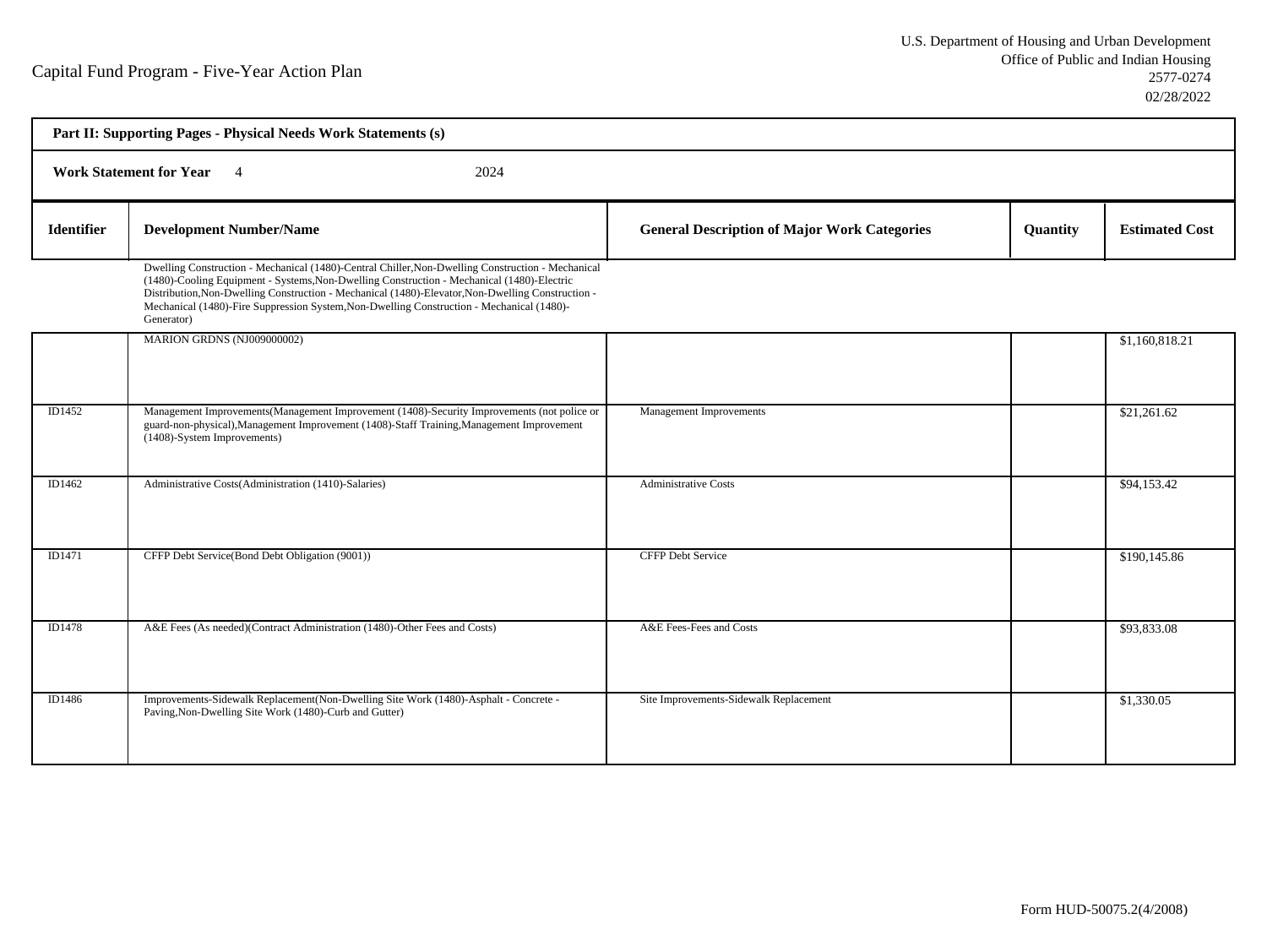| Part II: Supporting Pages - Physical Needs Work Statements (s) |                                                                                                                                                                                                                                                                                                                                                                                                                                                                                                                                                                                                                                                                                 |                                                     |          |                       |  |  |
|----------------------------------------------------------------|---------------------------------------------------------------------------------------------------------------------------------------------------------------------------------------------------------------------------------------------------------------------------------------------------------------------------------------------------------------------------------------------------------------------------------------------------------------------------------------------------------------------------------------------------------------------------------------------------------------------------------------------------------------------------------|-----------------------------------------------------|----------|-----------------------|--|--|
|                                                                | <b>Work Statement for Year</b><br>2024<br>$\overline{4}$                                                                                                                                                                                                                                                                                                                                                                                                                                                                                                                                                                                                                        |                                                     |          |                       |  |  |
| <b>Identifier</b>                                              | <b>Development Number/Name</b>                                                                                                                                                                                                                                                                                                                                                                                                                                                                                                                                                                                                                                                  | <b>General Description of Major Work Categories</b> | Quantity | <b>Estimated Cost</b> |  |  |
| ID1487                                                         | Site Improvements-Steam/Return(Non-Dwelling Site Work (1480)-Site Utilities)                                                                                                                                                                                                                                                                                                                                                                                                                                                                                                                                                                                                    | Site Improvements-Steam/Return                      |          | \$1,284.00            |  |  |
| ID1488                                                         | Site Improvements-Fence(Non-Dwelling Site Work (1480)-Fencing)                                                                                                                                                                                                                                                                                                                                                                                                                                                                                                                                                                                                                  | Site Improvements-Fence                             |          | \$1,100.00            |  |  |
| ID1489                                                         | Site Improvements-Exterior Security Lighting (Non-Dwelling Site Work (1480)-Lighting)                                                                                                                                                                                                                                                                                                                                                                                                                                                                                                                                                                                           | Site Improvements-Exterior Security Lighting        |          | \$3,080.00            |  |  |
| ID1490                                                         | Site Improvements(Non-Dwelling Site Work (1480)-Asphalt - Concrete - Paving, Non-Dwelling Site<br>Work (1480)-Curb and Gutter, Non-Dwelling Site Work (1480)-Dumpster and Enclosures, Non-<br>Dwelling Site Work (1480)-Storm Drainage)                                                                                                                                                                                                                                                                                                                                                                                                                                         | Site Improvements                                   |          | \$12,482.93           |  |  |
| ID1515                                                         | Dwelling Equipment-Ranges and Refrigerators(Dwelling Unit-Interior (1480)-Appliances)                                                                                                                                                                                                                                                                                                                                                                                                                                                                                                                                                                                           | Dwelling Equipment-Ranges and Refrigerators         |          | \$37,489.72           |  |  |
| ID1516                                                         | Non-Dwelling Equipment-Security Cameras(Non-Dwelling Equipment-Expendable/Non-Expendable<br>$(1480)$ -Other)                                                                                                                                                                                                                                                                                                                                                                                                                                                                                                                                                                    | Non-Dwelling Equipment-Security Cameras             |          | \$15,299.97           |  |  |
| ID1531                                                         | Dwelling Structures-Vacancy Refurbishment(Dwelling Unit-Interior (1480)-Mechanical, Dwelling<br>Unit-Interior (1480)-Other, Dwelling Unit-Interior (1480)-Kitchen Sinks and Faucets, Dwelling Unit-<br>Interior (1480)-Appliances, Dwelling Unit-Interior (1480)-Bathroom Counters and Sinks, Dwelling<br>Unit-Interior (1480)-Bathroom Flooring (non cyclical), Dwelling Unit-Interior (1480)-<br>Commodes, Dwelling Unit-Interior (1480)-Electrical, Dwelling Unit-Interior (1480)-Flooring (non<br>routine), Dwelling Unit-Interior (1480)-Interior Doors, Dwelling Unit-Interior (1480)-Interior Painting<br>(non routine), Dwelling Unit-Interior (1480)-Kitchen Cabinets) | Dwelling Structures-Vacancy Refurbishment           |          | \$37,909.47           |  |  |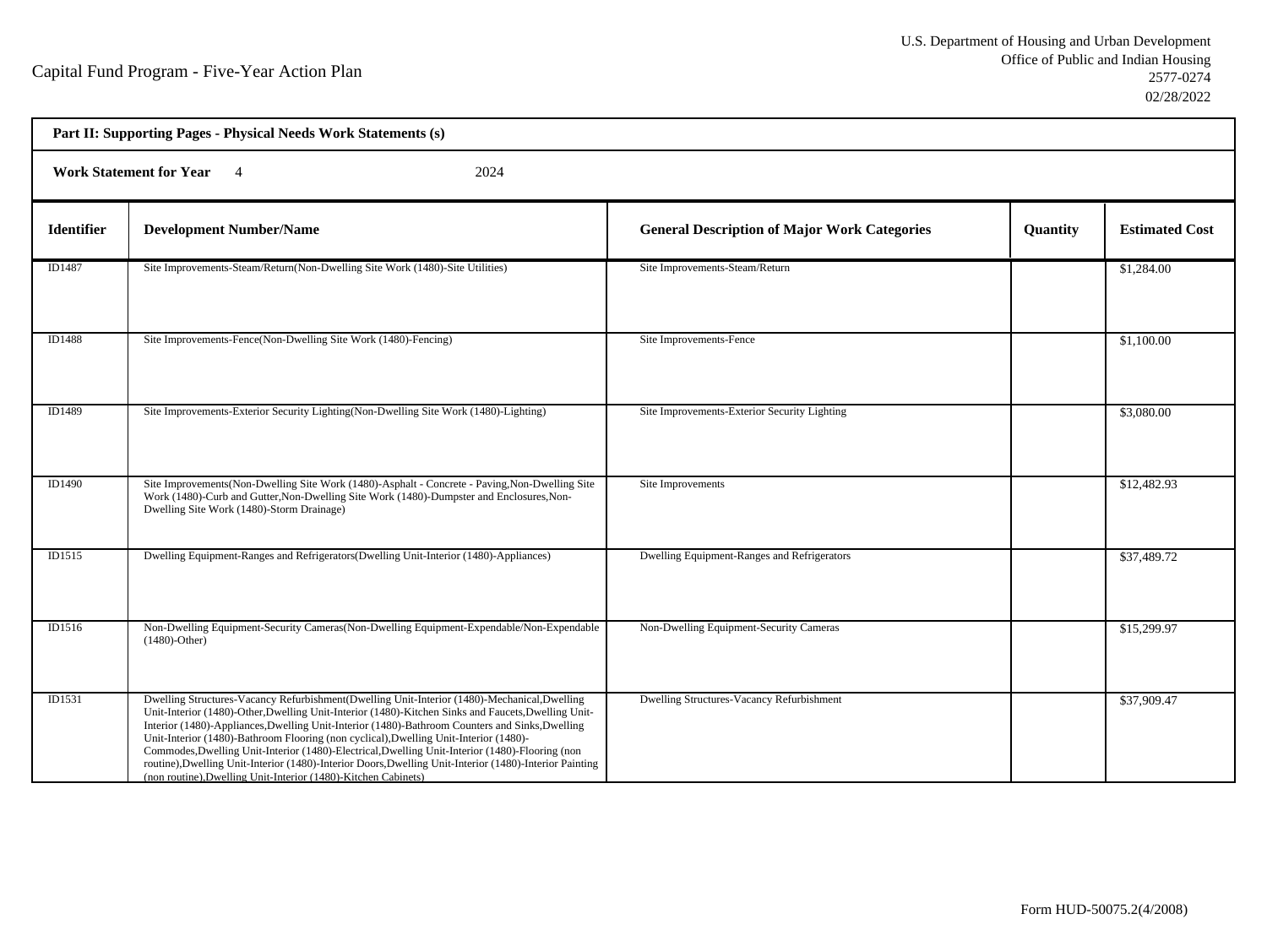h

| Part II: Supporting Pages - Physical Needs Work Statements (s) |                                                                                                                                                                                  |                                                       |          |                       |  |
|----------------------------------------------------------------|----------------------------------------------------------------------------------------------------------------------------------------------------------------------------------|-------------------------------------------------------|----------|-----------------------|--|
| <b>Work Statement for Year</b><br>2024<br>$\overline{4}$       |                                                                                                                                                                                  |                                                       |          |                       |  |
| <b>Identifier</b>                                              | <b>Development Number/Name</b>                                                                                                                                                   | <b>General Description of Major Work Categories</b>   | Quantity | <b>Estimated Cost</b> |  |
| ID1532                                                         | Dwelling Structures-Plastering Work Items(Dwelling Unit-Interior (1480)-Other)                                                                                                   | Dwelling Structures-Plastering Work Items             |          | \$3,499.00            |  |
| ID1533                                                         | Dwelling Structures-Masonry(Dwelling Unit-Interior (1480)-Other)                                                                                                                 | <b>Dwelling Structures-Masonry</b>                    |          | \$12,598.00           |  |
| ID1534                                                         | Dwelling Structures-Painting (Seniors)(Dwelling Unit-Interior (1480)-Interior Painting (non routine))                                                                            | Dwelling Structures-Painting (Seniors)                |          | \$4,200.00            |  |
| ID1535                                                         | Dwelling Structures-Boiler Upgrade(Dwelling Unit-Interior (1480)-Mechanical, Dwelling Unit-Interior<br>$(1480)$ -Other)                                                          | <b>Dwelling Structures-Boiler Upgrade</b>             |          | \$3,499.00            |  |
| ID1536                                                         | Dwelling Structures-Pump Refurb/Zone Control(Dwelling Unit-Interior (1480)-Other, Dwelling Unit-<br>Interior (1480)-Plumbing)                                                    | Dwelling Structures-Pump Refurb/Zone Control          |          | \$1,400.00            |  |
| ID1537                                                         | Dwelling Structures-Hot water System Convector Piping(Dwelling Unit-Interior (1480)-<br>Mechanical, Dwelling Unit-Interior (1480)-Other, Dwelling Unit-Interior (1480)-Plumbing) | Dwelling Structures-Hot water System Convector Piping |          | \$3,499.00            |  |
| ID1538                                                         | Dwelling Structures-Mold/Mildew Remediation(Dwelling Unit-Interior (1480)-Other)                                                                                                 | Dwelling Structures-Mold/Mildew Remediation           |          | \$6,160.00            |  |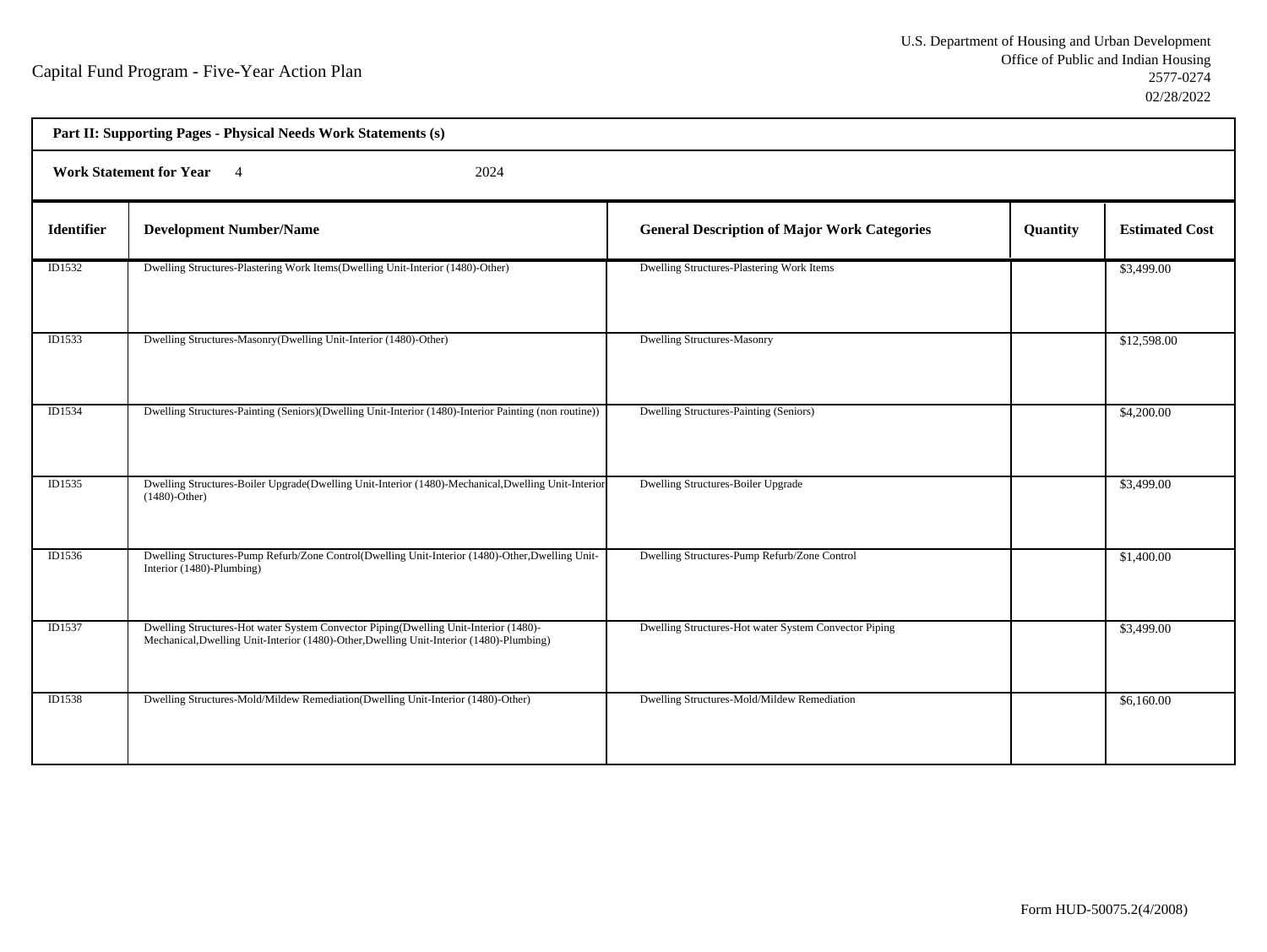| Part II: Supporting Pages - Physical Needs Work Statements (s) |                                                                                                                                          |                                                         |          |                       |  |
|----------------------------------------------------------------|------------------------------------------------------------------------------------------------------------------------------------------|---------------------------------------------------------|----------|-----------------------|--|
| <b>Work Statement for Year</b><br>2024<br>$\overline{4}$       |                                                                                                                                          |                                                         |          |                       |  |
| <b>Identifier</b>                                              | <b>Development Number/Name</b>                                                                                                           | <b>General Description of Major Work Categories</b>     | Quantity | <b>Estimated Cost</b> |  |
| ID1539                                                         | Dwelling Structures-Geothermal Work Items(Dwelling Unit-Interior (1480)-Other)                                                           | Dwelling Structures-Geothermal Work Items               |          | \$2,800.00            |  |
| ID1540                                                         | Dwelling Structures-Tuck pointing/Brick(Dwelling Unit-Exterior (1480)-Tuck-Pointing)                                                     | Dwelling Structures-Tuck pointing/Brick                 |          | \$3,499.00            |  |
| ID1541                                                         | Dwelling Structures-Pipe Insulation/Cathodic Protection(Dwelling Unit-Interior (1480)-<br>Other, Dwelling Unit-Interior (1480)-Plumbing) | Dwelling Structures-Pipe Insulation/Cathodic Protection |          | \$3,499.00            |  |
| ID1542                                                         | Dwelling Structures-Kitchen Cabinets(Dwelling Unit-Interior (1480)-Kitchen Cabinets)                                                     | Dwelling Structures-Kitchen Cabinets                    |          | \$1,473.00            |  |
| ID1543                                                         | Dwelling Structures-Stairs(Dwelling Unit-Exterior (1480)-Stairwells - Fire Escapes)                                                      | <b>Dwelling Structures-Stairs</b>                       |          | \$5,599.00            |  |
| ID1544                                                         | Dwelling Structures-Energy Mgmt System(Dwelling Unit-Interior (1480)-Other)                                                              | Dwelling Structures-Energy Mgmt System                  |          | \$6,999.00            |  |
| <b>ID1545</b>                                                  | Dwelling Structures-Roof(Dwelling Unit-Exterior (1480)-Roofs)                                                                            | <b>Dwelling Structures-Roof</b>                         |          | \$1,400.00            |  |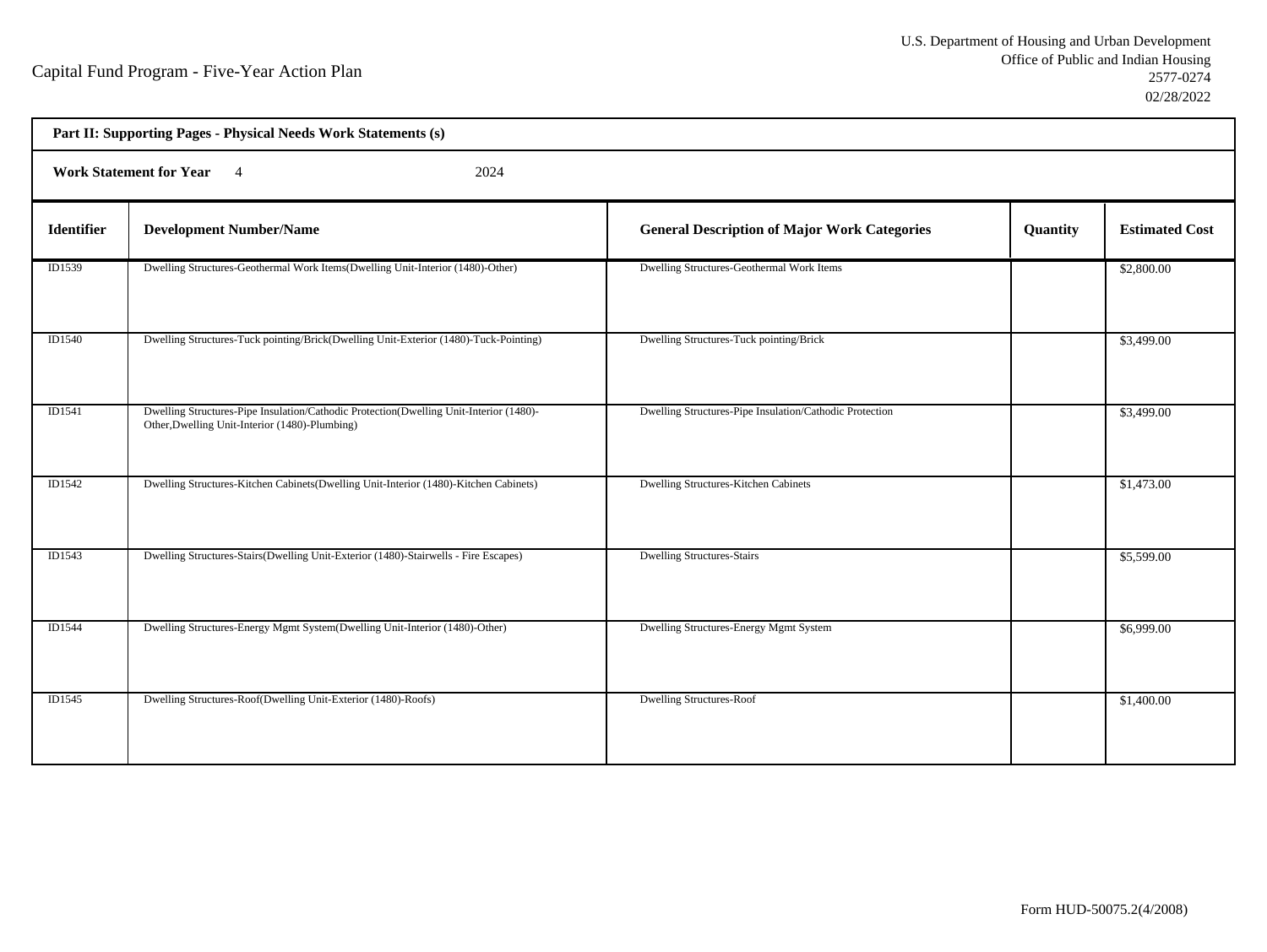| Part II: Supporting Pages - Physical Needs Work Statements (s) |                                                                                                                                                                                                                                                                                                                                                                                                                                                                                                                                                                                                                                                                                                                                                                                                                                                                                                                                                                                                       |                                                       |                 |                       |  |  |
|----------------------------------------------------------------|-------------------------------------------------------------------------------------------------------------------------------------------------------------------------------------------------------------------------------------------------------------------------------------------------------------------------------------------------------------------------------------------------------------------------------------------------------------------------------------------------------------------------------------------------------------------------------------------------------------------------------------------------------------------------------------------------------------------------------------------------------------------------------------------------------------------------------------------------------------------------------------------------------------------------------------------------------------------------------------------------------|-------------------------------------------------------|-----------------|-----------------------|--|--|
|                                                                | <b>Work Statement for Year</b><br>2024                                                                                                                                                                                                                                                                                                                                                                                                                                                                                                                                                                                                                                                                                                                                                                                                                                                                                                                                                                |                                                       |                 |                       |  |  |
| <b>Identifier</b>                                              | <b>Development Number/Name</b>                                                                                                                                                                                                                                                                                                                                                                                                                                                                                                                                                                                                                                                                                                                                                                                                                                                                                                                                                                        | <b>General Description of Major Work Categories</b>   | <b>Quantity</b> | <b>Estimated Cost</b> |  |  |
| ID1546                                                         | Dwelling Structures-Interior Sewer Cleaning (Dwelling Unit-Interior (1480)-Other, Dwelling Unit-<br>Interior (1480)-Plumbing)                                                                                                                                                                                                                                                                                                                                                                                                                                                                                                                                                                                                                                                                                                                                                                                                                                                                         | Dwelling Structures-Interior Sewer Cleaning           |                 | \$2,100.00            |  |  |
| ID1547                                                         | Dwelling Structures-Hot water System Convector Piping(Dwelling Unit-Interior (1480)-<br>Other, Dwelling Unit-Interior (1480)-Plumbing, Dwelling Unit-Interior (1480)-Mechanical)                                                                                                                                                                                                                                                                                                                                                                                                                                                                                                                                                                                                                                                                                                                                                                                                                      | Dwelling Structures-Hot water System Convector Piping |                 | \$3,499.00            |  |  |
| ID1548                                                         | Dwelling Structures-Utility Monitoring System(Dwelling Unit-Interior (1480)-Other)                                                                                                                                                                                                                                                                                                                                                                                                                                                                                                                                                                                                                                                                                                                                                                                                                                                                                                                    | Dwelling Structures-Utility Monitoring System         |                 | \$2,800.00            |  |  |
| ID1549                                                         | Dwelling Structures-Fire Alarm System Upgrade(Dwelling Unit-Interior (1480)-Other)                                                                                                                                                                                                                                                                                                                                                                                                                                                                                                                                                                                                                                                                                                                                                                                                                                                                                                                    | Dwelling Structures-Fire Alarm System Upgrade         |                 | \$3,080.00            |  |  |
| ID1550                                                         | Dwelling Structures(Dwelling Unit-Exterior (1480)-Building Slab, Dwelling Unit-Exterior (1480)-<br>Columns and Porches, Dwelling Unit-Exterior (1480)-Foundations, Dwelling Unit-Exterior (1480)-<br>Gutters - Downspouts, Dwelling Unit-Exterior (1480)-Other, Dwelling Unit-Exterior (1480)-<br>Soffits, Dwelling Unit-Interior (1480)-Electrical, Dwelling Unit-Interior (1480)-Kitchen Sinks and<br>Faucets, Dwelling Unit-Interior (1480)-Mechanical, Dwelling Unit-Interior (1480)-Other, Dwelling<br>Unit-Interior (1480)-Plumbing, Dwelling Unit-Interior (1480)-Tubs and Showers)                                                                                                                                                                                                                                                                                                                                                                                                            | <b>Dwelling Structures</b>                            |                 | \$162,962.48          |  |  |
| ID1664                                                         | Non-Dwelling Structure(Non-Dwelling Construction - Mechanical (1480)-Central Boiler, Non-<br>Dwelling Construction - Mechanical (1480)-Central Chiller, Non-Dwelling Construction - Mechanical<br>(1480)-Cooling Equipment - Systems, Non-Dwelling Construction - Mechanical (1480)-Electric<br>Distribution, Non-Dwelling Construction - Mechanical (1480)-Elevator, Non-Dwelling Construction -<br>Mechanical (1480)-Fire Suppression System, Non-Dwelling Construction - Mechanical (1480)-<br>Generator, Non-Dwelling Construction - Mechanical (1480)-Heating Equipment - System, Non-<br>Dwelling Construction - Mechanical (1480)-Hot Water Heaters, Non-Dwelling Construction -<br>Mechanical (1480)-Other, Non-Dwelling Construction - Mechanical (1480)-Security - Fire Alarm, Non-<br>Dwelling Construction - Mechanical (1480)-Smoke/Fire Detection, Non-Dwelling Construction -<br>Mechanical (1480)-Trash Compactor, Non-Dwelling Equipment-Expendable/Non-Expendable (1480)-<br>Other) | Non-Dwelling Structure                                |                 | \$127,179.78          |  |  |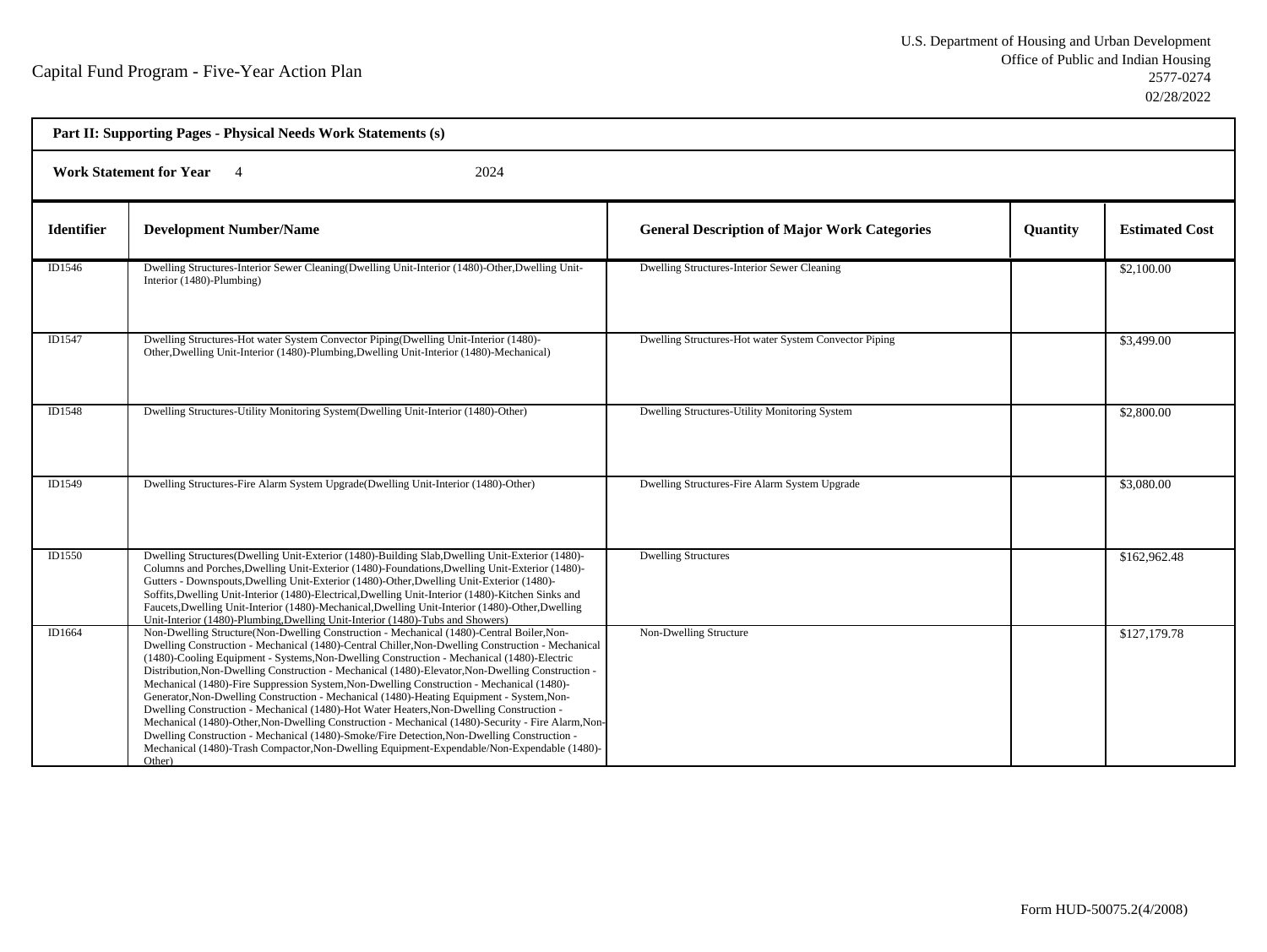| Part II: Supporting Pages - Physical Needs Work Statements (s) |                                                                                                                                                                                                                         |                                                     |          |                       |
|----------------------------------------------------------------|-------------------------------------------------------------------------------------------------------------------------------------------------------------------------------------------------------------------------|-----------------------------------------------------|----------|-----------------------|
| Work Statement for Year 4<br>2024                              |                                                                                                                                                                                                                         |                                                     |          |                       |
| <b>Identifier</b>                                              | <b>Development Number/Name</b>                                                                                                                                                                                          | <b>General Description of Major Work Categories</b> | Quantity | <b>Estimated Cost</b> |
| ID1671                                                         | Operations (Operations (1406))                                                                                                                                                                                          | Operations                                          |          | \$289,702.83          |
|                                                                | MONTGOMERY GRDNS (NJ009000006)                                                                                                                                                                                          |                                                     |          | \$48,797.53           |
| ID1456                                                         | Management Improvements (Management Improvement (1408)-Security Improvements (not police or<br>guard-non-physical), Management Improvement (1408)-Staff Training, Management Improvement<br>(1408)-System Improvements) | <b>Management Improvements</b>                      |          | \$4,252.32            |
| <b>ID1470</b>                                                  | Administrative Costs(Administration (1410)-Salaries)                                                                                                                                                                    | <b>Administrative Costs</b>                         |          | \$21,727.71           |
| ID1475                                                         | CFFP Debt Service(Bond Debt Obligation (9001))                                                                                                                                                                          | <b>CFFP Debt Service</b>                            |          | \$22,817.50           |
|                                                                | Subtotal of Estimated Cost                                                                                                                                                                                              |                                                     |          | \$7,242,571.00        |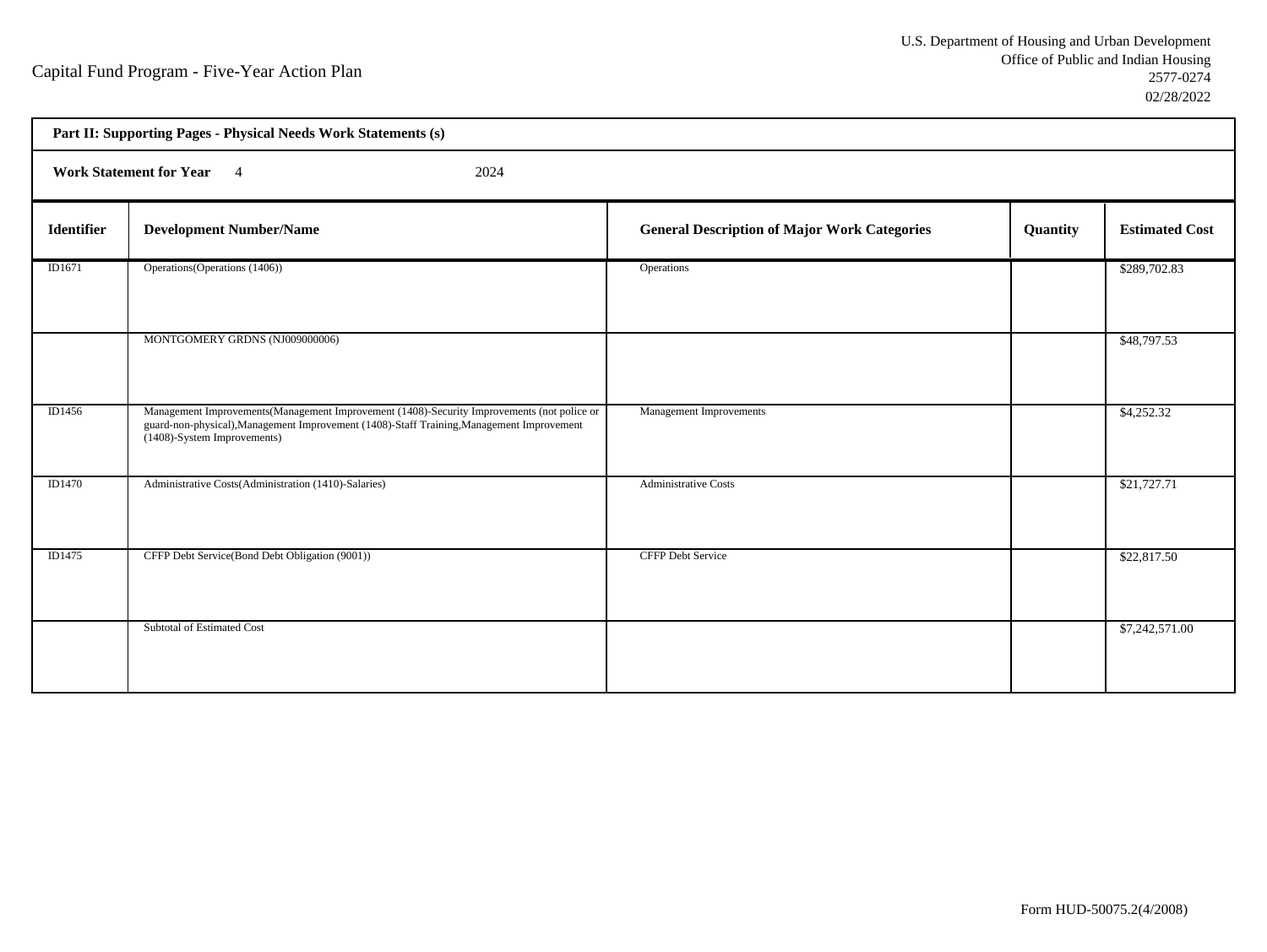| Part II: Supporting Pages - Physical Needs Work Statements (s) |                                                                                                                                                                                                                         |                                                     |          |                       |  |  |
|----------------------------------------------------------------|-------------------------------------------------------------------------------------------------------------------------------------------------------------------------------------------------------------------------|-----------------------------------------------------|----------|-----------------------|--|--|
|                                                                | Work Statement for Year 5<br>2025                                                                                                                                                                                       |                                                     |          |                       |  |  |
| <b>Identifier</b>                                              | <b>Development Number/Name</b>                                                                                                                                                                                          | <b>General Description of Major Work Categories</b> | Quantity | <b>Estimated Cost</b> |  |  |
|                                                                | MARION GRDNS (NJ009000002)                                                                                                                                                                                              |                                                     |          | \$1,196,227.13        |  |  |
| ID1444                                                         | Operations (Operations (1406))                                                                                                                                                                                          | Operations                                          |          | \$296,756.34          |  |  |
| ID1679                                                         | Management Improvements (Management Improvement (1408)-Security Improvements (not police or<br>guard-non-physical), Management Improvement (1408)-Staff Training, Management Improvement<br>(1408)-System Improvements) | Management Improvements                             |          | \$22,256.73           |  |  |
| ID1688                                                         | Administrative Costs(Administration (1410)-Salaries)                                                                                                                                                                    | <b>Administrative Costs</b>                         |          | \$96,445.81           |  |  |
| ID1697                                                         | CFFP Debt Service(Bond Debt Obligation (9001))                                                                                                                                                                          | CFFP Debt Service                                   |          | \$194,775.42          |  |  |
| ID1704                                                         | A&E Fees (As needed)(Contract Administration (1480)-Other Fees and Costs)                                                                                                                                               | A&E Fees-Fees and Costs                             |          | \$101,156.74          |  |  |
| ID1711                                                         | Site Improvements-Steam/Return(Non-Dwelling Site Work (1480)-Site Utilities)                                                                                                                                            | Site Improvements-Steam/Return                      |          | \$1,284.00            |  |  |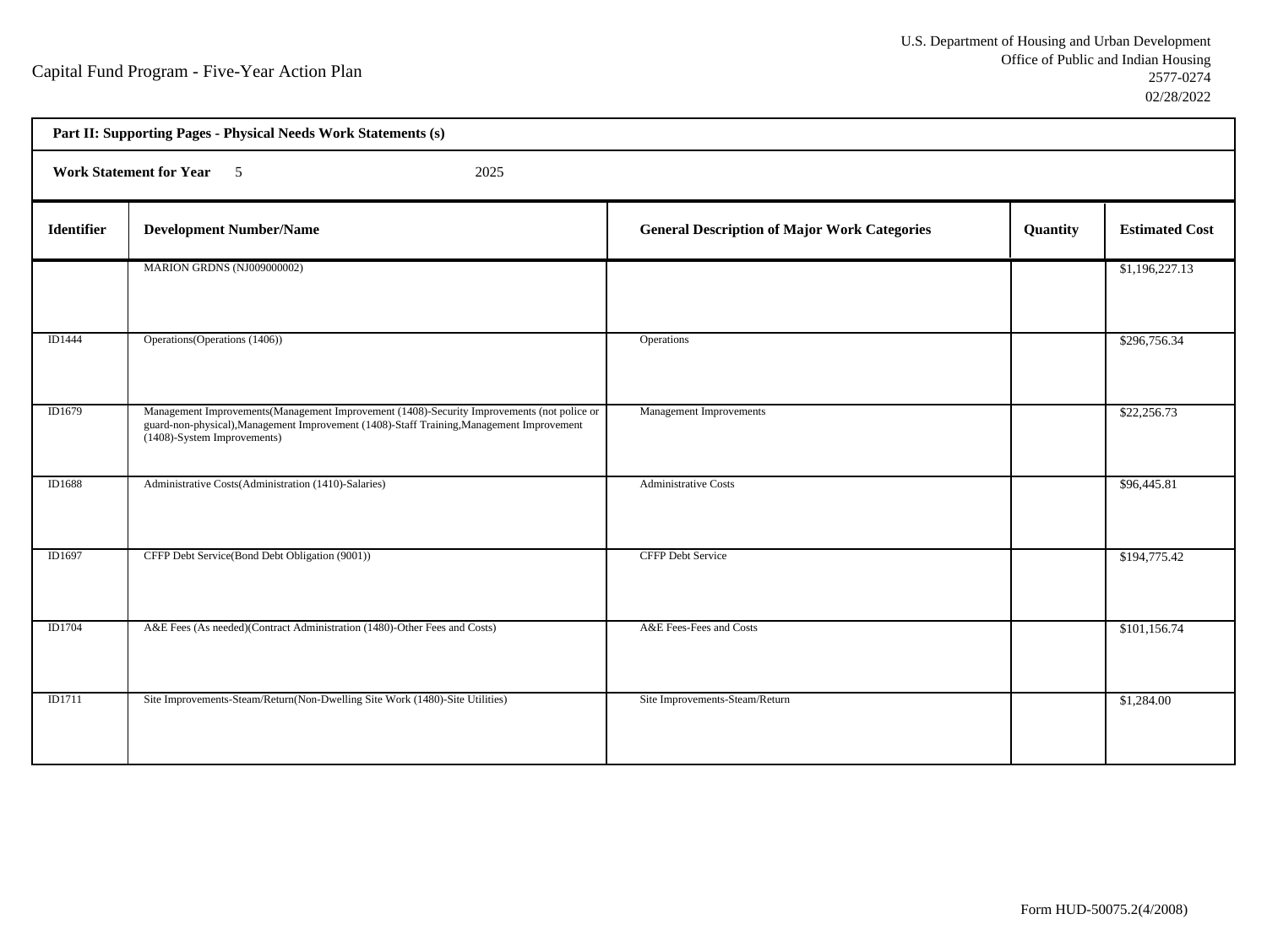| Part II: Supporting Pages - Physical Needs Work Statements (s) |                                                                                                                                                                                                                                                                                                                                                                                                                                                                                                                                                                                                                                                                                                                                                                                                                                                                                                                                                                                                                                                                                                                                                                                                             |                                                     |          |                       |  |
|----------------------------------------------------------------|-------------------------------------------------------------------------------------------------------------------------------------------------------------------------------------------------------------------------------------------------------------------------------------------------------------------------------------------------------------------------------------------------------------------------------------------------------------------------------------------------------------------------------------------------------------------------------------------------------------------------------------------------------------------------------------------------------------------------------------------------------------------------------------------------------------------------------------------------------------------------------------------------------------------------------------------------------------------------------------------------------------------------------------------------------------------------------------------------------------------------------------------------------------------------------------------------------------|-----------------------------------------------------|----------|-----------------------|--|
| <b>Work Statement for Year</b><br>2025<br>$\sqrt{5}$           |                                                                                                                                                                                                                                                                                                                                                                                                                                                                                                                                                                                                                                                                                                                                                                                                                                                                                                                                                                                                                                                                                                                                                                                                             |                                                     |          |                       |  |
| <b>Identifier</b>                                              | <b>Development Number/Name</b>                                                                                                                                                                                                                                                                                                                                                                                                                                                                                                                                                                                                                                                                                                                                                                                                                                                                                                                                                                                                                                                                                                                                                                              | <b>General Description of Major Work Categories</b> | Quantity | <b>Estimated Cost</b> |  |
| ID1712                                                         | Site Improvements-Fence(Non-Dwelling Site Work (1480)-Fencing)                                                                                                                                                                                                                                                                                                                                                                                                                                                                                                                                                                                                                                                                                                                                                                                                                                                                                                                                                                                                                                                                                                                                              | Site Improvements-Fence                             |          | \$1,100.00            |  |
| ID1713                                                         | Improvements-Exterior Security Lighting(Non-Dwelling Site Work (1480)-Lighting)                                                                                                                                                                                                                                                                                                                                                                                                                                                                                                                                                                                                                                                                                                                                                                                                                                                                                                                                                                                                                                                                                                                             | Site Improvements-Exterior Security Lighting        |          | \$3,080.00            |  |
| ID1715                                                         | Site Improvements (Non-Dwelling Site Work (1480)-Asphalt - Concrete - Paving, Non-Dwelling Site<br>Work (1480)-Curb and Gutter, Non-Dwelling Site Work (1480)-Dumpster and Enclosures, Non-<br>Dwelling Site Work (1480)-Fencing)                                                                                                                                                                                                                                                                                                                                                                                                                                                                                                                                                                                                                                                                                                                                                                                                                                                                                                                                                                           | Site Improvements                                   |          | \$14,266.20           |  |
| ID1740                                                         | Non-Dwelling Equipment-Security Cameras(Non-Dwelling Equipment-Expendable/Non-Expendable<br>$(1480)$ -Other)                                                                                                                                                                                                                                                                                                                                                                                                                                                                                                                                                                                                                                                                                                                                                                                                                                                                                                                                                                                                                                                                                                | Non-Dwelling Equipment-Security Cameras             |          | \$15,659.69           |  |
| ID1741                                                         | Non-Dwelling Structure(Non-Dwelling Construction - Mechanical (1480)-Heating Equipment -<br>System, Non-Dwelling Construction - Mechanical (1480)-Hot Water Heaters, Non-Dwelling<br>Construction - Mechanical (1480)-Other, Non-Dwelling Construction - Mechanical (1480)-Security -<br>Fire Alarm, Non-Dwelling Construction - Mechanical (1480)-Smoke/Fire Detection, Non-Dwelling<br>Construction - Mechanical (1480)-Trash Compactor, Non-Dwelling Construction - Mechanical (1480)-<br>Unit Sub-panels, Non-Dwelling Construction - Mechanical (1480)-Water Distribution, Non-Dwelling<br>Equipment-Expendable/Non-Expendable (1480)-Other, Non-Dwelling Construction - Mechanical<br>(1480)-Central Boiler, Non-Dwelling Construction - Mechanical (1480)-Central Chiller, Non-Dwelling<br>Construction - Mechanical (1480)-Common Area Dryers, Non-Dwelling Construction - Mechanical<br>(1480)-Cooling Equipment - Systems, Non-Dwelling Construction - Mechanical (1480)-Electric<br>Distribution, Non-Dwelling Construction - Mechanical (1480)-Elevator, Non-Dwelling Construction -<br>Mechanical (1480)-Fire Suppression System, Non-Dwelling Construction - Mechanical (1480)-<br>Generator) | Non-Dwelling Structure                              |          | \$127,179.78          |  |
| ID1742                                                         | Dwelling Equipment-Ranges and Refrigerators(Dwelling Unit-Interior (1480)-Appliances)                                                                                                                                                                                                                                                                                                                                                                                                                                                                                                                                                                                                                                                                                                                                                                                                                                                                                                                                                                                                                                                                                                                       | Dwelling Equipment-Ranges and Refrigerators         |          | \$38,371.14           |  |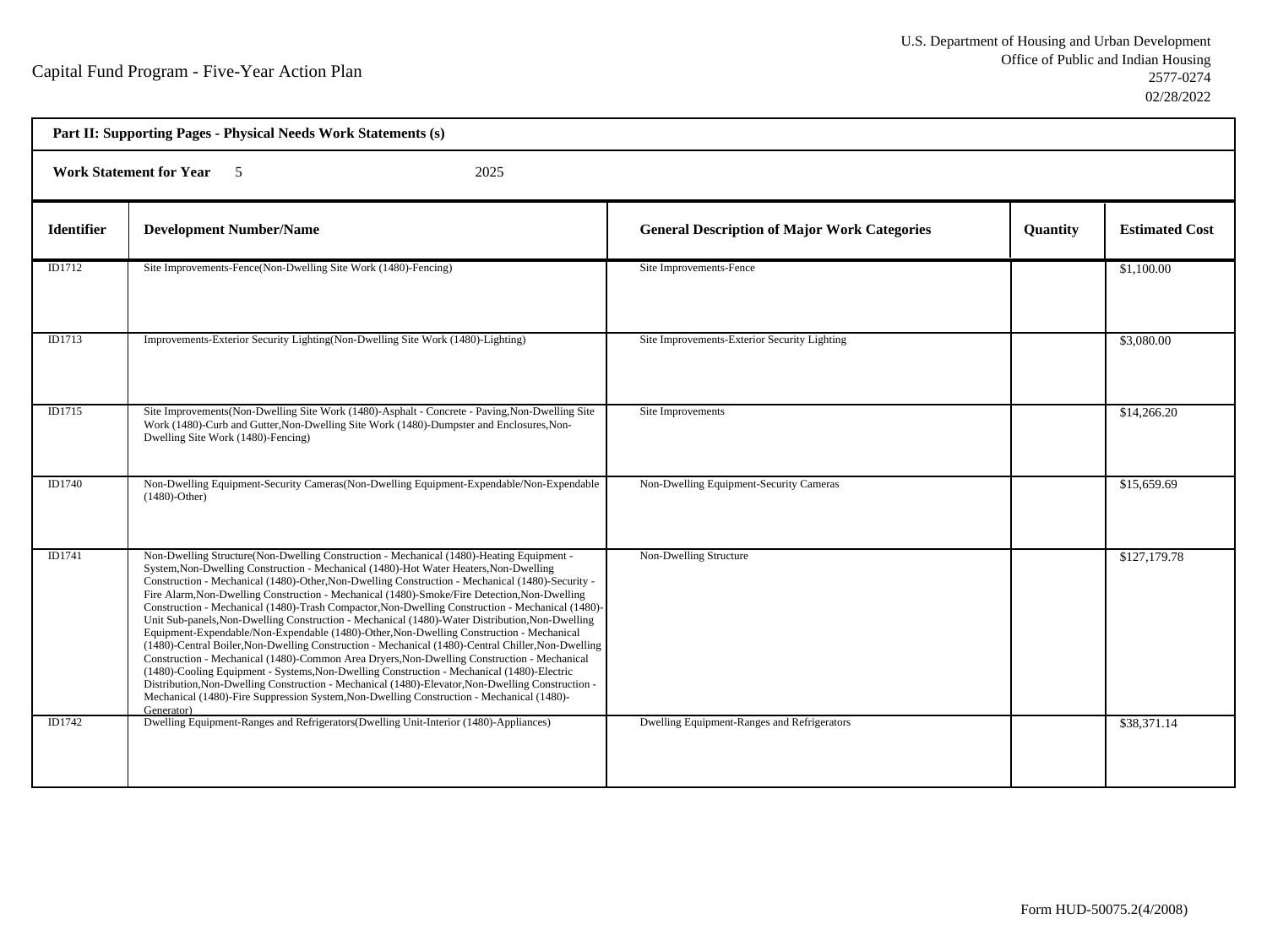| Part II: Supporting Pages - Physical Needs Work Statements (s) |                                                                                                                                                                                                                                                                                                                                                                                                                                                                                                                                                                                                                                                                                 |                                                       |          |                       |  |
|----------------------------------------------------------------|---------------------------------------------------------------------------------------------------------------------------------------------------------------------------------------------------------------------------------------------------------------------------------------------------------------------------------------------------------------------------------------------------------------------------------------------------------------------------------------------------------------------------------------------------------------------------------------------------------------------------------------------------------------------------------|-------------------------------------------------------|----------|-----------------------|--|
| <b>Work Statement for Year</b> 5<br>2025                       |                                                                                                                                                                                                                                                                                                                                                                                                                                                                                                                                                                                                                                                                                 |                                                       |          |                       |  |
| <b>Identifier</b>                                              | <b>Development Number/Name</b>                                                                                                                                                                                                                                                                                                                                                                                                                                                                                                                                                                                                                                                  | <b>General Description of Major Work Categories</b>   | Quantity | <b>Estimated Cost</b> |  |
| ID1763                                                         | Dwelling Structures-Vacancy Refurbishment(Dwelling Unit-Interior (1480)-Appliances, Dwelling<br>Unit-Interior (1480)-Bathroom Counters and Sinks, Dwelling Unit-Interior (1480)-Bathroom Flooring<br>(non cyclical), Dwelling Unit-Interior (1480)-Commodes, Dwelling Unit-Interior (1480)-<br>Electrical, Dwelling Unit-Interior (1480)-Flooring (non routine), Dwelling Unit-Interior (1480)-Interior<br>Doors, Dwelling Unit-Interior (1480)-Interior Painting (non routine), Dwelling Unit-Interior (1480)-<br>Kitchen Cabinets, Dwelling Unit-Interior (1480)-Kitchen Sinks and Faucets, Dwelling Unit-Interior<br>(1480)-Mechanical, Dwelling Unit-Interior (1480)-Other) | Dwelling Structures-Vacancy Refurbishment             |          | \$37,909.47           |  |
| ID1764                                                         | Dwelling Structures-Plastering Work Items(Dwelling Unit-Interior (1480)-Other)                                                                                                                                                                                                                                                                                                                                                                                                                                                                                                                                                                                                  | Dwelling Structures-Plastering Work Items             |          | \$3,499.00            |  |
| ID1765                                                         | Dwelling Structures-Masonry(Dwelling Unit-Interior (1480)-Other)                                                                                                                                                                                                                                                                                                                                                                                                                                                                                                                                                                                                                | <b>Dwelling Structures-Masonry</b>                    |          | \$12,598.00           |  |
| ID1766                                                         | Dwelling Structures-Painting (Seniors) (Dwelling Unit-Interior (1480)-Interior Painting (non routine))                                                                                                                                                                                                                                                                                                                                                                                                                                                                                                                                                                          | Dwelling Structures-Painting (Seniors)                |          | \$4,200.00            |  |
| ID1767                                                         | Dwelling Structures-Boiler Upgrade(Dwelling Unit-Interior (1480)-Mechanical, Dwelling Unit-Interior<br>$(1480)$ -Other)                                                                                                                                                                                                                                                                                                                                                                                                                                                                                                                                                         | Dwelling Structures-Boiler Upgrade                    |          | \$3,499.00            |  |
| ID1768                                                         | Dwelling Structures-Pump Refurb/Zone Control(Dwelling Unit-Interior (1480)-Other, Dwelling Unit-<br>Interior (1480)-Plumbing)                                                                                                                                                                                                                                                                                                                                                                                                                                                                                                                                                   | Dwelling Structures-Pump Refurb/Zone Control          |          | \$1,400.00            |  |
| ID1769                                                         | Dwelling Structures-Hot water System Convector Piping(Dwelling Unit-Interior (1480)-<br>Mechanical, Dwelling Unit-Interior (1480)-Other, Dwelling Unit-Interior (1480)-Plumbing)                                                                                                                                                                                                                                                                                                                                                                                                                                                                                                | Dwelling Structures-Hot water System Convector Piping |          | \$3,499.00            |  |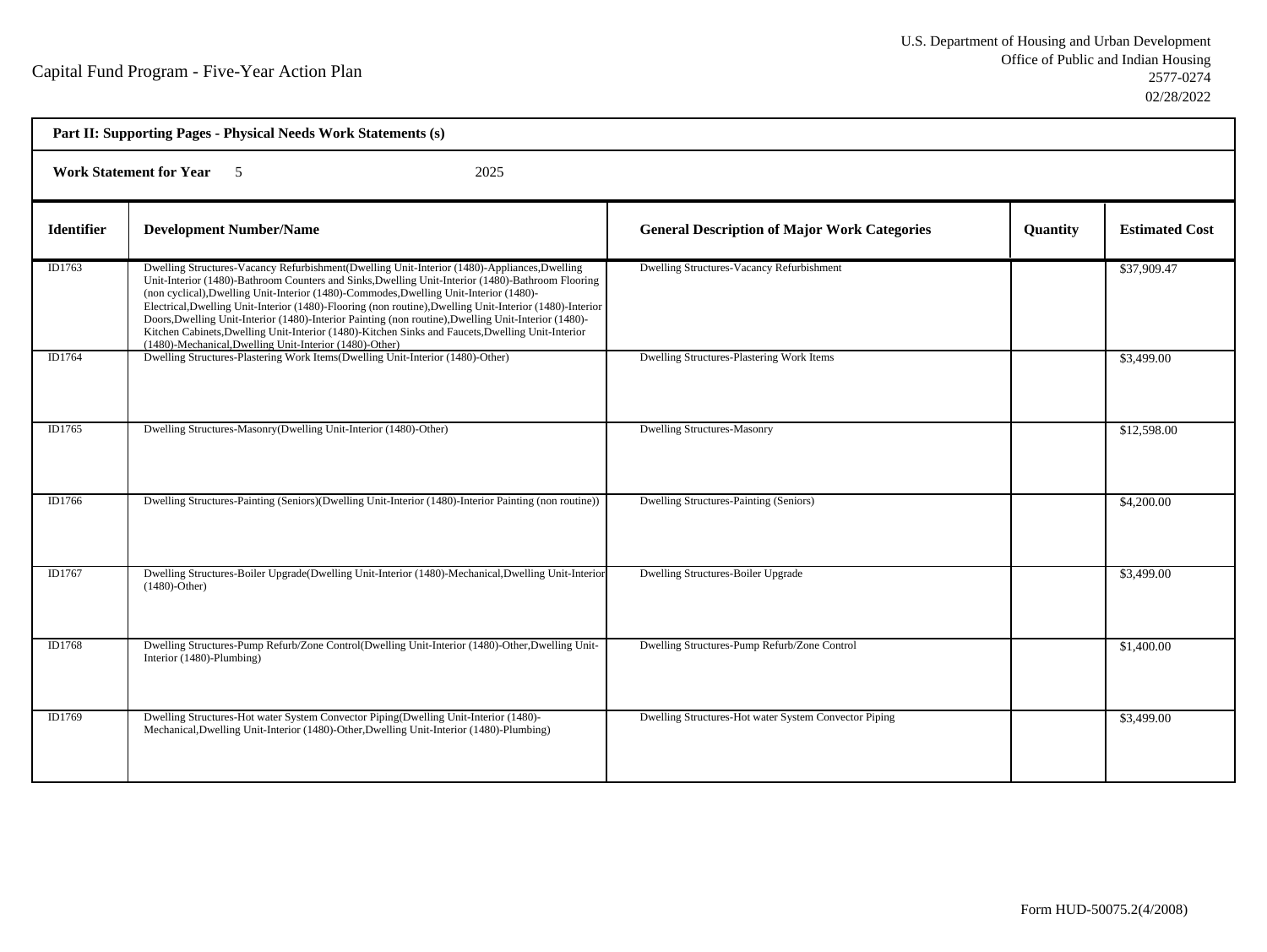| Part II: Supporting Pages - Physical Needs Work Statements (s) |                                                                                                                                          |                                                         |          |                       |  |
|----------------------------------------------------------------|------------------------------------------------------------------------------------------------------------------------------------------|---------------------------------------------------------|----------|-----------------------|--|
| Work Statement for Year 5<br>2025                              |                                                                                                                                          |                                                         |          |                       |  |
| Identifier                                                     | <b>Development Number/Name</b>                                                                                                           | <b>General Description of Major Work Categories</b>     | Quantity | <b>Estimated Cost</b> |  |
| ID1770                                                         | Dwelling Structures-Mold/Mildew Remediation(Dwelling Unit-Interior (1480)-Other)                                                         | Dwelling Structures-Mold/Mildew Remediation             |          | \$6,160.00            |  |
| ID1771                                                         | Dwelling Structures-Geothermal Work Items(Dwelling Unit-Interior (1480)-Other)                                                           | Dwelling Structures-Geothermal Work Items               |          | \$2,800.00            |  |
| ID1772                                                         | Dwelling Structures-Tuck pointing/Brick(Dwelling Unit-Exterior (1480)-Tuck-Pointing)                                                     | Dwelling Structures-Tuck pointing/Brick                 |          | \$3,499.00            |  |
| ID1773                                                         | Dwelling Structures-Pipe Insulation/Cathodic Protection(Dwelling Unit-Interior (1480)-<br>Other, Dwelling Unit-Interior (1480)-Plumbing) | Dwelling Structures-Pipe Insulation/Cathodic Protection |          | \$3,499.00            |  |
| ID1774                                                         | Dwelling Structures-Kitchen Cabinets(Dwelling Unit-Interior (1480)-Kitchen Cabinets)                                                     | Dwelling Structures-Kitchen Cabinets                    |          | \$1,473.00            |  |
| ID1775                                                         | Dwelling Structures-Stairs(Dwelling Unit-Exterior (1480)-Stairwells - Fire Escapes)                                                      | <b>Dwelling Structures-Stairs</b>                       |          | \$5,599.00            |  |
| ID1776                                                         | Dwelling Structures-Energy Mgmt System(Dwelling Unit-Interior (1480)-Other)                                                              | Dwelling Structures-Energy Mgmt System                  |          | \$6,999.00            |  |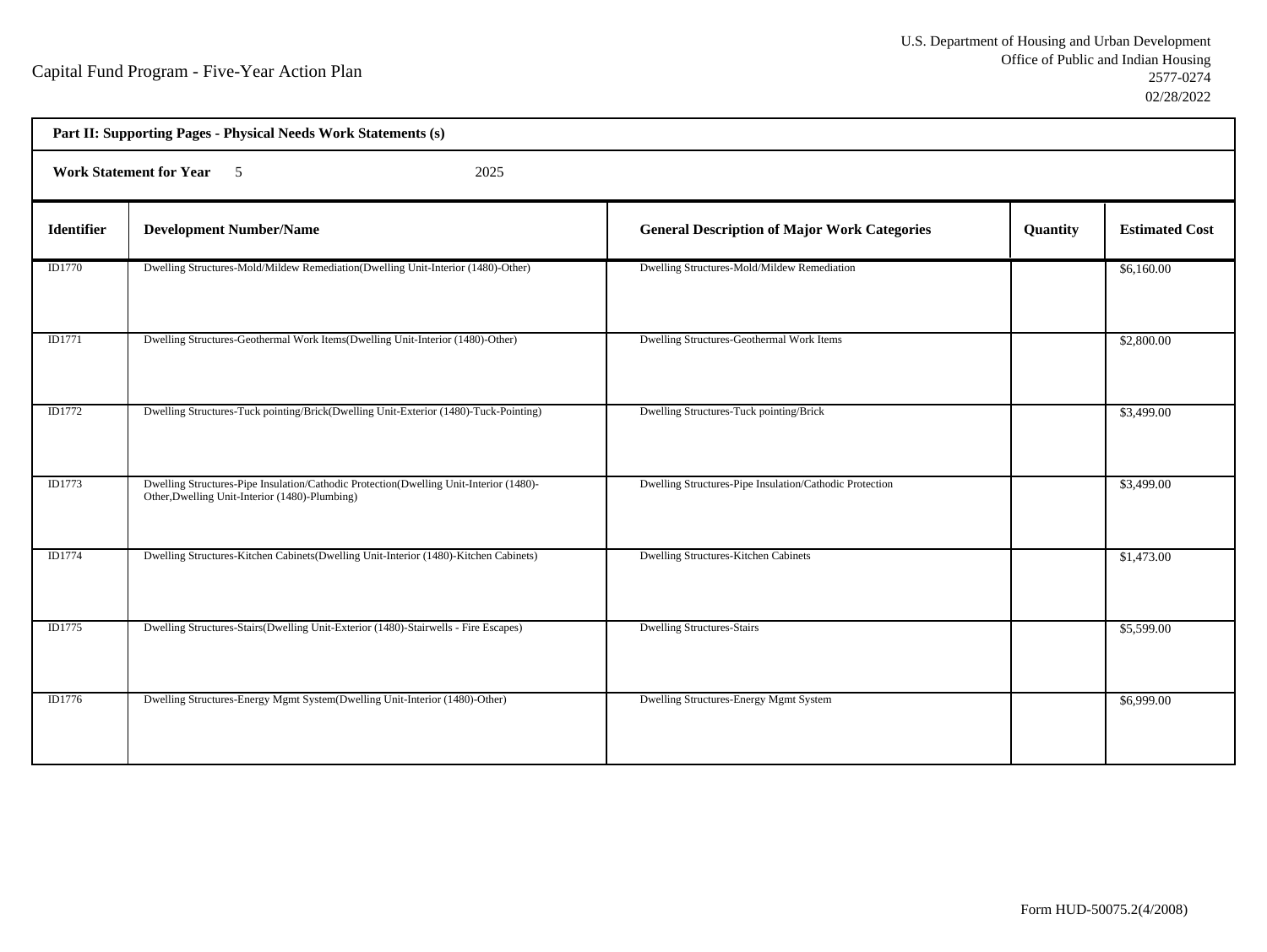| Part II: Supporting Pages - Physical Needs Work Statements (s) |                                                                                                                                                                                                                                                                                                                                                                                                                                                                                                                                                                                                                                                                                                                                                                                                                                                                                                                                                                                                                                                                                                                                                                                                                                                                                                                                 |                                                       |                 |                       |  |  |
|----------------------------------------------------------------|---------------------------------------------------------------------------------------------------------------------------------------------------------------------------------------------------------------------------------------------------------------------------------------------------------------------------------------------------------------------------------------------------------------------------------------------------------------------------------------------------------------------------------------------------------------------------------------------------------------------------------------------------------------------------------------------------------------------------------------------------------------------------------------------------------------------------------------------------------------------------------------------------------------------------------------------------------------------------------------------------------------------------------------------------------------------------------------------------------------------------------------------------------------------------------------------------------------------------------------------------------------------------------------------------------------------------------|-------------------------------------------------------|-----------------|-----------------------|--|--|
|                                                                | <b>Work Statement for Year 5</b><br>2025                                                                                                                                                                                                                                                                                                                                                                                                                                                                                                                                                                                                                                                                                                                                                                                                                                                                                                                                                                                                                                                                                                                                                                                                                                                                                        |                                                       |                 |                       |  |  |
| <b>Identifier</b>                                              | <b>Development Number/Name</b>                                                                                                                                                                                                                                                                                                                                                                                                                                                                                                                                                                                                                                                                                                                                                                                                                                                                                                                                                                                                                                                                                                                                                                                                                                                                                                  | <b>General Description of Major Work Categories</b>   | <b>Quantity</b> | <b>Estimated Cost</b> |  |  |
| <b>ID1777</b>                                                  | Dwelling Structures-Roof(Dwelling Unit-Exterior (1480)-Roofs)                                                                                                                                                                                                                                                                                                                                                                                                                                                                                                                                                                                                                                                                                                                                                                                                                                                                                                                                                                                                                                                                                                                                                                                                                                                                   | <b>Dwelling Structures-Roof</b>                       |                 | \$1,400.00            |  |  |
| <b>ID1778</b>                                                  | Dwelling Structures-Interior Sewer Cleaning (Dwelling Unit-Interior (1480)-Other, Dwelling Unit-<br>Interior (1480)-Plumbing)                                                                                                                                                                                                                                                                                                                                                                                                                                                                                                                                                                                                                                                                                                                                                                                                                                                                                                                                                                                                                                                                                                                                                                                                   | Dwelling Structures-Interior Sewer Cleaning           |                 | \$2,100.00            |  |  |
| ID1779                                                         | Dwelling Structures-Hot water System Convector Piping(Dwelling Unit-Interior (1480)-<br>Mechanical, Dwelling Unit-Interior (1480)-Other, Dwelling Unit-Interior (1480)-Plumbing)                                                                                                                                                                                                                                                                                                                                                                                                                                                                                                                                                                                                                                                                                                                                                                                                                                                                                                                                                                                                                                                                                                                                                | Dwelling Structures-Hot water System Convector Piping |                 | \$3,499.00            |  |  |
| <b>ID1780</b>                                                  | Dwelling Structures-Utility Monitoring System(Dwelling Unit-Interior (1480)-Other)                                                                                                                                                                                                                                                                                                                                                                                                                                                                                                                                                                                                                                                                                                                                                                                                                                                                                                                                                                                                                                                                                                                                                                                                                                              | Dwelling Structures-Utility Monitoring System         |                 | \$2,800.00            |  |  |
| ID1781                                                         | Dwelling Structures-Fire Alarm System Upgrade(Dwelling Unit-Interior (1480)-Other)                                                                                                                                                                                                                                                                                                                                                                                                                                                                                                                                                                                                                                                                                                                                                                                                                                                                                                                                                                                                                                                                                                                                                                                                                                              | Dwelling Structures-Fire Alarm System Upgrade         |                 | \$3,080.00            |  |  |
| ID1782                                                         | Dwelling Structures (Dwelling Unit-Exterior (1480)-Building Slab, Dwelling Unit-Exterior (1480)-<br>Carports -Surface Garage, Dwelling Unit-Exterior (1480)-Columns and Porches, Dwelling Unit-<br>Exterior (1480)-Decks and Patios, Dwelling Unit-Exterior (1480)-Exterior Doors, Dwelling Unit-<br>Exterior (1480)-Exterior Lighting, Dwelling Unit-Exterior (1480)-Exterior Paint and<br>Caulking, Dwelling Unit-Exterior (1480)-Exterior Stairwells - Fire Escape, Dwelling Unit-Exterior<br>(1480)-Foundations, Dwelling Unit-Exterior (1480)-Gutters - Downspouts, Dwelling Unit-Exterior<br>(1480)-Landings and Railings, Dwelling Unit-Exterior (1480)-Other, Dwelling Unit-Exterior (1480)-<br>Roofs, Dwelling Unit-Exterior (1480)-Siding, Dwelling Unit-Exterior (1480)-Soffits, Dwelling Unit-<br>Exterior (1480)-Stairwells - Fire Escapes, Dwelling Unit-Exterior (1480)-Tuck-Pointing, Dwelling<br>Unit-Exterior (1480)-Windows, Dwelling Unit-Interior (1480)-Bathroom Flooring (non<br>cyclical), Dwelling Unit-Interior (1480)-Electrical, Dwelling Unit-Interior (1480)-Bathroom Counters<br>and Sinks, Dwelling Unit-Interior (1480)-Flooring (non routine), Dwelling Unit-Interior (1480)-Interior<br>Doors, Dwelling Unit-Interior (1480)-Interior Painting (non routine), Dwelling Unit-Interior (1480)- | <b>Dwelling Structures</b>                            |                 | \$174,382.81          |  |  |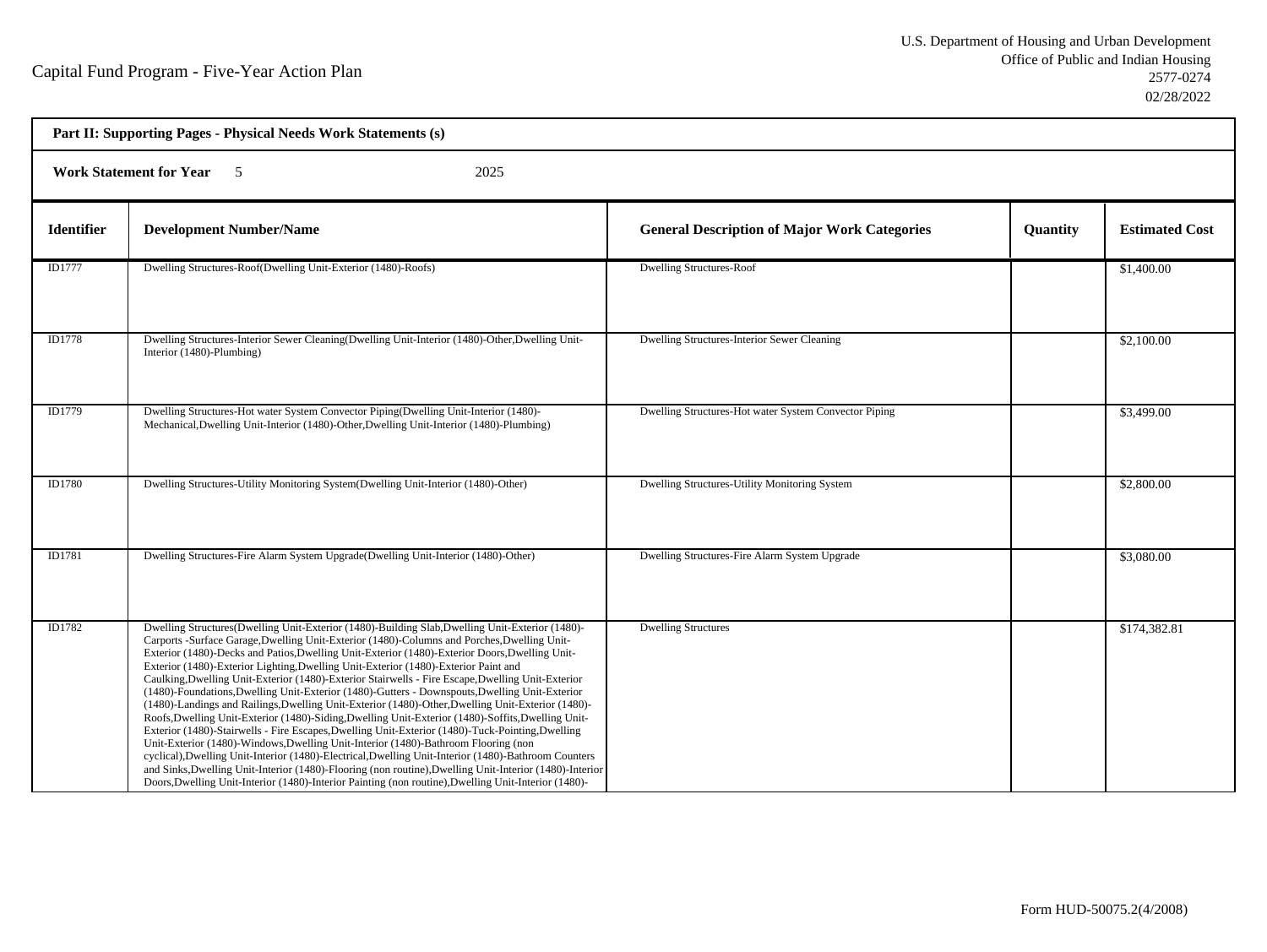| Part II: Supporting Pages - Physical Needs Work Statements (s) |                                                                                         |      |                                                     |                 |                       |
|----------------------------------------------------------------|-----------------------------------------------------------------------------------------|------|-----------------------------------------------------|-----------------|-----------------------|
|                                                                | <b>Work Statement for Year</b>                                                          | 2025 |                                                     |                 |                       |
| <b>Identifier</b>                                              | <b>Development Number/Name</b>                                                          |      | <b>General Description of Major Work Categories</b> | <b>Ouantity</b> | <b>Estimated Cost</b> |
|                                                                | Dwelling Unit-Interior (1480)-Kitchen Sinks and Faucets, Dwelling Unit-Interior (1480)- |      |                                                     |                 |                       |

Dwelling Unit-Interior (1480)-Kitchen Sinks and Faucets,Dwelling Unit-Interior (1480)- Mechanical,Dwelling Unit-Interior (1480)-Other,Dwelling Unit-Interior (1480)-Plumbing,DwellingUnit-Interior (1480)-Tubs and Showers)

|        | HUDSON GRDNS (NJ009000004)                                                                                                                                                                                             |                             | \$1,124,140.76 |
|--------|------------------------------------------------------------------------------------------------------------------------------------------------------------------------------------------------------------------------|-----------------------------|----------------|
| ID1672 | Operations (Operations (1406))                                                                                                                                                                                         | Operations                  | \$333,850.88   |
| ID1681 | Management Improvements(Management Improvement (1408)-Security Improvements (not police or<br>guard-non-physical), Management Improvement (1408)-Staff Training, Management Improvement<br>(1408)-System Improvements) | Management Improvements     | \$19,289.16    |
| ID1690 | Administrative Costs(Administration (1410)-Salaries)                                                                                                                                                                   | <b>Administrative Costs</b> | \$89,026.90    |
| ID1699 | CFFP Debt Service(Bond Debt Obligation (9001))                                                                                                                                                                         | <b>CFFP Debt Service</b>    | \$116,865.25   |
| ID1706 | A&E Fees (As needed)(Contract Administration (1480)-Other Fees and Costs)                                                                                                                                              | A&E Fees                    | \$25,289.18    |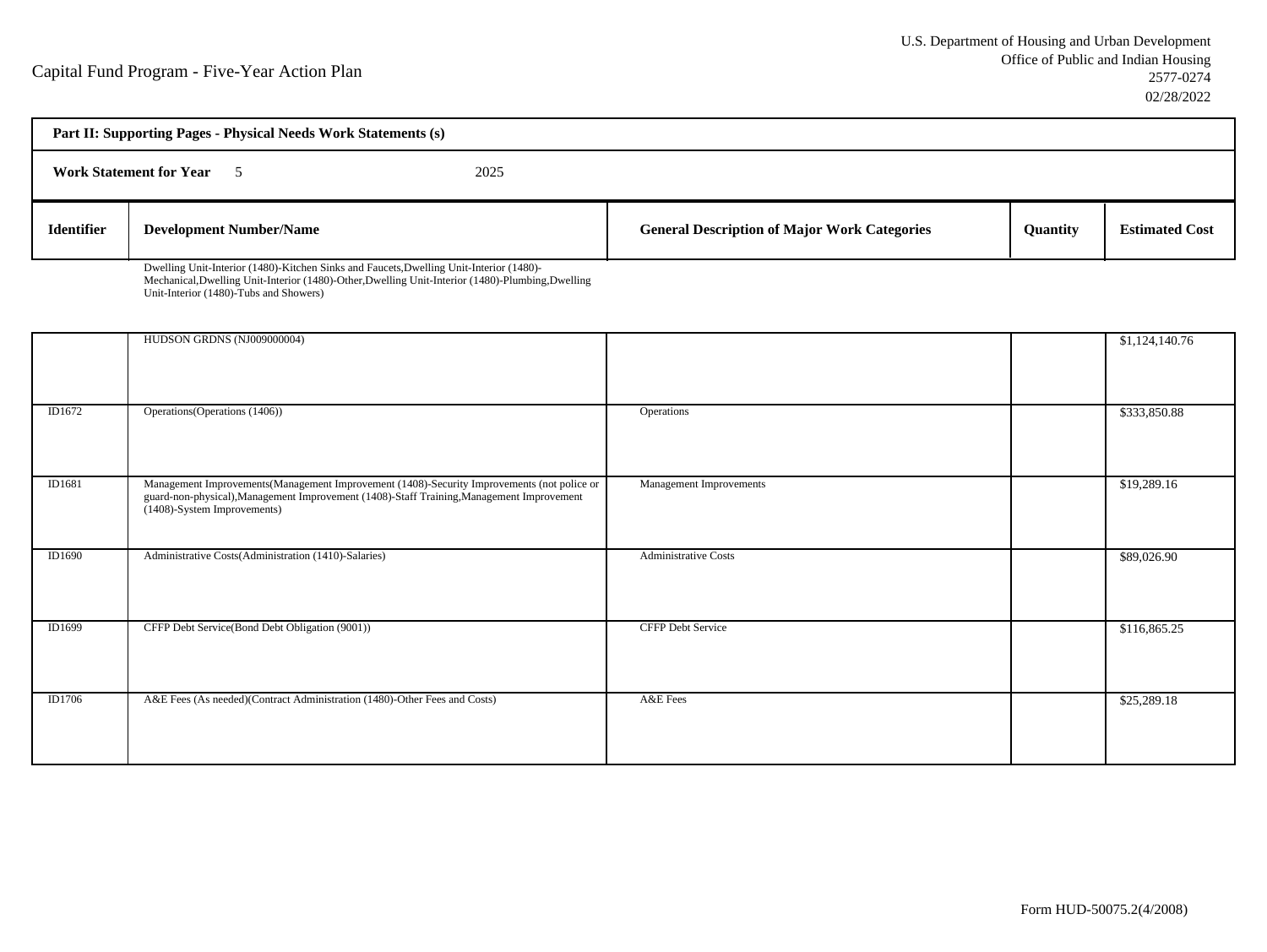| Part II: Supporting Pages - Physical Needs Work Statements (s) |                                                                                                                                                                                                                                                                                                                                                                                                                                                                                                                                                                                                                                                                                                                                                                                                                                                                                                                                                                                                                                                                                                                                           |                                                     |                 |                       |
|----------------------------------------------------------------|-------------------------------------------------------------------------------------------------------------------------------------------------------------------------------------------------------------------------------------------------------------------------------------------------------------------------------------------------------------------------------------------------------------------------------------------------------------------------------------------------------------------------------------------------------------------------------------------------------------------------------------------------------------------------------------------------------------------------------------------------------------------------------------------------------------------------------------------------------------------------------------------------------------------------------------------------------------------------------------------------------------------------------------------------------------------------------------------------------------------------------------------|-----------------------------------------------------|-----------------|-----------------------|
| <b>Work Statement for Year</b><br>2025<br>$\sim$ 5             |                                                                                                                                                                                                                                                                                                                                                                                                                                                                                                                                                                                                                                                                                                                                                                                                                                                                                                                                                                                                                                                                                                                                           |                                                     |                 |                       |
| <b>Identifier</b>                                              | <b>Development Number/Name</b>                                                                                                                                                                                                                                                                                                                                                                                                                                                                                                                                                                                                                                                                                                                                                                                                                                                                                                                                                                                                                                                                                                            | <b>General Description of Major Work Categories</b> | <b>Quantity</b> | <b>Estimated Cost</b> |
| ID1722                                                         | Site Improvements (Non-Dwelling Site Work (1480)-Asphalt - Concrete - Paving, Non-Dwelling Site<br>Work (1480)-Curb and Gutter, Non-Dwelling Site Work (1480)-Dumpster and Enclosures, Non-<br>Dwelling Site Work (1480)-Fencing, Non-Dwelling Site Work (1480)-Storm Drainage)                                                                                                                                                                                                                                                                                                                                                                                                                                                                                                                                                                                                                                                                                                                                                                                                                                                           | Site Improvements                                   |                 | \$12,321.93           |
| ID1723                                                         | Site Improvements-Exterior Security Lighting(Non-Dwelling Site Work (1480)-Lighting)                                                                                                                                                                                                                                                                                                                                                                                                                                                                                                                                                                                                                                                                                                                                                                                                                                                                                                                                                                                                                                                      | Site Improvements-Exterior Security Lighting        |                 | \$6,021.00            |
| ID1724                                                         | Site Improvements-Playground Equipment (Dwelling Unit-Site Work (1480)-Playground Areas -<br>Equipment)                                                                                                                                                                                                                                                                                                                                                                                                                                                                                                                                                                                                                                                                                                                                                                                                                                                                                                                                                                                                                                   | Site Improvements-Playground Equipment              |                 | \$13,225.40           |
| ID1746                                                         | Non-Dwelling Equipment-Security Cameras (Non-Dwelling Equipment-Expendable/Non-Expendable<br>$(1480)$ -Other)                                                                                                                                                                                                                                                                                                                                                                                                                                                                                                                                                                                                                                                                                                                                                                                                                                                                                                                                                                                                                             | Non-Dwelling Equipment-Security Cameras             |                 | \$18,791.63           |
| ID1747                                                         | Non-Dwelling Structure(Non-Dwelling Construction - Mechanical (1480)-Central Chiller, Non-<br>Dwelling Construction - Mechanical (1480)-Cooling Equipment - Systems, Non-Dwelling<br>Construction - Mechanical (1480)-Electric Distribution, Non-Dwelling Construction - Mechanical<br>(1480)-Elevator, Non-Dwelling Construction - Mechanical (1480)-Fire Suppression System, Non-<br>Dwelling Construction - Mechanical (1480)-Generator, Non-Dwelling Construction - Mechanical<br>(1480)-Heating Equipment - System, Non-Dwelling Construction - Mechanical (1480)-Hot Water<br>Heaters, Non-Dwelling Construction - Mechanical (1480)-Other, Non-Dwelling Construction -<br>Mechanical (1480)-Security - Fire Alarm, Non-Dwelling Construction - Mechanical (1480)-<br>Smoke/Fire Detection, Non-Dwelling Construction - Mechanical (1480)-Trash Compactor, Non-<br>Dwelling Construction - Mechanical (1480)-Unit Sub-panels, Non-Dwelling Construction - Mechanical<br>(1480)-Water Distribution, Non-Dwelling Equipment-Expendable/Non-Expendable (1480)-Other, Non-<br>Dwelling Construction - Mechanical (1480)-Central Boiler) | Non-Dwelling Structure                              |                 | \$38,035.19           |
| ID1748                                                         | Dwelling Equipment-Ranges and Refrigerators (Dwelling Unit-Interior (1480)-Appliances)                                                                                                                                                                                                                                                                                                                                                                                                                                                                                                                                                                                                                                                                                                                                                                                                                                                                                                                                                                                                                                                    | Dwelling Equipment-Ranges and Refrigerators         |                 | \$25,580.76           |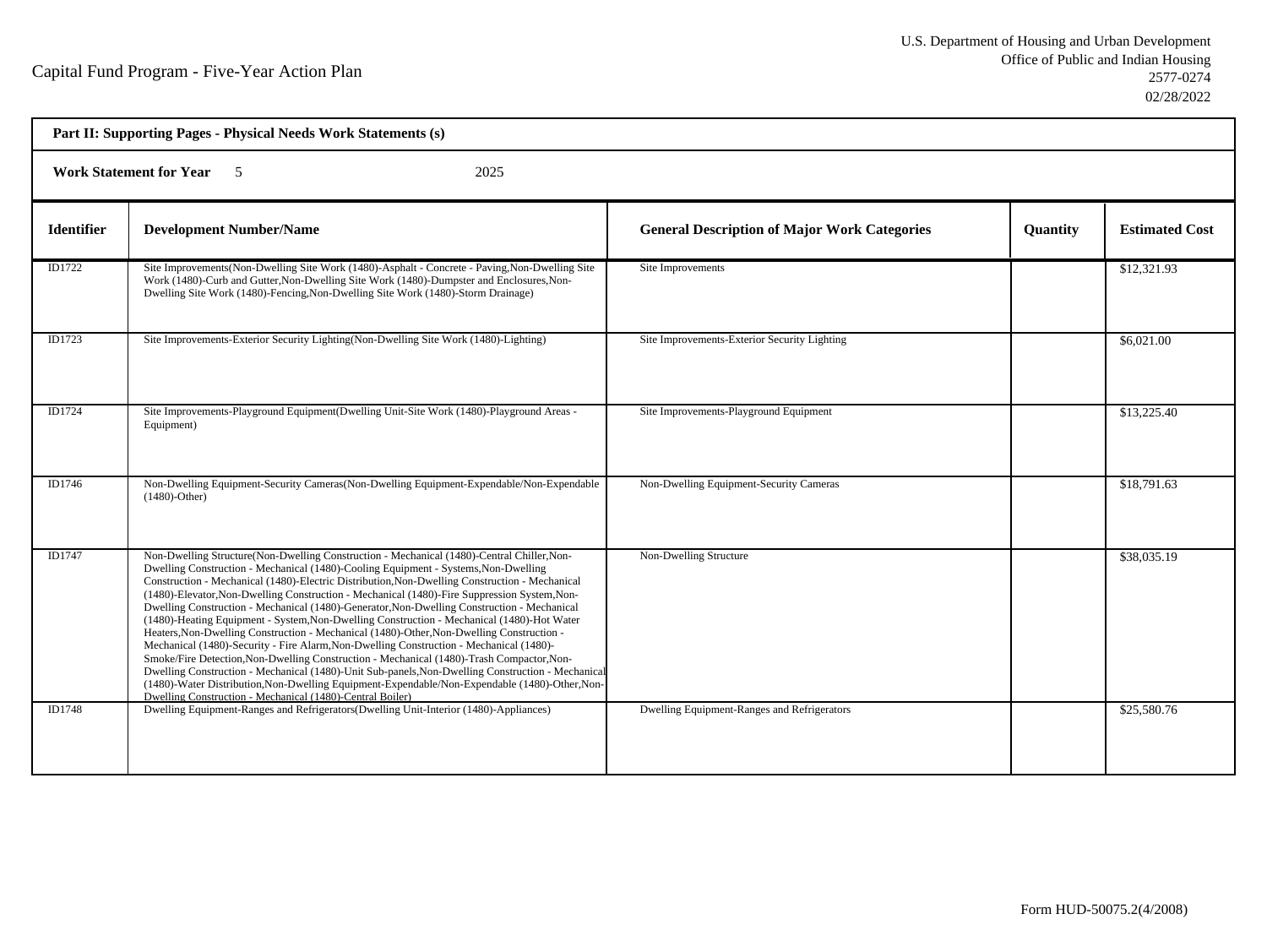| Part II: Supporting Pages - Physical Needs Work Statements (s) |                                                                                                                                        |                                                     |          |                       |  |
|----------------------------------------------------------------|----------------------------------------------------------------------------------------------------------------------------------------|-----------------------------------------------------|----------|-----------------------|--|
|                                                                | <b>Work Statement for Year</b> 5<br>2025                                                                                               |                                                     |          |                       |  |
| <b>Identifier</b>                                              | <b>Development Number/Name</b>                                                                                                         | <b>General Description of Major Work Categories</b> | Quantity | <b>Estimated Cost</b> |  |
| ID1807                                                         | Dwelling Structures-Energy Mgmt System(Dwelling Unit-Interior (1480)-Other)                                                            | Dwelling Structures-Energy Mgmt System              |          | \$106.00              |  |
| ID1808                                                         | Dwelling Structures-Utility Monitoring System(Dwelling Unit-Interior (1480)-Other)                                                     | Dwelling Structures-Utility Monitoring System       |          | \$6,021.00            |  |
| ID1809                                                         | Dwelling Structures-Fire Alarm System Upgrade(Dwelling Unit-Interior (1480)-Other)                                                     | Dwelling Structures-Fire Alarm System Upgrade       |          | \$16,021.00           |  |
| <b>ID1810</b>                                                  | Dwelling Structures-Pipe Insulation(Dwelling Unit-Interior (1480)-Plumbing, Dwelling Unit-Interior<br>$(1480)$ -Other)                 | Dwelling Structures-Pipe Insulation                 |          | \$6,021.00            |  |
| ID1811                                                         | Dwelling Structures-Paint Staircase Walls(Dwelling Unit-Interior (1480)-Interior Painting (non<br>routine))                            | Dwelling Structures-Paint Staircase Walls           |          | \$13,247.00           |  |
| ID1812                                                         | Dwelling Structures-Replace Staircase Windows(Non-Dwelling Exterior (1480)-Windows, Dwelling<br>Unit-Exterior (1480)-Windows)          | Dwelling Structures-Replace Staircase Windows       |          | \$26,021.00           |  |
| ID1813                                                         | Dwelling Structures -All Entrance Doors(Dwelling Unit-Exterior (1480)-Exterior Doors, Dwelling<br>Unit-Interior (1480)-Interior Doors) | Dwelling Structures -All Entrance Doors             |          | \$917.00              |  |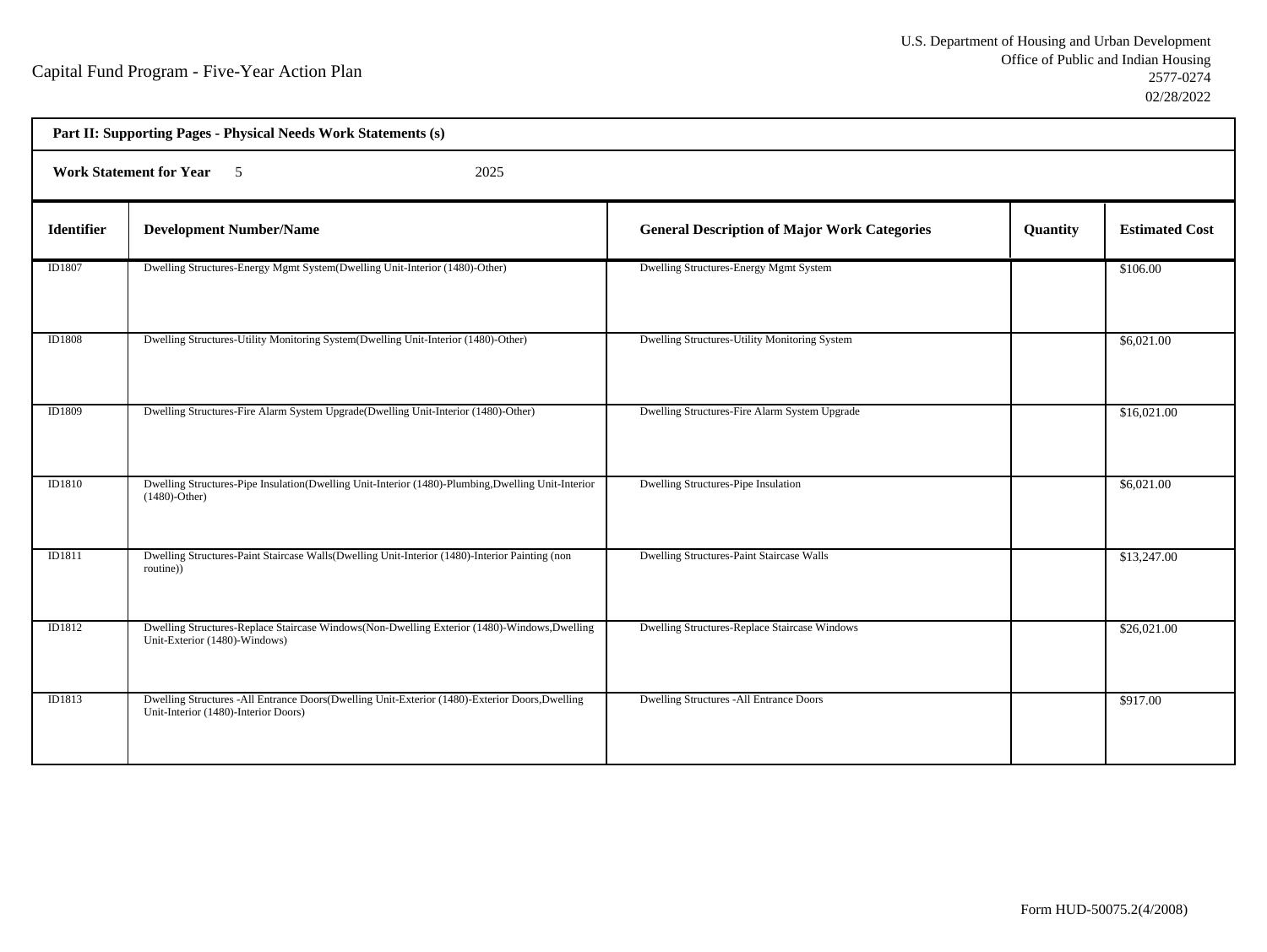| Part II: Supporting Pages - Physical Needs Work Statements (s) |                                                                                                                                                                                                                                                                                                                                                                                                                                                                                                                                                                                                                                                                                  |                                                     |          |                       |  |
|----------------------------------------------------------------|----------------------------------------------------------------------------------------------------------------------------------------------------------------------------------------------------------------------------------------------------------------------------------------------------------------------------------------------------------------------------------------------------------------------------------------------------------------------------------------------------------------------------------------------------------------------------------------------------------------------------------------------------------------------------------|-----------------------------------------------------|----------|-----------------------|--|
|                                                                | <b>Work Statement for Year</b> 5<br>2025                                                                                                                                                                                                                                                                                                                                                                                                                                                                                                                                                                                                                                         |                                                     |          |                       |  |
| <b>Identifier</b>                                              | <b>Development Number/Name</b>                                                                                                                                                                                                                                                                                                                                                                                                                                                                                                                                                                                                                                                   | <b>General Description of Major Work Categories</b> | Quantity | <b>Estimated Cost</b> |  |
| ID1814                                                         | Dwelling Structures-Roof(Dwelling Unit-Exterior (1480)-Roofs)                                                                                                                                                                                                                                                                                                                                                                                                                                                                                                                                                                                                                    | <b>Dwelling Structures-Roof</b>                     |          | \$35,106.00           |  |
| ID1815                                                         | Dwelling Structures- Doors: (Dwelling Unit-Exterior (1480)-Exterior Doors, Dwelling Unit-Interior<br>(1480)-Interior Doors)                                                                                                                                                                                                                                                                                                                                                                                                                                                                                                                                                      | <b>Dwelling Structures-Doors</b>                    |          | \$16,021.00           |  |
| ID1816                                                         | Dwelling Structures-Vacancy Refurbishment(Dwelling Unit-Interior (1480)-Bathroom Counters and<br>Sinks, Dwelling Unit-Interior (1480)-Bathroom Flooring (non cyclical), Dwelling Unit-Interior (1480)-<br>Appliances, Dwelling Unit-Interior (1480)-Commodes, Dwelling Unit-Interior (1480)-<br>Electrical, Dwelling Unit-Interior (1480)-Flooring (non routine), Dwelling Unit-Interior (1480)-Interior<br>Doors, Dwelling Unit-Interior (1480)-Interior Painting (non routine), Dwelling Unit-Interior (1480)-<br>Kitchen Cabinets, Dwelling Unit-Interior (1480)-Kitchen Sinks and Faucets, Dwelling Unit-Interior<br>(1480)-Mechanical, Dwelling Unit-Interior (1480)-Other) | Dwelling Structures-Vacancy Refurbishment           |          | \$111,348.56          |  |
| ID1817                                                         | Dwelling Structures-Plastering Work Items(Dwelling Unit-Interior (1480)-Other)                                                                                                                                                                                                                                                                                                                                                                                                                                                                                                                                                                                                   | Dwelling Structures-Plastering Work Items           |          | \$6,021.00            |  |
| ID1818                                                         | Dwelling Structures-Masonry(Dwelling Unit-Interior (1480)-Other)                                                                                                                                                                                                                                                                                                                                                                                                                                                                                                                                                                                                                 | <b>Dwelling Structures-Masonry</b>                  |          | \$16,021.00           |  |
| ID1819                                                         | Dwelling Structures-Pump Refurb/Zone Control(Dwelling Unit-Interior (1480)-Other, Dwelling Unit-<br>Interior (1480)-Plumbing)                                                                                                                                                                                                                                                                                                                                                                                                                                                                                                                                                    | Dwelling Structures-Pump Refurb/Zone Control        |          | \$6,021.00            |  |
| ID1820                                                         | Dwelling Structures-Painting (Seniors)(Dwelling Unit-Interior (1480)-Interior Painting (non routine))                                                                                                                                                                                                                                                                                                                                                                                                                                                                                                                                                                            | Dwelling Structures-Painting (Seniors)              |          | \$12,042.00           |  |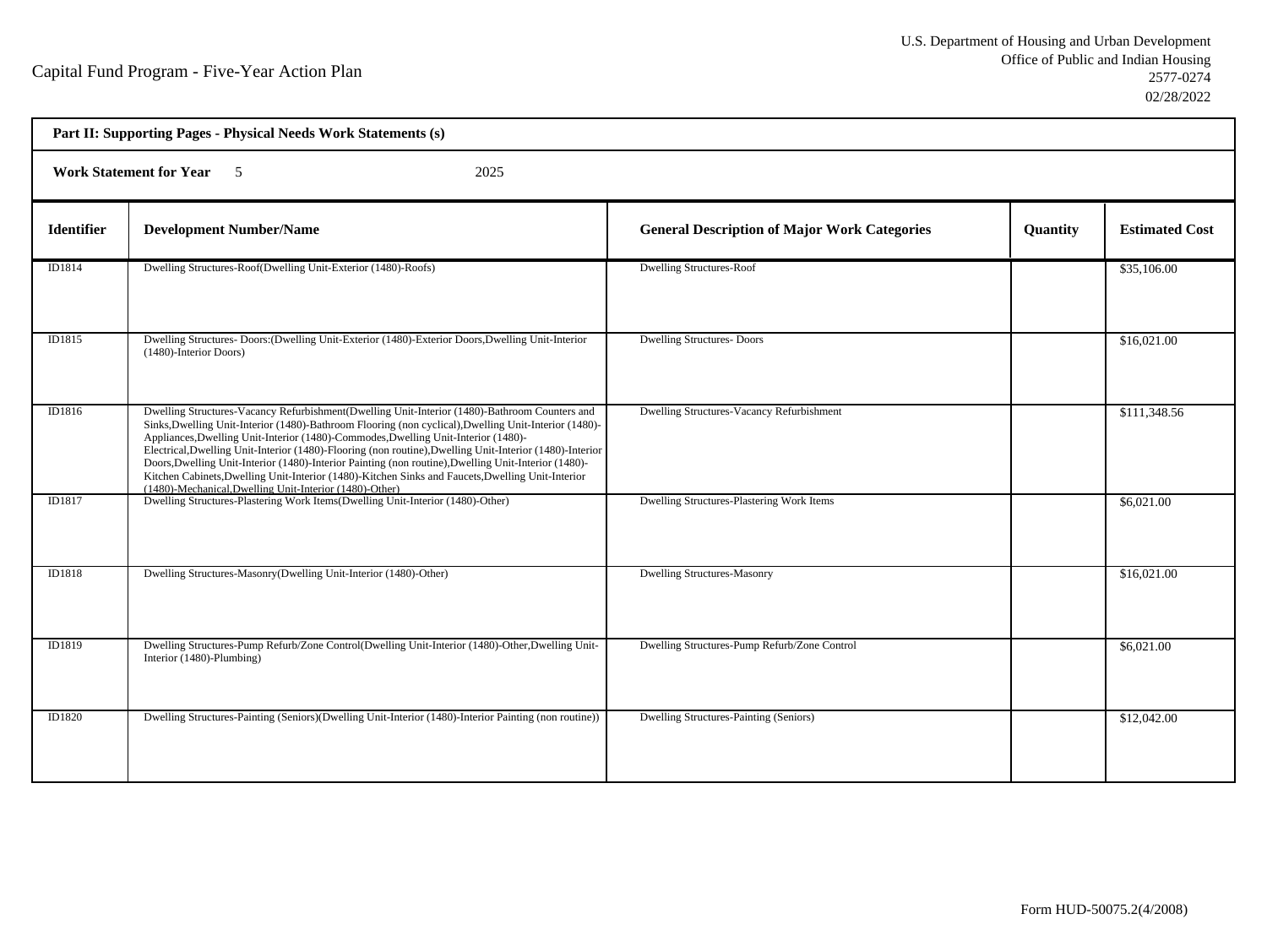| Part II: Supporting Pages - Physical Needs Work Statements (s) |                                                                                                                                                                                                                                                                                                                                                                                                                                                                                                                                                                                     |                                                     |                 |                       |
|----------------------------------------------------------------|-------------------------------------------------------------------------------------------------------------------------------------------------------------------------------------------------------------------------------------------------------------------------------------------------------------------------------------------------------------------------------------------------------------------------------------------------------------------------------------------------------------------------------------------------------------------------------------|-----------------------------------------------------|-----------------|-----------------------|
| <b>Work Statement for Year</b> 5<br>2025                       |                                                                                                                                                                                                                                                                                                                                                                                                                                                                                                                                                                                     |                                                     |                 |                       |
| <b>Identifier</b>                                              | <b>Development Number/Name</b>                                                                                                                                                                                                                                                                                                                                                                                                                                                                                                                                                      | <b>General Description of Major Work Categories</b> | <b>Quantity</b> | <b>Estimated Cost</b> |
| ID1821                                                         | Dwelling Structures-Stairway Tiling(Dwelling Unit-Exterior (1480)-Stairwells - Fire Escapes)                                                                                                                                                                                                                                                                                                                                                                                                                                                                                        | <b>Dwelling Structures-Stairway Tiling</b>          |                 | \$12,042.00           |
| ID1822                                                         | Dwelling Structures-Heating/Boiler Refurbishing(Dwelling Unit-Interior (1480)-Mechanical,Dwelling<br>Unit-Interior (1480)-Other)                                                                                                                                                                                                                                                                                                                                                                                                                                                    | Dwelling Structures-Heating/Boiler Refurbishing     |                 | \$15,053.00           |
| ID1823                                                         | Dwelling Structures-Interior Sewer Cleaning (Dwelling Unit-Interior (1480)-Other, Dwelling Unit-<br>Interior (1480)-Plumbing)                                                                                                                                                                                                                                                                                                                                                                                                                                                       | Dwelling Structures-Interior Sewer Cleaning         |                 | \$19,032.00           |
| ID1824                                                         | Dwelling Structures-Interior Steam and Return Line(Dwelling Unit-Interior (1480)-<br>Mechanical, Dwelling Unit-Interior (1480)-Other)                                                                                                                                                                                                                                                                                                                                                                                                                                               | Dwelling Structures-Interior Steam and Return Line  |                 | \$19,032.00           |
| ID1826                                                         | Dwelling Structures(Dwelling Unit-Exterior (1480)-Landings and Railings, Dwelling Unit-Exterior<br>(1480)-Other, Dwelling Unit-Exterior (1480)-Soffits, Dwelling Unit-Interior (1480)-Electrical, Dwelling<br>Unit-Interior (1480)-Mechanical, Dwelling Unit-Interior (1480)-Other, Dwelling Unit-Interior (1480)-<br>Plumbing, Dwelling Unit-Interior (1480)-Tubs and Showers, Dwelling Unit-Exterior (1480)-Building<br>Slab, Dwelling Unit-Exterior (1480)-Exterior Lighting, Dwelling Unit-Exterior (1480)-<br>Foundations, Dwelling Unit-Exterior (1480)-Gutters - Downspouts) | <b>Dwelling Structures</b>                          |                 | \$89,749.92           |
|                                                                | HOLLAND GRDNS (NJ009000005)                                                                                                                                                                                                                                                                                                                                                                                                                                                                                                                                                         |                                                     |                 | \$857,636.56          |
| ID1673                                                         | Operations (Operations (1406))                                                                                                                                                                                                                                                                                                                                                                                                                                                                                                                                                      | Operations                                          |                 | \$222,567.25          |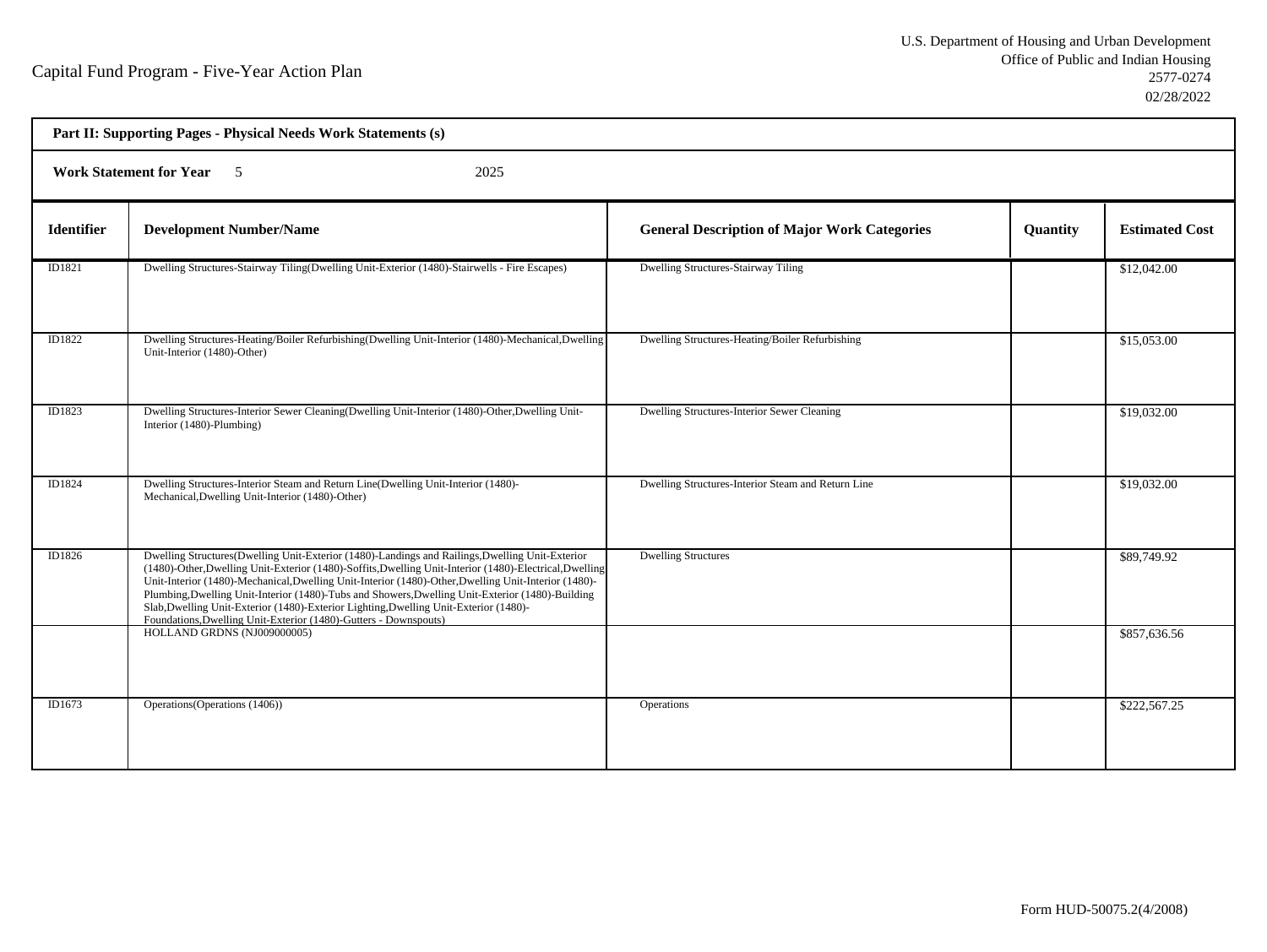| Part II: Supporting Pages - Physical Needs Work Statements (s) |                                                                                                                                                                                                                         |                                                      |          |                       |
|----------------------------------------------------------------|-------------------------------------------------------------------------------------------------------------------------------------------------------------------------------------------------------------------------|------------------------------------------------------|----------|-----------------------|
| <b>Work Statement for Year</b> 5<br>2025                       |                                                                                                                                                                                                                         |                                                      |          |                       |
| <b>Identifier</b>                                              | <b>Development Number/Name</b>                                                                                                                                                                                          | <b>General Description of Major Work Categories</b>  | Quantity | <b>Estimated Cost</b> |
| ID1682                                                         | Management Improvements (Management Improvement (1408)-Security Improvements (not police or<br>guard-non-physical), Management Improvement (1408)-Staff Training, Management Improvement<br>(1408)-System Improvements) | Management Improvements                              |          | \$17,805.38           |
| ID1691                                                         | Administrative Costs(Administration (1410)-Salaries)                                                                                                                                                                    | <b>Administrative Costs</b>                          |          | \$74,189.08           |
| ID1700                                                         | CFFP Debt Service(Bond Debt Obligation (9001))                                                                                                                                                                          | <b>CFFP Debt Service</b>                             |          | \$23,373.05           |
| ID1707                                                         | A&E Fees (As needed)(Contract Administration (1480)-Other Fees and Costs)                                                                                                                                               | A&E Fees                                             |          | \$35,404.86           |
| ID1725                                                         | Site Improvements(Non-Dwelling Site Work (1480)-Fencing)                                                                                                                                                                | Site Improvements                                    |          | \$25,543.14           |
| ID1726                                                         | Site Improvements-Playground Drainage(Dwelling Unit-Site Work (1480)-Playground Areas -<br>Equipment, Dwelling Unit-Site Work (1480)-Storm Drainage)                                                                    | Site Improvements-Playground Drainage                |          | \$7,803.00            |
| ID1727                                                         | Site Improvements-Sidewalk Resurfaced & trip Hazards (Non-Dwelling Site Work (1480)-Asphalt -<br>Concrete - Paving, Non-Dwelling Site Work (1480)-Curb and Gutter)                                                      | Site Improvements-Sidewalk Resurfaced & trip Hazards |          | \$2,522.00            |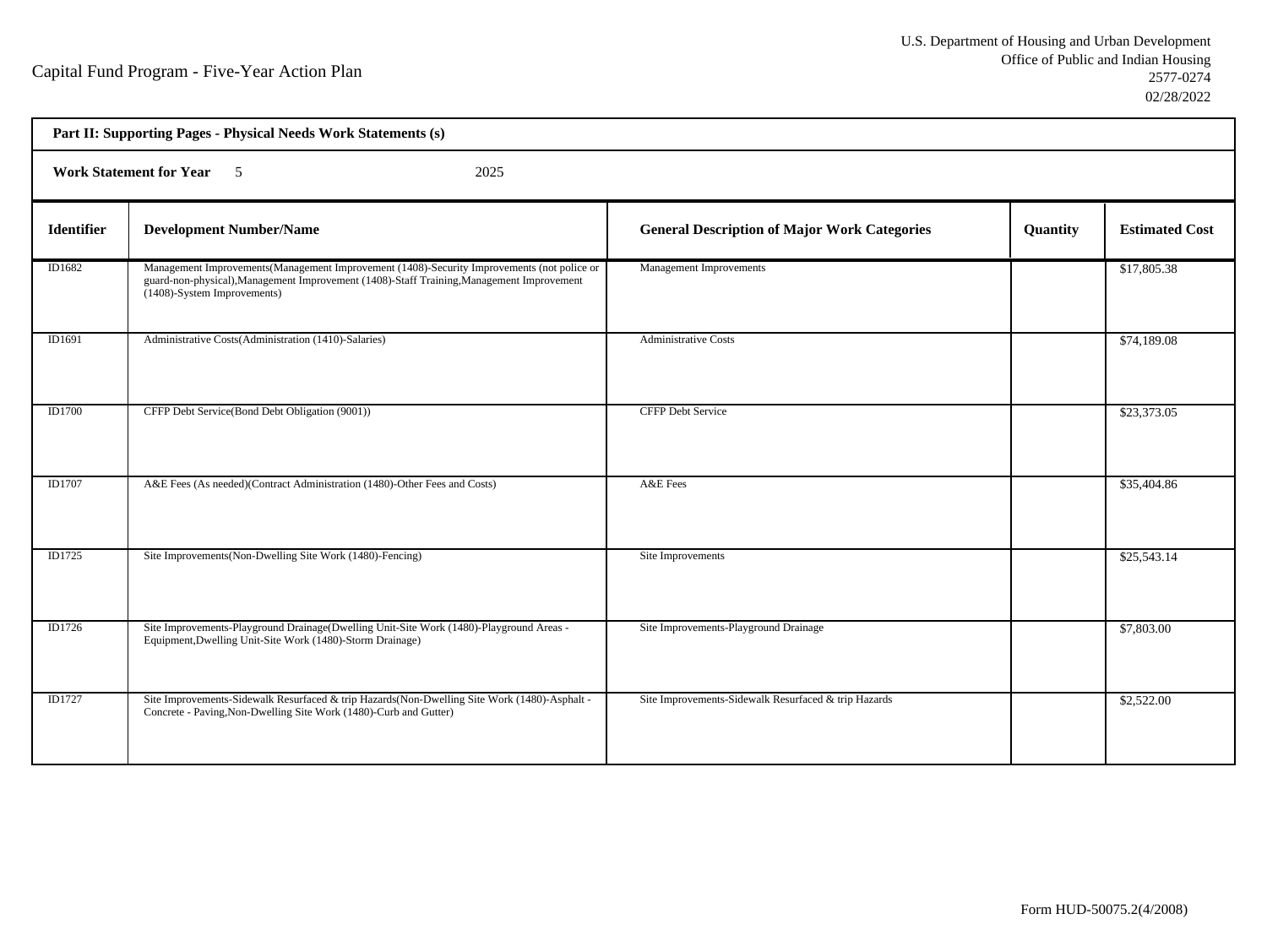| Part II: Supporting Pages - Physical Needs Work Statements (s) |                                                                                                                                                                                                                                                                                                                                                                                                                                                                                                                                                                                                                                                                                                                                                                                                                                                                                                                                                                                                                                                                                                                                         |                                                     |                 |                       |  |
|----------------------------------------------------------------|-----------------------------------------------------------------------------------------------------------------------------------------------------------------------------------------------------------------------------------------------------------------------------------------------------------------------------------------------------------------------------------------------------------------------------------------------------------------------------------------------------------------------------------------------------------------------------------------------------------------------------------------------------------------------------------------------------------------------------------------------------------------------------------------------------------------------------------------------------------------------------------------------------------------------------------------------------------------------------------------------------------------------------------------------------------------------------------------------------------------------------------------|-----------------------------------------------------|-----------------|-----------------------|--|
|                                                                | <b>Work Statement for Year</b> 5<br>2025                                                                                                                                                                                                                                                                                                                                                                                                                                                                                                                                                                                                                                                                                                                                                                                                                                                                                                                                                                                                                                                                                                |                                                     |                 |                       |  |
| <b>Identifier</b>                                              | <b>Development Number/Name</b>                                                                                                                                                                                                                                                                                                                                                                                                                                                                                                                                                                                                                                                                                                                                                                                                                                                                                                                                                                                                                                                                                                          | <b>General Description of Major Work Categories</b> | <b>Quantity</b> | <b>Estimated Cost</b> |  |
| ID1728                                                         | Site Improvements-Exterior Security Lighting(Non-Dwelling Site Work (1480)-Lighting)                                                                                                                                                                                                                                                                                                                                                                                                                                                                                                                                                                                                                                                                                                                                                                                                                                                                                                                                                                                                                                                    | Site Improvements-Exterior Security Lighting        |                 | \$3,592.27            |  |
| ID1749                                                         | Non-Dwelling Equipment-Upgrade Cameras(Non-Dwelling Equipment-Expendable/Non-Expendable<br>$(1480)$ -Other)                                                                                                                                                                                                                                                                                                                                                                                                                                                                                                                                                                                                                                                                                                                                                                                                                                                                                                                                                                                                                             | Non-Dwelling Equipment-Upgrade Cameras              |                 | \$31,319.38           |  |
| ID1750                                                         | Non-Dwelling Structure(Non-Dwelling Construction - Mechanical (1480)-Generator, Non-Dwelling<br>Construction - Mechanical (1480)-Heating Equipment - System, Non-Dwelling Construction -<br>Mechanical (1480)-Hot Water Heaters, Non-Dwelling Construction - Mechanical (1480)-Other, Non-<br>Dwelling Construction - Mechanical (1480)-Security - Fire Alarm, Non-Dwelling Construction -<br>Mechanical (1480)-Smoke/Fire Detection, Non-Dwelling Construction - Mechanical (1480)-Trash<br>Compactor, Non-Dwelling Construction - Mechanical (1480)-Unit Sub-panels, Non-Dwelling<br>Construction - Mechanical (1480)-Water Distribution, Non-Dwelling Equipment-Expendable/Non-<br>Expendable (1480)-Other, Non-Dwelling Construction - Mechanical (1480)-Central Boiler, Non-<br>Dwelling Construction - Mechanical (1480)-Central Chiller, Non-Dwelling Construction - Mechanical<br>(1480)-Cooling Equipment - Systems, Non-Dwelling Construction - Mechanical (1480)-Electric<br>Distribution, Non-Dwelling Construction - Mechanical (1480)-Elevator, Non-Dwelling Construction -<br>Mechanical (1480)-Fire Suppression System) | Non-Dwelling Structure                              |                 | \$58,000.00           |  |
| ID1751                                                         | Dwelling Equipment-Ranges and Refrigerators (Dwelling Unit-Interior (1480)-Appliances)                                                                                                                                                                                                                                                                                                                                                                                                                                                                                                                                                                                                                                                                                                                                                                                                                                                                                                                                                                                                                                                  | Dwelling Equipment-Ranges and Refrigerators         |                 | \$47,963.93           |  |
| ID1827                                                         | Dwelling Structures-Stair Treads/Hall Tiles(Dwelling Unit-Exterior (1480)-Stairwells - Fire Escapes)                                                                                                                                                                                                                                                                                                                                                                                                                                                                                                                                                                                                                                                                                                                                                                                                                                                                                                                                                                                                                                    | Dwelling Structures-Stair Treads/Hall Tiles         |                 | \$12,903.00           |  |
| ID1828                                                         | Dwelling Structures-Replace Staircase Windows(Dwelling Unit-Exterior (1480)-Windows, Non-<br>Dwelling Exterior (1480)-Windows)                                                                                                                                                                                                                                                                                                                                                                                                                                                                                                                                                                                                                                                                                                                                                                                                                                                                                                                                                                                                          | Dwelling Structures-Replace Staircase Windows       |                 | \$21,613.00           |  |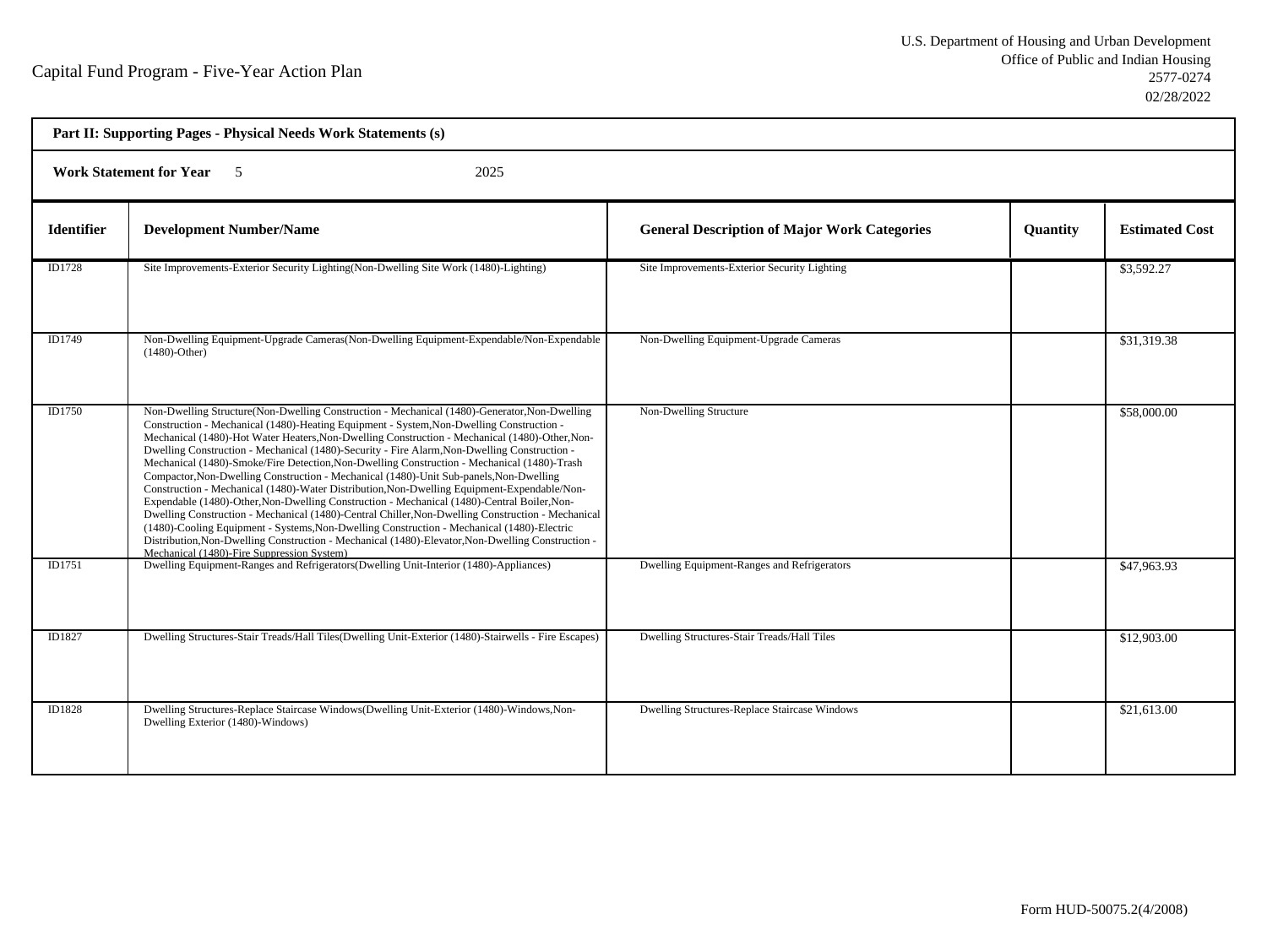| Part II: Supporting Pages - Physical Needs Work Statements (s) |                                                                                                                                       |                                                     |          |                       |
|----------------------------------------------------------------|---------------------------------------------------------------------------------------------------------------------------------------|-----------------------------------------------------|----------|-----------------------|
| <b>Work Statement for Year</b> 5<br>2025                       |                                                                                                                                       |                                                     |          |                       |
| <b>Identifier</b>                                              | <b>Development Number/Name</b>                                                                                                        | <b>General Description of Major Work Categories</b> | Quantity | <b>Estimated Cost</b> |
| ID1829                                                         | Dwelling Structures-Roof(Dwelling Unit-Exterior (1480)-Roofs)                                                                         | Dwelling Structures-Roof                            |          | \$21,742.00           |
| ID1830                                                         | Dwelling Structures- Doors(Dwelling Unit-Exterior (1480)-Exterior Doors, Dwelling Unit-Interior<br>(1480)-Interior Doors)             | <b>Dwelling Structures-Doors</b>                    |          | \$1,742.00            |
| ID1831                                                         | Dwelling Structures-Painting (Seniors)(Dwelling Unit-Interior (1480)-Interior Painting (non routine))                                 | Dwelling Structures-Painting (Seniors)              |          | \$3,428.00            |
| ID1832                                                         | Dwelling Structures-Masonry(Dwelling Unit-Interior (1480)-Other)                                                                      | <b>Dwelling Structures-Masonry</b>                  |          | \$11,161.00           |
| ID1833                                                         | Dwelling Structures-Heating/Boiler Refurbishing(Dwelling Unit-Interior (1480)-Mechanical,Dwelling<br>Unit-Interior (1480)-Other)      | Dwelling Structures-Heating/Boiler Refurbishing     |          | \$11,742.00           |
| ID1834                                                         | Dwelling Structures-Pump Refurb/Zone Control(Dwelling Unit-Interior (1480)-Plumbing,Dwelling<br>Unit-Interior (1480)-Other)           | Dwelling Structures-Pump Refurb/Zone Control        |          | \$1,742.00            |
| ID1835                                                         | Dwelling Structures-Interior Steam and Return Line(Dwelling Unit-Interior (1480)-<br>Mechanical, Dwelling Unit-Interior (1480)-Other) | Dwelling Structures-Interior Steam and Return Line  |          | \$2,903.00            |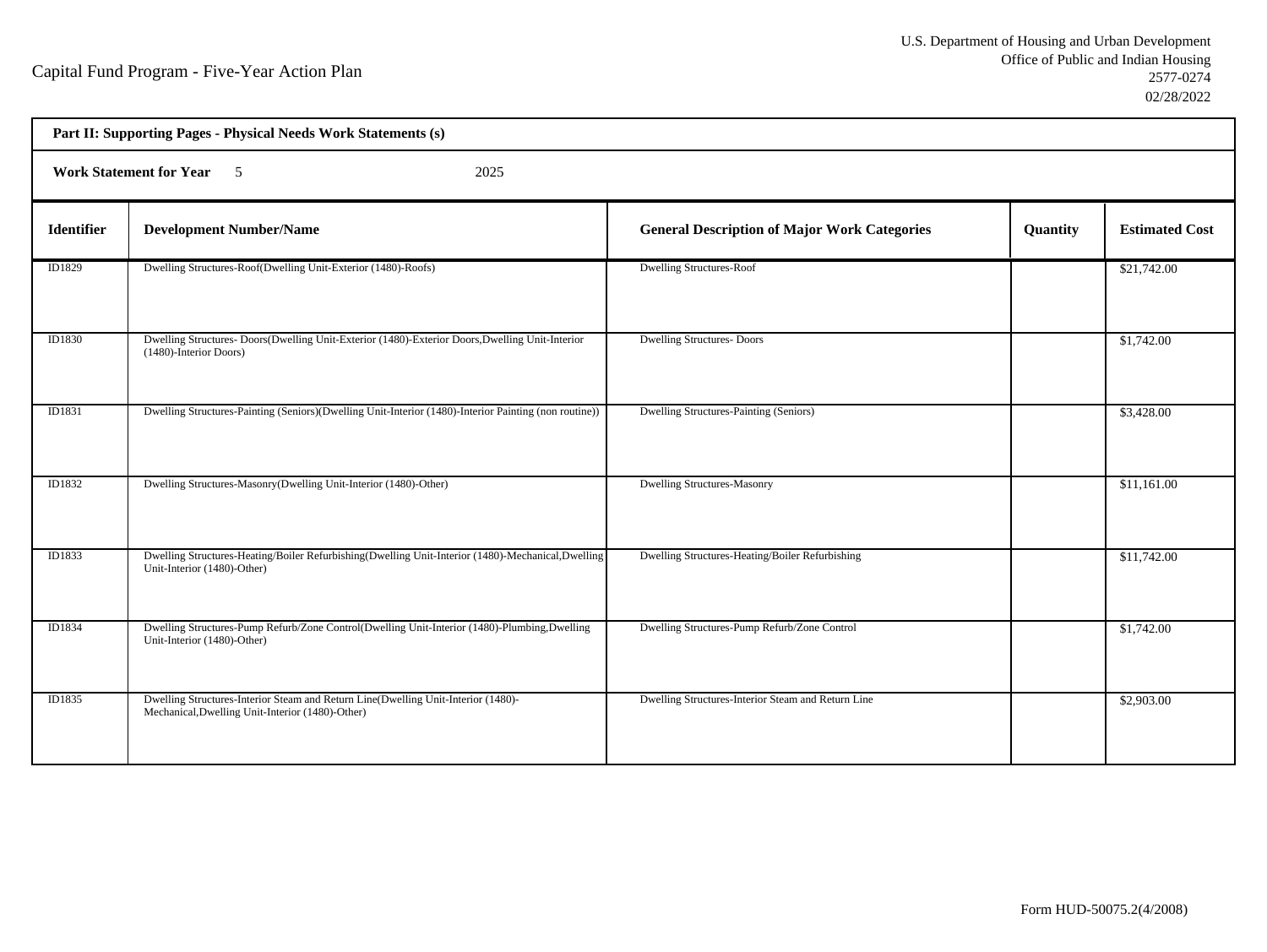| Part II: Supporting Pages - Physical Needs Work Statements (s) |                                                                                                                                                |                                                             |          |                       |  |
|----------------------------------------------------------------|------------------------------------------------------------------------------------------------------------------------------------------------|-------------------------------------------------------------|----------|-----------------------|--|
|                                                                | <b>Work Statement for Year 5</b><br>2025                                                                                                       |                                                             |          |                       |  |
| <b>Identifier</b>                                              | <b>Development Number/Name</b>                                                                                                                 | <b>General Description of Major Work Categories</b>         | Quantity | <b>Estimated Cost</b> |  |
| ID1836                                                         | Dwelling Structures-Interior Sewer Cleaning(Dwelling Unit-Interior (1480)-Other, Dwelling Unit-<br>Interior (1480)-Plumbing)                   | Dwelling Structures-Interior Sewer Cleaning                 |          | \$581.00              |  |
| ID1837                                                         | Dwelling Structures-Plastering Work Items(Dwelling Unit-Interior (1480)-Other)                                                                 | Dwelling Structures-Plastering Work Items                   |          | \$1,742.00            |  |
| ID1838                                                         | Dwelling Structures-Utility Monitoring System(Dwelling Unit-Interior (1480)-Other)                                                             | Dwelling Structures-Utility Monitoring System               |          | \$1,161.00            |  |
| ID1839                                                         | Dwelling Structures-Fire Alarm System Upgrade(Dwelling Unit-Interior (1480)-Other)                                                             | Dwelling Structures-Fire Alarm System Upgrade               |          | \$11,161.00           |  |
| ID1840                                                         | Dwelling Structures-Pipe Insulation(Dwelling Unit-Interior (1480)-Plumbing,Dwelling Unit-Interior<br>$(1480)$ -Other)                          | Dwelling Structures-Pipe Insulation                         |          | \$2,323.00            |  |
| ID1841                                                         | Dwelling Structures-Boiler Replacement and Decentralization(Dwelling Unit-Interior (1480)-<br>Mechanical, Dwelling Unit-Interior (1480)-Other) | Dwelling Structures-Boiler Replacement and Decentralization |          | \$522.00              |  |
| ID1842                                                         | Dwelling Structures-Paint Staircase Walls(Dwelling Unit-Interior (1480)-Interior Painting (non<br>routine))                                    | Dwelling Structures-Paint Staircase Walls                   |          | \$11,613.00           |  |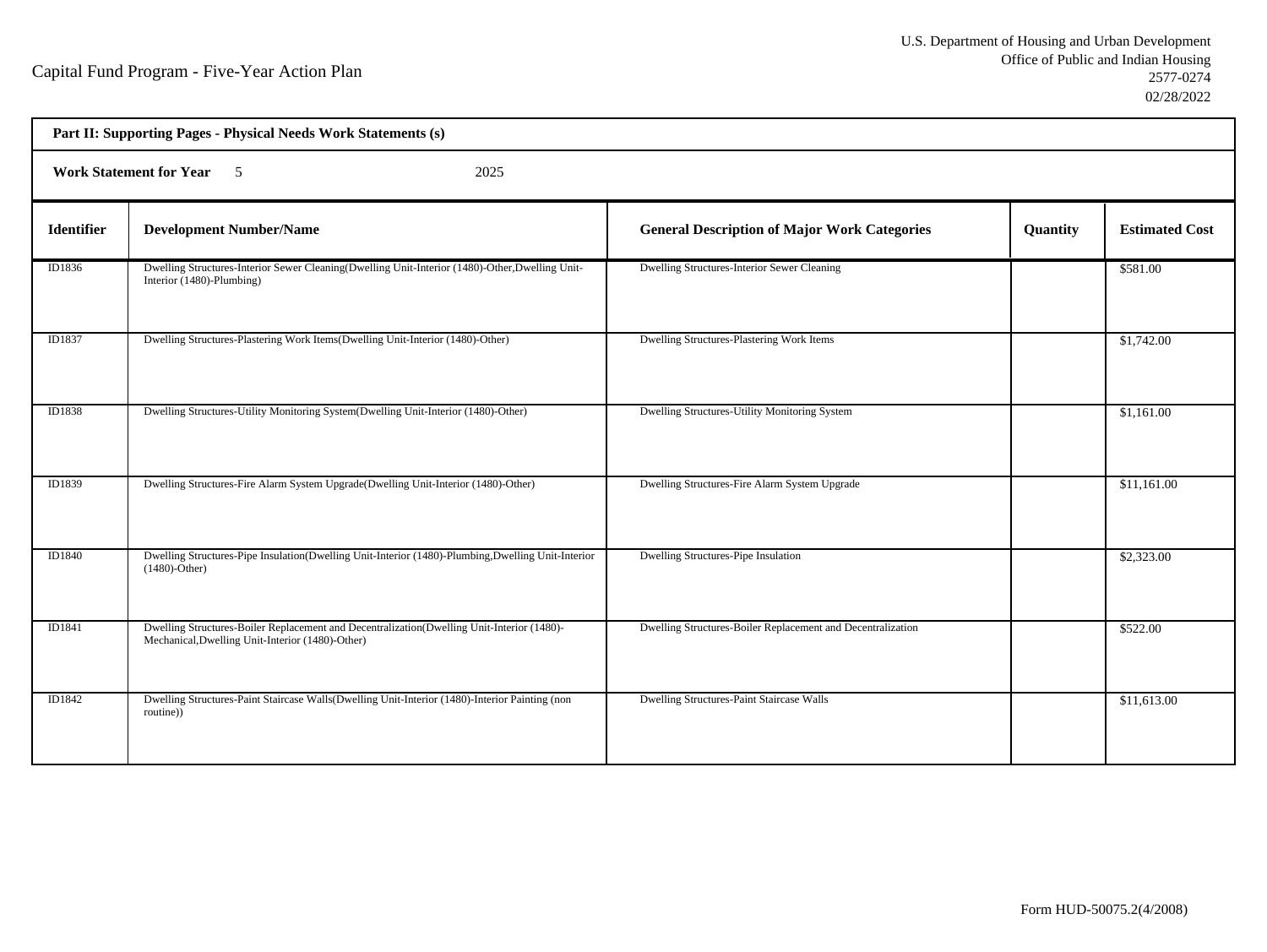| Part II: Supporting Pages - Physical Needs Work Statements (s) |                                                                                                                                                                                                                                                                                                                                                                                                                                                                                                                                                                                                                                                                                  |                                                     |                 |                       |
|----------------------------------------------------------------|----------------------------------------------------------------------------------------------------------------------------------------------------------------------------------------------------------------------------------------------------------------------------------------------------------------------------------------------------------------------------------------------------------------------------------------------------------------------------------------------------------------------------------------------------------------------------------------------------------------------------------------------------------------------------------|-----------------------------------------------------|-----------------|-----------------------|
| <b>Work Statement for Year</b><br>2025<br>$\sim$ 5             |                                                                                                                                                                                                                                                                                                                                                                                                                                                                                                                                                                                                                                                                                  |                                                     |                 |                       |
| <b>Identifier</b>                                              | <b>Development Number/Name</b>                                                                                                                                                                                                                                                                                                                                                                                                                                                                                                                                                                                                                                                   | <b>General Description of Major Work Categories</b> | <b>Quantity</b> | <b>Estimated Cost</b> |
| ID1843                                                         | Dwelling Structures-Vacancy Refurbishment (Dwelling Unit-Interior (1480)-Appliances, Dwelling<br>Unit-Interior (1480)-Bathroom Counters and Sinks, Dwelling Unit-Interior (1480)-Bathroom Flooring<br>(non cyclical), Dwelling Unit-Interior (1480)-Commodes, Dwelling Unit-Interior (1480)-<br>Electrical, Dwelling Unit-Interior (1480)-Flooring (non routine), Dwelling Unit-Interior (1480)-Interior<br>Doors, Dwelling Unit-Interior (1480)-Interior Painting (non routine), Dwelling Unit-Interior (1480)-<br>Kitchen Cabinets, Dwelling Unit-Interior (1480)-Kitchen Sinks and Faucets, Dwelling Unit-Interior<br>(1480)-Mechanical, Dwelling Unit-Interior (1480)-Other) | Dwelling Structures-Vacancy Refurbishment           |                 | \$41,613.00           |
| ID1844                                                         | Dwelling Structures-Kitchen Modernizarion(Dwelling Unit-Interior (1480)-Appliances, Dwelling Unit-<br>Interior (1480)-Electrical, Dwelling Unit-Interior (1480)-Flooring (non routine), Dwelling Unit-Interior<br>(1480)-Interior Painting (non routine), Dwelling Unit-Interior (1480)-Kitchen Cabinets, Dwelling Unit-<br>Interior (1480)-Kitchen Sinks and Faucets, Dwelling Unit-Interior (1480)-Mechanical, Dwelling Unit-<br>Interior (1480)-Other)                                                                                                                                                                                                                        | Dwelling Structures-Kitchen Modernizarion           |                 | \$522.00              |
| ID1845                                                         | Dwelling Structures-Bathroom Modernization: Minor(Dwelling Unit-Interior (1480)-Bathroom<br>Counters and Sinks, Dwelling Unit-Interior (1480)-Bathroom Flooring (non cyclical), Dwelling Unit-<br>Interior (1480)-Electrical, Dwelling Unit-Interior (1480)-Flooring (non routine), Dwelling Unit-Interior<br>(1480)-Interior Painting (non routine), Dwelling Unit-Interior (1480)-Mechanical, Dwelling Unit-<br>Interior (1480)-Other, Dwelling Unit-Interior (1480)-Plumbing, Dwelling Unit-Interior (1480)-Tubs and<br>Showers)                                                                                                                                              | Dwelling Structures-Bathroom Modernization: Minor   |                 | \$75,483.00           |
| ID1846                                                         | Dwelling Structures(Dwelling Unit-Exterior (1480)-Building Slab, Dwelling Unit-Exterior (1480)-<br>Columns and Porches, Dwelling Unit-Exterior (1480)-Exterior Lighting, Dwelling Unit-Exterior<br>(1480)-Foundations, Dwelling Unit-Exterior (1480)-Gutters - Downspouts, Dwelling Unit-Exterior<br>(1480)-Other, Dwelling Unit-Exterior (1480)-Soffits, Dwelling Unit-Exterior (1480)-Tuck-<br>Pointing, Dwelling Unit-Interior (1480)-Electrical, Dwelling Unit-Interior (1480)-Mechanical, Dwelling<br>Unit-Interior (1480)-Other, Dwelling Unit-Interior (1480)-Plumbing, Dwelling Unit-Interior (1480)-<br>Tubs and Showers)                                               | <b>Dwelling Structures</b>                          |                 | \$71,856.22           |
|                                                                | <b>CURRIES WOODS (NJ009000008)</b>                                                                                                                                                                                                                                                                                                                                                                                                                                                                                                                                                                                                                                               |                                                     |                 | \$683,132.00          |
| ID1674                                                         | Operations (Operations (1406))                                                                                                                                                                                                                                                                                                                                                                                                                                                                                                                                                                                                                                                   | <b>Operations</b>                                   |                 | \$166,925.44          |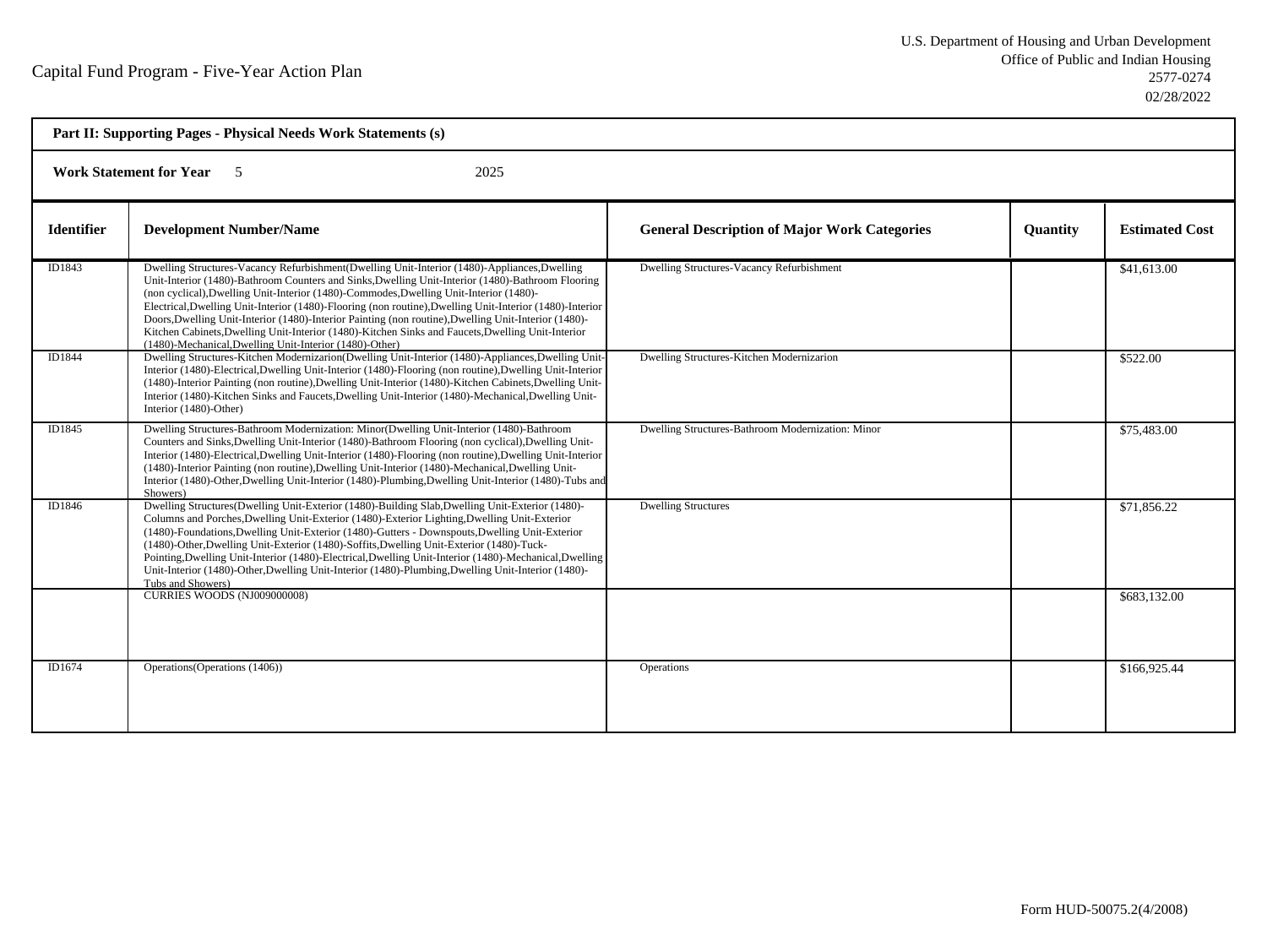| Part II: Supporting Pages - Physical Needs Work Statements (s) |                                                                                                                                                                                                                                                                                  |                                                     |          |                       |  |
|----------------------------------------------------------------|----------------------------------------------------------------------------------------------------------------------------------------------------------------------------------------------------------------------------------------------------------------------------------|-----------------------------------------------------|----------|-----------------------|--|
|                                                                | <b>Work Statement for Year</b> 5<br>2025                                                                                                                                                                                                                                         |                                                     |          |                       |  |
| <b>Identifier</b>                                              | <b>Development Number/Name</b>                                                                                                                                                                                                                                                   | <b>General Description of Major Work Categories</b> | Quantity | <b>Estimated Cost</b> |  |
| ID1684                                                         | Management Improvements (Management Improvement (1408)-Staff Training, Management<br>Improvement (1408)-System Improvements, Management Improvement (1408)-Security<br>Improvements (not police or guard-non-physical))                                                          | Management Improvements                             |          | \$26,708.07           |  |
| ID1692                                                         | Administrative Costs(Administration (1410)-Salaries)                                                                                                                                                                                                                             | <b>Administrative Costs</b>                         |          | \$118,702.54          |  |
| <b>ID1710</b>                                                  | A&E Fees (As needed)(Contract Administration (1480)-Other Fees and Costs)                                                                                                                                                                                                        | A&E Fees                                            |          | \$20,231.35           |  |
| ID1729                                                         | Site Improvements (Non-Dwelling Site Work (1480)-Asphalt - Concrete - Paving, Non-Dwelling Site<br>Work (1480)-Curb and Gutter, Non-Dwelling Site Work (1480)-Dumpster and Enclosures, Non-<br>Dwelling Site Work (1480)-Lighting, Non-Dwelling Site Work (1480)-Storm Drainage) | Site Improvements                                   |          | \$24,878.91           |  |
| ID1730                                                         | Site Improvements-Playground Equipment (Dwelling Unit-Site Work (1480)-Playground Areas -<br>Equipment)                                                                                                                                                                          | Site Improvements-Playground Equipment              |          | \$3,236.00            |  |
| ID1731                                                         | Site Improvements-Landscaping (Dwelling Unit-Site Work (1480)-Landscape, Dwelling Unit-Site<br>Work (1480)-Other, Non-Dwelling Site Work (1480)-Landscape)                                                                                                                       | Site Improvements-Landscaping                       |          | \$3,453.42            |  |
| <b>ID1752</b>                                                  | Non-Dwelling Equipment-Security Cameras(Non-Dwelling Equipment-Expendable/Non-Expendable<br>$(1480)$ -Other)                                                                                                                                                                     | Non-Dwelling Equipment-Security Cameras             |          | \$37,583.25           |  |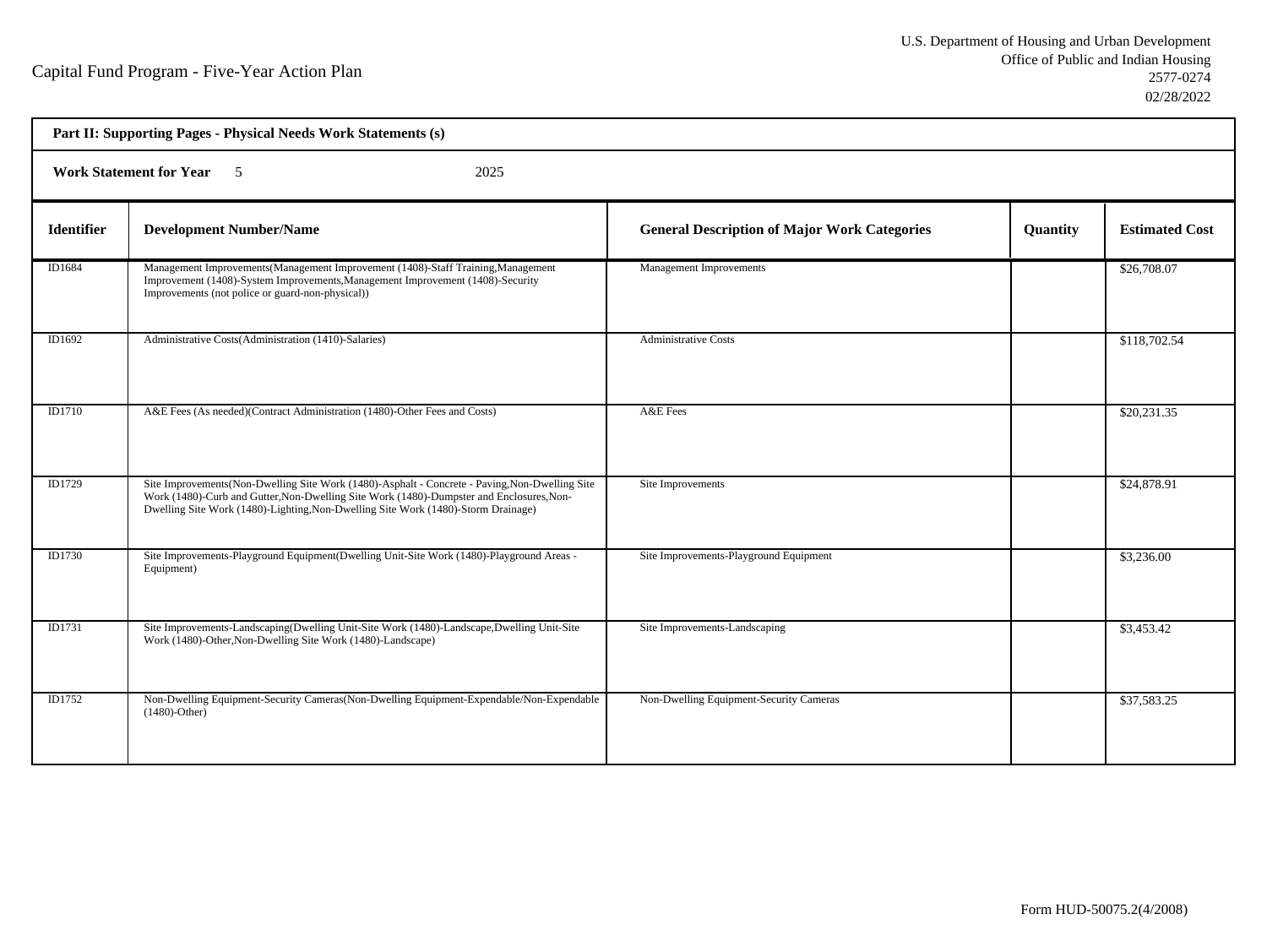| Part II: Supporting Pages - Physical Needs Work Statements (s) |                                                                                                                                                                                                                                                                                                                                                                                                                                                                                                                                                                                                                                                                                                                                                                                                                                                                                                                                                                                                                                                                                                                                           |                                                     |                 |                       |  |
|----------------------------------------------------------------|-------------------------------------------------------------------------------------------------------------------------------------------------------------------------------------------------------------------------------------------------------------------------------------------------------------------------------------------------------------------------------------------------------------------------------------------------------------------------------------------------------------------------------------------------------------------------------------------------------------------------------------------------------------------------------------------------------------------------------------------------------------------------------------------------------------------------------------------------------------------------------------------------------------------------------------------------------------------------------------------------------------------------------------------------------------------------------------------------------------------------------------------|-----------------------------------------------------|-----------------|-----------------------|--|
|                                                                | <b>Work Statement for Year</b><br>2025<br>- 5                                                                                                                                                                                                                                                                                                                                                                                                                                                                                                                                                                                                                                                                                                                                                                                                                                                                                                                                                                                                                                                                                             |                                                     |                 |                       |  |
| <b>Identifier</b>                                              | <b>Development Number/Name</b>                                                                                                                                                                                                                                                                                                                                                                                                                                                                                                                                                                                                                                                                                                                                                                                                                                                                                                                                                                                                                                                                                                            | <b>General Description of Major Work Categories</b> | <b>Quantity</b> | <b>Estimated Cost</b> |  |
| ID1753                                                         | Non-Dwelling Structure(Non-Dwelling Construction - Mechanical (1480)-Central Boiler, Non-<br>Dwelling Construction - Mechanical (1480)-Central Chiller, Non-Dwelling Construction - Mechanical<br>(1480)-Cooling Equipment - Systems, Non-Dwelling Construction - Mechanical (1480)-Heating<br>Equipment - System, Non-Dwelling Construction - Mechanical (1480)-Hot Water Heaters, Non-<br>Dwelling Construction - Mechanical (1480)-Other, Non-Dwelling Construction - Mechanical (1480)-<br>Security - Fire Alarm, Non-Dwelling Construction - Mechanical (1480)-Smoke/Fire Detection, Non-<br>Dwelling Construction - Mechanical (1480)-Trash Compactor, Non-Dwelling Construction -<br>Mechanical (1480)-Unit Sub-panels, Non-Dwelling Construction - Mechanical (1480)-Water<br>Distribution, Non-Dwelling Equipment-Expendable/Non-Expendable (1480)-Other, Non-Dwelling<br>Construction - Mechanical (1480)-Electric Distribution, Non-Dwelling Construction - Mechanical<br>(1480)-Elevator, Non-Dwelling Construction - Mechanical (1480)-Fire Suppression System, Non-<br>Dwelling Construction - Mechanical (1480)-Generator) | Non-Dwelling Structure                              |                 | \$25,000.00           |  |
| ID1754                                                         | Dwelling Equipment-Ranges and Refrigerators(Dwelling Unit-Interior (1480)-Appliances)                                                                                                                                                                                                                                                                                                                                                                                                                                                                                                                                                                                                                                                                                                                                                                                                                                                                                                                                                                                                                                                     | Dwelling Equipment-Ranges and Refrigerators         |                 | \$67,149.50           |  |
| ID1847                                                         | Dwelling Structures(Dwelling Unit-Exterior (1480)-Landings and Railings, Dwelling Unit-Exterior<br>(1480)-Other, Dwelling Unit-Interior (1480)-Electrical, Dwelling Unit-Interior (1480)-Other, Dwelling<br>Unit-Interior (1480)-Plumbing, Dwelling Unit-Interior (1480)-Tubs and Showers, Dwelling Unit-<br>Exterior (1480)-Columns and Porches, Dwelling Unit-Exterior (1480)-Exterior Lighting, Dwelling<br>Unit-Exterior (1480)-Foundations, Dwelling Unit-Exterior (1480)-Gutters - Downspouts)                                                                                                                                                                                                                                                                                                                                                                                                                                                                                                                                                                                                                                      | <b>Dwelling Structures</b>                          |                 | \$42,740.38           |  |
| ID1848                                                         | Dwelling Structures-Energy Mgmt System (Dwelling Unit-Interior (1480)-Other)                                                                                                                                                                                                                                                                                                                                                                                                                                                                                                                                                                                                                                                                                                                                                                                                                                                                                                                                                                                                                                                              | Dwelling Structures-Energy Mgmt System              |                 | \$13,470.00           |  |
| ID1849                                                         | Dwelling Structures-Doors(Dwelling Unit-Exterior (1480)-Exterior Doors, Dwelling Unit-Interior<br>(1480)-Interior Doors)                                                                                                                                                                                                                                                                                                                                                                                                                                                                                                                                                                                                                                                                                                                                                                                                                                                                                                                                                                                                                  | <b>Dwelling Structures-Doors</b>                    |                 | \$4,693.00            |  |
| ID1850                                                         | Dwelling Structures-Plastering Work Items(Dwelling Unit-Interior (1480)-Other)                                                                                                                                                                                                                                                                                                                                                                                                                                                                                                                                                                                                                                                                                                                                                                                                                                                                                                                                                                                                                                                            | Dwelling Structures-Plastering Work Items           |                 | \$3,128.00            |  |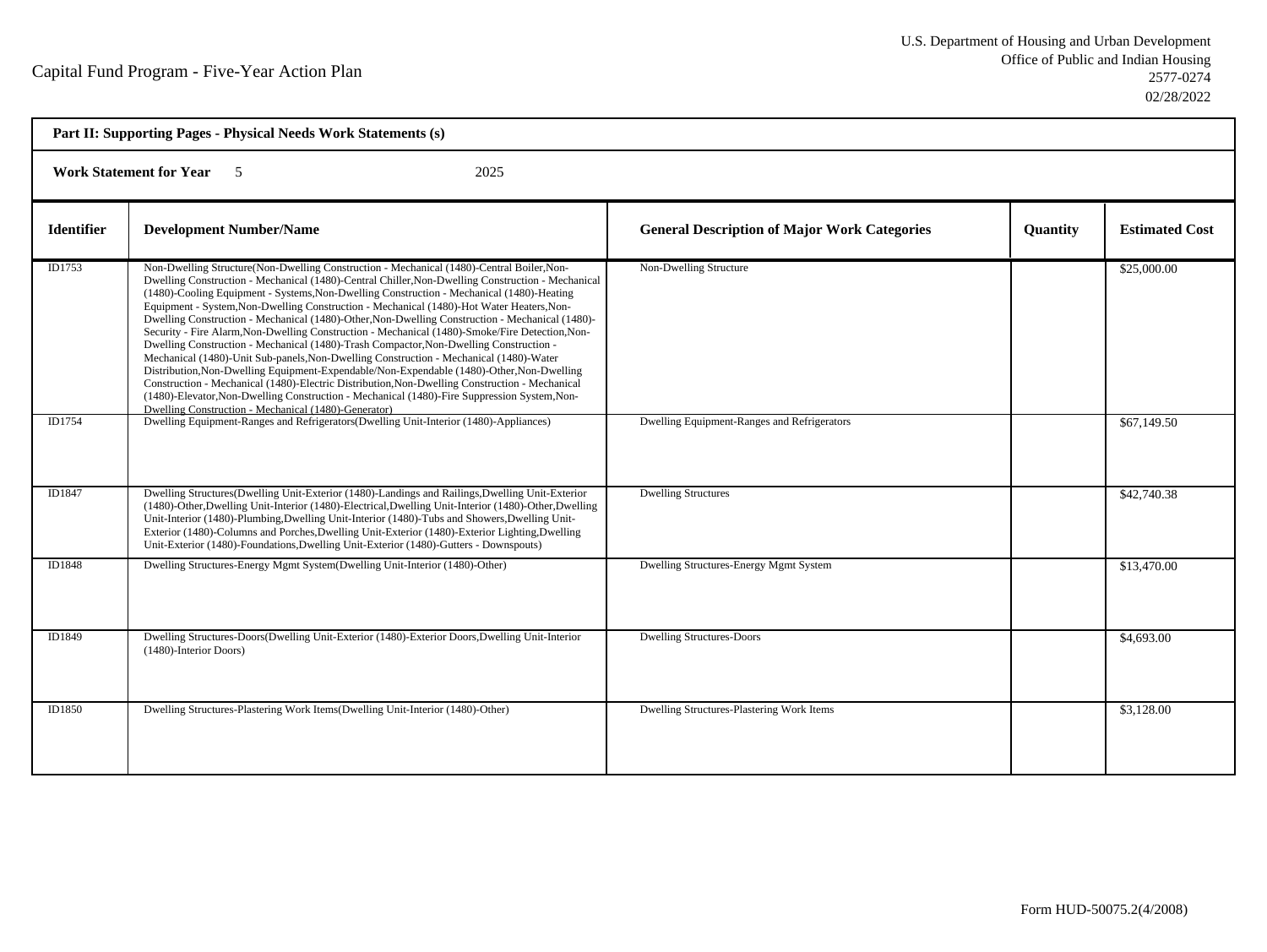| Part II: Supporting Pages - Physical Needs Work Statements (s) |                                                                                                                                                                                                                                                                                                                                                                                                                                                                                                                                                                                                                                                                                 |                                                     |          |                       |  |
|----------------------------------------------------------------|---------------------------------------------------------------------------------------------------------------------------------------------------------------------------------------------------------------------------------------------------------------------------------------------------------------------------------------------------------------------------------------------------------------------------------------------------------------------------------------------------------------------------------------------------------------------------------------------------------------------------------------------------------------------------------|-----------------------------------------------------|----------|-----------------------|--|
|                                                                | <b>Work Statement for Year</b> 5<br>2025                                                                                                                                                                                                                                                                                                                                                                                                                                                                                                                                                                                                                                        |                                                     |          |                       |  |
| <b>Identifier</b>                                              | <b>Development Number/Name</b>                                                                                                                                                                                                                                                                                                                                                                                                                                                                                                                                                                                                                                                  | <b>General Description of Major Work Categories</b> | Quantity | <b>Estimated Cost</b> |  |
| ID1851                                                         | Dwelling Structures-Painting (Seniors)(Dwelling Unit-Interior (1480)-Interior Painting (non routine))                                                                                                                                                                                                                                                                                                                                                                                                                                                                                                                                                                           | Dwelling Structures-Painting (Seniors)              |          | \$4,693.00            |  |
| ID1852                                                         | Dwelling Structures-Paint Halls/Staircase Walls(Dwelling Unit-Exterior (1480)-Exterior Paint and<br>Caulking, Dwelling Unit-Exterior (1480)-Exterior Stairwells - Fire Escape, Dwelling Unit-Exterior<br>(1480)-Stairwells - Fire Escapes, Dwelling Unit-Interior (1480)-Interior Painting (non<br>routine), Dwelling Unit-Interior (1480)-Other)                                                                                                                                                                                                                                                                                                                               | Dwelling Structures-Paint Staircase Walls           |          | \$5,646.00            |  |
| ID1853                                                         | Dwelling Structures-Vacancy Refurbishment(Dwelling Unit-Interior (1480)-Appliances, Dwelling<br>Unit-Interior (1480)-Bathroom Counters and Sinks, Dwelling Unit-Interior (1480)-Bathroom Flooring<br>(non cyclical), Dwelling Unit-Interior (1480)-Commodes, Dwelling Unit-Interior (1480)-<br>Electrical, Dwelling Unit-Interior (1480)-Flooring (non routine), Dwelling Unit-Interior (1480)-Interior<br>Doors, Dwelling Unit-Interior (1480)-Interior Painting (non routine), Dwelling Unit-Interior (1480)-<br>Kitchen Cabinets, Dwelling Unit-Interior (1480)-Kitchen Sinks and Faucets, Dwelling Unit-Interior<br>(1480)-Mechanical, Dwelling Unit-Interior (1480)-Other) | Dwelling Structures-Vacancy Refurbishment           |          | \$15,646.00           |  |
| ID1854                                                         | Dwelling Structures-Stair Treads/Hall Tiles(Dwelling Unit-Exterior (1480)-Stairwells - Fire Escapes)                                                                                                                                                                                                                                                                                                                                                                                                                                                                                                                                                                            | Dwelling Structures-Stair Treads/Hall Tiles         |          | \$36,662.14           |  |
| ID1855                                                         | Dwelling Structures-Floor Refurbished (Dwelling Unit-Interior (1480)-Bathroom Flooring (non<br>cyclical), Dwelling Unit-Interior (1480)-Commodes, Dwelling Unit-Interior (1480)-Electrical, Dwelling<br>Unit-Interior (1480)-Flooring (non routine), Dwelling Unit-Interior (1480)-Interior Painting (non<br>routine), Dwelling Unit-Interior (1480)-Mechanical, Dwelling Unit-Interior (1480)-Other)                                                                                                                                                                                                                                                                           | Dwelling Structures-Floor Refurbished               |          | \$62,585.00           |  |
|                                                                | BERRY GRDNS (NJ009000009)                                                                                                                                                                                                                                                                                                                                                                                                                                                                                                                                                                                                                                                       |                                                     |          | \$1,277,294.14        |  |
| ID1675                                                         | Operations (Operations (1406))                                                                                                                                                                                                                                                                                                                                                                                                                                                                                                                                                                                                                                                  | Operations                                          |          | \$333,850.88          |  |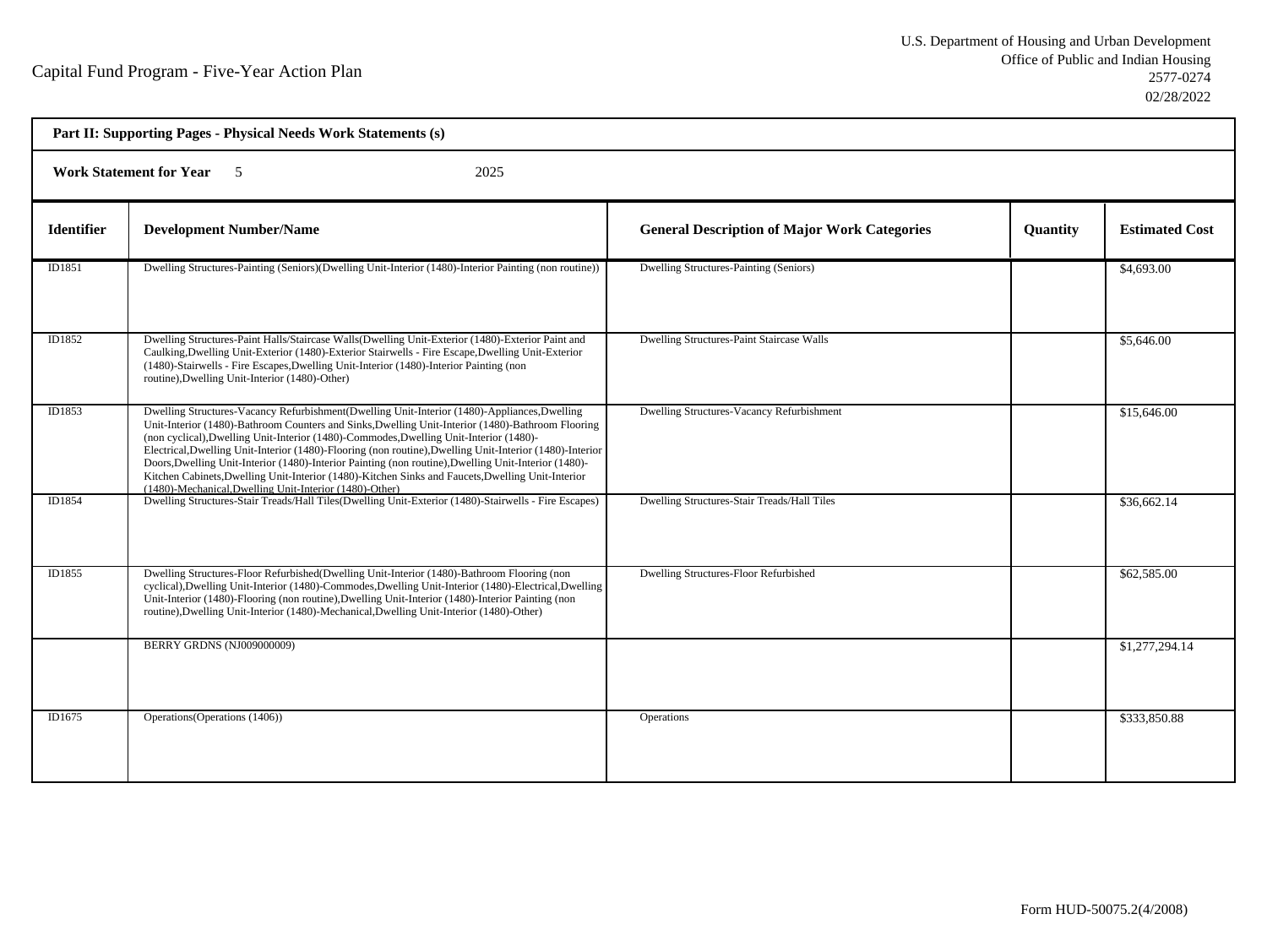| Part II: Supporting Pages - Physical Needs Work Statements (s) |                                                                                                                                                                                                                         |                                                     |          |                       |  |
|----------------------------------------------------------------|-------------------------------------------------------------------------------------------------------------------------------------------------------------------------------------------------------------------------|-----------------------------------------------------|----------|-----------------------|--|
|                                                                | <b>Work Statement for Year</b> 5<br>2025                                                                                                                                                                                |                                                     |          |                       |  |
| <b>Identifier</b>                                              | <b>Development Number/Name</b>                                                                                                                                                                                          | <b>General Description of Major Work Categories</b> | Quantity | <b>Estimated Cost</b> |  |
| ID1685                                                         | Management Improvements (Management Improvement (1408)-Security Improvements (not police or<br>guard-non-physical), Management Improvement (1408)-Staff Training, Management Improvement<br>(1408)-System Improvements) | Management Improvements                             |          | \$20,772.94           |  |
| ID1693                                                         | Administrative Costs(Administration (1410)-Salaries)                                                                                                                                                                    | <b>Administrative Costs</b>                         |          | \$148,378.17          |  |
| ID1702                                                         | CFFP Debt Service(Bond Debt Obligation (9001))                                                                                                                                                                          | <b>CFFP Debt Service</b>                            |          | \$194,775.42          |  |
| <b>ID1708</b>                                                  | A&E Fees (As needed)(Contract Administration (1480)-Other Fees and Costs)                                                                                                                                               | A&E Fees                                            |          | \$25,289.18           |  |
| ID1732                                                         | Site Improvements-Signage(Dwelling Unit-Site Work (1480)-Other, Dwelling Unit-Site Work (1480)-<br>Signage)                                                                                                             | Site Improvements-Signage                           |          | \$206.00              |  |
| <b>ID1733</b>                                                  | Site Improvements-Parking Gate Operators(Dwelling Unit-Site Work (1480)-Other, Dwelling Unit-Site<br>Work (1480)-Parking, Dwelling Unit-Site Work (1480)-Electric Distribution)                                         | Site Improvements-Parking Gate Operators            |          | \$416.00              |  |
| ID1734                                                         | Site Improvements-Exterior Benches (Dwelling Unit-Site Work (1480)-Other)                                                                                                                                               | Site Improvements-Exterior Benches                  |          | \$624.00              |  |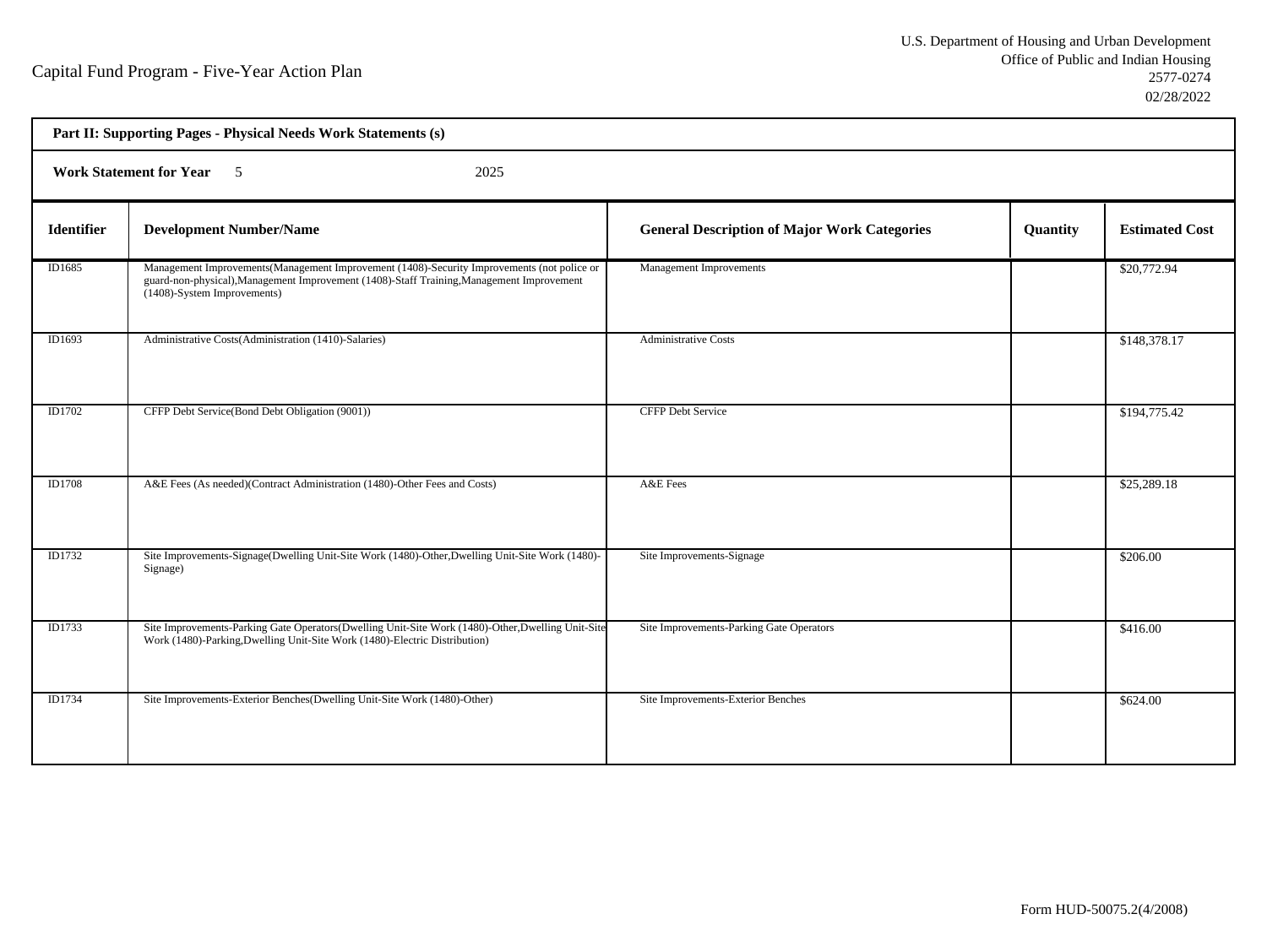h

| Part II: Supporting Pages - Physical Needs Work Statements (s) |                                                                                                                                                                                                                                                                                                                                                                                                                                                                                                                                                                                                                                                                                                                                                                                                                                                                                                                                                                                                                                                                                                                                            |                                                     |          |                       |
|----------------------------------------------------------------|--------------------------------------------------------------------------------------------------------------------------------------------------------------------------------------------------------------------------------------------------------------------------------------------------------------------------------------------------------------------------------------------------------------------------------------------------------------------------------------------------------------------------------------------------------------------------------------------------------------------------------------------------------------------------------------------------------------------------------------------------------------------------------------------------------------------------------------------------------------------------------------------------------------------------------------------------------------------------------------------------------------------------------------------------------------------------------------------------------------------------------------------|-----------------------------------------------------|----------|-----------------------|
| <b>Work Statement for Year</b><br>2025<br>- 5                  |                                                                                                                                                                                                                                                                                                                                                                                                                                                                                                                                                                                                                                                                                                                                                                                                                                                                                                                                                                                                                                                                                                                                            |                                                     |          |                       |
| <b>Identifier</b>                                              | <b>Development Number/Name</b>                                                                                                                                                                                                                                                                                                                                                                                                                                                                                                                                                                                                                                                                                                                                                                                                                                                                                                                                                                                                                                                                                                             | <b>General Description of Major Work Categories</b> | Quantity | <b>Estimated Cost</b> |
| ID1735                                                         | Site Improvements-Exterior Security Lighting(Non-Dwelling Site Work (1480)-Lighting)                                                                                                                                                                                                                                                                                                                                                                                                                                                                                                                                                                                                                                                                                                                                                                                                                                                                                                                                                                                                                                                       | Site Improvements-Exterior Security Lighting        |          | \$1,040.00            |
| ID1736                                                         | Site Improvements-Landscaping(Dwelling Unit-Site Work (1480)-Landscape, Dwelling Unit-Site<br>Work (1480)-Other)                                                                                                                                                                                                                                                                                                                                                                                                                                                                                                                                                                                                                                                                                                                                                                                                                                                                                                                                                                                                                           | Site Improvements-Landscaping                       |          | \$1,475.00            |
| ID1737                                                         | Site Improvements(Non-Dwelling Site Work (1480)-Asphalt - Concrete - Paving, Non-Dwelling Site<br>Work (1480)-Curb and Gutter, Non-Dwelling Site Work (1480)-Dumpster and Enclosures, Non-<br>Dwelling Site Work (1480)-Fencing)                                                                                                                                                                                                                                                                                                                                                                                                                                                                                                                                                                                                                                                                                                                                                                                                                                                                                                           | Site Improvements                                   |          | \$27,309.31           |
| ID1755                                                         | Non-Dwelling Equipment-Compactor System Refurb(Non-Dwelling Equipment-Expendable/Non-<br>Expendable (1480)-Other)                                                                                                                                                                                                                                                                                                                                                                                                                                                                                                                                                                                                                                                                                                                                                                                                                                                                                                                                                                                                                          | Non-Dwelling Equipment-Compactor System Refurb      |          | \$560.50              |
| ID1756                                                         | Non-Dwelling Equipment-Security Cameras(Non-Dwelling Equipment-Expendable/Non-Expendable<br>$(1480)$ -Other)                                                                                                                                                                                                                                                                                                                                                                                                                                                                                                                                                                                                                                                                                                                                                                                                                                                                                                                                                                                                                               | Non-Dwelling Equipment-Security Cameras             |          | \$20,355.86           |
| <b>ID1757</b>                                                  | Non-Dwelling Structure(Non-Dwelling Construction - Mechanical (1480)-Central Boiler, Non-<br>Dwelling Construction - Mechanical (1480)-Central Chiller, Non-Dwelling Construction - Mechanical<br>(1480)-Cooling Equipment - Systems, Non-Dwelling Construction - Mechanical (1480)-Electric<br>Distribution, Non-Dwelling Construction - Mechanical (1480)-Elevator, Non-Dwelling Construction -<br>Mechanical (1480)-Fire Suppression System, Non-Dwelling Construction - Mechanical (1480)-<br>Generator, Non-Dwelling Construction - Mechanical (1480)-Heating Equipment - System, Non-<br>Dwelling Construction - Mechanical (1480)-Hot Water Heaters, Non-Dwelling Construction -<br>Mechanical (1480)-Other, Non-Dwelling Construction - Mechanical (1480)-Security - Fire Alarm, Non-<br>Dwelling Construction - Mechanical (1480)-Smoke/Fire Detection, Non-Dwelling Construction -<br>Mechanical (1480)-Trash Compactor, Non-Dwelling Construction - Mechanical (1480)-Unit Sub-<br>panels, Non-Dwelling Construction - Mechanical (1480)-Water Distribution, Non-Dwelling Equipment-<br>Expendable/Non-Expendable (1480)-Other) | Non-Dwelling Structure                              |          | \$20,000.00           |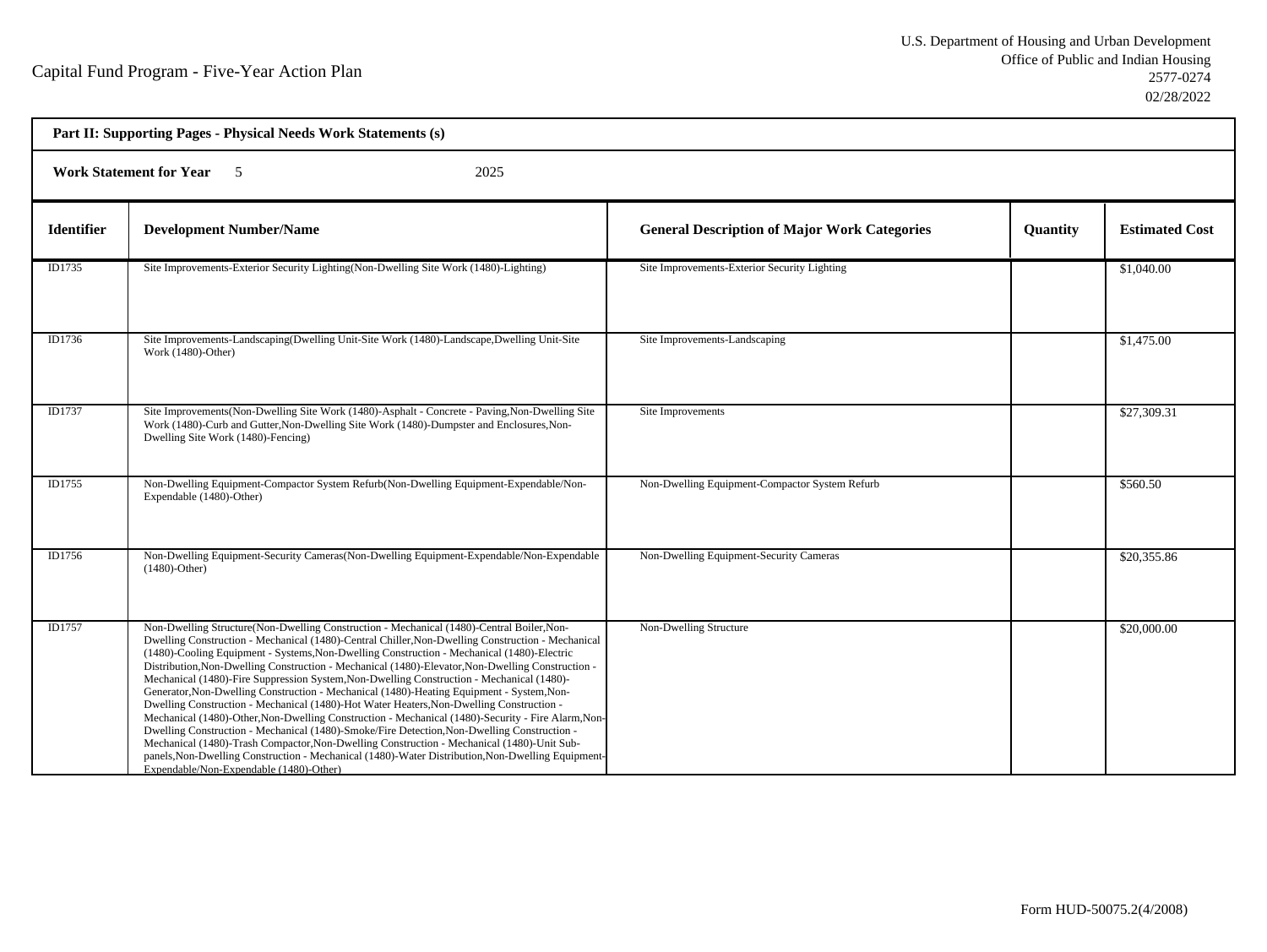| Part II: Supporting Pages - Physical Needs Work Statements (s) |                                                                                                                                                                                                                                               |                                                          |          |                       |  |  |
|----------------------------------------------------------------|-----------------------------------------------------------------------------------------------------------------------------------------------------------------------------------------------------------------------------------------------|----------------------------------------------------------|----------|-----------------------|--|--|
|                                                                | <b>Work Statement for Year</b> 5<br>2025                                                                                                                                                                                                      |                                                          |          |                       |  |  |
| <b>Identifier</b>                                              | <b>Development Number/Name</b>                                                                                                                                                                                                                | <b>General Description of Major Work Categories</b>      | Quantity | <b>Estimated Cost</b> |  |  |
| ID1758                                                         | Dwelling Equipment-Ranges and Refrigerators (Dwelling Unit-Interior (1480)-Appliances)                                                                                                                                                        | Dwelling Equipment-Ranges and Refrigerators              |          | \$38,371.14           |  |  |
| ID1856                                                         | Dwelling Structures-Upgrade Heating System in Apartments (Dwelling Unit-Interior (1480)-<br>Other, Dwelling Unit-Interior (1480)-Mechanical)                                                                                                  | Dwelling Structures-Upgrade Heating System in Apartments |          | \$24,160.00           |  |  |
| ID1857                                                         | Dwelling Structures-Doors(Dwelling Unit-Exterior (1480)-Exterior Doors, Dwelling Unit-Interior<br>(1480)-Interior Doors)                                                                                                                      | <b>Dwelling Structures-Doors</b>                         |          | \$4,160.00            |  |  |
| ID1858                                                         | Dwelling Structures-Replacement of Door Closures at Staircase(Dwelling Unit-Exterior (1480)-<br>Exterior Doors, Dwelling Unit-Exterior (1480)-Exterior Stairwells - Fire Escape, Dwelling Unit-<br>Exterior (1480)-Stairwells - Fire Escapes) | Dwelling Structures-Replacement of Door Closures         |          | \$1,040.00            |  |  |
| ID1859                                                         | Dwelling Structures-Energy Mgmt System(Dwelling Unit-Interior (1480)-Other)                                                                                                                                                                   | Dwelling Structures-Energy Mgmt System                   |          | \$2,080.00            |  |  |
| ID1860                                                         | Dwelling Structures-Roof(Dwelling Unit-Exterior (1480)-Roofs)                                                                                                                                                                                 | <b>Dwelling Structures-Roof</b>                          |          | \$15,832.00           |  |  |
| ID1861                                                         | Dwelling Structures-Painting Halls/Stairs(Dwelling Unit-Interior (1480)-Interior Painting (non<br>routine))                                                                                                                                   | Dwelling Structures-Painting Halls/Stairs                |          | \$624.00              |  |  |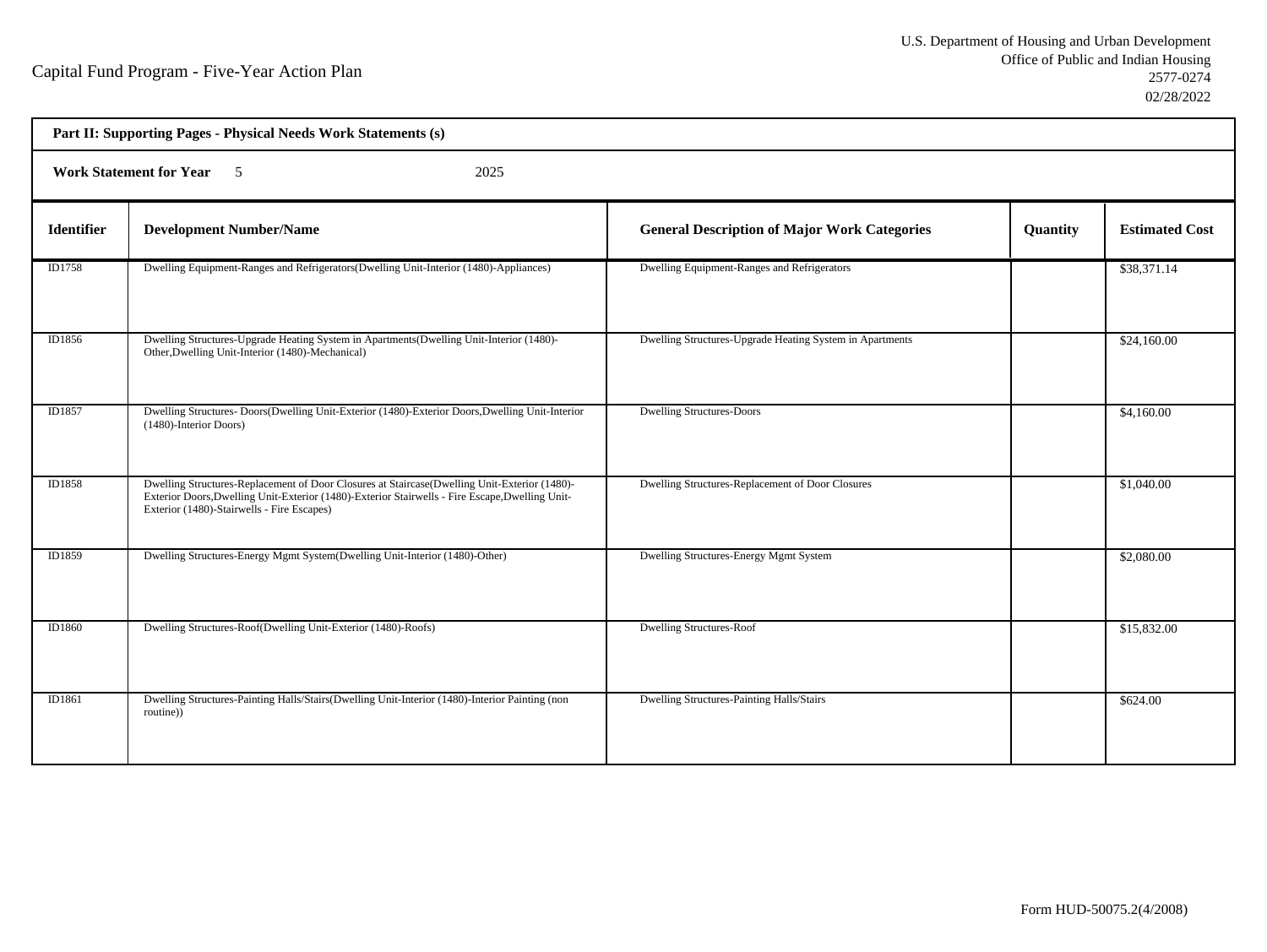| Part II: Supporting Pages - Physical Needs Work Statements (s) |                                                                                                                                       |                                                     |          |                       |  |  |
|----------------------------------------------------------------|---------------------------------------------------------------------------------------------------------------------------------------|-----------------------------------------------------|----------|-----------------------|--|--|
|                                                                | <b>Work Statement for Year 5</b><br>2025                                                                                              |                                                     |          |                       |  |  |
| Identifier                                                     | <b>Development Number/Name</b>                                                                                                        | <b>General Description of Major Work Categories</b> | Quantity | <b>Estimated Cost</b> |  |  |
| ID1862                                                         | Dwelling Structures-Plastering Work Items(Dwelling Unit-Interior (1480)-Other)                                                        | Dwelling Structures-Plastering Work Items           |          | \$1,040.00            |  |  |
| ID1863                                                         | Dwelling Structures-Masonry(Dwelling Unit-Interior (1480)-Other)                                                                      | <b>Dwelling Structures-Masonry</b>                  |          | \$1,040.00            |  |  |
| ID1864                                                         | Dwelling Structures-Painting (Seniors)(Dwelling Unit-Interior (1480)-Interior Painting (non routine))                                 | Dwelling Structures-Painting (Seniors)              |          | \$1,248.00            |  |  |
| ID1865                                                         | Dwelling Structures-Pump Refurb/Zone Control(Dwelling Unit-Interior (1480)-Other, Dwelling Unit-<br>Interior (1480)-Plumbing)         | Dwelling Structures-Pump Refurb/Zone Control        |          | \$749.00              |  |  |
| ID1866                                                         | Dwelling Structures-Interior Steam and Return Line(Dwelling Unit-Interior (1480)-<br>Mechanical, Dwelling Unit-Interior (1480)-Other) | Dwelling Structures-Interior Steam and Return Line  |          | \$832.00              |  |  |
| ID1867                                                         | Dwelling Structures-Interior Sewer Cleaning(Dwelling Unit-Interior (1480)-Other, Dwelling Unit-<br>Interior (1480)-Plumbing)          | Dwelling Structures-Interior Sewer Cleaning         |          | \$333.00              |  |  |
| ID1868                                                         | Dwelling Structures-Utility Monitoring System(Dwelling Unit-Interior (1480)-Other)                                                    | Dwelling Structures-Utility Monitoring System       |          | \$208.00              |  |  |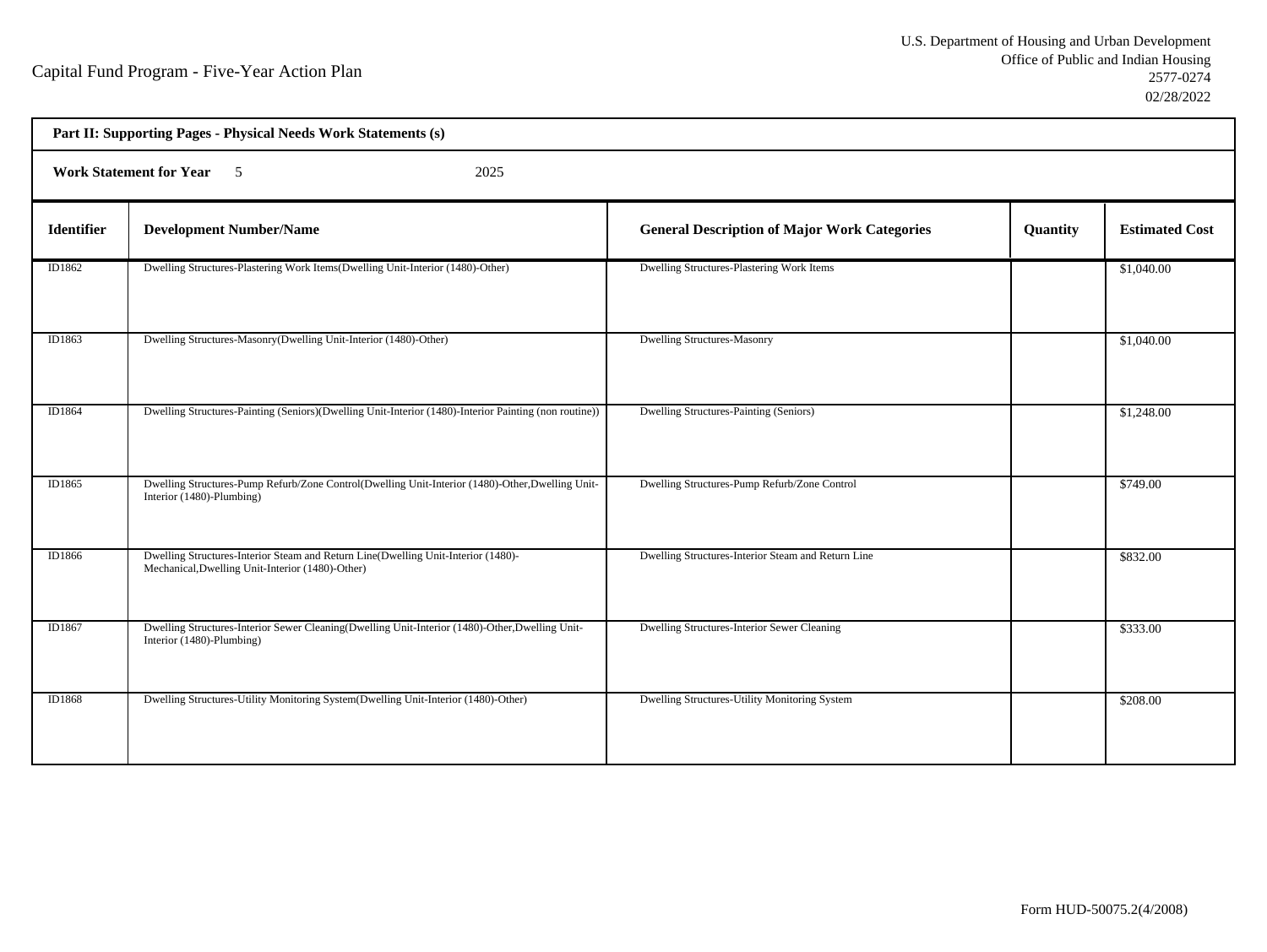| Part II: Supporting Pages - Physical Needs Work Statements (s) |                                                                                                                                                                                                                                                                                                                                                                                                                                                                                                                                       |                                                     |                 |                       |  |
|----------------------------------------------------------------|---------------------------------------------------------------------------------------------------------------------------------------------------------------------------------------------------------------------------------------------------------------------------------------------------------------------------------------------------------------------------------------------------------------------------------------------------------------------------------------------------------------------------------------|-----------------------------------------------------|-----------------|-----------------------|--|
| <b>Work Statement for Year</b> 5<br>2025                       |                                                                                                                                                                                                                                                                                                                                                                                                                                                                                                                                       |                                                     |                 |                       |  |
| <b>Identifier</b>                                              | <b>Development Number/Name</b>                                                                                                                                                                                                                                                                                                                                                                                                                                                                                                        | <b>General Description of Major Work Categories</b> | <b>Quantity</b> | <b>Estimated Cost</b> |  |
| ID1869                                                         | Dwelling Structures-Fire Alarm System Upgrade(Dwelling Unit-Interior (1480)-Other)                                                                                                                                                                                                                                                                                                                                                                                                                                                    | Dwelling Structures-Fire Alarm System Upgrade       |                 | \$5,416.00            |  |
| ID1870                                                         | Dwelling Structures-Bathroom Modernization: Minor(Dwelling Unit-Interior (1480)-Bathroom<br>Counters and Sinks, Dwelling Unit-Interior (1480)-Bathroom Flooring (non cyclical), Dwelling Unit-<br>Interior (1480)-Electrical, Dwelling Unit-Interior (1480)-Flooring (non routine), Dwelling Unit-Interior<br>(1480)-Interior Painting (non routine), Dwelling Unit-Interior (1480)-Mechanical, Dwelling Unit-<br>Interior (1480)-Other, Dwelling Unit-Interior (1480)-Plumbing, Dwelling Unit-Interior (1480)-Tubs and<br>Showers)   | Dwelling Structures-Bathroom Modernization: Minor   |                 | \$5,040.00            |  |
| ID1871                                                         | Dwelling Structures-Pipe Insulation(Dwelling Unit-Interior (1480)-Other, Dwelling Unit-Interior<br>$(1480)$ -Plumbing)                                                                                                                                                                                                                                                                                                                                                                                                                | Dwelling Structures-Pipe Insulation                 |                 | \$832.00              |  |
| ID1872                                                         | Dwelling Structures-Kitchen Cabinets (Dwelling Unit-Interior (1480)-Kitchen Cabinets)                                                                                                                                                                                                                                                                                                                                                                                                                                                 | Dwelling Structures-Kitchen Cabinets                |                 | \$1,475.00            |  |
| ID1873                                                         | Dwelling Structures-Fire Pump Refurbishment(Dwelling Unit-Interior (1480)-Other)                                                                                                                                                                                                                                                                                                                                                                                                                                                      | Dwelling Structures-Fire Pump Refurbishment         |                 | \$624.00              |  |
| ID1874                                                         | Dwelling Structures- Building Structural (Dwelling Unit-Exterior (1480)-Building Slab, Dwelling Unit-<br>Exterior (1480)-Foundations, Dwelling Unit-Exterior (1480)-Other, Dwelling Unit-Exterior (1480)-<br>Siding, Dwelling Unit-Interior (1480)-Interior Doors)                                                                                                                                                                                                                                                                    | Dwelling Structures- Building Structural            |                 | \$35,245.92           |  |
| ID1875                                                         | Dwelling Structures(Dwelling Unit-Exterior (1480)-Building Slab, Dwelling Unit-Exterior (1480)-<br>Columns and Porches, Dwelling Unit-Exterior (1480)-Exterior Lighting, Dwelling Unit-Exterior<br>(1480)-Foundations, Dwelling Unit-Exterior (1480)-Gutters - Downspouts, Dwelling Unit-Exterior<br>(1480)-Other, Dwelling Unit-Exterior (1480)-Roofs, Dwelling Unit-Interior (1480)-Electrical, Dwelling<br>Unit-Interior (1480)-Other, Dwelling Unit-Interior (1480)-Plumbing, Dwelling Unit-Interior (1480)-<br>Tubs and Showers) | <b>Dwelling Structures</b>                          |                 | \$286,805.82          |  |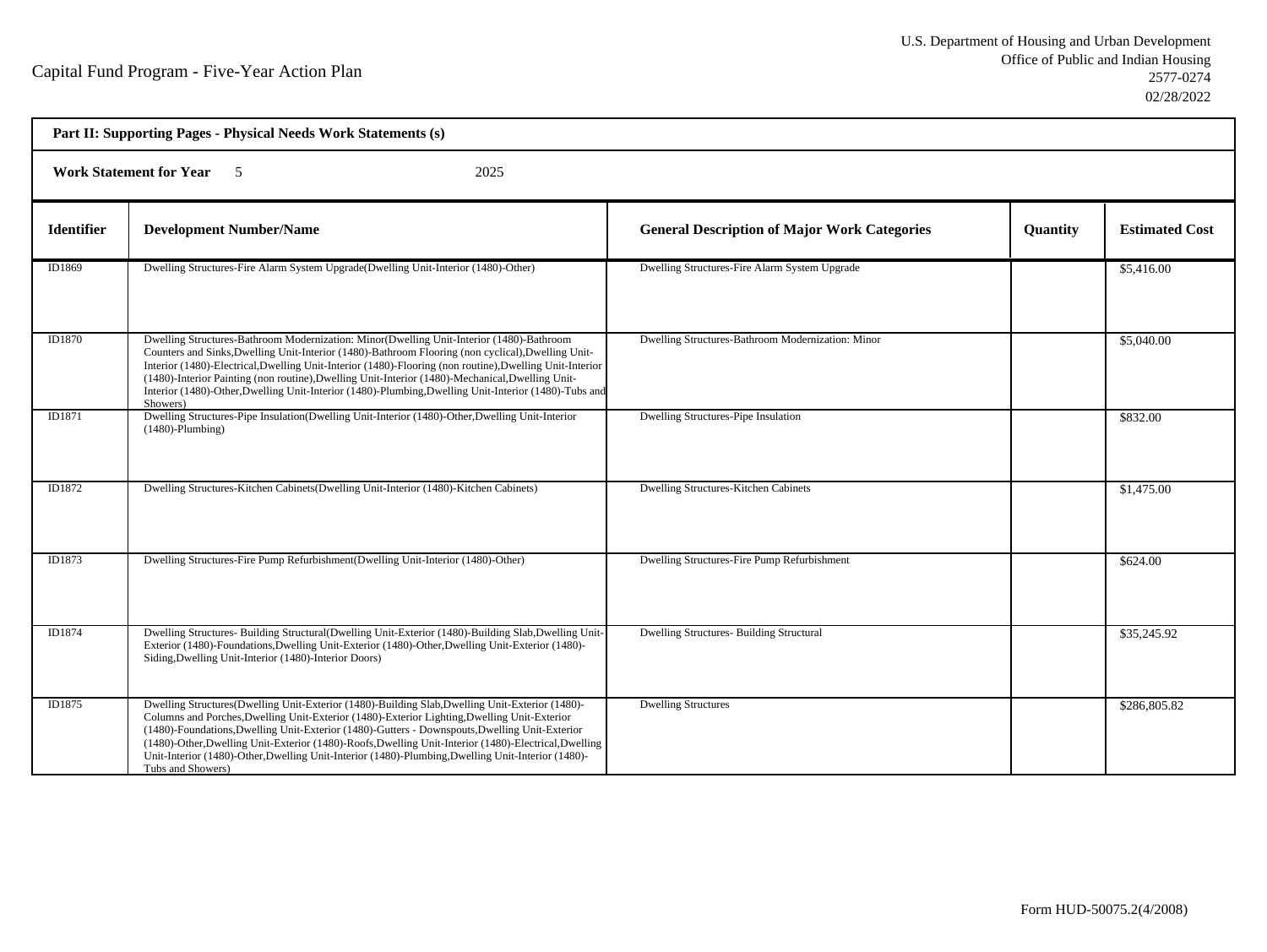| Part II: Supporting Pages - Physical Needs Work Statements (s) |                                                                                                                                                                                                                                                                                                                                                                                                                                                                                                                                                                                                                                                                                 |                                                        |          |                       |
|----------------------------------------------------------------|---------------------------------------------------------------------------------------------------------------------------------------------------------------------------------------------------------------------------------------------------------------------------------------------------------------------------------------------------------------------------------------------------------------------------------------------------------------------------------------------------------------------------------------------------------------------------------------------------------------------------------------------------------------------------------|--------------------------------------------------------|----------|-----------------------|
| <b>Work Statement for Year</b> 5<br>2025                       |                                                                                                                                                                                                                                                                                                                                                                                                                                                                                                                                                                                                                                                                                 |                                                        |          |                       |
| <b>Identifier</b>                                              | <b>Development Number/Name</b>                                                                                                                                                                                                                                                                                                                                                                                                                                                                                                                                                                                                                                                  | <b>General Description of Major Work Categories</b>    | Quantity | <b>Estimated Cost</b> |
| ID1876                                                         | Dwelling Structures-Vacancy Refurbishment(Dwelling Unit-Interior (1480)-Appliances, Dwelling<br>Unit-Interior (1480)-Bathroom Counters and Sinks, Dwelling Unit-Interior (1480)-Bathroom Flooring<br>(non cyclical), Dwelling Unit-Interior (1480)-Commodes, Dwelling Unit-Interior (1480)-<br>Electrical, Dwelling Unit-Interior (1480)-Flooring (non routine), Dwelling Unit-Interior (1480)-Interior<br>Doors, Dwelling Unit-Interior (1480)-Interior Painting (non routine), Dwelling Unit-Interior (1480)-<br>Kitchen Cabinets, Dwelling Unit-Interior (1480)-Kitchen Sinks and Faucets, Dwelling Unit-Interior<br>(1480)-Mechanical, Dwelling Unit-Interior (1480)-Other) | Dwelling Structures-Vacancy Refurbishment              |          | \$25,080.00           |
| ID1877                                                         | Dwelling Structures-Apt Window/Curtainwall Replacement(Dwelling Unit-Exterior (1480)-Building<br>Slab, Dwelling Unit-Exterior (1480)-Exterior Paint and Caulking, Dwelling Unit-Exterior (1480)-<br>Foundations, Dwelling Unit-Exterior (1480)-Other, Dwelling Unit-Exterior (1480)-Siding, Dwelling<br>Unit-Exterior (1480)-Windows, Dwelling Unit-Interior (1480)-Mechanical, Dwelling Unit-Interior<br>$(1480)$ -Other)                                                                                                                                                                                                                                                      | Dwelling Structures-Apt Window/Curtainwall Replacement |          | \$30,005.00           |
|                                                                | DWIGHT STREET HOMES (NJ009000010)                                                                                                                                                                                                                                                                                                                                                                                                                                                                                                                                                                                                                                               |                                                        |          | \$27,449.96           |
| ID1676                                                         | Operations (Operations (1406))                                                                                                                                                                                                                                                                                                                                                                                                                                                                                                                                                                                                                                                  | Operations                                             |          | \$18,547.27           |
| ID1686                                                         | Management Improvements (Management Improvement (1408)-Security Improvements (not police or<br>guard-non-physical), Management Improvement (1408)-Staff Training, Management Improvement<br>(1408)-System Improvements)                                                                                                                                                                                                                                                                                                                                                                                                                                                         | <b>Management Improvements</b>                         |          | \$1,483.78            |
| ID1694                                                         | Administrative Costs(Administration (1410)-Salaries)                                                                                                                                                                                                                                                                                                                                                                                                                                                                                                                                                                                                                            | <b>Administrative Costs</b>                            |          | \$7,418.91            |
|                                                                | THOMAS STEWART APTS (NJ009000016)                                                                                                                                                                                                                                                                                                                                                                                                                                                                                                                                                                                                                                               |                                                        |          | \$1,010,308.76        |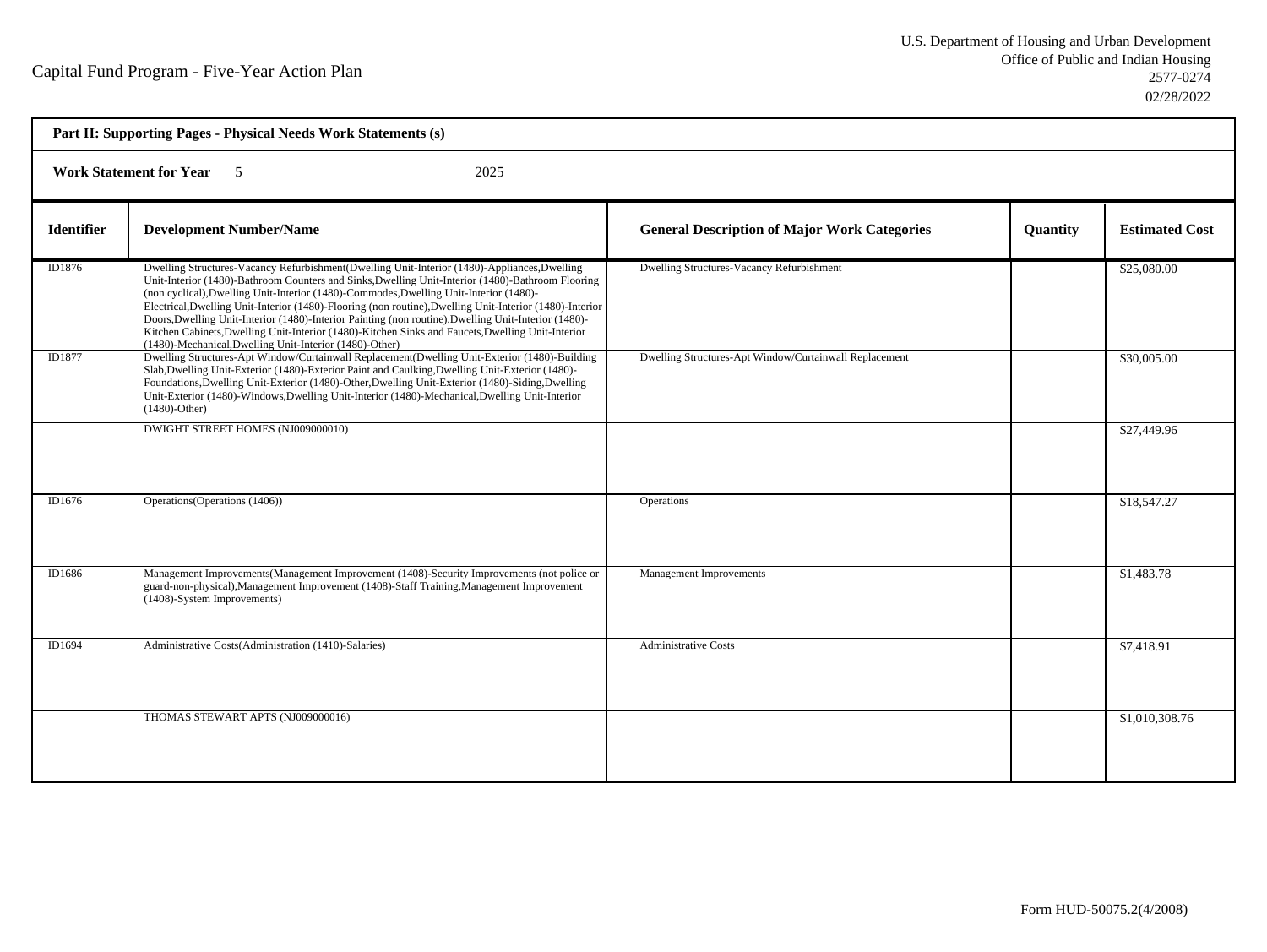| Part II: Supporting Pages - Physical Needs Work Statements (s) |                                                                                                                                                                                                                                                                          |                                                     |          |                       |  |  |
|----------------------------------------------------------------|--------------------------------------------------------------------------------------------------------------------------------------------------------------------------------------------------------------------------------------------------------------------------|-----------------------------------------------------|----------|-----------------------|--|--|
|                                                                | Work Statement for Year 5<br>2025                                                                                                                                                                                                                                        |                                                     |          |                       |  |  |
| Identifier                                                     | <b>Development Number/Name</b>                                                                                                                                                                                                                                           | <b>General Description of Major Work Categories</b> | Quantity | <b>Estimated Cost</b> |  |  |
| ID1677                                                         | Operations (Operations (1406))                                                                                                                                                                                                                                           | Operations                                          |          | \$315,303.61          |  |  |
| ID1687                                                         | Management Improvements (Management Improvement (1408)-Security Improvements (not police or<br>guard-non-physical), Management Improvement (1408)-Staff Training, Management Improvement<br>(1408)-System Improvements)                                                  | Management Improvements                             |          | \$14,837.82           |  |  |
| ID1695                                                         | Administrative Costs(Administration (1410)-Salaries)                                                                                                                                                                                                                     | <b>Administrative Costs</b>                         |          | \$59,351.27           |  |  |
| ID1703                                                         | CFFP Debt Service(Bond Debt Obligation (9001))                                                                                                                                                                                                                           | <b>CFFP Debt Service</b>                            |          | \$31,164.05           |  |  |
| ID1709                                                         | A&E Fees (As needed)(Contract Administration (1480)-Other Fees and Costs)                                                                                                                                                                                                | A&E Fees-Fees and Costs                             |          | \$101,156.74          |  |  |
| ID1738                                                         | Site Improvements-Signage(Dwelling Unit-Site Work (1480)-Other, Dwelling Unit-Site Work (1480)-<br>Signage)                                                                                                                                                              | Site Improvements-Signage                           |          | \$23.00               |  |  |
| ID1739                                                         | Site Improvements(Non-Dwelling Site Work (1480)-Asphalt - Concrete - Paving, Non-Dwelling Site<br>Work (1480)-Curb and Gutter, Non-Dwelling Site Work (1480)-Dumpster and Enclosures, Non-<br>Dwelling Site Work (1480)-Fencing, Non-Dwelling Site Work (1480)-Lighting) | Site Improvements                                   |          | \$29,572.31           |  |  |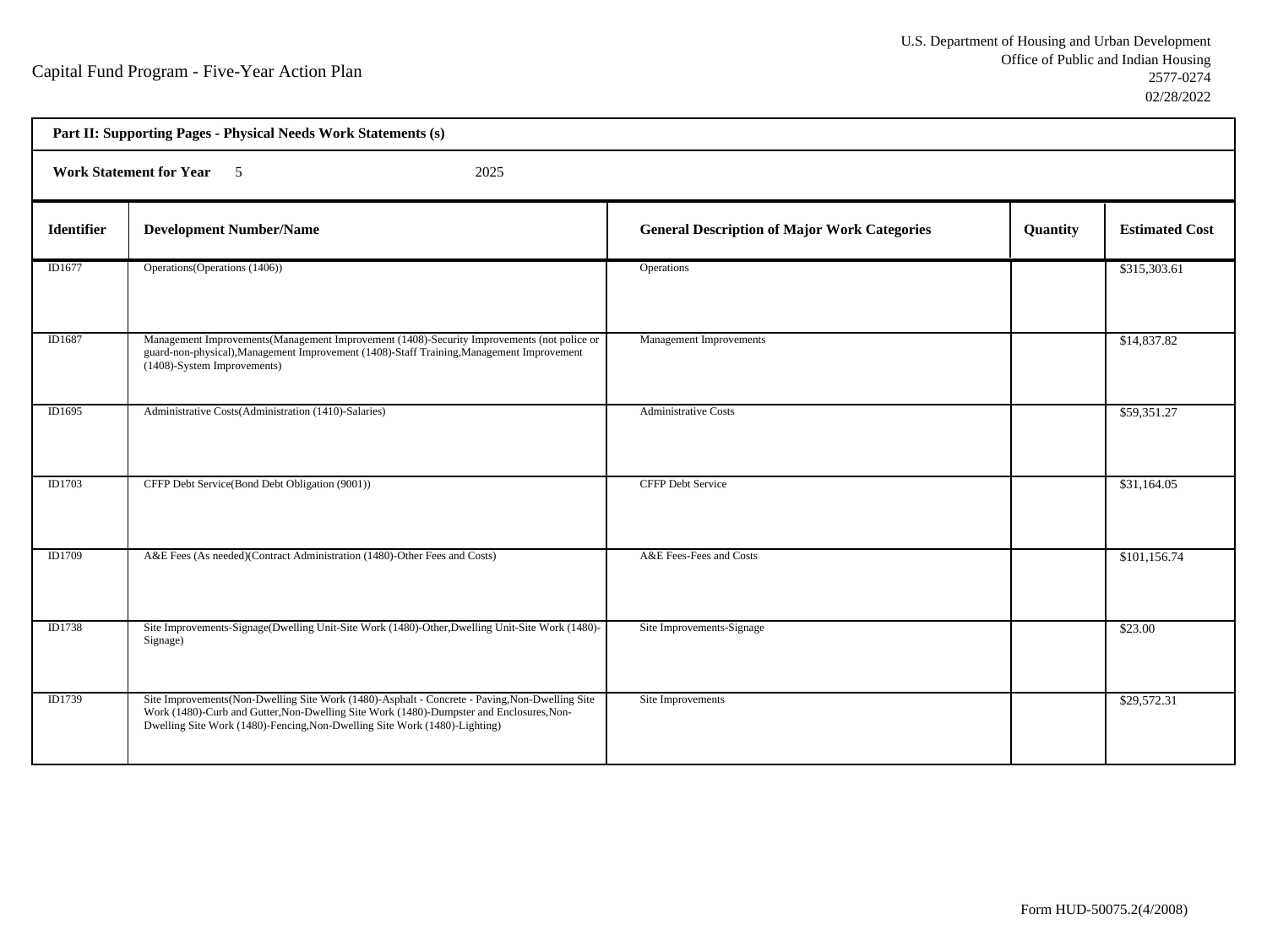| Part II: Supporting Pages - Physical Needs Work Statements (s) |                                                                                                                                                                                                                                                                                                                                                                                                                                                                                                                                                                                                                                                                                                                                                                                                                                                                                                                                                                                                                                                                                                                                            |                                                     |          |                       |  |  |
|----------------------------------------------------------------|--------------------------------------------------------------------------------------------------------------------------------------------------------------------------------------------------------------------------------------------------------------------------------------------------------------------------------------------------------------------------------------------------------------------------------------------------------------------------------------------------------------------------------------------------------------------------------------------------------------------------------------------------------------------------------------------------------------------------------------------------------------------------------------------------------------------------------------------------------------------------------------------------------------------------------------------------------------------------------------------------------------------------------------------------------------------------------------------------------------------------------------------|-----------------------------------------------------|----------|-----------------------|--|--|
|                                                                | <b>Work Statement for Year</b> 5<br>2025                                                                                                                                                                                                                                                                                                                                                                                                                                                                                                                                                                                                                                                                                                                                                                                                                                                                                                                                                                                                                                                                                                   |                                                     |          |                       |  |  |
| <b>Identifier</b>                                              | <b>Development Number/Name</b>                                                                                                                                                                                                                                                                                                                                                                                                                                                                                                                                                                                                                                                                                                                                                                                                                                                                                                                                                                                                                                                                                                             | <b>General Description of Major Work Categories</b> | Quantity | <b>Estimated Cost</b> |  |  |
| ID1759                                                         | Non-Dwelling Equipment-Upgrade Cameras(Non-Dwelling Equipment-Expendable/Non-Expendable<br>$(1480)$ -Other)                                                                                                                                                                                                                                                                                                                                                                                                                                                                                                                                                                                                                                                                                                                                                                                                                                                                                                                                                                                                                                | Non-Dwelling Equipment-Upgrade Cameras              |          | \$10,552.53           |  |  |
| ID1760                                                         | Non-Dwelling Equipment-Compactor System Refurb(Non-Dwelling Equipment-Expendable/Non-<br>Expendable (1480)-Other)                                                                                                                                                                                                                                                                                                                                                                                                                                                                                                                                                                                                                                                                                                                                                                                                                                                                                                                                                                                                                          | Non-Dwelling Equipment-Compactor System Refurb      |          | \$5,107.16            |  |  |
| ID1761                                                         | Non-Dwelling Structure(Non-Dwelling Construction - Mechanical (1480)-Central Boiler, Non-<br>Dwelling Construction - Mechanical (1480)-Central Chiller, Non-Dwelling Construction - Mechanical<br>(1480)-Cooling Equipment - Systems, Non-Dwelling Construction - Mechanical (1480)-Electric<br>Distribution, Non-Dwelling Construction - Mechanical (1480)-Elevator, Non-Dwelling Construction -<br>Mechanical (1480)-Fire Suppression System, Non-Dwelling Construction - Mechanical (1480)-<br>Generator, Non-Dwelling Construction - Mechanical (1480)-Heating Equipment - System, Non-<br>Dwelling Construction - Mechanical (1480)-Hot Water Heaters, Non-Dwelling Construction -<br>Mechanical (1480)-Other, Non-Dwelling Construction - Mechanical (1480)-Security - Fire Alarm, Non-<br>Dwelling Construction - Mechanical (1480)-Smoke/Fire Detection, Non-Dwelling Construction -<br>Mechanical (1480)-Trash Compactor, Non-Dwelling Construction - Mechanical (1480)-Unit Sub-<br>panels, Non-Dwelling Construction - Mechanical (1480)-Water Distribution, Non-Dwelling Equipment-<br>Expendable/Non-Expendable (1480)-Other) | Non-Dwelling Structure                              |          | \$50,000.00           |  |  |
| ID1762                                                         | Dwelling Equipment-Ranges and Refrigerators (Dwelling Unit-Interior (1480)-Appliances)                                                                                                                                                                                                                                                                                                                                                                                                                                                                                                                                                                                                                                                                                                                                                                                                                                                                                                                                                                                                                                                     | Dwelling Equipment-Ranges and Refrigerators         |          | \$38,371.14           |  |  |
| ID1879                                                         | Dwelling Structures- Exterior Funiture(Dwelling Unit-Exterior (1480)-Other)                                                                                                                                                                                                                                                                                                                                                                                                                                                                                                                                                                                                                                                                                                                                                                                                                                                                                                                                                                                                                                                                | <b>Dwelling Structures-Exterior Funiture</b>        |          | \$5,067.00            |  |  |
| ID1880                                                         | Dwelling Structures-Tuck pointing(Dwelling Unit-Exterior (1480)-Tuck-Pointing)                                                                                                                                                                                                                                                                                                                                                                                                                                                                                                                                                                                                                                                                                                                                                                                                                                                                                                                                                                                                                                                             | Dwelling Structures-Tuck pointing                   |          | \$2,222.00            |  |  |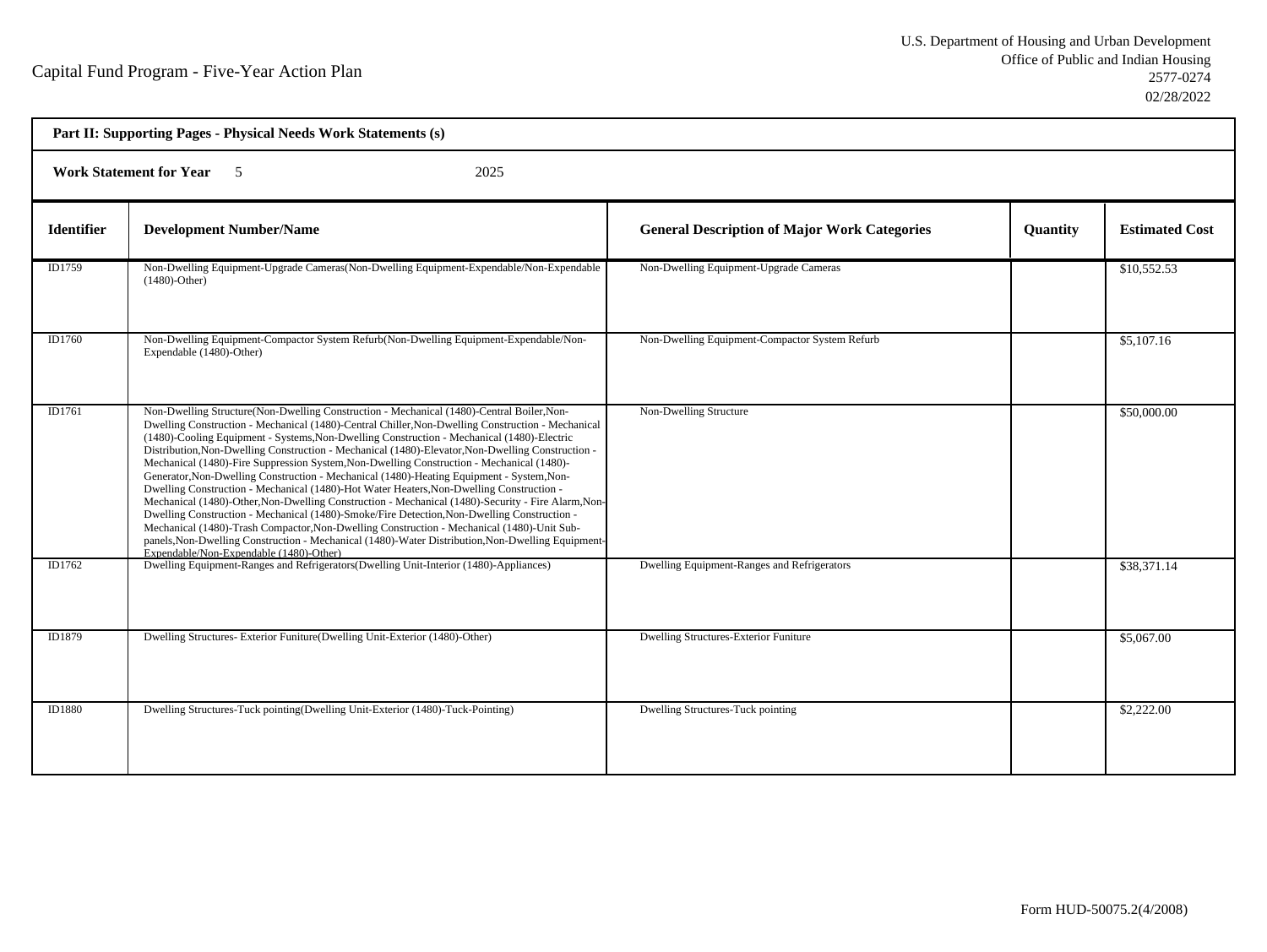| Part II: Supporting Pages - Physical Needs Work Statements (s) |                                                                                                      |                                                     |          |                       |  |  |
|----------------------------------------------------------------|------------------------------------------------------------------------------------------------------|-----------------------------------------------------|----------|-----------------------|--|--|
|                                                                | Work Statement for Year 5<br>2025                                                                    |                                                     |          |                       |  |  |
| <b>Identifier</b>                                              | <b>Development Number/Name</b>                                                                       | <b>General Description of Major Work Categories</b> | Quantity | <b>Estimated Cost</b> |  |  |
| ID1882                                                         | Dwelling Structures-Energy Mgmt System(Dwelling Unit-Interior (1480)-Other)                          | Dwelling Structures-Energy Mgmt System              |          | \$5,133.00            |  |  |
| ID1883                                                         | Dwelling Structures-Masonry(Dwelling Unit-Interior (1480)-Other)                                     | <b>Dwelling Structures-Masonry</b>                  |          | \$5,022.00            |  |  |
| ID1884                                                         | Dwelling Structures-Kitchen Cabinets(Dwelling Unit-Interior (1480)-Kitchen Cabinets)                 | Dwelling Structures-Kitchen Cabinets                |          | \$10,222.00           |  |  |
| ID1885                                                         | Dwelling Structures-Replace Carpet in Hallway/Lobby(Dwelling Unit-Interior (1480)-Other)             | Dwelling Structures-Replace Carpet in Hallway/Lobby |          | \$2,170.00            |  |  |
| ID1886                                                         | Dwelling Structures-Roof(Dwelling Unit-Exterior (1480)-Roofs)                                        | <b>Dwelling Structures-Roof</b>                     |          | \$15,044.00           |  |  |
| ID1887                                                         | Dwelling Structures-Paint Halls/Stair(Dwelling Unit-Interior (1480)-Interior Painting (non routine)) | Dwelling Structures-Paint Halls/Stair               |          | \$2,044.00            |  |  |
| <b>ID1888</b>                                                  | Dwelling Structures-Plastering Work Items(Dwelling Unit-Interior (1480)-Other)                       | Dwelling Structures-Plastering Work Items           |          | \$3,022.00            |  |  |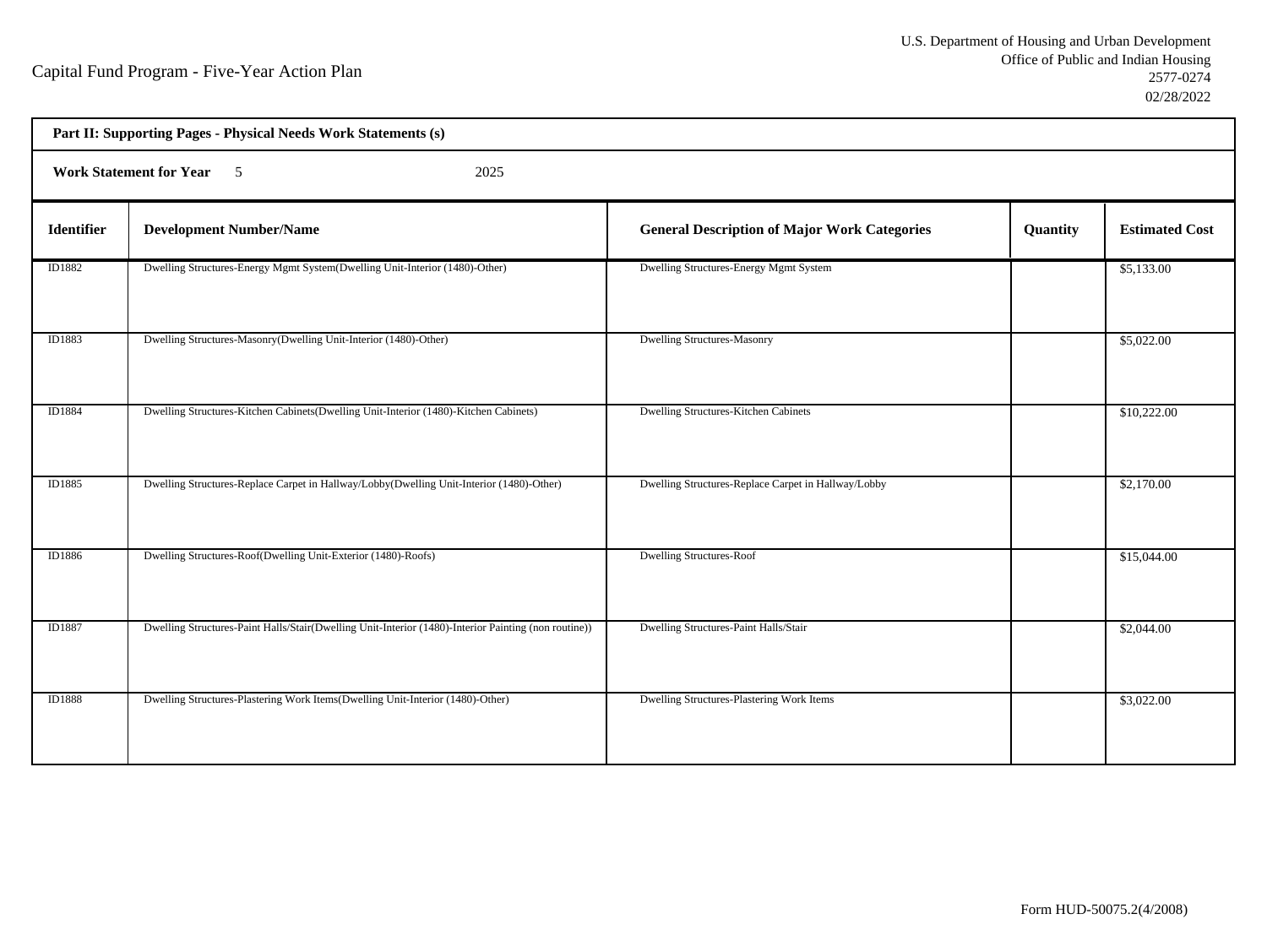| Part II: Supporting Pages - Physical Needs Work Statements (s) |                                                                                                                                                                                                                                                                                                                                                                                                                                                                                                                                                                                                                                                                                 |                                                     |                 |                       |  |  |
|----------------------------------------------------------------|---------------------------------------------------------------------------------------------------------------------------------------------------------------------------------------------------------------------------------------------------------------------------------------------------------------------------------------------------------------------------------------------------------------------------------------------------------------------------------------------------------------------------------------------------------------------------------------------------------------------------------------------------------------------------------|-----------------------------------------------------|-----------------|-----------------------|--|--|
|                                                                | <b>Work Statement for Year 5</b><br>2025                                                                                                                                                                                                                                                                                                                                                                                                                                                                                                                                                                                                                                        |                                                     |                 |                       |  |  |
| <b>Identifier</b>                                              | <b>Development Number/Name</b>                                                                                                                                                                                                                                                                                                                                                                                                                                                                                                                                                                                                                                                  | <b>General Description of Major Work Categories</b> | <b>Quantity</b> | <b>Estimated Cost</b> |  |  |
| ID1889                                                         | Dwelling Structures-Apartment Painting (Dwelling Unit-Interior (1480)-Interior Painting (non routine))                                                                                                                                                                                                                                                                                                                                                                                                                                                                                                                                                                          | Dwelling Structures-Apartment Painting              |                 | \$2,116.00            |  |  |
| ID1890                                                         | Dwelling Structures-Heating/Boiler Refurbishing(Dwelling Unit-Interior (1480)-Mechanical,Dwelling<br>Unit-Interior (1480)-Other)                                                                                                                                                                                                                                                                                                                                                                                                                                                                                                                                                | Dwelling Structures-Heating/Boiler Refurbishing     |                 | \$10,026.00           |  |  |
| ID1891                                                         | Dwelling Structures-Vacancy Refurbishment(Dwelling Unit-Interior (1480)-Appliances, Dwelling<br>Unit-Interior (1480)-Bathroom Counters and Sinks, Dwelling Unit-Interior (1480)-Bathroom Flooring<br>(non cyclical), Dwelling Unit-Interior (1480)-Commodes, Dwelling Unit-Interior (1480)-<br>Electrical, Dwelling Unit-Interior (1480)-Flooring (non routine), Dwelling Unit-Interior (1480)-Interior<br>Doors, Dwelling Unit-Interior (1480)-Interior Painting (non routine), Dwelling Unit-Interior (1480)-<br>Kitchen Cabinets, Dwelling Unit-Interior (1480)-Kitchen Sinks and Faucets, Dwelling Unit-Interior<br>(1480)-Mechanical, Dwelling Unit-Interior (1480)-Other) | Dwelling Structures-Vacancy Refurbishment           |                 | \$105,000.00          |  |  |
| ID1892                                                         | Dwelling Structures(Dwelling Unit-Exterior (1480)-Building Slab, Dwelling Unit-Exterior (1480)-<br>Columns and Porches, Dwelling Unit-Exterior (1480)-Exterior Lighting, Dwelling Unit-Exterior<br>(1480)-Foundations, Dwelling Unit-Exterior (1480)-Gutters - Downspouts, Dwelling Unit-Exterior<br>(1480)-Other, Dwelling Unit-Exterior (1480)-Tuck-Pointing, Dwelling Unit-Interior (1480)-<br>Electrical, Dwelling Unit-Interior (1480)-Other, Dwelling Unit-Interior (1480)-Plumbing, Dwelling<br>Unit-Interior (1480)-Tubs and Showers)                                                                                                                                   | <b>Dwelling Structures</b>                          |                 | \$187,781.13          |  |  |
|                                                                | <b>BOOKER T WASHINGTON APTS (NJ009000003)</b>                                                                                                                                                                                                                                                                                                                                                                                                                                                                                                                                                                                                                                   |                                                     |                 | \$1,192,637.57        |  |  |
| ID1678                                                         | Operations (Operations (1406))                                                                                                                                                                                                                                                                                                                                                                                                                                                                                                                                                                                                                                                  | Operations                                          |                 | \$166,925.44          |  |  |
| ID1680                                                         | Management Improvements (Management Improvement (1408)-Security Improvements (not police or<br>guard-non-physical), Management Improvement (1408)-Staff Training, Management Improvement<br>(1408)-System Improvements)                                                                                                                                                                                                                                                                                                                                                                                                                                                         | <b>Management Improvements</b>                      |                 | \$20,772.94           |  |  |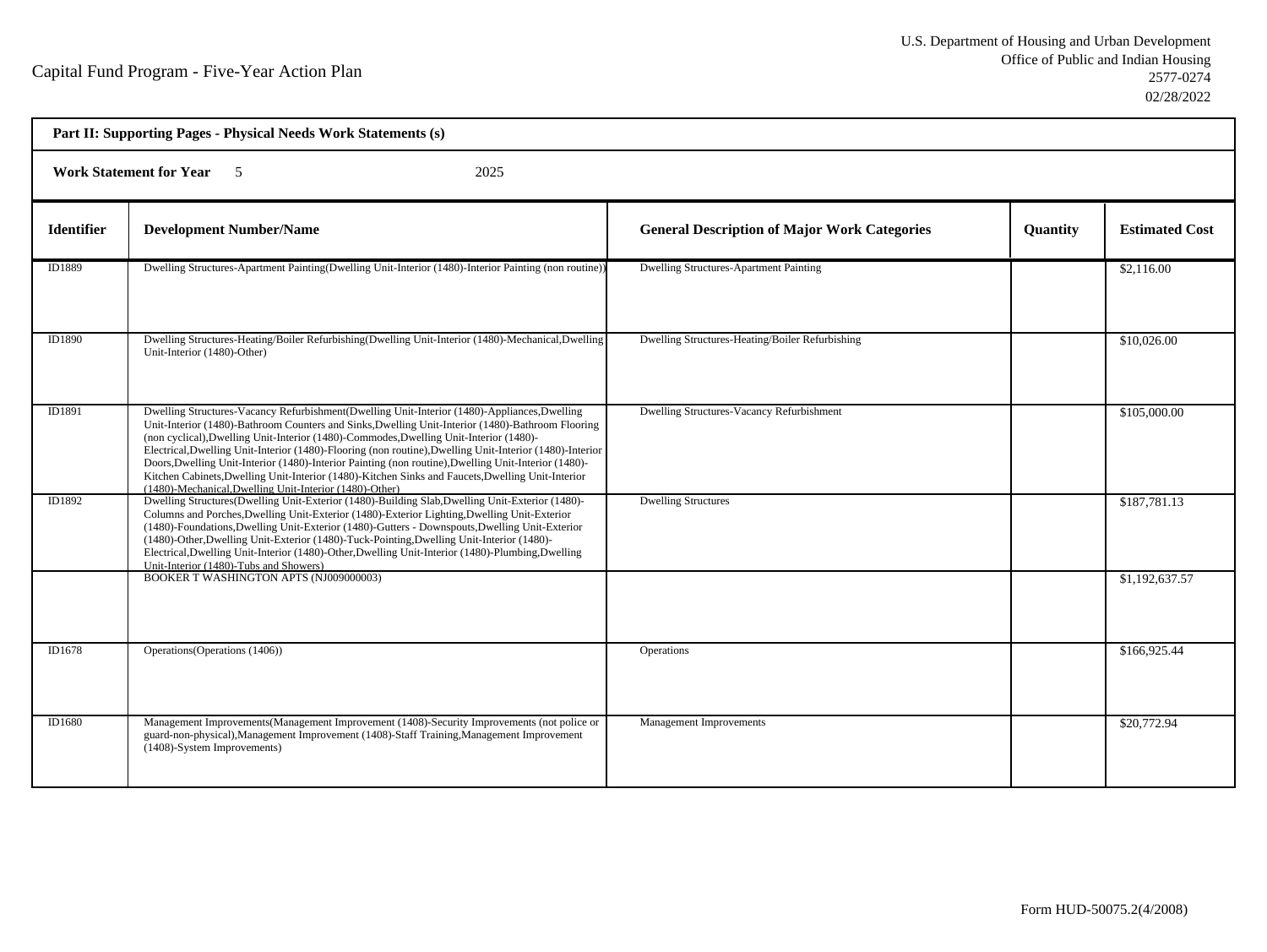| Part II: Supporting Pages - Physical Needs Work Statements (s) |                                                                                                                                                                                                                                                                                |                                                         |          |                       |  |  |
|----------------------------------------------------------------|--------------------------------------------------------------------------------------------------------------------------------------------------------------------------------------------------------------------------------------------------------------------------------|---------------------------------------------------------|----------|-----------------------|--|--|
|                                                                | Work Statement for Year 5<br>2025                                                                                                                                                                                                                                              |                                                         |          |                       |  |  |
| <b>Identifier</b>                                              | <b>Development Number/Name</b>                                                                                                                                                                                                                                                 | <b>General Description of Major Work Categories</b>     | Quantity | <b>Estimated Cost</b> |  |  |
| ID1689                                                         | Administrative Costs(Administration (1410)-Salaries)                                                                                                                                                                                                                           | <b>Administrative Costs</b>                             |          | \$126,121.44          |  |  |
| ID1698                                                         | CFFP Debt Service(Bond Debt Obligation (9001))                                                                                                                                                                                                                                 | <b>CFFP Debt Service</b>                                |          | \$194,775.42          |  |  |
| ID1705                                                         | A&E Fees (As needed)(Contract Administration (1480)-Other Fees and Costs)                                                                                                                                                                                                      | A&E Fees-Fees and Costs                                 |          | \$197,255.64          |  |  |
| ID1716                                                         | Site Improvements(Non-Dwelling Site Work (1480)-Asphalt - Concrete - Paving, Non-Dwelling Site<br>Work (1480)-Curb and Gutter, Non-Dwelling Site Work (1480)-Dumpster and Enclosures, Non-<br>Dwelling Site Work (1480)-Fencing, Non-Dwelling Site Work (1480)-Storm Drainage) | Site Improvements                                       |          | \$3,375.16            |  |  |
| ID1717                                                         | Site Improvements-Steam/Return(Non-Dwelling Site Work (1480)-Site Utilities)                                                                                                                                                                                                   | Site Improvements-Steam/Return                          |          | \$993.00              |  |  |
| ID1718                                                         | Site Improvements-Sidewalk Replacement(Non-Dwelling Site Work (1480)-Asphalt - Concrete -<br>Paving, Non-Dwelling Site Work (1480)-Curb and Gutter)                                                                                                                            | Site Improvements-Sidewalk Replacement                  |          | \$2,473.00            |  |  |
| ID1719                                                         | Site Improvements-Sewer Pipeline Replacement Bldgs 2 &3(Dwelling Unit-Site Work (1480)-Sewer<br>Lines - Mains)                                                                                                                                                                 | Site Improvements-Sewer Pipeline Replacement Bldgs 2 &3 |          | \$5,975.00            |  |  |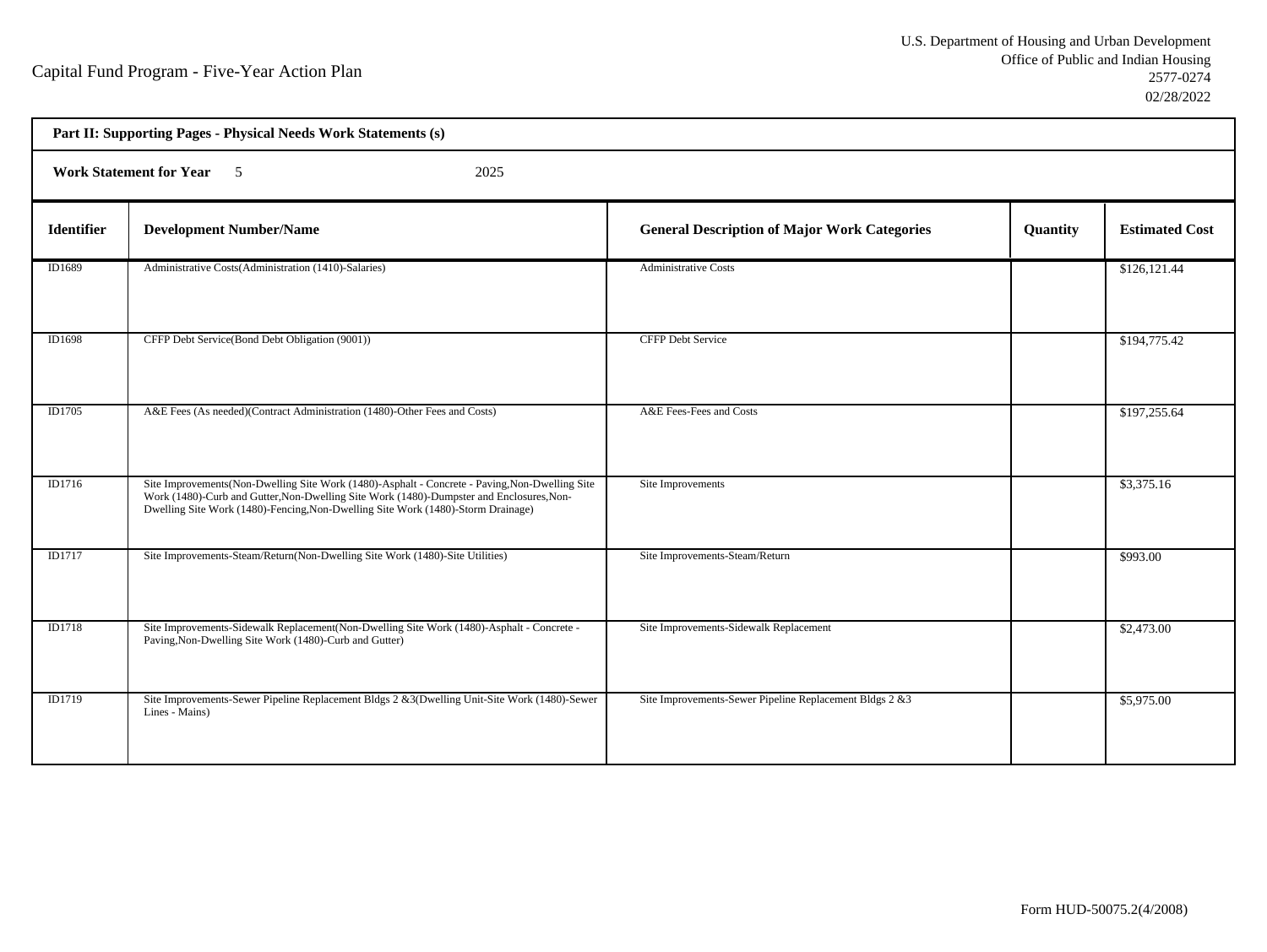| Part II: Supporting Pages - Physical Needs Work Statements (s) |                                                                                                                                                                                                                                                                                                                                                                                                                                                                                                                                                                                                                                                                                                                                                                                                                                                                                                                                                                                                                                                                                                                                           |                                                     |          |                       |
|----------------------------------------------------------------|-------------------------------------------------------------------------------------------------------------------------------------------------------------------------------------------------------------------------------------------------------------------------------------------------------------------------------------------------------------------------------------------------------------------------------------------------------------------------------------------------------------------------------------------------------------------------------------------------------------------------------------------------------------------------------------------------------------------------------------------------------------------------------------------------------------------------------------------------------------------------------------------------------------------------------------------------------------------------------------------------------------------------------------------------------------------------------------------------------------------------------------------|-----------------------------------------------------|----------|-----------------------|
| <b>Work Statement for Year</b> 5<br>2025                       |                                                                                                                                                                                                                                                                                                                                                                                                                                                                                                                                                                                                                                                                                                                                                                                                                                                                                                                                                                                                                                                                                                                                           |                                                     |          |                       |
| <b>Identifier</b>                                              | <b>Development Number/Name</b>                                                                                                                                                                                                                                                                                                                                                                                                                                                                                                                                                                                                                                                                                                                                                                                                                                                                                                                                                                                                                                                                                                            | <b>General Description of Major Work Categories</b> | Quantity | <b>Estimated Cost</b> |
| ID1720                                                         | Site Improvements-Exterior Security Lighting(Non-Dwelling Site Work (1480)-Lighting)                                                                                                                                                                                                                                                                                                                                                                                                                                                                                                                                                                                                                                                                                                                                                                                                                                                                                                                                                                                                                                                      | Site Improvements-Exterior Security Lighting        |          | \$1,978.00            |
| ID1721                                                         | Site Improvements-Fence(Non-Dwelling Site Work (1480)-Fencing)                                                                                                                                                                                                                                                                                                                                                                                                                                                                                                                                                                                                                                                                                                                                                                                                                                                                                                                                                                                                                                                                            | Site Improvements-Fence                             |          | \$990.00              |
| ID1743                                                         | Dwelling Equipment-Ranges and Refrigerators (Dwelling Unit-Interior (1480)-Appliances)                                                                                                                                                                                                                                                                                                                                                                                                                                                                                                                                                                                                                                                                                                                                                                                                                                                                                                                                                                                                                                                    | Dwelling Equipment-Ranges and Refrigerators         |          | \$63,951.90           |
| ID1744                                                         | Non-Dwelling Equipment-Security Cameras (Non-Dwelling Equipment-Expendable/Non-Expendable<br>$(1480)$ -Other)                                                                                                                                                                                                                                                                                                                                                                                                                                                                                                                                                                                                                                                                                                                                                                                                                                                                                                                                                                                                                             | Non-Dwelling Equipment-Security Cameras             |          | \$15,659.69           |
| ID1745                                                         | Non-Dwelling Structure(Non-Dwelling Construction - Mechanical (1480)-Central Chiller, Non-<br>Dwelling Construction - Mechanical (1480)-Cooling Equipment - Systems, Non-Dwelling<br>Construction - Mechanical (1480)-Electric Distribution, Non-Dwelling Construction - Mechanical<br>(1480)-Elevator, Non-Dwelling Construction - Mechanical (1480)-Fire Suppression System, Non-<br>Dwelling Construction - Mechanical (1480)-Generator, Non-Dwelling Construction - Mechanical<br>(1480)-Heating Equipment - System, Non-Dwelling Construction - Mechanical (1480)-Hot Water<br>Heaters, Non-Dwelling Construction - Mechanical (1480)-Other, Non-Dwelling Construction -<br>Mechanical (1480)-Security - Fire Alarm, Non-Dwelling Construction - Mechanical (1480)-<br>Smoke/Fire Detection, Non-Dwelling Construction - Mechanical (1480)-Trash Compactor, Non-<br>Dwelling Construction - Mechanical (1480)-Unit Sub-panels, Non-Dwelling Construction - Mechanical<br>(1480)-Water Distribution, Non-Dwelling Equipment-Expendable/Non-Expendable (1480)-Other, Non-<br>Dwelling Construction - Mechanical (1480)-Central Boiler) | Non-Dwelling Structure                              |          | \$60,179.78           |
| ID1783                                                         | Dwelling Structures-Stair Treads/Hall Tiles(Dwelling Unit-Exterior (1480)-Stairwells - Fire Escapes)                                                                                                                                                                                                                                                                                                                                                                                                                                                                                                                                                                                                                                                                                                                                                                                                                                                                                                                                                                                                                                      | Dwelling Structures-Stair Treads/Hall Tiles         |          | \$4,947.00            |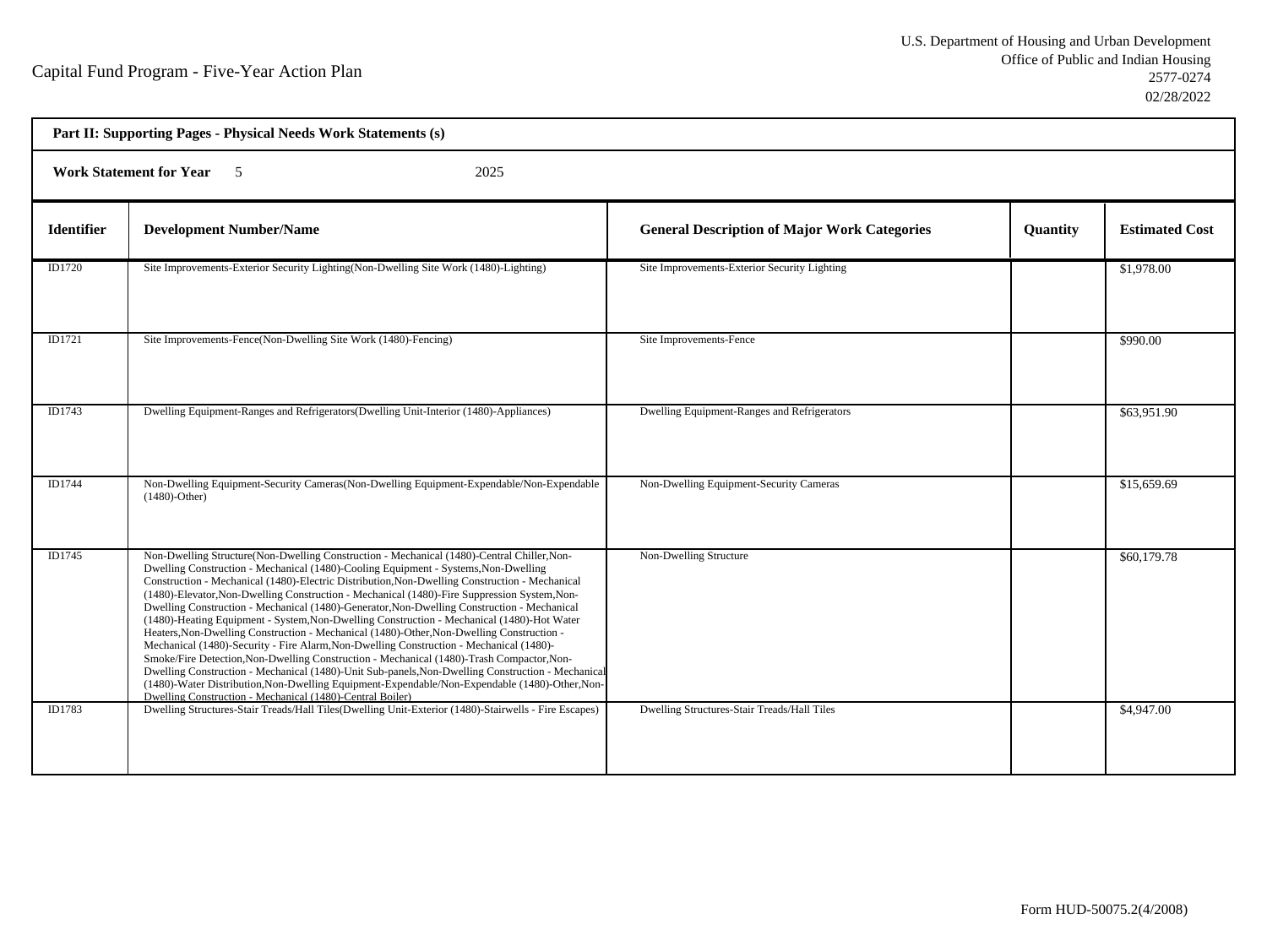| Part II: Supporting Pages - Physical Needs Work Statements (s) |                                                                                                                                                                                                                                                                                                                                                                                                                                                                                                                                                                                                                                                                                 |                                                     |                 |                       |  |
|----------------------------------------------------------------|---------------------------------------------------------------------------------------------------------------------------------------------------------------------------------------------------------------------------------------------------------------------------------------------------------------------------------------------------------------------------------------------------------------------------------------------------------------------------------------------------------------------------------------------------------------------------------------------------------------------------------------------------------------------------------|-----------------------------------------------------|-----------------|-----------------------|--|
|                                                                | <b>Work Statement for Year</b> 5<br>2025                                                                                                                                                                                                                                                                                                                                                                                                                                                                                                                                                                                                                                        |                                                     |                 |                       |  |
| <b>Identifier</b>                                              | <b>Development Number/Name</b>                                                                                                                                                                                                                                                                                                                                                                                                                                                                                                                                                                                                                                                  | <b>General Description of Major Work Categories</b> | <b>Quantity</b> | <b>Estimated Cost</b> |  |
| ID1784                                                         | Dwelling Structures-Energy Mgmt System(Dwelling Unit-Interior (1480)-Other)                                                                                                                                                                                                                                                                                                                                                                                                                                                                                                                                                                                                     | Dwelling Structures-Energy Mgmt System              |                 | \$6,295.00            |  |
| ID1785                                                         | Dwelling Structures-Roof/Tuck pointing(Dwelling Unit-Exterior (1480)-Roofs)                                                                                                                                                                                                                                                                                                                                                                                                                                                                                                                                                                                                     | Dwelling Structures-Roof/Tuck pointing              |                 | \$1,978.00            |  |
| ID1786                                                         | Dwelling Structures-Doors(Dwelling Unit-Exterior (1480)-Exterior Doors, Dwelling Unit-Interior<br>(1480)-Interior Doors)                                                                                                                                                                                                                                                                                                                                                                                                                                                                                                                                                        | <b>Dwelling Structures-Doors</b>                    |                 | \$1,978.00            |  |
| ID1787                                                         | Dwelling Structures-Vacancy Refurbishment(Dwelling Unit-Interior (1480)-Appliances, Dwelling<br>Unit-Interior (1480)-Bathroom Counters and Sinks, Dwelling Unit-Interior (1480)-Bathroom Flooring<br>(non cyclical), Dwelling Unit-Interior (1480)-Commodes, Dwelling Unit-Interior (1480)-<br>Electrical, Dwelling Unit-Interior (1480)-Flooring (non routine), Dwelling Unit-Interior (1480)-Interior<br>Doors, Dwelling Unit-Interior (1480)-Interior Painting (non routine), Dwelling Unit-Interior (1480)-<br>Kitchen Cabinets, Dwelling Unit-Interior (1480)-Kitchen Sinks and Faucets, Dwelling Unit-Interior<br>(1480)-Mechanical, Dwelling Unit-Interior (1480)-Other) | Dwelling Structures-Vacancy Refurbishment           |                 | \$14,346.00           |  |
| ID1788                                                         | Dwelling Structures-Painting Halls/Stairs(Dwelling Unit-Interior (1480)-Interior Painting (non<br>routine))                                                                                                                                                                                                                                                                                                                                                                                                                                                                                                                                                                     | <b>Dwelling Structures-Painting Halls/Stairs</b>    |                 | \$2,473.00            |  |
| ID1789                                                         | Dwelling Structures-Plastering Work Items(Dwelling Unit-Interior (1480)-Other)                                                                                                                                                                                                                                                                                                                                                                                                                                                                                                                                                                                                  | Dwelling Structures-Plastering Work Items           |                 | \$2,473.00            |  |
| ID1790                                                         | Dwelling Structures-Masonry(Dwelling Unit-Interior (1480)-Other)                                                                                                                                                                                                                                                                                                                                                                                                                                                                                                                                                                                                                | <b>Dwelling Structures-Masonry</b>                  |                 | \$1,978.00            |  |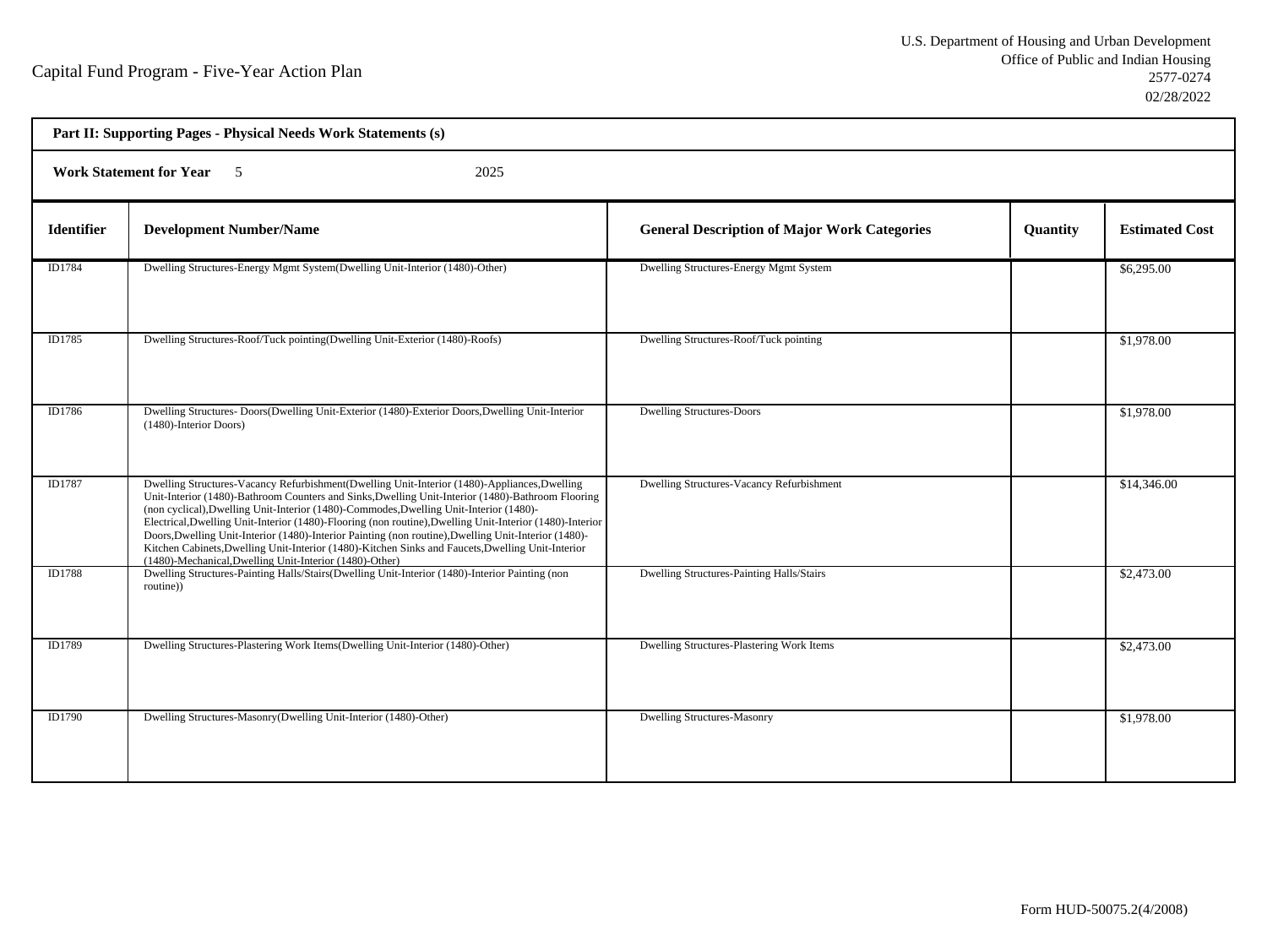| Part II: Supporting Pages - Physical Needs Work Statements (s) |                                                                                                                                        |                                                             |          |                       |  |  |  |
|----------------------------------------------------------------|----------------------------------------------------------------------------------------------------------------------------------------|-------------------------------------------------------------|----------|-----------------------|--|--|--|
| Work Statement for Year 5<br>2025                              |                                                                                                                                        |                                                             |          |                       |  |  |  |
| <b>Identifier</b>                                              | <b>Development Number/Name</b>                                                                                                         | <b>General Description of Major Work Categories</b>         | Quantity | <b>Estimated Cost</b> |  |  |  |
| ID1791                                                         | Dwelling Structures-LBP Abatement & Mold/Mildew Remediation(Dwelling Unit-Interior (1480)-<br>Other)                                   | Dwelling Structures-LBP Abatement & Mold/Mildew Remediation |          | \$3,957.00            |  |  |  |
| ID1792                                                         | Dwelling Structures-Boiler Upgrade-Tube Replacement(Dwelling Unit-Interior (1480)-<br>Mechanical, Dwelling Unit-Interior (1480)-Other) | Dwelling Structures-Boiler Upgrade-Tube Replacement         |          | \$990.00              |  |  |  |
| ID1793                                                         | Dwelling Structures-Boiler Upgrade(Dwelling Unit-Interior (1480)-Mechanical, Dwelling Unit-Interior<br>$(1480)$ -Other)                | Dwelling Structures-Boiler Upgrade                          |          | \$1,484.00            |  |  |  |
| ID1794                                                         | Dwelling Structures-Pump Refurb/Zone Control(Dwelling Unit-Interior (1480)-Other, Dwelling Unit-<br>Interior (1480)-Plumbing)          | Dwelling Structures-Pump Refurb/Zone Control                |          | \$1,978.00            |  |  |  |
| ID1795                                                         | Dwelling Structures-Interior Steam and Return Line(Dwelling Unit-Interior (1480)-<br>Mechanical, Dwelling Unit-Interior (1480)-Other)  | Dwelling Structures-Interior Steam and Return Line          |          | \$4,947.00            |  |  |  |
| ID1796                                                         | Dwelling Structures-Interior Sewer Cleaning(Dwelling Unit-Interior (1480)-Other, Dwelling Unit-<br>Interior (1480)-Plumbing)           | Dwelling Structures-Interior Sewer Cleaning                 |          | \$1,484.00            |  |  |  |
| ID1797                                                         | Dwelling Structures-Utility Monitoring System(Dwelling Unit-Interior (1480)-Other)                                                     | Dwelling Structures-Utility Monitoring System               |          | \$990.00              |  |  |  |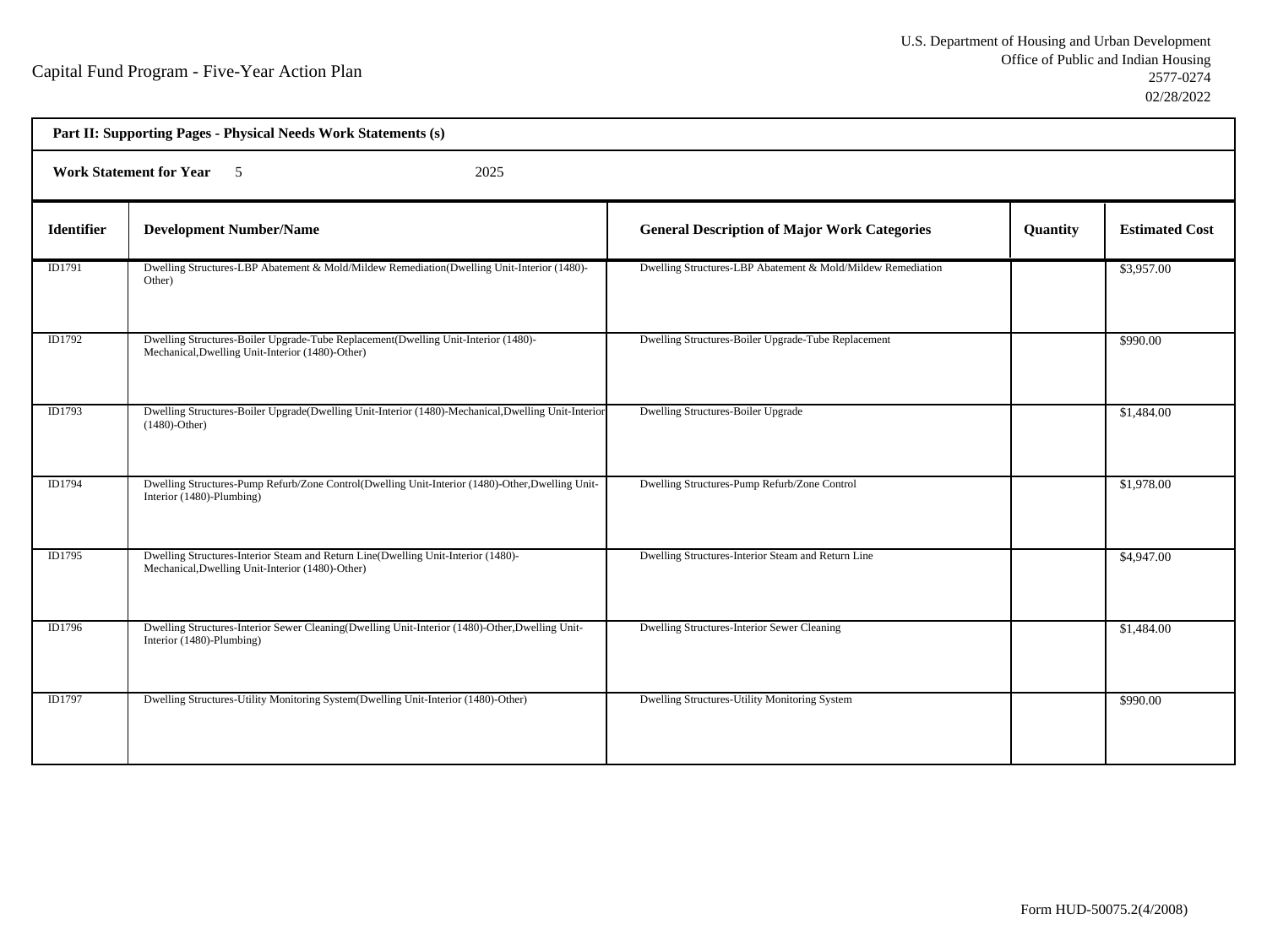| Part II: Supporting Pages - Physical Needs Work Statements (s) |                                                                                                                                                |                                                             |          |                       |  |  |  |
|----------------------------------------------------------------|------------------------------------------------------------------------------------------------------------------------------------------------|-------------------------------------------------------------|----------|-----------------------|--|--|--|
| <b>Work Statement for Year</b> 5<br>2025                       |                                                                                                                                                |                                                             |          |                       |  |  |  |
| <b>Identifier</b>                                              | <b>Development Number/Name</b>                                                                                                                 | <b>General Description of Major Work Categories</b>         | Quantity | <b>Estimated Cost</b> |  |  |  |
| ID1798                                                         | Dwelling Structures-Painting (Seniors)(Dwelling Unit-Interior (1480)-Interior Painting (non routine))                                          | Dwelling Structures-Painting (Seniors)                      |          | \$638.00              |  |  |  |
| ID1799                                                         | Dwelling Structures-Fire Alarm System Upgrade(Dwelling Unit-Interior (1480)-Other)                                                             | Dwelling Structures-Fire Alarm System Upgrade               |          | \$990.00              |  |  |  |
| <b>ID1800</b>                                                  | Dwelling Structures-Boiler Replacement and Decentralization(Dwelling Unit-Interior (1480)-<br>Mechanical, Dwelling Unit-Interior (1480)-Other) | Dwelling Structures-Boiler Replacement and Decentralization |          | \$93,986.00           |  |  |  |
| ID1801                                                         | Dwelling Structures-Pipe Insulation/Cathodic Protection(Dwelling Unit-Interior (1480)-<br>Other, Dwelling Unit-Interior (1480)-Plumbing)       | Dwelling Structures-Pipe Insulation/Cathodic Protection     |          | \$990.00              |  |  |  |
| ID1802                                                         | Dwelling Structures-Green Communities (Dwelling Unit-Interior (1480)-Other)                                                                    | <b>Dwelling Structures-Green Communities</b>                |          | \$98,931.00           |  |  |  |
| ID1803                                                         | Dwelling Structures-Entrance Doors(Dwelling Unit-Exterior (1480)-Exterior Doors)                                                               | <b>Dwelling Structures-Entrance Doors</b>                   |          | \$6,378.00            |  |  |  |
| <b>ID1804</b>                                                  | Dwelling Structures-Window Screens(Dwelling Unit-Exterior (1480)-Windows)                                                                      | Dwelling Structures-Window Screens                          |          | \$3,827.00            |  |  |  |